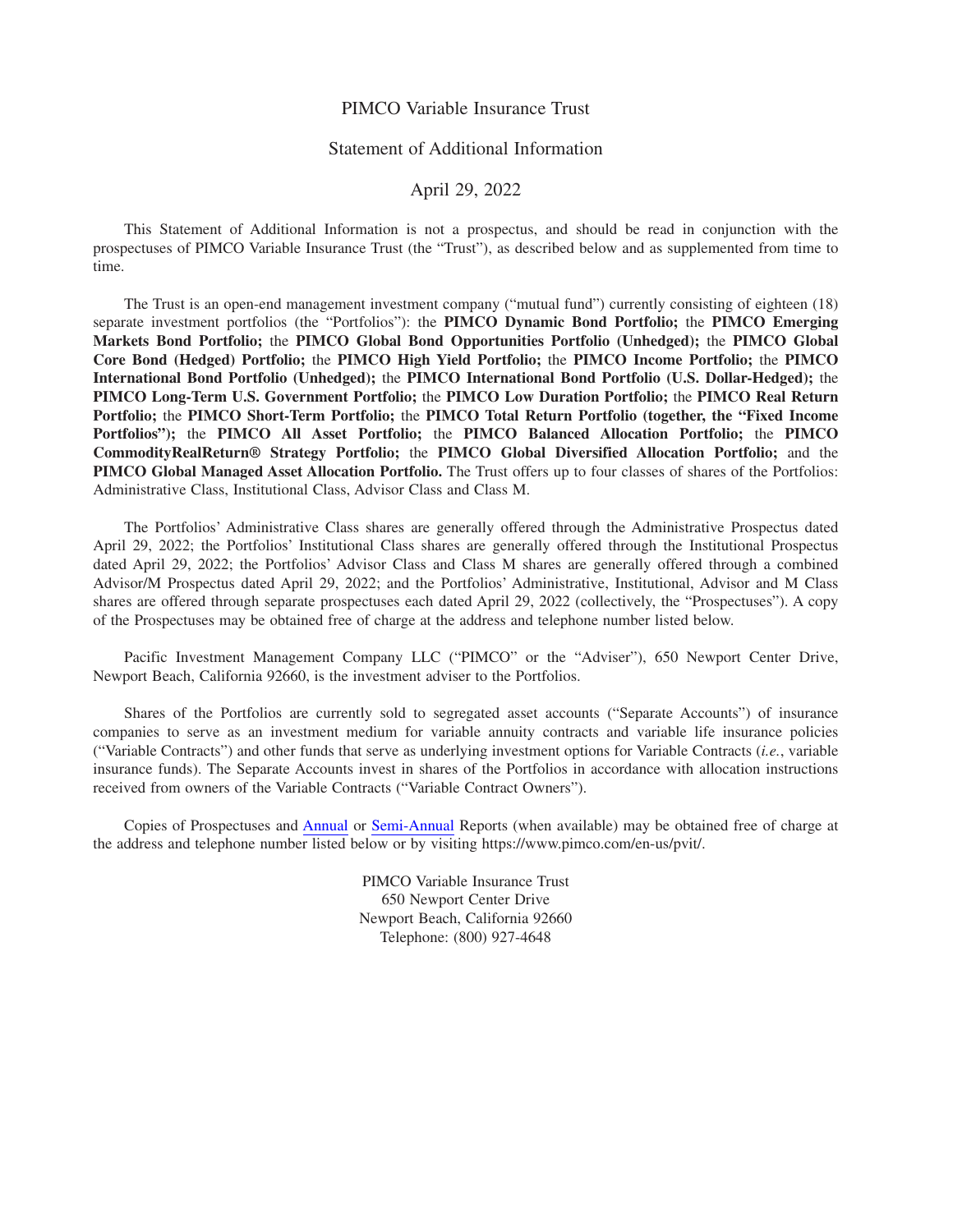# **TABLE OF CONTENTS**

|                                                                             | 1              |
|-----------------------------------------------------------------------------|----------------|
|                                                                             | 1              |
|                                                                             | $\overline{2}$ |
|                                                                             | $\overline{2}$ |
|                                                                             | 16             |
|                                                                             | 26             |
|                                                                             | 26             |
|                                                                             | 27             |
|                                                                             | 30             |
|                                                                             | 31             |
|                                                                             | 31             |
| High Yield Securities ("Junk Bonds") and Securities of Distressed Companies | 32             |
|                                                                             | 33             |
|                                                                             | 33             |
|                                                                             | 34             |
|                                                                             | 34             |
|                                                                             | 35             |
|                                                                             | 37             |
|                                                                             | 37             |
|                                                                             | 37             |
|                                                                             | 38             |
|                                                                             | 38             |
|                                                                             | 51             |
|                                                                             | 53             |
|                                                                             | 54             |
|                                                                             | 55             |
|                                                                             | 55             |
|                                                                             | 69             |
|                                                                             | 70             |
|                                                                             | 71             |
|                                                                             | 71             |
|                                                                             | 71             |
|                                                                             | 72             |
|                                                                             | 72             |
|                                                                             | 72             |
|                                                                             | 73             |
|                                                                             | 73             |
|                                                                             | 74             |
|                                                                             | 74             |
|                                                                             | 75             |
|                                                                             | 75             |
|                                                                             | 76             |
|                                                                             | 76             |
|                                                                             | 76             |
|                                                                             | 76             |
|                                                                             | 77             |
|                                                                             | 77             |
|                                                                             | 77             |
|                                                                             |                |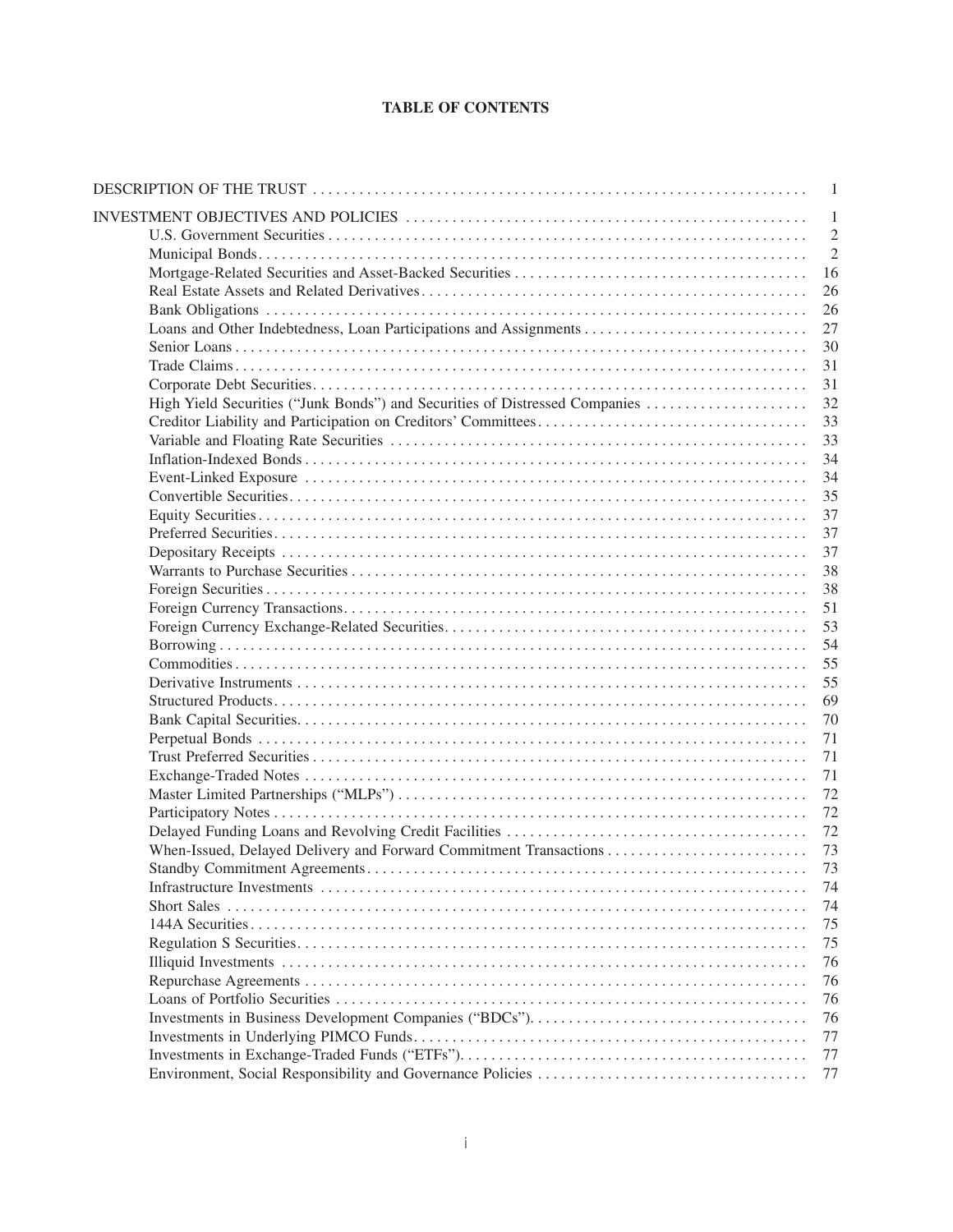|                                                                                                  | 79  |
|--------------------------------------------------------------------------------------------------|-----|
|                                                                                                  | 80  |
|                                                                                                  | 80  |
|                                                                                                  | 81  |
|                                                                                                  | 82  |
|                                                                                                  | 82  |
|                                                                                                  | 83  |
|                                                                                                  | 83  |
|                                                                                                  | 85  |
|                                                                                                  | 86  |
|                                                                                                  | 86  |
|                                                                                                  | 86  |
|                                                                                                  |     |
|                                                                                                  | 88  |
|                                                                                                  | 88  |
|                                                                                                  | 90  |
|                                                                                                  | 93  |
|                                                                                                  | 93  |
|                                                                                                  | 93  |
|                                                                                                  | 94  |
|                                                                                                  | 94  |
|                                                                                                  | 97  |
|                                                                                                  | 99  |
|                                                                                                  |     |
| Trustee Ownership of the Investment Adviser and Principal Underwriter, and Their Control Persons | 100 |
|                                                                                                  | 101 |
|                                                                                                  |     |
|                                                                                                  |     |
|                                                                                                  |     |
|                                                                                                  |     |
|                                                                                                  |     |
|                                                                                                  |     |
|                                                                                                  |     |
|                                                                                                  |     |
|                                                                                                  |     |
|                                                                                                  |     |
|                                                                                                  |     |
|                                                                                                  |     |
|                                                                                                  |     |
|                                                                                                  |     |
|                                                                                                  |     |
|                                                                                                  |     |
|                                                                                                  |     |
|                                                                                                  |     |
|                                                                                                  |     |
|                                                                                                  |     |
|                                                                                                  |     |
|                                                                                                  | 147 |
|                                                                                                  |     |
|                                                                                                  |     |
|                                                                                                  |     |
|                                                                                                  |     |
|                                                                                                  |     |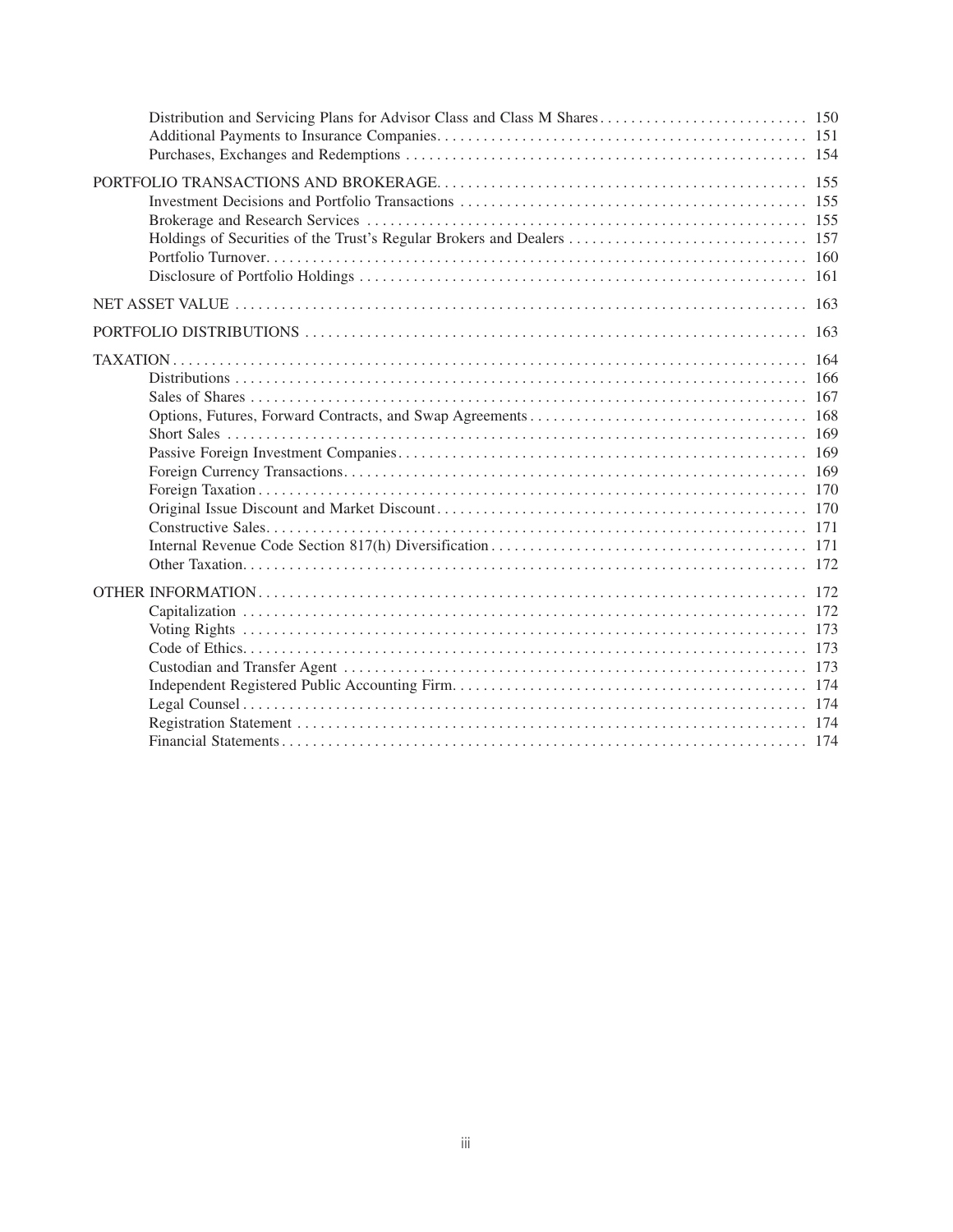### **DESCRIPTION OF THE TRUST**

<span id="page-4-0"></span>The Trust is a Delaware statutory trust established under a Trust Instrument dated October 3, 1997. The Trust is an open-end management investment company composed of separate portfolios, each of which is treated as a separate portfolio. As of April 29, 2022, each Portfolio *(except the PIMCO International Bond (Unhedged)* and *PIMCO International Bond (U.S. Dollar-Hedged) Portfolios)* is diversified, which means that, with respect to 75% of its total assets, the Portfolio will not: (i) invest more than 5% of its total assets in the securities of any single issuer; or (ii) hold more than 10% of the outstanding voting securities of that issuer.

## **INVESTMENT OBJECTIVES AND POLICIES**

The investment objectives and general investment policies of each Portfolio are described in the Prospectuses. Consistent with each Portfolio's investment policies, each Portfolio may invest in "Fixed Income Instruments," which are defined in the Prospectuses. Additional information concerning the characteristics of certain of the Portfolios' investments, strategies and risks is set forth below.

The *PIMCO All Asset Portfolio* invests substantially all of its assets in certain series of PIMCO Funds, PIMCO Equity Series and PIMCO ETF Trust, each an affiliated investment company also managed by PIMCO. Each of the *PIMCO Global Diversified Allocation Portfolio* and the *PIMCO Global Managed Asset Allocation Portfolio* also may invest a portion of its assets in certain series of PIMCO Funds and certain series of PIMCO Equity Series. The series of PIMCO Funds, PIMCO Equity Series and PIMCO ETF Trust in which the P*IMCO All Asset*, *PIMCO Global Diversified Allocation* and *PIMCO Global Managed Asset Allocation Portfolios* may invest, as specified in the Prospectuses, are referred to in this Statement of Additional Information as "Underlying PIMCO Funds." By investing in Underlying PIMCO Funds, the *PIMCO All Asset, PIMCO Global Diversified Allocation* and *PIMCO Global Managed Asset Allocation Portfolios* ("PVIT Funds of Funds") may have indirect exposure to some or all of the securities and instruments described below depending upon how their assets are allocated among the Underlying PIMCO Funds. Since the PVIT Funds of Funds may invest substantially all or a significant portion of their assets in the Underlying PIMCO Funds, investment decisions made with respect to the PVIT Funds of Funds could under certain circumstances negatively impact the Underlying PIMCO Funds, including with respect to the expenses and investment performance of the Underlying PIMCO Funds. Similarly, certain funds managed by investment advisers affiliated with PIMCO ("Affiliated Funds of Funds") may invest some or all of their assets in the Underlying PIMCO Funds, and investment decisions made with respect to Affiliated Funds of Funds similarly could, under certain circumstances, negatively impact the Underlying PIMCO Funds, including with respect to the expenses and investment performance of the Underlying PIMCO Funds. Please see "Investments in Underlying PIMCO Funds" below for more information regarding potential risks related to the Underlying PIMCO Funds.

The PIMCO CommodityRealReturn<sup>®</sup> Strategy Portfolio may pursue its investment objective by investing in the PIMCO Cayman Commodity Portfolio I Ltd., a wholly-owned subsidiary of the Portfolio organized under the laws of the Cayman Islands (the "CRRS Subsidiary"). The CRRS Subsidiary is advised by PIMCO, and has the same investment objective and will generally be subject to the same fundamental, non-fundamental and certain other investment restrictions as the Portfolio; however, the CRRS Subsidiary (unlike the Portfolio) may invest without limitation in commodity-linked swap agreements and other commodity-linked derivative instruments. The Portfolio and CRRS Subsidiary may test for compliance with certain investment restrictions on a consolidated basis, except that, in accordance with current federal securities and tax laws, rules and staff positions, with respect to its investments in certain securities that may involve leverage, the CRRS Subsidiary will comply with asset segregation or "earmarking" requirements to the same extent as the Portfolio. By investing in the CRRS Subsidiary, the Portfolio is indirectly exposed to the risks associated with the CRRS Subsidiary's investments. The derivatives and other investments held by the CRRS Subsidiary are generally similar to those held by the Portfolio and are subject to the same risks that apply to similar investments if held directly by the Portfolio. See below "Investment Objectives and Policies—Investments in the Wholly-Owned Subsidiaries" for a more detailed discussion of the Portfolio's CRRS Subsidiary.

The *PIMCO Global Managed Asset Allocation Portfolio* may pursue its investment objective by investing in the PIMCO Cayman Commodity Portfolio II Ltd., a wholly-owned subsidiary of the Portfolio organized under the laws of the Cayman Islands (the "GMAA Subsidiary"). The GMAA Subsidiary is advised by PIMCO, and has the same investment objective and will generally be subject to the same fundamental, non-fundamental and certain other investment restrictions as the Portfolio; however, the GMAA Subsidiary (unlike the Portfolio) may invest without limitation in commodity-linked swap agreements and other commodity-linked derivative instruments. The Portfolio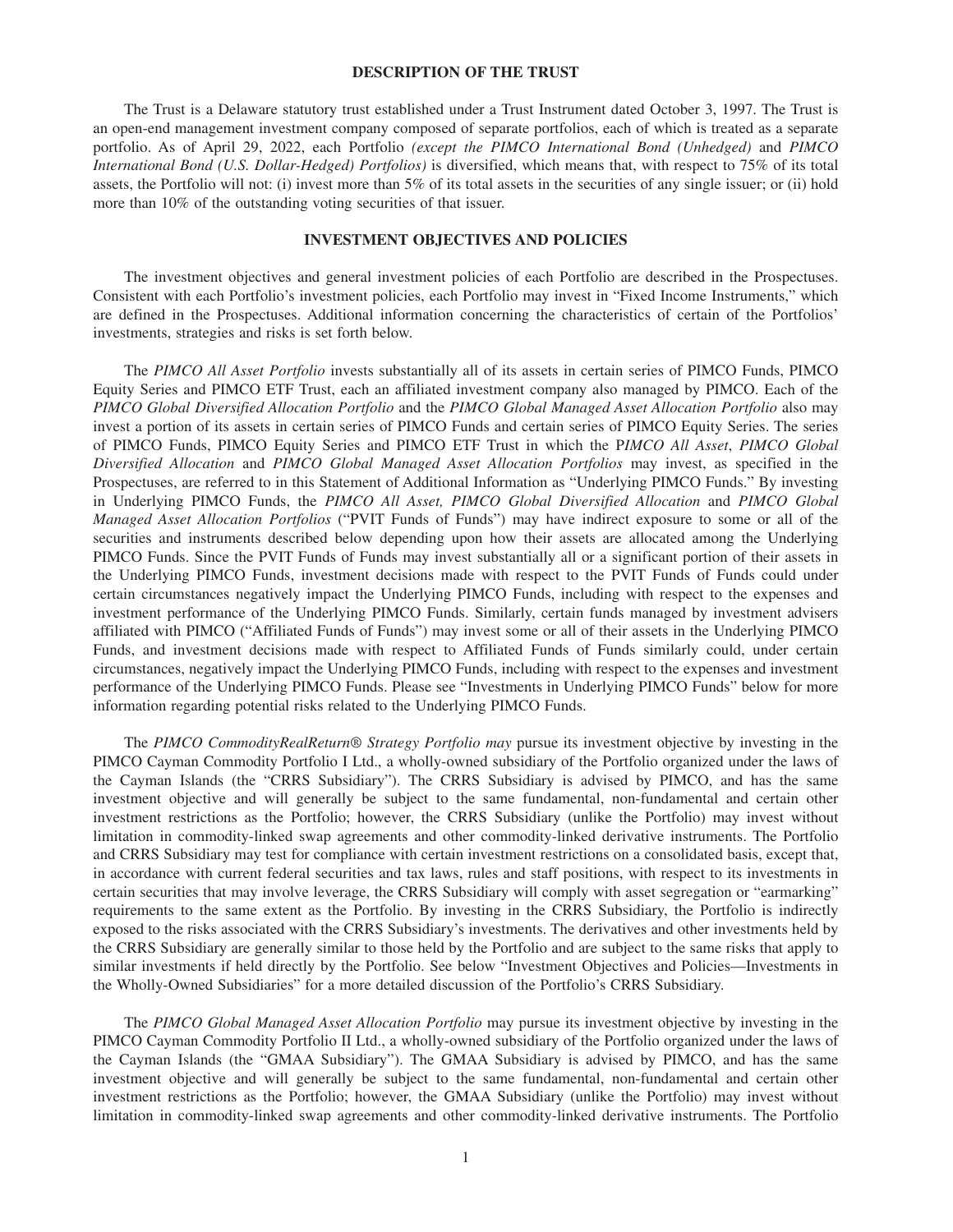<span id="page-5-0"></span>and GMAA Subsidiary may test for compliance with certain investment restrictions on a consolidated basis, except that, in accordance with current federal securities and tax laws, rules and staff positions, with respect to its investments in certain securities that may involve leverage, the GMAA Subsidiary will comply with asset segregation or "earmarking" requirements to the same extent as the Portfolio. By investing in the GMAA Subsidiary, the Portfolio is indirectly exposed to the risks associated with the GMAA Subsidiary's investments. The derivatives and other investments held by the GMAA Subsidiary are generally similar to those held by the Portfolio and are subject to the same risks that apply to similar investments if held directly by the Portfolio. See below "Investment Objectives and Policies—Investments in the Wholly-Owned Subsidiaries" for a more detailed discussion of the Portfolio's GMAA Subsidiary.

### **U.S. Government Securities**

U.S. Government securities are obligations of and, in certain cases, guaranteed by, the U.S. Government, its agencies or instrumentalities. The U.S. Government does not guarantee the net asset value of a Portfolio's shares. Some U.S. Government securities, such as Treasury bills, notes and bonds, and securities guaranteed by the Government National Mortgage Association ("GNMA"), are supported by the full faith and credit of the United States; others, such as those of the Federal Home Loan Banks, are supported by the right of the issuer to borrow from the U.S. Department of the Treasury (the "U.S. Treasury"); others, such as those of the Federal National Mortgage Association ("FNMA"), are supported by the discretionary authority of the U.S. Government to purchase the agency's obligations; and still others, such as securities issued by members of the Farm Credit System, are supported only by the credit of the agency, instrumentality or corporation. U.S. Government securities may include zero coupon securities, which do not distribute interest on a current basis and tend to be subject to greater risk than interest-paying securities of similar maturities.

Securities issued by U.S. Government agencies or government-sponsored enterprises may not be guaranteed by the U.S. Treasury. GNMA, a wholly owned U.S. Government corporation, is authorized to guarantee, with the full faith and credit of the U.S. Government, the timely payment of principal and interest on securities issued by institutions approved by GNMA and backed by pools of mortgages insured by the Federal Housing Administration or guaranteed by the Department of Veterans Affairs. Government-related guarantors (i.e., not backed by the full faith and credit of the U.S. Government) include the FNMA and the Federal Home Loan Mortgage Corporation ("FHLMC"). Pass-through securities issued by FNMA are guaranteed as to timely payment of principal and interest by FNMA but are not backed by the full faith and credit of the U.S. Government. FHLMC guarantees the timely payment of interest and ultimate collection of principal, but its participation certificates are not backed by the full faith and credit of the U.S. Government. Instead, they are supported only by the discretionary authority of the U.S. Government to purchase the agency's obligations. Under the direction of the Federal Housing Finance Agency ("FHFA"), FNMA and FHLMC have entered into a joint initiative to develop a common securitization platform for the issuance of a uniform mortgage-backed security ("UMBS") (the "Single Security Initiative") that aligns the characteristics of FNMA and FHLMC certificates. The Single Security Initiative was implemented in June 2019, and the effects it may have on the market for mortgage-backed securities are uncertain.

#### **Municipal Bonds**

Each Portfolio, and certain Underlying PIMCO Funds, may invest in securities issued by states, territories, possessions, municipalities and other political subdivisions, agencies, authorities and instrumentalities of states, territories, possessions and multi-state agencies or authorities. It is a policy of each of the PIMCO California Intermediate Municipal Bond, PIMCO California Municipal Bond, PIMCO California Municipal Intermediate Value, PIMCO California Municipal Opportunistic Value, PIMCO California Short Duration Municipal Income, PIMCO High Yield Municipal Bond, PIMCO Municipal Bond, PIMCO National Intermediate Municipal Bond, PIMCO National Municipal Intermediate Value, PIMCO National Municipal Opportunistic Value, PIMCO New York Municipal Bond and PIMCO Short Duration Municipal Income Funds (each a "Municipal Fund," and collectively, the "Municipal Funds"), Underlying PIMCO Funds, to have at least 80% of its net assets plus borrowings for investment purposes invested in investments, the income of which is exempt from federal income tax ("Municipal Bonds"). In the case of the PIMCO California Intermediate Municipal Bond, PIMCO California Municipal Bond, PIMCO California Short Duration Municipal Income, PIMCO California Municipal Intermediate Value and PIMCO California Municipal Opportunistic Value Funds, the Underlying PIMCO Funds will invest, under normal circumstances, at least 80% of their net assets plus borrowing for investment purposes in investments, the income of which is exempt from federal income tax and California income tax ("California Municipal Bonds"). In the case of the PIMCO New York Municipal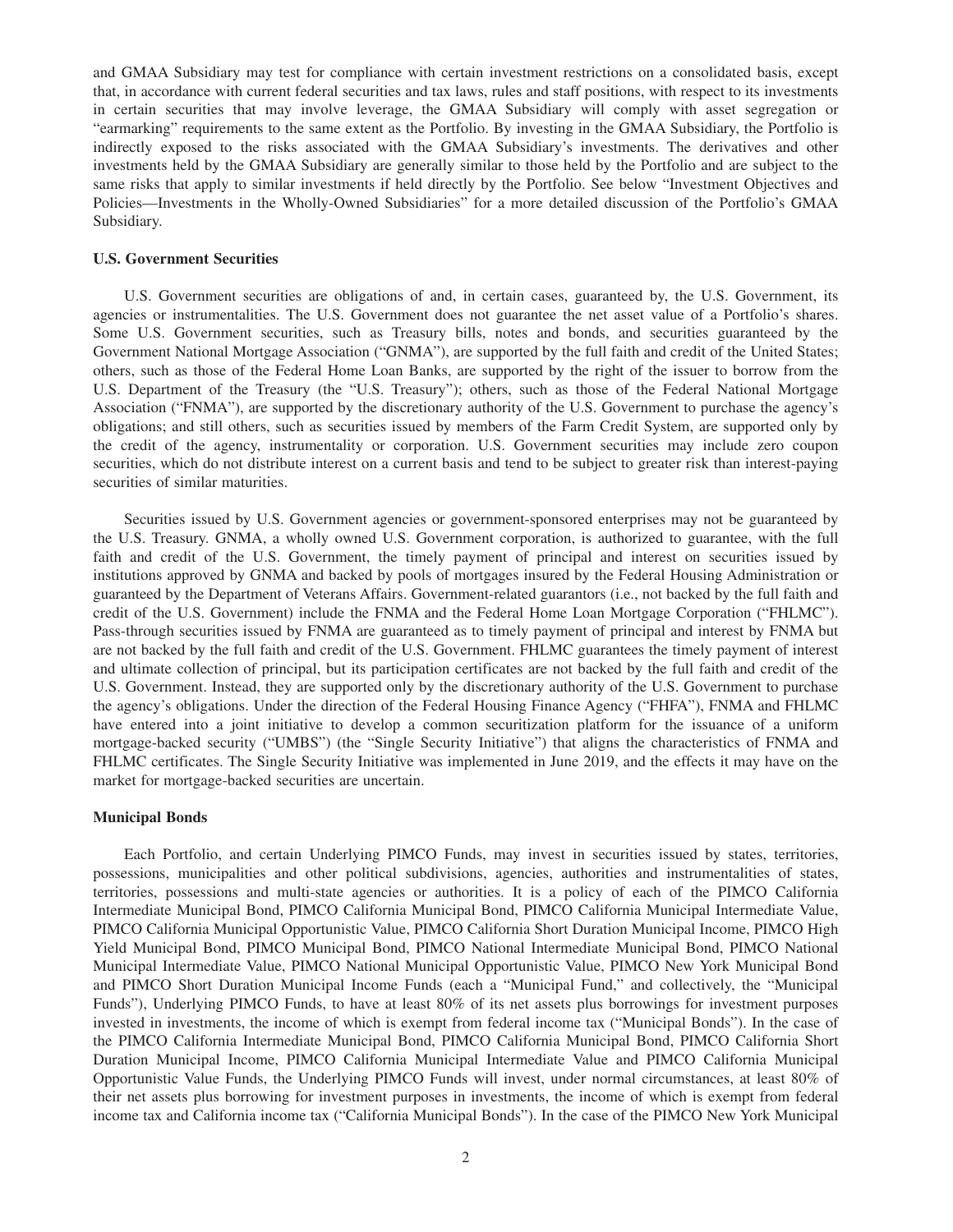Bond Fund, the Underlying PIMCO Fund will invest, under normal circumstances, at least 80% of its net assets plus borrowing for investment purposes in investments, the income of which is exempt from federal income tax and New York income tax. The ability of a Municipal Fund to invest in securities other than Municipal Bonds is limited by a requirement of the Internal Revenue Code of 1986, as amended (the "Internal Revenue Code"), that at least 50% of the applicable Municipal Fund's total assets be invested in Municipal Bonds at the end of each quarter of a Municipal Fund's tax year.

Certain Underlying PIMCO Funds, such as the PIMCO California Intermediate Municipal Bond, PIMCO California Municipal Bond and PIMCO California Short Duration Municipal Income Funds, may concentrate their investments in California Municipal Bonds and will therefore be exposed to California state-specific risks. Similarly, the PIMCO New York Municipal Bond Fund, an Underlying PIMCO Fund, may concentrate its investments in New York Municipal Bonds and will therefore be exposed to New York state-specific risks. State-specific risks are discussed in the "Description of Principal Risks" section of the applicable Underlying PIMCO Funds' prospectus and in the "Municipal Bonds" section of the Underlying PIMCO Funds' Statement of Additional Information. The PIMCO High Yield Municipal Bond, PIMCO Municipal Bond, PIMCO National Intermediate Municipal Bond and PIMCO Short Duration Municipal Income Funds, each an Underlying PIMCO Fund, may, from time to time, invest more than 25% of their total assets in Municipal Bonds of issuers in California and New York. Accordingly, such Underlying PIMCO Funds, to the extent they invest more than 25% in California or New York, will be subject to the applicable state-specific risks discussed in the "Description of Principal Risks" section of the applicable Underlying PIMCO Fund's prospectus and in the "Municipal Bonds" section of the Underlying PIMCO Funds' Statement of Additional Information, but none of these Underlying PIMCO Funds have any present intention to invest more than that amount in a particular state.

Municipal Bonds share the attributes of debt/fixed income securities in general, but are generally issued by states, municipalities and other political subdivisions, agencies, authorities and instrumentalities of states and multi-state agencies or authorities. Specifically, California and New York Municipal Bonds generally are issued by or on behalf of the State of California and New York, respectively, and their political subdivisions and financing authorities, and local governments. The Municipal Bonds which the Municipal Funds may purchase include general obligation bonds and limited obligation bonds (or revenue bonds), including industrial development bonds issued pursuant to former federal tax law. General obligation bonds are obligations involving the credit of an issuer possessing taxing power and are payable from such issuer's general revenues and not from any particular source. Limited obligation bonds are payable only from the revenues derived from a particular facility or class of facilities or, in some cases, from the proceeds of a special excise or other specific revenue source or annual revenues. Tax-exempt private activity bonds and industrial development bonds generally are also revenue bonds and thus are not payable from the issuer's general revenues. The credit and quality of private activity bonds and industrial development bonds are usually related to the credit of the corporate user of the facilities. Payment of interest on and repayment of principal of such bonds is the responsibility of the corporate user (and/or any guarantor).

A Municipal Fund may invest 25% or more of its total assets in Municipal Bonds that finance similar projects, such as those relating to education, health care, housing, transportation, and utilities, and 25% or more of its total assets in industrial development bonds. A Municipal Fund, and to the extent a Portfolio invests in a Municipal Fund, a Portfolio, may be more sensitive to adverse economic, business or political developments if it invests a substantial portion of its assets in the bonds of similar projects or industrial development bonds.

Each Portfolio or Underlying PIMCO Fund, and in particular the Municipal Funds, that may invest in Municipal Bonds may invest in pre-refunded Municipal Bonds. Pre-refunded Municipal Bonds are tax-exempt bonds that have been refunded to a call date prior to the final maturity of principal, or, in the case of pre-refunded Municipal Bonds commonly referred to as "escrowed-to-maturity bonds," to the final maturity of principal, and remain outstanding in the municipal market. The payment of principal and interest of the pre-refunded Municipal Bonds held by a Municipal Fund is funded from securities in a designated escrow account that holds U.S. Treasury securities or other obligations of the U.S. Government (including its agencies and instrumentalities ("Agency Securities")). As the payment of principal and interest is generated from securities held in an escrow account established by the municipality and an independent escrow agent, the pledge of the municipality has been fulfilled and the original pledge of revenue by the municipality is no longer in place. The escrow account securities pledged to pay the principal and interest of the pre-refunded Municipal Bond do not guarantee the price movement of the bond before maturity. Issuers of Municipal Bonds refund in advance of maturity the outstanding higher cost debt and issue new, lower cost debt, placing the proceeds of the lower cost issuance into an escrow account to pre-refund the older, higher cost debt. Investments in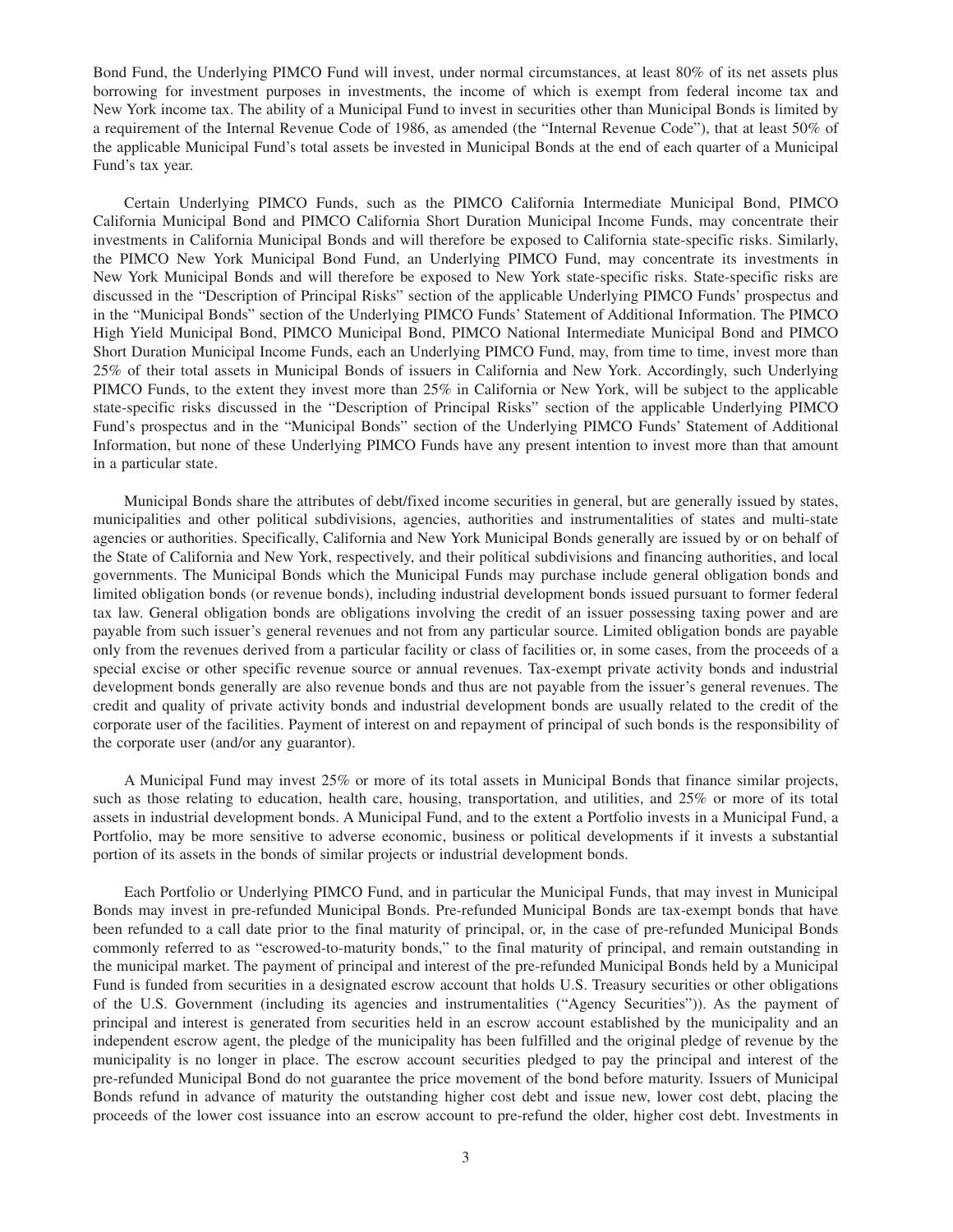pre-refunded Municipal Bonds held by a Municipal Fund may subject the Municipal Fund to interest rate risk, market risk and credit risk. In addition, while a secondary market exists for pre-refunded Municipal Bonds, if a Municipal Fund sells pre-refunded Municipal Bonds prior to maturity, the price received may be more or less than the original cost, depending on market conditions at the time of sale. To the extent permitted by the Securities and Exchange Commission ("SEC") and the Internal Revenue Service ("IRS"), a Municipal Fund's investment in pre-refunded Municipal Bonds backed by U.S. Treasury and Agency securities in the manner described above, will, for purposes of diversification tests applicable to certain Municipal Funds, be considered an investment in the respective U.S. Treasury and Agency securities. Tax legislation in 2017 eliminated the tax exemption for advance refunding of municipal bonds on a go-forward basis. Under the Internal Revenue Code, certain limited obligation bonds are considered "private activity bonds" and interest paid on such bonds is treated as an item of tax preference for purposes of calculating federal alternative minimum tax liability. The PIMCO California Short Duration Municipal Income and PIMCO Short Duration Municipal Income Funds, each an Underlying PIMCO Fund, do not intend to invest in securities whose interest is subject to the federal alternative minimum tax.

Each Portfolio or Underlying PIMCO Fund, and in particular the Municipal Funds, that may invest in Municipal Bonds may invest in Build America Bonds. Build America Bonds are tax credit bonds created by the American Recovery and Reinvestment Act of 2009, which authorizes state and local governments to issue Build America Bonds as taxable bonds in 2009 and 2010, without volume limitations, to finance any capital expenditures for which such issuers could otherwise issue traditional tax-exempt bonds. State and local governments may receive a direct federal subsidy payment for a portion of their borrowing costs on Build America Bonds equal to 35% of the total coupon interest paid to investors. The state or local government issuer can elect to either take the federal subsidy or pass the 35% tax credit along to bondholders. A Municipal Fund's investments in Build America Bonds will result in taxable income to the Municipal Fund's shareholders and the Municipal Fund may elect to pass through to shareholders the corresponding tax credits. The tax credits can generally be used to offset federal income taxes and the alternative minimum tax, but such credits are generally not refundable. Build America Bonds involve similar risks as Municipal Bonds, including credit and market risk. They are intended to assist state and local governments in financing capital projects at lower borrowing costs and are likely to attract a broader group of investors than tax-exempt Municipal Bonds. For example, taxable funds, including Underlying PIMCO Funds other than the Municipal Funds, may choose to invest in Build America Bonds. Although Build America Bonds were only authorized for issuance during 2009 and 2010, the program may have resulted in reduced issuance of tax-exempt Municipal Bonds during the same period. As a result, Underlying PIMCO Funds that invest in tax-exempt Municipal Bonds, such as the Municipal Funds, may have increased their holdings of Build America Bonds and other investments permitted by the Funds' respective investment objectives and policies during 2009 and 2010. The Build America Bond program expired on December 31, 2010, at which point no further issuance of new Build America Bonds was permitted. As of the date of this Statement of Additional Information, there is no indication that Congress will renew the program to permit issuance of new Build America Bonds.

The Portfolios may invest in municipal lease obligations. Municipal leases are instruments, or participations in instruments, issued in connection with lease obligations or installment purchase contract obligations of municipalities ("municipal lease obligations"). Although municipal lease obligations do not constitute general obligations of the issuing municipality, a lease obligation may be backed by the municipality's covenant to budget for, appropriate funds for and make the payments due under the lease obligation. However, certain municipal lease obligations contain "non-appropriation" clauses, which provide that the municipality has no obligation to make lease or installment purchase payments in future years unless money is appropriated for such purpose in the relevant years. In deciding whether to purchase a lease obligation, the Portfolios will assess the financial condition of the borrower or obligor, the merits of the project, the level of public support for the project, other credit characteristics of the obligor, and the legislative history of lease financing in the state. Municipal lease obligations may be less readily marketable than other municipal securities.

Projects financed with certificates of participation generally are not subject to state constitutional debt limitations or other statutory requirements that may apply to other municipal securities. Payments by the public entity on the obligation underlying the certificates are derived from available revenue sources. That revenue might be diverted to the funding of other municipal service projects. Payments of interest and/or principal with respect to the certificates are not guaranteed and do not constitute an obligation of a state or any of its political subdivisions. Municipal leases may also be subject to "abatement risk." The leases underlying certain municipal lease obligations may state that lease payments are subject to partial or full abatement. That abatement might occur, for example, if material damage to or destruction of the leased property interferes with the lessee's use of the property. However, in some cases that risk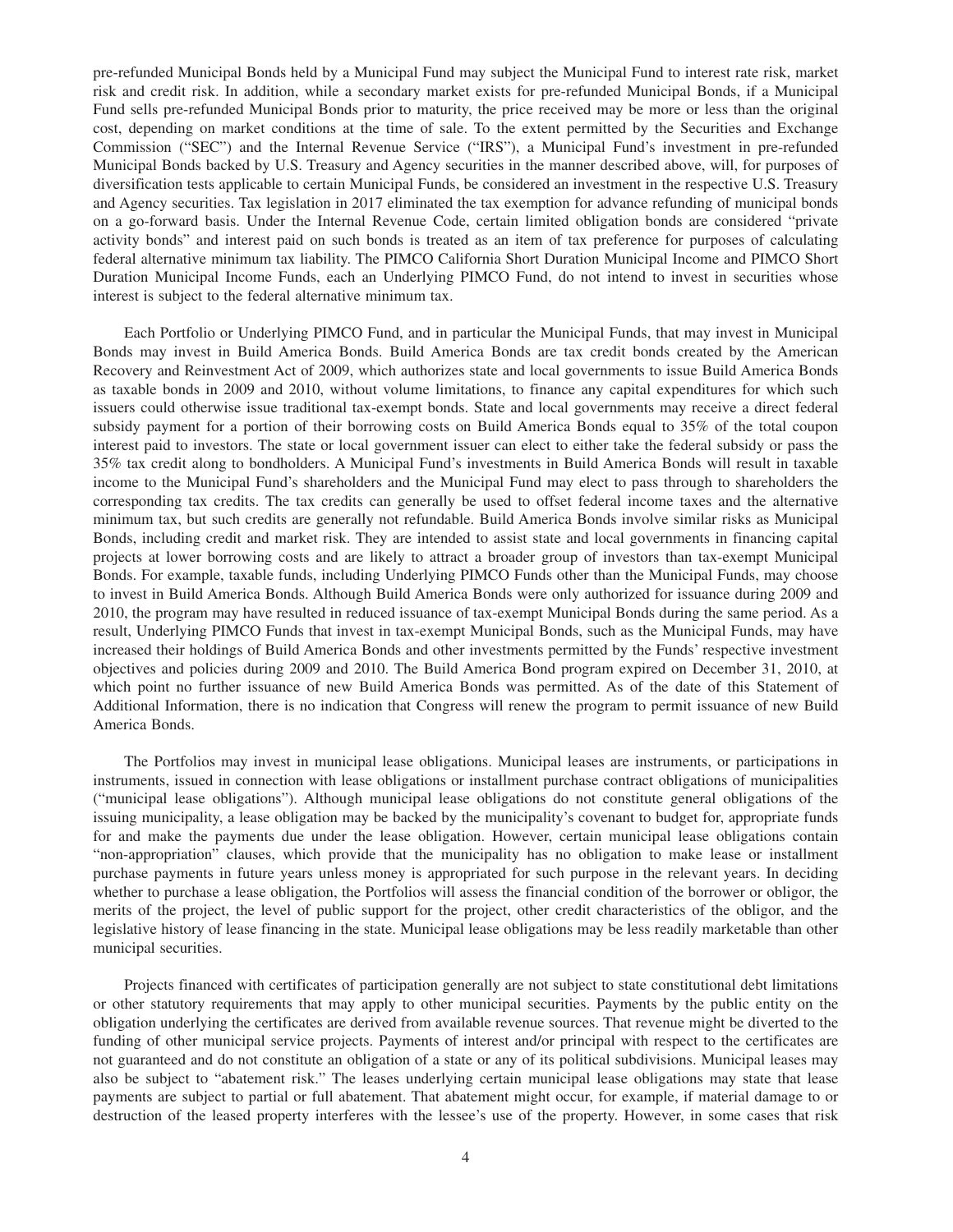might be reduced by insurance covering the leased property, or by the use of credit enhancements such as letters of credit to back lease payments, or perhaps by the lessee's maintenance of reserve monies for lease payments. While the obligation might be secured by the lease, it might be difficult to dispose of that property in case of a default.

The Portfolios may purchase unrated municipal lease obligations if determined by PIMCO to be of comparable quality to rated securities in which the Portfolio is permitted to invest. A Portfolio may also acquire illiquid municipal lease obligations, subject to regulatory limitations on investments in illiquid investments generally. Please refer to "Illiquid Investments" below for further discussion of regulatory considerations and constraints relating to investment liquidity.

The Portfolios may seek to enhance their yield through the purchase of private placements. These securities are sold through private negotiations, usually to institutions or mutual funds, and may have resale restrictions. Their yields are usually higher than comparable public securities to compensate the investor for their limited marketability. Please refer to "Illiquid Investments" below for further discussion of regulatory considerations and constraints relating to investment liquidity.

Some longer-term Municipal Bonds give the investor the right to "put" or sell the security at par (face value) within a specified number of days following the investor's request – usually one to seven days. This demand feature enhances a security's liquidity by shortening its effective maturity and enables it to trade at a price equal to or very close to par. If a demand feature terminates prior to being exercised, a Portfolio would hold the longer-term security, which could experience substantially more volatility.

The Portfolios that may invest in Municipal Bonds may invest in municipal warrants, which are essentially call options on Municipal Bonds. In exchange for a premium, municipal warrants give the purchaser the right, but not the obligation, to purchase a Municipal Bond in the future. A Portfolio may purchase a warrant to lock in forward supply in an environment where the current issuance of bonds is sharply reduced. Like options, warrants may expire worthless and they may have reduced liquidity. A Portfolio will not invest more than 5% of its net assets in municipal warrants.

The Portfolios may invest in Municipal Bonds with credit enhancements such as letters of credit, municipal bond insurance and Standby Bond Purchase Agreements ("SBPAs"). Letters of credit are issued by a third party, usually a bank, to enhance liquidity and ensure repayment of principal and any accrued interest if the underlying Municipal Bond should default. Municipal bond insurance, which is usually purchased by the bond issuer from a private, nongovernmental insurance company, provides an unconditional and irrevocable guarantee that the insured bond's principal and interest will be paid when due. Insurance does not guarantee the price of the bond or the share price of any portfolio. The credit rating of an insured bond reflects the credit rating of the insurer, based on its claims-paying ability. The obligation of a municipal bond insurance company to pay a claim extends over the life of each insured bond. Although defaults on insured Municipal Bonds have been low to date and municipal bond insurers have met their claims, there is no assurance this will continue. A higher-than-expected default rate could strain the insurer's loss reserves and adversely affect its ability to pay claims to bondholders. A significant portion of insured Municipal Bonds that have been issued and are outstanding are insured by a small number of insurance companies, an event involving one or more of these insurance companies, such as a credit rating downgrade, could have a significant adverse effect on the value of the Municipal Bonds insured by that insurance company and on the Municipal Bond markets as a whole. Downgrades of certain insurance companies have negatively impacted the price of certain insured Municipal Bonds. Given the large number of potential claims against the insurers of Municipal Bonds, there is a risk that they will not be able to meet all future claims. An SBPA is a liquidity facility provided to pay the purchase price of bonds that cannot be re-marketed. The obligation of the liquidity provider (usually a bank) is only to advance funds to purchase tendered bonds that cannot be remarketed and does not cover principal or interest under any other circumstances. The liquidity provider's obligations under the SBPA are usually subject to numerous conditions, including the continued creditworthiness of the underlying borrower.

The Portfolios may invest in trust certificates issued in tender option bond programs. In a tender option bond transaction ("TOB"), a tender option bond trust ("TOB Trust") issues floating rate certificates ("TOB Floater") and residual interest certificates ("TOB Residual") and utilizes the proceeds of such issuance to purchase a fixed-rate municipal bond ("Fixed Rate Bond") that either is owned or identified by a Portfolio. The TOB Floater is generally issued to third party investors (typically a money market fund) and the TOB Residual is generally issued to the Portfolio that sold or identified the Fixed Rate Bond. The TOB Trust divides the income stream provided by the Fixed Rate Bond to create two securities, the TOB Floater, which is a short-term security, and the TOB Residual, which is a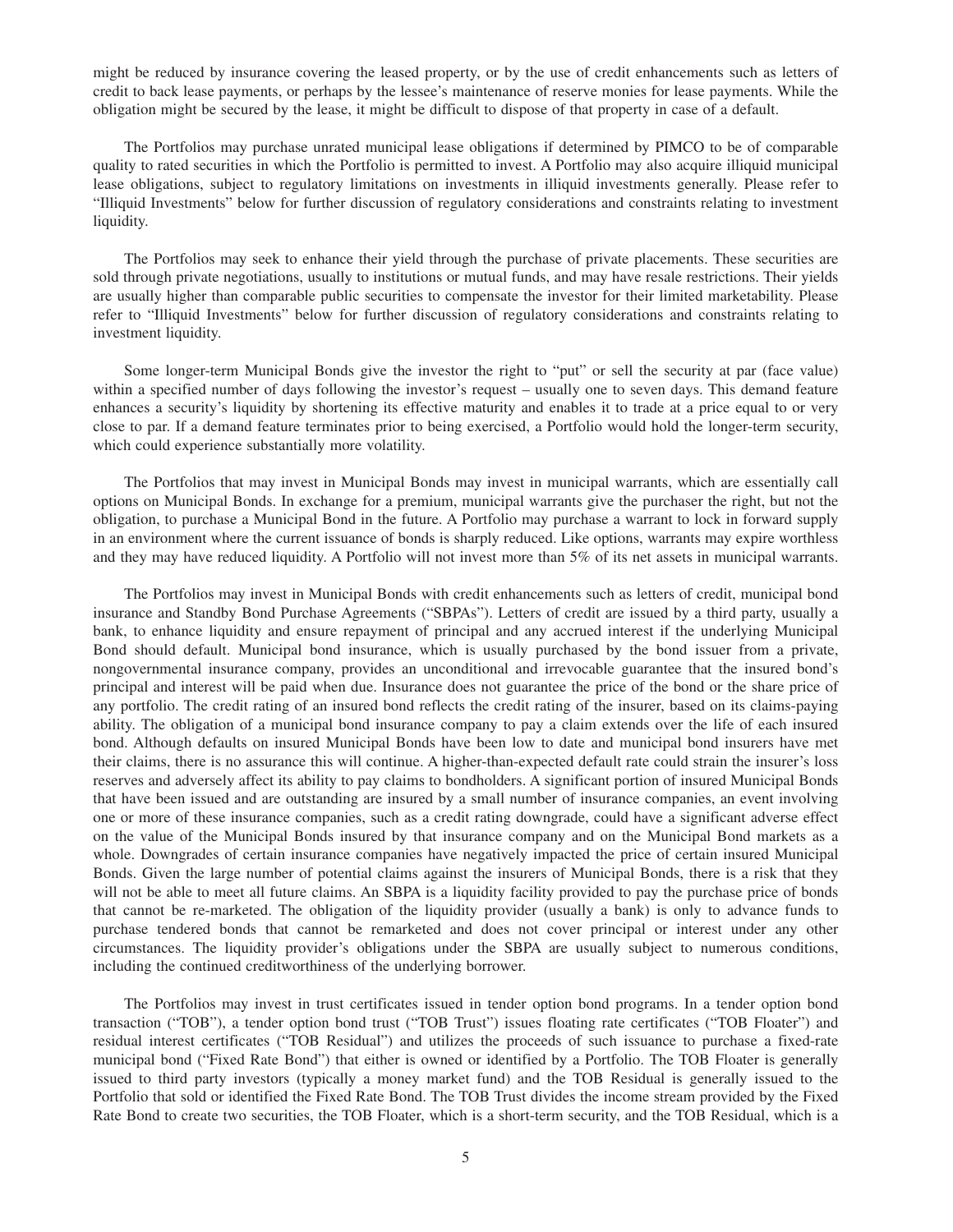longer-term security. The interest rates payable on the TOB Residual issued to a Portfolio bear an inverse relationship to the interest rate on the TOB Floater. The interest rate on the TOB Floater is reset by a remarketing process typically every 7 to 35 days. After income is paid on the TOB Floater at current rates, the residual income from the Fixed Rate Bond goes to the TOB Residual. Therefore, rising short-term rates result in lower income for the TOB Residual, and vice versa. In the case of a TOB Trust that utilizes the cash received (less transaction expenses) from the issuance of the TOB Floater and TOB Residual to purchase the Fixed Rate Bond from a Portfolio, the Portfolio may then invest the cash received in additional securities, generating leverage for the Portfolio. Other PIMCO-managed accounts may also contribute municipal bonds to a TOB Trust into which a Portfolio has contributed Fixed Rate Bonds. If multiple PIMCO-managed accounts participate in the same TOB Trust, the economic rights and obligations under the TOB Residual will be shared among the funds ratably in proportion to their participation in the TOB Trust.

The TOB Residual may be more volatile and less liquid than other municipal bonds of comparable maturity. In most circumstances the TOB Residual holder bears substantially all of the underlying Fixed Rate Bond's downside investment risk and also benefits from any appreciation in the value of the underlying Fixed Rate Bond. Investments in a TOB Residual typically will involve greater risk than investments in Fixed Rate Bonds.

The TOB Residual held by a Portfolio provides the Portfolio with the right to: (1) cause the holders of the TOB Floater to tender their notes at par, and (2) cause the sale of the Fixed-Rate Bond held by the TOB Trust, thereby collapsing the TOB Trust. TOB Trusts are generally supported by a liquidity facility provided by a third party bank or other financial institution (the "Liquidity Provider") that provides for the purchase of TOB Floaters that cannot be remarketed. The holders of the TOB Floaters have the right to tender their certificates in exchange for payment of par plus accrued interest on a periodic basis (typically weekly) or on the occurrence of certain mandatory tender events. The tendered TOB Floaters are remarketed by a remarketing agent, which is typically an affiliated entity of the Liquidity Provider. If the TOB Floaters cannot be remarketed, the TOB Floaters are purchased by the TOB Trust either from the proceeds of a loan from the Liquidity Provider or from a liquidation of the Fixed Rate Bond.

The TOB Trust may also be collapsed without the consent of a Portfolio, as the TOB Residual holder, upon the occurrence of certain "tender option termination events" (or "TOTEs") as defined in the TOB Trust agreements. Such termination events typically include the bankruptcy or default of the municipal bond, a substantial downgrade in credit quality of the municipal bond, or a judgment or ruling that interest on the Fixed Rate Bond is subject to federal income taxation. Upon the occurrence of a termination event, the TOB Trust would generally be liquidated in full with the proceeds typically applied first to any accrued fees owed to the trustee, remarketing agent and liquidity provider, and then to the holders of the TOB Floater up to par plus accrued interest owed on the TOB Floater and a portion of gain share, if any, with the balance paid out to the TOB Residual holder. In the case of a mandatory termination event ("MTE"), after the payment of fees, the TOB Floater holders would be paid before the TOB Residual holders (i.e., the Portfolios). In contrast, in the case of a TOTE, after payment of fees, the TOB Floater holders and the TOB Residual holders would be paid pro rata in proportion to the respective face values of their certificates.

If there are insufficient proceeds from the liquidation of the TOB Trust, the party that would bear the losses would depend upon whether a Portfolio holds a non-recourse TOBs Residual or a recourse TOBs Residual. If a Portfolio holds a non-recourse TOBs Residual, the Liquidity Provider or holders of the TOBs Floaters would bear the losses on those securities and there would be no recourse to the Portfolio's assets. If a Portfolio holds a recourse TOBs Residual, the Portfolio (and, indirectly, holders of the Portfolio's shares) would typically bear the losses. In particular, if the Portfolio holds a recourse TOBs Residual, it will typically have entered into an agreement pursuant to which the Portfolio would be required to pay to the Liquidity Provider the difference between the purchase price of any TOBs Floaters put to the Liquidity Provider by holders of the TOBs Floaters and the proceeds realized from the remarketing of those TOBs Floaters or the sale of the assets in the TOBs Issuer. A Portfolio may invest in both non-recourse and recourse TOBs Residuals to leverage its portfolio.

In December 2013, regulators finalized rules implementing Section 619 (the "Volcker Rule") and Section 941 (the "Risk Retention Rules") of the Dodd-Frank Wall Street Reform and Consumer Protection Act (the "Dodd-Frank Act"). Both the Volcker Rule and the Risk Retention Rules apply to tender option bond programs and place restrictions on the way certain sponsors may participate in tender option bond programs. Specifically, the Volcker Rule generally prohibits banking entities from engaging in proprietary trading or from acquiring or retaining an ownership interest in, or sponsoring, a hedge fund or private equity fund ("covered fund"), subject to certain exemptions and limitations. Tender option bond programs generally are considered to be covered funds under the Volcker Rule, and, thus, may not be sponsored by a banking entity absent an applicable exemption. The Volcker Rule does not provide for any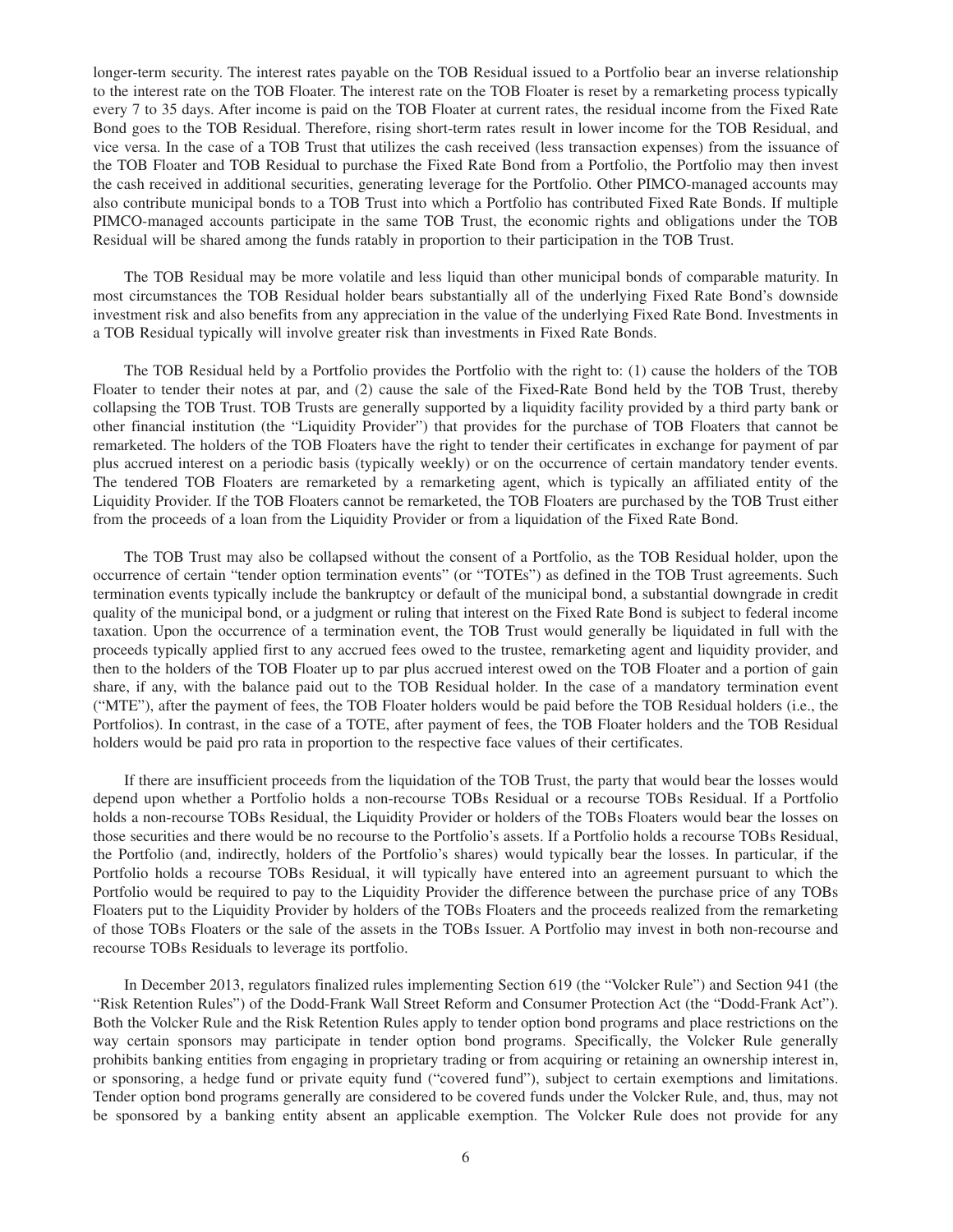exemption that would allow banking entities to sponsor tender option bonds in the same manner as they did prior to the Volcker Rule's compliance date, which was July 21, 2017.

The Risk Retention Rules took effect in December 2016 and require the sponsor to a TOB Trust to retain at least five percent of the credit risk of the underlying assets supporting the TOB Trust's Municipal Bonds. The Risk Retention Rules may adversely affect the Portfolios' ability to engage in TOB Trust transactions or increase the costs of such transactions in certain circumstances.

The Portfolios have restructured their TOB Trusts in conformity with regulatory guidelines. Under the new TOB Trust structure, the Liquidity Provider or remarketing agent will no longer purchase the tendered TOB Floaters, even in the event of failed remarketing. This may increase the likelihood that a TOB Trust will need to be collapsed and liquidated in order to purchase the tendered TOB Floaters. The TOB Trust may draw upon a loan from the Liquidity Provider to purchase the tendered TOB Floaters. Any loans made by the Liquidity Provider will be secured by the purchased TOB Floaters held by the TOB Trust and will be subject to an increased interest rate based on the number of days the loan is outstanding.

The Portfolios also may invest in participation interests. Participation interests are various types of securities created by converting fixed rate bonds into short-term, variable rate certificates. These securities have been developed in the secondary market to meet the demand for short-term, tax-exempt securities. The Portfolios will invest only in such securities deemed tax-exempt by a nationally recognized bond counsel, but there is no guarantee the interest will be exempt because the IRS has not issued a definitive ruling on the matter.

Municipal Bonds are subject to credit and market risk. Generally, prices of higher quality issues tend to fluctuate less with changes in market interest rates than prices of lower quality issues and prices of longer maturity issues tend to fluctuate more than prices of shorter maturity issues.

The recent economic downturn and budgetary constraints have made Municipal Bonds more susceptible to downgrade, default and bankruptcy. In addition, difficulties in the Municipal Bond markets could result in increased illiquidity, volatility and credit risk, and a decrease in the number of Municipal Bond investment opportunities. The value of Municipal Bonds may also be affected by uncertainties involving the taxation of Municipal Bonds or the rights of Municipal Bond holders in the event of a bankruptcy. Proposals to restrict or eliminate the federal income tax exemption for interest on Municipal Bonds are introduced before Congress from time to time. These legal uncertainties could affect the Municipal Bond market generally, certain specific segments of the market, or the relative credit quality of particular securities. The Portfolios may purchase and sell portfolio investments to take advantage of changes or anticipated changes in yield relationships, markets or economic conditions. The Portfolios also may sell Municipal Bonds due to changes in PIMCO's evaluation of the issuer or cash needs resulting from redemption requests for Portfolio shares. The secondary market for Municipal Bonds typically has been less liquid than that for taxable debt/fixed income securities, and this may affect a Portfolio's ability to sell particular Municipal Bonds at then-current market prices, especially in periods when other investors are attempting to sell the same securities. Additionally, Municipal Bonds rated below investment grade (i.e., high yield Municipal Bonds) may not be as liquid as higher-rated Municipal Bonds. Reduced liquidity in the secondary market may have an adverse impact on the market price of a Municipal Bond and on a Portfolio's ability to sell a Municipal Bond in response to changes or anticipated changes in economic conditions or to meet the Portfolio's cash needs. Reduced liquidity may also make it more difficult to obtain market quotations based on actual trades for purposes of valuing a Portfolio's portfolio. For more information on high yield securities please see "High Yield Securities ("Junk Bonds") and Securities of Distressed Companies" below.

Prices and yields on Municipal Bonds are dependent on a variety of factors, including general money-market conditions, the financial condition of the issuer, general conditions of the Municipal Bond market, the size of a particular offering, the maturity of the obligation and the rating of the issue. A number of these factors, including the ratings of particular issues, are subject to change from time to time. Information about the financial condition of an issuer of Municipal Bonds may not be as extensive as that which is made available by corporations whose securities are publicly traded.

Each Portfolio or Underlying PIMCO Fund that may invest in Municipal Bonds may purchase custodial receipts representing the right to receive either the principal amount or the periodic interest payments or both with respect to specific underlying Municipal Bonds. In a typical custodial receipt arrangement, an issuer or third party owner of Municipal Bonds deposits the bonds with a custodian in exchange for two classes of custodial receipts. The two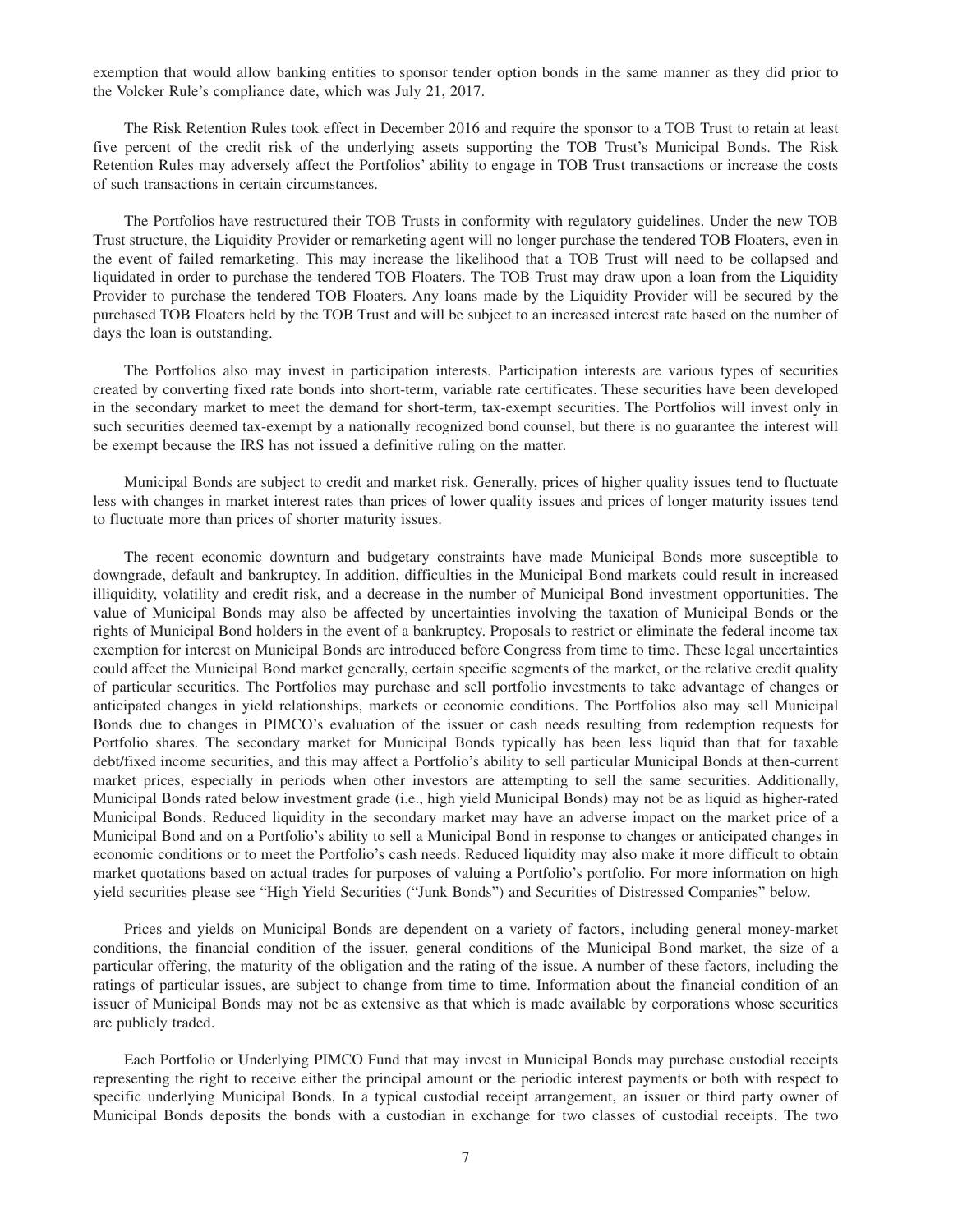classes have different characteristics, but, in each case, payments on the two classes are based on payments received on the underlying Municipal Bonds. In no event will the aggregate interest paid with respect to the two classes exceed the interest paid by the underlying Municipal Bond. Custodial receipts are sold in private placements. The value of a custodial receipt may fluctuate more than the value of a Municipal Bond of comparable quality and maturity.

The perceived increased likelihood of default among issuers of Municipal Bonds has resulted in constrained illiquidity, increased price volatility and credit downgrades of issuers of Municipal Bonds. Local and national market forces—such as declines in real estate prices and general business activity—may result in decreasing tax bases, fluctuations in interest rates, and increasing construction costs, all of which could reduce the ability of certain issuers of Municipal Bonds to repay their obligations. Certain issuers of Municipal Bonds have also been unable to obtain additional financing through, or must pay higher interest rates on, new issues, which may reduce revenues available for issuers of Municipal Bonds to pay existing obligations. In addition, events have demonstrated that the lack of disclosure rules in this area can make it difficult for investors to obtain reliable information on the obligations underlying Municipal Bonds. Adverse developments in the Municipal Bond market may negatively affect the value of all or a substantial portion of a fund's holdings in Municipal Bonds.

Obligations of issuers of Municipal Bonds are subject to the provisions of bankruptcy, insolvency and other laws, affecting the rights and remedies of creditors. Congress or state legislatures may seek to extend the time for payment of principal or interest, or both, or to impose other constraints upon enforcement of such obligations. There is also the possibility that as a result of litigation or other conditions, the power or ability of issuers to meet their obligations for the payment of interest and principal on their Municipal Bonds may be materially affected or their obligations may be found to be invalid or unenforceable. Such litigation or conditions may from time to time have the effect of introducing uncertainties in the market for Municipal Bonds or certain segments thereof, or of materially affecting the credit risk with respect to particular bonds. Adverse economic, business, legal or political developments might affect all or a substantial portion of a Portfolio's Municipal Bonds in the same manner. In particular, the PIMCO California Intermediate Municipal Bond, PIMCO California Municipal Bond, PIMCO California Short Duration Municipal Income and PIMCO New York Municipal Bond Funds, each Underlying PIMCO Funds, are subject to the risks inherent in concentrating investment in a particular state or region.

From time to time, proposals have been introduced before Congress for the purpose of restricting or eliminating the federal income tax exemption for interest on certain types of Municipal Bonds. Additionally, certain other proposals have been introduced that would have the effect of taxing a portion of exempt interest and/or reducing the tax benefits of receiving exempt interest. It can be expected that similar proposals may be introduced in the future. As a result of any such future legislation, the availability of such Municipal Bonds for investment by the Portfolios and the value of such Municipal Bonds held by the Portfolios may be affected. In addition, it is possible that events occurring after the date of a Municipal Bond's issuance, or after a Portfolio's acquisition of such obligation, may result in a determination that the interest paid on that obligation is taxable, in certain cases retroactively.

The following summarizes information drawn from official statements, and other public documents available relating to issues potentially affecting securities offerings of issuers domiciled in the states of California and New York. Neither the Funds nor PIMCO have independently verified the information but have no reason to believe that it is substantially different.

*California.* To the extent a Portfolio invests in municipal bonds issued by California issuers, it may be particularly affected by political, economic, regulatory, social, environmental, or public health developments affecting the ability of California tax exempt issuers to pay interest or repay principal.

Provisions of the California Constitution and State statutes that limit the taxing and spending authority of California governmental entities may impair the ability of California governmental issuers to maintain debt service on their obligations. Future California political and economic developments, constitutional amendments, legislative measures, executive orders, administrative regulations, litigation and voter initiatives as well as environmental events, natural disasters, pandemics, epidemics, or social unrest could have an adverse effect on the debt obligations of California issuers. The information set forth below constitutes only a brief summary of a number of complex factors that may impact issuers of California municipal bonds. The information is derived from sources that are generally available to investors, including information promulgated by the State's Department of Finance, the State's Treasurer's Office, and the Legislative Analyst's Office. The information is intended to give a recent historical description and is not intended to indicate future or continuing trends in the financial or other positions of California. Such information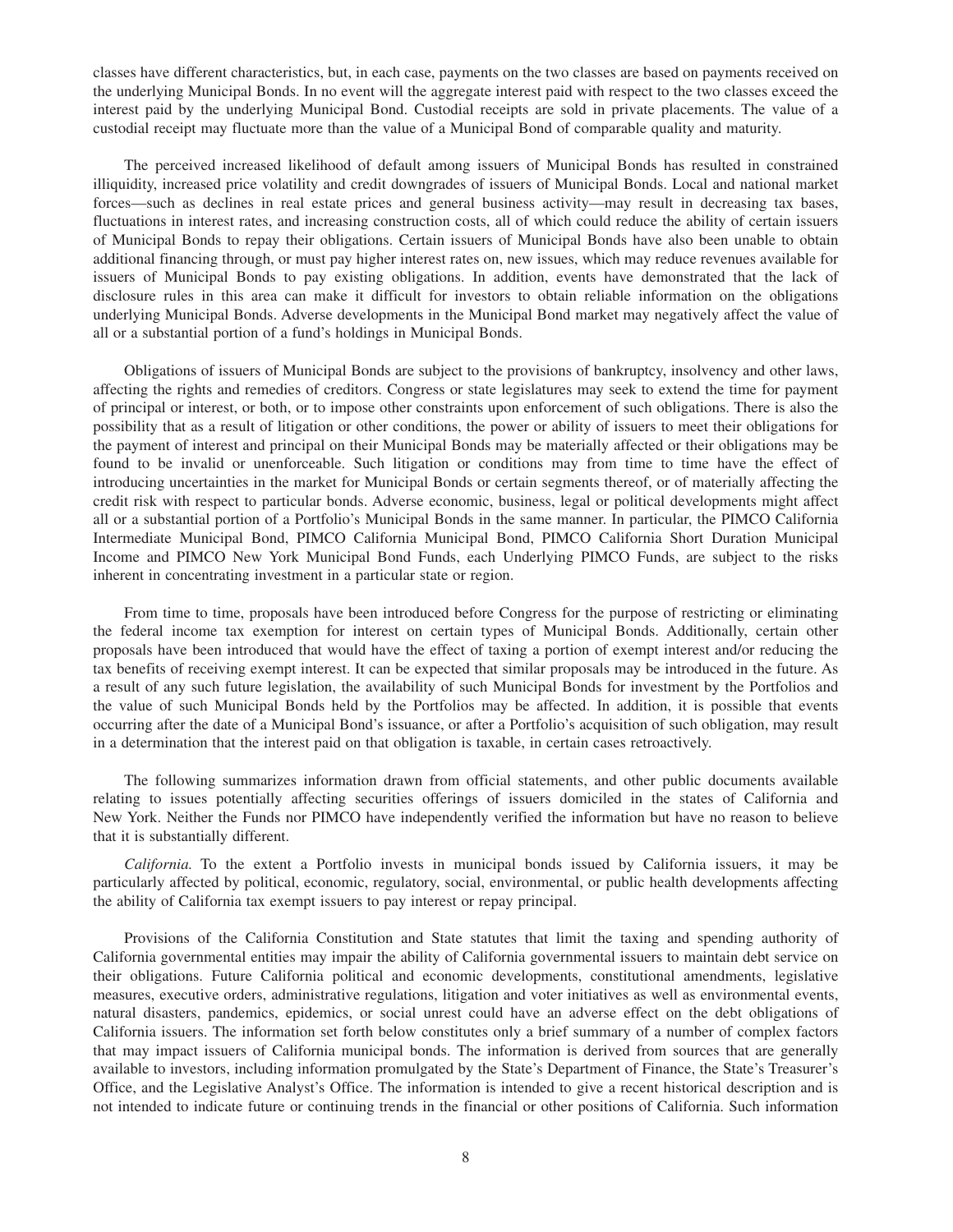has not been independently verified by a Portfolio, and a Portfolio assumes no responsibility for the completeness or accuracy of such information. In addition, as a result of the economic and operational challenges stemming from the COVID-19 crisis, California may be less able to maintain up-to-date information for the public. It should be noted that the financial strength of local California issuers and the creditworthiness of obligations issued by local California issuers are not directly related to the financial strength of the State or the creditworthiness of obligations issued by the State, and there is no obligation on the part of the State to make payment on such local obligations in the event of default.

Certain debt obligations held by a Portfolio may be obligations of issuers that rely in whole or in substantial part on California state government revenues for the continuance of their operations and payment of their obligations. Whether and to what extent the California Legislature will continue to appropriate a portion of the State's General Fund to counties, cities and their various entities, which depend upon State government appropriations, is not entirely certain. To the extent local entities do not receive money from the State government to pay for their operations and services, their ability to pay debt service on obligations held by a Portfolio may be impaired.

Certain tax exempt securities in which a Portfolio may invest may be obligations payable solely from the revenues of specific institutions, or may be secured by specific properties, which are subject to provisions of California law that could adversely affect the holders of such obligations. For example, the revenues of California health care institutions may be subject to state laws, and California law limits the remedies of a creditor secured by a mortgage or deed of trust on real property.

California's economy, the largest state economy in the United States and one of the largest and most diverse in the world, has major components in high technology, trade, entertainment, manufacturing, government, tourism, construction and services, and may be sensitive to economic factors affecting those industries. The relative proportion of the various components of the California economy closely resembles the make-up of the national economy.

California's fiscal health has improved since the severe recession ended in 2009, which caused large budget deficits. California's General Fund budget has achieved structural balance for the last several fiscal years. In recent years, the State has paid off billions of dollars of budgetary borrowings, debts and deferrals that were accumulated to balance budgets during the most recent recession and years prior. However, California's General Fund was adversely impacted by the health-related and economic impacts of the COVID-19 pandemic. Efforts to respond to and mitigate the spread of COVID-19 have had a negative impact on the California and national economies.

California incurred substantial direct costs in responding to COVID-19. To help address the public health and economic impact of COVID-19, the federal government passed the Coronavirus Aid, Relief, and Economic Security Act ("CARES Act"), which provided for approximately \$2.2 trillion in disaster relief. Among other things, the CARES Act established the Coronavirus Relief Fund ("CRF"), of which California has received approximately \$9.5 billion. In March 2021, the American Rescue Plan was signed into law, which provides an additional \$350 billion in emergency funding for state, local, territorial, and Tribal governments. California was allocated approximately \$27 billion in American Rescue Plan funding. In addition, the Governor signed into law in February 2021 an economic relief package totaling \$7.6 billion, which was funded primarily by the State's General Fund. While these measures have generally helped improve the economic outlook in California, it is not presently possible to predict whether these measures will be sufficient to address the long-term economic impacts of COVID-19. The rate and level at which the federal government has taken on new debt could have a negative impact on its fiscal health, which could lead to prolonged challenges for its economy as well as inflationary pressures. A failure by California to meet its debt obligations could lead to a significant decline in the value, liquidity, and marketability of Portfolio investments.

California's real gross domestic product ("GDP") contracted by 2.8% in 2020, and totaled approximately \$3.0 trillion at current prices, making California the fifth largest economy in the world. The unemployment rate in California grew to a peak of 16.0% in April 2020, but fell to 5.7% as of January 2021.

The budget for fiscal year 2021-2022 ("2021-22 Enacted Budget") was signed into law on June 28, 2021. The 2021-22 Enacted Budget projects General Fund revenues and transfers to be approximately \$175.3 billion (a decrease of 7.1% from the prior year). Against these revenues and transfers, the 2021-22 Enacted Budget provides for General Fund expenditures of approximately \$196.4 billion, which represents an 18.3% increase from the prior year. The 2021-22 Enacted Budget projects that the State will begin fiscal year 2022-23 with a surplus of \$7.2 billion.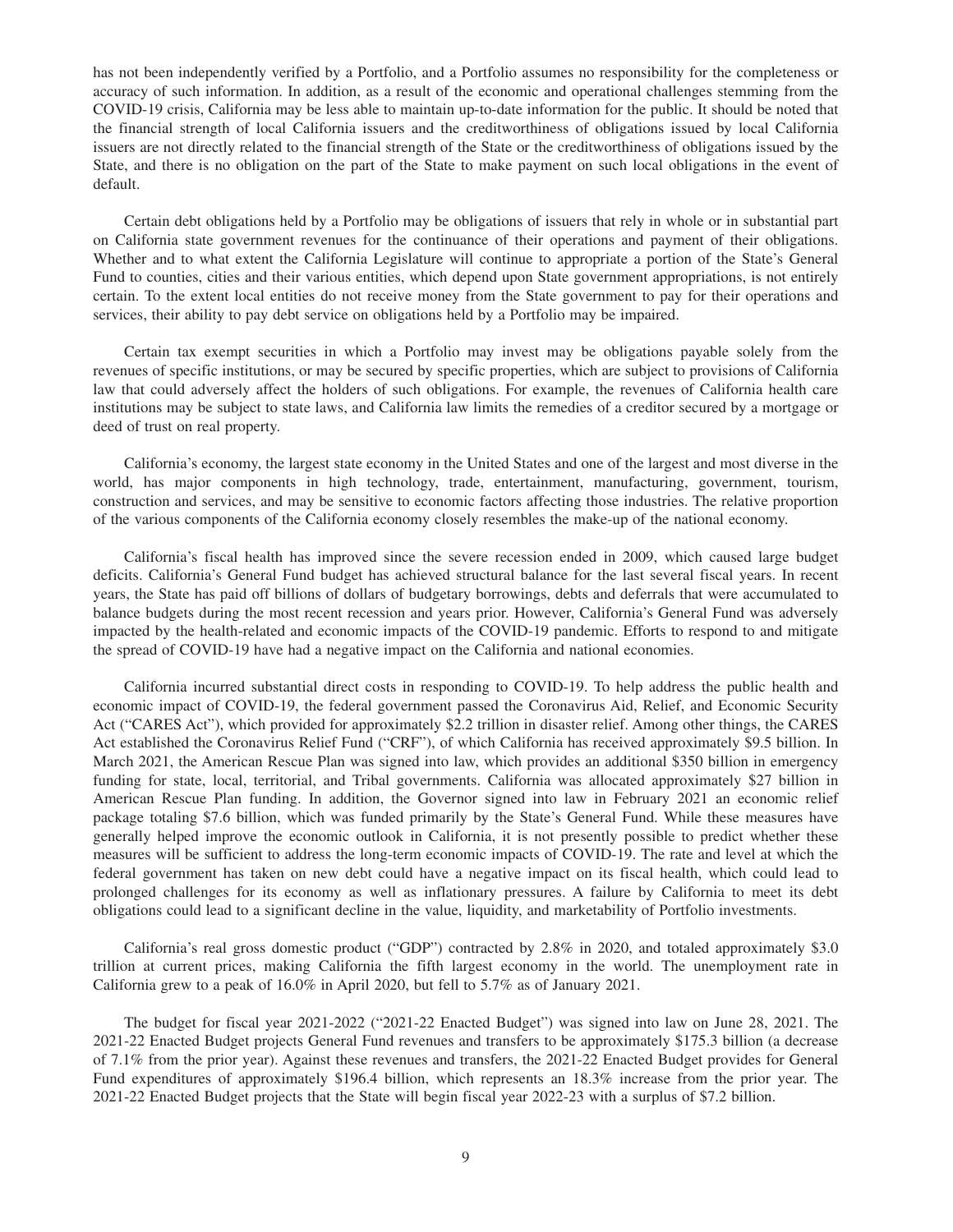The Governor released his proposed budget for fiscal year 2022-23 on January 10, 2022 ("2022-23 Governor's Budget"). The 2022-23 Governor's Budget focuses on addressing two persistent problems facing California: (i) risks caused by climate change and (ii) the economic and public health challenges posed by COVID-19. The 2022-23 Governor's Budget projects that General Fund revenues and transfers will be \$195.7 billion (a decrease of 0.5% from the prior year) and expenditures will be \$213.1 billion (an increase of 1.5% from the prior year). The 2022-23 Governor's Budget projects that the State will begin fiscal year 2023-24 with a surplus of \$6.2 billion.

According to the Legislative Analyst's Office ("LAO"), California's nonpartisan fiscal and policy advisor, the 2022-23 Governor's Budget contemplates substantial allocations to support public health infrastructure to help fight COVID-19. In addition, the proposals largely do not extend economic programs and temporary support provided in the prior budget. The LAO cautioned that the 2022-23 Governor's Budget should contemplate extending these economic programs and temporary support, and the Legislature should closely consider the extent to which the 2022-23 Governor's Budget properly prepares California for the likelihood that COVID-19 will continue to present public health and economic challenges in future years.

Moody's Investors Service, Inc. ("Moody's"), Standard & Poor's Ratings Services ("S&P") and Fitch Ratings, Inc. ("Fitch") assign ratings to California's long-term general obligation bonds, which represent their opinions as to the quality of the municipal bonds they rate. As of March 30, 2022, California's general obligation bonds were assigned ratings of Aa2, AA- and AA by Moody's, S&P and Fitch, respectively. The ratings agencies continue to monitor the State's budget deliberations closely to determine whether to alter the ratings. It should be recognized that these ratings are not an absolute standard of quality, but rather general indicators. Such ratings reflect only the view of the originating rating agencies, from which an explanation of the significance of such ratings may be obtained. There is no assurance that a particular rating will continue for any given period of time or that any such rating will not be revised downward or withdrawn entirely if, in the judgment of the agency establishing the rating, circumstances so warrant. A downward revision or withdrawal of such ratings, or either of them, may affect the market price of the State municipal obligations in which a Portfolio invests.

The State is a party to numerous legal proceedings, many of which normally occur in governmental operations and which, if decided against the State, might require the State to make significant future expenditures or impair future revenue sources. Constitutional and statutory amendments as well as budget developments may affect the ability of California issuers to pay interest and principal on their obligations. The overall effect may depend upon whether a particular California tax exempt security is a general or limited obligation bond and on the type of security provided for the bond. It is possible that measures affecting the taxing or spending authority of California or its political subdivisions may be approved or enacted in the future.

Additionally, California lies within an active geologic region that is subject to major seismic activity, which could result in increased frequency and severity of natural disasters, most notably, earthquakes, wildfires, mudslides, and droughts. Such events have, in the past, resulted in significant disruptions to the California economy and required substantial expenditures from the state government. Over the past several years, California has experienced unprecedented draught and wildfire activity with increases in the number and severity of wildfires. Four of the 20 most destructive fires occurred in 2021. The draught and wildfires have significantly impacted California's economy, and there can be no guarantee that future wildfires would not have an equally detrimental effect on California's economy or environment.

*New York.* To the extent a Portfolio invests in municipal bonds issued by New York issuers, it may be particularly affected by political, economic or regulatory developments affecting the ability of New York tax exempt issuers to pay interest or repay principal. Investors should be aware that certain issuers of New York tax exempt securities have at times experienced serious financial difficulties. A reoccurrence of these difficulties may impair the ability of certain New York issuers to maintain debt service on their obligations. The following information provides only a brief summary of the complex factors affecting the financial situation in New York (as used in this section, the "State" or "New York") and is derived from sources that are generally available to investors, including the New York State Division of the Budget and the New York City Office of Management and Budget. The information is intended to give a recent historical description and is not intended to indicate future or continuing trends in the financial or other positions of New York. Such information has not been independently verified by a Portfolio, and a Portfolio assumes no responsibility for the completeness or accuracy of such information. In addition, as a result of the economic and operational challenges stemming from the COVID-19 crisis, New York may be less able to maintain up-to-date information for the public. It should be noted that the creditworthiness of obligations issued by local New York issuers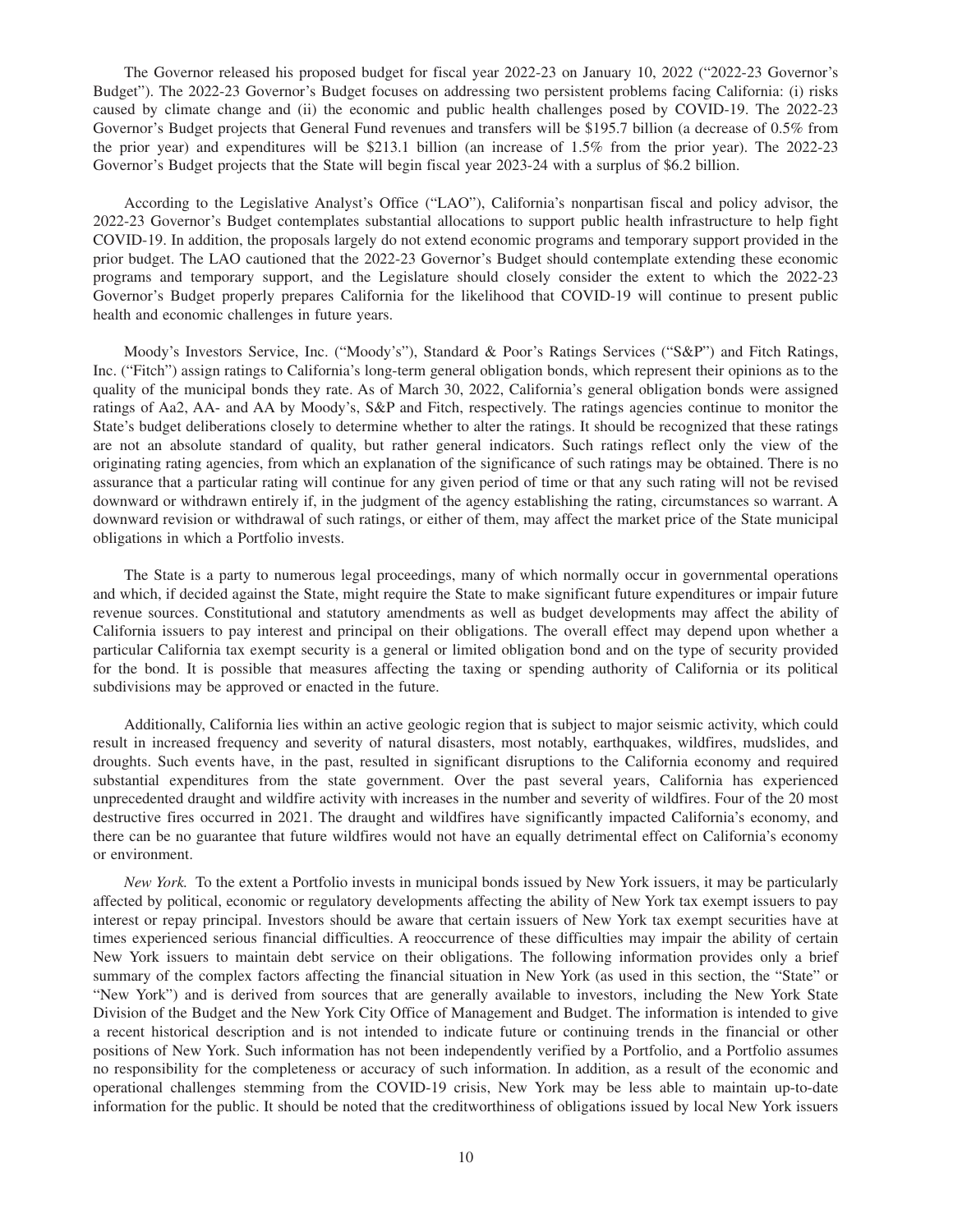may be unrelated to the creditworthiness of obligations issued by New York City (as used in this section, the "City" or "New York City") and State agencies, and that there is no obligation on the part of New York State to make payment on such local obligations in the event of default.

Relative to other states, New York has for many years imposed a very high state and local tax burden on residents. The burden of state and local taxation, in combination with the many other causes of regional economic dislocation, has contributed to the decisions of some businesses and individuals to relocate outside of, or not locate within, New York. The economic and financial condition of the State also may be affected by various financial, social, economic, environmental, political, and geopolitical factors as well as natural disasters, epidemics, pandemics, and social unrest. For example, the securities industry is more central to New York's economy than to the national economy, therefore any significant decline in stock market performance could adversely affect the State's income and employment levels. Furthermore, such financial, social, economic, environmental, political, and geopolitical factors can be very complex, may vary from year to year and can be the result of actions taken not only by the State and its agencies and instrumentalities, but also by entities, such as the Federal government, that are not under the control of the State.

The fiscal stability of New York is related to the fiscal stability of the State's municipalities, its agencies and authorities (which generally finance, construct and operate revenue-producing public benefit facilities). This is due in part to the fact that agencies, authorities and local governments in financial trouble often seek State financial assistance. In the event that New York City or any of its agencies or authorities suffers serious financial difficulty, then the ability of the State, New York City, and the State's political subdivisions, agencies and authorities to obtain financing in the public credit markets, and the market price of outstanding New York tax exempt securities, may be adversely affected.

State actions affecting the level of receipts and disbursements, the relative strength of the State and regional economies and actions of the Federal government may create budget gaps for the State. Moreover, even an ostensibly balanced budget may still contain several financial risks. These risks include the impact of broad economic factors, additional spending needs, revenues that may not materialize and proposals to reduce spending or raise revenues that have been previously rejected by the Legislature. To address a potential imbalance in any given fiscal year, the State would be required to take actions to increase receipts and/or reduce disbursements as it enacts the budget for that year. Under the State Constitution, the Governor is required to propose a balanced budget each year. There can be no assurance, however, that the Legislature will enact such proposals or that the State's actions will be sufficient to preserve budgetary balance in a given fiscal year or to align recurring receipts and disbursements in future fiscal years. The fiscal stability of the State is related to the fiscal stability of its public authorities. Authorities have various responsibilities, including those that finance, construct and/or operate revenue-producing public facilities. Authorities may issue bonds and notes within the amounts and restrictions set forth in their respective legislative authorization.

Authorities are generally supported by revenues generated by the projects financed or operated, such as tolls charged for use of highways, bridges or tunnels; charges for electric power, electric and gas utility services; rentals charged for housing units and charges for occupancy at medical care facilities. Since the State has no actual or contingent liability for the payment of this type of public authority indebtedness, it is not classified as either State-supported debt or State-related debt. Some authorities, however, receive monies from State appropriations to pay for the operating costs of certain programs. In addition, State legislation authorizes several financing techniques for authorities. Also, there are statutory arrangements providing for State local assistance payments otherwise payable to localities, to be made under certain circumstances directly to the authorities in order to secure the payment of debt service on their revenue bonds and notes. Although the State has no obligation to provide additional assistance to localities whose local assistance payments have been paid to authorities under these arrangements, if local assistance payments are diverted the affected localities could seek additional State assistance.

Over the near and long term, New York and New York City may face economic problems. New York City accounts for a large portion of the State's population and personal income, and New York City's financial health affects the State in numerous ways. New York City continues to require significant financial assistance from the State and depends on State aid to both enable it to balance its budget and to meet its cash requirements. The State could also be affected by the ability of the City to market its securities successfully in the public credit markets.

New York has been adversely impacted by the health-related and economic effects of the COVID-19 pandemic. Efforts to respond to and mitigate the spread of COVID-19 have had a negative impact on the national and New York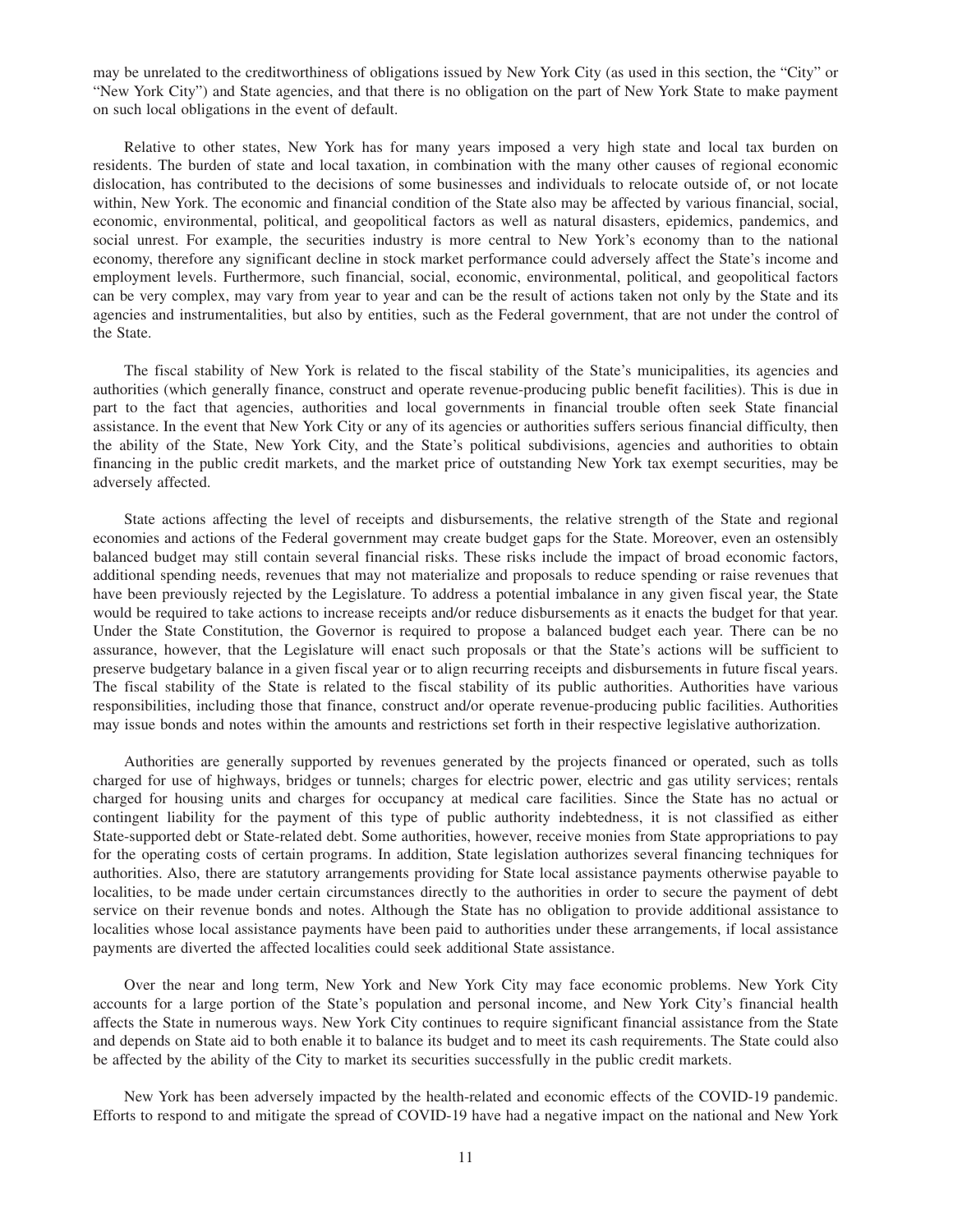economies and triggered volatility in the markets. These efforts resulted in declines in state revenues in 2020, as well as increased expenditures required to manage and mitigate COVID-19's impact. The State incurred substantial direct costs in responding to COVID-19. To help address the public health and economic impact of COVID-19, the federal government passed the Coronavirus Aid, Relief, and Economic Security Act ("CARES Act"), which provided for approximately \$2.2 trillion in disaster relief. Among other things, the CARES Act established the Coronavirus Relief Fund (the "CRF"), of which New York has received approximately \$5.1 billion. In March 2021, the American Rescue Plan was signed into law, which provides an additional \$350 billion in emergency funding for state, local, territorial, and Tribal governments. New York was allocated approximately \$12.7 billion in American Rescue Plan funds. While these measures have generally helped improve the economic outlook in New York, it is not presently possible to predict whether the CRF and American Rescue Plan funds allocated to New York will be sufficient to address long-term economic challenges. The rate and level at which the federal government has taken on new debt could have a negative impact on its fiscal health, which could lead to prolonged challenges for the respective economies as well as inflationary pressures. A failure by New York to meet its debt obligations could lead to a significant decline in the value, liquidity, and marketability of Portfolio investments.

The budget for fiscal year 2021-22 ("2021-22 Enacted Budget") was adopted on April 7, 2021. The 2021-22 Enacted Budget forecasted total revenues of approximately \$87.2 billion, which represents an increase of \$12.9 billion or 17.3% from fiscal year 2021 results. The 2021-22 Enacted Budget projected personal income tax revenues of approximately \$53.3 billion (an increase of \$4.7 billion from the prior year), consumption and use tax revenues of approximately \$15.4 billion (an increase of \$3.6 billion or 30.8% from the prior year), and business tax receipts of approximately \$7.0 billion (an increase of \$566 million or 8.8% from the prior year). Against these revenues, the 2021-22 Enacted Budget provides for approximately \$89.0 billion in expenditures, which represents an increase of \$14.9 billion (or 20.1%) from the prior year. The 2021-22 Enacted Budget includes over \$3 billion for time limited recovery initiatives, a substantial school aid increase, and Medicaid growth of approximately 6%. State agency operations expenditures are also expected to total \$20.8 billion, an annual increase of \$3.7 billion. The 2021-22 Enacted Budget projects that the closing balance of the General Fund at the end of fiscal year 2022 will be approximately \$7.3 billion, a decrease of \$1.8 billion from the prior fiscal year.

On February 17, 2022, the Governor submitted her amended proposed budget to the state legislature ("2022-23 Governor's Budget"). The 2022-23 Governor's Budget projects \$92.7 billion in revenue, an annual increase of \$19.3 billion, or 17.3%, from fiscal year 2022 projections. These receipts are expected to consist of \$67.5 billion in personal income tax revenues (an increase of \$9.8 billion from fiscal year 2022 projections), \$16.3 billion in consumption/use tax receipts (a decrease of \$115 million, or 0.7%, from fiscal year 2022 projections), and \$9.6 billion in business tax revenue (an increase of \$1.4 billion, or 17.3%, from fiscal year 2022 projections). Against these revenues, the 2022-23 Governor's Budget calls for \$95.6 billion in expenditures, an annual increase of \$4.9 billion, or 5.4%.

The State has experienced a number of natural disasters in recent years, for which the State has received, and anticipates further receipt of, Federal disaster aid. However, there can be no assurance that anticipated Federal disaster aid will be provided to the State, or that such Federal disaster aid, if provided, will be for the full amount estimated or on the timeline expected.

The State's economy continues to face significant risks, including, but not limited to, the effects of: national and international events; climate change, extreme weather events and other natural disasters; pandemics; ongoing financial instability in the Euro Zone and eastern Europe; major terrorist events; hostilities or war; social unrest; changes in international trade policies, consumer confidence, oil supplies and oil prices; cyber security attacks; Federal statutory and regulatory changes concerning financial sector activities; changes concerning financial sector bonus payouts; and shifts in monetary policy affecting interest rates and the financial markets.

Following a substantial increase in unemployment throughout New York in 2020, the State projects total nonfarm employment growth of 7.2% for 2022. The State projects that wages will increase by 12.1% in 2022, resulting in total personal income growth of 1.5% for the year. The State's unemployment rate reached its peak of 16.2% in April 2020 but had fallen to 5.3% as of January 2022. The State's unemployment rate was above the national average of 4.0% in January 2022.

New York City is the largest city in the U.S., and has a complex, varied and aging infrastructure. The City has more school buildings, firehouses, health facilities, community colleges, roads and bridges, libraries, and police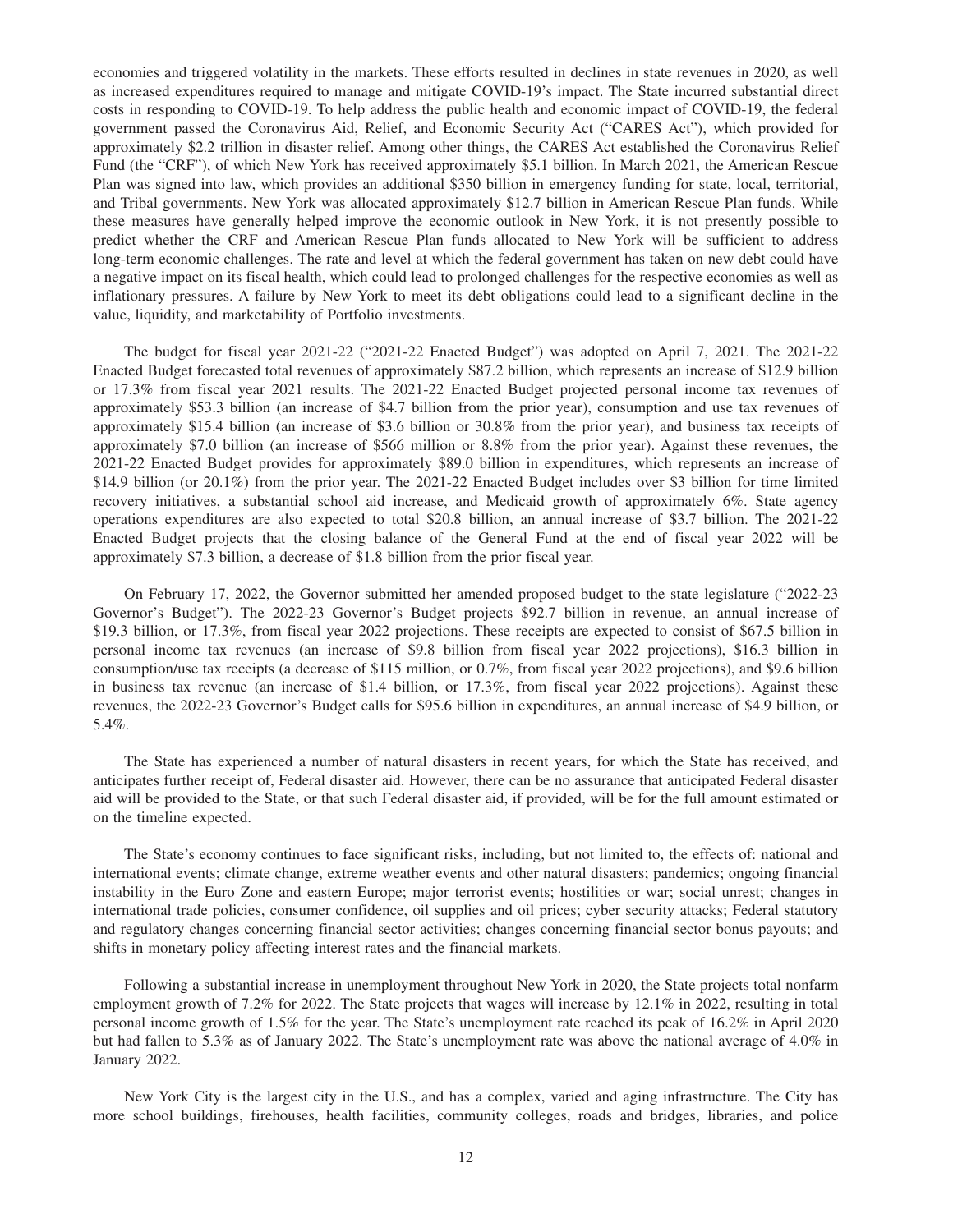precincts than any other city in the country. Notably, New York City was the center of New York's initial COVID-19 outbreak in 2020, which had an adverse impact on the City's financial health. Since the outbreak of COVID-19, the unemployment rate in the City has increased from 4.1% in March 2020 to 20.3% in June 2020, and ended 2020 at 12.3%.

New York City's general debt limit, as provided in the New York State Constitution, is 10 percent of the five-year rolling average of the full value of taxable City real property. As of June 30, 2021, the City's total debt-incurring power under the general debt limit was approximately \$123.02 billion, and the net debt-incurring power was approximately \$47.7 billion. The City's general obligation debt outstanding was approximately \$38.6 billion as of June 30, 2021. After including contract and other liability and adjusting for appropriations, the City's indebtedness that is counted toward the debt limit totaled approximately \$81.8 billion as of June 30, 2021.

In addition to general obligation bonds, the City maintains several additional credits, including bonds issued by the New York City Transitional Finance Authority ("NYCTFA") and Tobacco Settlement Asset Securitization Corporation ("TSASC"). At the end of fiscal year 2021, NYCTFA debt backed by personal income tax revenues accounted for approximately \$49.0 billion of debt. In July 2009, the State Legislature granted NYCTFA the authority to issue additional debt up to \$13.5 for general capital purposes. The City exhausted the \$13.5 billion bonding limit in fiscal year 2007. In July 2009, the State Legislature authorized TFA to issue debt beyond the \$13.5 billion limit. However, this additional borrowing is subject to the City's general debt limit. Thus, additional borrowing above the \$13.5 billion limit is secured by personal income tax revenues and counted under the City's general debt limit. In addition to this capacity, the NYCTFA is authorized to issue up to \$9.4 billion of Building Aid Revenue Bonds (BARBs) for education purposes. As of June 30, 2021, excluding amortization, approximately \$8.4 billion of these bonds have been issued. Debt service for these bonds is supported by building aid payments the City receives from the State. At the end of fiscal year 2021, TSASC debt totaled approximately \$1.0 billion.

As of March 30, 2022 New York State's general obligation bonds are rated AA+, Aa2, and AA+ by S&P, Moody's and Fitch, respectively. As of March 30, 2022, New York City's general obligation debt was rated AA, Aa2, and AAby S&P, Moody's, and Fitch, respectively. Such ratings reflect only the view of the originating rating agencies, from which an explanation of the significance of such ratings may be obtained. There is no assurance that a particular rating will continue for any given period of time or that any such rating will not be revised downward or withdrawn entirely if, in the judgment of the agency originally establishing the rating, circumstances so warrant. A downward revision or withdrawal of such ratings, or either of them, may have an effect on the market price of the State municipal obligations in which a Portfolio invests.

*Puerto Rico.* Each Portfolio investing in municipal securities issued by Puerto Rico may be particularly affected by political, economic, environmental, social, regulatory or restructuring developments affecting the ability of Puerto Rican municipal issuers to pay interest or repay principal. In addition, as a result of the ongoing financial challenges faced by Puerto Rico, including those following the outbreak of COVID-19, the Commonwealth's economic circumstances may change negatively and more rapidly than usual, and the Commonwealth may be less able to maintain up-to-date information for the public.

During the last recession, the Commonwealth of Puerto Rico ("Commonwealth" or "Puerto Rico") experienced a significant economic downturn. Few signs of improvement have appeared, and any recovery may be slow as the Commonwealth continues to face significant fiscal challenges, including substantial underfunding of the Commonwealth's retirement systems, sizeable debt service obligations, and a high level of unemployment. Moreover, the high level of public debt in the Commonwealth affects long-term growth prospects and could cause the Commonwealth to experience additional financial hardship. The amount of its outstanding public debt will make it difficult for Puerto Rico to make full repayment. Certain issuers of Puerto Rico municipal securities have failed to make payments on obligations that have come due, and additional missed payments and defaults may occur in the future. These financial challenges have been compounded by two hurricanes that impacted the Commonwealth in 2017 and a series of earthquakes in December 2019 and January 2020, which caused more than \$80 billion and \$200 million in damage, respectively, as well as increased costs and declining revenues following the outbreak of COVID-19 in 2020. As a result of these and other factors, the Commonwealth is facing significant budget shortfalls and the most severe fiscal crisis that it has endured in decades.

On June 30, 2016, the Puerto Rico Oversight, Management, and Economic Stability Act ("PROMESA") was signed into law by President Obama. PROMESA established a federally-appointed oversight board (the "Oversight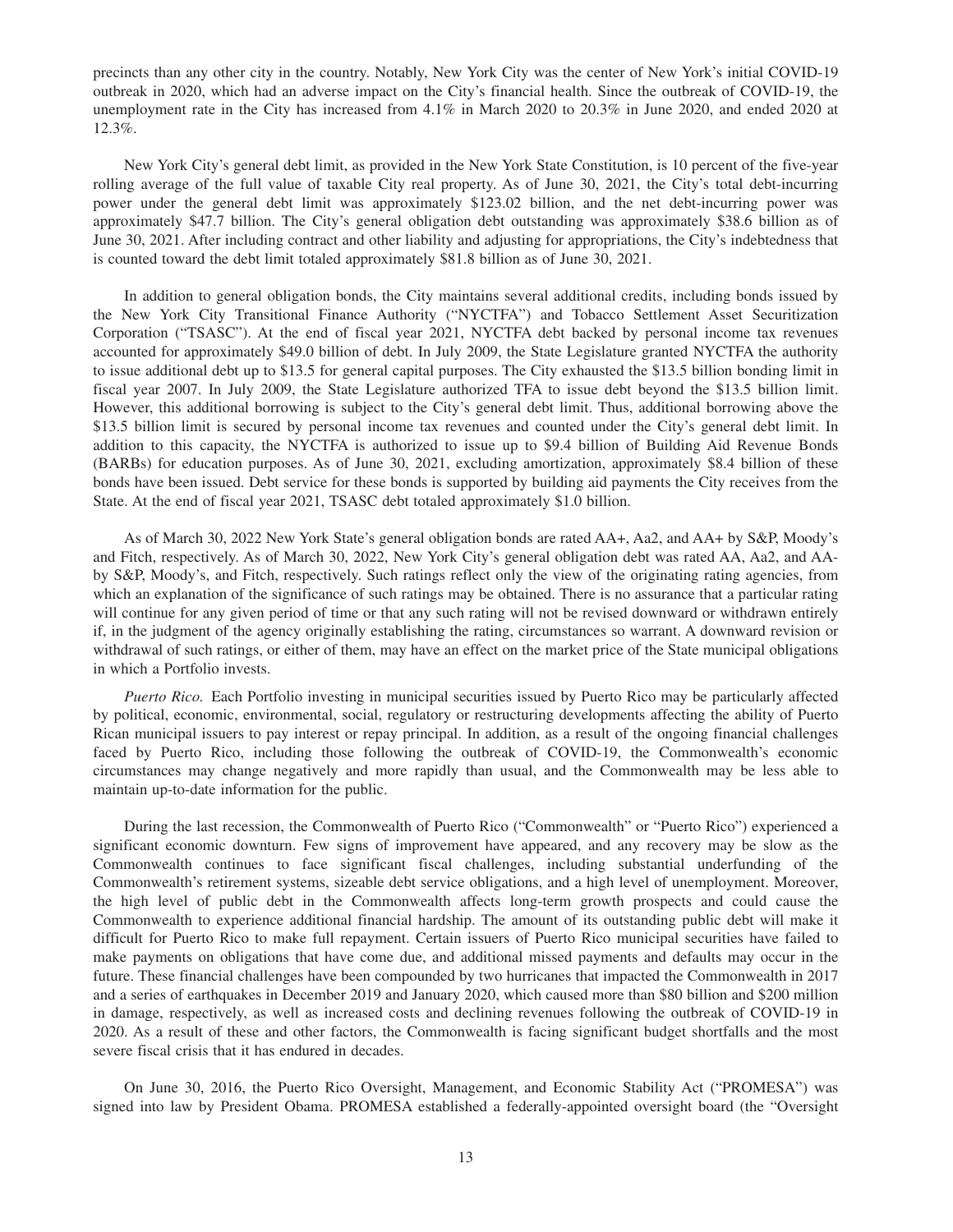Board") to oversee the Commonwealth's financial operations and allows the Commonwealth and its instrumentalities, with approval of the Oversight Board, to file cases to restructure debt and other obligations in a "Title III" proceeding. Title III incorporates many provisions of the federal Bankruptcy Code and incorporates legal mechanisms for a litigation stay and restructuring of pension and debt obligations, among other provisions. Title III petitions were filed for, among others, the Commonwealth, the Puerto Rico Sales Tax Financing Corporation, and the Puerto Rico Electric Power Authority, three of the largest issuers of Commonwealth debt. It is possible that petitions under Title III or other provisions of PROMESA, including Title VI, for additional Commonwealth instrumentalities will be filed in the future. These restructuring proceedings create uncertainty as to the treatment of claims of varying degrees of seniority in the levels and priorities of payment from the affected entities. As of the date of this Statement of Additional Information, negotiations between Puerto Rico and its instrumentalities and their respective creditors to restructure outstanding debt obligations remain ongoing, and it is not possible to predict whether Puerto Rico and its instrumentalities will be able to come to similar agreements with other creditors.

There can be no assurances that the Commonwealth will not continue to face severe fiscal stress or that such circumstances will not become even more difficult in the future. Furthermore, there can be no guarantee that future developments will not have a materially adverse impact on the Commonwealth's finances. Any further deterioration in the Commonwealth's financial condition may have a negative effect on the payment of principal and interest, the marketability, liquidity or value of the securities issued by the Commonwealth, which could reduce the performance of a Portfolio.

The Commonwealth has faced a number of significant fiscal challenges, including a structural imbalance between its General Fund revenues and expenditures. Such challenges contributed to the passage of PROMESA, which established the Oversight Board and empowered it to approve Puerto Rico's fiscal plans and budgets. The Oversight Board is comprised of seven members appointed by the President who are nominated through a bipartisan selection process. The budget process requires the Oversight Board, the Governor, and the Commonwealth's Legislative Assembly to develop a budget that complies with the fiscal plan developed by the Oversight Board and Governor.

Investors should be aware that Puerto Rico relies heavily on transfers from the federal government related to specific programs and activities in the Commonwealth. These transfers include, among others, entitlements for previously performed services, or those resulting from contributions to programs such as Social Security, Veterans' Benefits, Medicare and U.S. Civil Service retirement pensions, as well as grants such as Nutritional Assistance Program grants and Pell Grant scholarships for higher education. There is considerable uncertainty about which federal policy changes may be enacted in the coming years and the economic impact of those changes. Due to the Commonwealth's dependence on federal transfers, any actions that reduce or alter these transfers may cause increased fiscal stress in Puerto Rico, which may have a negative impact on the value of the Commonwealth's municipal securities.

The Commonwealth's retirement systems, which include the Employees Retirement System, the Teachers Retirement System, and the Judiciary Retirement System, are severely underfunded and are projected to deplete their assets in the near future. As of the end of fiscal year 2016, the pension systems reported a net pension liability of approximately \$44.9 billion. In 2017, the Legislative Assembly enacted laws to reform the operation and funding of the Pension Systems, which eliminated employer contributions. The Commonwealth's pension systems operate on a "pay-as-you-go" basis, and the General Fund has assumed any payments that the pension systems could not make. As a result, the Commonwealth may have fewer resources funding for other priorities, including payments on its outstanding debt obligations. Alternatively, the Commonwealth may be forced to raise revenue or issue additional debt. Either outcome could increase the pressure on the Commonwealth's budget, which could have an adverse impact on a Portfolio's investments in Puerto Rico.

As of May 30, 2018, the Commonwealth's consolidated outstanding debt and pension liabilities have grown to over \$120 billion, with more than \$70 billion in financial debt and more than \$50 billion in pension liabilities. In 2017, the Oversight Board filed petitions pursuant to Title III of PROMESA in federal court on behalf the Commonwealth and certain of its instrumentalities, including the Puerto Rico Sales Tax Financing Corporation ("COFINA"), the Employee Retirement System, the Puerto Rico Highways and Transportation Authority, and the Puerto Rico Electric Power Utility ("PREPA"), to begin proceedings to restructure their outstanding debt. As a result of these petitions, the ability of the creditors of the Commonwealth and its instrumentalities that have filed for Title III to take action with respect to outstanding obligations has been temporarily stayed. The judge assigned to oversee the Title III proceedings initiated a confidential mediation process administered by five federal judges. In addition, the judge has concurrently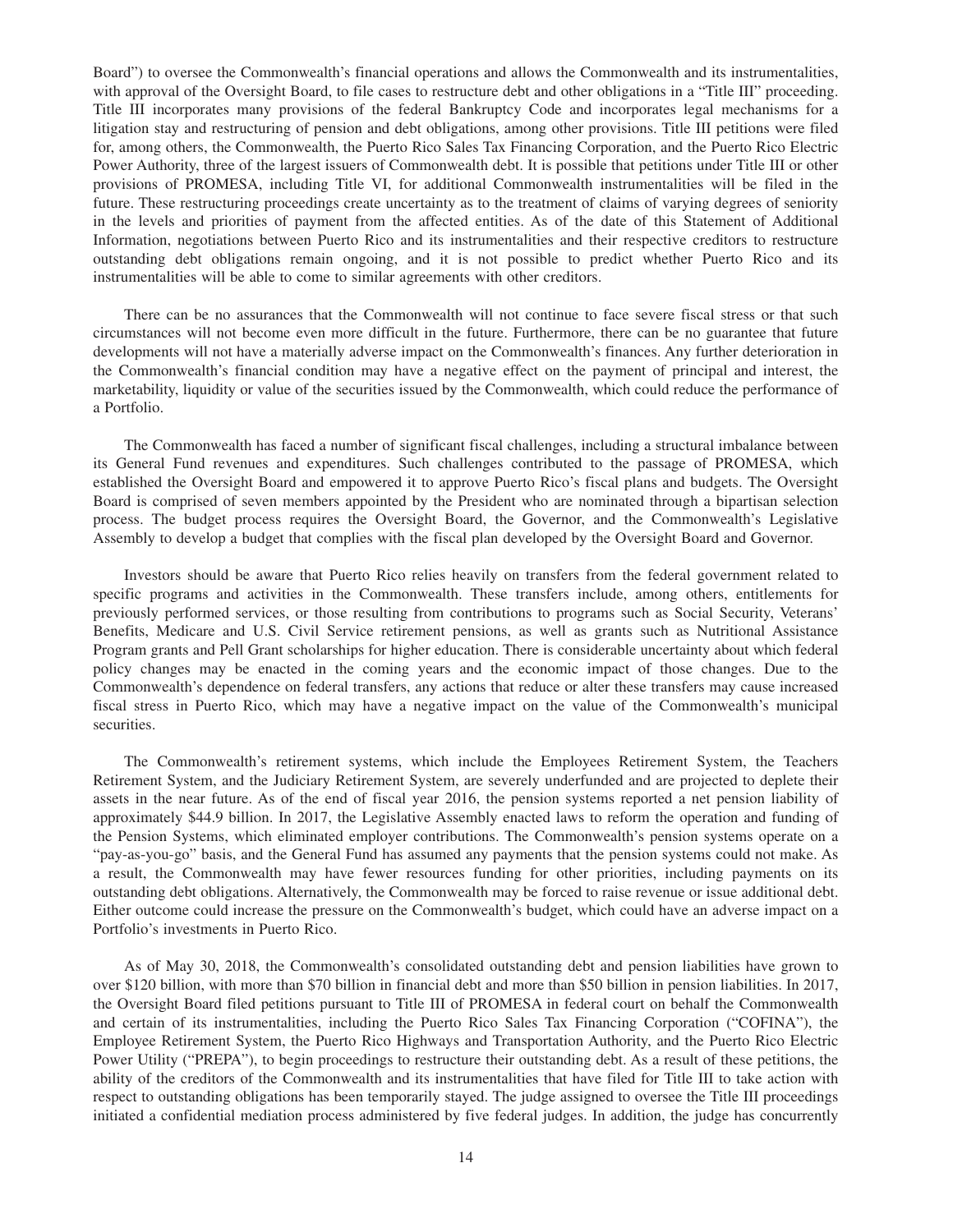overseen legal proceedings related to the Title III petitions and mediation, including litigation related to a proposed loan from the Commonwealth to PREPA and whether COFINA bonds were validly issued under the Commonwealth's constitution.

With respect to the outstanding COFINA bonds, a Plan of Adjustment relating to the COFINA bonds was approved by the judge overseeing the Title III proceedings on February 4, 2019, which restructures approximately \$17.0 billion of COFINA debt and provides the Commonwealth with an average annual savings of \$456 million through 2057, an overall savings of approximately 32%. With respect to the litigation regarding Puerto Rico's outstanding debt, creditors and Puerto Rico had agreed on a Plan of Adjustment, which was approved by the judge overseeing the Title III proceedings on January 18, 2022, that would restructure approximately \$35 billion of its outstanding debt and other claims against Puerto Rico, the Public Buildings Authority, the Employee Retirement System, and certain other outstanding pension obligations. Under the Plan of Adjustment, Puerto Rico's outstanding debt would be reduced by approximately 80% to just over \$7.0 billion and annual debt service payments would be limited to a percentage of revenues. Although these settlement Plans of Adjustment have substantially reduced the outstanding debt obligations of Puerto Rico and certain of its instrumentalities, there can be no assurances that Puerto Rico will be able to negotiate settlements with respect to the balance of its outstanding debt. In addition, the composition of the Oversight Board has changed significantly in recent years, and there is no assurance that the board members will approve future restructuring agreements with other creditors.

With respect to PREPA's Title III proceeding, a preliminary agreement has been reached between the PREPA bondholders, on one side and PREPA, the Oversight Board, and Fiscal Agency and Financial Advisory Authority, on the other side, to restructure the outstanding PREPA bonds. Under the preliminary agreement, PREPA's obligations with respect to outstanding bonds would be reduced by up to 32.5%. The preliminary agreement is subject to review by the judge overseeing PREPA's Title III proceedings, and it is not presently possible to predict whether the agreement will be finalized.

In addition to the litigation described above, the Commonwealth, its officials and employees are named as defendants in legal proceedings that occur in the normal course of governmental operations. Some of these proceedings involve claims for substantial amounts, which if decided against the Commonwealth might require the Commonwealth to make significant future expenditures or substantially impair future revenue sources. Because of the prospective nature of these proceedings, it is not presently possible to predict the ultimate outcome of such proceedings, estimate the potential impact on the ability of the Commonwealth to pay debt service costs on its obligations, or determine what impact, if any, such proceedings may have on a Portfolio's investments.

The 2022 fiscal plan was certified by the Oversight Board on January 27, 2022 ("2022 Fiscal Plan"). The 2022 Fiscal Plan forecasts that the Commonwealth's economy would grow by 2.6% during 2022, due in part to budgetary reforms and economic relief provided in response to COVID-19. The 2022 Fiscal Plan contemplates approximately \$84 billion in federal disaster relief to address damage caused by recent natural disasters and COVID-19. Apart from federal aid, the 2022 Fiscal Plan projects general fund revenues of approximately \$12.7 billion.

On June 30, 2021 the budget for fiscal year 2022 was certified. The fiscal year 2022 budget provides for \$10.2 billion in revenues. Against these revenues, the budget provides General Fund expenditures of approximately \$10.1 billion. Allocations in the fiscal year 2021 budget to education, health care, and economic development were approximately \$2.3 billion, \$2.1 billion, and \$309 million, respectively.

In September 2017, two successive hurricanes — Irma and Maria — caused severe damage to Puerto Rico. Hurricane Irma passed to the north of the Commonwealth, but Hurricane Maria made direct landfall, and the damage caused by both storms was extensive. The Commonwealth's infrastructure was severely damaged by high winds and substantial flooding, including damage to the Commonwealth's water, power, and telecommunications infrastructure, and resulted in more than 1 million people losing power. Current estimates suggest that Hurricane Maria caused approximately \$80 billion in damage and has caused a real decline in gross national product in the year following the storms. In February 2018, Congress appropriated approximately \$90 billion for disaster recovery efforts for areas affected by the hurricanes, including approximately \$11 billion to Puerto Rico. In addition, while the Commonwealth's population has declined every year since 2013, the trend was accelerated after the damage caused by Hurricanes Irma and Maria displaced residents.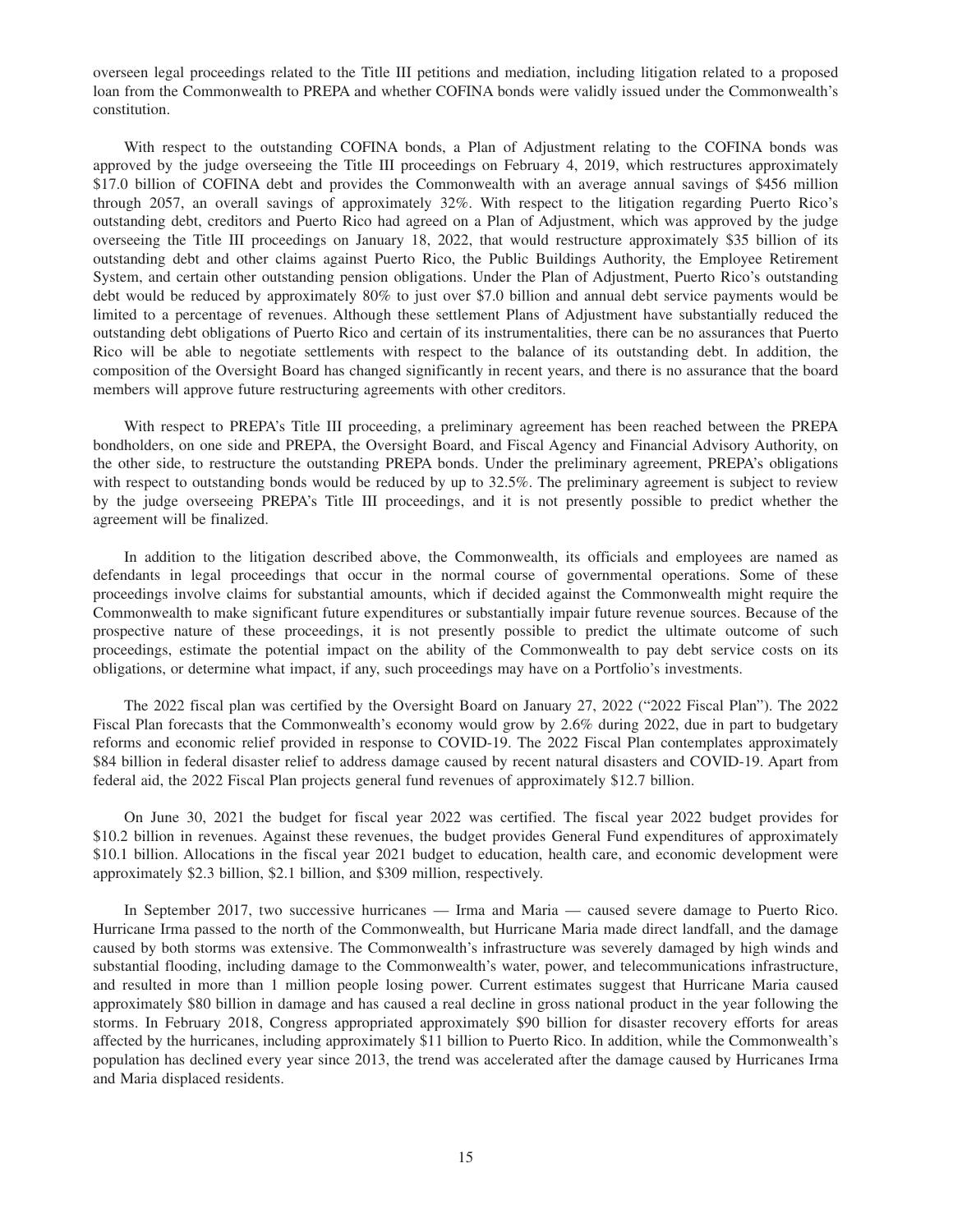<span id="page-19-0"></span>In late December 2019 and January 2020, a series of earthquakes, including a magnitude 6.4 earthquake—the strongest to hit the island in more than a century—caused an estimated \$200 million in damage. The aftershocks from these earthquakes may continue for years, and it is not currently possible to predict the extent of the damage that could arise from any aftershocks. The length of time needed to rebuild Puerto Rico's infrastructure is unclear, but could amount to years, during which the Commonwealth is likely to be in an uncertain economic state. The full extent of the natural disaster's impact on Puerto Rico's economy and foreign investment in Puerto Rico is difficult to estimate, but is expected to have substantially adverse effects on Puerto Rico's economy. In addition to diverting funds to relief and recovery efforts, Puerto Rico is expected to lose substantial revenue as a result of decreased tourism and general business operations. There can be no assurances that Puerto Rico will receive the necessary aid to rebuild from the damage caused by the hurricanes or earthquakes or that future catastrophic weather events or natural disasters will not cause similar damage.

The damage caused by Hurricanes Irma and Maria, the earthquakes and aftershocks, and the pandemic is expected to have substantially adverse effects on the Commonwealth's economy. In addition to diverting funds to relief and recovery efforts, the Commonwealth is expected to lose revenue as a result of decreased tourism and general business operations. There can be no assurances that the Commonwealth will receive the necessary aid to rebuild from the damage caused by Hurricanes Irma and Maria, the earthquakes and aftershocks, and the pandemic, and it is not currently possible to predict the long-term impact that these and other natural disasters or public health emergencies will have on the Commonwealth's economy. All these developments have a material adverse effect on the Commonwealth's finances and negatively impact the payment of principal and interest, the marketability, liquidity and value of securities issued by the Commonwealth that are held by a Portfolio. Moreover, future weather events, natural disasters, or public health emergencies could negatively impact Puerto Rico's ability to resolve ongoing debt negotiations.

In addition, in early 2020, Commonwealth was significantly impacted by a pandemic, which had a substantially adverse effect on the health of the population and economic activity. In March 2020, the Oversight Board authorized the Commonwealth to implement a \$787 million relief package to fight the pandemic and its economic impacts, of which \$500 million was incremental new spending made available through a special appropriation. Any reduction in the Commonwealth's revenues as a result of the pandemic could have a negative ability on the Commonwealth to meet its debt service obligations, including with respect to debt held by a Portfolio. Further, Congress passed the Coronavirus Aid, Relief, and Economic Security Act ("CARES Act") in March 2020, which provided for approximately \$2.2 trillion in disaster relief. Among other things, the CARES Act established the Coronavirus Relief Fund ("CRF"), from which Puerto Rico has received \$2.2 billion. In March 2021, the American Rescue Plan was signed into law, which provides an additional \$350 billion in emergency funding for state, local, territorial, and Tribal governments, including \$4.5 billion specifically for relief to U.S. territories. It is not presently possible to predict whether the CRF and American Rescue Plan funds allocated to the Commonwealth will be sufficient to address its long-term economic challenges. The rate and level at which the federal government and the Commonwealth have taken on new debt could have a negative impact on their fiscal health, which could lead to prolonged challenges for their respective economies. A failure by Puerto Rico to meet its debt obligations could lead to a significant decline in the value, liquidity, and marketability of Portfolio investments.

As of March 30, 2022, Puerto Rico's general obligation debt was assigned a credit rating of D by Fitch. S&P and Moody's discontinued their unenhanced ratings of Puerto Rico's general obligation debt in 2018 and 2021, respectively. As a result, general obligation bonds issued by Puerto Rico are currently considered below-investment-grade securities. These ratings reflect only the views of the respective rating agency, an explanation of which may be obtained from each such rating agency. There is no assurance that these ratings will continue for any given period of time or that they will not be revised or withdrawn entirely by the rating agency if, in the judgment of such rating agency, circumstances so warrant. A downward revision or withdrawal of any such rating may have an adverse effect on the market prices of the securities issued by the Commonwealth and its political subdivisions, instrumentalities, and authorities.

## **Mortgage-Related Securities and Asset-Backed Securities**

Mortgage-related securities are interests in pools of residential or commercial mortgage loans, including mortgage loans made by savings and loan institutions, mortgage bankers, commercial banks and others. Such mortgage loans may include non-performing loans, which are loans considered in default or close to default, and reperforming loans ("RPLs"), which are loans that have previously been delinquent but are current at the time securitized. Pools of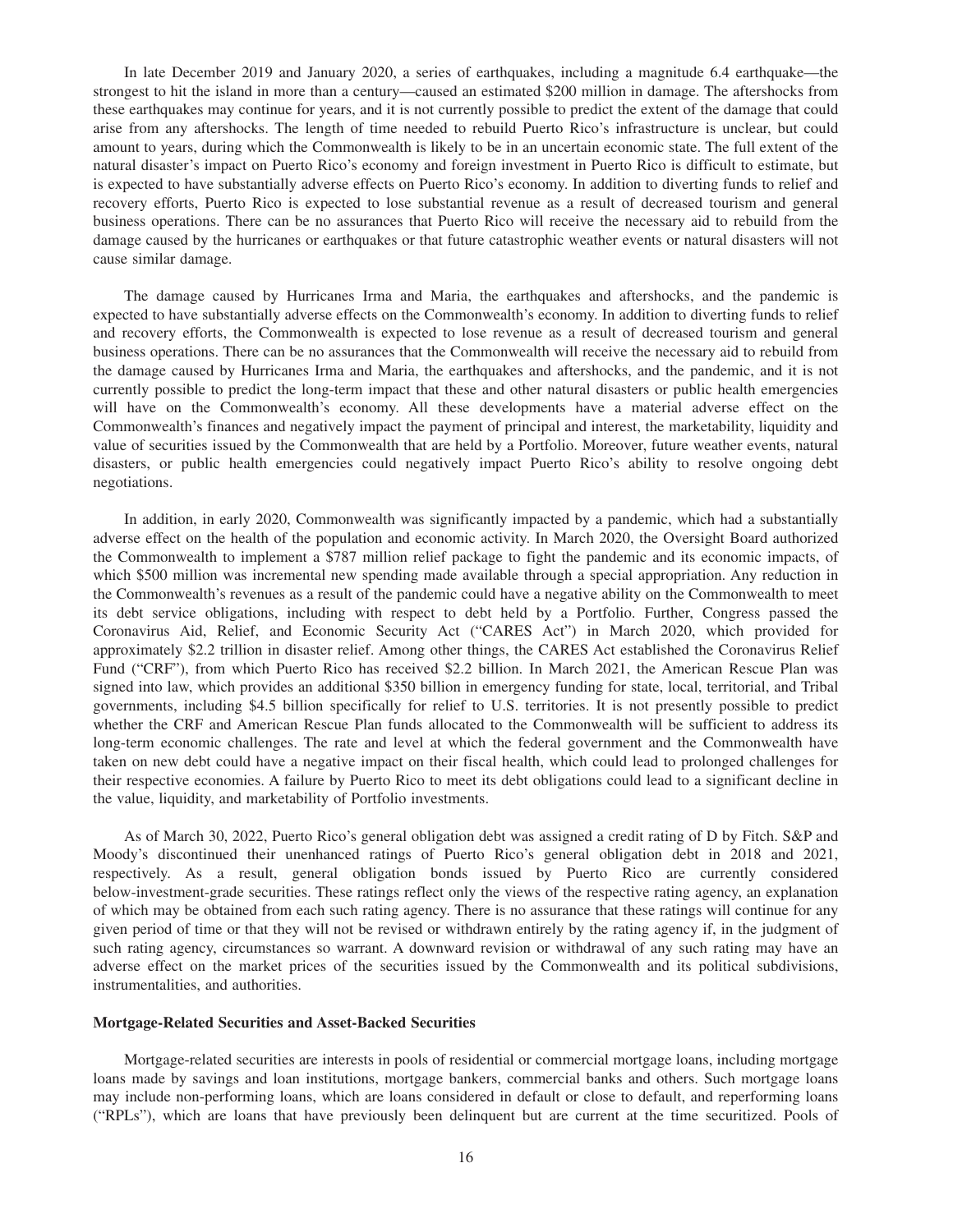mortgage loans are assembled as securities for sale to investors by various governmental, government-related and private organizations. See "Mortgage Pass-Through Securities." Certain Portfolios also may invest in debt securities which are secured with collateral consisting of mortgage-related securities (see "Collateralized Mortgage Obligations").

The financial downturn of the late 2000s adversely affected the market for mortgage-related securities. The downturn saw dramatic declines in the housing market, with falling home prices and increasing foreclosures and unemployment, and significant asset write-downs by financial institutions. Between 2008 and 2009, the market for mortgage-related securities (and other asset-backed securities) was particularly adversely impacted by, among other factors, the failure of certain large financial institutions and the events leading to the conservatorship and the control by the U.S. Government of FNMA and FHLMC, as described below. These events, coupled with the general economic downturn, resulted in a substantial level of uncertainty in the financial markets, particularly with respect to mortgage-related investments. There is no assurance that the U.S. Government would take similar or further action to support the mortgage-related securities industry, as it has in the past, should the economy experience another downturn. Further, any future government actions may significantly alter the manner in which the mortgage-related securities market functions. Each of these factors could ultimately increase the risk that a Portfolio could realize losses on mortgage-related securities.

*Mortgage Pass-Through Securities.* Interests in pools of mortgage-related securities differ from other forms of debt securities, which normally provide for periodic payment of interest in fixed amounts with principal payments at maturity or specified call dates. Instead, these securities provide a monthly payment which consists of both interest and principal payments. In effect, these payments are a "pass-through" of the monthly payments made by the individual borrowers on their residential or commercial mortgage loans, net of any fees paid to the issuer or guarantor of such securities. Additional payments are caused by repayments of principal resulting from the sale of the underlying property, refinancing or foreclosure, net of fees or costs which may be incurred. Some mortgage-related securities (such as securities issued by GNMA) are described as "modified pass-through." These securities entitle the holder to receive all interest and principal payments owed on the mortgage pool, net of certain fees, at the scheduled payment dates regardless of whether or not the mortgagor actually makes the payment.

The rate of pre-payments on underlying mortgages will affect the price and volatility of a mortgage-related security, and may have the effect of shortening or extending the effective duration of the security relative to what was anticipated at the time of purchase. To the extent that unanticipated rates of pre-payment on underlying mortgages increase the effective duration of a mortgage-related security, the volatility of such security can be expected to increase. The residential mortgage market in the United States has experienced in the past, and could experience in the future, difficulties that may adversely affect the performance and market value of certain of the Portfolios' mortgage-related investments. Delinquencies, defaults and losses on residential mortgage loans may increase substantially over certain periods. A decline in or flattening of housing values may exacerbate such delinquencies and losses on residential mortgages. Borrowers with adjustable rate mortgage loans are more sensitive to changes in interest rates, which affect their monthly mortgage payments, and may be unable to secure replacement mortgages at comparably low interest rates. As a result of the 2008 financial crisis, a number of residential mortgage loan originators experienced serious financial difficulties or bankruptcy. Owing largely to the foregoing, reduced investor demand for mortgage loans and mortgage-related securities and increased investor yield requirements caused limited liquidity in the secondary market for certain mortgage-related securities, which adversely affected the market value of mortgage-related securities. It is possible that such limited liquidity in such secondary markets could recur or worsen in the future.

*Agency Mortgage-Related Securities.* The principal governmental guarantor of mortgage-related securities is GNMA. GNMA is a wholly owned United States Government corporation within the Department of Housing and Urban Development. GNMA is authorized to guarantee, with the full faith and credit of the United States Government, the timely payment of principal and interest on securities issued by institutions approved by GNMA (such as savings and loan institutions, commercial banks and mortgage bankers) and backed by pools of mortgages insured by the Federal Housing Administration (the "FHA"), or guaranteed by the Department of Veterans Affairs (the "VA").

Government-related guarantors (*i.e.*, not backed by the full faith and credit of the United States Government) include FNMA and FHLMC. FNMA is a government-sponsored corporation. FNMA purchases conventional (i.e., not insured or guaranteed by any government agency) residential mortgages from a list of approved seller/servicers which include state and federally chartered savings and loan associations, mutual savings banks, commercial banks and credit unions and mortgage bankers. Pass-through securities issued by FNMA are guaranteed as to timely payment of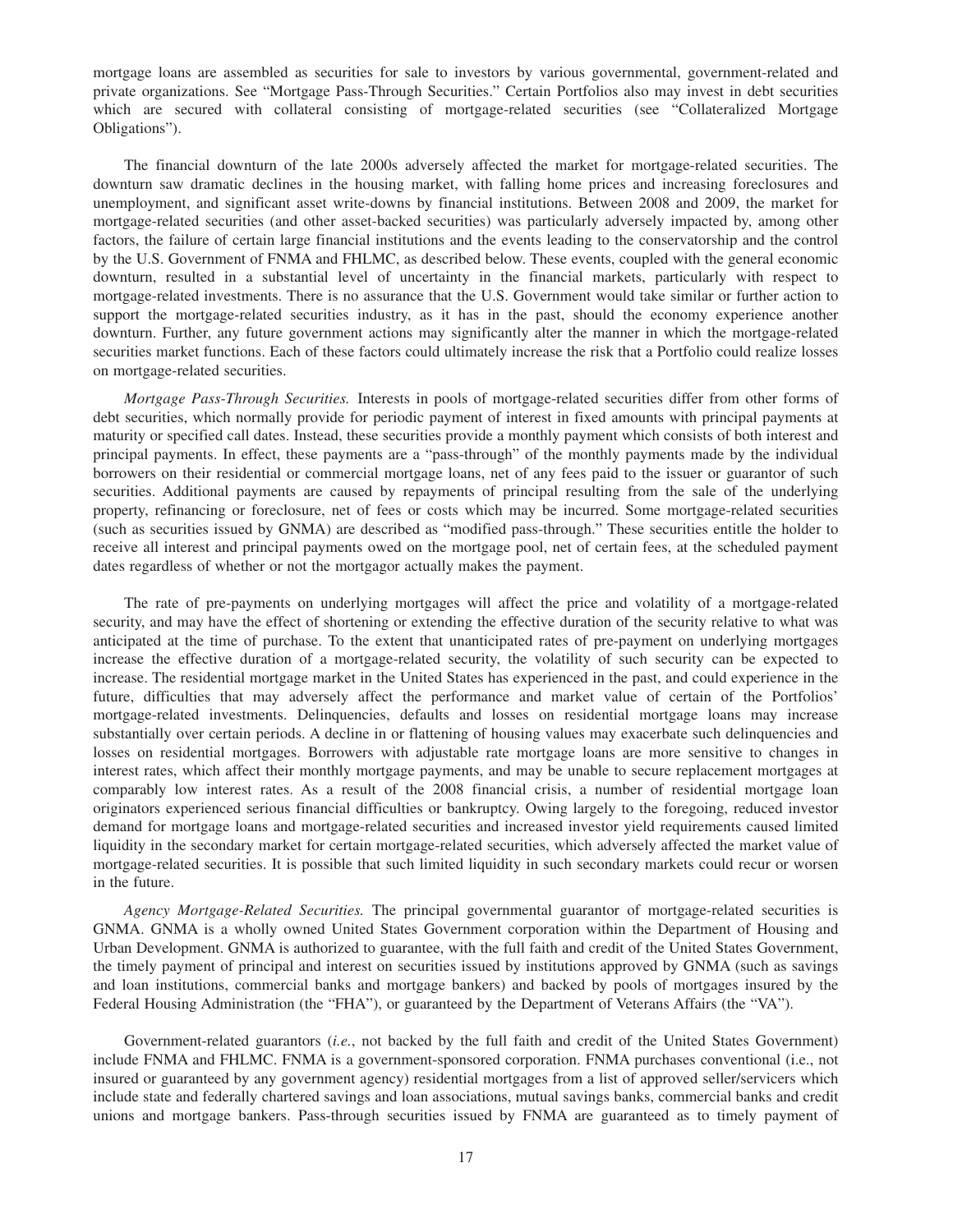principal and interest by FNMA, but are not backed by the full faith and credit of the United States Government. FHLMC was created by Congress in 1970 for the purpose of increasing the availability of mortgage credit for residential housing. It is a government-sponsored corporation that issues Participation Certificates ("PCs"), which are pass-through securities, each representing an undivided interest in a pool of residential mortgages. FHLMC guarantees the timely payment of interest and ultimate collection of principal, but PCs are not backed by the full faith and credit of the United States Government.

FNMA and FHLMC also securitize RPLs. For example, in FNMA's case, the RPLs are single-family, fixed rate reperforming loans that generally were previously placed in a mortgage backed securities trust guaranteed by FNMA, purchased from the trust by FNMA and held as a distressed asset after four or more months of delinquency, and subsequently became current (i.e., performing) again. Such RPLs may have exited delinquency through efforts at reducing defaults (e.g., loan modification). In selecting RPLs for securitization, FNMA follows certain criteria related to length of time the loan has been performing, the type of loan (single-family, fixed rate), and the status of the loan as first lien, among other things. FNMA may include different loan structures and modification programs in the future.

On September 6, 2008, the FHFA placed FNMA and FHLMC into conservatorship. As the conservator, FHFA succeeded to all rights, titles, powers and privileges of FNMA and FHLMC and of any stockholder, officer or director of FNMA and FHLMC with respect to FNMA and FHLMC and the assets of FNMA and FHLMC. FHFA selected a new chief executive officer and chairman of the board of directors for each of FNMA and FHLMC.

In connection with the conservatorship, the U.S. Treasury entered into a Senior Preferred Stock Purchase Agreement with each of FNMA and FHLMC pursuant to which the U.S. Treasury will purchase up to an aggregate of \$100 billion of each of FNMA and FHLMC to maintain a positive net worth in each enterprise. This agreement contains various covenants that severely limit each enterprise's operations. In exchange for entering into these agreements, the U.S. Treasury received \$1 billion of each enterprise's senior preferred securities and warrants to purchase 79.9% of each enterprise's common stock. In 2009, the U.S. Treasury announced that it was doubling the size of its commitment to each enterprise under the Senior Preferred Stock Program to \$200 billion. The U.S. Treasury's obligations under the Senior Preferred Stock Program are for an indefinite period of time for a maximum amount of \$200 billion per enterprise. In 2009, the U.S. Treasury further amended the Senior Preferred Stock Purchase Agreement to allow the cap on the U.S. Treasury's funding commitment to increase as necessary to accommodate any cumulative reduction in FNMA's and FHLMC's net worth through the end of 2012. In August 2012, the Senior Preferred Stock Purchase Agreement was further amended to, among other things, accelerate the wind down of the retained portfolio, terminate the requirement that FNMA and FHLMC each pay a 10% dividend annually on all amounts received under the funding commitment, and require the submission of an annual risk management plan to the U.S. Treasury.

FNMA and FHLMC are continuing to operate as going concerns while in conservatorship and each remain liable for all of its obligations, including its guaranty obligations, associated with its mortgage-backed securities. The Senior Preferred Stock Purchase Agreement is intended to enhance each of FNMA's and FHLMC's ability to meet its obligations. The FHFA has indicated that the conservatorship of each enterprise will end when the director of FHFA determines that FHFA's plan to restore the enterprise to a safe and solvent condition has been completed.

Under the Federal Housing Finance Regulatory Reform Act of 2008 (the "Reform Act"), which was included as part of the Housing and Economic Recovery Act of 2008, FHFA, as conservator or receiver, has the power to repudiate any contract entered into by FNMA or FHLMC prior to FHFA's appointment as conservator or receiver, as applicable, if FHFA determines, in its sole discretion, that performance of the contract is burdensome and that repudiation of the contract promotes the orderly administration of FNMA's or FHLMC's affairs. The Reform Act requires FHFA to exercise its right to repudiate any contract within a reasonable period of time after its appointment as conservator or receiver.

FHFA, in its capacity as conservator, has indicated that it has no intention to repudiate the guaranty obligations of FNMA or FHLMC because FHFA views repudiation as incompatible with the goals of the conservatorship. However, in the event that FHFA, as conservator or if it is later appointed as receiver for FNMA or FHLMC, were to repudiate any such guaranty obligation, the conservatorship or receivership estate, as applicable, would be liable for actual direct compensatory damages in accordance with the provisions of the Reform Act. Any such liability could be satisfied only to the extent of FNMA's or FHLMC's assets available therefor.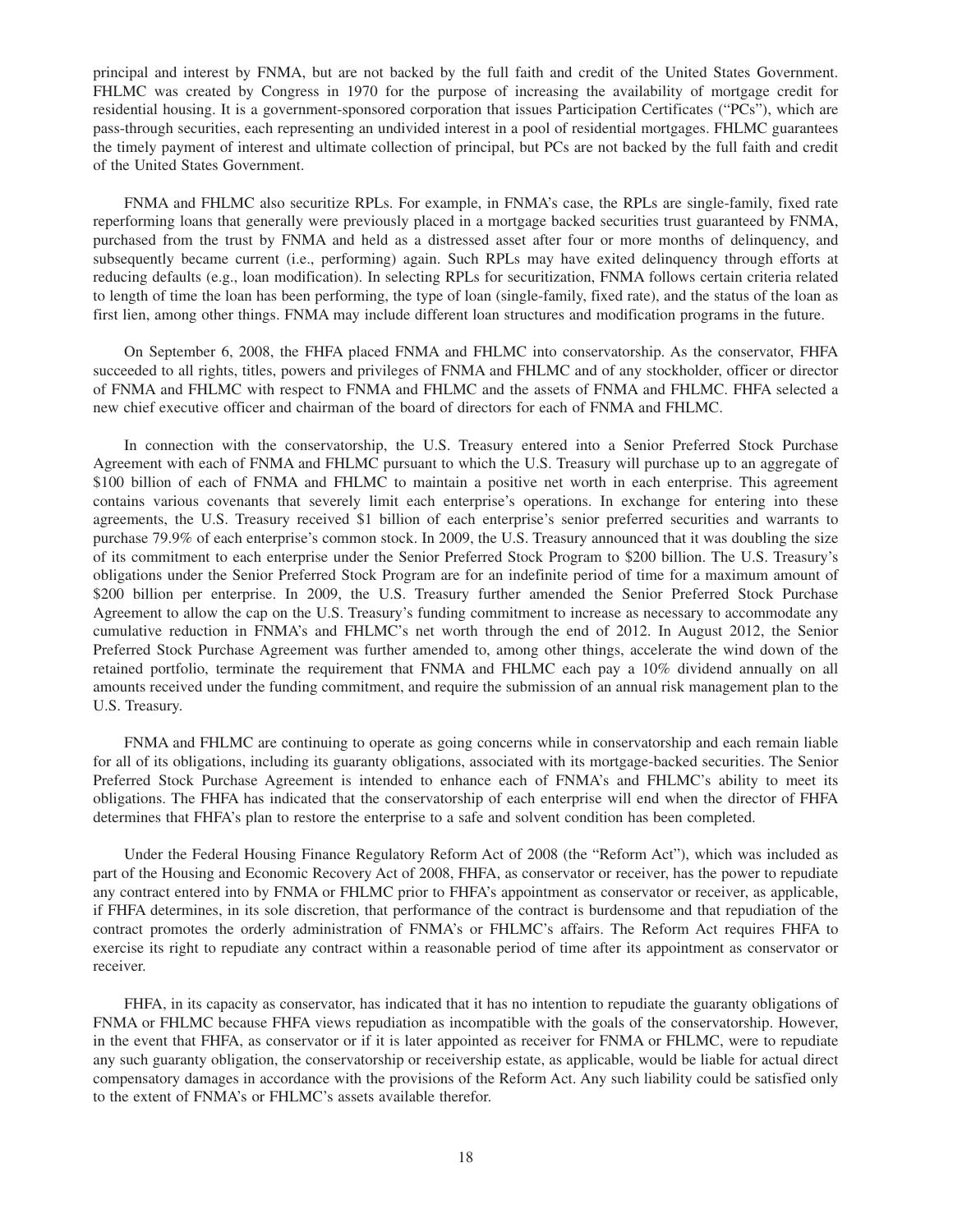In the event of repudiation, the payments of interest to holders of FNMA or FHLMC mortgage-backed securities would be reduced if payments on the mortgage loans represented in the mortgage loan groups related to such mortgage-backed securities are not made by the borrowers or advanced by the servicer. Any actual direct compensatory damages for repudiating these guaranty obligations may not be sufficient to offset any shortfalls experienced by such mortgage-backed security holders.

Further, in its capacity as conservator or receiver, FHFA has the right to transfer or sell any asset or liability of FNMA or FHLMC without any approval, assignment or consent. Although FHFA has stated that it has no present intention to do so, if FHFA, as conservator or receiver, were to transfer any such guaranty obligation to another party, holders of FNMA or FHLMC mortgage-backed securities would have to rely on that party for satisfaction of the guaranty obligation and would be exposed to the credit risk of that party.

In addition, certain rights provided to holders of mortgage-backed securities issued by FNMA and FHLMC under the operative documents related to such securities may not be enforced against FHFA, or enforcement of such rights may be delayed, during the conservatorship or any future receivership. The operative documents for FNMA and FHLMC mortgage-backed securities may provide (or with respect to securities issued prior to the date of the appointment of the conservator may have provided) that upon the occurrence of an event of default on the part of FNMA or FHLMC, in its capacity as guarantor, which includes the appointment of a conservator or receiver, holders of such mortgage-backed securities have the right to replace FNMA or FHLMC as trustee if the requisite percentage of mortgage-backed securities holders consent. The Reform Act prevents mortgage-backed security holders from enforcing such rights if the event of default arises solely because a conservator or receiver has been appointed. The Reform Act also provides that no person may exercise any right or power to terminate, accelerate or declare an event of default under certain contracts to which FNMA or FHLMC is a party, or obtain possession of or exercise control over any property of FNMA or FHLMC, or affect any contractual rights of FNMA or FHLMC, without the approval of FHFA, as conservator or receiver, for a period of 45 or 90 days following the appointment of FHFA as conservator or receiver, respectively.

FHFA and the White House have made public statements regarding plans to consider ending the conservatorships of FNMA and FHLMC. In the event that FNMA and FHLMC are taken out of conservatorship, it is unclear how the capital structure of FNMA and FHLMC would be constructed and what effects, if any, there may be on FNMA's and FHLMC's creditworthiness and guarantees of certain mortgage-backed securities. It is also unclear whether the U.S. Treasury would continue to enforce its rights or perform its obligations under the Senior Preferred Stock Programs. Should FNMA's and FHLMC's conservatorship end, there could be an adverse impact on the value of their securities, which could cause losses to a Portfolio.

In June 2019, under the Single Security Initiative, FNMA and FHLMC started issuing UMBS in place of their current offerings of to-be-announced ("TBA")-eligible securities. The Single Security Initiative seeks to support the overall liquidity of the TBA market and aligns the characteristics of FNMA and FHLMC certificates. The effects that the Single Security Initiative may have on the market for TBA and other mortgage-backed securities are uncertain.

*Government-Sponsored Enterprise ("GSE") Credit Risk Transfer Securities and GSE Credit-Linked Notes.* GSE credit risk transfer securities are notes issued directly by a GSE, such as FNMA or FHLMC, and GSE credit-linked notes are notes issued by a special purpose vehicle ("SPV") sponsored by a GSE. Investors in these notes provide credit protection for the applicable GSE's mortgage-related securities guarantee obligations. In this regard, a noteholder receives compensation for providing credit protection to the GSE and, when a specified level of losses on the relevant mortgage loans occurs, the principal balance and certain payments owed to the noteholder may be reduced. In addition, noteholders may receive a return of principal prior to the stated maturity date reflecting prepayment on the underlying mortgage loans and in any other circumstances that may be set forth in the applicable loan agreement. The notes may be issued in different tranches representing the issuance of different levels of credit risk protection to the GSE on the underlying mortgage loans and the notes are not secured by the reference mortgage loans.

*GSE Credit Risk Transfer Securities Structure.* In this structure, the GSE receives the note sale proceeds. The GSE pays noteholders monthly interest payments and a return of principal on the stated maturity date based on the initial investment amount, as reduced by any covered losses on the reference mortgage loans.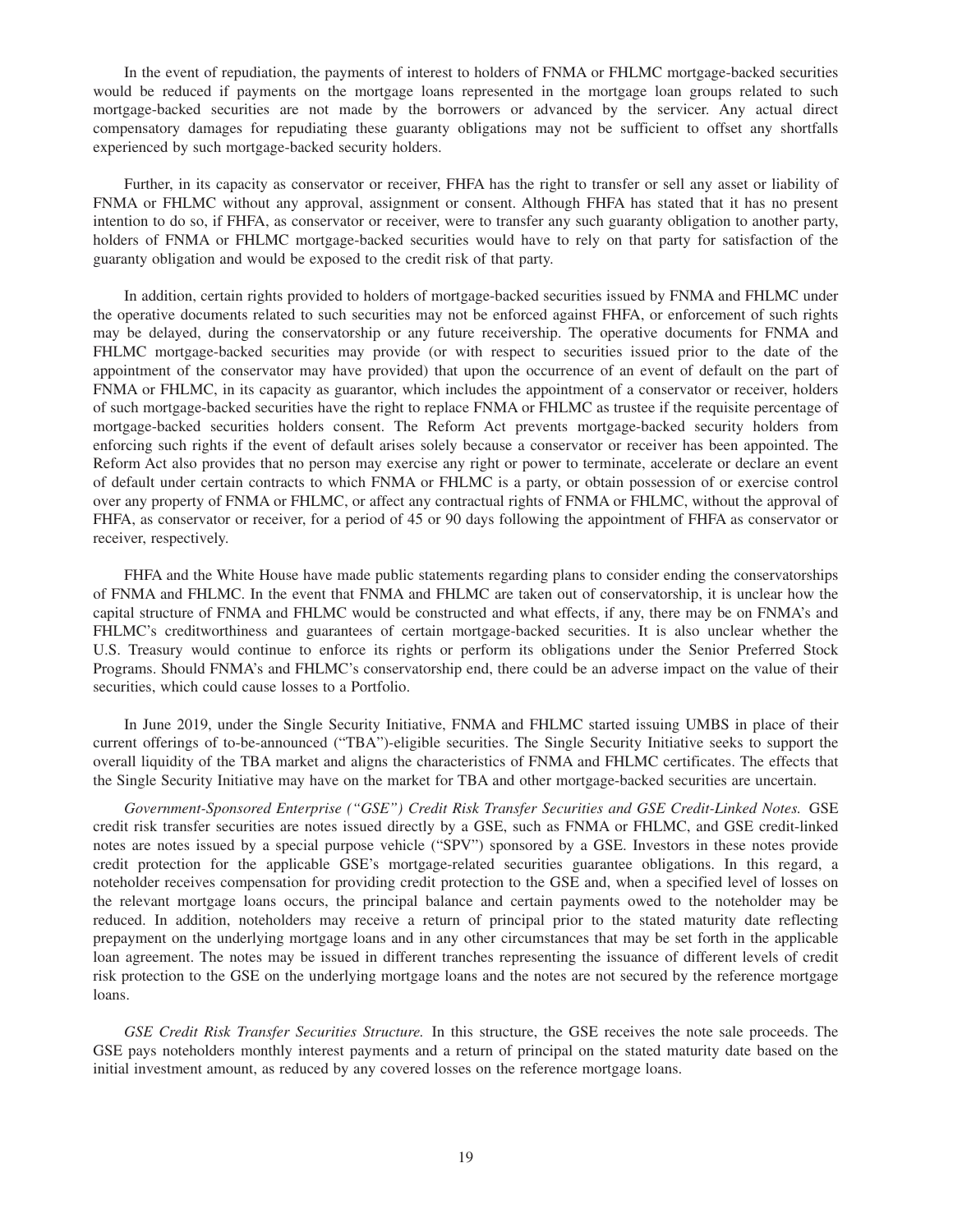*GSE Credit-Linked Notes Structure.* In this structure, the SPV receives the note sale proceeds and the SPV's obligations to the noteholder are collateralized by the note sale proceeds. The SPV invests the proceeds in cash or other short-term assets. The SPV also enters into a credit protection agreement with the GSE pursuant to which the GSE pays the SPV monthly premium payments and the SPV compensates the GSE for covered losses on the reference mortgage loans. The SPV pays noteholders monthly interest payments based on the premium payments paid by the GSE and the performance on the invested note sale proceeds. The noteholders also receive a return of principal on a stated maturity date based on the initial investment amount, as reduced by any covered losses on the reference mortgage loans paid by the SPV or the GSE.

*Risks Related to GSE Credit Risk Transfer Securities and GSE Credit-Linked Notes.* GSE credit risk transfer securities are general obligations issued by a GSE and are unguaranteed and unsecured. GSE credit-linked notes are similar, except that the notes are issued by an SPV, rather than by a GSE, and the obligations of the SPV are collateralized by the note proceeds as invested by the SPV, which are invested in cash or short-term securities. Although both GSE credit risk transfer securities and GSE credit-linked notes are unguaranteed, obligations of an SPV are also not backstopped by the Department of Treasury or an obligation of a GSE.

The risks associated with these investments are different than the risks associated with an investment in mortgage-backed securities issued by GSEs or a private issuer. If a GSE fails to pay principal or interest on its credit risk transfers or goes through a bankruptcy, insolvency or similar proceeding, holders of such credit risk transfers will have no direct recourse to the underlying mortgage loans. In addition, some or all of the mortgage default risk associated with the underlying mortgage loans is transferred to noteholders. As a result, there can be no assurance that losses will not occur on an investment in GSE credit risk transfer securities or GSE credit-linked notes and Portfolios investing in these instruments may be exposed to the risk of loss on their investment. In addition, these investments are subject to prepayment risk.

In the case of GSE credit-linked notes, if a GSE fails to make a premium or other required payment to the SPV, the SPV may be unable to pay a noteholder the entire amount of interest or principal payable to the noteholder. In the event of a default on the obligations to noteholders, the SPV's principal and interest payment obligations to noteholders will be subordinated to the SPV's credit protection payment obligations to the GSE. Payment of such amounts to noteholders depends on the cash available in the trust from the loan proceeds and the GSE's premium payments.

Any income earned by the SPV on investments of loan proceeds is expected to be less than the interest payments amounts to be paid to noteholders of the GSE credit-linked notes and interest payments to noteholders will be reduced if the GSE fails to make premium payments to the SPV. An SPV's investment of loan proceeds may also be concentrated in the securities of a few number of issuers. A noteholder bears any investment losses on the allocable portion of the loan proceeds.

An SPV that issues GSE credit-linked notes may fall within the definition of a "commodity pool" under the Commodity Exchange Act. Certain GSEs are not registered as commodity pool operators in reliance on CFTC no-action relief, subject to certain conditions similar to those under CFTC Rule  $4.13(a)(3)$ , with respect to the operation of the SPV. If the GSE or SPV fails to comply with such conditions, noteholders that are investment vehicles, such as the Portfolios, may become ineligible to claim an exclusion from CFTC regulation, to the extent they are currently eligible to claim the exclusion. These Portfolios may consider steps in order to continue to qualify for exemption from CFTC regulation, or may determine to operate subject to CFTC regulation, which could cause such a Portfolio to incur increased costs.

*Privately Issued Mortgage-Related Securities.* Commercial banks, savings and loan institutions, private mortgage insurance companies, mortgage bankers and other secondary market issuers also create pass-through pools of conventional residential mortgage loans. Such issuers may be the originators and/or servicers of the underlying mortgage loans as well as the guarantors of the mortgage-related securities. Pools created by such non-governmental issuers generally offer a higher rate of interest than government and government-related pools because there are no direct or indirect government or agency guarantees of payments in the former pools. However, timely payment of interest and principal of these pools may be supported by various forms of insurance or guarantees, including individual loan, title, pool and hazard insurance and letters of credit, which may be issued by governmental entities or private insurers. Such insurance and guarantees and the creditworthiness of the issuers thereof will be considered in determining whether a mortgage-related security meets the Trust's investment quality standards. There can be no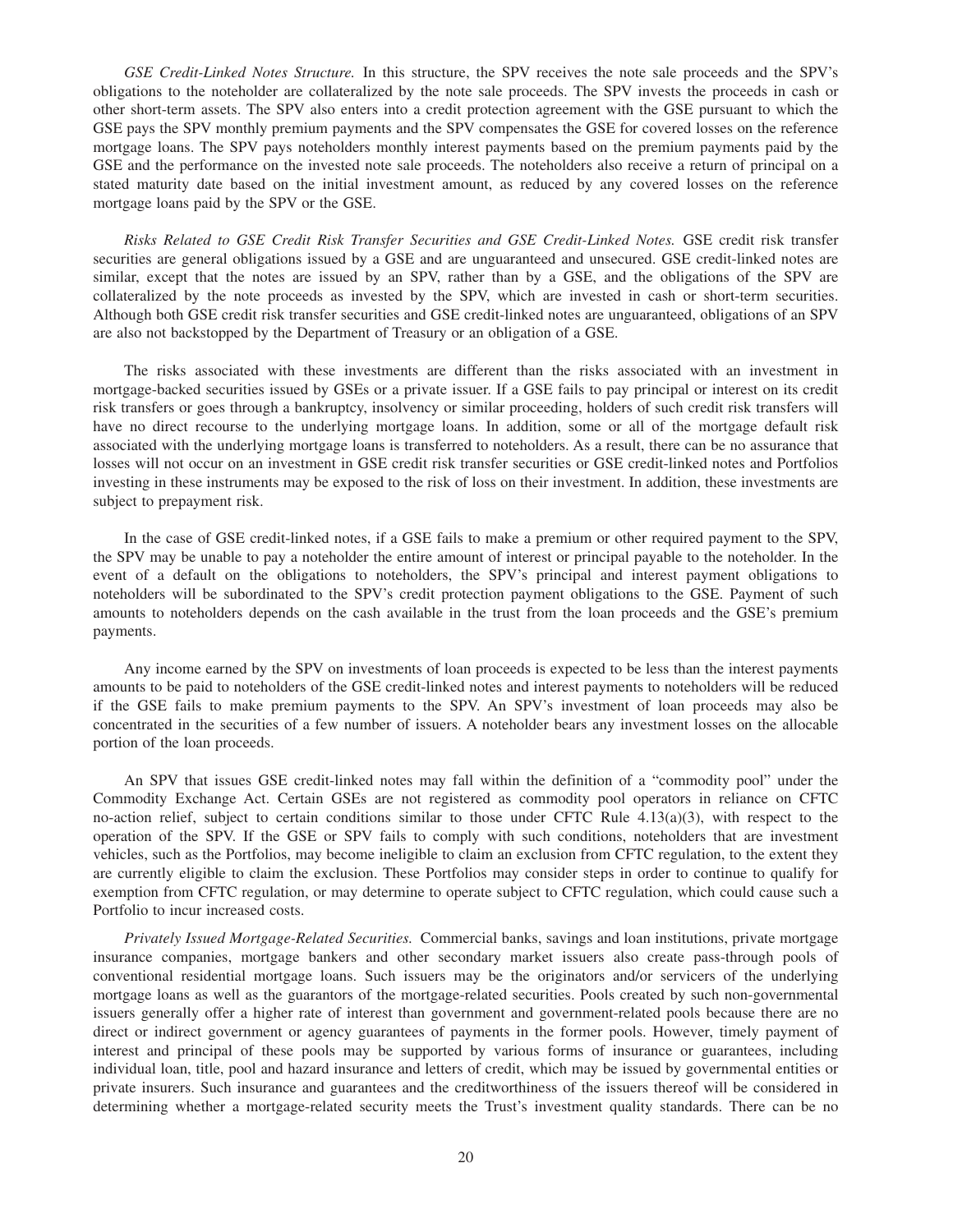assurance that insurers or guarantors can meet their obligations under the insurance policies or guarantee arrangements. The Portfolios may buy mortgage-related securities without insurance or guarantees if, through an examination of the loan experience and practices of the originators/servicers and poolers, PIMCO determines that the securities meet a Portfolio's quality standards. Securities issued by certain private organizations may not be readily marketable. Please refer to "Illiquid Investments" below for further discussion of regulatory considerations and constraints relating to investment liquidity.

Privately issued mortgage-related securities are not subject to the same underwriting requirements for the underlying mortgages that are applicable to those mortgage-related securities that have a government or government-sponsored entity guarantee. As a result, the mortgage loans underlying privately issued mortgage-related securities may, and frequently do, have less favorable collateral, credit risk or other underwriting characteristics than government or government-sponsored mortgage-related securities and have wider variances in a number of terms including interest rate, term, size, purpose and borrower characteristics. Mortgage pools underlying privately issued mortgage-related securities more frequently include second mortgages, high loan-to-value ratio mortgages and manufactured housing loans, in addition to commercial mortgages and other types of mortgages where a government or government-sponsored entity guarantee is not available. The coupon rates and maturities of the underlying mortgage loans in a privately-issued mortgage-related securities pool may vary to a greater extent than those included in a government guaranteed pool, and the pool may include subprime mortgage loans. Subprime loans are loans made to borrowers with weakened credit histories or with a lower capacity to make timely payments on their loans. For these reasons, the loans underlying these securities have had in many cases higher default rates than those loans that meet government underwriting requirements.

The risk of non-payment is greater for mortgage-related securities that are backed by loans that were originated under weak underwriting standards, including loans made to borrowers with limited means to make repayment. A level of risk exists for all loans, although, historically, the poorest performing loans have been those classified as subprime. Other types of privately issued mortgage-related securities, such as those classified as pay-option adjustable rate or Alt-A have also performed poorly. Even loans classified as prime have experienced higher levels of delinquencies and defaults. The substantial decline in real property values across the U.S. has exacerbated the level of losses that investors in privately issued mortgage-related securities have experienced. It is not certain when these trends may reverse. Market factors that may adversely affect mortgage loan repayment include adverse economic conditions, unemployment, a decline in the value of real property, or an increase in interest rates.

Privately issued mortgage-related securities are not traded on an exchange and there may be a limited market for the securities, especially when there is a perceived weakness in the mortgage and real estate market sectors. Without an active trading market, mortgage-related securities held in a Portfolio's portfolio may be particularly difficult to value because of the complexities involved in assessing the value of the underlying mortgage loans.

The Portfolios may purchase privately issued mortgage-related securities that are originated, packaged and serviced by third party entities. It is possible these third parties could have interests that are in conflict with the holders of mortgage-related securities, and such holders (such as a Portfolio) could have rights against the third parties or their affiliates. For example, if a loan originator, servicer or its affiliates engaged in negligence or willful misconduct in carrying out its duties, then a holder of the mortgage-related security could seek recourse against the originator/servicer or its affiliates, as applicable. Also, as a loan originator/servicer, the originator/servicer or its affiliates may make certain representations and warranties regarding the quality of the mortgages and properties underlying a mortgage-related security. If one or more of those representations or warranties is false, then the holders of the mortgage-related securities (such as a Portfolio) could trigger an obligation of the originator/servicer or its affiliates, as applicable, to repurchase the mortgages from the issuing trust.

Notwithstanding the foregoing, many of the third parties that are legally bound by trust and other documents have failed to perform their respective duties, as stipulated in such trust and other documents, and investors have had limited success in enforcing terms. To the extent third party entities involved with privately issued mortgage-related securities are involved in litigation relating to the securities, actions may be taken that are adverse to the interests of holders of the mortgage-related securities, including the Portfolios. For example, third parties may seek to withhold proceeds due to holders of the mortgage-related securities, including the Portfolios, to cover legal or related costs. Any such action could result in losses to the Portfolios.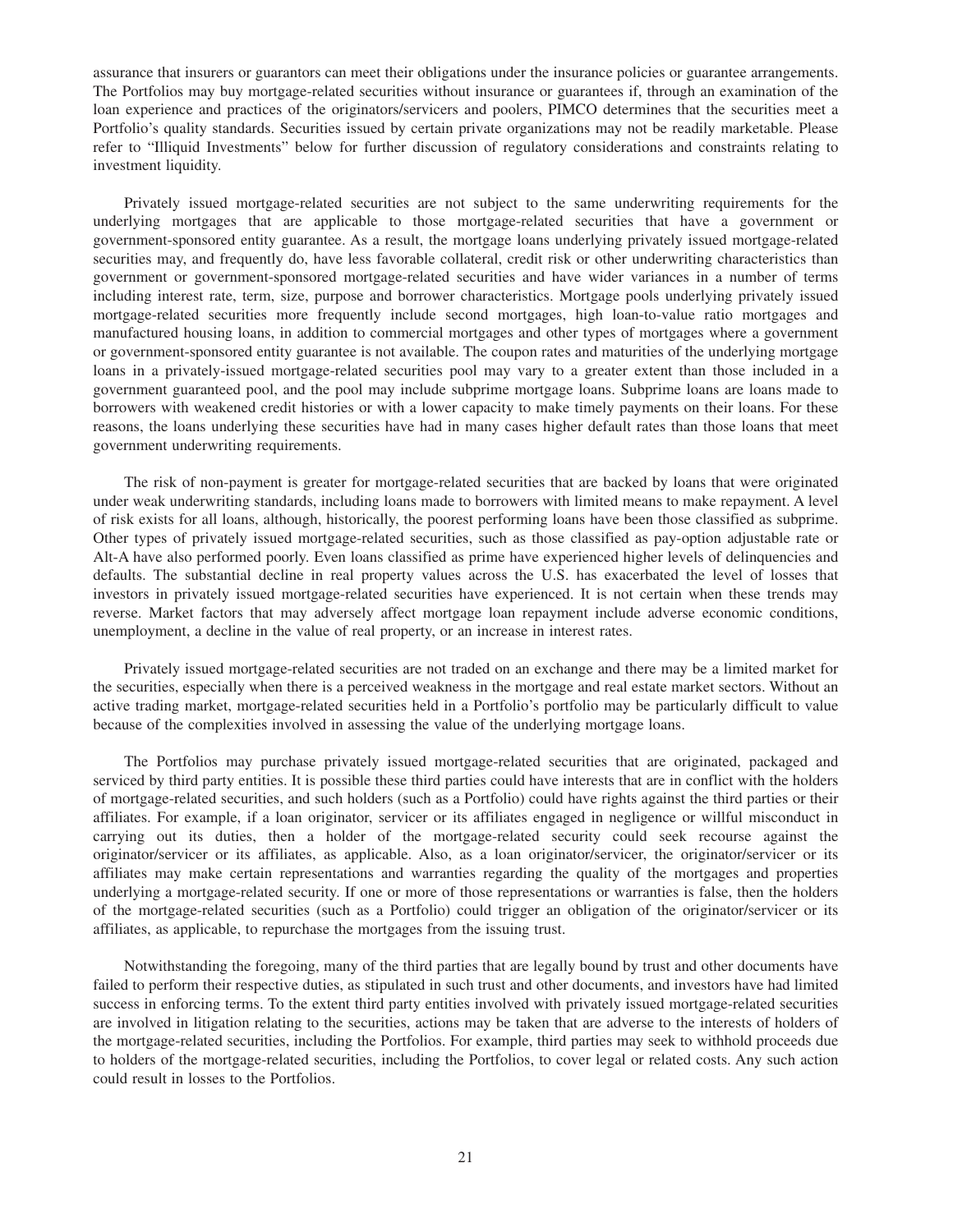Mortgage-related securities that are issued or guaranteed by the U.S. Government, its agencies or instrumentalities, are not subject to the Portfolios' industry concentration restrictions, set forth below under "Investment Restrictions," by virtue of the exclusion from that test available to all U.S. Government securities. The assets underlying privately issued mortgage-related securities may be represented by a portfolio of residential or commercial mortgages (including both whole mortgage loans and mortgage participation interests that may be senior or junior in terms of priority of repayment) or portfolios of mortgage pass-through securities issued or guaranteed by GNMA, FNMA or FHLMC. Mortgage loans underlying a mortgage-related security may in turn be insured or guaranteed by the FHA or the VA. In the case of privately issued mortgage-related securities whose underlying assets are neither U.S. Government securities nor U.S. Government-insured mortgages, to the extent that real properties securing such assets may be located in the same geographical region, the security may be subject to a greater risk of default than other comparable securities in the event of adverse economic, political or business developments that may affect such region and, ultimately, the ability of residential homeowners to make payments of principal and interest on the underlying mortgages.

PIMCO seeks to manage the portion of any Portfolio's assets committed to privately issued mortgage-related securities in a manner consistent with the Portfolio's investment objective, policies and overall portfolio risk profile. In determining whether and how much to invest in privately issued mortgage-related securities, and how to allocate those assets, PIMCO will consider a number of factors. These include, but are not limited to: (1) the nature of the borrowers (e.g., residential vs. commercial); (2) the collateral loan type (e.g., for residential: First Lien – Jumbo/Prime, First Lien – Alt-A, First Lien – Subprime, First Lien – Pay-Option or Second Lien; for commercial: Conduit, Large Loan or Single Asset / Single Borrower); and (3) in the case of residential loans, whether they are fixed rate or adjustable mortgages. Each of these criteria can cause privately issued mortgage-related securities to have differing primary economic characteristics and distinguishable risk factors and performance characteristics.

*Collateralized Mortgage Obligations ("CMOs").* A CMO is a debt obligation of a legal entity that is collateralized by mortgages and divided into classes. Similar to a bond, interest and prepaid principal is paid, in most cases, on a monthly basis. CMOs may be collateralized by whole mortgage loans or private mortgage bonds, but are more typically collateralized by portfolios of mortgage pass-through securities guaranteed by GNMA, FHLMC, or FNMA, and their income streams.

CMOs are structured into multiple classes, often referred to as "tranches," with each class bearing a different stated maturity and entitled to a different schedule for payments of principal and interest, including pre-payments. Actual maturity and average life will depend upon the pre-payment experience of the collateral. In the case of certain CMOs (known as "sequential pay" CMOs), payments of principal received from the pool of underlying mortgages, including pre-payments, are applied to the classes of CMOs in the order of their respective final distribution dates. Thus, no payment of principal will be made to any class of sequential pay CMOs until all other classes having an earlier final distribution date have been paid in full.

In a typical CMO transaction, a corporation ("issuer") issues multiple series (e.g., A, B, C, Z) of CMO bonds ("Bonds"). Proceeds of the Bond offering are used to purchase mortgages or mortgage pass-through certificates ("Collateral"). The Collateral is pledged to a third party trustee as security for the Bonds. Principal and interest payments from the Collateral are used to pay principal on the Bonds in the order A, B, C, Z. The Series A, B, and C Bonds all bear current interest. Interest on the Series Z Bond is accrued and added to principal and a like amount is paid as principal on the Series A, B, or C Bond currently being paid off. When the Series A, B, and C Bonds are paid in full, interest and principal on the Series Z Bond begins to be paid currently. CMOs may be less liquid and may exhibit greater price volatility than other types of mortgage- or asset-backed securities.

As CMOs have evolved, some classes of CMO bonds have become more common. For example, the Portfolios may invest in parallel-pay and planned amortization class ("PAC") CMOs and multi-class pass through certificates. Parallel-pay CMOs and multi-class pass-through certificates are structured to provide payments of principal on each payment date to more than one class. These simultaneous payments are taken into account in calculating the stated maturity date or final distribution date of each class, which, as with other CMO and multi-class pass-through structures, must be retired by its stated maturity date or final distribution date but may be retired earlier. PACs generally require payments of a specified amount of principal on each payment date. PACs are parallel-pay CMOs with the required principal amount on such securities having the highest priority after interest has been paid to all classes. Any CMO or multi-class pass through structure that includes PAC securities must also have support tranches—known as support bonds, companion bonds or non-PAC bonds—which lend or absorb principal cash flows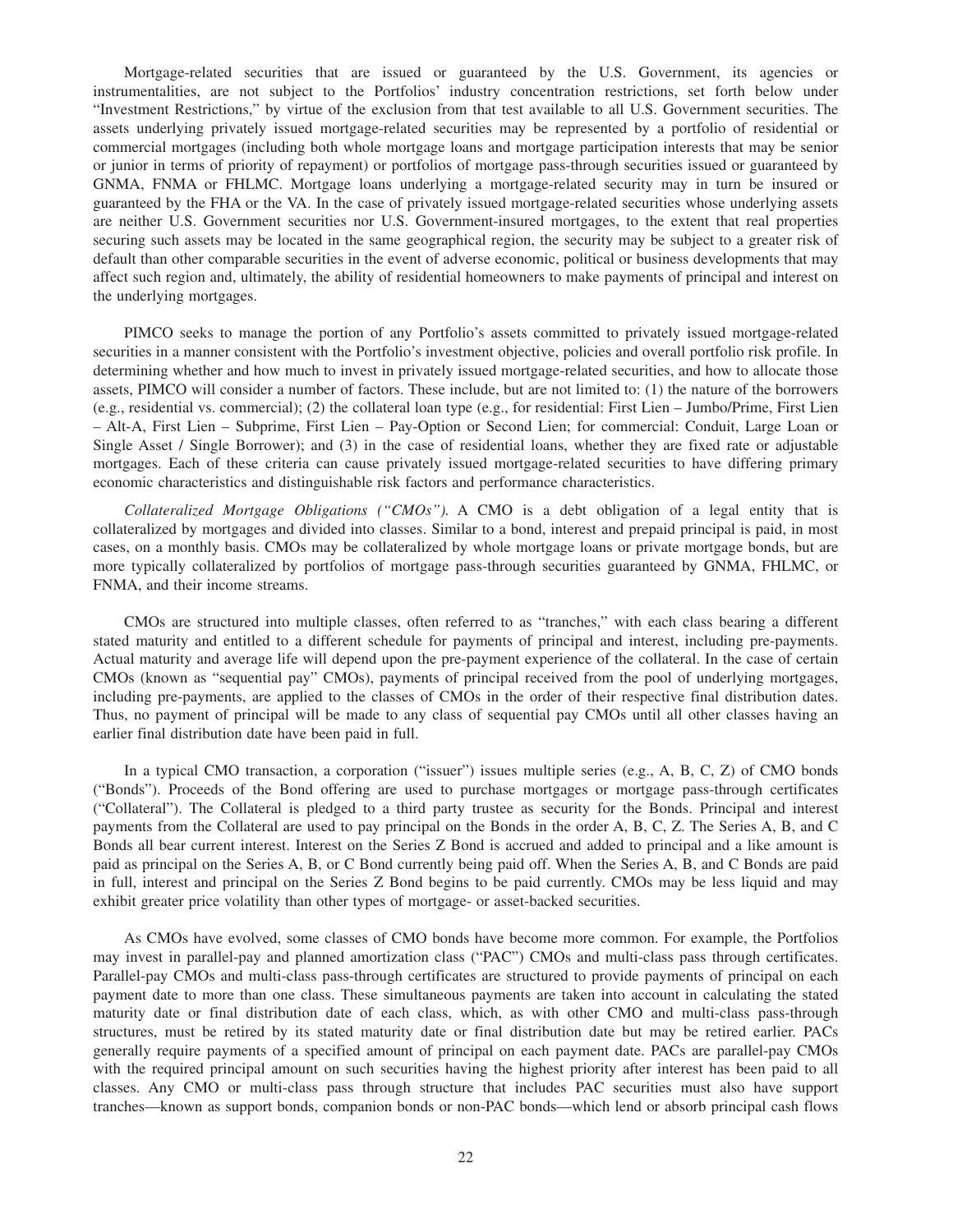to allow the PAC securities to maintain their stated maturities and final distribution dates within a range of actual prepayment experience. These support tranches are subject to a higher level of maturity risk compared to other mortgage-related securities, and usually provide a higher yield to compensate investors. If principal cash flows are received in amounts outside a pre-determined range such that the support bonds cannot lend or absorb sufficient cash flows to the PAC securities as intended, the PAC securities are subject to heightened maturity risk. Consistent with a Portfolio's investment objectives and policies, PIMCO may invest in various tranches of CMO bonds, including support bonds.

*Commercial Mortgage-Backed Securities.* Commercial mortgage-backed securities include securities that reflect an interest in, and are secured by, mortgage loans on commercial real property. Many of the risks of investing in commercial mortgage-backed securities reflect the risks of investing in the real estate securing the underlying mortgage loans. These risks reflect the effects of local and other economic conditions on real estate markets, the ability of tenants to make loan payments, and the ability of a property to attract and retain tenants. Commercial mortgage-backed securities may be less liquid and exhibit greater price volatility than other types of mortgage- or asset-backed securities.

*Other Mortgage-Related Securities.* Other mortgage-related securities include securities other than those described above that directly or indirectly represent a participation in, or are secured by and payable from, mortgage loans on real property, including mortgage dollar rolls, CMO residuals or stripped mortgage-backed securities ("SMBS"). Other mortgage-related securities may be equity or debt securities issued by agencies or instrumentalities of the U.S. Government or by private originators of, or investors in, mortgage loans, including savings and loan associations, homebuilders, mortgage banks, commercial banks, investment banks, partnerships, trusts and special purpose entities of the foregoing.

Mortgage-related securities include, among other things, securities that reflect an interest in reverse mortgages. In a reverse mortgage, a lender makes a loan to a homeowner based on the homeowner's equity in his or her home. While a homeowner must be age 62 or older to qualify for a reverse mortgage, reverse mortgages may have no income restrictions. Repayment of the interest or principal for the loan is generally not required until the homeowner dies, sells the home, or ceases to use the home as his or her primary residence.

There are three general types of reverse mortgages: (1) single-purpose reverse mortgages, which are offered by certain state and local government agencies and nonprofit organizations; (2) federally-insured reverse mortgages, which are backed by the U.S. Department of Housing and Urban Development; and (3) proprietary reverse mortgages, which are privately offered loans. A mortgage-related security may be backed by a single type of reverse mortgage. Reverse mortgage-related securities include agency and privately issued mortgage-related securities. The principal government guarantor of reverse mortgage-related securities is GNMA.

Reverse mortgage-related securities may be subject to risks different than other types of mortgage-related securities due to the unique nature of the underlying loans. The date of repayment for such loans is uncertain and may occur sooner or later than anticipated. The timing of payments for the corresponding mortgage-related security may be uncertain. Because reverse mortgages are offered only to persons 62 and older and there may be no income restrictions, the loans may react differently than traditional home loans to market events. Additionally, there can be no assurance that service providers to reverse mortgage trusts ("RMTs") will diligently and appropriately execute their duties with respect to servicing such trusts. As a result, investors (which may include the Portfolios) in notes issued by RMTs may be deprived of payments to which they are entitled. This could result in losses to the Portfolios. Investors, including the Portfolios, may determine to pursue negotiations or legal claims or otherwise seek compensation from RMT service providers in certain instances. This may involve the Portfolios incurring costs and expenses associated with such actions.

*CMO Residuals.* CMO residuals are mortgage securities issued by agencies or instrumentalities of the U.S. Government or by private originators of, or investors in, mortgage loans, including savings and loan associations, homebuilders, mortgage banks, commercial banks, investment banks and special purpose entities of the foregoing.

The cash flow generated by the mortgage assets underlying a series of CMOs is applied first to make required payments of principal and interest on the CMOs and second to pay the related administrative expenses and any management fee of the issuer. The residual in a CMO structure generally represents the interest in any excess cash flow remaining after making the foregoing payments. Each payment of such excess cash flow to a holder of the related CMO residual represents income and/or a return of capital. The amount of residual cash flow resulting from a CMO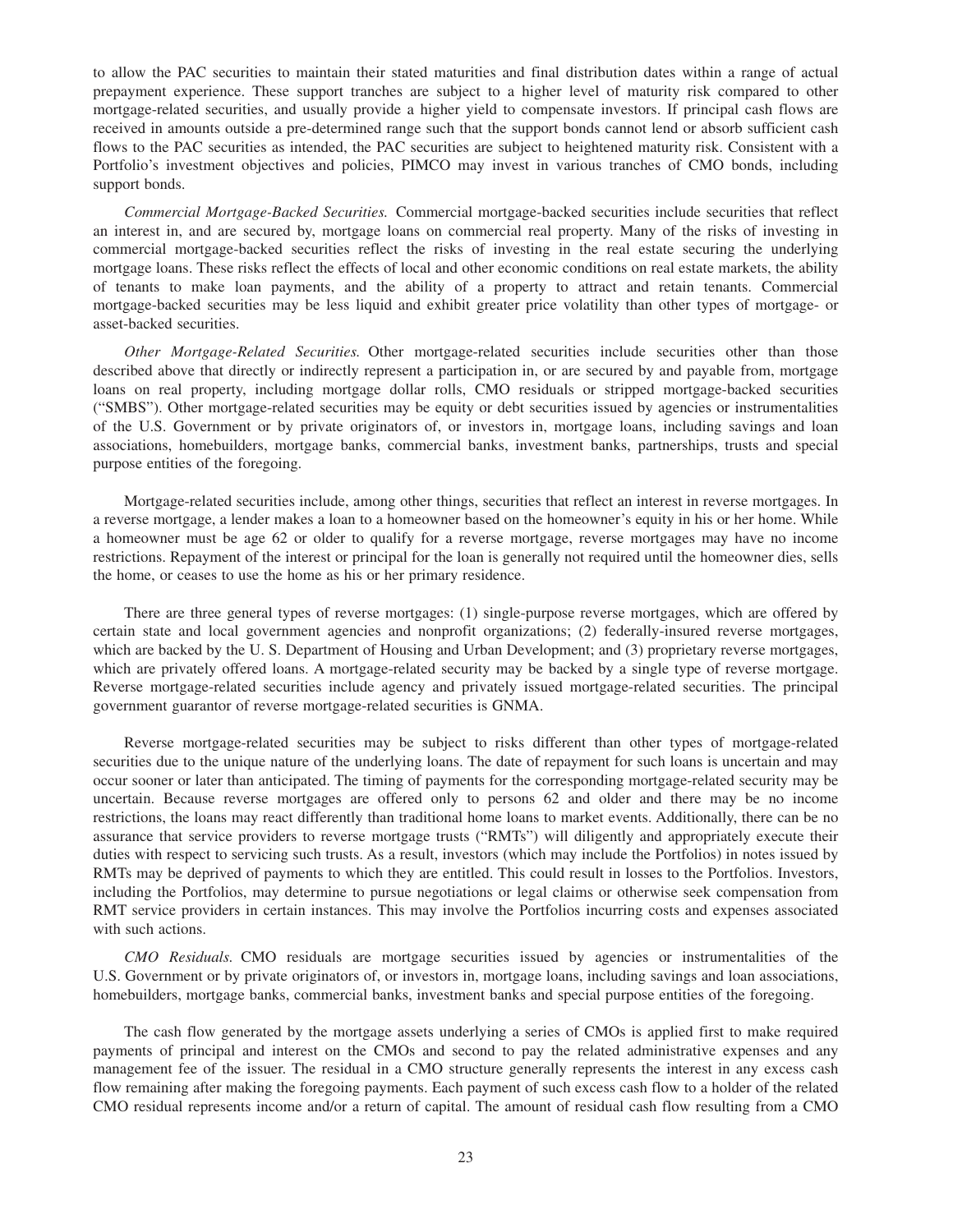will depend on, among other things, the characteristics of the mortgage assets, the coupon rate of each class of CMO, prevailing interest rates, the amount of administrative expenses and the pre-payment experience on the mortgage assets. In particular, the yield to maturity on CMO residuals is extremely sensitive to pre-payments on the related underlying mortgage assets, in the same manner as an interest-only ("IO") class of stripped mortgage-backed securities. See"Stripped Mortgage-Backed Securities" below. In addition, if a series of a CMO includes a class that bears interest at an adjustable rate, the yield to maturity on the related CMO residual will also be extremely sensitive to changes in the level of the index upon which interest rate adjustments are based. As described below with respect to stripped mortgage-backed securities, in certain circumstances a Portfolio may fail to recoup fully its initial investment in a CMO residual.

CMO residuals are generally purchased and sold by institutional investors through several investment banking firms acting as brokers or dealers. Transactions in CMO residuals are generally completed only after careful review of the characteristics of the securities in question. In addition, CMO residuals may, or pursuant to an exemption therefrom, may not have been registered under the Securities Act of 1933, as amended (the "1933 Act"). CMO residuals, whether or not registered under the 1933 Act, may be subject to certain restrictions on transferability. Please refer to "Illiquid Investments" below for further discussion of regulatory considerations and constraints relating to investment liquidity.

*Adjustable Rate Mortgage-Backed Securities.* Adjustable rate mortgage-backed securities ("ARMBSs") have interest rates that reset at periodic intervals. Acquiring ARMBSs permits a Portfolio to participate in increases in prevailing current interest rates through periodic adjustments in the coupons of mortgages underlying the pool on which ARMBSs are based. Such ARMBSs generally have higher current yield and lower price fluctuations than is the case with more traditional fixed income debt securities of comparable rating and maturity. In addition, when prepayments of principal are made on the underlying mortgages during periods of rising interest rates, a Portfolio can reinvest the proceeds of such prepayments at rates higher than those at which they were previously invested. Mortgages underlying most ARMBSs, however, have limits on the allowable annual or lifetime increases that can be made in the interest rate that the mortgagor pays. Therefore, if current interest rates rise above such limits over the period of the limitation, a Portfolio, when holding an ARMBS, does not benefit from further increases in interest rates. Moreover, when interest rates are in excess of coupon rates (i.e., the rates being paid by mortgagors) of the mortgages, ARMBSs behave more like fixed income securities and less like adjustable rate securities and are subject to the risks associated with fixed income securities. In addition, during periods of rising interest rates, increases in the coupon rate of adjustable rate mortgages generally lag current market interest rates slightly, thereby creating the potential for capital depreciation on such securities.

*Stripped Mortgage-Backed Securities.* SMBS are derivative multi-class mortgage securities. SMBS may be issued by agencies or instrumentalities of the U.S. Government, or by private originators of, or investors in, mortgage loans, including savings and loan associations, mortgage banks, commercial banks, investment banks and special purpose entities of the foregoing.

SMBS are usually structured with two classes that receive different proportions of the interest and principal distributions on a pool of mortgage assets. A common type of SMBS will have one class receiving some of the interest and most of the principal from the mortgage assets, while the other class will receive most of the interest and the remainder of the principal. In the most extreme case, one class will receive all of the interest (the "IO" class), while the other class will receive all of the principal (the principal-only or "PO" class). The yield to maturity on an IO class is extremely sensitive to the rate of principal payments (including pre-payments) on the related underlying mortgage assets, and a rapid rate of principal payments may have a material adverse effect on a Portfolio's yield to maturity from these securities. If the underlying mortgage assets experience greater than anticipated pre-payments of principal, a Portfolio may fail to recoup some or all of its initial investment in these securities even if the security is in one of the highest rating categories.

*Collateralized Bond Obligations, Collateralized Loan Obligations and other Collateralized Debt Obligations.* The Portfolios may invest in each of collateralized bond obligations ("CBOs"), collateralized loan obligations ("CLOs"), other collateralized debt obligations ("CDOs") and other similarly structured securities. CBOs, CLOs and other CDOs are types of asset-backed securities. A CBO is a trust which is often backed by a diversified pool of high risk, below investment grade fixed income securities. The collateral can be from many different types of fixed income securities such as high yield debt, residential privately issued mortgage-related securities, commercial privately issued mortgage-related securities, trust preferred securities and emerging market debt. A CLO is a trust typically collateralized by a pool of loans, which may include, among others, domestic and foreign senior secured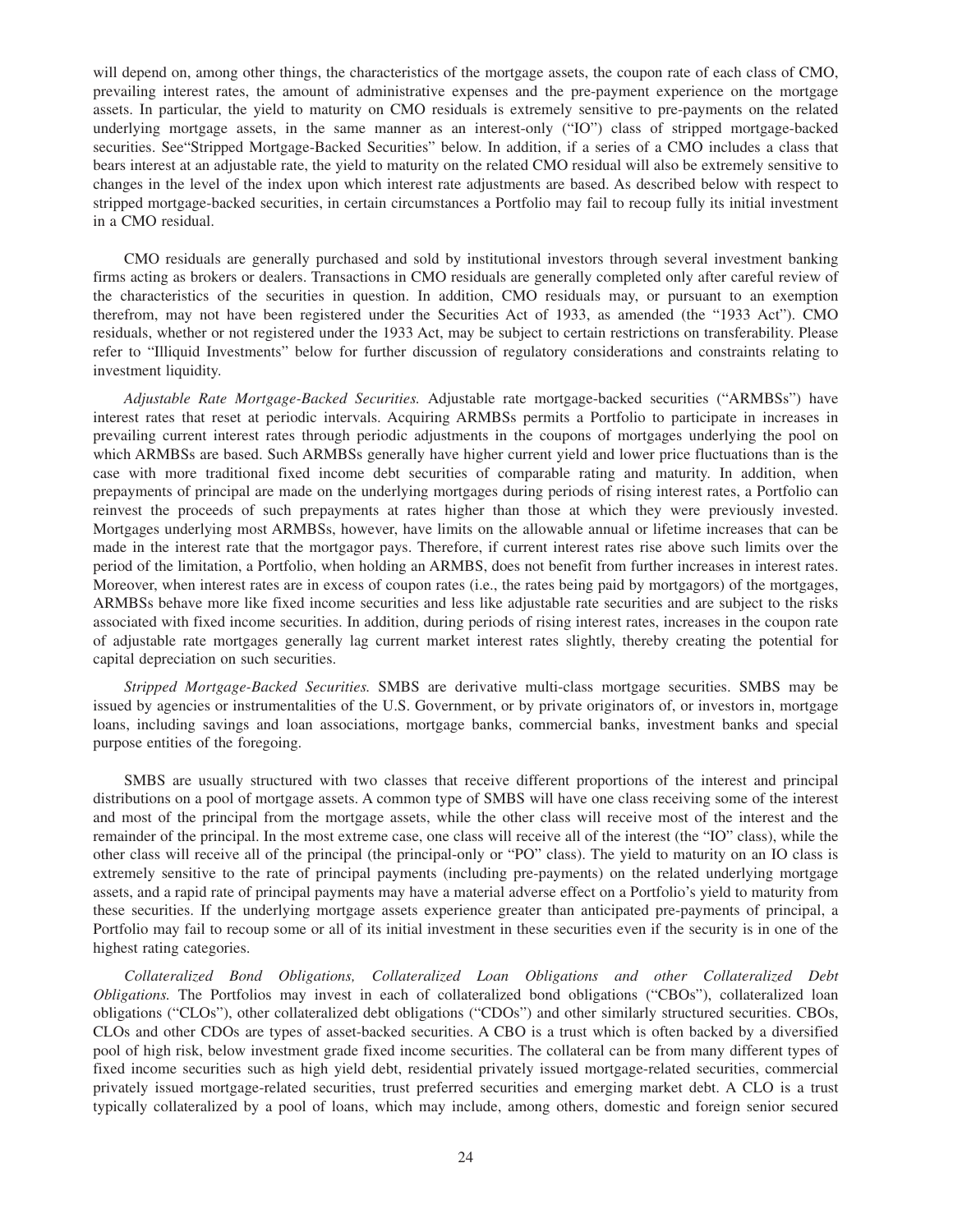loans, senior unsecured loans, and subordinate corporate loans, including loans that may be rated below investment grade or equivalent unrated loans. Other CDOs are trusts backed by other types of assets representing obligations of various parties. CBOs, CLOs and other CDOs may charge management fees and administrative expenses.

For CBOs, CLOs and other CDOs, the cash flows from the trust are split into two or more portions, called tranches, varying in risk and yield. The riskiest portion is the "equity" tranche which bears the bulk of defaults from the bonds or loans in the trust and serves to protect the other, more senior tranches from default in all but the most severe circumstances. Since they are partially protected from defaults, senior tranches from a CBO trust, CLO trust or trust of another CDO typically have higher ratings and lower yields than their underlying securities, and can be rated investment grade. Despite the protection from the equity tranche, CBO, CLO or other CDO tranches can experience substantial losses due to actual defaults, increased sensitivity to defaults due to collateral default and disappearance of protecting tranches, market anticipation of defaults, as well as aversion to CBO, CLO or other CDO securities as a class.

The risks of an investment in a CBO, CLO or other CDO depend largely on the type of the collateral securities and the class of the instrument in which a Portfolio invests. Normally, CBOs, CLOs and other CDOs are privately offered and sold, and thus, are not registered under the securities laws. Please refer to "Illiquid Investments" below for further discussion of regulatory considerations and constraints relating to investment liquidity. In addition to the normal risks associated with fixed income securities discussed elsewhere in this Statement of Additional Information and the Portfolios' Prospectuses (e.g., prepayment risk, credit risk, liquidity risk, market risk, structural risk, legal risk and interest rate risk (which may be exacerbated if the interest rate payable on a structured financing changes based on multiples of changes in interest rates or inversely to changes in interest rates)), CBOs, CLOs and other CDOs carry additional risks including, but are not limited to: (i) the possibility that distributions from collateral securities will not be adequate to make interest or other payments; (ii) the quality of the collateral may decline in value or default; (iii) the risk that Portfolios may invest in CBOs, CLOs or other CDOs that are subordinate to other classes; and (iv) the complex structure of the security may not be fully understood at the time of investment and may produce disputes with the issuer or unexpected investment results.

*Asset-Backed Securities.* Asset-backed securities ("ABS") are bonds backed by pools of loans or other receivables. ABS are created from many types of assets, including, but not limited to, auto loans, accounts receivable such as credit card receivables and hospital account receivables, home equity loans, student loans, boat loans, mobile home loans, recreational vehicle loans, manufactured housing loans, aircraft leases, computer leases and syndicated bank loans. ABS are issued through special purpose vehicles that are bankruptcy remote from the issuer of the collateral. The credit quality of an ABS transaction depends on the performance of the underlying assets. To protect ABS investors from the possibility that some borrowers could miss payments or even default on their loans, ABS include various forms of credit enhancement.

Some ABS, particularly home equity loan transactions, are subject to interest-rate risk and prepayment risk. A change in interest rates can affect the pace of payments on the underlying loans, which in turn, affects total return on the securities. ABS also carry credit or default risk. If many borrowers on the underlying loans default, losses could exceed the credit enhancement level and result in losses to investors in an ABS transaction. Additionally, the value of ABS is subject to risks associated with the servicers' performance. In some circumstances, a servicer's or originator's mishandling of documentation related to the underlying collateral (e.g., failure to properly document a security interest in the underlying collateral) may affect the rights of the security holders in and to the underlying collateral. Finally, ABS have structure risk due to a unique characteristic known as early amortization, or early payout, risk. Built into the structure of most ABS are triggers for early payout, designed to protect investors from losses. These triggers are unique to each transaction and can include: a big rise in defaults on the underlying loans, a sharp drop in the credit enhancement level, or even the bankruptcy of the originator. Once early amortization begins, all incoming loan payments (after expenses are paid) are used to pay investors as quickly as possible based upon a predetermined priority of payment.

Consistent with a Portfolio's investment objectives and policies, PIMCO also may invest in other types of asset-backed securities.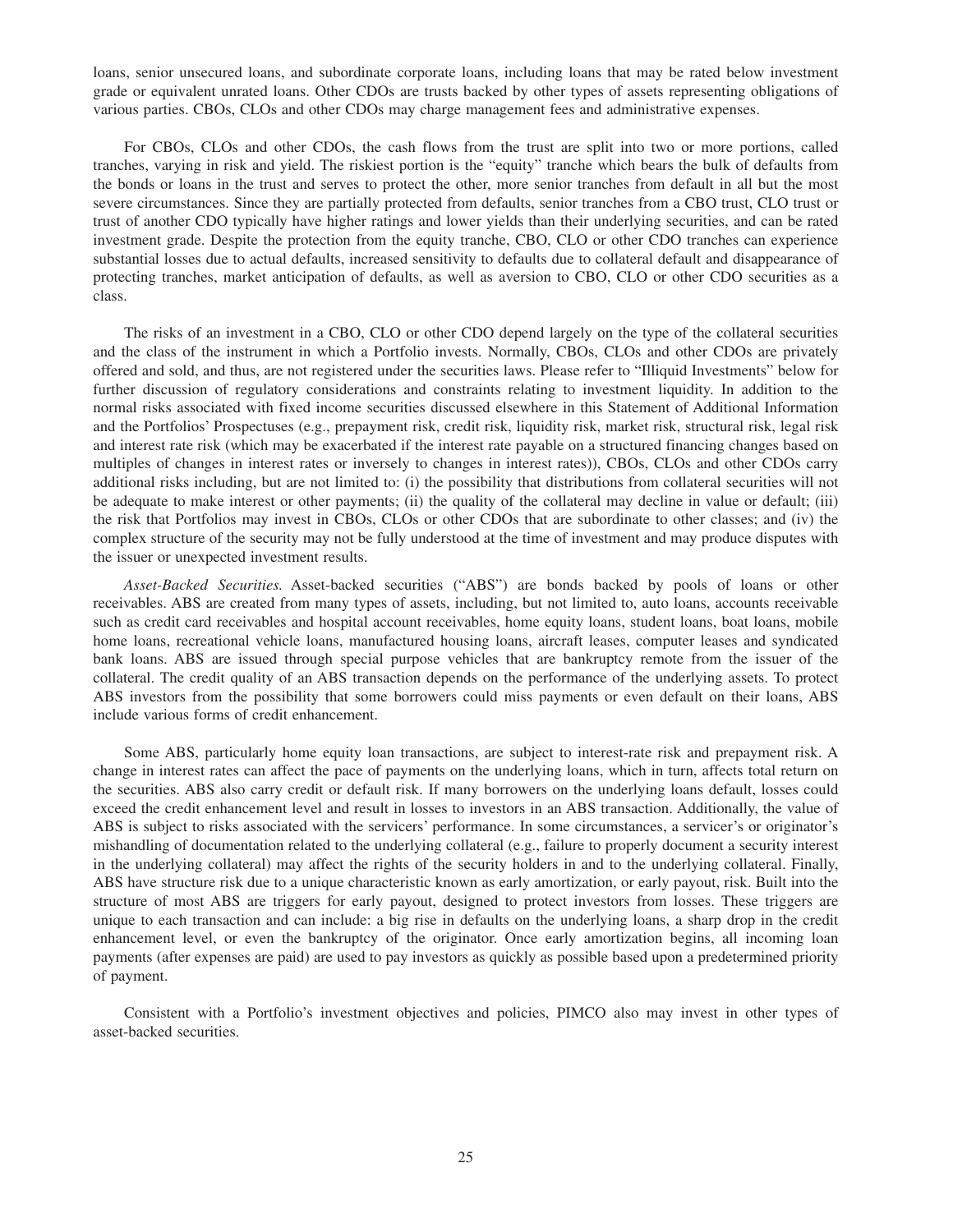#### <span id="page-29-0"></span>**Real Estate Assets and Related Derivatives**

Certain Portfolios and Underlying PIMCO Funds (in particular, the PIMCO RealEstateRealReturn Strategy Fund) may generally gain exposure to the real estate sector by investing in real estate-linked derivatives, real estate investment trusts ("REITs"), and common, preferred and convertible securities of issuers in real estate-related industries. These Portfolios and Underlying PIMCO Funds may also invest in loans or other investments secured by real estate and may, as a result of default, foreclosure or otherwise, take possession of and hold real estate as a direct owner (see "Loans and Other Indebtedness, Loan Participations and Assignments" below). Each of these types of investments are subject, directly or indirectly, to risks associated with ownership of real estate, including changes in the general economic climate or local conditions (such as an oversupply of space or a reduction in demand for space), loss to casualty or condemnation, increases in property taxes and operating expenses, zoning law amendments, changes in interest rates, overbuilding and increased competition, including competition based on rental rates, variations in market value, changes in the financial condition of tenants, changes in operating costs, attractiveness and location of the properties, adverse changes in the real estate markets generally or in specific sectors of the real estate industry and possible environmental liabilities. Real estate-related investments may entail leverage and may be highly volatile.

REITs are pooled investment vehicles that own, and typically operate, income-producing real estate. If a REIT meets certain requirements, including distributing to shareholders substantially all of its taxable income (other than net capital gains), then it is generally not taxed on the income distributed to shareholders. REITs are subject to management fees and other expenses, and so Portfolios and the Underlying PIMCO Funds that invest in REITs will bear their proportionate share of the costs of the REITs' operations. Dividends received by a Portfolio from a REIT generally will not constitute qualified dividend income. REITs may not provide complete tax information to a Portfolio until after the calendar year-end. Consequently, because of the delay, it may be necessary for a Portfolio to request permission from the IRS to extend the deadline for issuance of Form 1099-DIV.

There are three general categories of REITs: Equity REITs, Mortgage REITs and Hybrid REITs. Equity REITs invest primarily in direct fee ownership or leasehold ownership of real property; they derive most of their income from rents. Mortgage REITs invest mostly in mortgages on real estate, which may secure construction, development or long-term loans, and the main source of their income is mortgage interest payments. Hybrid REITs hold both ownership and mortgage interests in real estate.

Along with the risks common to different types of real estate-related securities, REITs, no matter the type, involve additional risk factors. These include poor performance by the REIT's manager, changes to the tax laws, and failure by the REIT to qualify for tax-free distribution of income or exemption under the Investment Company Act of 1940, as amended (the "1940 Act"). Furthermore, REITs are not diversified and are heavily dependent on cash flow. Investments in REIT equity securities could require a Portfolio to accrue and distribute income not yet received by the Portfolio. On the other hand, investments in REIT equity securities can also result in a Portfolio's receipt of cash in excess of the REIT's earnings; if the Portfolio distributes such amounts, such distribution could constitute a return of capital to Portfolio shareholders for federal income tax purposes. A Portfolio or some of the REITs in which a Portfolio may invest may be permitted to hold senior or residual interests in real estate mortgage investment conduits ("REMICs") or debt or equity interests in taxable mortgage pools ("TMPs"). A Portfolio may also hold interests in "Re-REMICs," which are interests in securitizations formed by the contribution of asset backed or other similar securities into a trust which then issues securities in various tranches. The Portfolios may participate in the creation of a Re-REMIC by contributing assets to the trust and receiving junior and/or senior securities in return. An interest in a Re-REMIC security may be riskier than the securities originally held by and contributed to the trust, and the holders of the Re-REMIC securities will bear the costs associated with the securitization.

### **Bank Obligations**

Bank obligations in which the Portfolios may invest include certificates of deposit, bankers' acceptances, and fixed time deposits. Certificates of deposit are negotiable certificates issued against funds deposited in a commercial bank for a definite period of time and earning a specified return. Bankers' acceptances are negotiable drafts or bills of exchange, normally drawn by an importer or exporter to pay for specific merchandise, which are "accepted" by a bank, meaning, in effect, that the bank unconditionally agrees to pay the face value of the instrument on maturity. Fixed time deposits are bank obligations payable at a stated maturity date and bearing interest at a fixed rate. Fixed time deposits may be withdrawn on demand by the investor, but may be subject to early withdrawal penalties which vary depending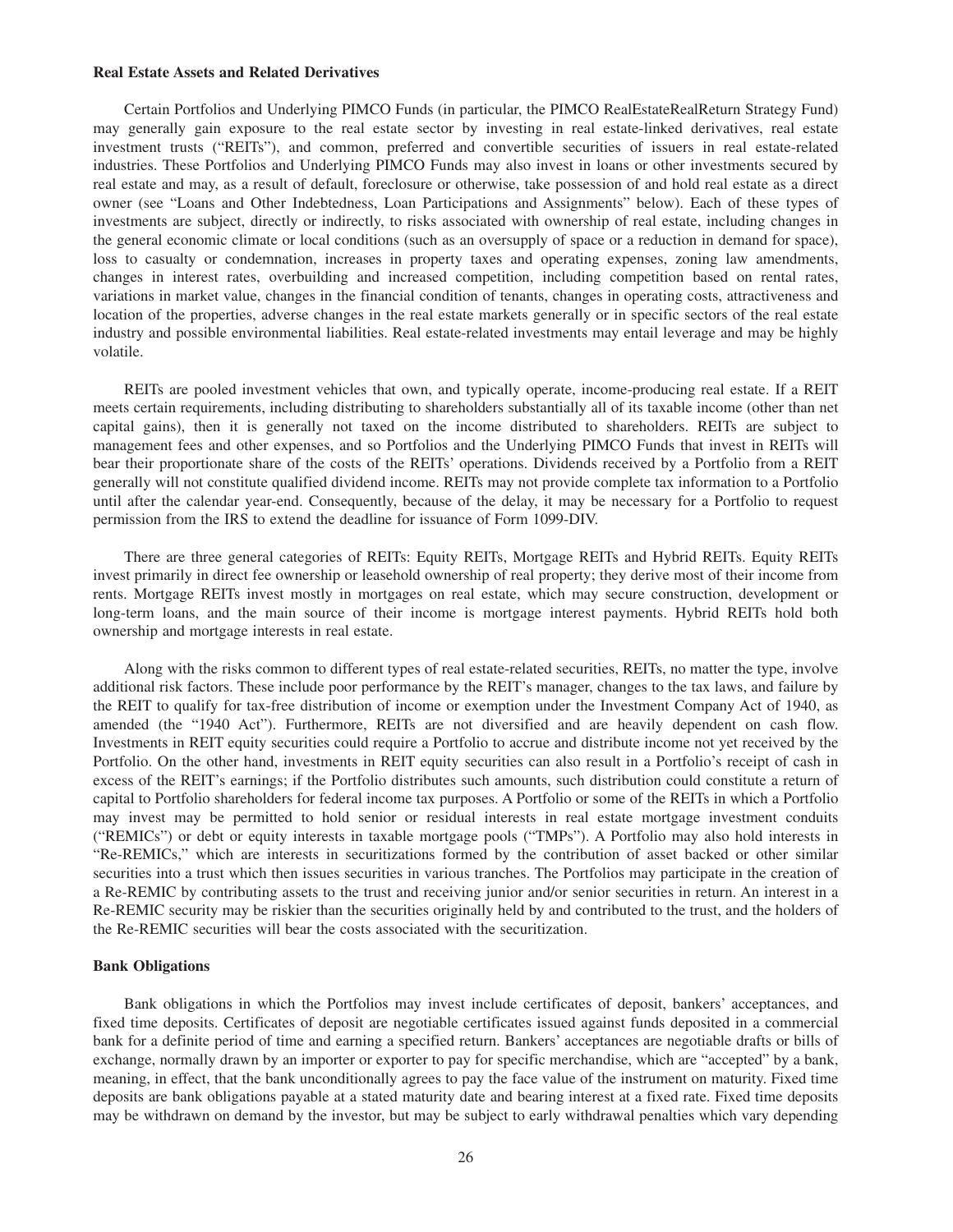<span id="page-30-0"></span>upon market conditions and the remaining maturity of the obligation. There are no contractual restrictions on the right to transfer a beneficial interest in a fixed time deposit to a third party, although there is no market for such deposits. A Portfolio may limit investments in fixed time deposits which: (1) are not subject to prepayment; or (2) provide for withdrawal penalties upon prepayment (other than overnight deposits). Please refer to "Illiquid Investments" below for further discussion of regulatory considerations and constraints relating to investment liquidity.

The activities of U.S. banks and most foreign banks are subject to comprehensive regulations which, in the case of U.S. regulations, have undergone substantial changes in the past decade and are currently subject to legislative and regulatory scrutiny. The enactment of new legislation or regulations, as well as changes in interpretation and enforcement of current laws, may affect the manner of operations and profitability of U.S. and foreign banks. Significant developments in the U.S. banking industry have included increased competition from other types of financial institutions, increased acquisition activity and geographic expansion. Banks may be particularly susceptible to certain economic factors, such as interest rate changes and adverse developments in the market for real estate. Fiscal and monetary policy and general economic cycles can affect the availability and cost of funds, loan demand and asset quality and thereby impact the earnings and financial conditions of banks.

The *PIMCO Long-Term U.S. Government Portfolio* may invest in the same types of bank obligations as the other *Portfolios*, but they must be U.S. dollar-denominated. Subject to the Trust's limitation on concentration of no more than 25% of its total assets in the securities of issuers in a particular industry, as described in the "Investment Restrictions" section below, there is no additional limitation on the amount of a Portfolio's assets which may be invested in obligations of foreign banks which meet the conditions set forth herein.

Obligations of foreign banks involve somewhat different investment risks than those affecting obligations of United States banks, including the possibilities that their liquidity could be impaired because of future political and economic developments, that their obligations may be less marketable than comparable obligations of United States banks, that a foreign jurisdiction might impose withholding taxes on interest income payable on those obligations, that foreign deposits may be seized or nationalized, that foreign governmental restrictions such as exchange controls may be adopted which might adversely affect the payment of principal and interest on those obligations and that the selection of those obligations may be more difficult because there may be less publicly available information concerning foreign banks or the accounting, auditing and financial reporting standards, practices and requirements applicable to foreign banks may differ from those applicable to United States banks. Foreign banks are not generally subject to examination by any United States Government agency or instrumentality.

### **Loans and Other Indebtedness, Loan Participations and Assignments**

Each Portfolio, and certain Underlying PIMCO Funds, may purchase indebtedness and participations in commercial loans, as well as interests and/or servicing or similar rights in such loans. Such instruments may be secured or unsecured and may be newly-originated (and may be specifically designed for a Portfolio). Indebtedness is different from traditional debt securities in that debt securities are part of a large issue of securities to the public whereas indebtedness may not be a security and may represent a specific commercial loan to a borrower. Loan participations typically represent direct participation, together with other parties, in a loan to a corporate borrower, and generally are offered by banks or other financial institutions or lending syndicates. The Portfolios may participate in such syndications, or can buy part of a loan, becoming a part lender. When purchasing indebtedness and loan participations, a Portfolio assumes the credit risk associated with the corporate borrower and may assume the credit risk associated with an interposed bank or other financial intermediary. The indebtedness and loan participations that a Portfolio may acquire may not be rated by any nationally recognized rating service.

A loan is often administered by an agent bank acting as agent for all holders. The agent bank administers the terms of the loan, as specified in the loan agreement. In addition, the agent bank is normally responsible for the collection of principal and interest payments from the corporate borrower and the apportionment of these payments to the credit of all institutions which are parties to the loan agreement. Unless, under the terms of the loan or other indebtedness, a Portfolio has direct recourse against the corporate borrower, the Portfolio may have to rely on the agent bank or other financial intermediary to apply appropriate credit remedies against a corporate borrower.

A financial institution's employment as agent bank might be terminated in the event that it fails to observe a requisite standard of care or becomes insolvent. A successor agent bank would generally be appointed to replace the terminated agent bank, and assets held by the agent bank under the loan agreement should remain available to holders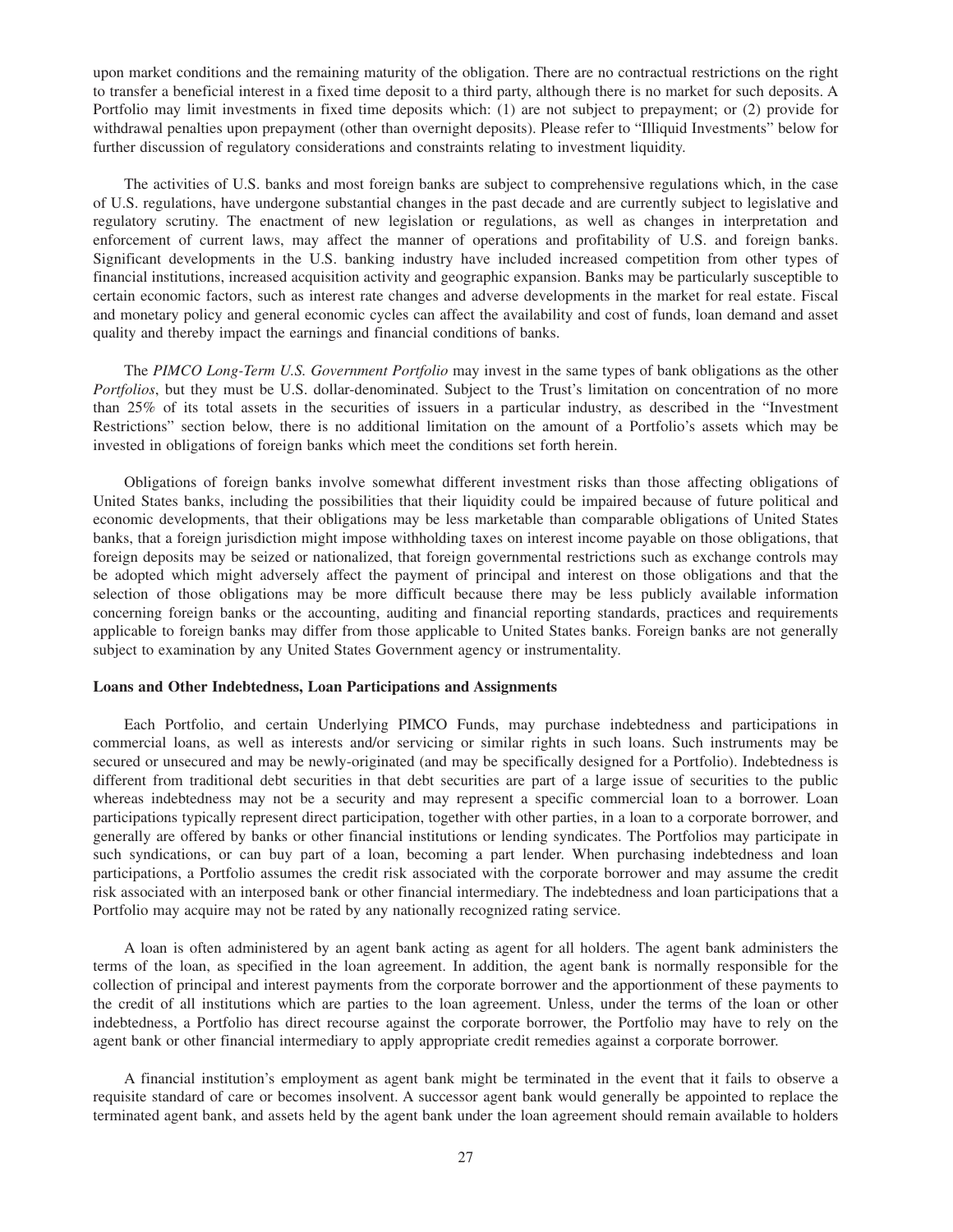of such indebtedness. However, if assets held by the agent bank for the benefit of a Portfolio were determined to be subject to the claims of the agent bank's general creditors, the Portfolio might incur certain costs and delays in realizing payment on a loan or loan participation and could suffer a loss of principal and/or interest. In situations involving other interposed financial institutions (e.g., an insurance company or governmental agency) similar risks may arise.

Purchasers of loans and other forms of direct indebtedness depend primarily upon the creditworthiness of the corporate borrower for payment of principal and interest. If a Portfolio does not receive scheduled interest or principal payments on such indebtedness, the Portfolio's share price and yield could be adversely affected. Loans that are fully secured offer a Portfolio more protection than an unsecured loan in the event of non-payment of scheduled interest or principal. However, there is no assurance that the liquidation of collateral from a secured loan would satisfy the corporate borrower's obligation, or that the collateral can be liquidated. In the event of the bankruptcy of a borrower, a Portfolio could experience delays or limitations in its ability to realize the benefits of any collateral securing a loan.

The Portfolios may acquire loan participations with credit quality comparable to that of issuers of its securities investments. Indebtedness of companies whose creditworthiness is poor involves substantially greater risks, and may be highly speculative. Some companies may never pay off their indebtedness, or may pay only a small fraction of the amount owed. Consequently, when acquiring indebtedness of companies with poor credit, a Portfolio bears a substantial risk of losing the entire amount of the instrument acquired. The Portfolios may make purchases of indebtedness and loan participations to achieve income and/or capital appreciation.

Certain Portfolios that are diversified limit the amount of their total assets that they will invest in any one issuer and all Portfolios limit the amount of their total assets that they will invest in issuers within the same industry (see "Investment Restrictions"). For purposes of these limits, a Portfolio generally will treat the corporate borrower as the "issuer" of indebtedness held by the Portfolio. In the case of loan participations where a bank or other lending institution serves as a financial intermediary between a Portfolio and the corporate borrower, if the participation does not shift to the Portfolio the direct debtor-creditor relationship with the corporate borrower, the Portfolios will treat both the lending bank or other lending institution and the corporate borrower as "issuers" for purposes of a Portfolio's policy with respect to diversification under Fundamental Investment Restriction 2 below in accordance with written guidance from the staff of the SEC. Treating a financial intermediary as an issuer of indebtedness may restrict a Portfolio's ability to invest in indebtedness related to a single financial intermediary even if the underlying borrowers represent many different companies.

Loans and other types of direct indebtedness (which a Portfolio may originate, acquire or otherwise gain exposure to) may not be readily marketable and may be subject to restrictions on resale. In some cases, negotiations involved in disposing of indebtedness may require weeks to complete. Consequently, some indebtedness may be difficult or impossible to dispose of readily at what PIMCO believes to be a fair price. In addition, valuation of illiquid indebtedness involves a greater degree of judgment in determining a Portfolio's net asset value than if that value were based on available market quotations, and could result in significant variations in the Portfolio's daily share price. At the same time, some loan interests are traded among certain financial institutions and accordingly may be deemed liquid. As the market for different types of indebtedness develops, the liquidity of these instruments is expected to improve. Please refer to "Illiquid Investments" below for further discussion of regulatory considerations and constraints relating to investment liquidity. Acquisitions of loan participations are considered to be debt obligations for purposes of the Trust's investment restriction relating to the lending of funds or assets by a Portfolio.

Acquisition of loans through a purchase of a loan or a direct assignment of a financial institution's interests with respect to the loan may involve additional risks to the Portfolios. The purchaser of an assignment typically succeeds to all the rights and obligations under the loan agreement with the same rights and obligations as the assigning lender. Assignments may, however, be arranged through private negotiations between potential assignees and potential assignors, and the rights and obligations acquired by the purchaser of an assignment may differ from, and be more limited than, those held by the assigning lender. For example, if a loan is foreclosed, a Portfolio could become owner, in whole or in part, of any collateral, which could include, among other assets, real estate or other real or personal property, and would bear the costs and liabilities associated with owning and holding or disposing of the collateral. In addition, it is conceivable that under emerging legal theories of lender liability, a Portfolio could be held liable as a co-lender. It is unclear whether loans and other forms of direct indebtedness offer securities law protections against fraud and misrepresentation. In the absence of definitive regulatory guidance, the Portfolios rely on PIMCO's research in an attempt to avoid situations where fraud or misrepresentation could adversely affect the Portfolios.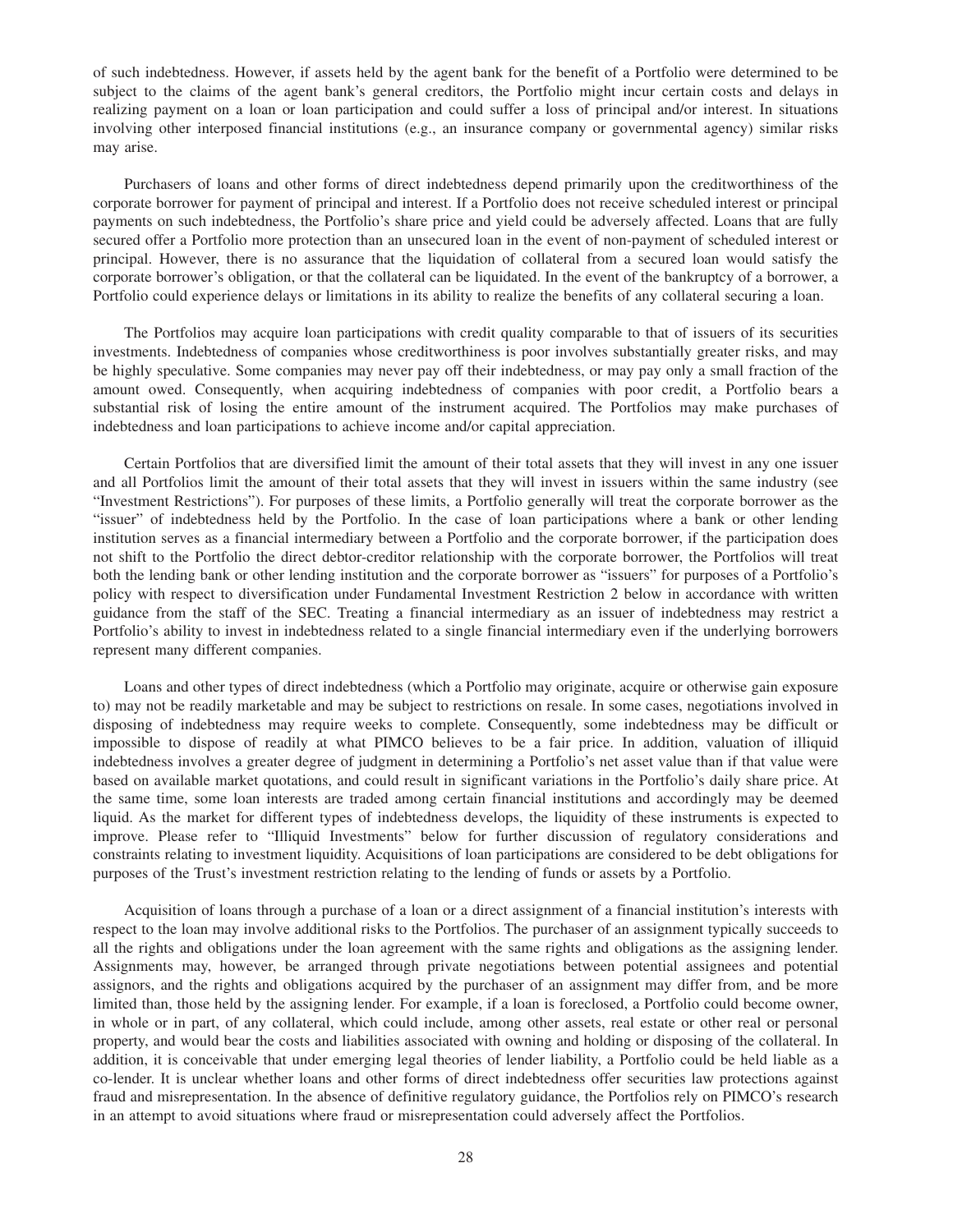Certain Portfolios may make, participate in or acquire debtor-in-possession financings (commonly known as "DIP financings"). DIP financings are arranged when an entity seeks the protections of the bankruptcy court under Chapter 11 of the U.S. Bankruptcy Code. These financings allow the entity to continue its business operations while reorganizing under Chapter 11. Such financings constitute senior liens on unencumbered security (i.e., security not subject to other creditors' claims). There is a risk that the entity will not emerge from Chapter 11 and be forced to liquidate its assets under Chapter 7 of the U.S. Bankruptcy Code. In the event of liquidation, a Portfolio's only recourse will be against the property securing the DIP financing.

Each Portfolio may act as the originator for direct loans to a borrower. Direct loans between a Portfolio and a borrower may not be administered by an underwriter or agent bank. The Portfolios may provide financing to commercial borrowers directly or through companies acquired (or created) and owned by or otherwise affiliated with one or more Portfolios. The terms of the direct loans are negotiated with borrowers in private transactions. A direct loan may be secured or unsecured.

In determining whether to make a direct loan, a Portfolio will rely primarily upon the creditworthiness of the borrower and/or any collateral for payment of interest and repayment of principal. In making a direct loan, a Portfolio is exposed to the risk that the borrower may default or become insolvent and, consequently, that the Portfolio will lose money on the loan. Furthermore, direct loans may subject a Portfolio to liquidity and interest rate risk and certain direct loans may be deemed illiquid. Direct loans are not publicly traded and may not have a secondary market. The lack of a secondary market for direct loans may have an adverse impact on the ability of a Portfolio to dispose of a direct loan and/or to value the direct loan.

When engaging in direct lending, a Portfolio's performance may depend, in part, on the ability of the Portfolio to originate loans on advantageous terms. In originating and purchasing loans, a Portfolio will often compete with a broad spectrum of lenders. Increased competition for, or a diminishment in the available supply of, qualifying loans could result in lower yields on and/or less advantageous terms of such loans, which could reduce Portfolio performance.

As part of its lending activities, a Portfolio may originate loans to companies that are experiencing significant financial or business difficulties, including companies involved in bankruptcy or other reorganization and liquidation proceedings. Although the terms of such financing may result in significant financial returns to the Portfolio, they involve a substantial degree of risk. The level of analytical sophistication, both financial and legal, necessary for successful financing to companies experiencing significant business and financial difficulties is unusually high. Different types of assets may be used as collateral for a Portfolio's loans and, accordingly, the valuation of and risks associated with such collateral will vary by loan. There is no assurance that a Portfolio will correctly evaluate the value of the assets collateralizing the Portfolio's loans or the prospects for a successful reorganization or similar action. In any reorganization or liquidation proceeding relating to a company that the Portfolio funds, the Portfolio may lose all or part of the amounts advanced to the borrower or may be required to accept collateral with a value less than the amount of the loan advanced by the Portfolio or its affiliates to the borrower. Furthermore, in the event of a default by a borrower, a Portfolio may have difficulty disposing of the assets used as collateral for a loan.

Various state licensing requirements could apply to a Portfolio with respect to the origination, acquisition, holding, servicing, foreclosure and/or disposition of loans and similar assets. The licensing requirements could apply depending on the location of the borrower, the location of the collateral securing the loan, or the location where the Portfolio or PIMCO operates or has offices. In states in which it is licensed, a Portfolio or PIMCO will be required to comply with applicable laws and regulations, including consumer protection and anti-fraud laws, which could impose restrictions on the Portfolio's or PIMCO's ability to take certain actions to protect the value of its holdings in such assets and impose compliance costs. Failure to comply with such laws and regulations could lead to, among other penalties, a loss of a Portfolio's or PIMCO's license, which in turn could require the Portfolio to divest assets located in or secured by real property located in that state. These risks will also apply to issuers and entities in which a Portfolio invests that hold similar assets, as well as any origination company or servicer in which the Portfolio owns an interest. Loan origination and servicing companies are routinely involved in legal proceedings concerning matters that arise in the ordinary course of their business. These legal proceedings range from actions involving a single plaintiff to class action lawsuits with potentially tens of thousands of class members. In addition, a number of participants in the loan origination and servicing industry (including control persons of industry participants) have been the subject of regulatory actions by state regulators, including state Attorneys General, and by the federal government. Governmental investigations, examinations or regulatory actions, or private lawsuits, including purported class action lawsuits, may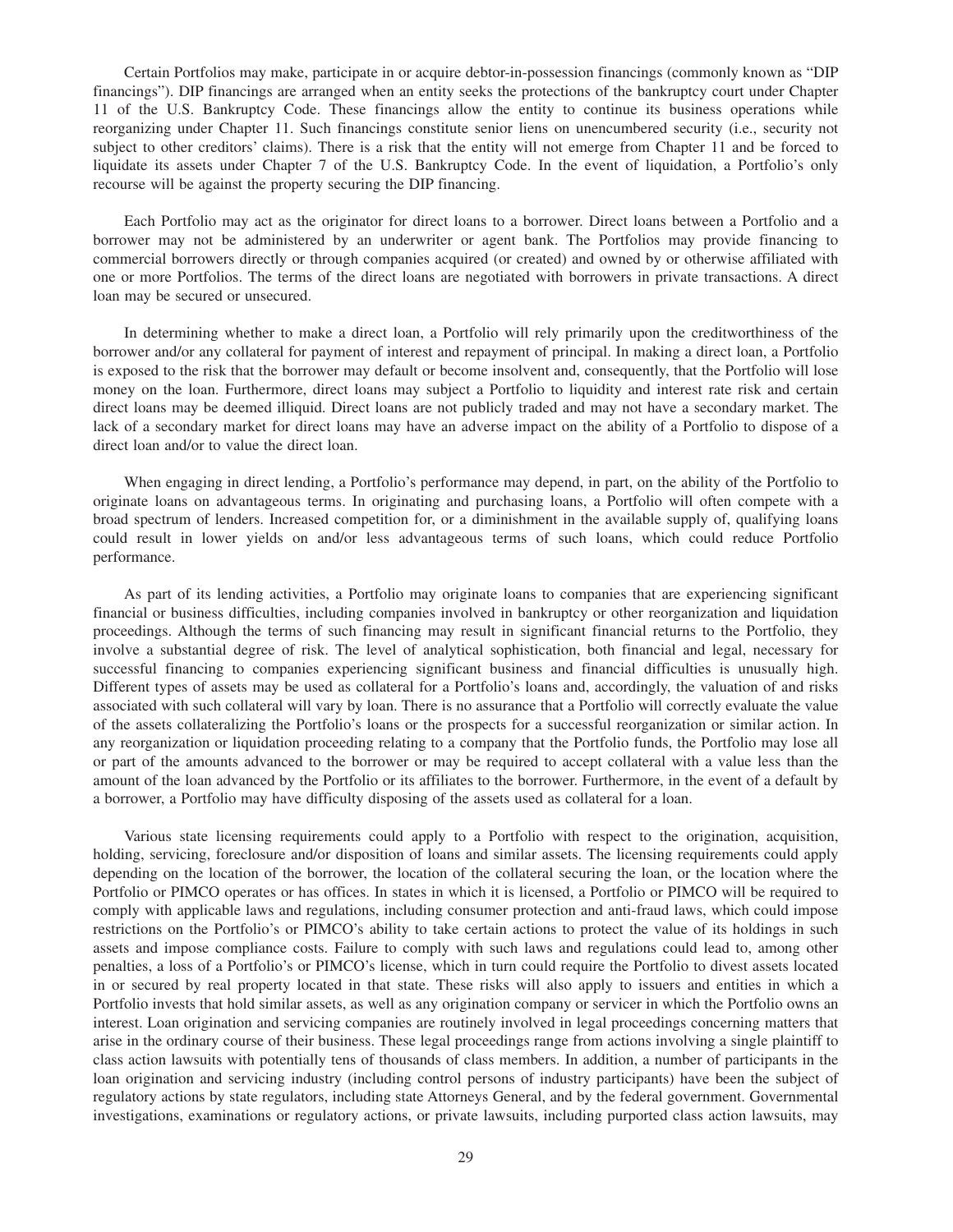<span id="page-33-0"></span>adversely affect such companies' financial results. To the extent a Portfolio seeks to engage in origination and/or servicing directly, or has a financial interest in, or is otherwise affiliated with, an origination or servicing company, the Portfolio will be subject to enhanced risks of litigation, regulatory actions and other proceedings. As a result, a Portfolio may be required to pay legal fees, settlement costs, damages, penalties or other charges, any or all of which could materially adversely affect the Portfolio and its holdings.

### **Senior Loans**

To the extent the Portfolios invest in senior loans, including bank loans, the Portfolios may be subject to greater levels of credit risk, call risk, settlement risk and liquidity risk, than portfolios that do not invest in such investments. These instruments are considered predominantly speculative with respect to an issuer's continuing ability to make principal and interest payments, and may be more volatile than other types of investments. An economic downturn or individual corporate developments could adversely affect the market for these instruments and reduce the Portfolio's ability to sell these instruments at an advantageous time or price. An economic downturn would generally lead to a higher non-payment rate and, a senior loan may lose significant market value before a default occurs. In addition, the senior loans in which the Portfolios invest may not be listed on any exchange and a secondary market for such loans may be less liquid than markets for other instruments. Consequently, transactions in senior loans may involve greater costs than transactions in more actively traded instruments. Restrictions on transfers in loan agreements, a lack of publicly-available information, irregular trading activity and wide bid/ask spreads among other factors, may, in certain circumstances, make senior loans difficult to value accurately or sell at an advantageous time or price than other types of securities or instruments. These factors may result in a Portfolio being unable to realize full value for the senior loans and/or may result in a Portfolio not receiving the proceeds from a sale of a senior loan for an extended period after such sale, each of which could result in losses to a Portfolio. Senior loans may have extended trade settlement periods, which may result in sale proceeds not being immediately available to a Portfolio. As a result, transactions in senior loans that settle on a delayed basis may limit a Portfolio's ability to make additional investments or satisfy the Portfolio's redemption obligations. A Portfolio may seek to satisfy any short-term liquidity needs resulting from an extended trade settlement process by, among other things, selling portfolio assets, holding additional cash or entering into temporary borrowing arrangements with banks and other potential funding sources. If an issuer of a senior loan prepays or redeems the loan prior to maturity, a Portfolio may have to reinvest the proceeds in instruments that pay lower interest rates. Senior loans may not be considered securities under the federal securities laws. In such circumstances, fewer legal protections may be available with respect to a Portfolio's investment in senior loans. In particular, if a senior loan is not considered a security under the federal securities laws, certain legal protections normally available to securities investors under the federal securities laws, such as those against fraud and misrepresentation, may not be available. Senior loans in which a Portfolio invests may be collateralized, although the loans may not be fully collateralized and the collateral may be unavailable or insufficient to meet the obligations of the borrower. A Portfolio may have limited rights to exercise remedies against such collateral or a borrower and loan agreements may impose certain procedures that delay receipt of the proceeds of collateral or require a Portfolio to act collectively with other creditors to exercise its rights with respect to a senior loan. Because of the risks involved in investing in senior loans, an investment in a Portfolio that invests in such instruments should be considered speculative.

Senior loans that are covenant-lite obligations contain fewer maintenance covenants than other types of loans, or no maintenance covenants, and may not include terms that allow the lender to monitor the performance of the borrower and declare a default if certain criteria are breached. Covenant-lite obligations may carry more risk than traditional loans as they allow borrowers to engage in activities that would otherwise be difficult or impossible under a covenant-heavy loan agreement. In the event of default, covenant-lite obligations may exhibit diminished recovery values as the lender may not have the opportunity to negotiate with the borrower prior to default. A Portfolio may have a greater risk of loss on investments in covenant-lite obligations as compared to investments in traditional loans.

Secondary trades of senior loans may have extended settlement periods. Any settlement of a secondary market purchase of senior loans in the ordinary course, on a settlement date beyond the period expected by loan market participants (i.e., T+7 for par/near par loans and T+20 for distressed loans, in other words more than seven or twenty business days beyond the trade date, respectively) is subject to the "delayed compensation" rules prescribed by the Loan Syndications and Trading Association ("LSTA") and addressed in the LSTA's standard loan documentation for par/near par trades and for distressed trades. "Delayed compensation" is a pricing adjustment comprised of certain interest and fees, which is payable between the parties to a secondary loan trade. The LSTA introduced a requirements-based rules program in order to incentivize shorter settlement times for secondary transactions and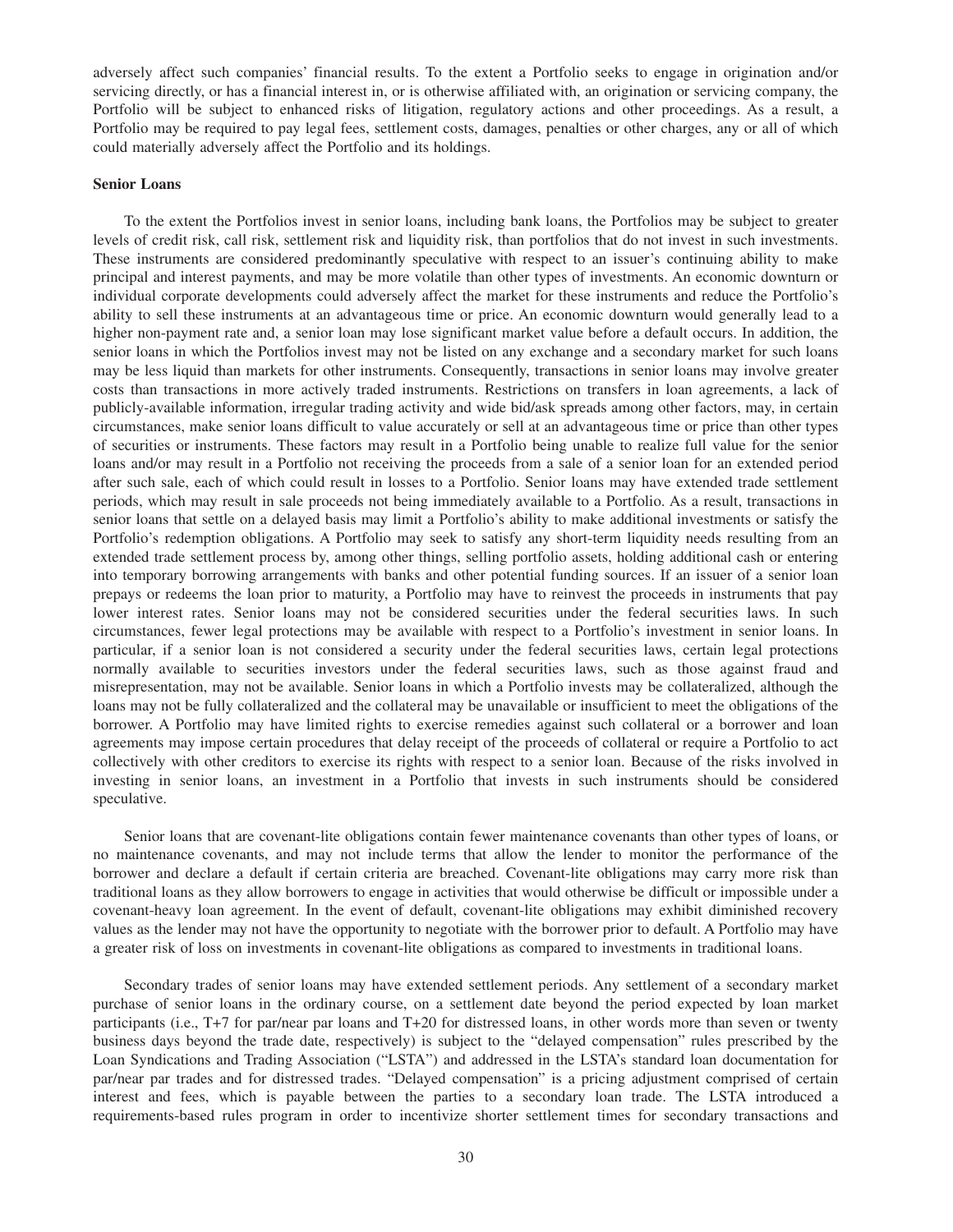<span id="page-34-0"></span>discourage certain delay tactics that create friction in the loan syndications market by, among other things, mandating that the buyer of a senior loan satisfy certain "basic requirements" as prescribed by the LSTA no later than T+5 in order for the buyer to receive the benefit of interest and other fees accruing on the purchased loan from and after T+7 for par/near par loans (for distressed trades, T+20) until the settlement date, subject to certain specific exceptions. These "basic requirements" generally require a buyer to execute the required trade documentation and to be, and remain, financially able to settle the trade no later than T+7 for par/near par loans (and T+20 for distressed trades). In addition, buyers are required to fund the purchase price for a secondary trade upon receiving notice from the agent of the effectiveness of the trade in the agent's loan register. A Portfolio, as a buyer of a senior loan in the secondary market, would need to meet these "basic requirements" or risk forfeiting all or some portion of the interest and other fees accruing on the loan from and after T+7 for par/near par loans (for distressed trades, T+20) until the settlement date. The "delayed compensation" mechanism does not mitigate the other risks of delayed settlement or other risks associated with investments in senior loans.

Investors should be aware that a Portfolio's investment in a senior loan may result in a Portfolio or PIMCO receiving information about the issuer that may be deemed material, non-public information. Under such circumstances, the Portfolios' investment opportunities may be limited, as trading in securities of such issuer may be restricted. Additionally, PIMCO may seek to avoid receiving material, non-public information about issuers of senior loans. As a result, PIMCO may forgo certain investment opportunities or be disadvantaged as compared to other investors that do not restrict information that they receive from senior loan issuers. Please see "Portfolio Managers—Conflicts of Interest—Investment Opportunities" below for more information.

### **Trade Claims**

The Portfolios and certain Underlying PIMCO Funds may purchase trade claims and similar obligations or claims against companies in bankruptcy proceedings. Trade claims are non-securitized rights of payment arising from obligations that typically arise when vendors and suppliers extend credit to a company by offering payment terms for products and services. If the company files for bankruptcy, payments on these trade claims stop and the claims are subject to compromise along with the other debts of the company. Trade claims may be purchased directly from the creditor or through brokers. There is no guarantee that a debtor will ever be able to satisfy its trade claim obligations. Trade claims are subject to the risks associated with low-quality obligations.

#### **Corporate Debt Securities**

A Portfolio's investments in U.S. dollar or foreign currency-denominated corporate debt securities of domestic or foreign issuers are limited to corporate debt securities (corporate bonds, debentures, notes and other similar corporate debt instruments, including convertible securities) which meet the minimum ratings criteria set forth for the Portfolio, or, if unrated, are in PIMCO's opinion comparable in quality to corporate debt securities in which the Portfolio may invest.

The rate of interest on a corporate debt security may be fixed, floating or variable, and may vary inversely with respect to a reference rate. The rate of return or return of principal on some debt obligations may be linked or indexed to the level of exchange rates between the U.S. dollar and a foreign currency or currencies. Debt securities may be acquired with warrants attached.

Securities rated Baa and BBB are the lowest which are considered "investment grade" obligations. Moody's describes securities rated Baa as judged to be medium-grade and subject to moderate credit risk and as such may possess certain speculative characteristics. S&P describes securities rated BBB as exhibiting adequate protection parameters. However, adverse economic conditions or changing circumstances are more likely to weaken the obligor's capacity to meet its financial commitments on the obligation. Fitch describes securities rated BBB as having good credit quality with current low expectations of default. The capacity for payment of financial commitments is considered adequate, but adverse business or economic conditions are more likely to impair this capacity. For a discussion of securities rated below investment grade, see "High Yield Securities ("Junk Bonds") and Securities of Distressed Companies" below. The Portfolios may invest in debt securities that are rated in any category established by one or more independent rating organizations or that are unrated.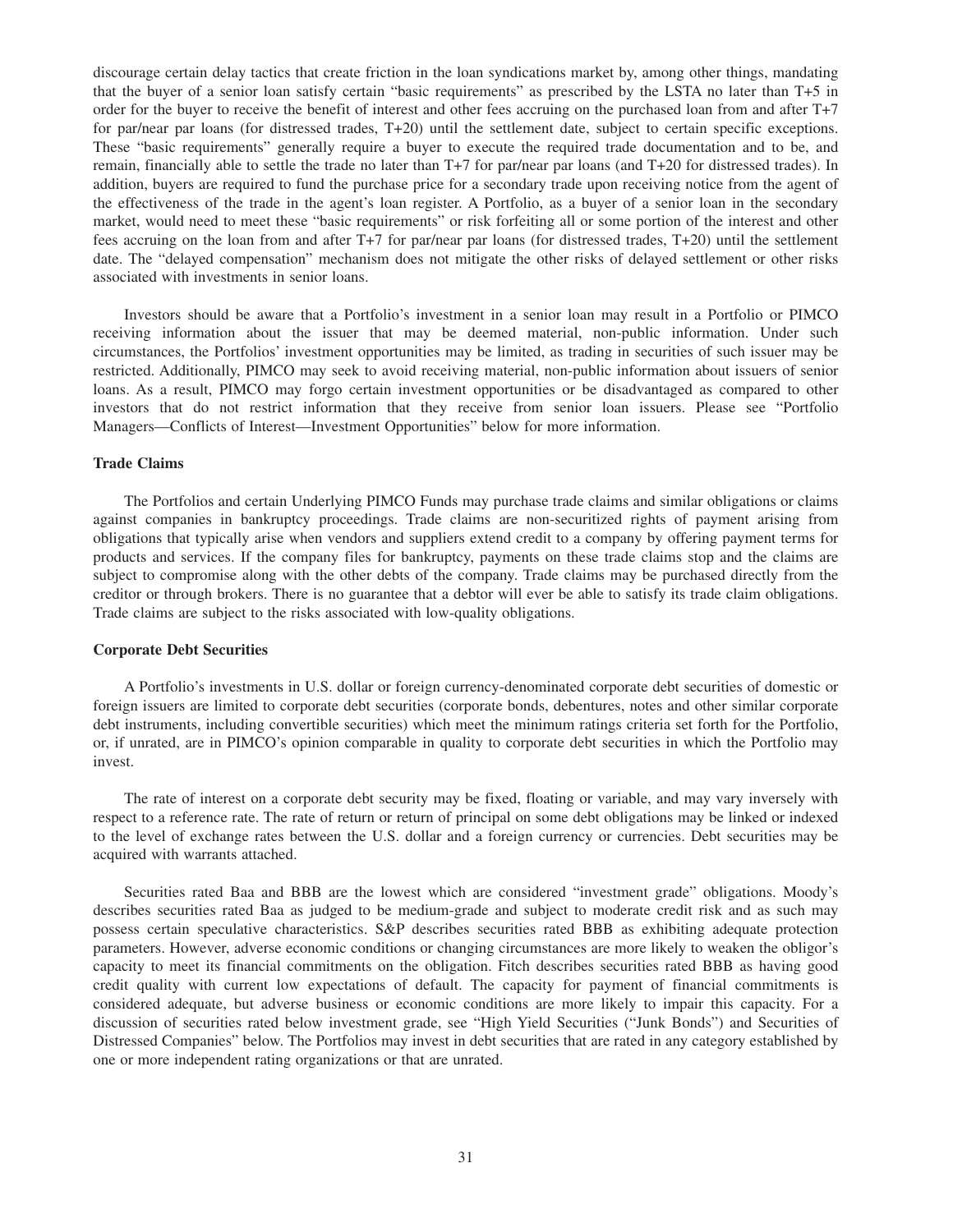#### <span id="page-35-0"></span>**High Yield Securities ("Junk Bonds") and Securities of Distressed Companies**

Investments in securities rated below investment grade that are eligible for purchase by certain Portfolios, and in particular, by the PIMCO Emerging Markets Bond and PIMCO High Yield Portfolios, are described as "speculative" by Moody's, S&P and Fitch. Investment in lower rated corporate debt securities ("high yield securities" or "junk bonds") and securities of distressed companies generally provides greater income and increased opportunity for capital appreciation than investments in higher quality securities, but they also typically entail greater price volatility and principal and income risk. Securities of distressed companies include both debt and equity securities. High yield securities and debt securities of distressed companies are regarded as predominantly speculative with respect to the issuer's continuing ability to meet principal and interest payments. Issuers of high yield and distressed company securities may be involved in restructurings or bankruptcy proceedings that may not be successful. Analysis of the creditworthiness of issuers of debt securities that are high yield or debt securities of distressed companies may be more complex than for issuers of higher quality debt securities.

High yield securities and debt securities of distressed companies may be more susceptible to real or perceived adverse economic and competitive industry conditions than investment grade securities. The prices of these securities have been found to be less sensitive to interest-rate changes than higher-rated investments, but more sensitive to adverse economic downturns or individual corporate developments. A projection of an economic downturn, for example, could cause a decline in prices of high yield securities and debt securities of distressed companies because the advent of a recession could lessen the ability of a highly leveraged company to make principal and interest payments on its debt securities, and a high yield security may lose significant market value before a default occurs. If an issuer of securities defaults, in addition to risking payment of all or a portion of interest and principal, the Portfolios by investing in such securities, may incur additional expenses to seek recovery of their respective investments. In the case of securities structured as zero-coupon or pay-in-kind securities, their market prices are affected to a greater extent by interest rate changes, and therefore tend to be more volatile than securities which pay interest periodically and in cash. PIMCO seeks to reduce these risks through diversification, credit analysis and attention to current developments and trends in both the economy and financial markets.

High yield and distressed company securities may not be listed on any exchange and a secondary market for such securities may be comparatively illiquid relative to markets for other more liquid fixed income securities. Consequently, transactions in high yield and distressed company securities may involve greater costs than transactions in more actively traded securities, which could adversely affect the price at which the Portfolios could sell a high yield or distressed company security, and could adversely affect the daily net asset value of the shares. A lack of publicly-available information, irregular trading activity and wide bid/ask spreads among other factors, may, in certain circumstances, make high yield debt more difficult to sell at an advantageous time or price than other types of securities or instruments. These factors may result in a Portfolio being unable to realize full value for these securities and/or may result in a Portfolio not receiving the proceeds from a sale of a high yield or distressed company security for an extended period after such sale, each of which could result in losses to the Portfolio. In addition, adverse publicity and investor perceptions, whether or not based on fundamental analysis, may decrease the values and liquidity of high yield and distressed company securities, especially in a thinly-traded market. When secondary markets for high yield and distressed company securities are less liquid than the market for other types of securities, it may be more difficult to value the securities because such valuation may require more research, and elements of judgment may play a greater role in the valuation because there is less reliable, objective data available. PIMCO seeks to minimize the risks of investing in all securities through diversification, in-depth analysis and attention to current market developments.

The use of credit ratings as the sole method of evaluating high yield securities and debt securities of distressed companies can involve certain risks. For example, credit ratings evaluate the safety of principal and interest payments of a debt security, not the market value risk of a security. Also, credit rating agencies may fail to change credit ratings in a timely fashion to reflect events since the security was last rated. PIMCO does not rely solely on credit ratings when selecting debt securities for a Portfolio, and develops its own independent analysis of issuer credit quality. If a credit rating agency changes the rating of a debt security held by a Portfolio, the Portfolio may retain the security if PIMCO deems it in the best interest of shareholders.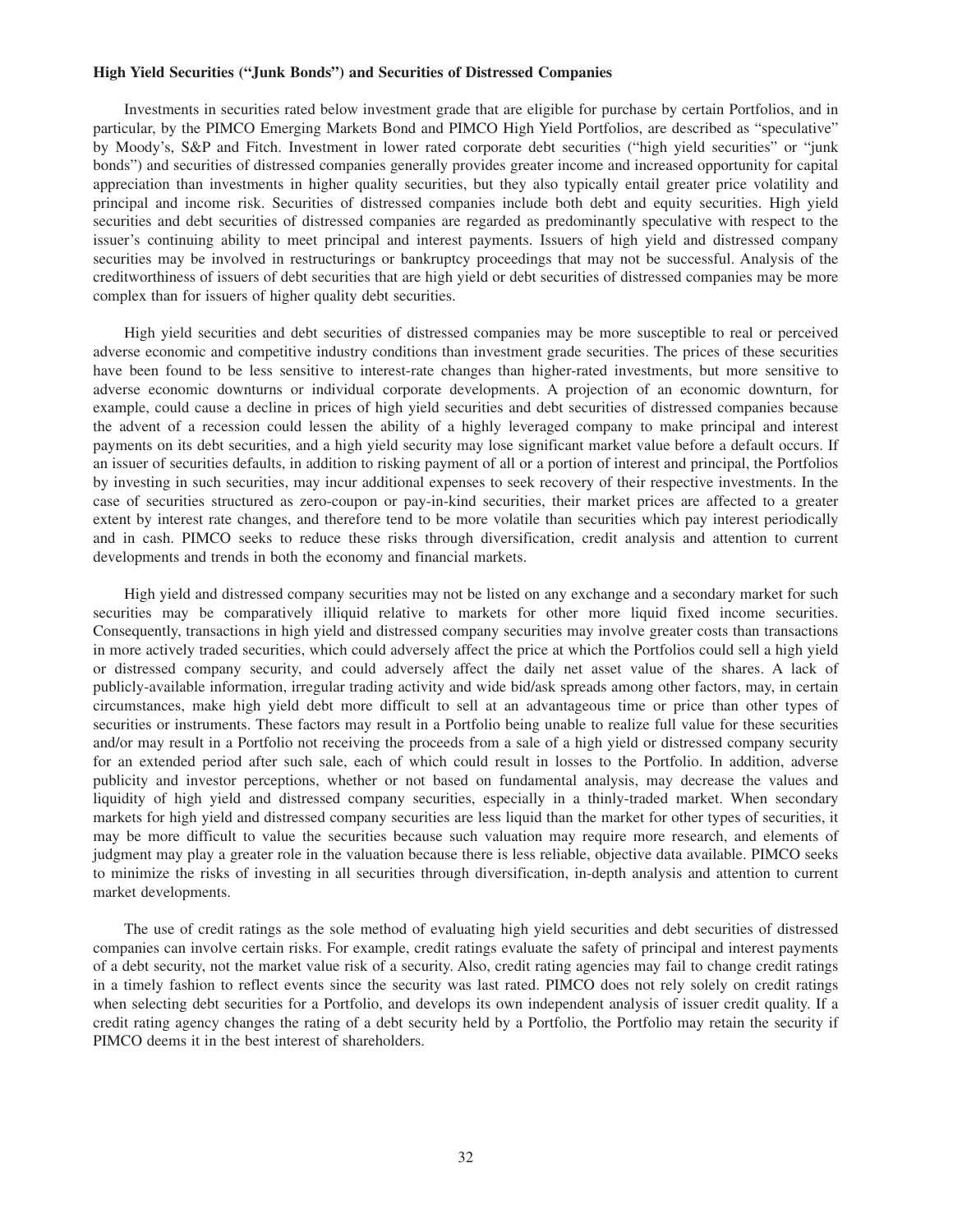### **Creditor Liability and Participation on Creditors' Committees**

Generally, when a Portfolio holds bonds or other similar fixed income securities of an issuer, the Portfolio becomes a creditor of the issuer. If a Portfolio is a creditor of an issuer it may be subject to challenges related to the securities that it holds, either in connection with the bankruptcy of the issuer or in connection with another action brought by other creditors of the issuer, shareholders of the issuer or the issuer itself. Although under no obligation to do so, PIMCO, as investment adviser to a Portfolio, may from time to time have an opportunity to consider, on behalf of a Portfolio and other similarly situated clients, negotiating or otherwise participating in the restructuring of the Portfolio's portfolio investment or the issuer of such investment. PIMCO, in its judgment and discretion and based on the considerations deemed by PIMCO to be relevant, may believe that it is in the best interests of a Portfolio to negotiate or otherwise participate in such restructuring. Accordingly, and subject to applicable procedures approved by the Board of Trustees, a Portfolio may from time to time participate on committees formed by creditors to negotiate with the management of financially troubled issuers of securities held by the Portfolio. Such participation may subject a Portfolio to expenses such as legal fees and may make a Portfolio an "insider" of the issuer for purposes of the federal securities laws, and therefore may restrict such Portfolio's ability to trade in or acquire additional positions in a particular security when it might otherwise desire to do so. Participation by a Portfolio on such committees also may expose the Portfolio to potential liabilities under the federal bankruptcy laws or other laws governing the rights of creditors and debtors. Similarly, subject to the above-mentioned procedures, PIMCO may actively participate in bankruptcy court and related proceedings on behalf of a Portfolio in order to protect the Portfolio's interests in connection with a restructuring transaction, and PIMCO may cause a Portfolio to enter into an agreement reasonably indemnifying third parties or advancing from the Portfolio's assets any legal fees or other costs to third parties, including parties involved in or assisting the Portfolio with a restructuring transaction, such as trustees, servicers and other third parties. Further, PIMCO has the authority, subject to the above-mentioned procedures, to represent the Trust, or any Portfolio(s) thereof, on creditors' committees (or similar committees) or otherwise in connection with the restructuring of an issuer's debt and generally with respect to challenges related to the securities held by the Portfolio relating to the bankruptcy of an issuer or in connection with another action brought by other creditors of the issuer, shareholders of the issuer or the issuer itself.

#### **Variable and Floating Rate Securities**

Variable and floating rate securities provide for a periodic adjustment in the interest rate paid on the obligations. The terms of such obligations must provide that interest rates are adjusted periodically based upon an interest rate adjustment index as provided in the respective obligations. The adjustment intervals may be regular, and range from daily up to annually, or may be event based, such as based on a change in the prime rate.

Certain Portfolios may invest in floating rate debt instruments ("floaters") and engage in credit spread trades. The interest rate on a floater is a variable rate which is tied to another interest rate, such as a money-market index or Treasury bill rate. The interest rate on a floater resets periodically, typically every six months. While, because of the interest rate reset feature, floaters provide a Portfolio with a certain degree of protection against rises in interest rates, a Portfolio will participate in any declines in interest rates as well. A credit spread trade is an investment position relating to a difference in the prices or interest rates of two securities or currencies, where the value of the investment position is determined by movements in the difference between the prices or interest rates, as the case may be, of the respective securities or currencies.

Each of the Portfolios may also invest in inverse floating rate debt instruments ("inverse floaters"). The interest rate on an inverse floater resets in the opposite direction from the market rate of interest to which the inverse floater is indexed. An inverse floating rate security may exhibit greater price volatility than a fixed rate obligation of similar credit quality. Each Portfolio may invest up to 5% of its total assets in any combination of mortgage-related and or other asset-backed IO, PO, or inverse floater securities. See "Mortgage-Related and Other Asset-Backed Securities" for a discussion of IOs and POs. To the extent permitted by each Portfolio's investment objectives and general investment policies, a Portfolio may invest in residual interest bonds without limitation. The term "residual interest bonds" generally includes tender option bond trust residual interest certificates and instruments designed to receive residual interest payments or other excess cash flows from collateral pools once other interest holders and expenses have been paid.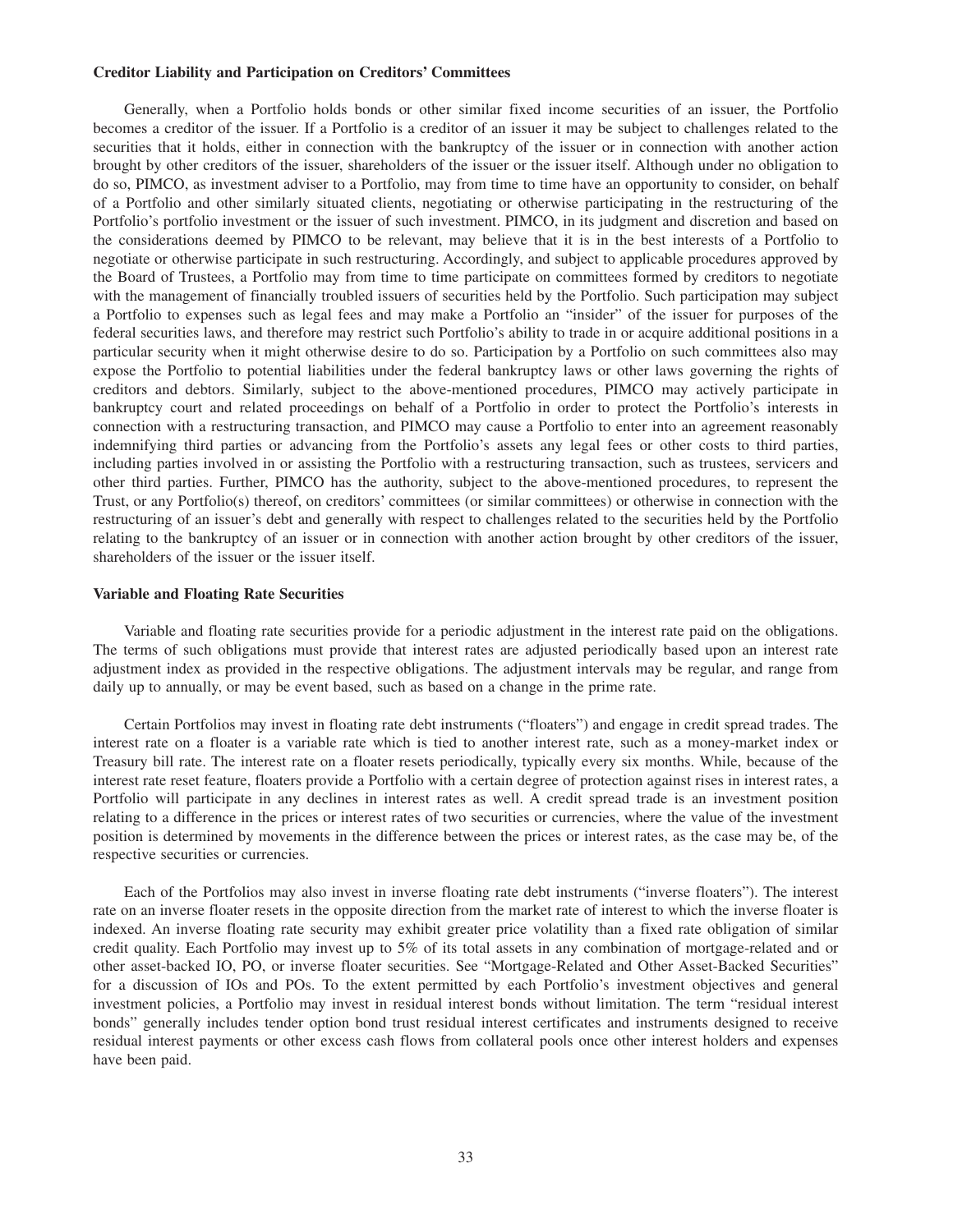#### **Inflation-Indexed Bonds**

Inflation-indexed bonds are fixed income securities whose principal value is periodically adjusted according to the rate of inflation. Two structures are common. The U.S. Treasury and some other issuers use a structure that accrues inflation into the principal value of the bond. Most other issuers pay out the Consumer Price Index ("CPI") accruals as part of a semiannual coupon.

Inflation-indexed securities issued by the U.S. Treasury have maturities of five, ten or thirty years, although it is possible that securities with other maturities will be issued in the future. The U.S. Treasury securities pay interest on a semi-annual basis, equal to a fixed percentage of the inflation-adjusted principal amount. For example, if a Portfolio purchased an inflation-indexed bond with a par value of \$1,000 and a 3% real rate of return coupon (payable 1.5% semi-annually), and inflation over the first six months was 1%, the mid-year par value of the bond would be \$1,010 and the first semi-annual interest payment would be \$15.15 (\$1,010 times 1.5%). If inflation during the second half of the year resulted in the whole years' inflation equaling 3%, the end-of-year par value of the bond would be \$1,030 and the second semi-annual interest payment would be \$15.45 (\$1,030 times 1.5%).

If the periodic adjustment rate measuring inflation falls, the principal value of inflation-indexed bonds will be adjusted downward, and consequently the interest payable on these securities (calculated with respect to a smaller principal amount) will be reduced. Repayment of the original bond principal upon maturity (as adjusted for inflation) is guaranteed in the case of U.S. Treasury inflation-indexed bonds, even during a period of deflation. However, the current market value of the bonds is not guaranteed, and will fluctuate. The Portfolios also may invest in other inflation related bonds which may or may not provide a similar guarantee. If a guarantee of principal is not provided, the adjusted principal value of the bond repaid at maturity may be less than the original principal.

The value of inflation-indexed bonds is expected to change in response to changes in real interest rates. Real interest rates in turn are tied to the relationship between nominal interest rates and the rate of inflation. Therefore, if inflation were to rise at a faster rate than nominal interest rates, real interest rates might decline, leading to an increase in value of inflation-indexed bonds. In contrast, if nominal interest rates increased at a faster rate than inflation, real interest rates might rise, leading to a decrease in value of inflation-indexed bonds.

While these securities are expected to be protected from long-term inflationary trends, short-term increases in inflation may lead to a decline in value. If interest rates rise due to reasons other than inflation (for example, due to changes in currency exchange rates), investors in these securities may not be protected to the extent that the increase is not reflected in the bond's inflation measure.

The periodic adjustment of U.S. inflation-indexed bonds is tied to the Consumer Price Index for Urban Consumers ("CPI-U"), which is calculated monthly by the U.S. Bureau of Labor Statistics. The CPI-U is a measurement of changes in the cost of living, made up of components such as housing, food, transportation and energy. Inflation-indexed bonds issued by a foreign government are generally adjusted to reflect a comparable inflation index, calculated by that government. There can be no assurance that the CPI-U or any foreign inflation index will accurately measure the real rate of inflation in the prices of goods and services. Moreover, there can be no assurance that the rate of inflation in a foreign country will be correlated to the rate of inflation in the United States.

Any increase in the principal amount of an inflation-indexed bond will be considered taxable ordinary income, even though investors do not receive their principal until maturity.

### **Event-Linked Exposure**

Certain Portfolios may obtain event-linked exposure by investing in "event-linked bonds" or "event-linked swaps," or by implementing "event-linked strategies." Event-linked exposure results in gains that typically are contingent on the non-occurrence of a specific "trigger" event, such as a hurricane, earthquake, or other physical or weather-related phenomena. Some event-linked bonds are commonly referred to as "catastrophe bonds." They may be issued by government agencies, insurance companies, reinsurers, special purpose corporations or other on-shore or off-shore entities (such special purpose entities are created to accomplish a narrow and well-defined objective, such as the issuance of a note in connection with a reinsurance transaction). If a trigger event causes losses exceeding a specific amount in the geographic region and time period specified in a bond, a Portfolio investing in the bond may lose a portion or all of its principal invested in the bond. If no trigger event occurs, the Portfolio will recover its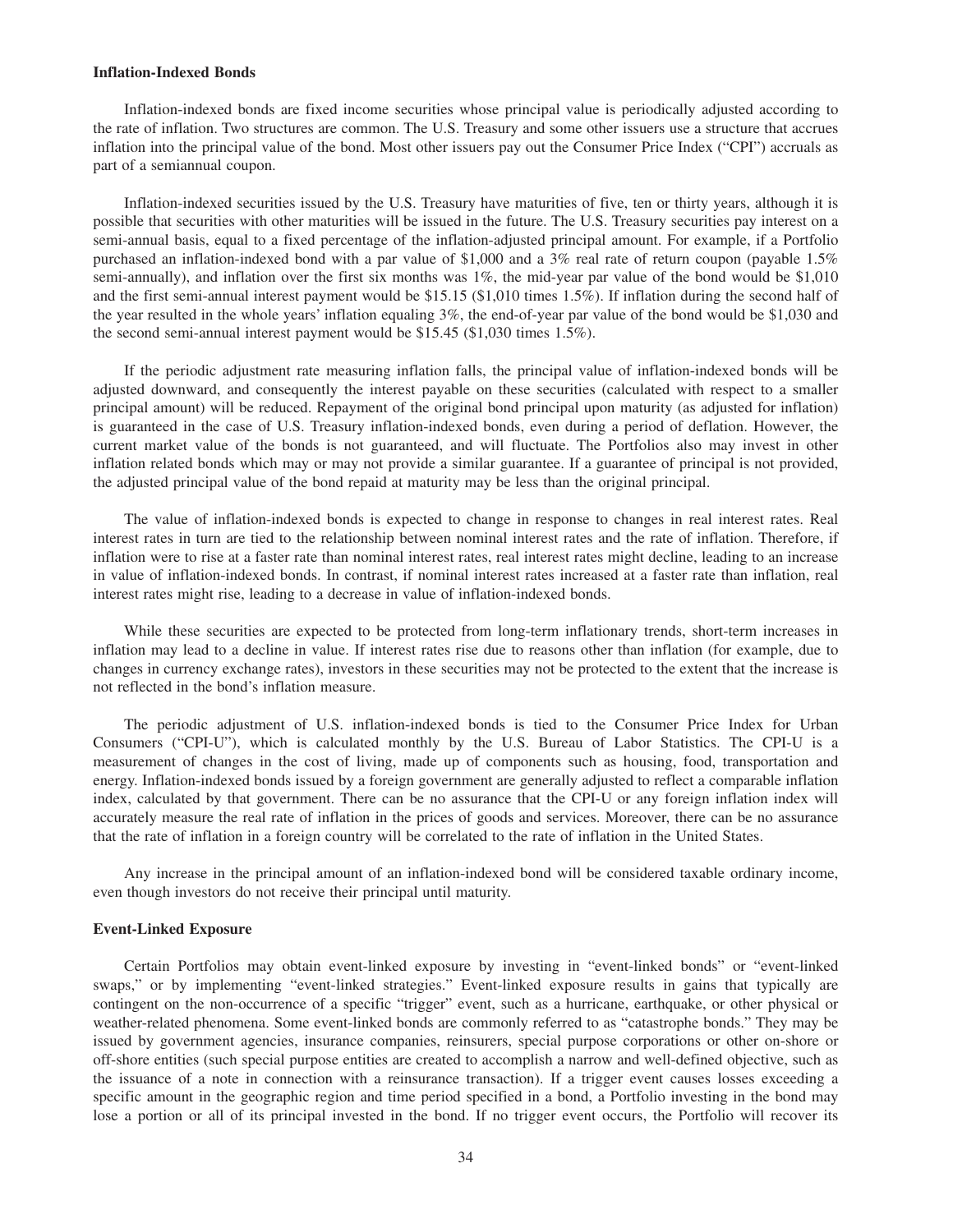principal plus interest. For some event-linked bonds, the trigger event or losses may be based on company-wide losses, index-portfolio losses, industry indices, or readings of scientific instruments rather than specified actual losses. Often the event-linked bonds provide for extensions of maturity that are mandatory, or optional at the discretion of the issuer, in order to process and audit loss claims in those cases where a trigger event has, or possibly has, occurred. An extension of maturity may increase volatility. In addition to the specified trigger events, event-linked bonds also may expose a Portfolio to certain unanticipated risks including but not limited to issuer risk, credit risk, counterparty risk, adverse regulatory or jurisdictional interpretations, and adverse tax consequences.

Event-linked bonds are a relatively new type of financial instrument. As such, there is no significant trading history of these securities, and there can be no assurance that a liquid market in these instruments will develop. Please refer to "Illiquid Investments" below for further discussion of regulatory considerations and constraints relating to investment liquidity. Lack of a liquid market may impose the risk of higher transaction costs and the possibility that a Portfolio may be forced to liquidate positions when it would not be advantageous to do so. Event-linked bonds are typically rated, and a Portfolio will only invest in catastrophe bonds that meet the credit quality requirements for the Portfolio.

# **Convertible Securities**

Each Portfolio may invest in convertible securities, which may offer higher income than the common stocks into which they are convertible.

A convertible security is a bond, debenture, note, preferred security, or other security that entitles the holder to acquire common stock or other equity securities of the same or a different issuer. A convertible security generally entitles the holder to receive interest paid or accrued until the convertible security matures or is redeemed, converted or exchanged. Before conversion, convertible securities have characteristics similar to non-convertible debt or preferred securities, as applicable. Convertible securities rank senior to common stock in a corporation's capital structure and, therefore, generally entail less risk than the corporation's common stock, although the extent to which such risk is reduced depends in large measure upon the degree to which the convertible security sells above its value as a fixed income security. Convertible securities are subordinate in rank to any senior debt obligations of the issuer, and, therefore, an issuer's convertible securities entail more risk than its debt obligations. Convertible securities generally offer lower interest or dividend yields than non-convertible debt securities of similar credit quality because of the potential for capital appreciation. In addition, convertible securities are often lower-rated securities.

Because of the conversion feature, the price of the convertible security will normally fluctuate in some proportion to changes in the price of the underlying asset, and as such is subject to risks relating to the activities of the issuer and/or general market and economic conditions. The income component of a convertible security may tend to cushion the security against declines in the price of the underlying asset. However, the income component of convertible securities causes fluctuations based upon changes in interest rates and the credit quality of the issuer.

If the convertible security's "conversion value," which is the market value of the underlying common stock that would be obtained upon the conversion of the convertible security, is substantially below the "investment value," which is the value of a convertible security viewed without regard to its conversion feature (i.e., strictly on the basis of its yield), the price of the convertible security is governed principally by its investment value. If the conversion value of a convertible security increases to a point that approximates or exceeds its investment value, the value of the security will be principally influenced by its conversion value. A convertible security will sell at a premium over its conversion value to the extent investors place value on the right to acquire the underlying common stock while holding an income-producing security.

A convertible security may be subject to redemption at the option of the issuer at a predetermined price. If a convertible security held by a Portfolio is called for redemption, the Portfolio would be required to permit the issuer to redeem the security and convert it to underlying common stock, or would sell the convertible security to a third party, which may have an adverse effect on the Portfolio's ability to achieve its investment objective.

A third party or PIMCO also may create a "synthetic" convertible security by combining separate securities that possess the two principal characteristics of a traditional convertible security, i.e., an income-producing security ("income-producing component") and the right to acquire an equity security ("convertible component"). The income-producing component is achieved by investing in non-convertible, income-producing securities such as bonds,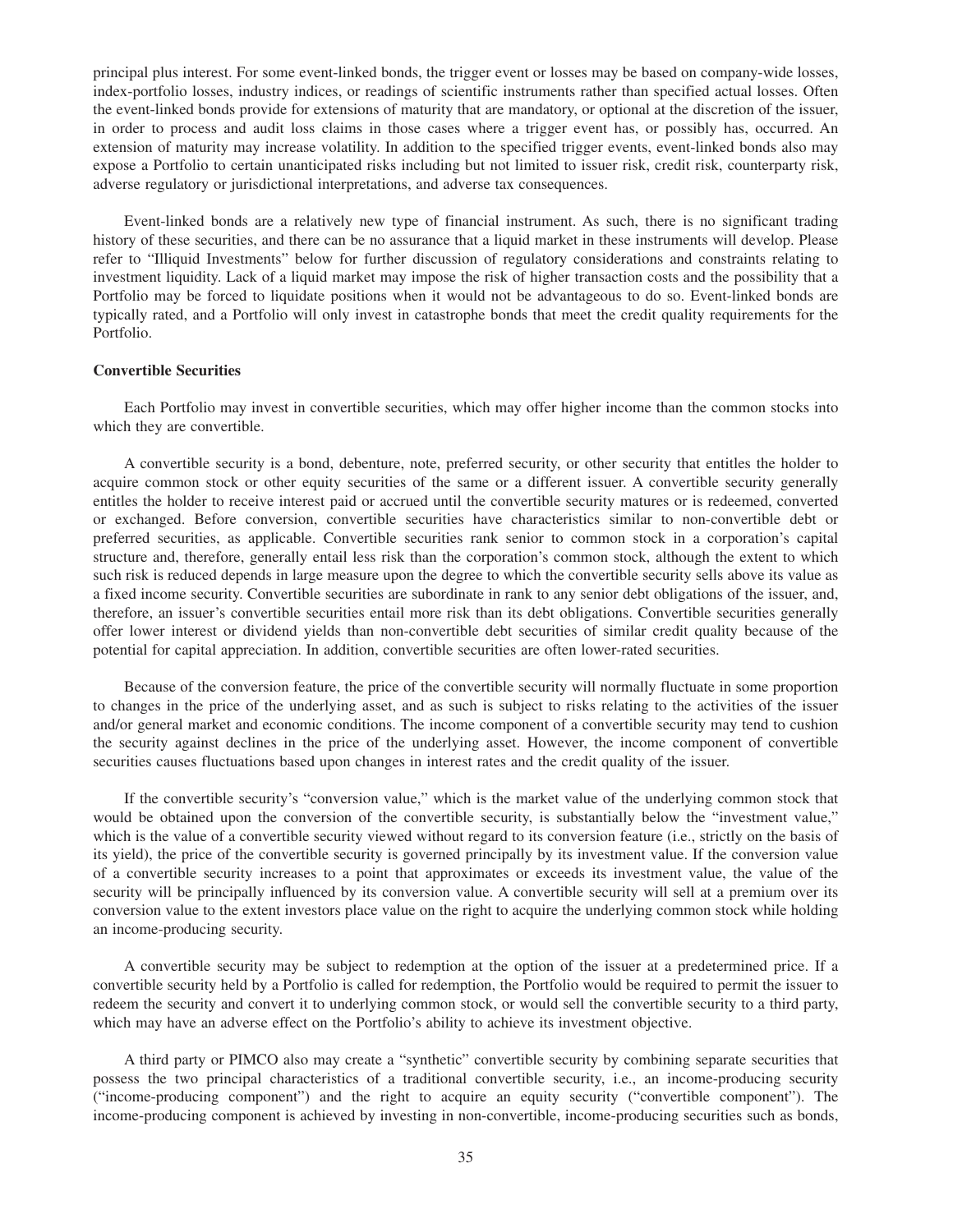preferred securities and money market instruments, which may be represented by derivative instruments. The convertible component is achieved by investing in securities or instruments such as warrants or options to buy common stock at a certain exercise price, or options on a stock index. Unlike a traditional convertible security, which is a single security having a single market value, a synthetic convertible comprises two or more separate securities, each with its own market value. Therefore, the "market value" of a synthetic convertible security is the sum of the values of its income-producing component and its convertible component. For this reason, the values of a synthetic convertible security and a traditional convertible security may respond differently to market fluctuations.

More flexibility is possible in the assembly of a synthetic convertible security than in the purchase of a convertible security. Although synthetic convertible securities may be selected where the two components are issued by a single issuer, thus making the synthetic convertible security similar to the traditional convertible security, the character of a synthetic convertible security allows the combination of components representing distinct issuers, when PIMCO believes that such a combination may better achieve a Portfolio's investment objective. A synthetic convertible security also is a more flexible investment in that its two components may be purchased separately. For example, a Portfolio may purchase a warrant for inclusion in a synthetic convertible security but temporarily hold short-term investments while postponing the purchase of a corresponding bond pending development of more favorable market conditions.

A holder of a synthetic convertible security faces the risk of a decline in the price of the security or the level of the index involved in the convertible component, causing a decline in the value of the security or instrument, such as a call option or warrant, purchased to create the synthetic convertible security. Should the price of the stock fall below the exercise price and remain there throughout the exercise period, the entire amount paid for the call option or warrant would be lost. Because a synthetic convertible security includes the income-producing component as well, the holder of a synthetic convertible security also faces the risk that interest rates will rise, causing a decline in the value of the income-producing instrument.

A Portfolio also may purchase synthetic convertible securities created by other parties, including convertible structured notes. Convertible structured notes are income-producing debentures linked to equity, and are typically issued by investment banks. Convertible structured notes have the attributes of a convertible security; however, the investment bank that issues the convertible note, rather than the issuer of the underlying common stock into which the note is convertible, assumes credit risk associated with the underlying investment, and a Portfolio in turn assumes credit risk associated with the convertible note.

*Contingent Convertible Instruments.* Contingent convertible securities ("CoCos") are a form of hybrid debt security that are intended to either convert into equity or have their principal written down upon the occurrence of certain "triggers." The triggers are generally linked to regulatory capital thresholds or regulatory actions calling into question the issuing banking institution's continued viability as a going-concern. CoCos' unique equity conversion or principal write-down features are tailored to the issuing banking institution and its regulatory requirements. Some additional risks associated with CoCos include, but are not limited to:

- *Loss absorption risk.* CoCos have fully discretionary coupons. This means coupons can potentially be cancelled at the banking institution's discretion or at the request of the relevant regulatory authority in order to help the bank absorb losses.
- *Subordinated instruments.* CoCos will, in the majority of circumstances, be issued in the form of subordinated debt instruments in order to provide the appropriate regulatory capital treatment prior to a conversion. Accordingly, in the event of liquidation, dissolution or winding-up of an issuer prior to a conversion having occurred, the rights and claims of the holders of the CoCos, such as the Portfolios, against the issuer in respect of or arising under the terms of the CoCos shall generally rank junior to the claims of all holders of unsubordinated obligations of the issuer. In addition, if the CoCos are converted into the issuer's underlying equity securities following a conversion event (*i.e.*, a "trigger"), each holder will be subordinated due to their conversion from being the holder of a debt instrument to being the holder of an equity instrument.
- *Market value will fluctuate based on unpredictable factors.* The value of CoCos is unpredictable and will be influenced by many factors including, without limitation: (i) the creditworthiness of the issuer and/or fluctuations in such issuer's applicable capital ratios; (ii) supply and demand for the CoCos; (iii) general market conditions and available liquidity; and (iv) economic, financial and political events that affect the issuer, its particular market or the financial markets in general.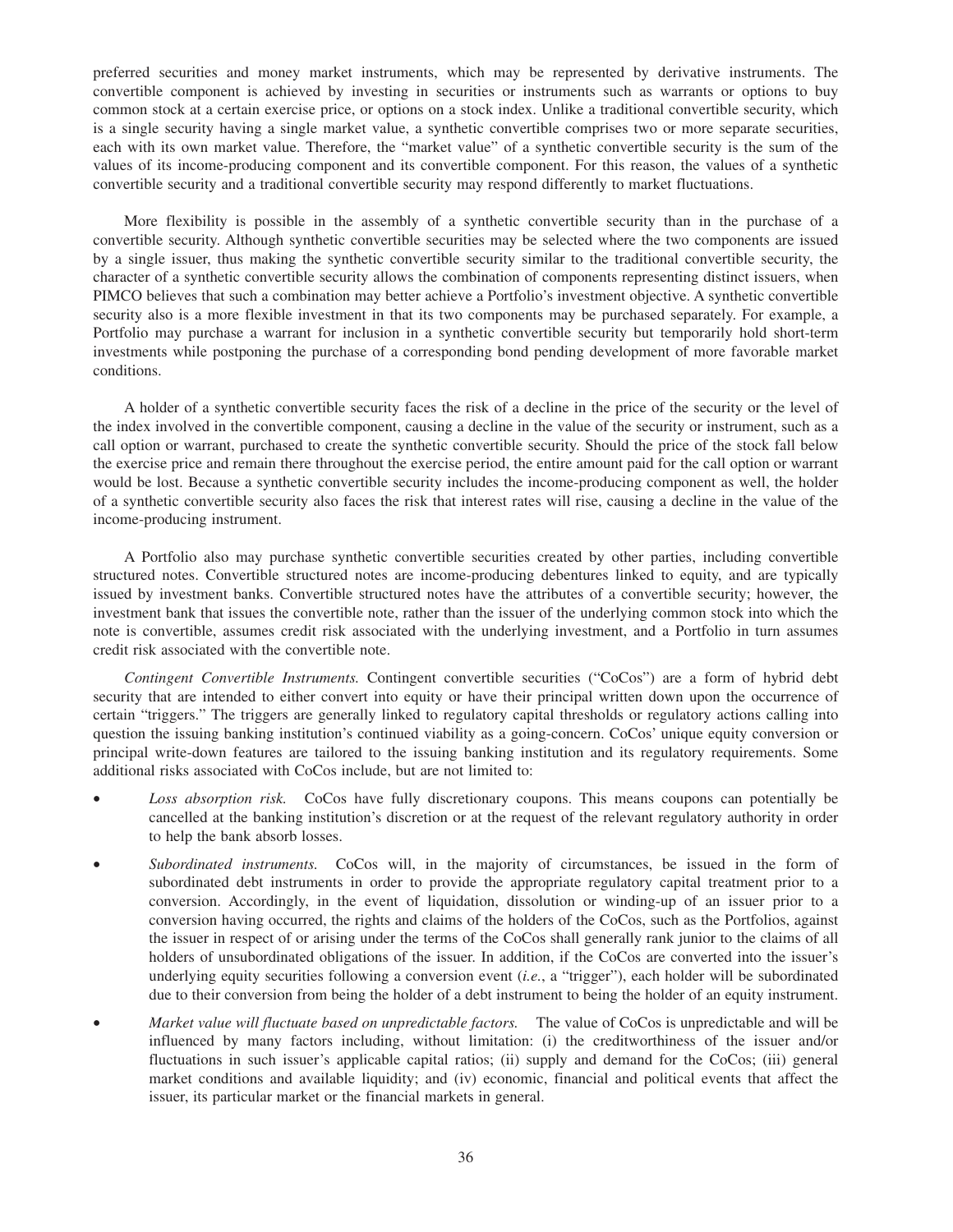# **Equity Securities**

While the securities in which certain Portfolios primarily intend to invest are expected to consist of fixed income securities, such Portfolios may invest in equity securities. Equity securities, such as common stock, represent an ownership interest, or the right to acquire an ownership interest, in an issuer. The *PIMCO Total Return Portfolio* may not purchase common stock, but this limitation does not prevent the Portfolio from holding common stock obtained through the conversion of convertible securities or common stock that is received as part of a corporate reorganization or debt restructuring (for example, as may occur during bankruptcies or distressed situations).

Common stock generally takes the form of shares in a corporation. The value of a company's stock may fall as a result of factors directly relating to that company, such as decisions made by its management or lower demand for the company's products or services. A stock's value also may fall because of factors affecting not just the company, but also companies in the same industry or in a number of different industries, such as increases in production costs. The value of a company's stock also may be affected by changes in financial markets that are relatively unrelated to the company or its industry, such as changes in interest rates or currency exchange rates. In addition, a company's stock generally pays dividends only after the company invests in its own business and makes required payments to holders of its bonds, other debt and preferred securities. For this reason, the value of a company's stock will usually react more strongly than its bonds, other debt and preferred securities to actual or perceived changes in the company's financial condition or prospects. Stocks of smaller companies may be more vulnerable to adverse developments than those of larger companies. Stocks of companies that the portfolio managers believe are fast-growing may trade at a higher multiple of current earnings than other stocks. The value of such stocks may be more sensitive to changes in current or expected earnings than the values of other stocks. The Portfolios generally consider a small-cap company to be a company with a market capitalization of up to \$1.5 billion, a mid-cap company to be a company with a market capitalization of between \$1.5 billion and \$10 billion, and a large-cap company to be a company with a market capitalization of greater than \$10 billion.

Different types of equity securities provide different voting and dividend rights and priority in the event of the bankruptcy and/or insolvency of the issuer. In addition to common stock, equity securities may include preferred securities, convertible securities and warrants, which are discussed elsewhere in the Prospectuses and this Statement of Additional Information. Equity securities other than common stock are subject to many of the same risks as common stock, although possibly to different degrees. The risks of equity securities are generally magnified in the case of equity investments in distressed companies.

### **Preferred Securities**

Each Portfolio may invest in preferred securities. Preferred securities represent an equity interest in a company that generally entitles the holder to receive, in preference to the holders of other stocks such as common stocks, dividends and a fixed share of the proceeds resulting from a liquidation of the company. Some preferred securities also entitle their holders to receive additional liquidation proceeds on the same basis as holders of a company's common stock, and thus also represent an ownership interest in that company.

Preferred securities may pay fixed or adjustable rates of return. Preferred securities are subject to issuer-specific and market risks applicable generally to equity securities. In addition, a company's preferred securities generally pay dividends only after the company makes required payments to holders of its bonds and other debt. For this reason, the value of preferred securities will usually react more strongly than bonds and other debt to actual or perceived changes in the company's financial condition or prospects. Preferred securities of smaller companies may be more vulnerable to adverse developments than preferred securities of larger companies.

# **Depositary Receipts**

Certain Underlying PIMCO Funds may invest in American Depositary Receipts ("ADRs"), European Depositary Receipts ("EDRs"), Global Depositary Receipts ("GDRs") and similar securities that represent interests in a company's securities that have been deposited with a bank or trust and that trade on an exchange or over-the-counter ("OTC"). For example, ADRs represent interests in a non-U.S. company but trade on a U.S. exchange or OTC and are denominated in U.S. dollars. These securities represent the right to receive securities of the foreign issuer deposited with the bank or trust. ADRs, EDRs and GDRs can be sponsored by the issuing bank or trust company or the issuer of the underlying securities. Although the issuing bank or trust company may impose charges for the collection of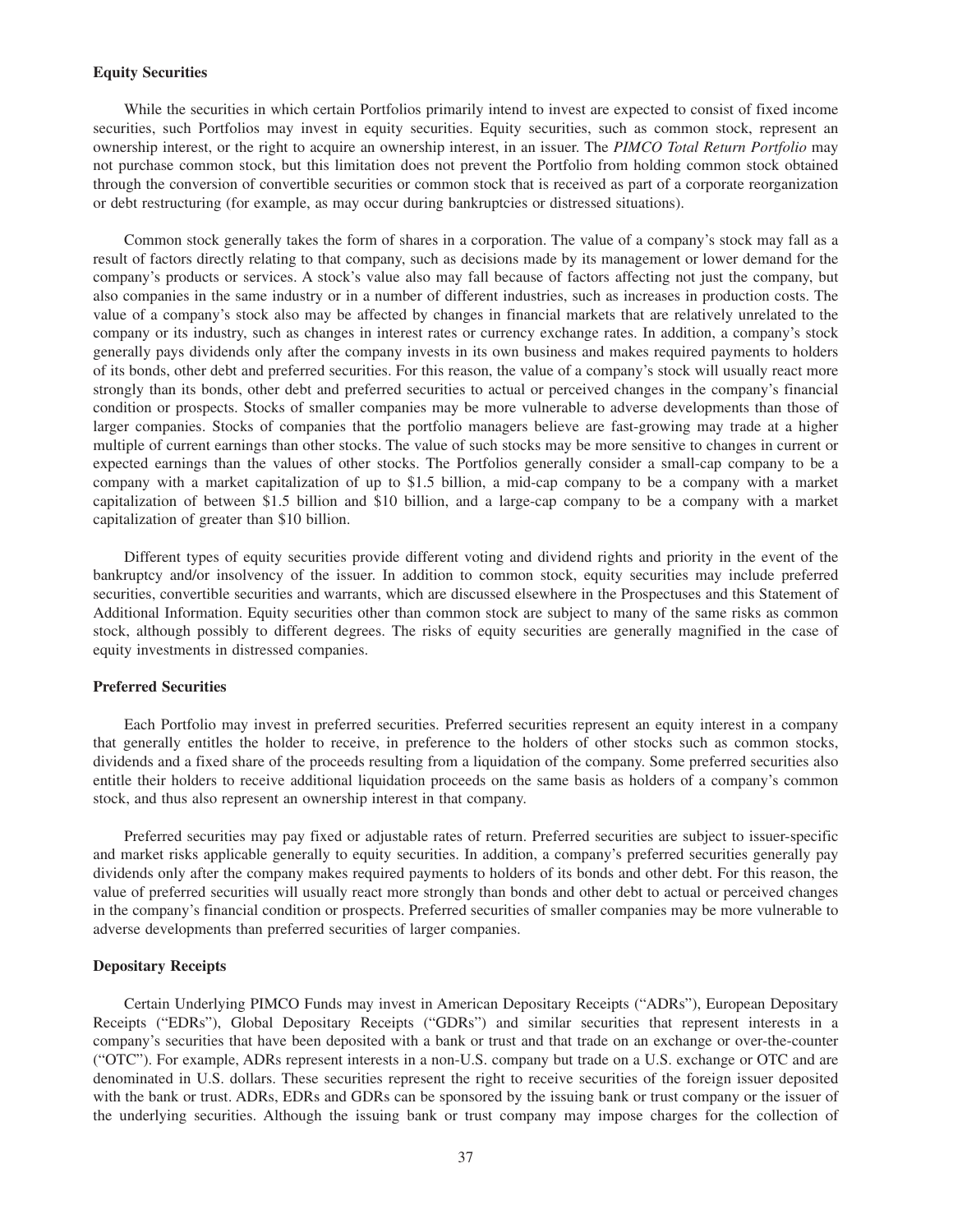dividends and the conversion of such securities into the underlying securities, there are generally no fees imposed on the purchase or sale of these securities, other than transaction fees ordinarily involved with trading stock. Such securities may be relatively less liquid or may trade at a lower price than the underlying securities of the issuer. Additionally, receipt of corporate information about the underlying issuer and proxy disclosure may be untimely.

### **Warrants to Purchase Securities**

The Portfolios may invest in or acquire warrants to purchase equity or fixed income securities. Warrants are instruments that give the holder the right, but not the obligation, to buy a security directly from an issuer at a specific price for a specific period of time. Changes in the value of a warrant do not necessarily correspond to changes in the value of its underlying security. The price of a warrant may be more volatile than the price of its underlying security, and a warrant may offer greater potential for capital appreciation as well as capital loss. Warrants do not entitle a holder to dividends or voting rights with respect to the underlying security, do not represent any rights in the assets of the issuing company and are subject to the risk that the issuer-counterparty may fail to honor its obligations. A warrant ceases to have value if it is not exercised prior to its expiration date. These factors can make warrants more speculative than other types of investments. Bonds with warrants attached to purchase equity securities have many characteristics of convertible bonds and their prices may, to some degree, reflect the performance of the underlying stock. Bonds also may be issued with warrants attached to purchase additional fixed income securities at the same coupon rate. A decline in interest rates would permit a Portfolio to buy additional bonds at the favorable rate or to sell the warrants at a profit. If interest rates rise, the warrants would generally expire with no value.

A Portfolio will not invest more than 5% of its net assets in warrants to purchase securities. Warrants acquired in units or attached to securities will be deemed without value for purposes of this restriction.

The Portfolios may from time to time use non-standard warrants, including low exercise price warrants or low exercise price options ("LEPOs"), to gain exposure to issuers in certain countries. LEPOs are different from standard warrants in that they do not give their holders the right to receive a security of the issuer upon exercise. Rather, LEPOs pay the holder the difference in price of the underlying security between the date the LEPO was purchased and the date it is sold. Additionally, LEPOs entail the same risks as other OTC derivatives, including the risks that the counterparty or issuer of the LEPO may not be able to fulfill its obligations, that the holder and counterparty or issuer may disagree as to the meaning or application of contractual terms, or that the instrument may not perform as expected. Furthermore, while LEPOs may be listed on an exchange, there is no guarantee that a liquid market will exist or that the counterparty or issuer of a LEPO will be willing to repurchase such instrument when a Portfolio wishes to sell it.

### **Foreign Securities**

The Fixed Income Portfolios (except the *PIMCO Long-Term U.S. Government Portfolio*) and the *PIMCO CommodityRealReturn® Strategy Portfolio* may invest in corporate debt securities of foreign issuers, preferred or preference stock of foreign issuers, certain foreign bank obligations (see "Bank Obligations") and U.S. dollar- or foreign currency-denominated obligations of foreign governments or their subdivisions, agencies and instrumentalities, international agencies and supranational entities.

PIMCO generally considers an instrument to be economically tied to a non-U.S. country if the issuer is a foreign government (or any political subdivision, agency, authority or instrumentality of such government), or if the issuer is organized under the laws of a non-U.S. country. In the case of money market instruments other than commercial paper and certificates of deposit, such instruments will be considered economically tied to a non-U.S. country if the issuer of such money market instrument is organized under the laws of a non-U.S. country. In the case of commercial paper and certificates of deposit, such instruments will be considered economically tied to a non-U.S. country if the "country of exposure" of such instrument is a non-U.S. country, as determined by the criteria set forth below. With respect to derivative instruments, PIMCO generally considers such instruments to be economically tied to non-U.S. countries if the underlying assets are foreign currencies (or baskets or indexes of such currencies), or instruments or securities that are issued by foreign governments or issuers organized under the laws of a non-U.S. country (or if the underlying assets are money market instruments other than commercial paper and certificates of deposit, the issuer of such money market instrument is organized under the laws of a non-U.S. country or, in the case of underlying assets that are commercial paper or certificates of deposit, if the "country of exposure" of such money market instrument is a non-U.S. country). A security's "country of exposure" is determined by PIMCO using certain factors provided by a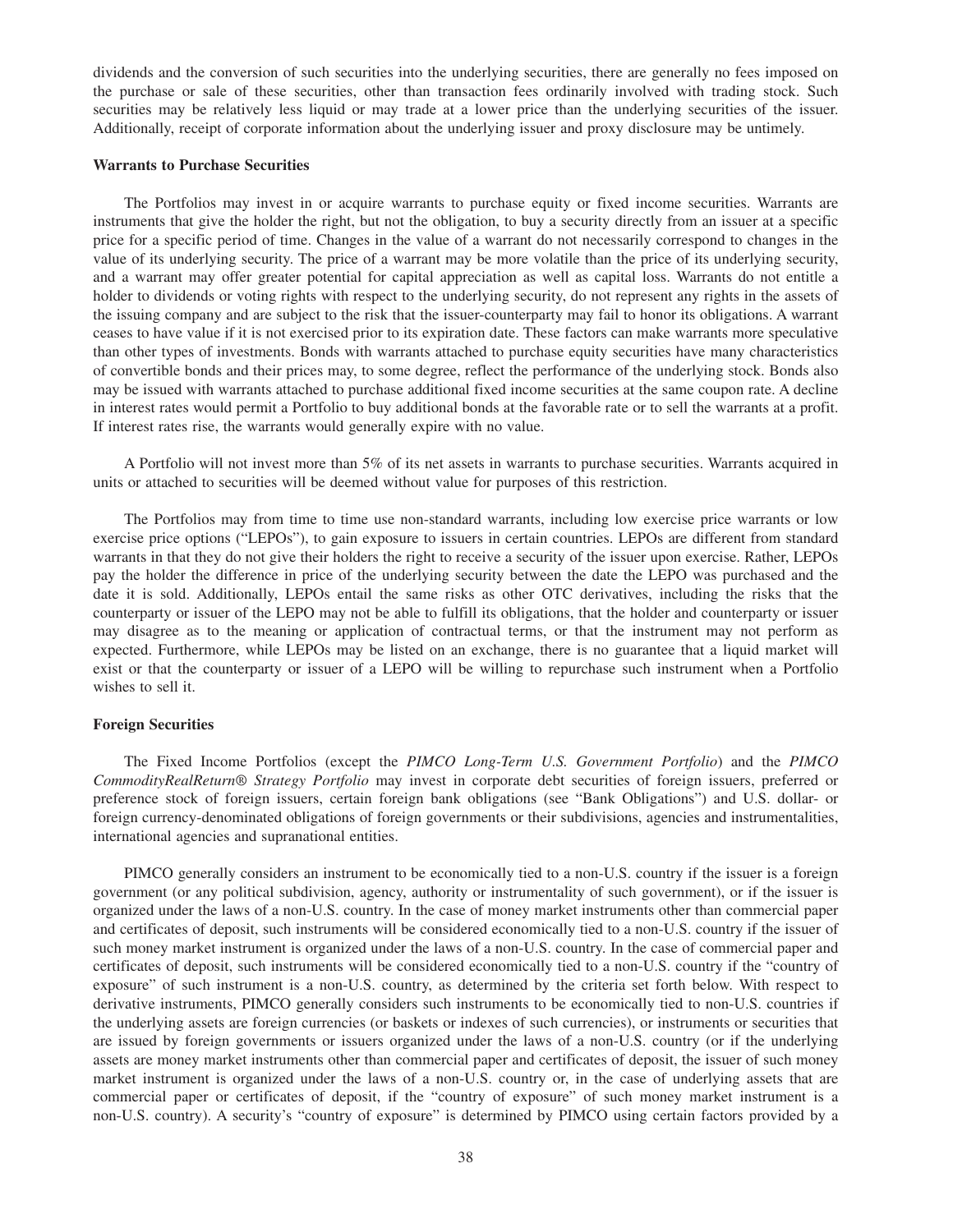third-party analytical service provider. The factors are applied in order such that the first factor to result in the assignment of a country determines the "country of exposure." Both the factors and the order in which they are applied may change in the discretion of PIMCO. The current factors, listed in the order in which they are applied, are: (i) if an asset-backed or other collateralized security, the country in which the collateral backing the security is located; (ii) the "country of risk" of the issuer; (iii) if the security is guaranteed by the government of a country (or any political subdivision, agency, authority or instrumentality of such government), the country of the government or instrumentality providing the guarantee; (iv) the "country of risk" of the issuer's ultimate parent; or  $(v)$  the country where the issuer is organized or incorporated under the laws thereof. "Country of risk" is a separate four-part test determined by the following factors, listed in order of importance: (i) management location; (ii) country of primary listing; (iii) sales or revenue attributable to the country; and (iv) reporting currency of the issuer.

To the extent that a Portfolio invests in instruments economically tied to non-U.S. countries, it may invest in a range of countries and, as such, the value of the Portfolio's assets may be affected by uncertainties such as international political developments, including the imposition of sanctions and other similar measures, changes in government policies, changes in taxation, restrictions on foreign investment and currency repatriation, currency fluctuations, changes or uncertainty in exchange rates (and related risks, such as uncertainty regarding the reliability of issuers' financial reporting) and other developments in the laws and regulations of countries in which investment may be made.

PIMCO generally considers an instrument to be economically tied to an emerging market country if: the issuer is organized under the laws of an emerging market country; the currency of settlement of the security is a currency of an emerging market country; the security is guaranteed by the government of an emerging market country (or any political subdivision, agency, authority or instrumentality of such government); for an asset-backed or other collateralized security, the country in which the collateral backing the security is located is an emerging market country; or the security's "country of exposure" is an emerging market country, as determined by the criteria set forth below. With respect to derivative instruments, PIMCO generally considers such instruments to be economically tied to emerging market countries if the underlying assets are currencies of emerging market countries (or baskets or indexes of such currencies), or instruments or securities that are issued or guaranteed by governments of emerging market countries or by entities organized under the laws of emerging market countries or if an instrument's "country of exposure" is an emerging market country. A security's "country of exposure" is determined by PIMCO using certain factors provided by a third-party analytical service provider. The factors are applied in order such that the first factor to result in the assignment of a country determines the "country of exposure." Both the factors and the order in which they are applied may change in the discretion of PIMCO. The current factors, listed in the order in which they are applied, are: (i) if an asset-backed or other collateralized security, the country in which the collateral backing the security is located; (ii) the "country of risk" of the issuer; (iii) if the security is guaranteed by the government of a country (or any political subdivision, agency, authority or instrumentality of such government), the country of the government or instrumentality providing the guarantee; (iv) the "country of risk" of the issuer's ultimate parent; or (v) the country where the issuer is organized or incorporated under the laws thereof. "Country of risk" is a separate four-part test determined by the following factors, listed in order of importance: (i) management location; (ii) country of primary listing; (iii) sales or revenue attributable to the country; and (iv) reporting currency of the issuer. PIMCO has broad discretion to identify countries that it considers to qualify as emerging markets. In exercising such discretion, PIMCO identifies countries as emerging markets consistent with the strategic objectives of the particular Portfolio. For example, a Portfolio may consider a country to be an emerging market country based on a number of factors including, but not limited to, if the country is classified as an emerging or developing economy by any supranational organization such as the World Bank or the United Nations, or related entities, or if the country is considered an emerging market country for purposes of constructing emerging markets indices. In some cases, this approach may result in PIMCO identifying a particular country as an emerging market with respect to certain Portfolios but not others.

The *PIMCO Emerging Markets Bond, PIMCO Global Bond Opportunities (Unhedged), PIMCO International Bond (Unhedged)* and *PIMCO International Bond (U.S. Dollar-Hedged) Portfolios* may invest, without limit, in securities and instruments that are economically tied to emerging market countries. The *PIMCO Global Managed Asset Allocation Portfolio* may invest up to 10% of its net assets in equity securities that are economically tied to emerging market countries. With respect to each of the following additional limitations (except with respect to the *PIMCO Global Core Bond (Hedged)* and *PIMCO Balanced Allocation Portfolios*) on investments in securities and instruments economically tied to emerging market countries, the following limitations do not apply to investment grade sovereign debt denominated in the local currency with less than 1 year remaining to maturity, which means a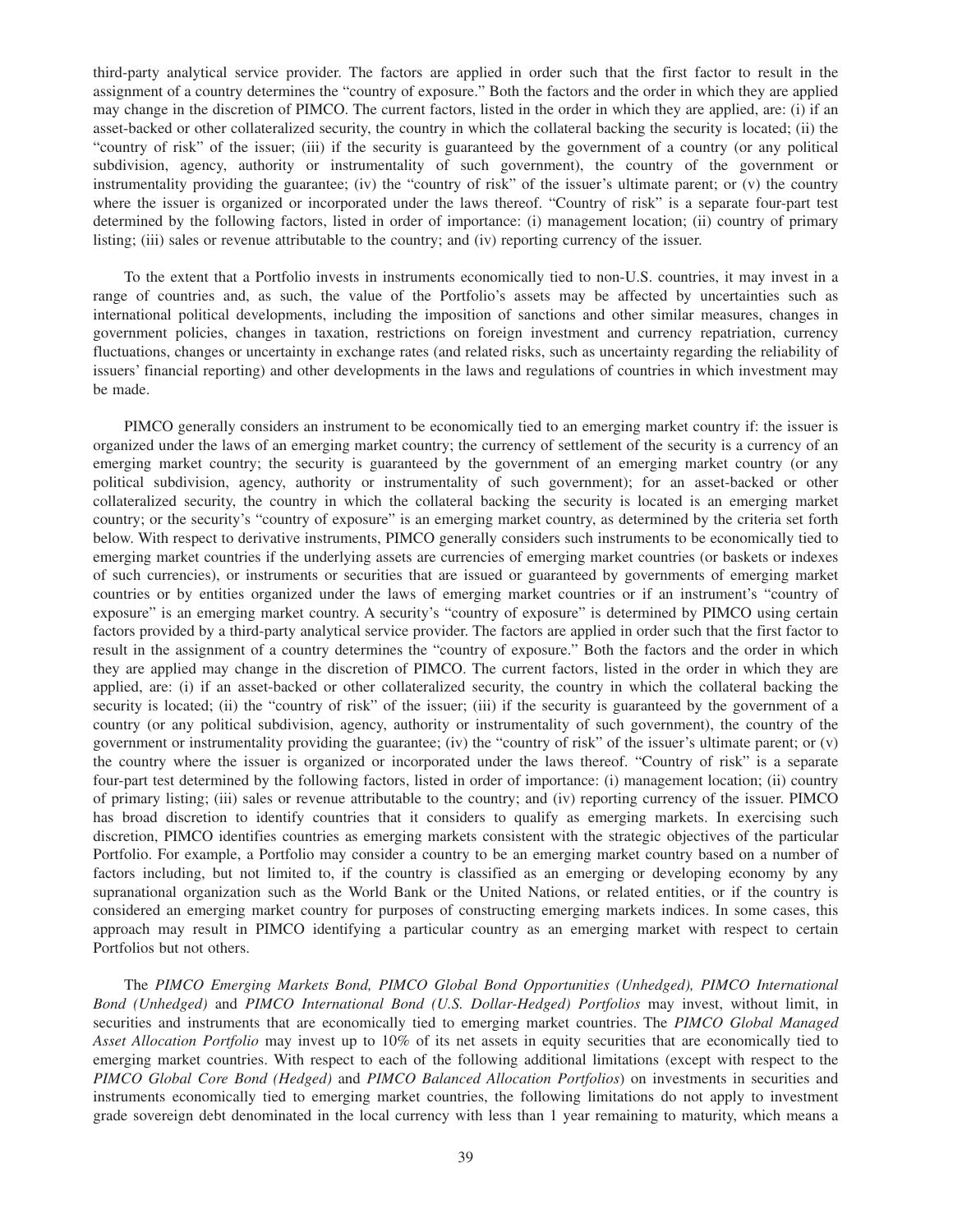Portfolio may invest in such sovereign debt instruments, together with any other investments denominated in foreign currencies, up to the Portfolio's disclosed limitation (stated as a percentage of total assets) on investments in non-U.S. Dollar-denominated securities and instruments, if any, or if the Portfolio has no disclosed limitation on investments in non-U.S. Dollar-denominated securities and instruments, the Portfolio may invest in such sovereign debt instruments without limitation subject to any applicable legal or regulatory limitation:

- The *PIMCO Dynamic Bond Portfolio* may invest up to 50% of its total assets in securities and instruments that are economically tied to emerging market countries.
- The *PIMCO Global Diversified Allocation Portfolio* may invest up to 25% of its total assets in securities and instruments that are economically tied to emerging market countries.
- The *PIMCO Income Portfolio may* invest up to 20% of its total assets in securities and instruments that are economically tied to emerging market countries.
- Each of the *PIMCO High Yield and PIMCO* Total Return Portfolios may invest up to 15% of its total assets in securities and instruments that are economically tied to emerging market countries.
- The *PIMCO Global Managed Asset Allocation Portfolio* may invest up to 15% of its total assets in Fixed Income Instruments that are economically tied to emerging market countries.
- The *PIMCO Global Core Bond (Hedged) Portfolio* may invest in securities and instruments that are economically tied to emerging market countries in an amount up to 5% of its total assets above the level of those types of securities and instruments represented in the Bloomberg Global Aggregate (U.S. Dollar-Hedged) Index.
- The *PIMCO Short-Term Portfolio* may invest up to 5% of its total assets in securities and instruments that are economically tied to emerging market countries.

Within the fixed income sleeve of the *PIMCO Balanced Allocation Portfolio*, the Portfolio may invest up to 5% of its total assets in securities and instruments that are economically tied to emerging market countries.

Each remaining Portfolio that is permitted to invest in foreign (non-U.S.) securities may invest up to 10% of its total assets in securities and instruments that are economically tied to emerging market countries.

Investment risk may be particularly high to the extent that a Portfolio invests in instruments economically tied to emerging market countries. These securities may present market, credit, currency, liquidity, legal, political and other risks different from, or greater than, the risks of investing in developed countries. Certain Portfolios may invest in emerging markets that may be in the process of opening to trans-national investment, which may increase these risks. Risks particular to emerging market countries include, but are not limited to, the following risks.

*General Emerging Market Risk.* The securities markets of countries in which the Portfolios may invest may be relatively small, with a limited number of companies representing a small number of industries. Additionally, issuers in countries in which the Portfolios may invest may not be subject to a high degree of regulation and the financial institutions with which the Portfolios may trade may not possess the same degree of financial sophistication, creditworthiness or resources as those in developed markets. Furthermore, the legal infrastructure and accounting, auditing and reporting standards in certain countries in which the Portfolios may invest may not provide the same degree of investor protection or information to investors as would generally apply in major securities markets. Emerging market countries typically have less established legal, accounting and financial reporting systems than those in more developed markets, which may reduce the scope or quality of financial information available to investors. Governments in emerging market countries are often less stable and more likely to take extra-legal action with respect to companies, industries, assets, or foreign ownership than those in more developed markets. Moreover, it can be more difficult for investors to bring litigation or enforce judgments against issuers in emerging markets or for U.S. regulators to bring enforcement actions against such issuers.

Nationalization, expropriation or confiscatory taxation, currency blockage, political changes or diplomatic developments, including the imposition of sanctions or other similar measures, could adversely affect the Portfolios' investments in a foreign country. In the event of nationalization, expropriation or other confiscation, the Portfolios could lose their entire investment in that country. Adverse conditions in a certain region can adversely affect securities of other countries whose economies appear to be unrelated. To the extent that a Portfolio invests in emerging market securities that are economically tied to a particular region, country or group of countries, the Portfolio may be more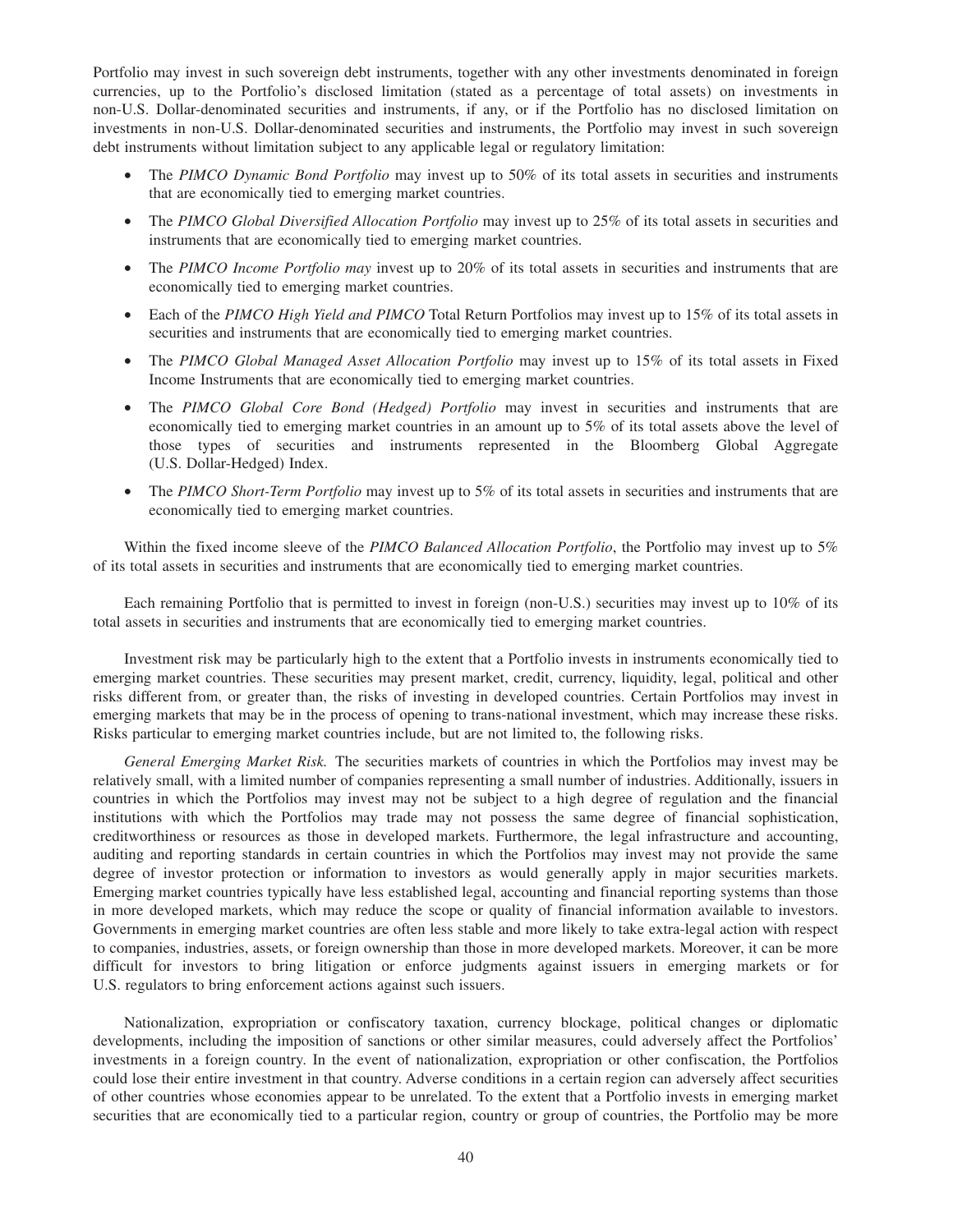sensitive to adverse political or social events affecting that region, country or group of countries. Economic, business, political, or social instability may affect emerging market securities differently, and often more severely, than developed market securities.

*Restrictions on Foreign Investment.* A number of emerging securities markets restrict foreign investment to varying degrees. Furthermore, repatriation of investment income, capital and the proceeds of sales by foreign investors may require governmental registration and/or approval in some countries. While the Portfolios that may invest in securities and instruments that are economically tied to emerging market countries will only invest in markets where these restrictions are considered acceptable, new or additional repatriation or other restrictions might be imposed subsequent to the Portfolios' investment. If such restrictions were to be imposed subsequent to the Portfolios' investment in the securities markets of a particular country, the Portfolios' response might include, among other things, applying to the appropriate authorities for a waiver of the restrictions or engaging in transactions in other markets designed to offset the risks of decline in that country. Such restrictions will be considered in relation to the Portfolios' liquidity needs and all other acceptable positive and negative factors. Some emerging markets limit foreign investment, which may decrease returns relative to domestic investors. The Portfolios may seek exceptions to those restrictions. If those restrictions are present and cannot be avoided by the Portfolios, the Portfolios' returns may be lower.

*Settlement Risks.* Settlement systems in emerging markets may be less well organized and less transparent than in developed markets and transactions may take longer to settle as a result. Supervisory authorities may also be unable to apply standards which are comparable with those in developed markets. Thus there may be risks that settlement may be delayed and that cash or securities belonging to the Portfolios may be in jeopardy because of failures of or defects in the systems. In particular, market practice may require that payment shall be made prior to receipt of the security which is being purchased or that delivery of a security must be made before payment is received. In such cases, default by a broker or bank (the "Counterparty") through whom the relevant transaction is effected might result in a loss being suffered by the Portfolios. A Portfolio may not know the identity of a Counterparty, which may increase the possibility of the Portfolio not receiving payment or delivery of securities in a transaction. The Portfolios will seek, where possible, to use Counterparties whose financial status is such that this risk is reduced. However, there can be no certainty that the Portfolios will be successful in eliminating or reducing this risk, particularly as Counterparties operating in emerging market countries frequently lack the substance, capitalization and/or financial resources of those in developed countries.

There may also be a danger that, because of uncertainties in the operation of settlement systems in individual markets, competing claims may arise in respect of securities held by or to be transferred to the Portfolios. Furthermore, compensation schemes may be non-existent, limited or inadequate to meet the Portfolios' claims in any of these events.

*Counterparty Risk.* Trading in the securities of developing markets presents additional credit and financial risks. The Portfolios may have limited access to, or there may be a limited number of, potential Counterparties that trade in the securities of emerging market issuers. Governmental regulations may restrict potential Counterparties to certain financial institutions located or operating in the particular emerging market. Potential Counterparties may not possess, adopt or implement creditworthiness standards, financial reporting standards or legal and contractual protections similar to those in developed markets. Currency hedging techniques may not be available or may be limited. The Portfolios may not be able to reduce or mitigate risks related to trading with emerging market Counterparties. The Portfolios will seek, where possible, to use Counterparties whose financial status is such that the risk of default is reduced, but the risk of losses resulting from default is still possible.

*Government in the Private Sector.* Government involvement in the private sector varies in degree among the emerging markets in which the Portfolios invest. Such involvement may, in some cases, include government ownership of companies in certain sectors, wage and price controls or imposition of trade barriers and other protectionist measures. With respect to any emerging market country, there is no guarantee that some future economic or political crisis will not lead to price controls, forced mergers of companies, expropriation, or creation of government monopolies, to the possible detriment of the Portfolios' investment in that country.

*Litigation.* The Portfolios may encounter substantial difficulties in obtaining and enforcing judgments against individuals and companies located in certain emerging market countries. It may be difficult or impossible to obtain or enforce legislation or remedies against governments, their agencies and sponsored entities.

*Fraudulent Securities.* It is possible, particularly in markets in emerging market countries, that purported securities in which the Portfolios invest may subsequently be found to be fraudulent and as a consequence the Portfolios could suffer losses.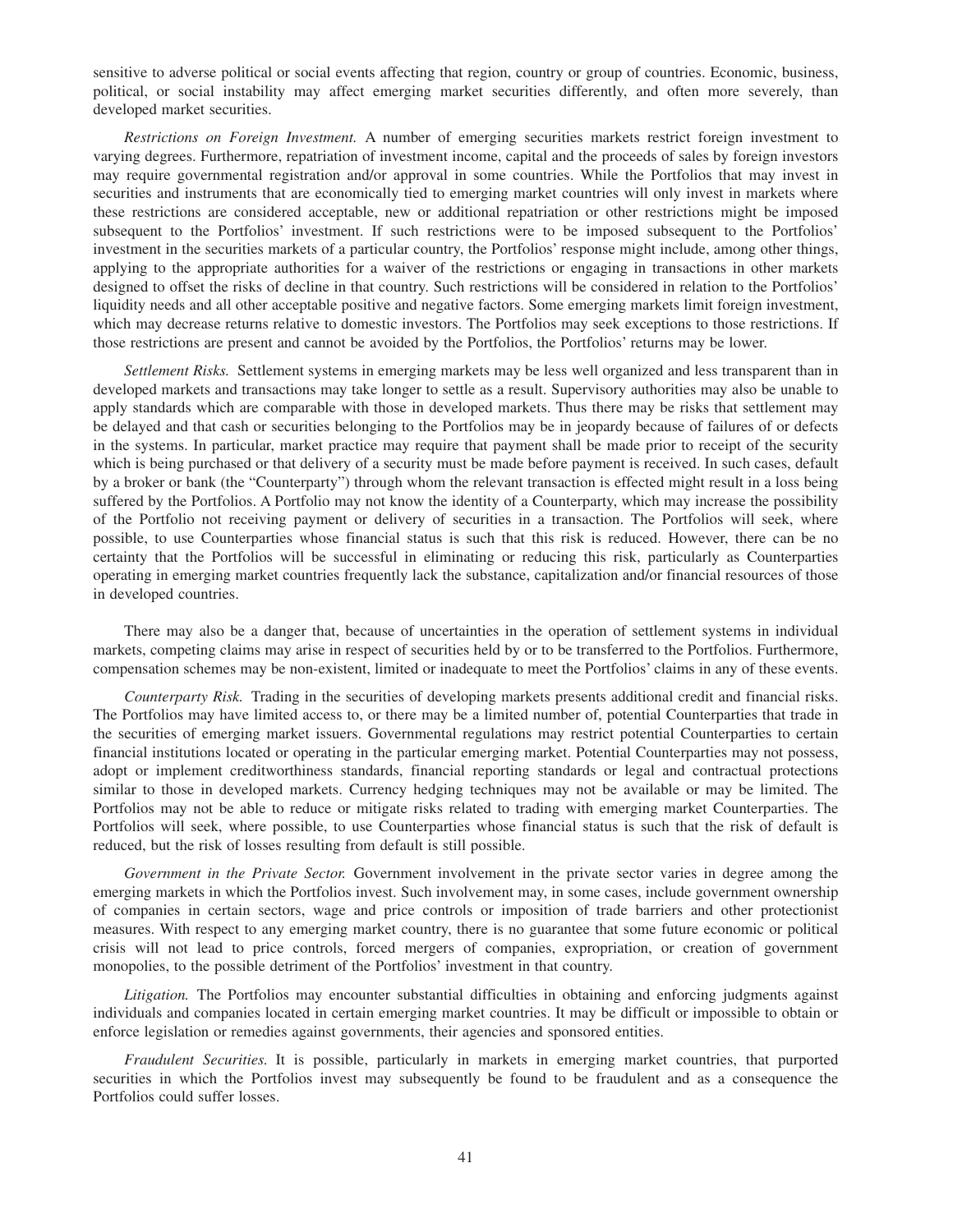*Taxation.* Non-U.S. laws governing the taxation of income and capital gains accruing to non-residents varies among emerging market countries and, in some cases, is comparatively high. In addition, certain emerging market countries may not have well-defined tax laws and procedures and such laws or procedures may permit retroactive taxation so that the Portfolios could in the future become subject to local tax liabilities that had not been anticipated in conducting the Portfolios' investment activities or valuing a Portfolio's assets. The Portfolios will seek to reduce these risks by careful management of their assets. However, there can be no assurance that these efforts will be successful.

*Political Risks/Risks of Conflicts.* Recently, various countries have seen significant internal conflicts and in some cases, civil wars may have had an adverse impact on the securities markets of the countries concerned. In addition, the occurrence of new disturbances due to acts of war or other political developments cannot be excluded. Apparently stable systems may experience periods of disruption or improbable reversals of policy. Nationalization, expropriation or confiscatory taxation, currency blockage, political changes, government regulation, political, regulatory or social instability or uncertainty or diplomatic developments, including the imposition of sanctions or other similar measures, could adversely affect the Portfolios' investments. The transformation from a centrally planned, socialist economy to a more market oriented economy has also resulted in many economic and social disruptions and distortions. Moreover, there can be no assurance that the economic, regulatory and political initiatives necessary to achieve and sustain such a transformation will continue or, if such initiatives continue and are sustained, that they will be successful or that such initiatives will continue to benefit foreign (or non-national) investors. Certain instruments, such as inflation index instruments, may depend upon measures compiled by governments (or entities under their influence) which are also the obligors.

Each of the Portfolios (except the PIMCO Long-Term U.S. Government Portfolio) may invest in Brady Bonds. Brady Bonds are securities created through the exchange of existing commercial bank loans to sovereign entities for new obligations in connection with debt restructurings under a debt restructuring plan introduced by former U.S. Secretary of the Treasury, Nicholas F. Brady (the "Brady Plan"). Brady Plan debt restructurings were implemented in a number of countries, including: Argentina, Bolivia, Brazil, Bulgaria, Costa Rica, the Dominican Republic, Ecuador, Jordan, Mexico, Niger, Nigeria, Panama, Peru, the Philippines, Poland, Uruguay and Venezuela. Beginning in the early 2000s, certain countries began retiring their Brady Bonds, including Brazil, Colombia, Mexico, the Philippines and Venezuela.

Brady Bonds may be collateralized or uncollateralized, are issued in various currencies (primarily the U.S. dollar) and are actively traded in the OTC secondary market. Brady Bonds are not considered to be U.S. Government securities. U.S. dollar-denominated, collateralized Brady Bonds, which may be fixed rate par bonds or floating rate discount bonds, are generally collateralized in full as to principal by U.S.

Treasury zero coupon bonds having the same maturity as the Brady Bonds. Interest payments on these Brady Bonds generally are collateralized on a one-year or longer rolling-forward basis by cash or securities in an amount that, in the case of fixed rate bonds, is equal to at least one year of interest payments or, in the case of floating rate bonds, initially is equal to at least one year's interest payments based on the applicable interest rate at that time and is adjusted at regular intervals thereafter. Certain Brady Bonds are entitled to "value recovery payments" in certain circumstances, which in effect constitute supplemental interest payments but generally are not collateralized. Brady Bonds are often viewed as having three or four valuation components: (i) the collateralized repayment of principal at final maturity; (ii) the collateralized interest payments; (iii) the uncollateralized interest payments; and (iv) any uncollateralized repayment of principal at maturity (these uncollateralized amounts constitute the "residual risk").

Brady Bonds involve various risk factors including residual risk and the history of defaults with respect to commercial bank loans by public and private entities of countries issuing Brady Bonds. There can be no assurance that Brady Bonds in which a Portfolio may invest will not be subject to restructuring arrangements or to requests for new credit, which may cause the Portfolio to suffer a loss of interest or principal on any of its holdings.

Investment in sovereign debt can involve a high degree of risk. The governmental entity that controls the repayment of sovereign debt may not be able or willing to repay the principal and/or interest when due in accordance with the terms of the debt. A governmental entity's willingness or ability to repay principal and interest due in a timely manner may be affected by, among other factors, its cash flow situation, the extent of its foreign reserves, the availability of sufficient foreign exchange on the date a payment is due, the relative size of the debt service burden to the economy as a whole, the governmental entity's policy toward the International Monetary Fund, and the political constraints to which a governmental entity may be subject. Governmental entities also may depend on expected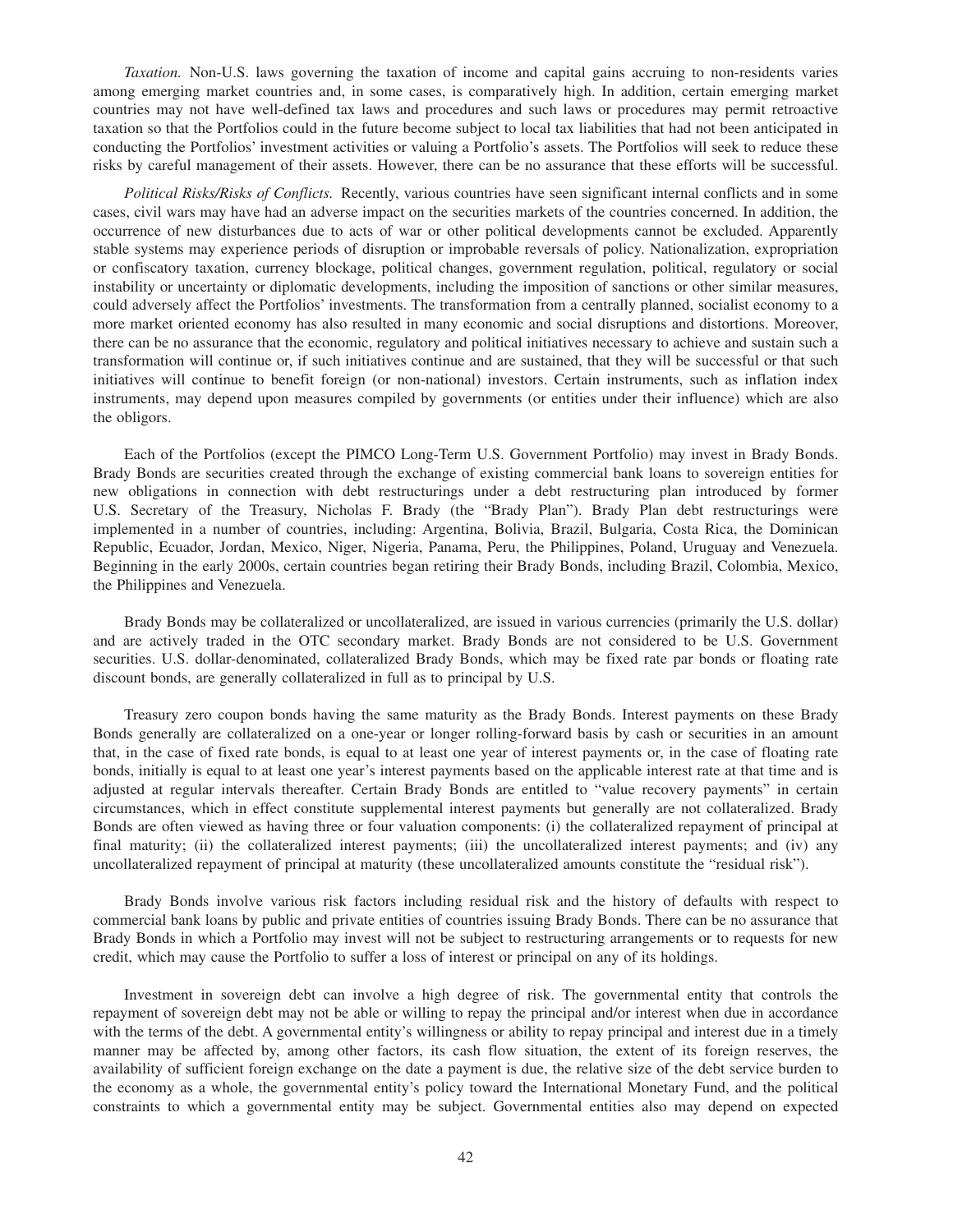disbursements from foreign governments, multilateral agencies and others to reduce principal and interest arrearages on their debt. The commitment on the part of these governments, agencies and others to make such disbursements may be conditioned on a governmental entity's implementation of economic reforms and/or economic performance and the timely service of such debtor's obligations. Failure to implement such reforms, achieve such levels of economic performance or repay principal or interest when due may result in the cancellation of such third parties' commitments to lend funds to the governmental entity, which may further impair such debtor's ability or willingness to service its debts in a timely manner. Consequently, governmental entities may default on their sovereign debt. Holders of sovereign debt (including the Portfolios) may be requested to participate in the rescheduling of such debt and to extend further loans to governmental entities. There is no bankruptcy proceeding by which sovereign debt on which governmental entities have defaulted may be collected in whole or in part.

A Portfolio's investments in foreign currency denominated debt obligations and hedging activities will likely produce a difference between its book income and its taxable income. This difference may cause a portion of the Portfolio's income distributions to constitute returns of capital for tax purposes or require the Portfolio to make distributions exceeding book income to qualify as a regulated investment company for federal tax purposes.

*Euro- and EU-related risks.* The global economic crisis brought several small economies in Europe to the brink of bankruptcy and many other economies into recession and weakened the banking and financial sectors of many European countries. For example, the governments of Greece, Spain, Portugal, and the Republic of Ireland have all experienced large public budget deficits, the effects of which are still yet unknown and may slow the overall recovery of the European economies from the global economic crisis. In addition, due to large public deficits, some European countries may be dependent on assistance from other European governments and institutions or other central banks or supranational agencies such as the International Monetary Fund. Assistance may be dependent on a country's implementation of reforms or reaching a certain level of performance. Failure to reach those objectives or an insufficient level of assistance could result in a deep economic downturn which could significantly affect the value of a Portfolio's European investments.

The Economic and Monetary Union of the European Union ("EMU") is comprised of the European Union ("EU") members that have adopted the euro currency. By adopting the euro as its currency, a member state relinquishes control of its own monetary policies. As a result, European countries are significantly affected by fiscal and monetary policies implemented by the EMU and European Central Bank. The euro currency may not fully reflect the strengths and weaknesses of the various economies that comprise the EMU and Europe generally.

It is possible that one or more EMU member countries could abandon the euro and return to a national currency and/or that the euro will cease to exist as a single currency in its current form. The effects of such an abandonment or a country's forced expulsion from the euro on that country, the rest of the EMU, and global markets are impossible to predict, but are likely to be negative. The exit of any country out of the euro may have an extremely destabilizing effect on other eurozone countries and their economies and a negative effect on the global economy as a whole. Such an exit by one country may also increase the possibility that additional countries may exit the euro should they face similar financial difficulties. In addition, in the event of one or more countries' exit from the euro, it may be difficult to value investments denominated in euros or in a replacement currency.

On January 31, 2020, the United Kingdom officially withdrew from the EU (commonly known as "Brexit"). Upon the United Kingdom's withdrawal, the EU and the United Kingdom entered into a transition phase, which concluded on December 31, 2020. Negotiators representing the United Kingdom and EU came to a preliminary trade agreement that took effect on January 1, 2021, but many aspects of the United Kingdom-EU trade relationship remain subject to further negotiation. Uncertainties remain relating to certain aspects of the United Kingdom's future economic, trading and legal relationships with the European Union and with other countries. Due to political uncertainty, it is not possible to anticipate the form or nature of the future trading relationship between the United Kingdom and the EU. The UK, EU and broader global economy may experience substantial volatility in foreign exchange markets and a sustained weakness in the British pound's exchange rate against the United States dollar, the euro and other currencies, which may impact Portfolio returns. Brexit may also destabilize some or all of the other EU member countries and/or the Eurozone. These developments could result in losses to the Portfolios, as there may be negative effects on the value of Portfolios' investments and/or on Portfolios' ability to enter into certain transactions or value certain investments, and these developments may make it more difficult for Portfolios to exit certain investments at an advantageous time or price. Such events could result from, among other things, increased uncertainty and volatility in the United Kingdom, the EU and other financial markets; fluctuations in asset values; fluctuations in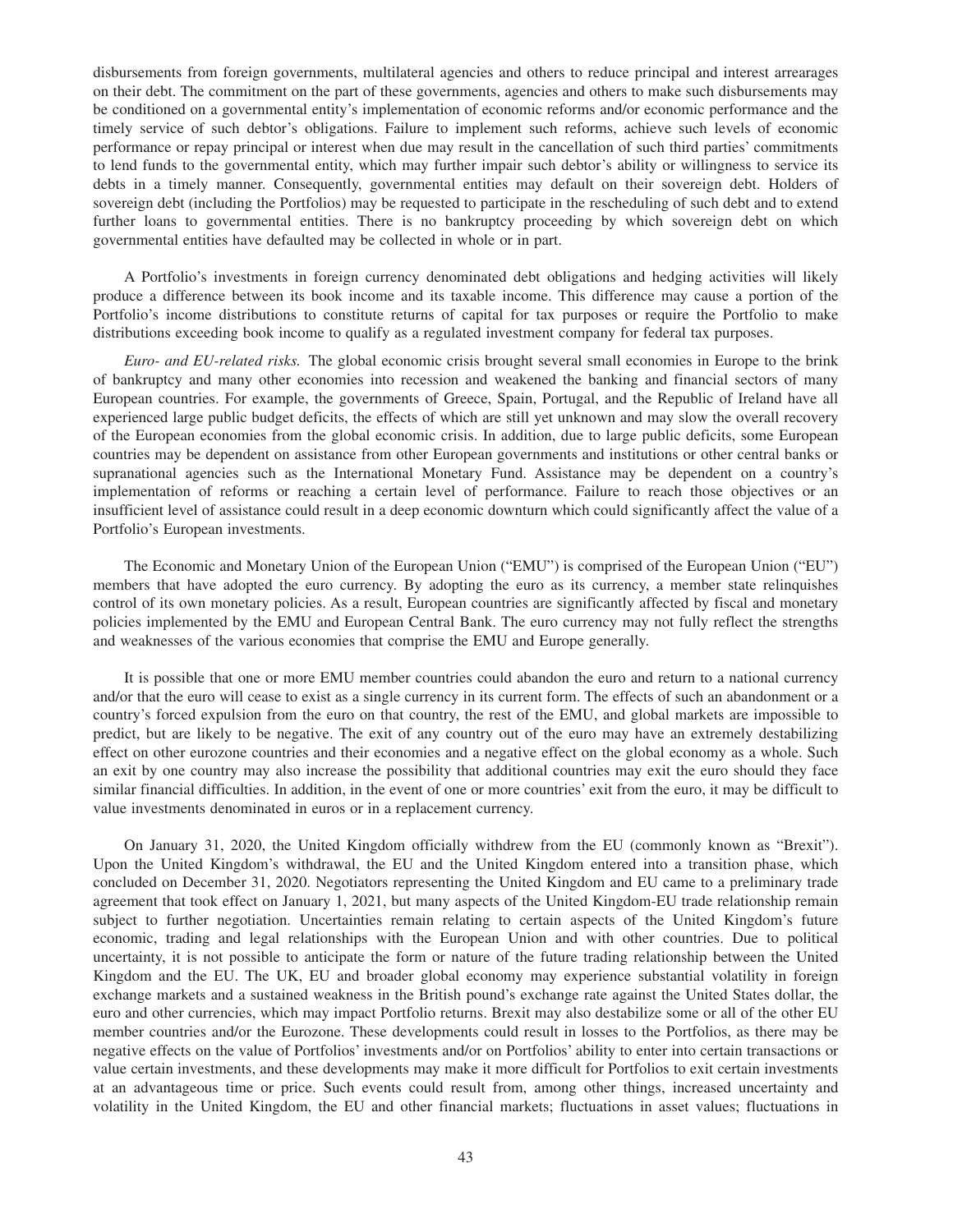exchange rates; decreased liquidity of investments located, traded or listed within the United Kingdom, the EU or elsewhere; changes in the willingness or ability of financial and other counterparties to enter into transactions or the price and terms on which other counterparties are willing to transact; and/or changes in legal and regulatory regimes to which Portfolio investments are or become subject. Any of these events, as well as an exit or expulsion of an EU member state other than the United Kingdom from the EU, could negatively impact Portfolio returns.

*Investments in Russia.* Certain Portfolios may invest in securities and instruments that are economically tied to Russia. In determining whether an instrument is economically tied to Russia, PIMCO uses the criteria for determining whether an instrument is economically tied to an emerging market country as set forth above under "Foreign Securities." In addition to the risks listed above under "Foreign Securities," investing in Russia presents additional risks. In particular, investments in Russia are subject to the risk that the United States and/or other countries may impose economic sanctions or other similar measures. Other similar measures may include, but are not limited to, banning Russia or certain persons or entities associated with Russia from global payment systems that facilitate cross-border payments, restricting the settlement of securities transactions by certain investors, and freezing Russian assets or those of particular countries, entities or persons with ties to Russia. Such sanctions or other similar measures – which may impact companies in many sectors, including energy, financial services and defense, among others – may negatively impact the Portfolio's performance and/or ability to achieve its investment objective. For example, certain investments in Russian companies or instruments tied to Russian companies may be prohibited and/or existing investments may become illiquid (e.g., in the event that transacting in certain existing investments is prohibited, securities markets close, or market participants cease transacting in certain investments in light of geopolitical events, sanctions or related considerations), which could render any such securities held by a Portfolio unmarketable for an indefinite period of time and/or cause the Portfolio to sell other portfolio holdings at a disadvantageous time or price in order to meet shareholder redemptions. It is also possible that such sanctions or similar measures may prevent U.S.-based entities that provide services to the Portfolios from transacting with Russian entities. Under such circumstances, the Portfolios may not receive payments due with respect to certain investments, such as the payments due in connection with a Portfolio's holding of a fixed income security. In addition, such sanctions and other similar measures, and the Russian government's response, could result in a downgrade of Russia's credit rating or of securities of issuers located in or economically tied to Russia, devaluation of Russia's currency and/or increased volatility with respect to Russian securities and the ruble. More generally, investing in Russian securities is highly speculative and involves significant risks and special considerations not typically associated with investing in the securities markets of the U.S. and most other developed countries. Over the past century, Russia has experienced political, social and economic turbulence and has endured decades of communist rule under which tens of millions of its citizens were collectivized into state agricultural and industrial enterprises. Since the collapse of the Soviet Union, Russia's government has been faced with the daunting task of stabilizing its domestic economy, while transforming it into a modern and efficient structure able to compete in international markets and respond to the needs of its citizens. However, to date, many of the country's economic reform initiatives have floundered. In this environment, there is always the risk that the nation's government will abandon the current program of economic reform and replace it with radically different political and economic policies that would be detrimental to the interests of foreign investors. This could entail a return to a centrally planned economy and nationalization of private enterprises similar to what existed under the old Soviet Union.

Russia has attempted, and may attempt in the future, to assert its influence in the region surrounding it through economic or military measures. For example, in February 2022, Russia launched a large-scale invasion of Ukraine. Such measures may have an adverse effect on the Russian economy, which may, in turn, negatively impact a Portfolio. Moreover, disruptions caused by Russian military action or other actions (including cyberattacks, espionage or other asymmetric measures) or resulting actual or threatened responses to such activity may impact Russia's economy and Russian issuers of securities in which a Portfolio invests. Such resulting actual or threatened responses may include, but are not limited to, purchasing and financing restrictions, withdrawal of financial intermediaries, boycotts or changes in consumer or purchaser preferences, sanctions, tariffs or cyberattacks on the Russian government, Russian companies or Russian individuals, including politicians.

Poor accounting standards, inept management, pervasive corruption, insider trading and crime, and inadequate regulatory protection for the rights of investors all pose a significant risk, particularly to foreign investors. In addition, there is the risk that the Russian tax system will not be reformed to prevent inconsistent, retroactive, and/or exorbitant taxation, or, in the alternative, the risk that a reformed tax system may result in the inconsistent and unpredictable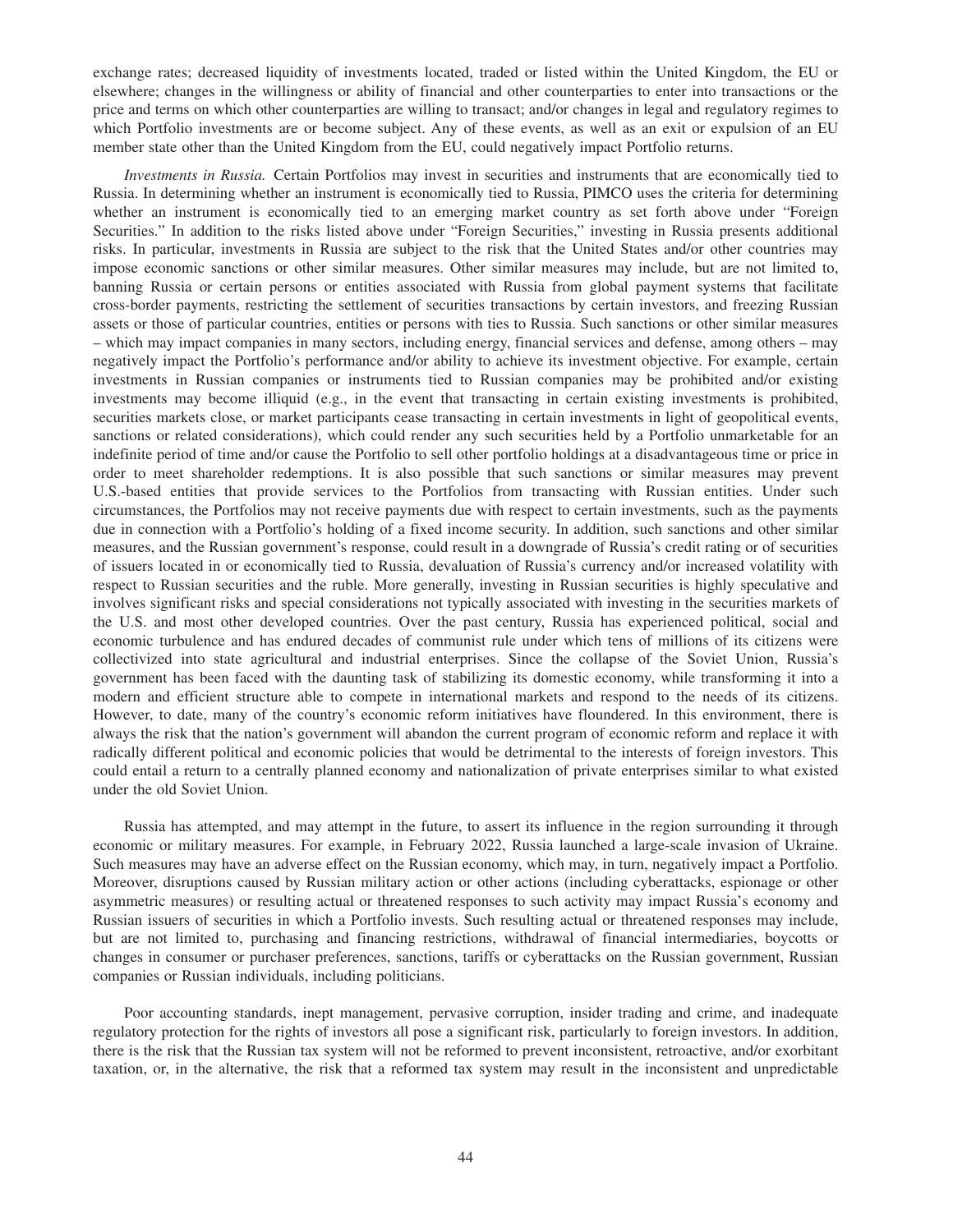enforcement of the new tax laws. Investments in Russia may be subject to the risk of nationalization or expropriation of assets. Regional armed conflict and its collateral economic and market effects may also pose risks for investments in Russia.

Compared to most national securities markets, the Russian securities market suffers from a variety of problems not encountered in more developed markets. There is little long-term historical data on the Russian securities market because it is relatively new and a substantial proportion of securities transactions in Russia are privately negotiated outside of stock exchanges. The inexperience of the Russian securities market and the limited volume of trading in securities in the market may make obtaining accurate prices on portfolio securities from independent sources more difficult than in more developed markets. Additionally, because of less stringent auditing and financial reporting standards than apply to U.S. companies, there may be little reliable corporate information available to investors. As a result, it may be difficult to assess the value or prospects of an investment in Russian companies. Securities of Russian companies also may experience greater price volatility than securities of U.S. companies. These issues can be magnified as a result of sanctions and other similar measures that may be imposed and the Russian government's response.

Because of the recent formation of the Russian securities market as well as the underdeveloped state of the banking and telecommunications systems, settlement, clearing and registration of securities transactions are subject to significant risks. Prior to the implementation of the National Settlement Depository ("NSD"), a recognized central securities depository, there was no central registration system for equity share registration in Russia and registration was carried out by either the issuers themselves or by registrars located throughout Russia. Title to Russian equities held through the NSD is now based on the records of the NSD and not the registrars. Although the implementation of the NSD has enhanced the efficiency and transparency of the Russian securities market, issues resulting in loss still can occur. Ownership of securities issued by Russian companies that are not held through depositories such as the NSD may be defined according to entries in the company's share register and normally evidenced by extracts from the register or by formal share certificates. These services may be carried out by the companies themselves or by registrars located throughout Russia. In such cases, the risk is increased that a Portfolio could lose ownership rights through fraud, negligence, or even mere oversight. While a Portfolio will endeavor to ensure that its interest continues to be appropriately recorded either itself or through a custodian or other agent by inspecting the share register and by obtaining extracts of share registers through regular confirmations, these extracts have no legal enforceability and it is possible that subsequent illegal amendment or other fraudulent act may deprive the Portfolio of its ownership rights or improperly dilute its interests. In addition, while applicable Russian regulations impose liability on registrars for losses resulting from their errors, it may be difficult for a Portfolio to enforce any rights it may have against the registrar or issuer of the securities in the event of loss of share registration. Furthermore, significant delays or problems may occur in registering the transfer of securities, which could cause a Portfolio to incur losses due to a counterparty's failure to pay for securities the Portfolio has delivered or the Portfolio's inability to complete its contractual obligations because of theft or other reasons.

In addition, issuers and registrars are still prominent in the validation and approval of documentation requirements for corporate action processing in Russia. Because the documentation requirements and approval criteria vary between registrars and issuers, there remain unclear and inconsistent market standards in the Russian market with respect to the completion and submission of corporate action elections. To the extent that a Portfolio suffers a loss relating to title or corporate actions relating to its portfolio securities, it may be difficult for the Portfolio to enforce its rights or otherwise remedy the loss. Russian securities laws may not recognize foreign nominee accounts held with a custodian bank, and therefore the custodian may be considered the ultimate owner of securities they hold for their clients. A Portfolio also may experience difficulty in obtaining and/or enforcing judgments in Russia.

The Russian economy is heavily dependent upon the export of a range of commodities including most industrial metals, forestry products, oil, and gas. Accordingly, it is strongly affected by international commodity prices and is particularly vulnerable to any weakening in global demand for these products, and to sanctions or other actions that may be directed at the Russian economy as a whole or at Russian oil, natural gas, metals or timber industries.

Foreign investors also face a high degree of currency risk when investing in Russian securities and a lack of available currency hedging instruments. In addition, there is the risk that the Russian government may impose capital controls on foreign portfolio investments in the event of extreme financial or political crisis. Such capital controls may prevent the sale of a portfolio of foreign assets and the repatriation of investment income and capital.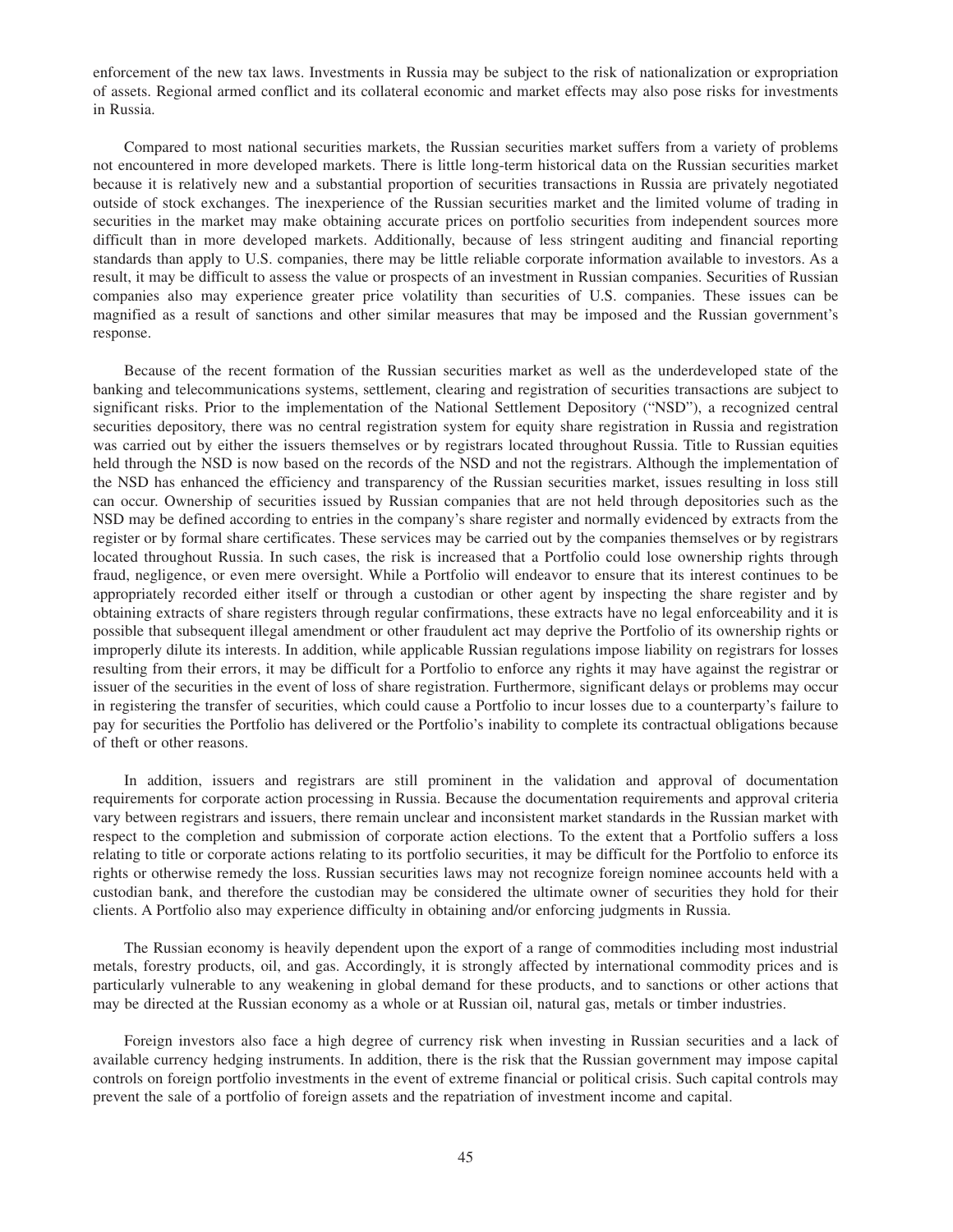*Investments in the People's Republic of China.* Certain Portfolios that may invest in emerging market countries may invest in securities and instruments that are economically tied to the People's Republic of China (excluding Hong Kong, Macau and Taiwan for the purpose of this disclosure) ("PRC"). Such investment may be made through various available market access programs including but not limited to PRC qualified foreign institutional investors ("FII") program, including the qualified foreign institutional investor ("QFII") program and RMB qualified foreign institutional investor ("RQFII") program, which are now merged into one program based on recent PRC regulatory developments. In determining whether an instrument is economically tied to the PRC, PIMCO uses the criteria for determining whether an instrument is economically tied to an emerging market country as set forth above under "Foreign Securities." In addition to the risks listed above with respect to investing in non-U.S. securities and in emerging markets, including those associated with investing in emerging markets, investing in the PRC presents additional risks. These additional risks include (without limitation): (a) inefficiencies resulting from erratic growth; (b) the unavailability of consistently-reliable economic data; (c) potentially high rates of inflation; (d) dependence on exports and international trade; (e) relatively high levels of asset price volatility; (f) potential shortage of liquidity and limited accessibility by foreign investors; (g) greater competition from regional economies; (h) fluctuations in currency exchange rates or currency devaluation by the PRC government or central bank, particularly in light of the relative lack of currency hedging instruments and controls on the ability to exchange local currency for U.S. dollars; (i) the relatively small size and absence of operating history of many PRC companies; (j) the developing nature of the legal and regulatory framework for securities markets, custody arrangements and commerce; (k) uncertainty and potential changes with respect to the rules and regulations of the FII program and other market access programs through which such investments are made; (1) the commitment of the PRC government to continue with its economic reforms; and (m) Chinese regulators may suspend trading in Chinese issuers (or permit such issuers to suspend trading) during market disruptions, and that such suspensions may be widespread. In addition, certain securities are, or may in the future become, restricted, and a Portfolio may be forced to sell such restricted security and incur a loss as a result.

In addition, there also exists control on foreign investment in the PRC and limitations on repatriation of invested capital. Under the FII program, there are certain regulatory restrictions particularly on aspects including (without limitation to) investment scope, repatriation of funds, foreign shareholding limit and account structure. Although the relevant FII regulations have recently been revised to relax certain regulatory restrictions on the onshore investment and capital management by FIIs (including but not limited to removing investment quota limit and simplifying routine repatriation of investment proceeds), it is a very new development therefore subject to uncertainties as to how well it will be implemented in practice, especially at the early stage. As a result of PRC regulatory requirements, a Portfolio may be limited in its ability to invest in securities or instruments tied to the PRC and/or may be required to liquidate its holdings in securities or instruments tied to the PRC. Under certain instances such as when the price of the securities is at a low level, the involuntary liquidations may result in losses for a Portfolio. On the other hand, the recently amended FII regulations are also enhancing ongoing supervision on FIIs in terms of information disclosure among other aspects. In particular, FIIs are required to procure their underlying clients (such as any Fund investing in PRC securities via FII program) to comply with PRC disclosure of interests rules (e.g., the 5% substantial shareholder reporting obligation and the applicable aggregation with concerted parties and across holdings under various access channels including FII program and Stock Connect (as defined below)) and make the required disclosure on behalf of such underlying investors.

Where a Portfolio invests in fixed income securities and/or eligible securities through the FII program, such securities will be maintained by a local custodian pursuant to PRC regulations through appropriate securities accounts and such other relevant depositories in such name as may be permitted or required in accordance with PRC law. Any securities acquired by a Portfolio held by the FII will be maintained by the PRC custodian and should be registered in the joint names of the FII and the relevant Portfolio and for the sole benefit and use of such Portfolio. Although the Portfolio should be the party entitled to the securities, the related security may still be vulnerable to a claim by a liquidator of the FII and may not be as well protected as if they were registered solely in the name of the respective Portfolio.

In addition, investors should note that cash deposited in the cash account of the relevant Portfolio with the relevant PRC custodian will not be segregated but will be a debt owing from the PRC custodian to the relevant Portfolio as a depositor. Such cash will be co-mingled with cash belonging to other clients of that local custodian. In the event of bankruptcy or liquidation of the local custodian, the relevant Portfolio will not have any proprietary rights to the cash deposited in such cash account, and the relevant Portfolio will become an unsecured creditor, ranking equal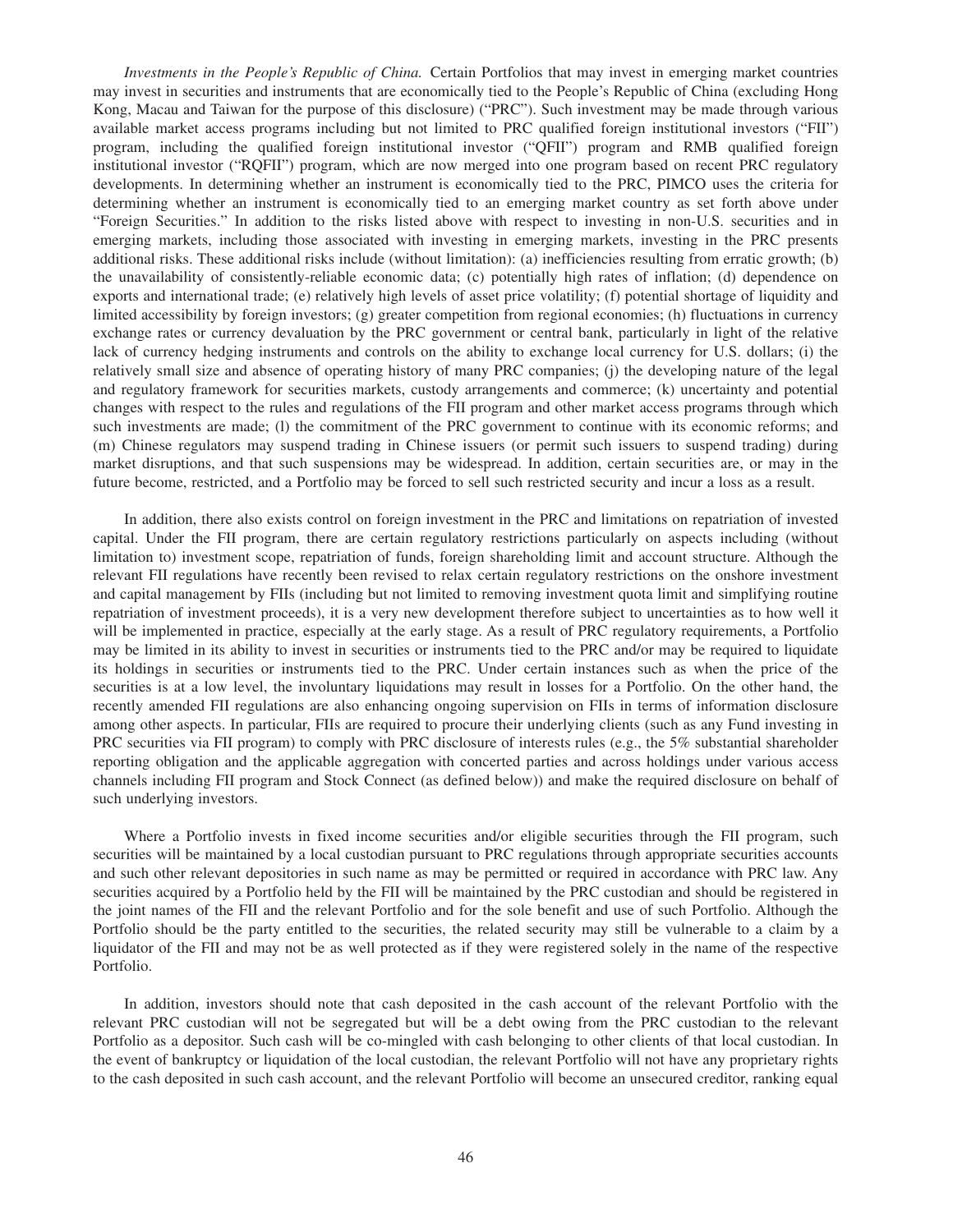with all other unsecured creditors, of the PRC custodian. The relevant Portfolio may face difficulty and/or encounter delays in recovering such debt, or may not be able to recover it in full or at all, in which case the relevant Portfolio will suffer losses.

In addition, securities exchanges in the PRC typically have the right to suspend or limit trading in any security traded on the relevant exchange. The PRC government or relevant PRC regulators may also implement policies that may adversely affect the PRC financial markets. Such suspensions, limitations or policies may have a negative impact on the performance of a Portfolio's investments.

Although the PRC has experienced a relatively stable political environment in recent years, there is no guarantee that such stability will be maintained in the future.

The PRC is ruled by the Communist Party. Investments in the PRC are subject to risks associated with greater governmental control over and involvement in the economy. Unlike in the United States, the PRC's currency is not determined by the market, but is instead managed at artificial levels relative to the U.S. dollar. This type of system can lead to sudden and large adjustments in the currency, which, in turn, can have a disruptive and negative effect on foreign investors. The PRC also may restrict the free conversion of its currency into foreign currencies, including the U.S. dollar. Currency repatriation restrictions may have the effect of making securities and instruments tied to the PRC relatively illiquid, particularly in connection with redemption requests. In addition, the government of the PRC exercises significant control over economic growth through direct and heavy involvement in resource allocation and monetary policy, control over payment of foreign currency denominated obligations and provision of preferential treatment to particular industries and/or companies. Economic reform programs in the PRC have contributed to growth, but there is no guarantee that such reforms will continue.

The PRC has historically been prone to natural disasters such as droughts, floods, earthquakes and tsunamis, and the region's economy may be affected by such environmental events in the future. A Portfolio's investment in the PRC is, therefore, subject to the risk of such events. In addition, the relationship between the PRC and Taiwan is particularly sensitive, and hostilities between the PRC and Taiwan may present a risk to a Portfolio's investments in the PRC.

The application of tax laws (e.g., the imposition of withholding taxes on dividend or interest payments) or confiscatory taxation may also affect a Portfolio's investment in the PRC. Because the rules governing taxation of investments in securities and instruments economically tied to the PRC are not always clear, PIMCO may provide for capital gains taxes on Portfolios investing in such securities and instruments by reserving both realized and unrealized gains from disposing or holding securities and instruments economically tied to the PRC. This approach is based on current market practice and PIMCO's understanding of the applicable tax rules. Changes in market practice or understanding of the applicable tax rules may result in the amounts reserved being too great or too small relative to actual tax burdens.

In addition, because the Public Company Accounting Oversight Board are generally restricted from inspecting the audit work and practices of registered accountants in the PRC, there is the risk that material accounting and financial information about PRC issuers may be unavailable or unreliable.

*Investing through Stock Connect.* Certain Portfolios may invest in eligible securities ("Stock Connect Securities") listed and traded on the Shanghai Stock Exchange ("SSE") or the Shenzhen Stock Exchange ("SZSE") through the Shanghai - Hong Kong Stock Connect program and the Shenzhen - Hong Kong Stock Connect program (collectively, "Stock Connect"). Stock Connect allows non-Chinese investors (such as the Portfolios) to purchase certain PRC-listed equities via brokers in Hong Kong. Although Stock Connect is the first program allowing non-Chinese investors to trade Chinese equities without a license, purchases of securities through Stock Connect are subject to market-wide daily quota limitations, which may prevent a Portfolio from purchasing Stock Connect securities when it is otherwise advantageous to do so. Once such daily quota on SSE or SZSE is used up, acceptance of the corresponding buy orders on SSE or SZSE (as applicable) will be immediately suspended and no further buy orders will be accepted for the remainder of the trading day. Buy orders which have been accepted will not be affected by the using up of the daily quota, while sell orders will continue to be accepted. An investor cannot purchase and sell the same security on the same trading day, which may restrict a Portfolio's ability to invest in China A-shares through Stock Connect and to enter into or exit trades where it is advantageous to do so on the same trading day. Because Stock Connect trades are routed through Hong Kong brokers and the Hong Kong Stock Exchange, Stock Connect is affected by trading holidays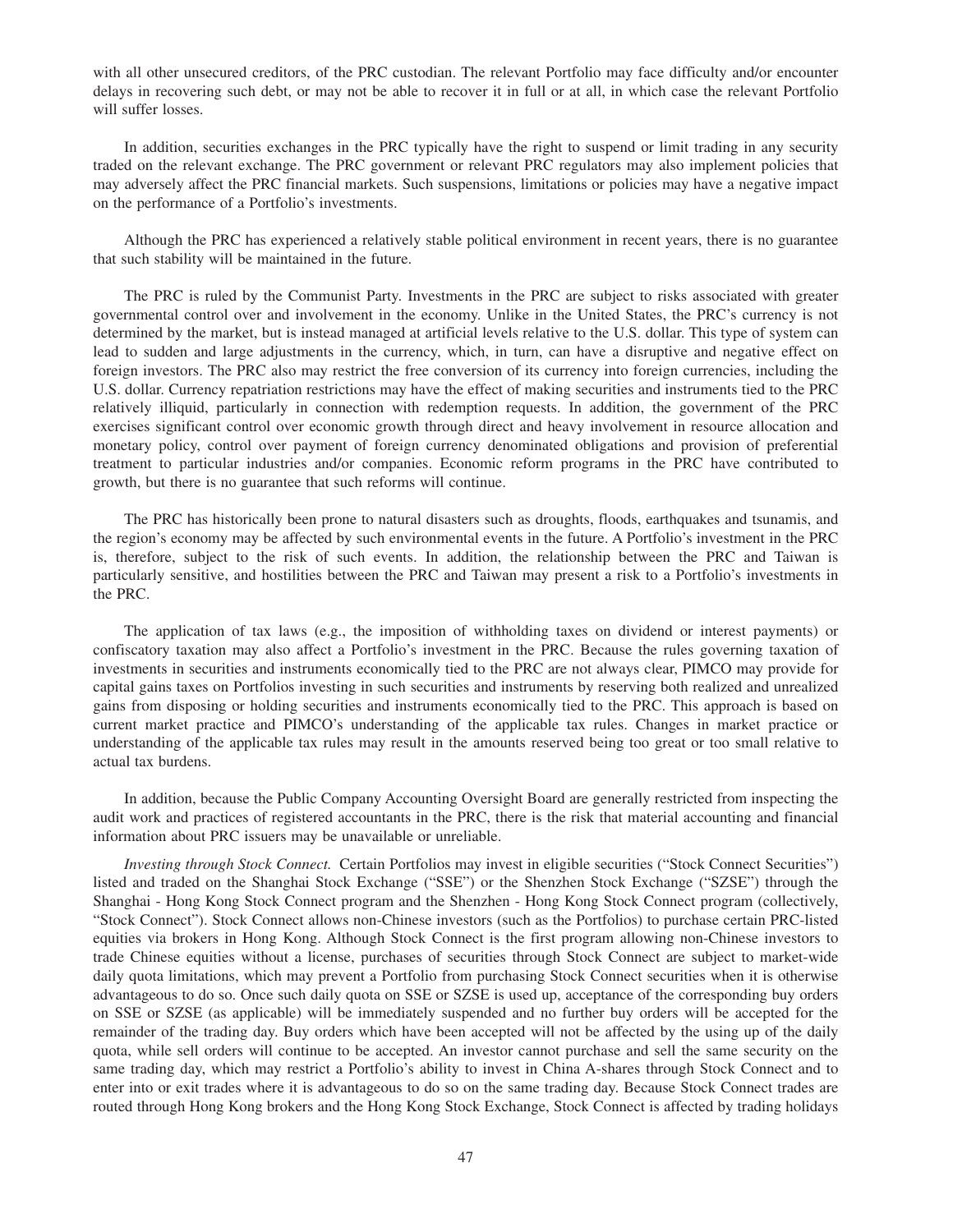in either the PRC or Hong Kong, and there are trading days in the PRC when Stock Connect investors will not be able to trade. As a result, prices of Stock Connect may fluctuate at times when the Portfolio is unable to add to or exit its position. Only certain China A-shares are eligible to be accessed through Stock Connect. Such securities may lose their eligibility at any time, in which case they could be sold but could no longer be purchased through Stock Connect. The applicable rules as well as trading, settlement and information technology ("IT") systems required to operate Stock Connect are continuing to evolve. In the event that the relevant systems do not function properly, trading through Stock Connect could be disrupted.

Stock Connect is subject to regulations by both Hong Kong and the PRC. Regulators in both jurisdictions are allowed to suspend Stock Connect trading; Chinese regulators may also suspend trading in Chinese issuers (or permit such issuers to suspend trading) during market disruptions, and such suspensions may be widespread. There can be no assurance that further regulations will not affect the availability of securities under Stock Connect, operational arrangements or other limitations. Stock Connect transactions are not covered by investor protection programs of either the Hong Kong, Shanghai or Shenzhen Stock Exchanges, although for defaults by Hong Kong brokers occurring on or after January 1, 2020, the Hong Kong Investor Compensation Fund will cover losses incurred by investors with a cap at HK \$500,000 per investor with respect to securities traded on a stock market operated by the SSE and/or SZSE and in respect of which an order for sale or purchase is permitted to be routed through the northbound link of the Stock Connect. In the PRC, Stock Connect securities are held on behalf of ultimate investors (such as the Portfolio) by the Hong Kong Securities Clearing Company Limited ("HKSCC") as nominee. While Chinese regulators have affirmed that the ultimate investors hold a beneficial interest in Stock Connect securities, the mechanisms that beneficial owners may use to enforce their rights are untested. In addition, courts in China have limited experience in applying the concept of beneficial ownership and the law surrounding beneficial ownership will continue to evolve. To the extent HKSCC is deemed to be performing safekeeping functions with respect to assets held through it, a Portfolio has no legal relationship with HKSCC and no direct legal recourse against HKSCC in the event that the Portfolio suffers losses resulting from the performance or insolvency of HKSCC. In this event, a Portfolio may not fully recover its losses and the process could be delayed. A Portfolio may not be able to participate in corporate actions affecting Stock Connect securities due to time constraints or for other operational reasons. Similarly, a Portfolio will not be able to vote in shareholders' meetings except through HKSCC and will not be able to attend shareholders' meetings. HKSCC as nominee holder shall have no obligation to take any legal action or court proceeding to enforce any rights on behalf of the investors in respect of the Stock Connect securities in the PRC or elsewhere. Therefore, even though a Portfolio's ownership may be ultimately recognized, the Portfolio may suffer difficulties or delays in enforcing their rights in A-shares. Stock Connect trades are settled in Renminbi (RMB), the Chinese currency, and investors must have timely access to a reliable supply of RMB in Hong Kong, which cannot be guaranteed.

Stock Connect trades are either subject to certain pre-trade requirements or must be placed in special segregated accounts that allow brokers to comply with these pre-trade requirements by confirming that the selling shareholder has sufficient Stock Connect securities to complete the sale. If a Portfolio does not utilize a special segregated account, a Portfolio will not be able to sell the shares on any trading day where it fails to comply with the pre-trade checks. In addition, these pre-trade requirements may, as a practical matter, limit the number of brokers that a Portfolio may use to execute trades. While the Portfolio may use special segregated accounts in lieu of the pre-trade check, relevant market practice with respect to special segregated accounts is continuing to evolve.

*Investing through CIBM Direct.* To the extent permissible by the relevant PRC regulations or authorities, the Portfolio may also directly invest in permissible products (which include cash bonds) traded on China inter-bank bond market ("CIBM") in compliance with the relevant rules issued by the People's Bank of China ("PBOC", including its Shanghai Head Office) in 2016 including the Announcement No.3 and its implementing rules ("CIBM Direct Rules"). An onshore trading and settlement agent shall be engaged by PIMCO as the manager of the Portfolio to make the filing on behalf of the relevant Portfolio and conduct trading and settlement agency services for the Portfolio. PBOC will exercise on-going supervision on the onshore settlement agent and the Portfolio's trading under the CIBM Direct Rules and may take relevant administrative actions such as suspension of trading and mandatory exit against the Portfolio and/or PIMCO in the event of any incompliance with the CIBM Direct Rules. Although there is no quota limitation regarding investment via the CIBM Direct, a Portfolio is required to make further filings with the PBOC if it wishes to increase its anticipated investment size. There is no guarantee the PBOC will accept such further filings. In the event any further filings for an increase in the anticipated investment size are not accepted by the PBOC, a Portfolio's ability to invest via the CIBM Direct will be limited and the performance of the relevant Portfolio may be unfavorably affected as a result. Since the relevant filings, registration with PBOC, and account opening for investment in the CIBM via the CIBM Direct have to be carried out via an onshore settlement agent, registration agent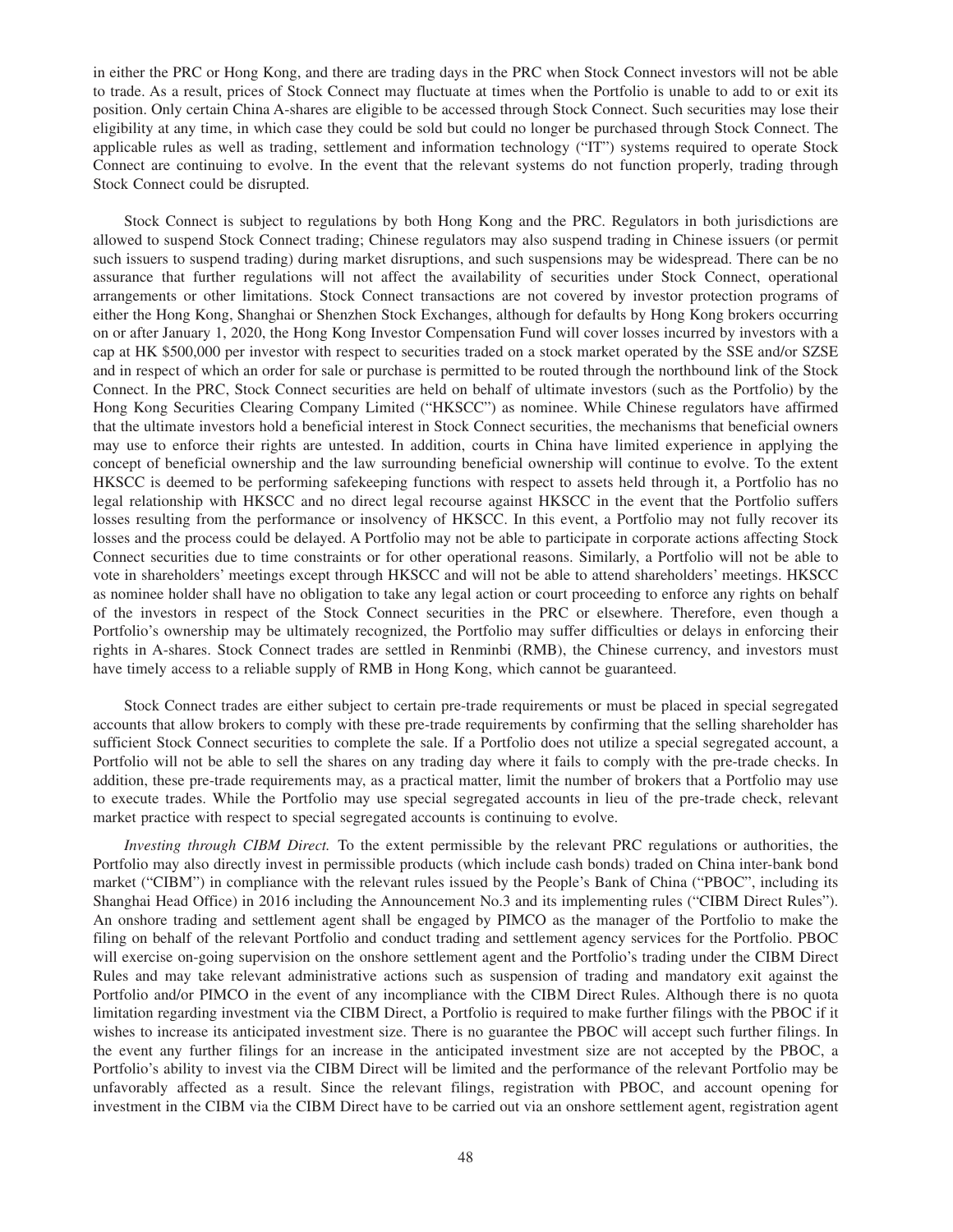or other third parties (as the case may be), the relevant Portfolio is subject to the risks of default or errors on the part of such third parties. The relevant Portfolio may also incur losses due to the acts or omissions of the onshore settlement agent in the process of settling any transactions. As a result, the net asset value of the relevant Portfolio may be adversely affected. In addition, investors should note that cash deposited in the cash account of the relevant Portfolio with the relevant onshore settlement agent will not be segregated. In the event of the bankruptcy or liquidation of the onshore settlement agent, the relevant Portfolio will not have any proprietary rights to the cash deposited in such cash account and may face difficulty and/or encounter delays in recovering such assets, or may not be able to recover it in full or at all, in which case the Portfolio will suffer losses.

The CIBM Direct Rules are relatively new and are still subject to continuous evolvement, which may adversely affect the Portfolio's capability to invest in the CIBM. A Portfolio will be tested for compliance with investment limitations for instruments traded on CIBM (including instruments traded through both CIBM Direct and the Bond Connect Program) prior to the trade. Therefore, a Portfolio will not be in violation of an investment limitation if the Portfolio submits a trade for an instrument traded on CIBM and the trade is not completed until the following day if the Portfolio was in compliance with the applicable limitation at the time of the initial compliance test. Similarly, a Portfolio will not be in violation of an investment limitation if the Portfolio submits a trade for two complementary instruments (such as a foreign currency transaction and a bond) traded on CIBM and one of the trades is not completed until the following day if the Portfolio was in compliance with the applicable percentage limitation for both instruments at the time of the initial compliance test. Investing in the CIBM via CIBM Direct is also subject to certain restrictions imposed by the PRC authorities on fund remittance and repatriation which may potentially affect a Portfolio's performance and liquidity. Any non-compliance with or failure to meet the fund remittance and repatriation requirements may result in regulatory sanctions which in turn may have an adverse impact on the portion of a Portfolio's investment via the CIBM Direct. Further, there is no assurance that the fund remittance and repatriation requirements in relation to investment in CIBM will not be changed as a result of change in government policies or foreign exchange control policies. A Portfolio may incur loss in the event such change in the fund remittance and repatriation requirements in relation to investment in CIBM occurs.

*CIBM Direct RFQ Trading.* In September 2020, CIBM direct RFQ trading service was launched by the National Interbank Funding Center ("CFETS"). Under such service, foreign investors under CIBM Direct may solicit cash bond trading with domestic market makers by requesting for quotation ("RFQ") and confirm the trades in CFETS system. As a novel arrangement under CIBM Direct, CIBM direct RFQ trading may be subject to further adjustments and uncertainties in implementation, which may have an adverse impact on the Portfolio's investment to the extent the Fund transacts via CIBM direct RFQ trading mechanism.

*Investing through Bond Connect.* In addition to the risks described under "Foreign Securities" and "Investments in the People's Republic of China," there are risks associated with a Portfolio's investment in Chinese government bonds and other PRC-based debt instruments traded on the CIBM through the Bond Connect program. The Bond Connect refers to the arrangement between Hong Kong and PRC that enables the PRC and overseas investors to trade various types of debt securities in each other's bond markets through connection between the relevant respective financial infrastructure institutions. Trading through Bond Connect is subject to a number of restrictions that may affect a Portfolio's investments and returns. Investments made through Bond Connect are subject to order, clearance and settlement procedures that are relatively untested in the PRC, which could pose risks to a Portfolio. Furthermore, securities purchased via Bond Connect will be held on behalf of ultimate investors (such as a Portfolio) via a book entry omnibus account in the name of the Hong Kong Monetary Authority Central Money Markets Unit maintained with a PRC-based custodian (either the China Central Depository & Clearing Co. ("CDCC") or the Shanghai Clearing House ("SCH")). A Portfolio's ownership interest in Bond Connect securities will not be reflected directly in book entry with CDCC or SCH and will instead only be reflected on the books of its Hong Kong sub-custodian. This recordkeeping system also subjects a Portfolio to various risks, including the risk that the Portfolio may have a limited ability to enforce rights as a bondholder as well as the risks of settlement delays and counterparty default of the Hong Kong sub-custodian. While the ultimate investors hold a beneficial interest in Bond Connect securities, the mechanisms that beneficial owners may use to enforce their rights are untested and courts in the PRC have limited experience in applying the concept of beneficial ownership. As such, a Portfolio may not be able to participate in corporate actions affecting its rights as a bondholder, such as timely payment of distributions, due to time constraints or for other operational reasons. Investors who wish to participate in Bond Connect do so through an offshore custody agent, registration agent or other third parties (as the case may be), who would be responsible for making the relevant filings and account opening with the relevant authorities. A Portfolio is therefore subject to the risk of default or errors on the part of such agents. Bond Connect trades are settled in RMB and investors must have timely access to a reliable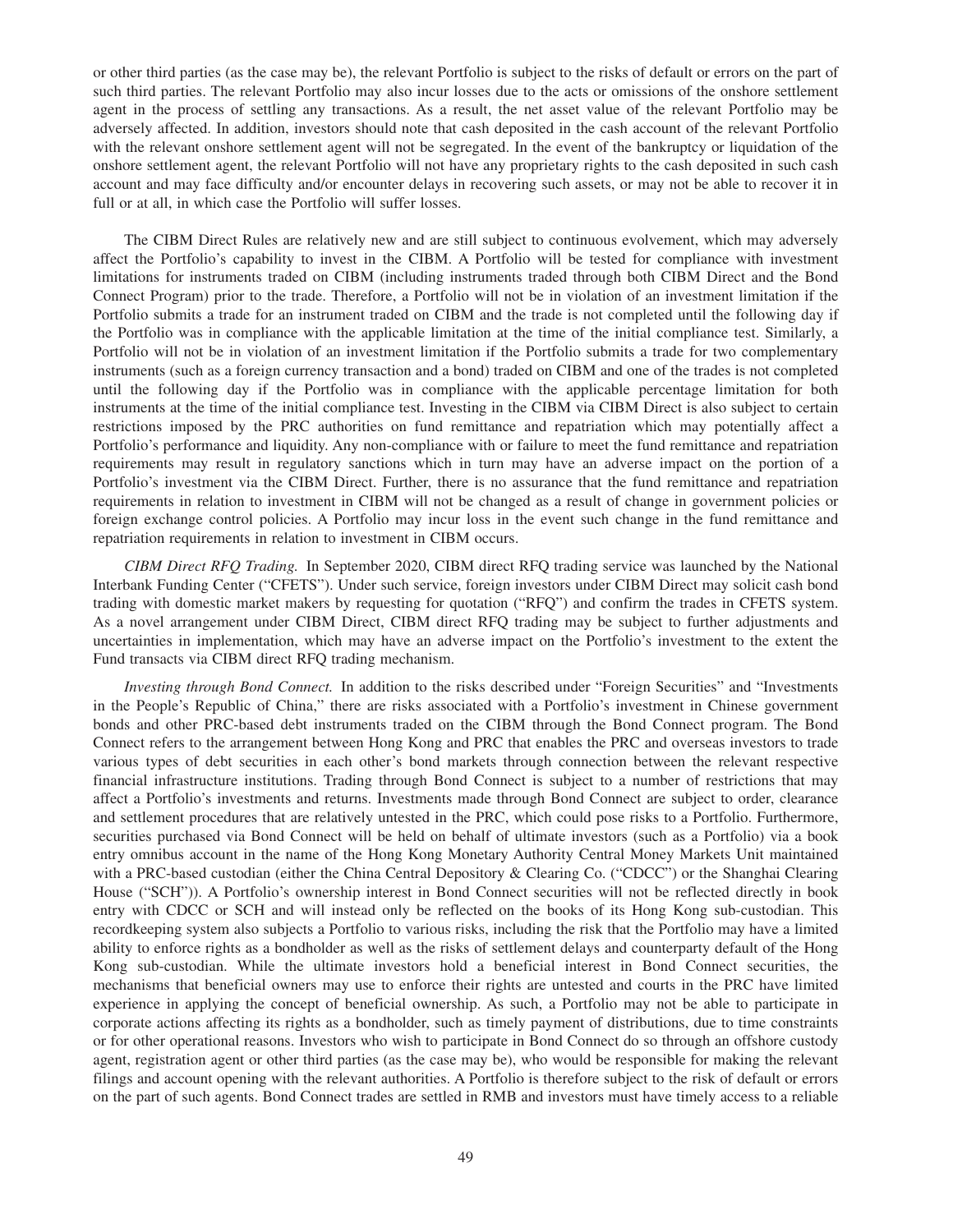supply of RMB in Hong Kong, which cannot be guaranteed. Moreover, securities purchased through Bond Connect generally may not be sold, purchased or otherwise transferred other than through Bond Connect in accordance with applicable rules.

A primary feature of Bond Connect is the application of the home market's laws and rules applicable to investors in Chinese fixed-income instruments. Therefore, a Portfolio's investments in securities via Bond Connect are generally subject to Chinese securities regulations and listing rules, among other restrictions. Such securities may lose their eligibility at any time, in which case they could be sold but could no longer be purchased through Bond Connect. A Portfolio will not benefit from access to Hong Kong investor compensation funds, which are set up to protect against defaults of trades, when investing through Bond Connect. Bond Connect is only available on days when markets in both the PRC and Hong Kong are open. As a result, prices of securities purchased through Bond Connect may fluctuate at times when a Portfolio is unable to add to or exit its position and, therefore, may limit the Portfolio's ability to trade when it would be otherwise attractive to do so. Finally, uncertainties in the PRC tax rules governing taxation of income and gains from investments via Bond Connect could result in unexpected tax liabilities for a Portfolio. The withholding tax treatment of dividends and capital gains payable to overseas investors currently is unsettled.

The Bond Connect program is a relatively new program and may be subject to further interpretation and guidance. In addition, the trading, settlement and IT systems required for non-Chinese investors in Bond Connect are relatively new and continuing to evolve. In the event that the relevant systems do not function properly, trading through Bond Connect could be disrupted. There can be no assurance that further regulations will not affect the availability of securities in the program, the frequency of redemptions or other limitations. In addition, the application and interpretation of the laws and regulations of Hong Kong and the PRC, and the rules, policies or guidelines published or applied by relevant regulators and exchanges in respect of the Bond Connect program are uncertain, and they may have a detrimental effect on a Portfolio's investments and returns.

There are still some uncertainties in the PRC tax rules governing taxation of income and gains from investments in the PRC due to the lack of formal guidance from the PRC's tax authorities that could result in unexpected tax liabilities for a Portfolio. If a Portfolio is considered a tax resident enterprise of the PRC, it will be subject to PRC corporate income tax ("CIT") at 25% on its worldwide taxable income. If a Portfolio is considered a non-tax resident enterprise with a permanent establishment or place or establishment of business ("PE") in the PRC, the profits attributable to that PE would be subject to CIT at 25%. Under the PRC CIT Law effective from December 29, 2018 and its implementation rules, a non-PRC tax resident enterprise without a PE in the PRC will generally be subject to withholding income tax ("WIT") of 10% on its PRC sourced income, including but not limited to passive income (e.g. dividends, interest, gains arising from transfer of assets, etc.).

Unless a specific exemption is applicable, non-PRC tax resident enterprises are subject to WIT on the payment of interests on debt instruments issued by PRC tax resident enterprises, including bonds issued by enterprises established within the PRC. The general WIT rate applicable is 10%, subject to reduction under an applicable double tax treaty and agreement by the PRC tax authorities. Interest derived from government bonds issued by the in-charge Finance Bureau of the State Council and/or local government bonds approved by the State Council is exempt from CIT under the PRC Law. According to a tax circular jointly issued by the Ministry of Finance of the PRC ("MoF") and the State Administration of Taxation of the PRC ("SAT") on November 7, 2018, i.e. Circular on the Enterprise Income Tax and Value-Added Tax Policies for Foreign Institutions investing in Onshore Bond Markets ("Circular 108"), the foreign institutional investors were temporarily exempt from PRC CIT with respect to bond interest income derived in the PRC bond market for the period from November 7, 2018 to November 6, 2021. On November 26, 2021, the PRC Ministry of Finance and PRC State Taxation Administration jointly issued Caishui [2021] No. 34 ("Circular 34") to formally extend the tax exemption period provided in Circular 108 to December 31, 2025. The scope of such PRC CIT exemption has excluded bond interest gained by foreign investors' onshore entities/establishment that are directly connected with such onshore entities/establishment. However, there is no guarantee that such temporary tax exemption will continue to apply, will not be repealed and re-imposed retrospective, or that no new tax regulations and practice in China specifically relating to the PRC bond market will not be promulgated in the future.

*Variable Interest Entities*. Certain Portfolios may obtain exposure to companies based or operated in the PRC by investing through legal structures known as variable interest entities ("VIEs"). Because of Chinese governmental restrictions on non-Chinese ownership of companies in certain industries in the PRC, certain Chinese companies have used VIEs to facilitate foreign investment without distributing direct ownership of companies based or operated in the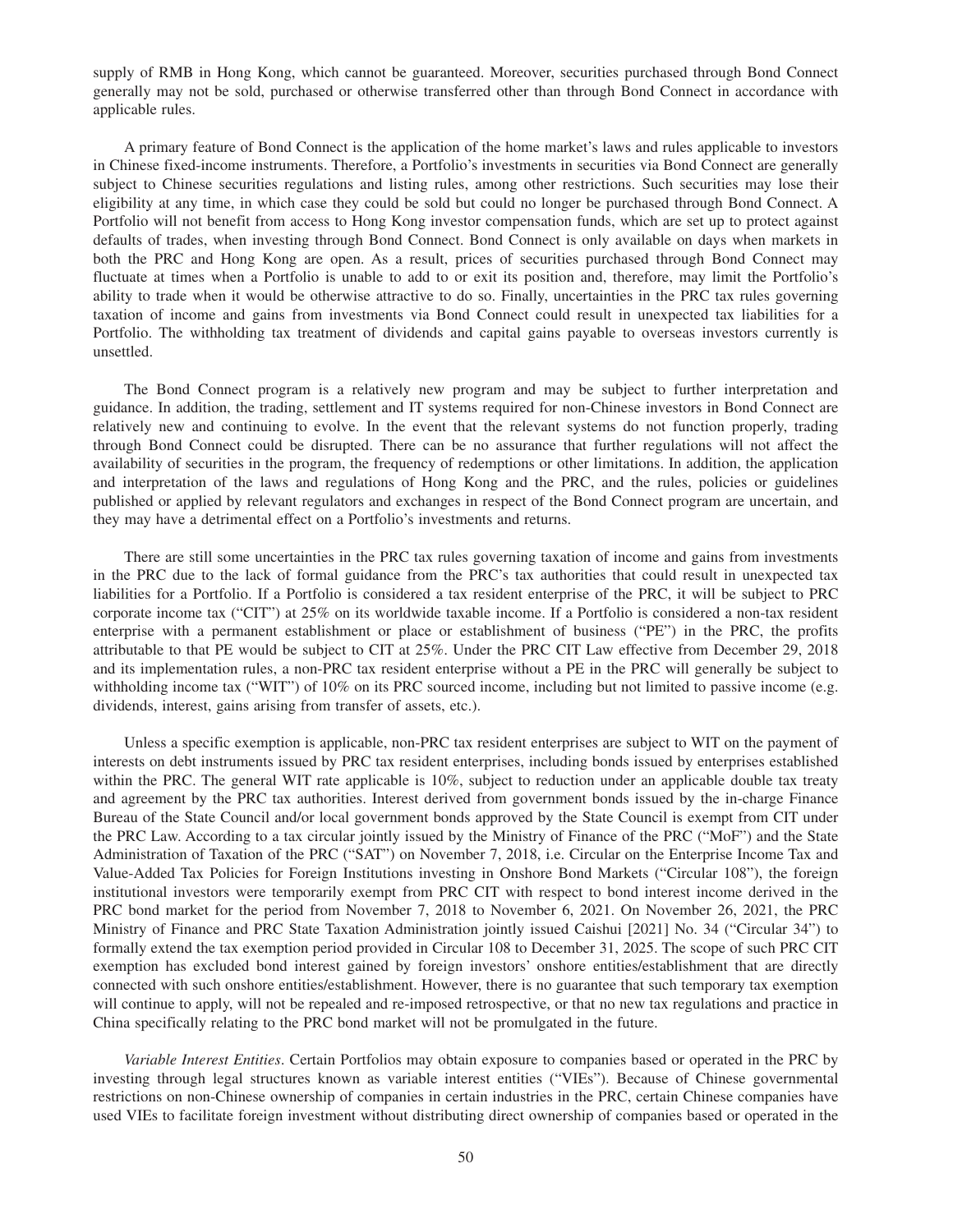PRC. In such cases, the Chinese operating company establishes an offshore company, and the offshore company enters into contractual arrangements (such as powers of attorney, equity pledge agreements and other services or business cooperation agreements) with the operating company. These contractual arrangements are intended to give the offshore company the ability to exercise power over and obtain economic rights from the operating company. Shares of the offshore company, in turn, are listed and traded on exchanges outside of the PRC and are available to non-Chinese investors such as a Portfolio. This arrangement allows non-Chinese investors in the offshore company to obtain economic exposure to the Chinese company without direct equity ownership in the Chinese company. Although VIEs are a longstanding industry practice and well known to officials and regulators in the PRC, VIEs are not formally recognized under Chinese law. There is a risk that the PRC may cease to tolerate VIEs at any time or impose new restrictions on the structure, in each case either generally or with respect to specific industries, sectors or companies. Investments involving a VIE may also pose additional risks because such investments are made through a company whose interests in the underlying operating company are established through contract rather than through equity ownership. For example, in the event of a dispute, the offshore company's contractual claims with respect to the operating company may be deemed unenforceable in the PRC, thus limiting (or eliminating) the remedies and rights available to the offshore company and its investors. Such legal uncertainty may also be exploited against the interests of the offshore company and its investors. Further, the interests of the equity owners of the operating company may conflict with the interests of the investors of the offshore company, and the fiduciary duties of the officers and directors of the operating company may differ from, or conflict with, the fiduciary duties of the officers and directors of the offshore company. Foreign companies listed on U.S. exchanges, including offshore companies that utilize a VIE structure, also could face delisting or other ramifications for failure to meet the requirements of the SEC, the Public Company Accounting Oversight Board or other United States regulators. Any of the foregoing risks and events could negatively impact a Portfolio's performance.

### **Foreign Currency Transactions**

All Portfolios that may invest in foreign currency-denominated securities also may purchase and sell foreign currency options and foreign currency futures contracts and related options (see "Derivative Instruments"), and may engage in foreign currency transactions either on a spot (cash) basis at the rate prevailing in the currency exchange market at the time or through forward currency contracts ("forwards"). These Portfolios may engage in these transactions in order to attempt to protect against uncertainty in the level of future foreign exchange rates in the purchase and sale of securities. These Portfolios also may use foreign currency options and foreign currency forward contracts to increase exposure to a foreign currency or to shift exposure to foreign currency fluctuations from one currency to another.

A forward involves an obligation to purchase or sell a certain amount of a specific currency at a future date, which may be three business days or more from the date of the contract agreed upon by the parties, at a price set at the time of the contract. These contracts may be bought or sold to protect the Portfolio against a possible loss resulting from an adverse change in the relationship between foreign currencies and the U.S. dollar or to increase exposure to a particular foreign currency. In accordance with current federal securities laws, rules and staff positions, open positions in forwards used for non-hedging purposes will be covered by the segregation or "earmarking" of assets determined to be liquid by PIMCO, and are marked-to-market daily. Certain forward contracts that are not required to "cash settle" may be treated as such for asset segregation or "earmarking" purposes when the Portfolio has entered into a contractual arrangement with its counterparty to require the trade to be closed out or cash settled prior to or in lieu of physical settlement. As described below, the SEC adopted a final rule related to the use of derivatives, reverse repurchase agreements and certain other transactions by registered investment companies that will rescind and withdraw the guidance of the SEC and its staff regarding asset segregation and coverage transactions reflected in the Portfolio's asset segregation and cover practices discussed herein. Although, when used for hedging, forwards are intended to minimize the risk of loss due to a decline in the value of the hedged currencies, at the same time, they tend to limit any potential gain which might result should the value of such currencies increase. Forwards are used primarily to adjust the foreign exchange exposure of a Portfolio with a view to protecting the outlook, and the Portfolios might be expected to enter into such contracts under the following circumstances:

Lock In. When PIMCO desires to lock in the U.S. dollar price on the purchase or sale of a security denominated in a foreign currency.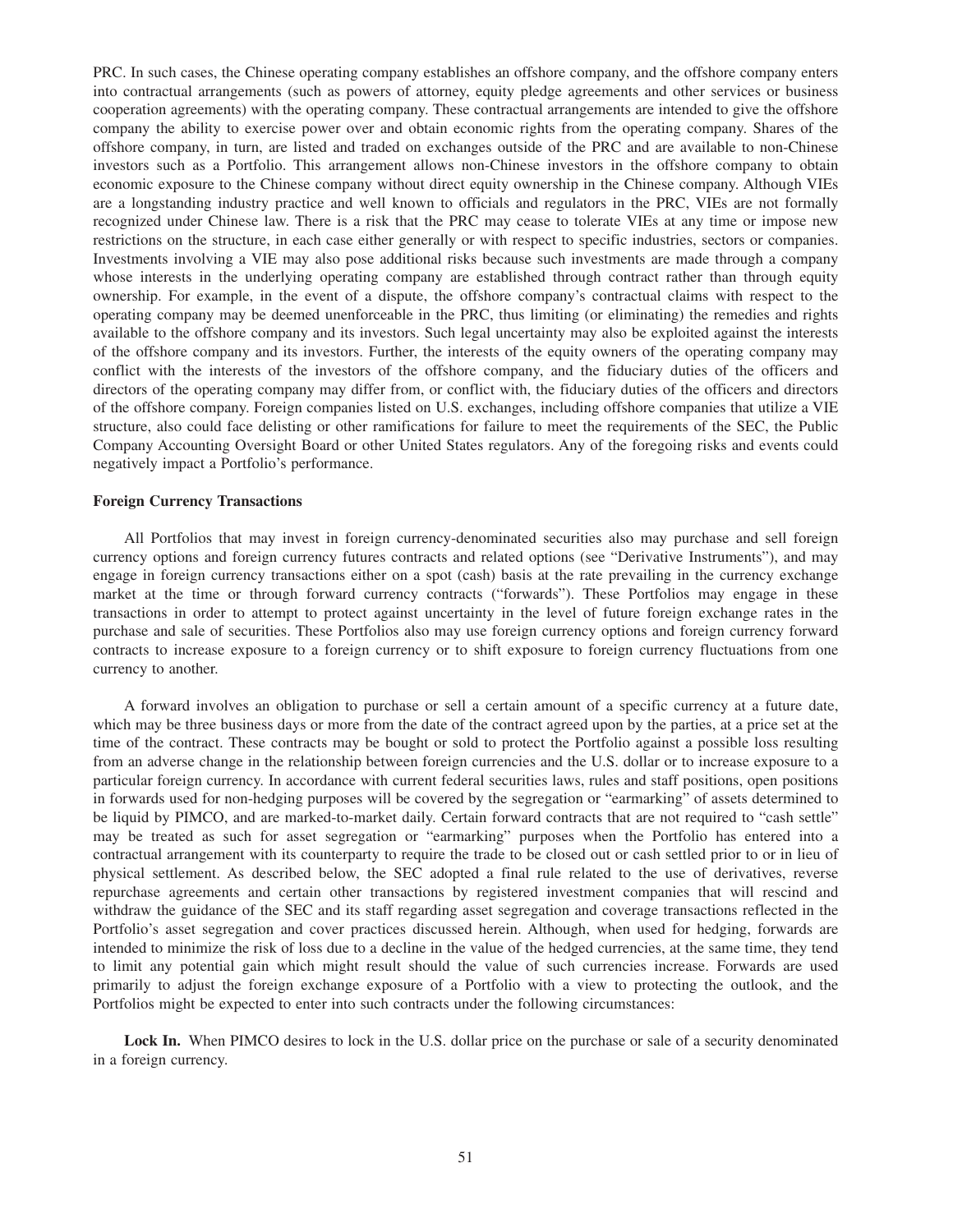**Cross Hedge.** If a particular currency is expected to decrease against another currency, the Portfolio may sell the currency expected to decrease and purchase a currency which is expected to increase against the currency sold in an amount approximately equal to some or all of the Portfolio's portfolio holdings denominated in the currency sold.

**Direct Hedge.** If PIMCO wants to eliminate substantially all of the risk of owning a particular currency, and/or if PIMCO thinks that a Portfolio can benefit from price appreciation in a given country's bonds but does not want to hold the currency, it may employ a direct hedge back into the U.S. dollar. In either case, a Portfolio would enter into a forward contract to sell the currency in which a portfolio security is denominated and purchase U.S. dollars at an exchange rate established at the time it initiated the contract. The cost of the direct hedge transaction may offset most, if not all, of the yield advantage offered by the foreign security, but a Portfolio would hope to benefit from an increase (if any) in value of the bond.

**Proxy Hedge.** PIMCO might choose to use a proxy hedge, which may be less costly than a direct hedge. In this case, a Portfolio, having purchased a security, will sell a currency whose value is believed to be closely linked to the currency in which the security is denominated. Interest rates prevailing in the country whose currency was sold would be expected to be closer to those in the United States and lower than those of securities denominated in the currency of the original holding. This type of hedging entails greater risk than a direct hedge because it is dependent on a stable relationship between the two currencies paired as proxies and the relationships can be very unstable at times.

**Costs of Hedging.** When a Portfolio purchases a foreign bond with a higher interest rate than is available on U.S. bonds of a similar maturity, the additional yield on the foreign bond could be substantially reduced or lost if the Portfolio were to enter into a direct hedge by selling the foreign currency and purchasing the U.S. dollar. This is what is known as the "cost" of hedging. Proxy hedging attempts to reduce this cost through an indirect hedge back to the U.S. dollar.

It is important to note that hedging costs are treated as capital transactions and are not, therefore, deducted from a Portfolio's dividend distribution and are not reflected in its yield. Instead such costs will, over time, be reflected in a Portfolio's net asset value per share.

The forecasting of currency market movement is extremely difficult, and whether any hedging strategy will be successful is highly uncertain. Moreover, it is impossible to forecast with precision the market value of portfolio securities at the expiration of a foreign currency forward contract. Accordingly, a Portfolio may be required to buy or sell additional currency on the spot market (and bear the expense of such transaction) if PIMCO's predictions regarding the movement of foreign currency or securities markets prove inaccurate. Also, foreign currency transactions, like currency exchange rates, can be affected unpredictably by intervention (or the failure to intervene) by U.S. or foreign governments or central banks, or by currency controls or political developments. Such events may prevent or restrict a Portfolio's ability to enter into foreign currency transactions, force the Portfolio to exit a foreign currency transaction at a disadvantageous time or price or result in penalties for the Portfolio, any of which may result in a loss to the Portfolio. In addition, the use of cross-hedging transactions may involve special risks, and may leave a Portfolio in a less advantageous position than if such a hedge had not been established. Because foreign currency forward contracts are privately negotiated transactions, there can be no assurance that a Portfolio will have the flexibility to roll-over a foreign currency forward contract upon its expiration if it desires to do so. Additionally, there can be no assurance that the other party to the contract will perform its services thereunder. Under definitions adopted by the Commodity Futures Trading Commission ("CFTC") and SEC, many non-deliverable foreign currency forwards are considered swaps for certain purposes, including the determination of whether such instruments need to be exchange-traded and centrally cleared as discussed further in "Risks of Potential Government Regulation of Derivatives." These changes are expected to reduce counterparty risk as compared to bilaterally negotiated contracts.

Certain Portfolios may hold a portion of their assets in bank deposits denominated in foreign currencies, so as to facilitate investment in foreign securities as well as to protect against currency fluctuations and the need to convert such assets into U.S. dollars (thereby also reducing transaction costs). To the extent these monies are converted back into U.S. dollars, the value of the assets so maintained will be affected favorably or unfavorably by changes in foreign currency exchange rates and exchange control regulations.

**Tax Consequences of Hedging.** Under applicable tax law, the Portfolios may be required to limit their gains from hedging in foreign currency forwards, futures, and options. Although the Portfolios are expected to comply with such limits, the extent to which these limits apply is subject to tax regulations as yet unissued. Hedging also may result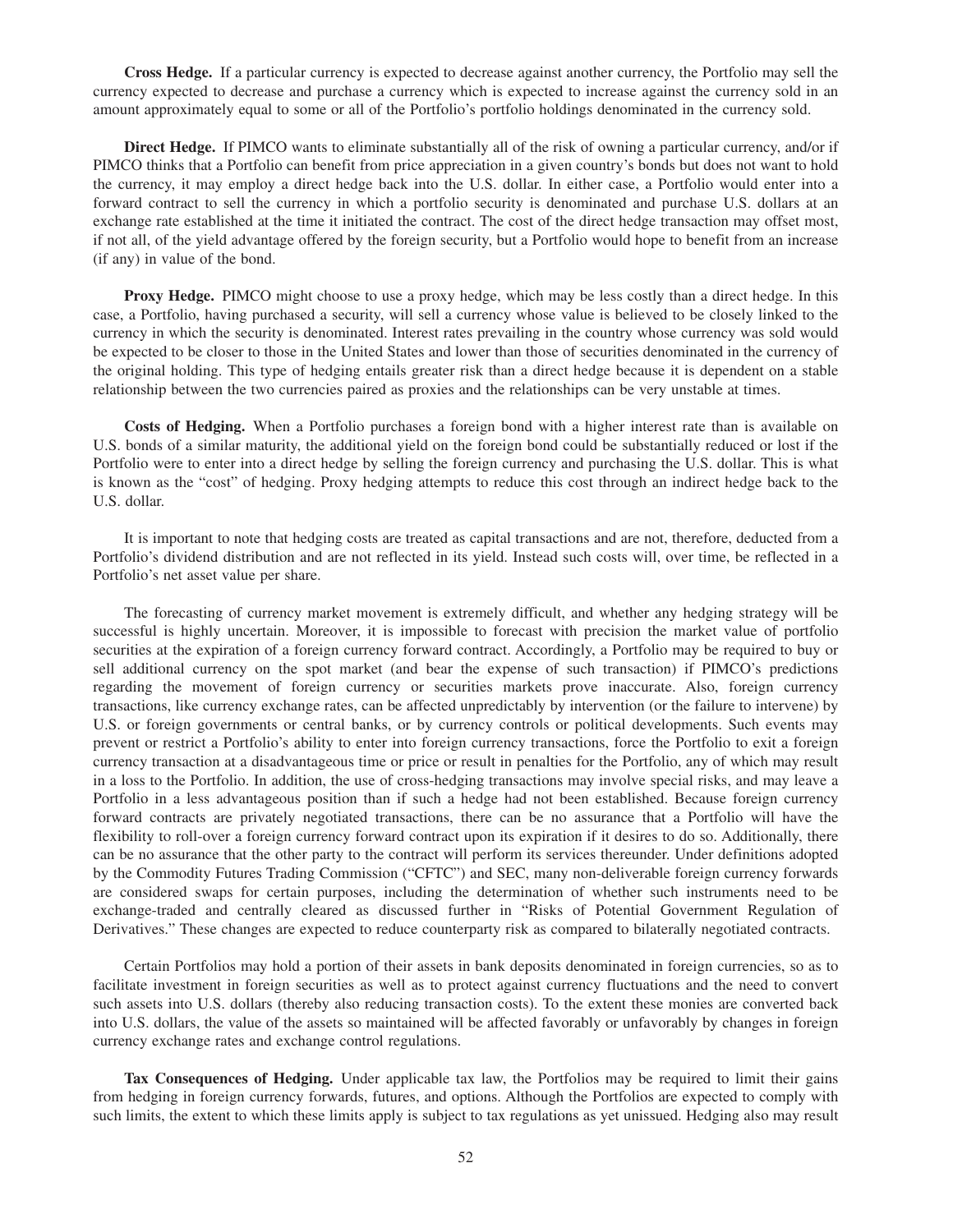in the application of the mark-to-market and straddle provisions of the Internal Revenue Code. Those provisions could result in an increase (or decrease) in the amount of taxable dividends paid by the Portfolio and could affect whether dividends paid by the Portfolios are classified as capital gains or ordinary income.

# **Foreign Currency Exchange-Related Securities**

**Foreign currency warrants.** Foreign currency warrants such as Currency Exchange Warrants ("CEWs") are warrants which entitle the holder to receive from their issuer an amount of cash (generally, for warrants issued in the United States, in U.S. dollars) which is calculated pursuant to a predetermined formula and based on the exchange rate between a specified foreign currency and the U.S. dollar as of the exercise date of the warrant. Foreign currency warrants generally are exercisable upon their issuance and expire as of a specified date and time. Foreign currency warrants have been issued in connection with U.S. dollar-denominated debt offerings by major corporate issuers in an attempt to reduce the foreign currency exchange risk which, from the point of view of prospective purchasers of the securities, is inherent in the international fixed-income marketplace. Foreign currency warrants may attempt to reduce the foreign exchange risk assumed by purchasers of a security by, for example, providing for a supplemental payment in the event that the U.S. dollar depreciates against the value of a major foreign currency such as the Japanese yen or the euro. The formula used to determine the amount payable upon exercise of a foreign currency warrant may make the warrant worthless unless the applicable foreign currency exchange rate moves in a particular direction (*e.g.*, unless the U.S. dollar appreciates or depreciates against the particular foreign currency to which the warrant is linked or indexed). Foreign currency warrants are severable from the debt obligations with which they may be offered, and may be listed on exchanges. Foreign currency warrants may be exercisable only in certain minimum amounts, and an investor wishing to exercise warrants who possesses less than the minimum number required for exercise may be required either to sell the warrants or to purchase additional warrants, thereby incurring additional transaction costs. In the case of any exercise of warrants, there may be a time delay between the time a holder of warrants gives instructions to exercise and the time the exchange rate relating to exercise is determined, during which time the exchange rate could change significantly, thereby affecting both the market and cash settlement values of the warrants being exercised. The expiration date of the warrants may be accelerated if the warrants should be delisted from an exchange or if their trading should be suspended permanently, which would result in the loss of any remaining "time value" of the warrants (*i.e.*, the difference between the current market value and the exercise value of the warrants), and, in the case the warrants were "out-of-the-money," in a total loss of the purchase price of the warrants. Warrants are generally unsecured obligations of their issuers and are not standardized foreign currency options issued by the Options Clearing Corporation ("OCC"). Unlike foreign currency options issued by OCC, the terms of foreign exchange warrants generally will not be amended in the event of governmental or regulatory actions affecting exchange rates or in the event of the imposition of other regulatory controls affecting the international currency markets. The initial public offering price of foreign currency warrants is generally considerably in excess of the price that a commercial user of foreign currencies might pay in the interbank market for a comparable option involving significantly larger amounts of foreign currencies. Foreign currency warrants are subject to significant foreign exchange risk, including risks arising from complex political or economic factors.

**Principal exchange rate linked securities.** Principal exchange rate linked securities ("PERLs") are debt obligations the principal on which is payable at maturity in an amount that may vary based on the exchange rate between the U.S. dollar and a particular foreign currency at or about that time. The return on "standard" PERLs is enhanced if the foreign currency to which the security is linked appreciates against the U.S. dollar, and is adversely affected by increases in the foreign exchange value of the U.S. dollar; "reverse" PERLs are like the "standard" securities, except that their return is enhanced by increases in the value of the U.S. dollar and adversely impacted by increases in the value of foreign currency. Interest payments on the securities are generally made in U.S. dollars at rates that reflect the degree of foreign currency risk assumed or given up by the purchaser of the notes (*i.e.*, at relatively higher interest rates if the purchaser has assumed some of the foreign exchange risk, or relatively lower interest rates if the issuer has assumed some of the foreign exchange risk, based on the expectations of the current market). PERLs may in limited cases be subject to acceleration of maturity (generally, not without the consent of the holders of the securities), which may have an adverse impact on the value of the principal payment to be made at maturity.

**Performance indexed paper.** Performance indexed paper ("PIPs") is U.S. dollar-denominated commercial paper the yield of which is linked to certain foreign exchange rate movements. The yield to the investor on PIPs is established at maturity as a function of spot exchange rates between the U.S. dollar and a designated currency as of or about that time (generally, the index maturity two days prior to maturity). The yield to the investor will be within a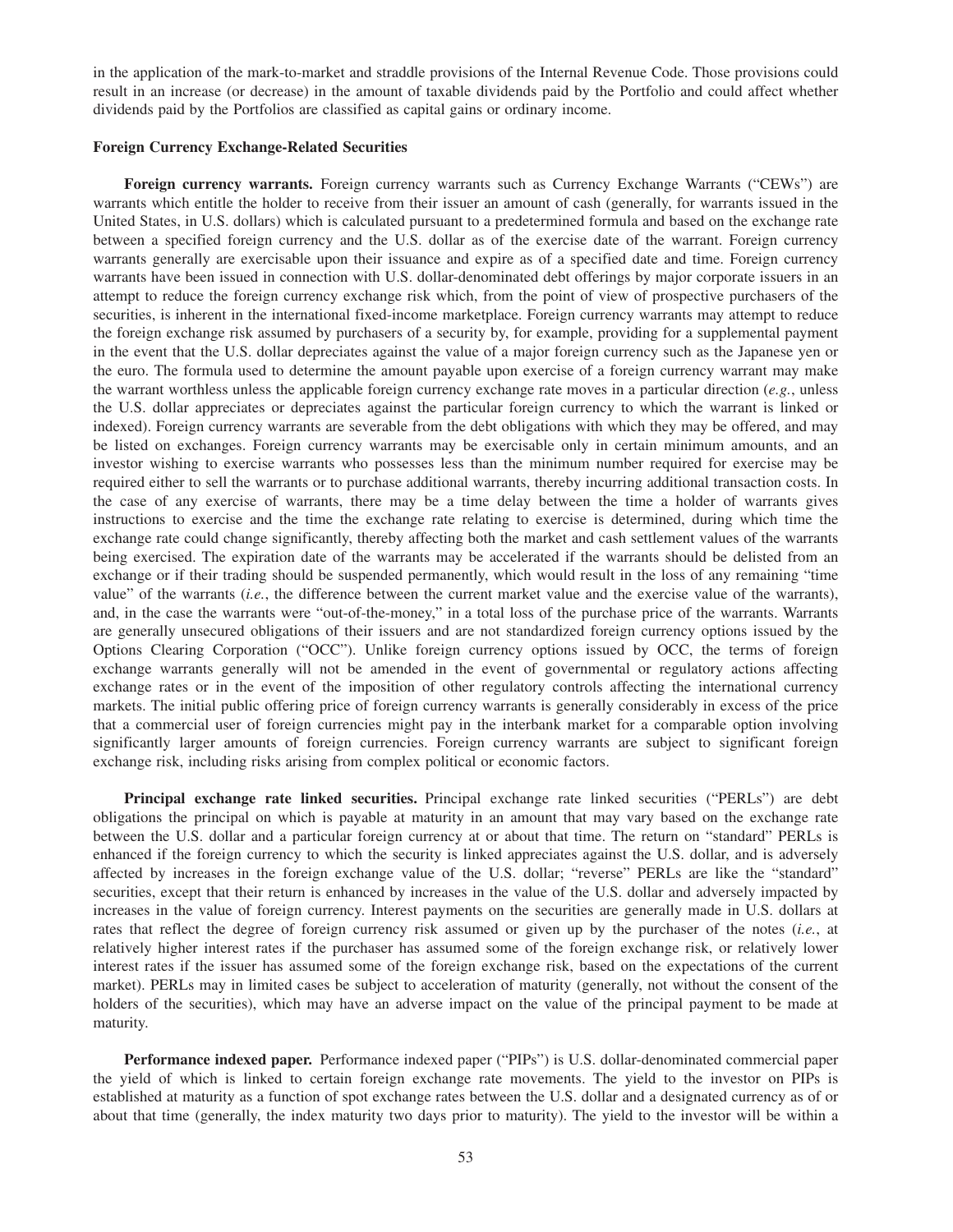range stipulated at the time of purchase of the obligation, generally with a guaranteed minimum rate of return that is below, and a potential maximum rate of return that is above, market yields on U.S. dollar-denominated commercial paper, with both the minimum and maximum rates of return on the investment corresponding to the minimum and maximum values of the spot exchange rate two business days prior to maturity.

# **Borrowing**

Except as described below, each Portfolio may borrow money to the extent permitted under the 1940 Act, and as interpreted, modified or otherwise permitted by regulatory authority having jurisdiction, from time to time. This means that, in general, a Portfolio may borrow money from banks for any purpose in an amount up to 1/3 of the Portfolio's total assets. A Portfolio also may borrow money for temporary administrative purposes in an amount not to exceed 5% of the Portfolio's total assets.

Specifically, provisions of the 1940 Act require a Portfolio to maintain continuous asset coverage (that is, total assets including borrowings, less liabilities exclusive of borrowings) of 300% of the amount borrowed, with an exception for borrowings not in excess of 5% of the Portfolio's total assets made for temporary administrative purposes. Any borrowings for temporary administrative purposes in excess of 5% of the Portfolio's total assets must maintain continuous asset coverage. If the 300% asset coverage should decline as a result of market fluctuations or other reasons, a Portfolio may be required to sell some of its portfolio holdings within three days to reduce the debt and restore the 300% asset coverage, even though it may be disadvantageous from an investment standpoint to sell securities at that time.

As noted below, a Portfolio also may enter into certain transactions, including reverse repurchase agreements, mortgage dollar rolls and sale-buybacks, that can be viewed as constituting a form of borrowing or financing transaction by the Portfolio. As discussed below, in accordance with current federal securities laws, rules and staff positions, to the extent a Portfolio covers its commitment under a reverse repurchase agreement (or economically similar transaction) by the segregation or "earmarking" of assets equal in value to the amount of the Portfolio's commitment to repurchase, such an agreement will not be considered a "senior security" by the Portfolio and therefore will not be subject to the 300% asset coverage requirement otherwise applicable to borrowings by the Portfolios. As described below, the SEC adopted a final rule related to the use of derivatives, reverse repurchase agreements and certain other transactions by registered investment companies that will rescind and withdraw the guidance of the SEC and its staff regarding asset segregation and coverage transactions reflected in the Portfolios' asset segregation and cover practices discussed herein. Borrowing will tend to exaggerate the effect on net asset value of any increase or decrease in the market value of a Portfolio's portfolio. Money borrowed will be subject to interest costs which may or may not be recovered by appreciation of the securities purchased. A Portfolio also may be required to maintain minimum average balances in connection with such borrowing or to pay a commitment or other fee to maintain a line of credit; either of these requirements would increase the cost of borrowing over the stated interest rate.

A Portfolio may enter into reverse repurchase agreements, mortgage dollar rolls, and economically similar transactions. A reverse repurchase agreement involves the sale of a portfolio-eligible security by a Portfolio to another party, such as a bank or broker-dealer, coupled with its agreement to repurchase the instrument at a specified time and price. Under a reverse repurchase agreement, a Portfolio continues to receive any principal and interest payments on the underlying security during the term of the agreement.

A Portfolio typically will segregate or "earmark" assets determined to be liquid by PIMCO, equal (on a daily mark-to-market basis) to its obligations under reverse repurchase agreements. However, reverse repurchase agreements involve the risk that the market value of securities retained by a Portfolio may decline below the repurchase price of the securities sold by a Portfolio which it is obligated to repurchase. With respect to reverse repurchase agreements in which banks are counterparties, a Portfolio may treat such transactions as bank borrowings, which would be subject to a Portfolios' limitations on borrowings. Such treatment would, among other things, restrict the aggregate of such transactions (plus any other borrowings) to one-third of the Portfolio's total assets.

A "mortgage dollar roll" is similar to a reverse repurchase agreement in certain respects. In a "dollar roll" transaction a Portfolio sells a mortgage-related security, such as a security issued by GNMA, to a dealer and simultaneously agrees to repurchase a similar security (but not the same security) in the future at a pre-determined price. A "dollar roll" can be viewed, like a reverse repurchase agreement, as a collateralized borrowing in which a Portfolio pledges a mortgage-related security to a dealer to obtain cash. Unlike in the case of reverse repurchase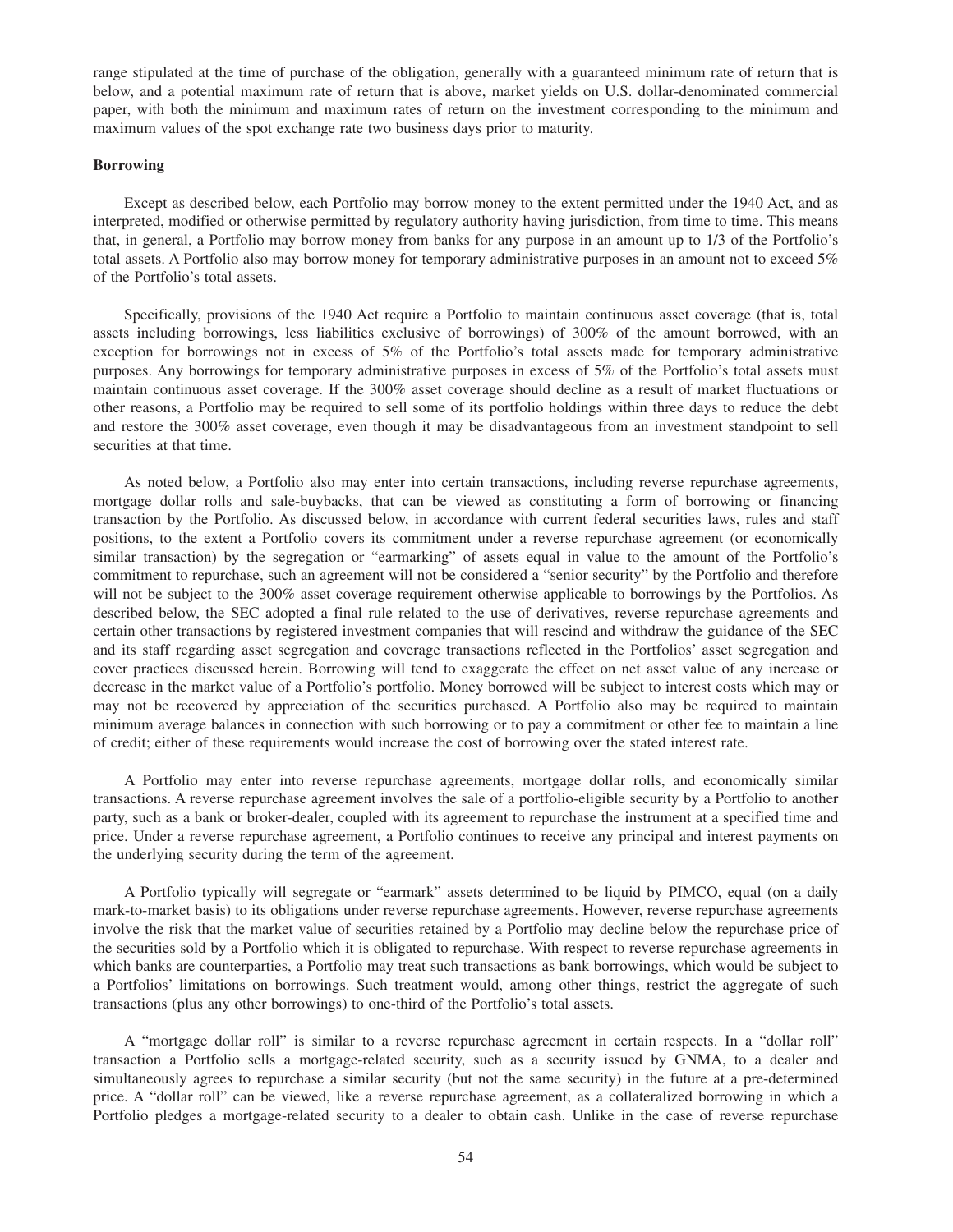agreements, the dealer with which a Portfolio enters into a dollar roll transaction is not obligated to return the same securities as those originally sold by a Portfolio, but only securities which are "substantially identical." To be considered "substantially identical," the securities returned to a Portfolio generally must: (1) be collateralized by the same types of underlying mortgages; (2) be issued by the same agency and be part of the same program; (3) have a similar original stated maturity; (4) have identical net coupon rates; (5) have similar market yields (and therefore price); and (6) satisfy "good delivery" requirements, meaning that the aggregate principal amounts of the securities delivered and received back must be within a specified percentage of the initial amount delivered.

A Portfolio's obligations under a dollar roll agreement must be covered by segregated or "earmarked" liquid assets equal in value to the securities subject to repurchase by the Portfolio. As with reverse repurchase agreements, to the extent that positions in dollar roll agreements are not covered by segregated or "earmarked" liquid assets at least equal to the amount of any forward purchase commitment, such transactions would be subject to the Portfolios' restrictions on borrowings. Furthermore, because dollar roll transactions may be for terms ranging between one and six months, dollar roll transactions may be deemed "illiquid" and subject to a Portfolio's overall limitations on investments in illiquid securities. Please refer to "Illiquid Investments" below for further discussion of regulatory considerations and constraints relating to investment liquidity.

A Portfolio also may effect simultaneous purchase and sale transactions that are known as "sale-buybacks." A sale buyback is similar to a reverse repurchase agreement, except that in a sale-buyback, the counterparty that purchases the security is entitled to receive any principal or interest payments made on the underlying security pending settlement of the Portfolio's repurchase of the underlying security. A Portfolio's obligations under a sale-buyback typically would be offset by liquid assets equal in value to the amount of the Portfolio's forward commitment to repurchase the subject security.

It is possible that changing government regulation may affect a Portfolio's use of these strategies. Changes in regulatory requirements concerning margin for certain types of financing transactions, such as repurchase agreements, reverse repurchase agreements, and securities lending and borrowing, could impact a Portfolio's ability to utilize these investment strategies and techniques.

### **Commodities**

Each Portfolio may purchase or sell derivatives, securities or other instruments that provide exposure to commodities. The Portfolio's investments in commodities-related instruments may subject the Portfolio to greater volatility than investments in traditional securities. The value of commodity-related instruments may be affected by changes in overall market movements, commodity index volatility, changes in interest rates, or factors affecting a particular industry or commodity, such as drought, floods, weather, livestock disease, embargoes, tariffs and international economic, political and regulatory developments. An unexpected surplus of a commodity caused by one of the aforementioned factors, for example, may cause a significant decrease in the value of the commodity (and a decrease in the value of any investments directly correlated to the commodity). Conversely, an unexpected shortage of a commodity caused by one of the aforementioned factors may cause a significant increase in the value of the commodity (and a decrease in the value of any investments inversely correlated to that commodity). The commodity markets are subject to temporary distortions and other disruptions due to, among other factors, lack of liquidity, the participation of speculators, and government regulation and other actions.

A Portfolio may focus its commodity-related investments in a particular sector of the commodities market (such as gold, oil, metal or agricultural products). As a result, to the extent a Portfolio focuses its investments in a particular sector of the commodities market, the Portfolio may be more susceptible to risks associated with those sectors, including the risk of loss due to adverse economic, business or political developments affecting a particular sector. See "Derivative Instruments" below for a more detailed discussion of risks related to commodities, including additional discussion of commodity-related derivative instruments.

# **Derivative Instruments**

In pursuing their individual objectives, the Portfolios may, to the extent permitted by their investment objectives and policies, purchase and sell (write) both put options and call options on securities, swap agreements, recovery locks, securities indexes, commodity indexes and foreign currencies, and enter into interest rate, foreign currency, index and commodity futures contracts and purchase and sell options on such futures contracts ("futures options") for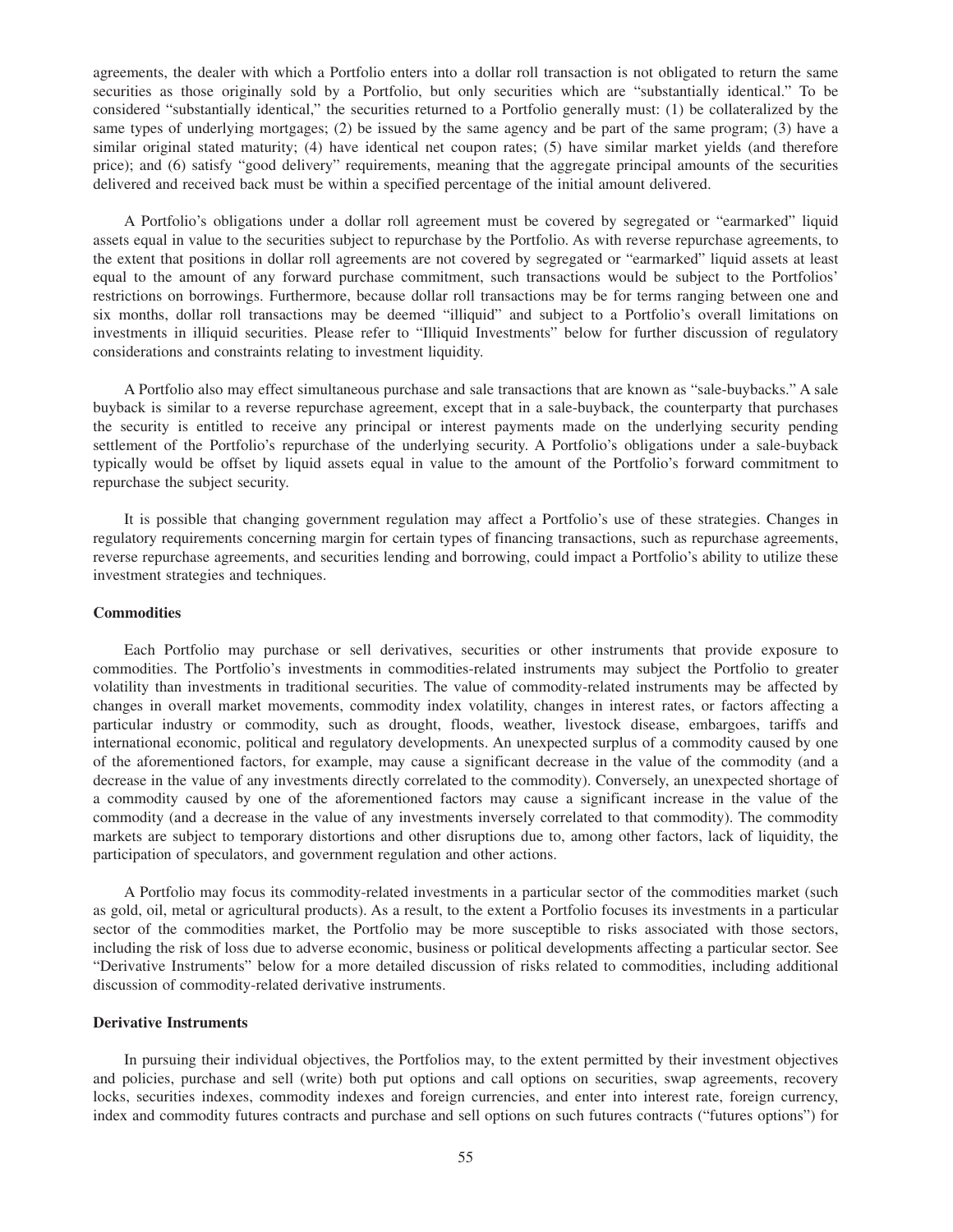hedging purposes, to seek to replicate the composition and performance of a particular index or as part of their overall investment strategies, except that those Portfolios that may not invest in foreign currency-denominated securities may not enter into transactions involving currency futures or options. The Portfolios (except the *PIMCO Long-Term U.S. Government Portfolio*) also may purchase and sell foreign currency options for purposes of increasing exposure to a foreign currency or to shift exposure to foreign currency fluctuations from one currency to another. A Portfolio also may enter into swap agreements with respect to interest rates, commodities, and indexes of securities or commodities, and to the extent it may invest in foreign currency-denominated securities, may enter into swap agreements with respect to foreign currencies. The Portfolios may invest in structured notes. If other types of financial instruments, including other types of options, futures contracts, or futures options are traded in the future, a Portfolio also may use those instruments, provided that the Board of Trustees determines that their use is consistent with the Portfolio's investment objective.

The value of some derivative instruments in which the Portfolios invest may be particularly sensitive to changes in prevailing interest rates, and, like the other investments of the Portfolios, the ability of a Portfolio to successfully utilize these instruments may depend in part upon the ability of PIMCO to forecast interest rates and other economic factors correctly. If PIMCO incorrectly forecasts such factors and has taken positions in derivative instruments contrary to prevailing market trends, the Portfolios could be exposed to additional, unforeseen risks, including the risk of loss.

The Portfolios might not employ any of the strategies described herein, and no assurance can be given that any strategy used will succeed. If PIMCO incorrectly forecasts interest rates, market values or other economic factors in using a derivatives strategy for a Portfolio, the Portfolio might have been in a better position if it had not entered into the transaction at all. Also, suitable derivatives transactions may not be available in all circumstances. The use of these strategies involves certain special risks, including a possible imperfect correlation, or even no correlation, between price movements of derivative instruments and price movements of related investments. While some strategies involving derivative instruments can reduce the risk of loss, they can also reduce the opportunity for gain or even result in losses by offsetting favorable price movements in related investments or otherwise. This is due, in part, to the possible inability of a Portfolio to purchase or sell a portfolio security at a time that otherwise would be favorable, or the possible need to sell a portfolio security at a disadvantageous time because the Portfolio is required to maintain asset coverage or offsetting positions in connection with transactions in derivative instruments, and the possible inability of a Portfolio to close out or to liquidate its derivatives positions. As described below, the SEC adopted a final rule related to the use of derivatives, reverse repurchase agreements and certain other transactions by registered investment companies that will rescind and withdraw the guidance of the SEC and its staff regarding asset segregation and coverage transactions reflected in the Portfolios' asset segregation and cover practices discussed herein. In addition, a Portfolio's use of such instruments may cause the Portfolio to realize higher amounts of short-term capital gains (generally taxed upon distribution at ordinary income tax rates) than if it had not used such instruments. For Portfolios (or Underlying PIMCO Funds) that gain exposure to an asset class using derivative instruments backed by a collateral portfolio of Fixed Income Instruments, changes in the value of the Fixed Income Instruments may result in greater or lesser exposure to that asset class than would have resulted from a direct investment in securities comprising that asset class. The Portfolios may invest in derivatives to the extent permitted by the 1940 Act and rules and interpretations thereunder and other federal securities laws.

Participation in the markets for derivative instruments involves investment risks and transaction costs to which a Portfolio may not be subject absent the use of these strategies. The skills needed to successfully execute derivative strategies may be different from those needed for other types of transactions. If the Portfolio incorrectly forecasts the value and/or creditworthiness of securities, currencies, interest rates, counterparties or other economic factors involved in a derivative transaction, the Portfolio might have been in a better position if the Portfolio had not entered into such derivative transaction. In evaluating the risks and contractual obligations associated with particular derivative instruments, it is important to consider that certain derivative transactions may be modified or terminated only by mutual consent of the Portfolio and its counterparty and certain derivative transactions may be terminated by the counterparty or the Portfolio, as the case may be, upon the occurrence of certain Portfolio-related or counterparty-related events, which may result in losses or gains to the Portfolio based on the market value of the derivative transactions entered into between the Portfolio and the counterparty. In addition, such early terminations may result in taxable events and accelerate gain or loss recognition for tax purposes. It may not be possible for a Portfolio to modify, terminate, or offset the Portfolio's obligations or the Portfolio's exposure to the risks associated with a derivative transaction prior to its termination or maturity date, which may create a possibility of increased volatility and/or decreased liquidity to the Portfolio. Upon the expiration or termination of a particular contract, a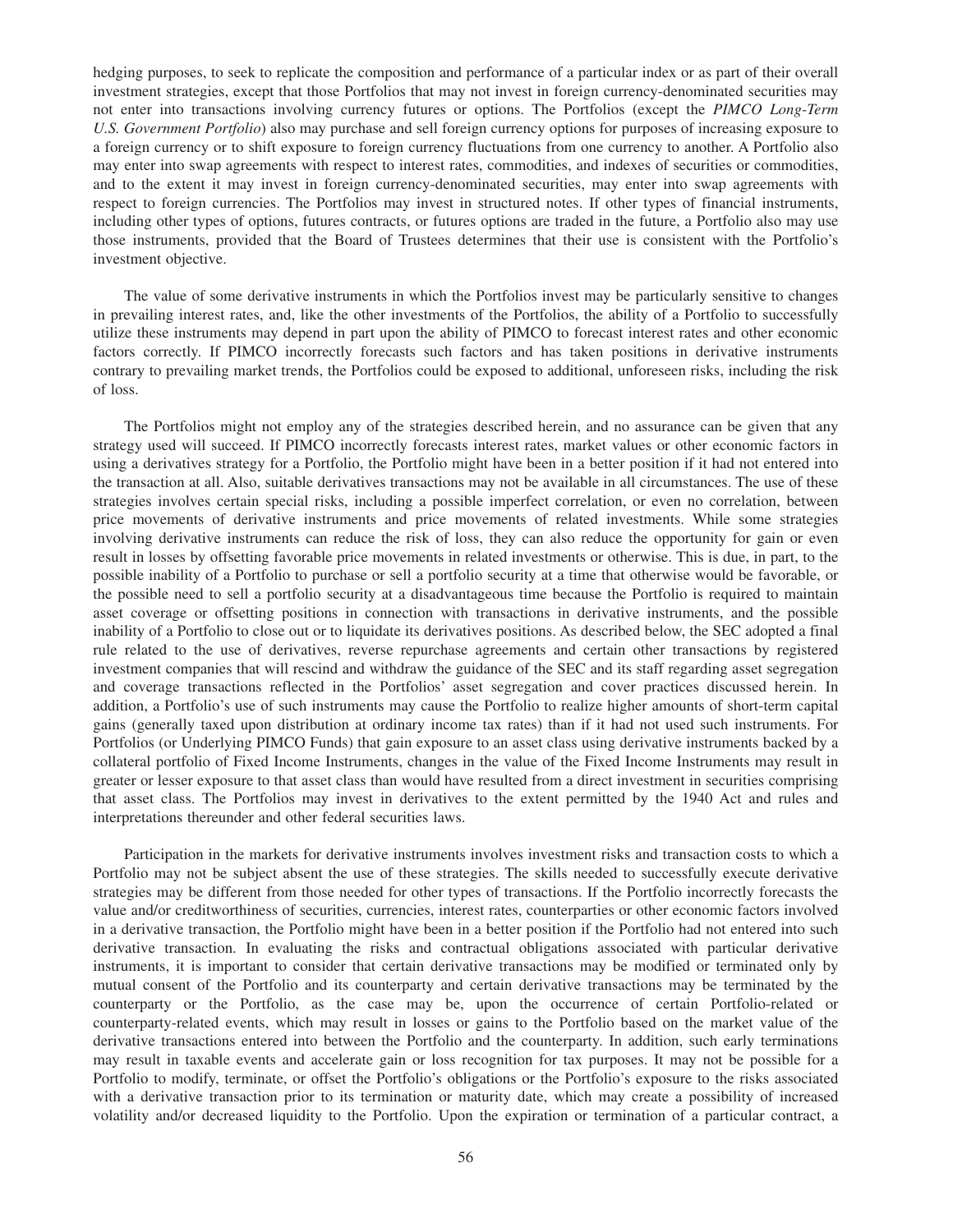Portfolio may wish to retain its position in the derivative instrument by entering into a similar contract, but may be unable to do so if the counterparty to the original contract is unwilling or unable to enter into the new contract and no other appropriate counterparty can be found, which could cause the Portfolio not to be able to maintain certain desired investment exposures or not to be able to hedge other investment positions or risks, which could cause losses to the Portfolio. Furthermore, after such an expiration or termination of a particular contract, a Portfolio may have fewer counterparties with which to engage in additional derivative transactions, which could lead to potentially greater counterparty risk exposure to one or more counterparties and which could increase the cost of entering into certain derivatives. In such cases, the Portfolio may lose money.

A Portfolio may engage in investment strategies, including the use of derivatives, to, among other things, generate current, distributable income, even if such strategies could potentially result in declines in the Portfolio's net asset value. A Portfolio's income and gain-generating strategies, including certain derivatives strategies, may generate current income and gains taxable as ordinary income sufficient to support distributions, even in situations when the Portfolio has experienced a decline in net assets due to, for example, adverse changes in the broad U.S. or non-U.S. securities markets or the Portfolio's portfolio of investments, or arising from its use of derivatives. Consequently, Portfolio shareholders may receive distributions subject to tax at ordinary income rates at a time when their investment in the Portfolio has declined in value, which may be economically similar to a taxable return of capital.

The tax treatment of certain derivatives may be open to different interpretations. Any recharacterization of payments made or received by a Portfolio pursuant to derivatives potentially could affect the amount, timing or characterization of Portfolio distributions. In addition, the tax treatment of such investment strategies may be changed by regulation or otherwise.

*Options on Securities and Indexes.* A Portfolio may, to the extent specified herein or in the Prospectuses, purchase and sell both put and call options on equity, fixed income or other securities (including securities to be purchased in when-issued, delayed delivery and forward commitment transactions) or indexes in standardized contracts traded on foreign or domestic securities exchanges, boards of trade, or similar entities, or quoted on NASDAQ or on an OTC market, and agreements, sometimes called cash puts, which may accompany the purchase of a new issue of bonds from a dealer.

An option on a security (or index) is a contract that gives the holder of the option, in return for a premium, the right to buy from (in the case of a call) or sell to (in the case of a put) the writer of the option the security underlying the option (or the cash value of an option that is on an index or cash-settled) at a specified exercise price, often at any time during the term of the option for American options or only at expiration for European options. The writer of an option on a security that requires physical delivery has the obligation upon exercise of the option to deliver the underlying security upon payment of the exercise price (in the case of a call) or to pay the exercise price upon delivery of the underlying security (in the case of a put). Certain put options written by a Portfolio, which counterparties may use as a source of liquidity, may be structured to have an exercise price that is less than the market value of the underlying securities that would be received by the Portfolio. Upon exercise, the writer of an option on an index or cash-settled option on a security is obligated to pay the difference between the cash value of the index or security and the exercise price multiplied by the specified multiplier for the option. (An index is designed to reflect features of a particular financial or securities market, a specific group of financial instruments or securities, or certain economic indicators.)

A Portfolio will "cover" its obligations when it writes call options or put options. In the case of a call option on a debt obligation or other security that requires physical delivery, the option is covered if the Portfolio owns the security underlying the call or has an absolute and immediate right to acquire that security without additional cash consideration (or, if additional cash consideration is required, cash or other assets determined to be liquid by PIMCO, in such amount are segregated by its custodian or "earmarked") upon conversion or exchange of other securities held by a Portfolio. A call option on a security or index is also "covered" if a Portfolio does not hold the underlying security or have the right to acquire it, but the Portfolio segregates or "earmarks" assets determined to be liquid by PIMCO in an amount equal to the value of the underlying security (in the case of an option that requires physical delivery) or to the fund's net obligation (in the case of an option that requires cash settlement, including an option on an index and any option with respect to which the Portfolio has entered into a contractual arrangement with a third party broker-dealer or counterparty that requires cash settlement), minus any collateral deposited with a broker-dealer or other financial institution, on a mark-to-market basis (a so-called "naked" call option).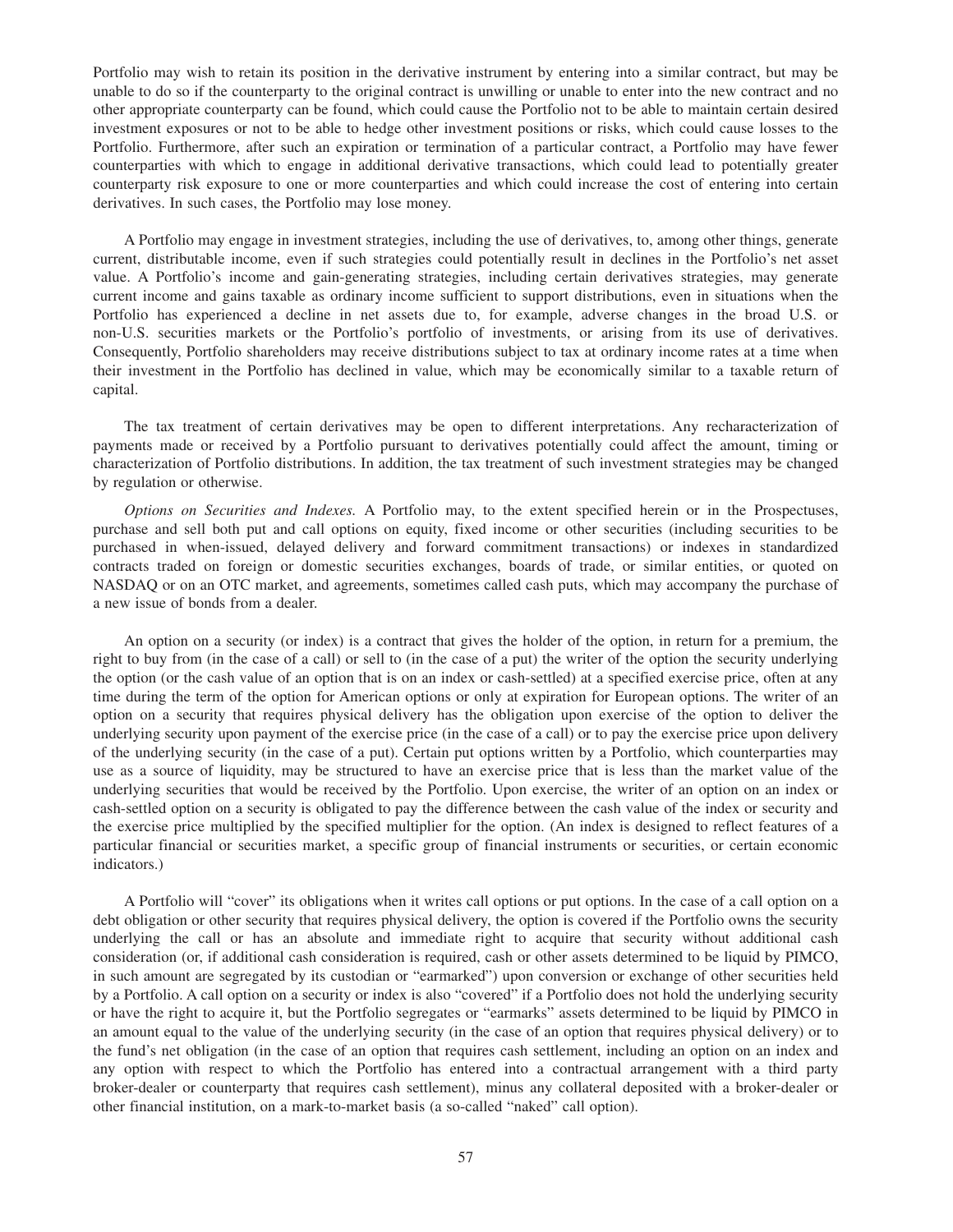A call option is also covered if a Portfolio holds a call on the same index or security as the call written where the exercise price of the call held is (i) equal to or less than the exercise price of the call written, or (ii) greater than the exercise price of the call written, provided the difference is maintained by the Portfolio in segregated or "earmarked" liquid assets. A put option on a security or an index is covered if a Portfolio segregates or "earmarks" liquid assets equal to the exercise price. A put option is also covered if the Portfolio holds a put on the same security or index as the put written where the exercise price of the put held is (i) equal to or greater than the exercise price of the put written, or (ii) less than the exercise price of the put written, provided the difference is maintained by the Portfolio in segregated or "earmarked" liquid assets. Obligations under written call and put options so covered will not be construed to be "senior securities" for purposes of the Portfolio's investment restrictions concerning senior securities and borrowings. As described below, the SEC adopted a final rule related to the use of derivatives, reverse repurchase agreements and certain other transactions by registered investment companies that will rescind and withdraw the guidance of the SEC and its staff regarding asset segregation and coverage transactions reflected in the Portfolios' asset segregation and cover practices discussed herein.

If an option written by a Portfolio expires unexercised, the Portfolio realizes a capital gain equal to the premium received at the time the option was written. If an option purchased by a Portfolio expires unexercised, the Portfolio realizes a capital loss equal to the premium paid. Prior to the earlier of exercise or expiration, an exchange-traded option may be closed out by an offsetting purchase or sale of an option of the same series (type, exchange, underlying security or index, exercise price, and expiration). There can be no assurance, however, that a closing purchase or sale transaction can be effected when the Portfolio desires.

A Portfolio may sell put or call options it has previously purchased, which could result in a net gain or loss depending on whether the amount realized on the sale is more or less than the premium and other transaction costs paid on the put or call option which is sold. Prior to exercise or expiration, an option may be closed out by an offsetting purchase or sale of an option of the same series. A Portfolio will realize a capital gain from a closing purchase transaction if the cost of the closing option is less than the premium received from writing the option, or, if it is more, the Portfolio will realize a capital loss. If the premium received from a closing sale transaction is more than the premium paid to purchase the option, the Portfolio will realize a capital gain or, if it is less, the Portfolio will realize a capital loss. The principal factors affecting the market value of a put or a call option include supply and demand, interest rates, the current market price of the underlying security or index in relation to the exercise price of the option, the volatility of the underlying security or index, and the time remaining until the expiration date.

The premium paid for a put or call option purchased by a Portfolio is an asset of the Portfolio. The premium received for an option written by a Portfolio is recorded as a deferred credit. The value of an option purchased or written is marked-to-market daily and is valued at the closing price on the exchange on which it is traded or, if not traded on an exchange or no closing price is available, at the mean between the last bid and ask prices.

The Portfolios may write covered straddles consisting of a combination of a call and a put written on the same underlying security. A straddle will be covered when sufficient liquid assets are deposited to meet the Portfolios' immediate obligations. The Portfolios may use the same liquid assets to cover both the call and put options where the exercise price of the call and put are the same, or where the exercise price of the call is higher than that of the put. In such cases, the Portfolios will also segregate or "earmark" liquid assets equivalent to the amount, if any, by which the put is "in the money." As described below, the SEC adopted a final rule related to the use of derivatives, reverse repurchase agreements and certain other transactions by registered investment companies that will rescind and withdraw the guidance of the SEC and its staff regarding asset segregation and coverage transactions reflected in the Portfolios' asset segregation and cover practices discussed herein.

*Risks Associated with Options on Securities and Indexes.* There are several risks associated with transactions in options on securities and on indexes. For example, there are significant differences between the securities and options markets that could result in an imperfect correlation between these markets, causing a given transaction not to achieve its objectives. A decision as to whether, when and how to use options involves the exercise of skill and judgment, and even a well-conceived transaction may be unsuccessful to some degree because of market behavior or unexpected events.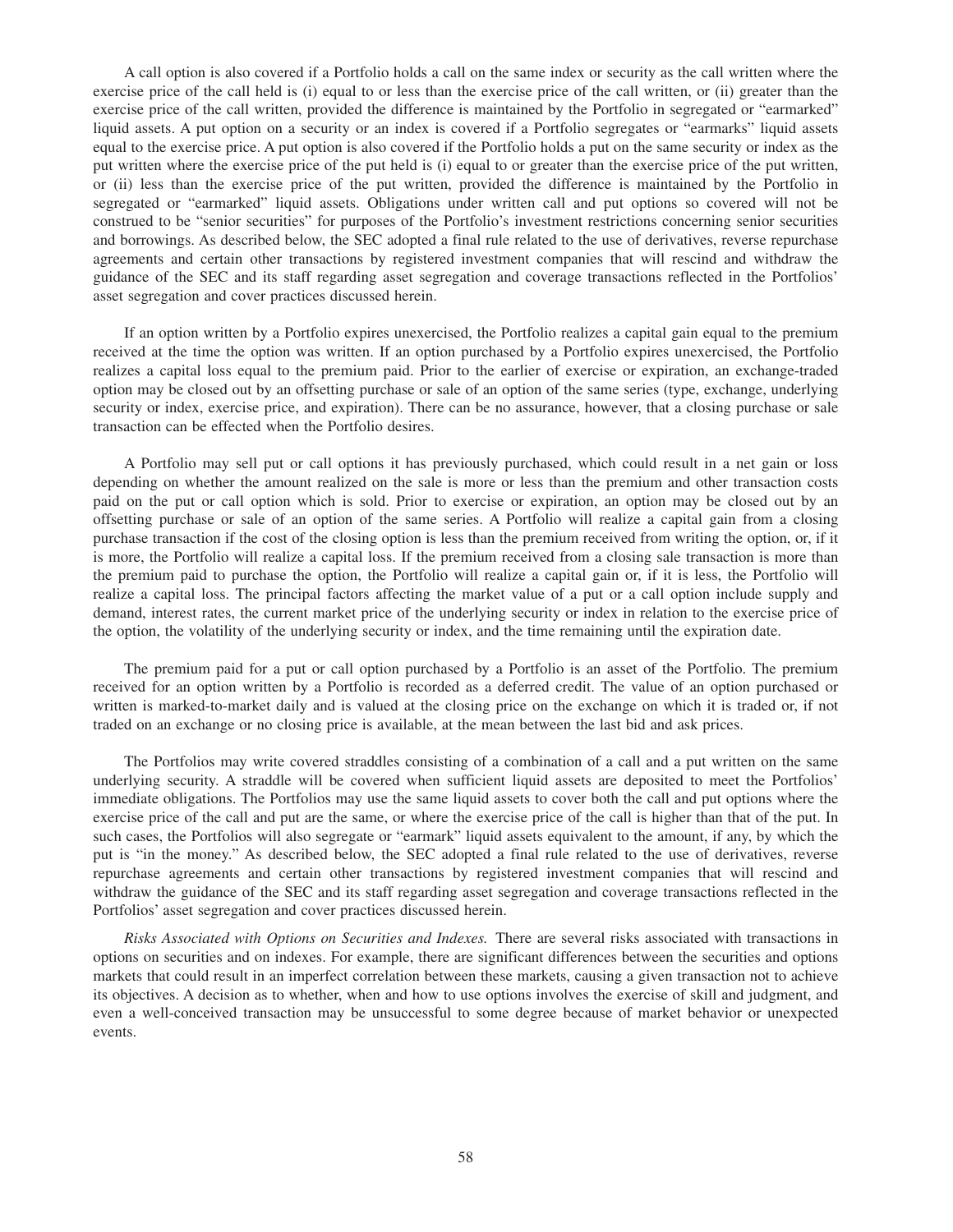The writer of an American option often has no control over the time when it may be required to fulfill its obligation as a writer of the option. Once an option writer has received an exercise notice, it cannot effect a closing purchase transaction in order to terminate its obligation under the option and must deliver the underlying security at the exercise price.

To the extent a Portfolio writes a put option, the Portfolio has assumed the obligation during the option period to purchase the underlying investment from the put buyer at the option's exercise price if the put buyer exercises its option, regardless of whether the value of the underlying investment falls below the exercise price. This means that a Portfolio that writes a put option may be required to take delivery of the underlying investment and make payment for such investment at the exercise price. This may result in losses to the Portfolio and may result in the Portfolio holding the underlying investment for some period of time when it is disadvantageous to do so.

If a put or call option purchased by a Portfolio is not sold when it has remaining value, and if the market price of the underlying security remains equal to or greater than the exercise price (in the case of a put), or remains less than or equal to the exercise price (in the case of a call), the Portfolio will lose its entire investment in the option. Also, where a put or call option on a particular security is purchased to hedge against price movements in a related security, the price of the put or call option may move more or less than the price of the related security.

There can be no assurance that a liquid market will exist when a Portfolio seeks to close out an option position. If a Portfolio were unable to close out an option that it had purchased on a security, it would have to exercise the option in order to realize any profit or the option may expire worthless.

If trading were suspended in an option purchased by a Portfolio, the Portfolio would not be able to close out the option. If restrictions on exercise were imposed, the Portfolio might be unable to exercise an option it has purchased. Except to the extent that a call option on an index written by the Portfolio is covered by an option on the same index purchased by the Portfolio, movements in the index may result in a loss to the Portfolio; however, such losses may be mitigated by changes in the value of the Portfolio's securities during the period the option was outstanding.

To the extent that a Portfolio writes a call option on a security it holds in its portfolio and intends to use such security as the sole means of "covering" its obligation under the call option, the Portfolio has, in return for the premium on the option, given up the opportunity to profit from a price increase in the underlying security above the exercise price during the option period, but, as long as its obligation under such call option continues, has retained the risk of loss should the price of the underlying security decline. Under current regulatory requirements, if a Portfolio were unable to close out such a call option, the Portfolio would not be able to sell the underlying security unless the option expired without exercise.

*Foreign Currency Options.* Portfolios that invest in foreign currency-denominated securities may buy or sell put and call options on foreign currencies. These Portfolios may buy or sell put and call options on foreign currencies either on exchanges or in the OTC market. A put option on a foreign currency gives the purchaser of the option the right to sell a foreign currency at the exercise price until the option expires. A call option on a foreign currency gives the purchaser of the option the right to purchase the currency at the exercise price until the option expires. Currency options traded on U.S. or other exchanges may be subject to position limits which may limit the ability of a Portfolio to reduce foreign currency risk using such options. OTC options differ from exchange-traded options in that they are bilateral contracts with price and other terms negotiated between buyer and seller, and generally do not have as much market liquidity as exchange-traded options. Under definitions adopted by the CFTC and SEC, many foreign currency options are considered swaps for certain purposes, including determination of whether such instruments need to be exchange-traded and centrally cleared as discussed further in "Risks of Potential Government Regulation of Derivatives."

*Futures Contracts and Options on Futures Contracts.* A futures contract is an agreement to buy or sell a security or other asset for a set price on a future date. These contracts are traded on exchanges, so that, in most cases, a party can close out its position on the exchange for cash, without delivering the underlying security or other underlying asset. An option on a futures contract gives the holder of the option the right to buy or sell a position in a futures contract from or to the writer of the option, at a specified price and on or before a specified expiration date.

Each Portfolio may invest in futures contracts and options thereon ("futures options") with respect to, but not limited to, interest rates, commodities, and security or commodity indexes. To the extent that a Portfolio may invest in foreign currency-denominated securities, it also may invest in foreign currency futures contracts and options thereon.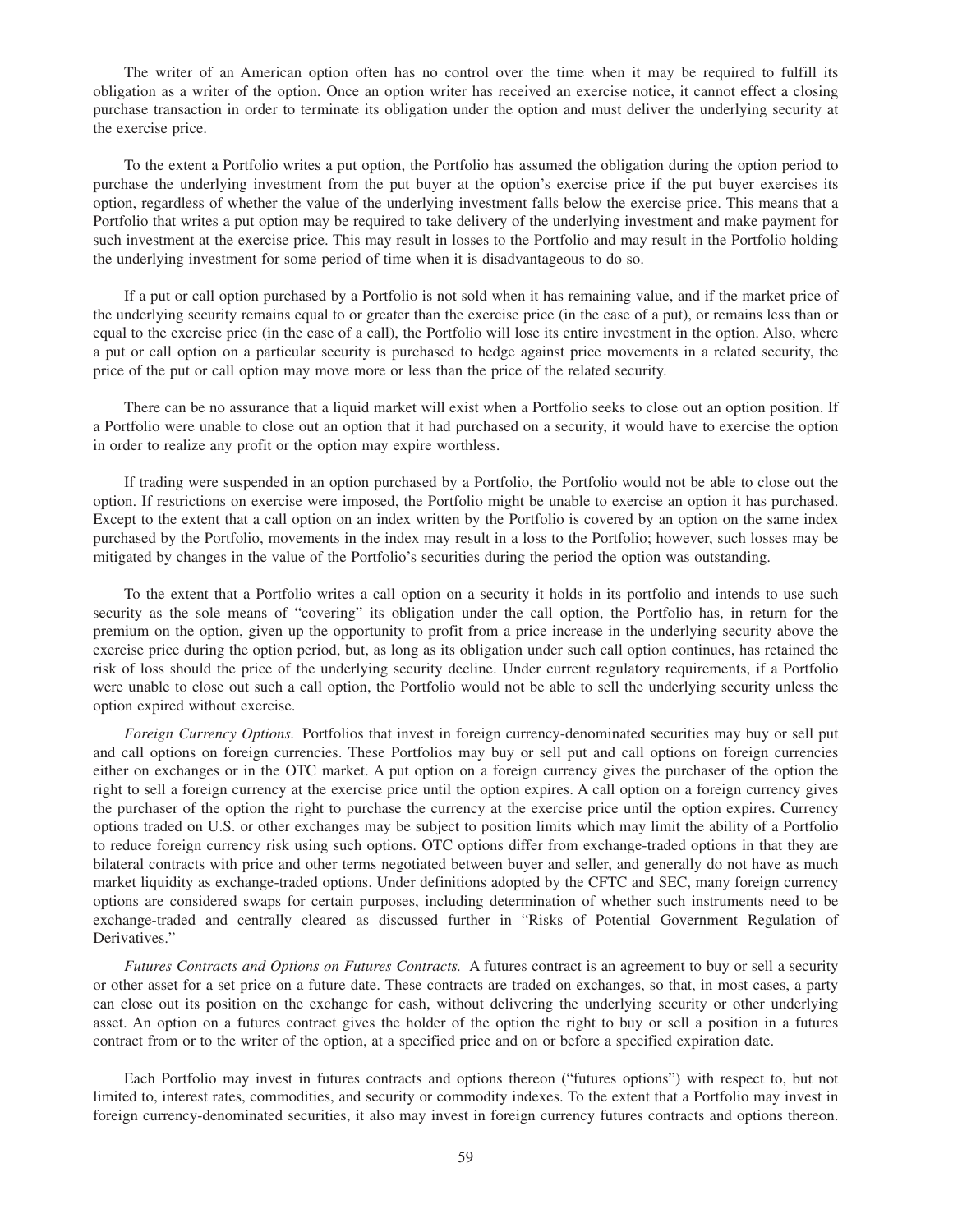An interest rate, commodity, foreign currency or index futures contract provides for the future sale or purchase of a specified quantity of a financial instrument, commodity, foreign currency or the cash value of an index at a specified price and time. A futures contract on an index is an agreement pursuant to which a party agrees to pay or receive an amount of cash equal to the difference between the value of the index at the close of the last trading day of the contract and the price at which the index contract was originally written. Although the value of an index might be a function of the value of certain specified securities, no physical delivery of these securities is made. A public market exists in futures contracts covering a number of indexes as well as financial instruments and foreign currencies, including, but not limited to: the S&P 500; the S&P Midcap 400; the Nikkei 225; the Markit CDX credit index; the iTraxx credit index; U.S. Treasury bonds; U.S. Treasury notes; U.S. Treasury bills; 90-day commercial paper; bank certificates of deposit; Eurodollar certificates of deposit; the Australian dollar; the Canadian dollar; the British pound; the Japanese yen; the Swiss franc; the Mexican peso; and certain multinational currencies, such as the euro. It is expected that other futures contracts will be developed and traded in the future. Certain futures contracts on indexes, financial instruments or foreign currencies may represent new investment products that lack performance track records. Certain of the Portfolios also may invest in commodity futures contracts and options thereon. A commodity futures contract is an agreement to buy or sell a commodity, such as an energy, agricultural or metal commodity at a later date at a price and quantity agreed-upon when the contract is bought or sold.

A Portfolio may purchase and write call and put futures options, as specified for that Portfolio in the Prospectuses. Futures options possess many of the same characteristics as options on securities and indexes (discussed above). A futures option gives the holder the right, in return for the premium paid, to assume a long position (call) or short position (put) in a futures contract at a specified exercise price at any time during the period of the option. Upon exercise of a call option, the holder acquires a long position in the futures contract and the writer is assigned the opposite short position. In the case of a put option, the opposite is true. A call option is "in the money" if the value of the futures contract that is the subject of the option exceeds the exercise price. A put option is "in the money" if the exercise price exceeds the value of the futures contract that is the subject of the option.

*Commodity Pool Operators and Commodity Trading Advisors.* PIMCO is registered with the CFTC as a commodity pool operator ("CPO"). However, PIMCO, with respect to certain Portfolios, has filed a notice of eligibility with the National Futures Association to claim an exclusion from the definition of the term CPO under the Commodity Exchange Act, as amended ("CEA"), and, therefore, PIMCO is not subject to registration or regulation as a CPO under the CEA and the rules thereunder. Additionally, certain Portfolios operating as funds-of-funds have claimed a temporary exemption from the definition of CPO under the CEA and, therefore, are not currently subject to registration or regulation as commodity pools under the CEA. PIMCO is not currently deemed to be a CPO with respect to its service as investment adviser to the Portfolios. To remain eligible for the exclusion, each of the Portfolios will have to adhere to the CFTC's regulations that subject registered investment companies and their investment advisers to regulation by the CFTC if the registered investment company invests more than a prescribed level of its liquidation value in futures, options on futures, most swaps, or other financial instruments regulated under the CEA, and the rules thereunder ("commodity interests"), or if the Portfolio markets itself as providing investment exposure to such instruments. These limitations may restrict a Portfolio's ability to pursue its investment strategy, increase the costs of implementing its strategy, increase expenses of the Portfolio, and/or adversely affect the Portfolio's total return. In the event that a Portfolio's investments in commodity interests are not within the thresholds set forth in the exclusion, PIMCO may be required to register as a CPO and/or "commodity trading advisor" with the CFTC with respect to that Portfolio. In this case, such Portfolio's expenses may increase, adversely affecting that Portfolio's total return. Additionally, under CFTC rules, certain mandated disclosure, reporting and recordkeeping obligations will apply to the Adviser with respect to the Portfolios.

To the extent any Portfolios are, or become, ineligible to claim an exclusion from CFTC regulation, these Portfolios may consider steps in order to continue to qualify for exemption from CFTC regulation, or may determine to operate subject to CFTC regulation. As of April 1, 2021, the *PIMCO Balanced Allocation Portfolio, PIMCO CommodityRealReturn® Strategy Portfolio* (and its Subsidiary), *the PIMCO Global Core Bond (Hedged) Portfolio* and the *PIMCO Global Managed Asset Allocation Portfolio* (and its Subsidiary) are subject to CFTC regulation.

*Limitations on Use of Futures and Futures Options.* When a purchase or sale of a futures contract is made by a Portfolio, the Portfolio is required to deposit with its custodian (or broker, if legally permitted) a specified amount of assets determined to be liquid by PIMCO ("initial margin"). The margin required for a futures contract is set by the exchange on which the contract is traded and may be modified during the term of the contract. Margin requirements on foreign exchanges may be different than U.S. exchanges. The initial margin is in the nature of a performance bond or good faith deposit on the futures contract which is returned to the Portfolio upon termination of the contract, assuming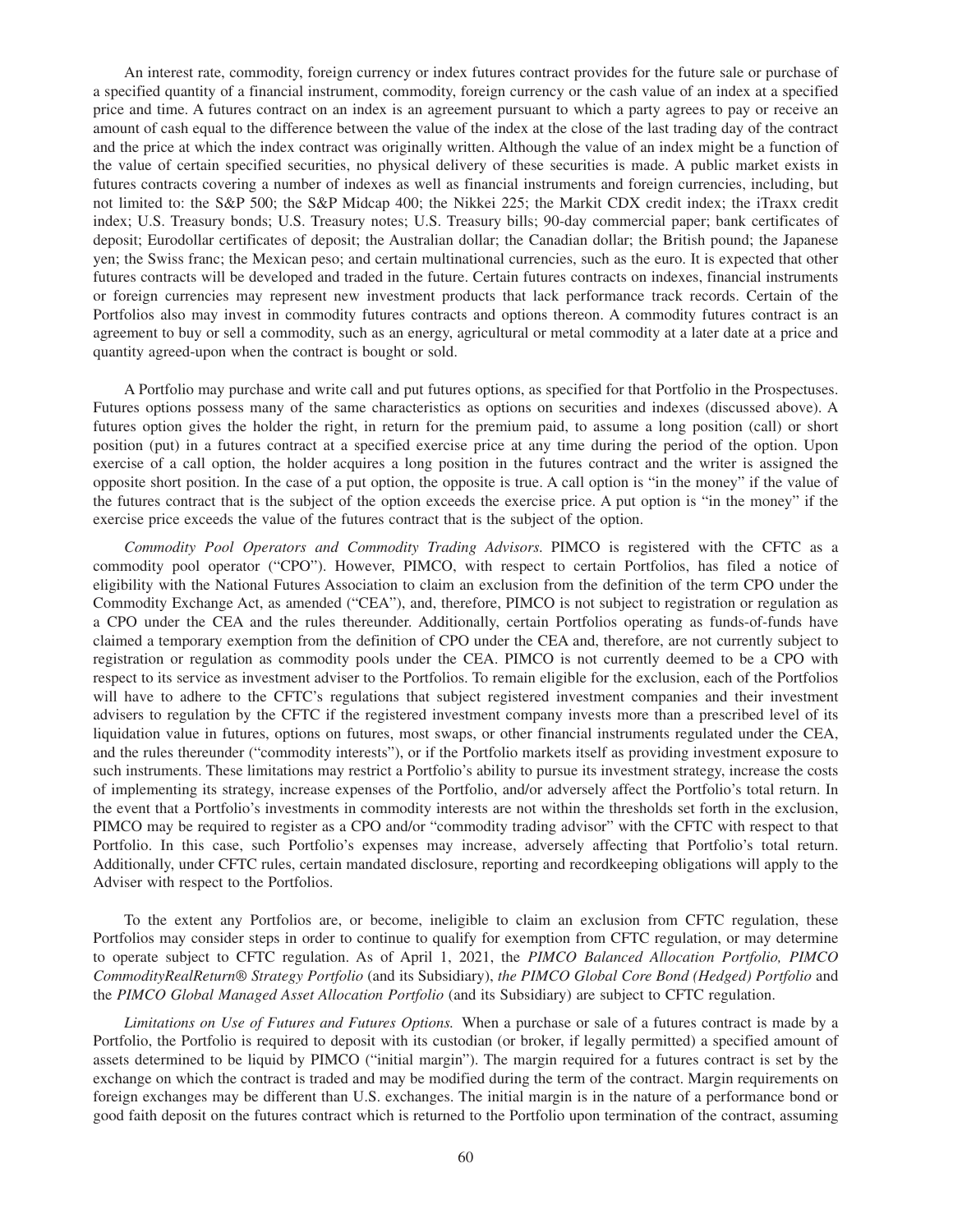all contractual obligations have been satisfied. Each Portfolio expects to earn interest income on its initial margin deposits. A futures contract held by a Portfolio is valued daily at the official settlement price of the exchange on which it is traded. Each day the Portfolio pays or receives cash, called "variation margin," equal to the daily change in value of the futures contract. This process is known as "marking-to-market." Variation margin does not represent a borrowing or loan by a Portfolio but is instead a settlement between the Portfolio and the broker of the amount one would owe the other if the futures contract expired. In computing daily net asset value, each Portfolio will mark-to-market its open futures positions.

A Portfolio is also required to deposit and maintain margin with respect to put and call options on futures contracts written by it. Such margin deposits will vary depending on the nature of the underlying futures contract (and the related initial margin requirements), the current market value of the option, and other futures positions held by the Portfolio. Customer account agreements and related addenda govern cleared derivatives transactions such as futures, options on futures, and cleared OTC derivatives. Such transactions require posting of initial margin as determined by each relevant clearing agency which is segregated in an account at a futures commission merchant ("FCM") registered with the CFTC. In the United States, counterparty risk may be reduced as creditors of an FCM cannot have a claim to Portfolio assets in the segregated account. Portability of exposure reduces risk to the Portfolio. Variation margin, or changes in market value, are generally exchanged daily, but may not be netted between futures and cleared OTC derivatives unless the parties have agreed to a separate arrangement in respect of portfolio margining.

Although some futures contracts call for making or taking delivery of the underlying securities or commodities, generally these obligations are closed out prior to delivery by offsetting purchases or sales of matching futures contracts (same exchange, underlying security or index, and delivery month). Closing out a futures contract sale is effected by purchasing an offsetting futures contract for the same aggregate amount of the specific type of financial instrument or commodity with the same delivery date. If an offsetting purchase price is less than the original sale price, the Portfolio realizes a capital gain, or if it is more, the Portfolio realizes a capital loss. Conversely, if an offsetting sale price is more than the original purchase price, the Portfolio realizes a capital gain, or if it is less, a Portfolio realizes a capital loss. The transaction costs must also be included in these calculations.

When purchasing a futures contract that cash settles, a Portfolio will maintain with its custodian (and mark-to-market on a daily basis) assets determined to be liquid by PIMCO that, when added to the amounts deposited with a FCM as margin, are equal to the daily marked-to-market net obligation (if any) of the futures contract. Alternatively, the Portfolio may "cover" its position by purchasing a put option on the same futures contract with a strike price as high or higher than the price of the contract held by the Portfolio.

When selling a futures contract that cash settles, a Portfolio will maintain with its custodian (and mark-to-market on a daily basis) assets determined to be liquid by PIMCO that are equal to the daily marked-to-market net obligation (if any) of the Portfolio under the futures contract. Alternatively, a Portfolio may "cover" its position by owning the instruments underlying the futures contract (or, in the case of an index futures contract, a portfolio with a volatility substantially similar to that of the index on which the futures contract is based), or by holding a call option permitting the Portfolio to purchase the same futures contract at a price no higher than the price of the contract written by the Portfolio (or at a higher price if the difference is maintained in liquid assets with the Trust's custodian).

With respect to futures contracts that "physically settle," a Portfolio may cover the open position by setting aside or "earmarking" liquid assets in an amount equal to the full notional value of the futures contract. By setting aside or "earmarking" assets equal to only its net obligation under cash-settled futures, a Portfolio will have the ability to utilize these contracts to a greater extent than if the Portfolio were required to segregate or "earmark" assets equal to the full notional value of the futures contract. Futures contracts that are not required to "cash settle" may be treated as such for asset segregation or "earmarking" purposes when a Portfolio has entered into a contractual arrangement with a third party FCM to require the trade to be closed out or cash settled prior to or in lieu of physical settlement.

When selling a call option on a futures contract, a Portfolio will maintain with its custodian (and mark-to-market on a daily basis) assets determined to be liquid by PIMCO that, when added to the amounts deposited with a FCM as margin, equal the total market value of the futures contract underlying the call option. Alternatively, the Portfolio may cover its position by entering into a long position in the same futures contract at a price no higher than the strike price of the call option, by owning the instruments underlying the futures contract, or by holding a separate call option permitting the Portfolio to purchase the same futures contract at a price not higher than the strike price of the call option sold by the Portfolio.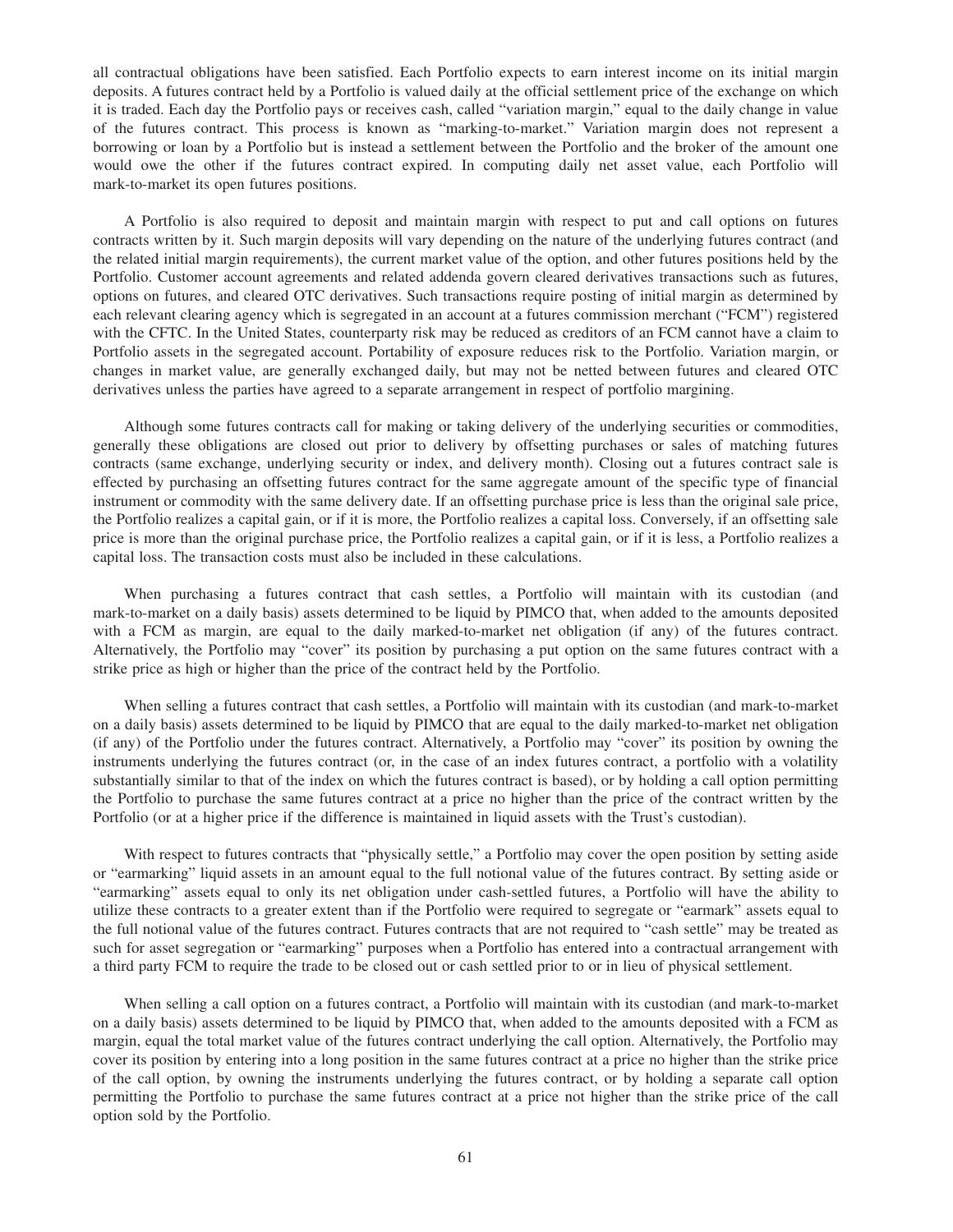When selling a put option on a futures contract, a Portfolio will maintain with its custodian (and mark-to-market on a daily basis) assets determined to be liquid by PIMCO that equal the purchase price of the futures contract, less any margin on deposit. Alternatively, the Portfolio may cover the position either by entering into a short position in the same futures contract, or by owning a separate put option permitting it to sell the same futures contract so long as the strike price of the purchased put option is the same or higher than the strike price of the put option sold by the Portfolio.

To the extent that securities with maturities greater than one year are used to segregate or "earmark" liquid assets to cover a Portfolio's obligations under futures contracts and related options, such use will not eliminate the risk of a form of leverage, which may tend to exaggerate the effect on net asset value of any increase or decrease in the market value of a Portfolio's portfolio, and may require liquidation of portfolio positions when it is not advantageous to do so. However, any potential risk of leverage resulting from the use of securities with maturities greater than one year may be mitigated by limiting the overall duration of the Portfolio's portfolio securities. Thus, the use of a longer-term security may require a Portfolio to hold offsetting short-term securities to balance the Portfolio's portfolio such that the Portfolio's duration does not exceed the maximum permitted for the Portfolio in the Prospectuses.

As described below, the SEC adopted a final rule related to the use of derivatives, reverse repurchase agreements and certain other transactions by registered investment companies that will rescind and withdraw the guidance of the SEC and its staff regarding asset segregation and coverage transactions reflected in the Portfolios' asset segregation and cover practices discussed herein. The requirements for qualification as a regulated investment company also may limit the extent to which a Portfolio may enter into futures, futures options and forward contracts. See "Taxation."

*Risks Associated with Futures and Futures Options.* There are several risks associated with the use of futures contracts and futures options as hedging techniques. A purchase or sale of a futures contract may result in losses in excess of the amount invested in the futures contract. There can be no guarantee that there will be a correlation between price movements in the hedging vehicle and in the Portfolio securities being hedged. In addition, there are significant differences between the securities and futures markets that could result in an imperfect correlation between the markets, causing a given hedge not to achieve its objectives. The degree of imperfection of correlation depends on circumstances such as variations in speculative market demand for futures and futures options on securities, including technical influences in futures trading and futures options, and differences between the financial instruments being hedged and the instruments underlying the standard contracts available for trading in such respects as interest rate levels, maturities, and creditworthiness of issuers. A decision as to whether, when and how to hedge involves the exercise of skill and judgment, and even a well-conceived hedge may be unsuccessful to some degree because of market behavior or unexpected interest rate trends.

Futures contracts on U.S. Government securities historically have reacted to an increase or decrease in interest rates in a manner similar to that in which the underlying U.S. Government securities reacted. To the extent, however, that certain Portfolios and Underlying PIMCO Funds enter into such futures contracts, the value of such futures will not vary in direct proportion to the value of such Portfolio's or Underlying

PIMCO Fund's holdings of U.S. Government securities. Thus, the anticipated spread between the price of the futures contract and the hedged security may be distorted due to differences in the nature of the markets. The spread also may be distorted by differences in initial and variation margin requirements, the liquidity of such markets and the participation of speculators in such markets.

Futures exchanges may limit the amount of fluctuation permitted in certain futures contract prices during a single trading day. The daily limit establishes the maximum amount that the price of a futures contract may vary either up or down from the previous day's settlement price at the end of the current trading session. Once the daily limit has been reached in a futures contract subject to the limit, no more trades may be made on that day at a price beyond that limit. The daily limit governs only price movements during a particular trading day and therefore does not limit potential losses because the limit may work to prevent the liquidation of unfavorable positions. For example, futures prices have occasionally moved to the daily limit for several consecutive trading days with little or no trading, thereby preventing prompt liquidation of positions and subjecting some holders of futures contracts to substantial losses.

There can be no assurance that a liquid market will exist at a time when a Portfolio seeks to close out a futures or a futures option position, and that Portfolio would remain obligated to meet margin requirements until the position is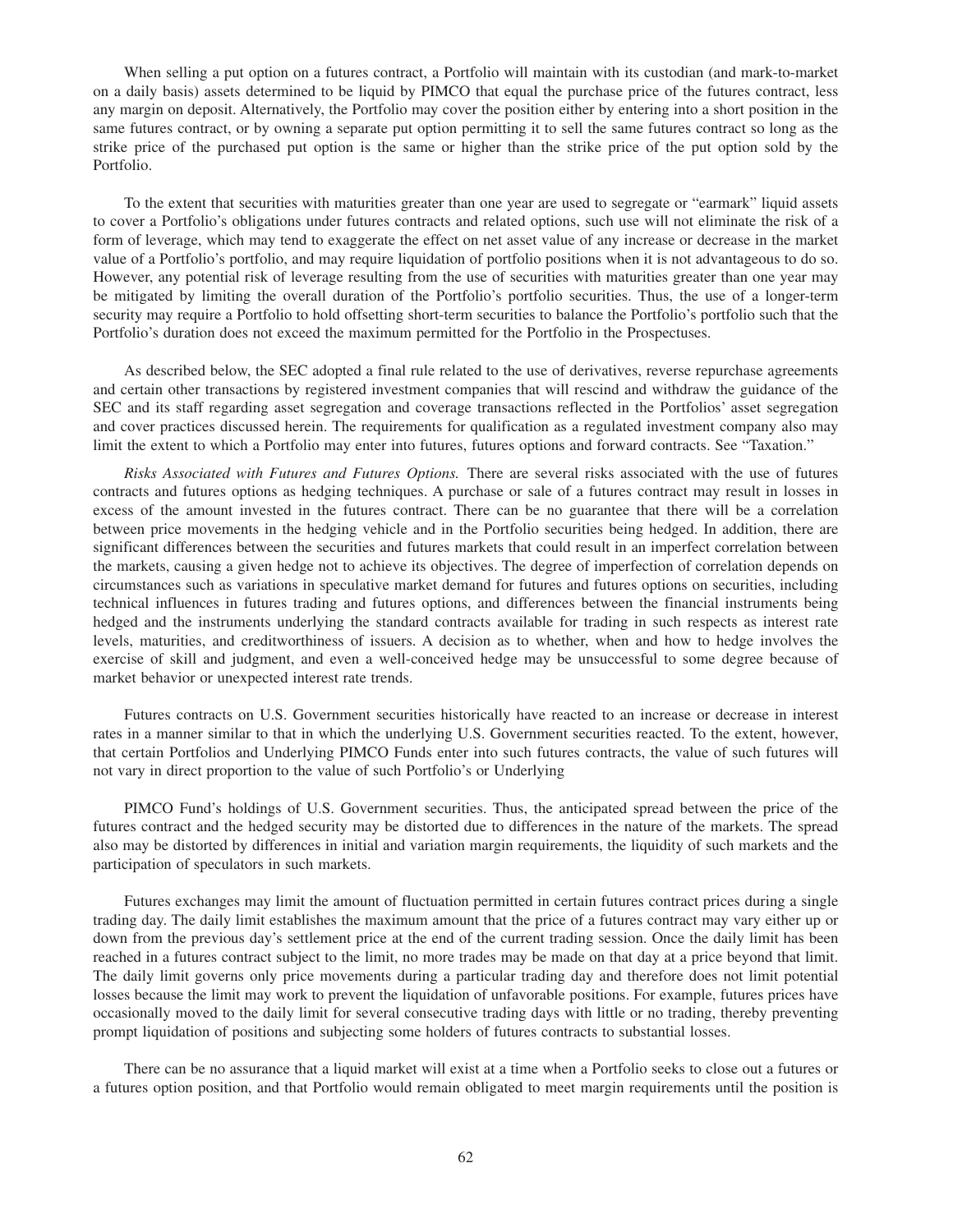closed. In addition, many of the contracts discussed above are relatively new instruments without a significant trading history. As a result, there can be no assurance that an active secondary market will develop or continue to exist.

*Risks Associated with Commodity Futures Contracts.* There are several additional risks associated with transactions in commodity futures contracts, including but not limited to:

- *Storage.* Unlike the financial futures markets, in the commodity futures markets there are costs of physical storage associated with purchasing the underlying commodity. The price of the commodity futures contract will reflect the storage costs of purchasing the physical commodity, including the time value of money invested in the physical commodity. To the extent that the storage costs for an underlying commodity change while a Portfolio is invested in futures contracts on that commodity, the value of the futures contract may change proportionately.
- *Reinvestment.* In the commodity futures markets, producers of the underlying commodity may decide to hedge the price risk of selling the commodity by selling futures contracts today to lock in the price of the commodity at delivery tomorrow. In order to induce speculators to purchase the other side of the same futures contract, the commodity producer generally must sell the futures contract at a lower price than the expected future spot price. Conversely, if most hedgers in the futures market are purchasing futures contracts to hedge against a rise in prices, then speculators will only sell the other side of the futures contract at a higher futures price than the expected future spot price of the commodity. The changing nature of the hedgers and speculators in the commodity markets will influence whether futures prices are above or below the expected future spot price, which can have significant implications for a Portfolio. If the nature of hedgers and speculators in futures markets has shifted when it is time for a Portfolio to reinvest the proceeds of a maturing contract in a new futures contract, the Portfolio might reinvest at higher or lower futures prices, or choose to pursue other investments.
- *Other Economic Factors.* The commodities which underlie commodity futures contracts may be subject to additional economic and non-economic variables, such as drought, floods, weather, livestock disease, embargoes, tariffs, and international economic, political and regulatory developments. These factors may have a larger impact on commodity prices and commodity-linked instruments, including futures contracts, than on traditional securities. Certain commodities are also subject to limited pricing flexibility because of supply and demand factors. Others are subject to broad price fluctuations as a result of the volatility of the prices for certain raw materials and the instability of supplies of other materials. These additional variables may create additional investment risks which subject a Portfolio's investments to greater volatility than investments in traditional securities.
- *Additional Risks of Options on Securities, Futures Contracts, Options on Futures Contracts, and Forward Currency Exchange Contracts and Options* Thereon. Options on securities, futures contracts, options on futures contracts, forward currency exchange contracts and options on forward currency exchange contracts may be traded on foreign (non-U.S.) exchanges. Such transactions may not be regulated as effectively as similar transactions in the United States, may not involve a clearing mechanism and related guarantees, and are subject to the risk of governmental actions affecting trading in, or the prices of, foreign (non-U.S.) securities. The value of such positions also could be adversely affected by: (i) other complex foreign (non-U.S.) political, legal and economic factors; (ii) lesser availability than in the United States of data on which to make trading decisions; (iii) delays in a Portfolio's ability to act upon economic events occurring in foreign (non-U.S.) markets during non-business hours in the United States; (iv) the imposition of different exercise and settlement terms and procedures and margin requirements than in the United States; and (v) lesser trading volume.
- *Swap Agreements and Options on Swap Agreements.* Each Portfolio may engage in swap transactions, including, but not limited to, swap agreements on interest rates, security or commodity indexes, specific securities and commodities, and credit and event-linked swaps. To the extent a Portfolio may invest in foreign (non-U.S.) currency-denominated securities, it also may invest in currency exchange rate swap agreements. A Portfolio also may enter into options on swap agreements ("swaptions").

A Portfolio may enter into swap transactions for any legal purpose consistent with its investment objectives and policies, such as attempting to obtain or preserve a particular return or spread at a lower cost than obtaining a return or spread through purchases and/or sales of instruments in other markets, to protect against currency fluctuations, as a duration management technique, to protect against any increase in the price of securities a Portfolio anticipates purchasing at a later date, or to gain exposure to certain markets in a more cost efficient manner.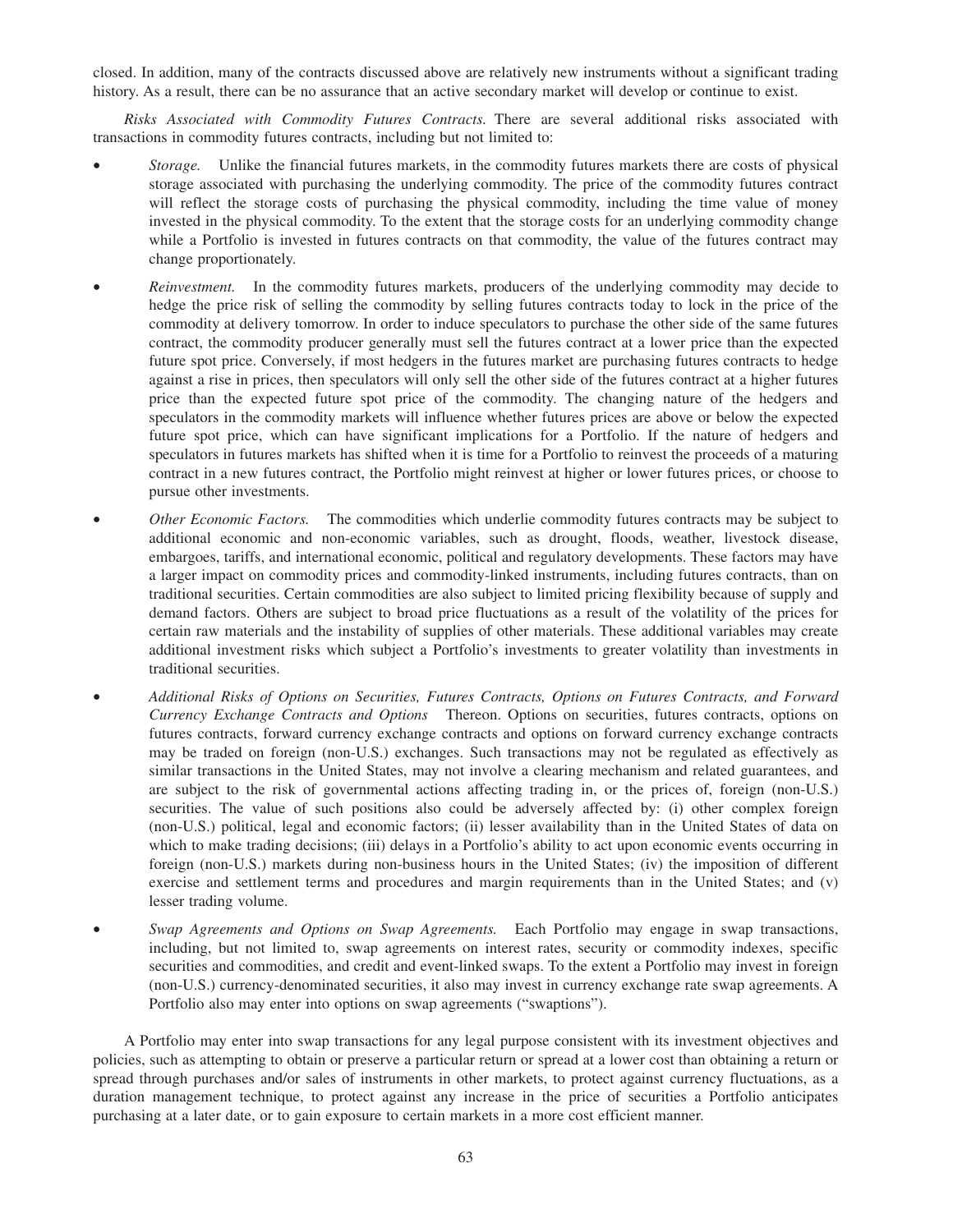OTC swap agreements are bilateral contracts entered into primarily by institutional investors for periods ranging from a few weeks to more than one year. In a standard OTC swap transaction, two parties agree to exchange the returns (or differentials in rates of return) earned or realized on particular predetermined investments or instruments. The gross returns to be exchanged or "swapped" between the parties are generally calculated with respect to a "notional amount," i.e., the return on or change in value of a particular dollar amount invested at a particular interest rate, in a particular foreign (non-U.S.) currency, or in a "basket" of securities or commodities representing a particular index. A "quanto" or "differential" swap combines both an interest rate and a currency transaction. Certain swap agreements, such as interest rate swaps, are traded on exchanges and cleared through central clearing counterparties. Other forms of swap agreements include interest rate caps, under which, in return for a premium, one party agrees to make payments to the other to the extent that interest rates exceed a specified rate, or "cap"; interest rate floors, under which, in return for a premium, one party agrees to make payments to the other to the extent that interest rates fall below a specified rate, or "floor"; and interest rate collars, under which a party sells a cap and purchases a floor or vice versa in an attempt to protect itself against interest rate movements exceeding given minimum or maximum levels. A total return swap agreement is a contract in which one party agrees to make periodic payments to another party based on the change in market value of underlying assets, which may include a single stock, a basket of stocks, or a stock index during the specified period, in return for periodic payments based on a fixed or variable interest rate or the total return from other underlying assets. Consistent with a Portfolio's investment objectives and general investment policies, certain of the Portfolios may invest in commodity swap agreements. For example, an investment in a commodity swap agreement may involve the exchange of floating-rate interest payments for the total return on a commodity index. In a total return commodity swap, a Portfolio will receive the price appreciation of a commodity index, a portion of the index, or a single commodity in exchange for paying an agreed-upon fee. If the commodity swap is for one period, a Portfolio may pay a fixed fee, established at the outset of the swap. However, if the term of the commodity swap is more than one period, with interim swap payments, a Portfolio may pay an adjustable or floating fee. With a "floating" rate, the fee may be pegged to a base rate, such as the London Interbank Offered Rate ("LIBOR"), and is adjusted each period. Therefore, if interest rates increase over the term of the swap contract, a Portfolio may be required to pay a higher fee at each swap reset date.

Each Portfolio also may enter into combinations of swap agreements in order to achieve certain economic results. For example, a Portfolio may enter into two swap transactions, one of which offsets the other for a period of time. After the offsetting swap transaction expires, the Portfolio would be left with the economic exposure provided by the remaining swap transaction. The intent of such an arrangement would be to lock in certain terms of the remaining swap transaction that a Portfolio may wish to gain exposure to in the future without having that exposure during the period the offsetting swap is in place.

A Portfolio also may enter into swaptions. A swaption is a contract that gives a counterparty the right (but not the obligation) in return for payment of a premium, to enter into a new swap agreement or to shorten, extend, cancel or otherwise modify an existing swap agreement, at some designated future time on specified terms. Each Portfolio may write (sell) and purchase put and call swaptions.

Depending on the terms of the particular option agreement, a Portfolio will generally incur a greater degree of risk when it writes a swaption than it will incur when it purchases a swaption. When a Portfolio purchases a swaption, it risks losing only the amount of the premium it has paid should it decide to let the option expire unexercised. However, when a Portfolio writes a swaption, upon exercise of the option the Portfolio will become obligated according to the terms of the underlying agreement.

A Portfolio also may enter into forward volatility agreements, also known as volatility swaps. In a volatility swap, the counterparties agree to make payments in connection with changes in the volatility (i.e., the magnitude of change over a specified period of time) of an underlying reference instrument, such as a currency, rate, index, security or other financial instrument. Volatility swaps permit the parties to attempt to hedge volatility risk and/or take positions on the projected future volatility of an underlying reference instrument. For example, a Portfolio may enter into a volatility swap in order to take the position that the reference instrument's volatility will increase over a particular period of time. If the reference instrument's volatility does increase over the specified time, the Portfolio will receive a payment from its counterparty based upon the amount by which the reference instrument's realized volatility level exceeds a volatility level agreed upon by the parties. If the reference instrument's volatility does not increase over the specified time, the Portfolio will make a payment to the counterparty based upon the amount by which the reference instrument's realized volatility level falls below the volatility level agreed upon by the parties. Payments on a volatility swap will be greater if they are based upon the mathematical square of volatility (i.e., the measured volatility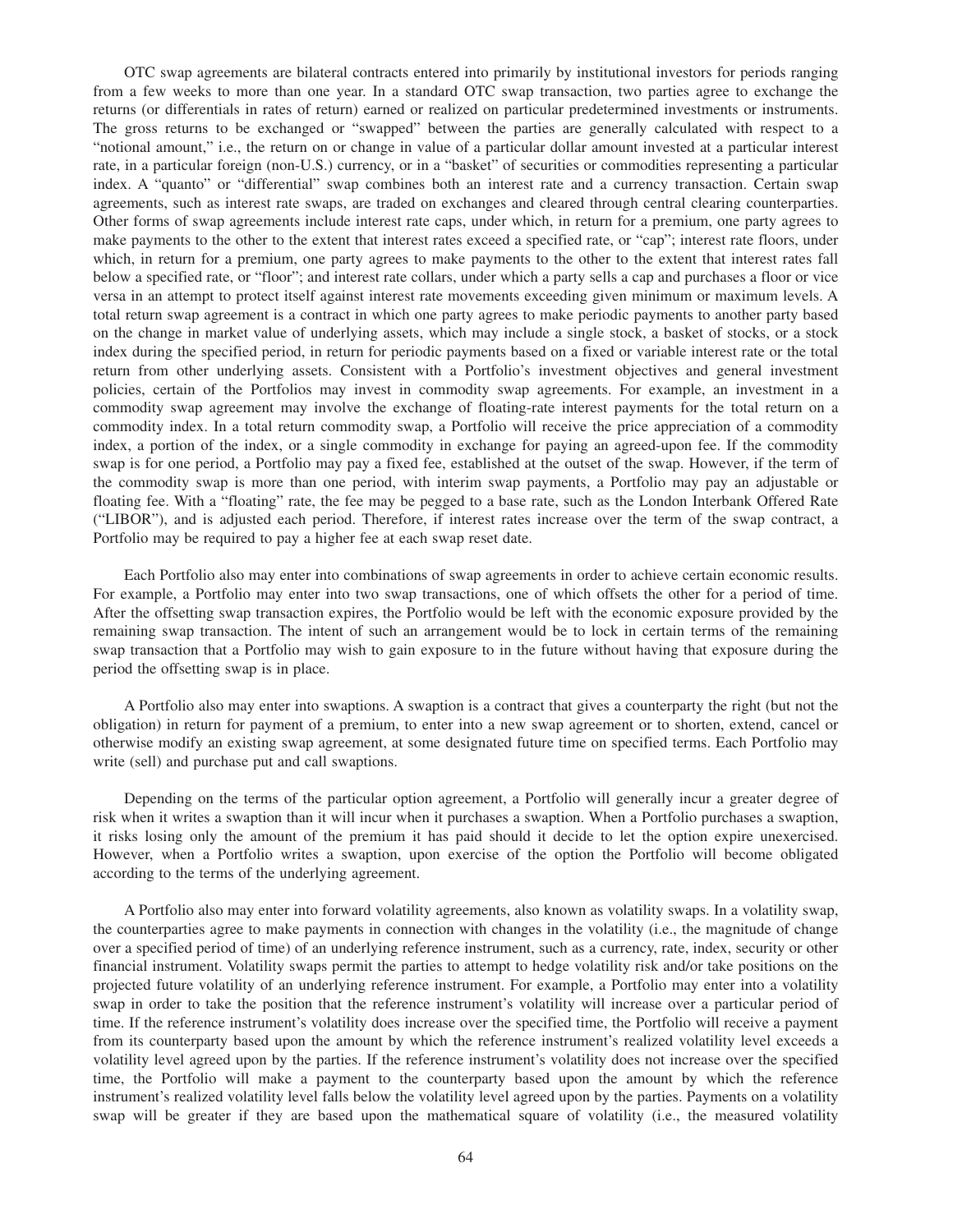multiplied by itself, which is referred to as "variance"). This type of a volatility swap is frequently referred to as a variance swap. Each Portfolio may engage in variance swaps.

Most types of swap agreements entered into by the Portfolios will calculate the obligations of the parties to the agreement on a "net basis." Consequently, a Portfolio's current obligations (or rights) under a swap agreement will generally be equal only to the net amount to be paid or received under the agreement based on the relative values of the positions held by each party to the agreement (the "net amount"). A Portfolio's current obligations under a swap agreement will be accrued daily (offset against any amounts owed to the Portfolio) and any accrued but unpaid net amounts owed to a swap counterparty will be covered by the segregation or "earmarking" of assets determined to be liquid by PIMCO. Under current regulatory guidance, obligations under swap agreements so covered will not be construed to be "senior securities" for purposes of a Portfolio's investment restriction concerning senior securities. As described below, the SEC adopted a final rule related to the use of derivatives, reverse repurchase agreements and certain other transactions by registered investment companies that will rescind and withdraw the guidance of the SEC and its staff regarding asset segregation and coverage transactions reflected in the Portfolios' asset segregation and cover practices discussed herein.

A Portfolio also may enter into OTC and cleared credit default swap agreements. A credit default swap agreement may reference one or more debt securities or obligations that are not currently held by the Portfolio. The protection "buyer" in an OTC credit default swap contract is generally obligated to pay the protection "seller" an upfront or a periodic stream of payments over the term of the contract until a credit event, such as a default, on a reference obligation has occurred. If a credit event occurs, the seller generally must pay the buyer the "par value" (full notional value) of the swap in exchange for an equal face amount of deliverable obligations of the reference entity described in the swap, or the seller may be required to deliver the related net cash amount if the swap is cash settled. A Portfolio may be either the buyer or seller in the transaction. If the Portfolio is a buyer and no credit event occurs, the Portfolio may recover nothing if the swap is held through its termination date. However, if a credit event occurs, the buyer may receive the full notional value of the swap in exchange for an equal face amount of deliverable obligations of the reference entity whose value may have significantly decreased. As a seller, a Portfolio generally receives an upfront payment or a fixed rate of income throughout the term of the swap provided that there is no credit event. As the seller, a Portfolio would effectively add leverage to its portfolio because, in addition to its total net assets, a Portfolio would be subject to investment exposure on the notional amount of the swap.

The spread of a credit default swap is the annual amount the protection buyer must pay the protection seller over the length of the contract, expressed as a percentage of the notional amount. When spreads rise, market-perceived credit risk rises and when spreads fall, market perceived credit risk falls. Wider credit spreads and decreasing market values, when compared to the notional amount of the swap, represent a deterioration of the credit soundness of the issuer of the reference obligation and a greater likelihood or risk of default or other credit event occurring as defined under the terms of the agreement. For credit default swap agreements on asset-backed securities and credit indices, the quoted market prices and resulting values, as well as the annual payment rate, serve as an indication of the current status of the payment/performance risk.

Credit default swap agreements sold by a Portfolio may involve greater risks than if a Portfolio had invested in the reference obligation directly since, in addition to general market risks, credit default swaps are subject to illiquidity risk, counterparty risk (with respect to OTC credit default swaps) and credit risk. A Portfolio will enter into uncleared credit default swap agreements only with counterparties that meet certain standards of creditworthiness. A buyer generally also will lose its investment and recover nothing should no credit event occur and the swap is held to its termination date. If a credit event were to occur, the value of any deliverable obligation received by the seller, coupled with the upfront or periodic payments previously received, may be less than the full notional value it pays to the buyer, resulting in a loss of value to the seller. In addition, there may be disputes between the buyer and seller of a credit default swap agreement or within the swaps market as a whole as to whether a credit event has occurred or what the payment should be. Such disputes could result in litigation or other delays, and the outcome could be adverse for the buyer or seller.

The Portfolio's obligations under a credit default swap agreement will be accrued daily (offset against any amounts owing to the Portfolio). In accordance with current federal securities laws, rules and staff positions, in connection with credit default swaps in which a Portfolio is the buyer, the Portfolio will segregate or "earmark" cash or assets determined to be liquid by PIMCO, or enter into certain offsetting positions, with a value at least equal to the Portfolio's exposure (any accrued but unpaid net amounts owed by the Portfolio to any counterparty), on a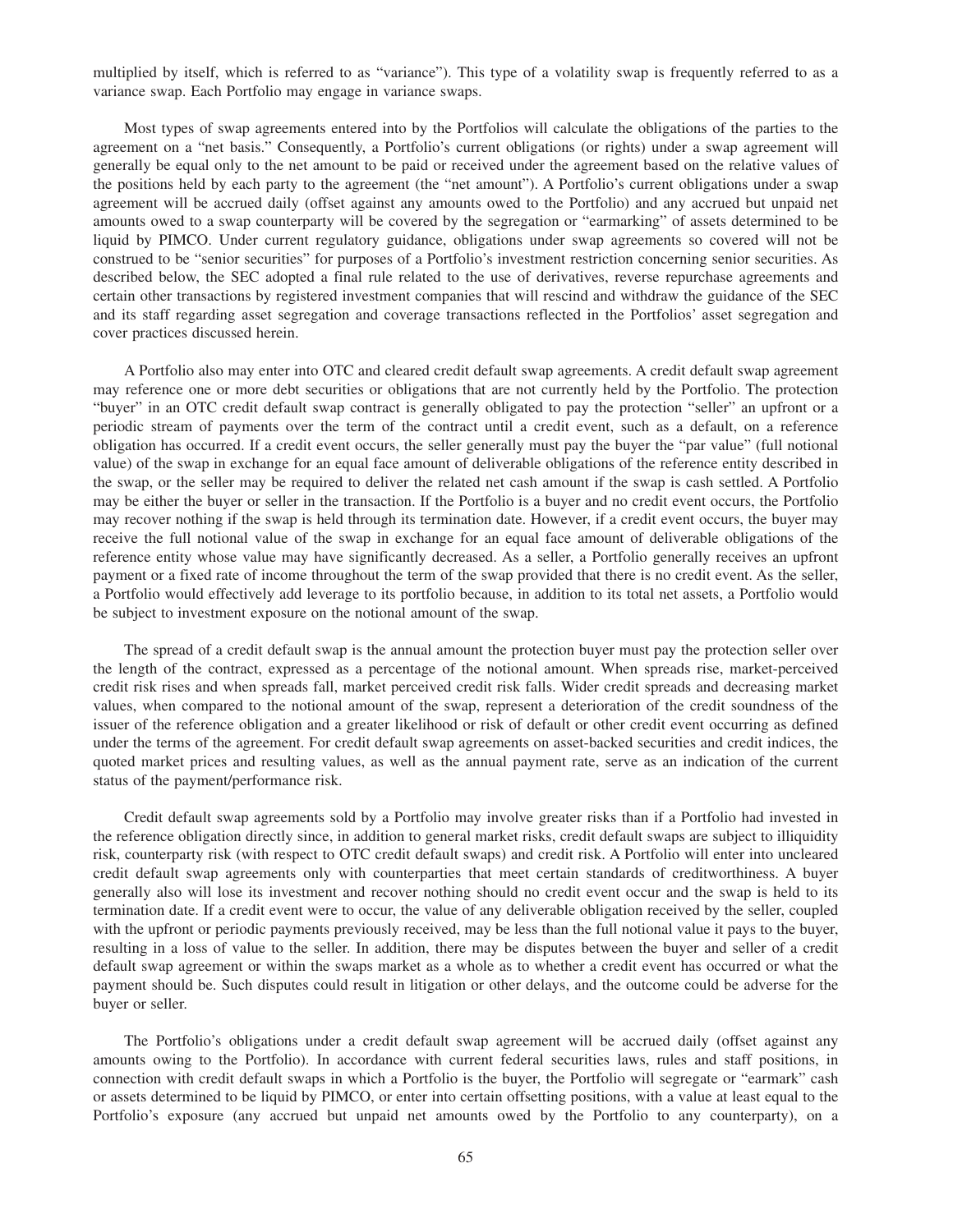marked-to-market basis. In accordance with current federal securities laws, rules and staff positions, in connection with credit default swaps in which a Portfolio is the seller, the Portfolio will segregate or "earmark" cash or assets determined to be liquid by PIMCO with a value at least equal to the full notional amount of the swap (minus any amounts owed to the Portfolio). Such segregation or "earmarking" will ensure that the Portfolio has assets available to satisfy its obligations with respect to the transaction and will limit any potential leveraging of the Portfolio's portfolio. Such segregation or "earmarking" will not limit the Portfolio's exposure to loss.

The Dodd-Frank Act and related regulatory developments require the clearing and exchange-trading of certain standardized OTC derivative instruments that the CFTC and SEC have defined as "swaps." The CFTC has implemented mandatory exchange-trading and clearing requirements under the Dodd-Frank Act and the CFTC continues to approve contracts for central clearing. Uncleared swaps are subject to certain margin requirements that mandate the posting and collection of minimum margin amounts on certain uncleared swaps transactions, which may result in the Portfolio and its counterparties posting higher margin amounts for uncleared swaps than would otherwise be the case. These amounts beyond coverage of daily exposure, if any, may (or if required by law, will) be segregated with a third-party custodian. To the extent a Portfolio is required by regulation to post additional collateral beyond coverage of daily exposure, it could potentially incur costs, including in procuring eligible assets to meet collateral requirements, associated with such posting. PIMCO will continue to monitor developments in this area, particularly to the extent regulatory changes affect the Portfolios' ability to enter into swap agreements.

Whether a Portfolio's use of swap agreements or swaptions will be successful in furthering its investment objective will depend on PIMCO's ability to predict correctly whether certain types of investments are likely to produce greater returns than other investments. Moreover, a Portfolio bears the risk of loss of the amount expected to be received under a swap agreement in the event of the default or bankruptcy of a swap agreement counterparty. The Portfolios will enter into OTC swap agreements only with counterparties that meet certain standards of creditworthiness. Certain restrictions imposed on the Portfolios by the Internal Revenue Code may limit the Portfolios' ability to use swap agreements. The swaps market is subject to increasing regulations, in both U.S. and non-U.S. markets. It is possible that developments in the swaps market, including additional government regulation, could adversely affect a Portfolio's ability to terminate existing swap agreements or to realize amounts to be received under such agreements.

Swaps are highly specialized instruments that require investment techniques, risk analyses, and tax planning different from those associated with traditional investments. The use of a swap requires an understanding not only of the reference asset, reference rate, or index but also of the swap itself, without the benefit of observing the performance of the swap under all possible market conditions. Because OTC swap agreements are bilateral contracts that may be subject to contractual restrictions on transferability and termination and because they may have remaining terms of greater than seven days, swap agreements may be considered to be illiquid and subject to regulatory limitations on investments in illiquid investments. Please refer to "Illiquid Investments" below for further discussion of regulatory considerations and constraints relating to investment liquidity. To the extent that a swap is not liquid, it may not be possible to initiate a transaction or liquidate a position at an advantageous time or price, which may result in significant losses.

Like most other investments, swap agreements are subject to the risk that the market value of the instrument will change in a way detrimental to a Portfolio's interest. A Portfolio bears the risk that PIMCO will not accurately forecast future market trends or the values of assets, reference rates, indexes, or other economic factors in establishing swap positions for the Portfolio. If PIMCO attempts to use a swap as a hedge against, or as a substitute for, a portfolio investment, the Portfolio will be exposed to the risk that the swap will have or will develop imperfect or no correlation with the portfolio investment. This could cause substantial losses for the Portfolio. While hedging strategies involving swap instruments can reduce the risk of loss, they can also reduce the opportunity for gain or even result in losses by offsetting favorable price movements in other Portfolio investments. Many swaps are complex and often valued subjectively.

A Portfolio also may enter into recovery locks. A recovery lock is an agreement between two parties that provides for a fixed payment by one party and the delivery of a reference obligation, typically a bond, by the other party upon the occurrence of a credit event, such as a default, by the issuer of the reference obligation. Recovery locks are used to "lock in" a recovery amount on the reference obligation at the time the parties enter into the agreement. In contrast to a credit default swap where the final settlement amount may be dependent on the market price for the reference obligation upon the credit event, a recovery lock fixes the settlement amount in advance and is not dependent on the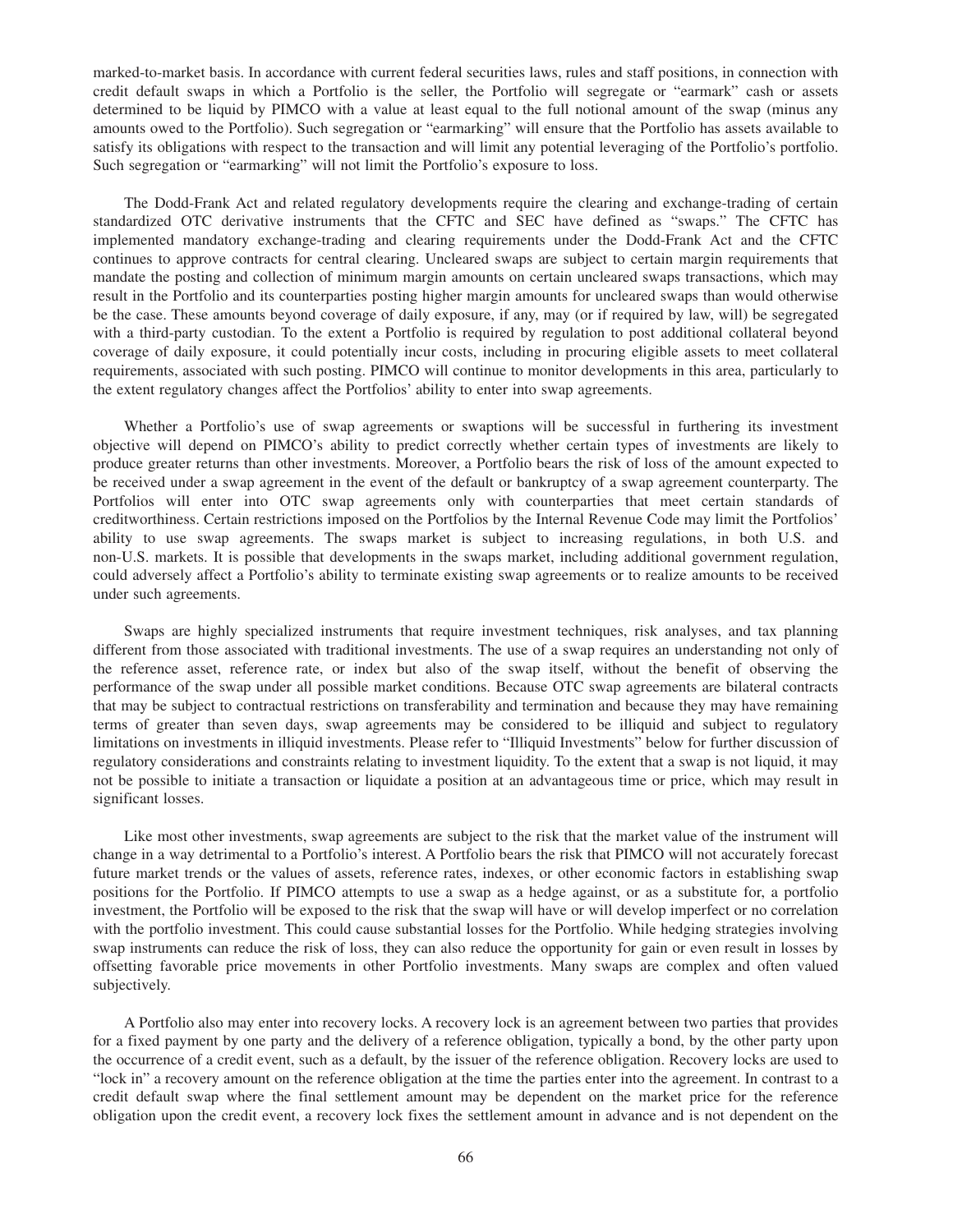market price of the reference obligation at the time of the credit event. Unlike certain other types of derivatives, recovery locks generally do not involve upfront or periodic cash payments by either of the parties. Instead, payment and settlement occurs after there has been a credit event. If a credit event does not occur prior to the termination date of a recovery lock, the agreement terminates and no payments are made by either party. A Portfolio may enter into a recovery lock to purchase or sell a reference obligation upon the occurrence of a credit event.

Recovery locks are subject to the risk that PIMCO will not accurately forecast the value of a reference obligation upon the occurrence of a credit event. For example, if a Portfolio enters into a recovery lock and agrees to deliver a reference obligation in exchange for a fixed payment upon the occurrence of a credit event, the value of the reference obligation or eventual recovery on the reference obligation following the credit event may be greater than the fixed payment made by the counterparty to the Portfolio. If this occurs, the Portfolio will incur a loss on the transaction. In addition to general market risks, recovery locks are subject to illiquidity risk, counterparty risk and credit risk. The market for recovery locks is relatively new and is smaller and less liquid than the market for credit default swaps and other derivatives. Elements of judgment may play a role in determining the value of a recovery lock. It may not be possible to enter into a recovery lock at an advantageous time or price. A Portfolio will only enter into recovery locks with counterparties that meet certain standards of creditworthiness.

A Portfolio's obligations under a recovery lock will be determined daily. In connection with recovery locks in which a Portfolio is the seller, in accordance with current federal securities laws, rules and staff positions, the Portfolio will segregate or "earmark" cash or assets determined to be liquid by PIMCO, or enter into certain offsetting positions, with a value at least equal to the Portfolio's obligations, on a marked-to-market basis. In connection with recovery locks in which a Portfolio is the buyer, in accordance with current federal securities laws, rules and staff positions, the Portfolio will segregate or "earmark" cash or assets determined to be liquid by PIMCO, or enter into offsetting positions, with a value at least equal to the fixed payment amount of the recovery lock (minus any amounts owed to the Portfolio, if applicable). Such segregation or "earmarking" will ensure that the Portfolio has assets available to satisfy its obligations with respect to the transaction and will limit any potential leveraging of the Portfolio's portfolio.

*Correlation Risk for Certain Portfolios.* In certain cases, the value of derivatives may not correlate perfectly, or at all, with the value of the assets, reference rates or indexes they are designed to closely track. In this regard, certain Portfolios and Underlying PIMCO Funds seek to achieve their investment objectives, in part, by investing in derivatives positions that are designed to closely track the performance (or inverse performance) of an index on a daily basis. However, the overall investment strategies of these Portfolios and Underlying PIMCO Funds are not designed or expected to produce returns which replicate the performance (or inverse performance) of the particular index, and the degree of variation could be substantial, particularly over longer periods. There are a number of factors which may prevent a fund, or derivatives or other strategies used by a fund, from achieving desired correlation with an index. These may include, but are not limited to: (i) the impact of fund fees, expenses and transaction costs, including borrowing and brokerage costs/bid-ask spreads, which are not reflected in index returns; (ii) differences in the timing of daily calculations of the value of an index and the timing of the valuation of derivatives, securities and other assets held by a fund and the determination of the net asset value of fund shares; (iii) disruptions or illiquidity in the markets for derivative instruments or securities in which a fund invests; (iv) a fund having exposure to or holding less than all of the securities in the underlying index and/or having exposure to or holding securities not included in the underlying index; (v) large or unexpected movements of assets into and out of a fund (due to share purchases or redemptions, for example), potentially resulting in the fund being over- or under-exposed to the index; (vi) the impact of accounting standards or changes thereto; (vii) changes to the applicable index that are not disseminated in advance; (viii) a possible need to conform a fund's portfolio holdings to comply with investment restrictions or policies or regulatory or tax law requirements; and (ix) fluctuations in currency exchange rates.

*Greehouse Gas "Cap-and-Trade" Programs.* The *PIMCO CommodityRealReturn® Strategy Portfolio* may trade derivative instruments on carbon credits, including, but not limited to, carbon equivalent emissions allowances eligible for trading under the European Union Emissions Trading Scheme ("EUAs"), California Cap-and-Trade Program, and Regional Greenhouse Gas Initiatives ("RGGI"). The derivative instruments on carbon credits will be subject to the risks associated with trading such instruments directly. Those risks are substantial, including possibly illiquid and volatile trading markets, potentially less well developed trading, settlement and safekeeping processes, changing supply and demand which may be impacted by changes in economic growth, output, efficiency measures undertaken by affected industries and possible new technology for curbing carbon emissions, changes in the relevant regulatory body's regulation of carbon emissions, changes to cap-and-trade program design, changes in oil and gas prices, shifting weather patterns, the continued willingness of parties to continue to observe the carbon emissions limitations and other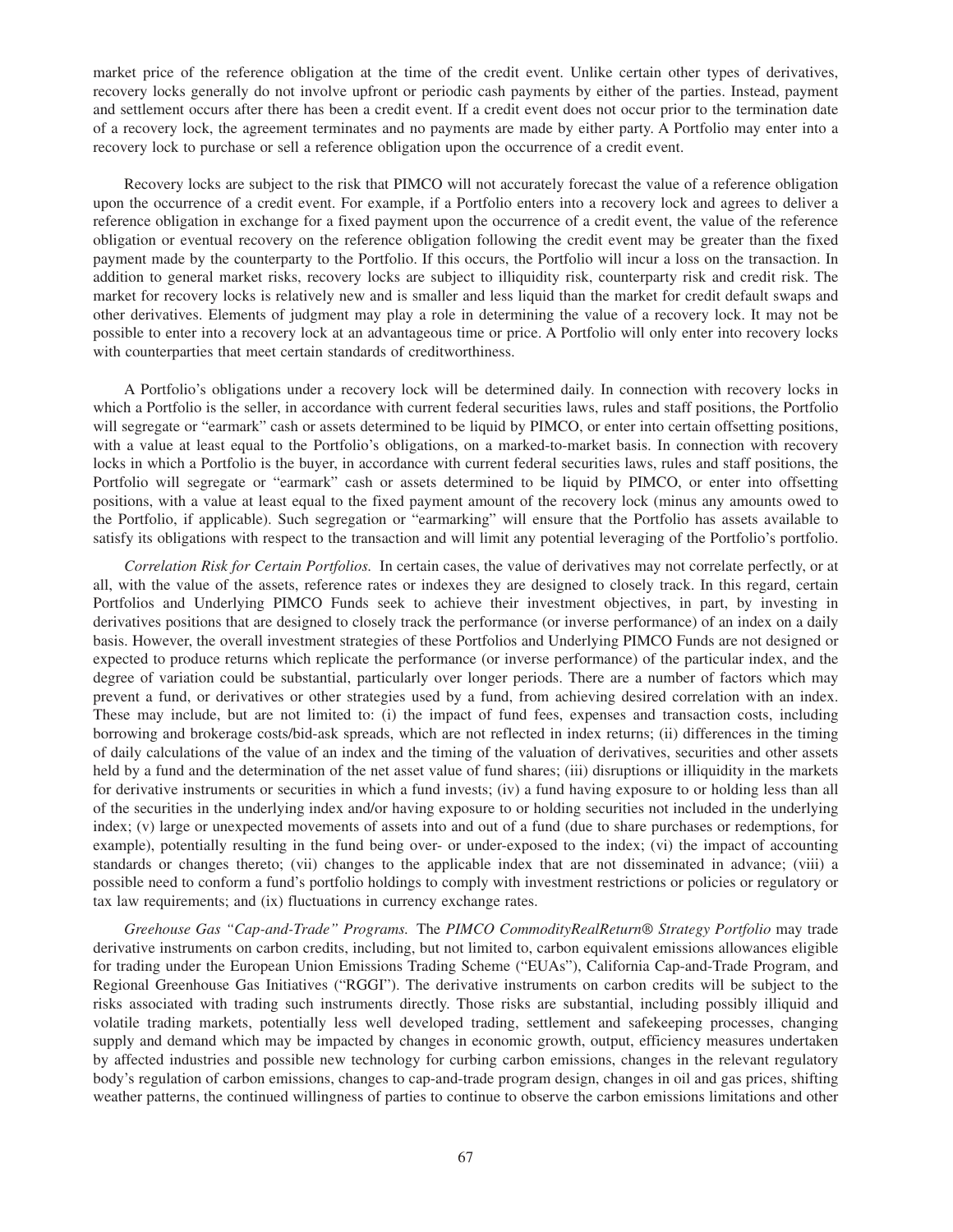restrictions, and other possible actions undertaken by the global community in response to the perceived dangers of climate change caused by greenhouse gases.

*Synthetic Equity Swaps.* Certain Underlying PIMCO Funds may also enter into synthetic equity swaps, in which one party to the contract agrees to pay the other party the total return earned or realized on a particular "notional amount" of value of an underlying equity security including any dividends distributed by the underlying security. The other party to the contract makes regular payments, typically at a fixed rate or at a floating rate based on LIBOR or other variable interest rate based on the notional amount. Similar to currency swaps, synthetic equity swaps are generally entered into on a net basis, which means the two payment streams are netted out and the Underlying PIMCO Fund will either pay or receive the net amount. The Underlying PIMCO Fund will enter into a synthetic equity swap instead of purchasing the reference security when the synthetic equity swap provides a more efficient or less expensive way of gaining exposure to a security compared with a direct investment in the security.

*Risks of Potential Government Regulation of Derivatives.* It is possible that additional government regulation of various types of derivative instruments, including futures, options and swap agreements and regulation of certain market participants' use of the same, may limit or prevent a Portfolio from using such instruments as a part of its investment strategy, and could ultimately prevent a Portfolio from being able to achieve its investment objective. It is impossible to fully predict the effects of past, present or future legislation and regulation by multiple regulators in this area, but the effects could be substantial and adverse. It is possible that legislative and regulatory activity could limit or restrict the ability of a Portfolio to use certain instruments as a part of its investment strategy. These risks may be particularly acute for those Portfolios, such as the *PIMCO CommodityRealReturn® Strategy Portfolio*, that make extensive use of commodity-related derivative instruments in seeking to achieve their investment objectives, but would not necessarily be limited to those Portfolios pursuing a commodity-related investment strategy.

There is a possibility of future regulatory changes altering, perhaps to a material extent, the nature of an investment in the Portfolios or the ability of the Portfolios to continue to implement their investment strategies. The futures, options and swaps markets are subject to comprehensive statutes, regulations, and margin requirements. In addition, the SEC, CFTC and the exchanges are authorized to take extraordinary actions in the event of a market emergency, including, for example, the implementation or reduction of speculative position limits, the implementation of higher margin requirements, the establishment of daily price limits and the suspension of trading. The regulation of futures, options and swaps transactions in the United States is a changing area of law and is subject to modification by government and judicial action. The CFTC and various exchanges have rules limiting the maximum net long or short positions which any person or group may own, hold or control in any given futures contract or option on such futures contract. PIMCO will need to consider whether the exposure created under these contracts might exceed the applicable limits in managing the Portfolios, and the limits may constrain the ability of the Portfolio to use such contracts. In addition, the CFTC in October 2020 adopted amendments to its position limits rules that establish certain new and amended position limits for 25 specified physical commodity futures and related options contracts traded on exchanges, other futures contracts and related options directly or indirectly linked to such 25 specified contracts, and any OTC transactions that are economically equivalent to the 25 specified contracts. PIMCO will need to consider whether the exposure created under these contracts might exceed the new and amended limits in anticipation of the applicable compliance dates, and the limits may constrain the ability of a Portfolio to use such contracts. The amendments also modify the bona fide hedging exemption for which certain swap dealers are currently eligible, which could limit the amount of speculative OTC transaction capacity each such swap dealer would have available for the Portfolios prior to the applicable compliance date.

In particular, the Dodd-Frank Act sets forth a legislative framework for OTC derivatives, including financial instruments, such as swaps, in which the Portfolios may invest. Title VII of the Dodd-Frank Act makes broad changes to the OTC derivatives market, grants significant authority to the SEC and the CFTC to regulate OTC derivatives and market participants, and requires clearing and exchange trading of many OTC derivatives transactions.

Provisions in the Dodd-Frank Act include capital and margin requirements and the mandatory use of clearinghouse mechanisms for many OTC derivative transactions. The CFTC, SEC and other federal regulators have adopted the rules and regulations enacting the provisions of the Dodd-Frank Act. However, swap dealers, major market participants and swap counterparties are experiencing, and will continue to experience, new and additional regulations, requirements, compliance burdens and associated costs. The Dodd-Frank Act and the rules promulgated thereunder may negatively impact a Portfolio's ability to meet its investment objective either through limits or requirements imposed on it or upon its counterparties. In particular, new position limits imposed on a Portfolio or its counterparties may impact that Portfolio's ability to invest in futures, options and swaps in a manner that efficiently meets its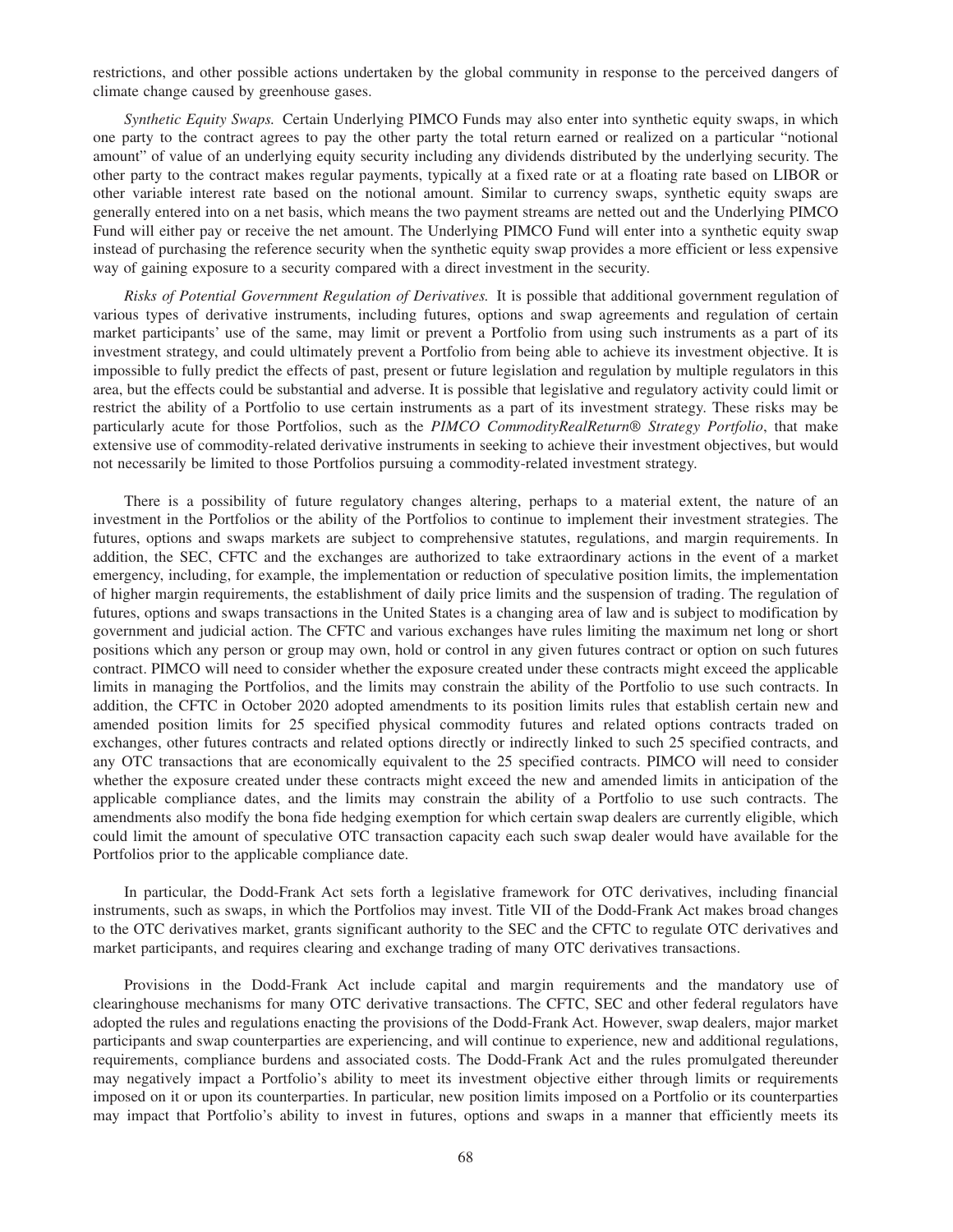investment objective. In addition, and as described below, the SEC adopted a final rule related to the use of derivatives, reverse repurchase agreements and certain other transactions by registered investment companies that will rescind and withdraw the guidance of the SEC and its staff regarding asset segregation and coverage transactions reflected in the Portfolio's asset segregation and cover practices discussed herein. New requirements, even if not directly applicable to the Portfolios, including margin requirements, changes to the CFTC speculative position limits regime and mandatory clearing, may increase the cost of a Portfolio's investments and cost of doing business, which could adversely affect investors.

# **Structured Products**

The Portfolios may invest in structured products, including instruments such as credit-linked securities, commodity-linked notes and other products, structured notes, indexed securities, equity-linked securities and equity-linked notes, which are potentially high-risk investments. A structured product generally is a privately-negotiated debt or equity investment the terms of which may combine the features of a traditional stock, bond, or commodity with the features of a derivative such as an option or forward contract. Generally, the principal amount, amount payable upon maturity or redemption, and/or interest rate of a structured product is tied (positively or negatively) to the price of a commodity, currency, securities index, interest rate, or some other economic factor (each a "benchmark"). The interest rate or (unlike most fixed income securities) the principal amount payable at maturity of a structured product may be increased or decreased, depending on changes in the value of the benchmark. An example of a structured product could be a bond issued by an oil company that pays a small base level of interest with additional interest that accrues in correlation to the extent to which oil prices exceed a certain predetermined level. Such a structured product would represent a combination of the features of a bond and a purchased call option on oil.

Structured products can be used as an efficient means of pursuing a variety of investment goals, including currency hedging, duration management, and increased total return. A Portfolio may invest in structured products as a cash management tool in order to gain exposure to the relevant markets and/or to remain fully invested when more traditional securities are not available. Structured products may not bear interest or pay dividends. The value of a structured product or its interest rate may be a multiple of a benchmark and, as a result, may be leveraged and move (up or down) more steeply and rapidly than the benchmark. These benchmarks may be sensitive to economic and political events, such as commodity shortages and currency devaluations, which cannot be readily foreseen by the investor in a structured product. The assets underlying a structured product may decline in value or default and, under certain conditions, the return on a structured product could be zero. Thus, an investment in a structured product may entail significant market risks that are not associated with an investment in a traditional bond that has a fixed principal amount and pays a fixed rate or floating rate of interest or equity security. Structured products expose a Portfolio to the risks of the underlying asset or benchmark in addition to the credit risk of the issuer of the structured product and its counterparties or the issuers of its underlying investments. Investors in structured products may not have direct rights against the underlying counterparties or issuers. To the extent the security is tied to derivative instruments, a Portfolio's investments in structured products are indirectly subject to the risks associated with derivative instruments, including, among others, credit risk, default or similar event risk, counterparty risk, interest rate risk, leverage risk and management risk. It is expected that structured products generally will be exempt from registration under the 1933 Act. Accordingly, there may be no established trading market for the securities and they may constitute illiquid investments. Please refer to "Illiquid Investments" below for further discussion of regulatory considerations and constraints relating to investment liquidity. Structured products also may be more volatile and more difficult to accurately price than less complex securities and instruments or more traditional debt securities. These risks may cause significant fluctuations in the net asset value of the Portfolio. To the extent a Portfolio invests in structured products issued by foreign issuers, it will be subject to the risks associated with the securities of foreign issuers and with securities denominated in foreign currencies. Certain issuers of structured products may be deemed to be investment companies as defined in the 1940 Act. As a result, the Portfolios' investments in these structured products may be subject to limits applicable to investments in investment companies and may be subject to restrictions contained in the 1940 Act. Each Portfolio, except for the *PIMCO CommodityRealReturn® Strategy Portfolio*, will not invest more than 5% of its total assets in a combination of credit-linked securities or commodity-linked notes.

**Credit-Linked Securities.** Credit-linked securities generally are issued by a limited purpose trust or other vehicle that, in turn, invests in a basket of derivative instruments, such as credit default swaps, interest rate swaps and other securities, in order to provide exposure to certain high yield or other fixed income markets. The credit-linked securities discussed herein do not include credit risk transfer securities and credit-linked notes (see "Mortgage-Related Securities and Asset-Backed Securities—Government Sponsored Enterprise Credit Risk Transfer Securities and GSE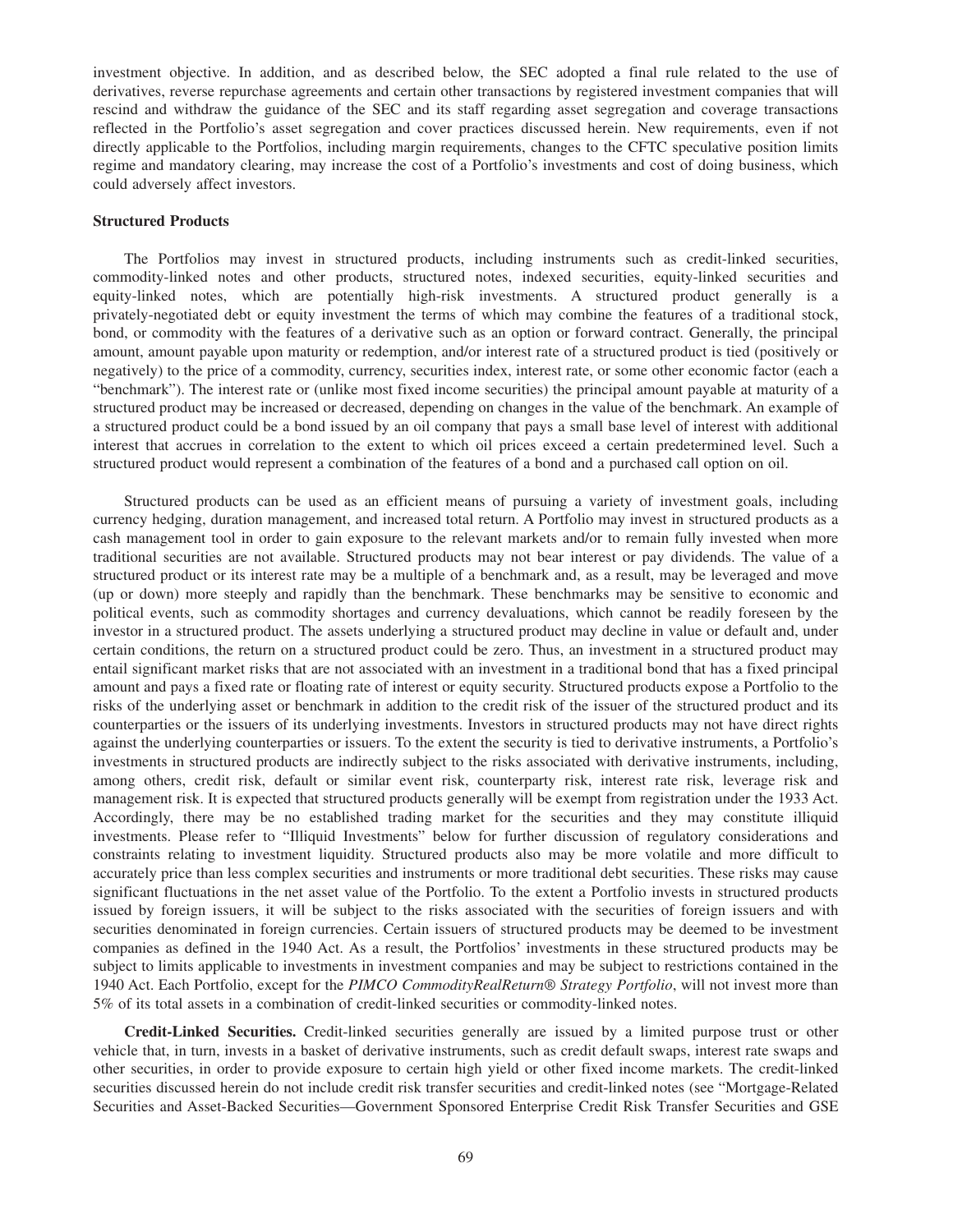Credit-Linked Notes"). Like an investment in a bond, investments in credit-linked securities generally represent the right to receive periodic income payments (in the form of distributions) and payment of principal at the end of the term of the security. However, these payments are conditioned on the issuer's receipt of payments from, and the issuer's potential obligations to, the counterparties to the derivative instruments and other securities in which the issuer invests. For instance, the issuer may sell one or more credit default swaps, under which the issuer would receive a stream of payments over the term of the swap agreements provided that no event of default has occurred with respect to the referenced debt obligation upon which the swap is based. If a default occurs, the stream of payments may stop and the issuer would be obligated to pay the counterparty the par (or other agreed upon value) of the referenced debt obligation. This, in turn, would reduce the amount of income and principal that a Portfolio would receive as an investor in the issuer.

**Commodity-Linked Notes and Products.** Commodity-linked structured products provide exposure to the commodities markets. These are securities with one or more commodity-linked components that may have payment features similar to commodity futures contracts, commodity options, or similar instruments. Commodity-linked structured products may be either equity or debt securities, leveraged or unleveraged, and have both security and commodity-like characteristics. A portion of the value of these instruments may be derived from the value of a commodity, futures contract, index or other economic variable. The Portfolios will only invest in commodity-linked structured products that qualify under applicable rules of the CFTC for an exemption from the provisions of the CEA.

**Structured Notes and Indexed Securities.** Structured notes are debt instruments, the interest rate or principal of which is determined by an unrelated indicator (for example, a currency, security, commodity or index thereof). Indexed securities may include structured notes as well as structured securities other than debt securities, the interest rate or principal of which is determined by a benchmark. Indexed securities may include a multiplier that multiplies the benchmark by a specified factor and, therefore, the value of such securities may be volatile. The terms of structured notes and indexed securities may be "structured" by the purchaser and the issuer may provide that in certain circumstances no principal is due at maturity, which may result in a loss of invested capital. Structured notes and indexed securities may be positively or negatively tied to the benchmark, so that appreciation of the benchmark may produce an increase or a decrease in the interest rate paid on the structured note or indexed security or the value of the structured note or indexed security at maturity may be calculated as a specified multiple of the change in the value of the benchmark. Therefore, the value of such notes and securities may be very volatile. To the extent a Portfolio invests in these notes and securities, however, PIMCO analyzes these notes and securities in its overall assessment of the effective duration of the Portfolio's holdings in an effort to monitor the Portfolio's interest rate risk. Certain issuers of structured products may be deemed to be investment companies as defined in the 1940 Act. As a result, the Portfolios' investments in these structured products may be subject to limits applicable to investments in investment companies and may be subject to restrictions contained in the 1940 Act.

**Equity-Linked Securities and Equity-Linked Notes.** The Portfolios may invest a portion of their assets in equity-linked securities. Equity-linked securities are privately issued securities that have a return component based on the performance of a benchmark that is a single stock, a basket of stocks, or a stock index. Equity-linked securities are often used for many of the same purposes as, and share many of the same risks with, certain derivative instruments.

An equity-linked note is a note, typically issued by a company or financial institution, whose performance is tied to a benchmark that is a single stock, a basket of stocks, or a stock index. Generally, upon the maturity of the note, the holder receives a return of principal based on the capital appreciation of the benchmark. The terms of an equity-linked note may also provide for the periodic interest payments to holders at either a fixed or floating rate. Because the notes are equity-linked, they may return a lower amount at maturity due to a decline in value of the benchmark.

## **Bank Capital Securities**

The Portfolio may invest in bank capital securities. Bank capital securities are issued by banks to help fulfill their regulatory capital requirements. There are two common types of bank capital: Tier I and Tier II. Bank capital is generally, but not always, of investment grade quality. Tier I securities often take the form of common and non-cumulative preferred securities. Tier II securities are commonly thought of as hybrids of debt and preferred securities, are often perpetual (with no maturity date), callable and, under certain conditions, allow for the issuer bank to withhold payment of interest until a later date. Subject to certain regulatory requirements, both Tier I and Tier II securities may include trust preferred securities. As a general matter, trust preferred securities are being phased out as Tier I and Tier II capital of banking organizations unless they qualify for grandfather treatment.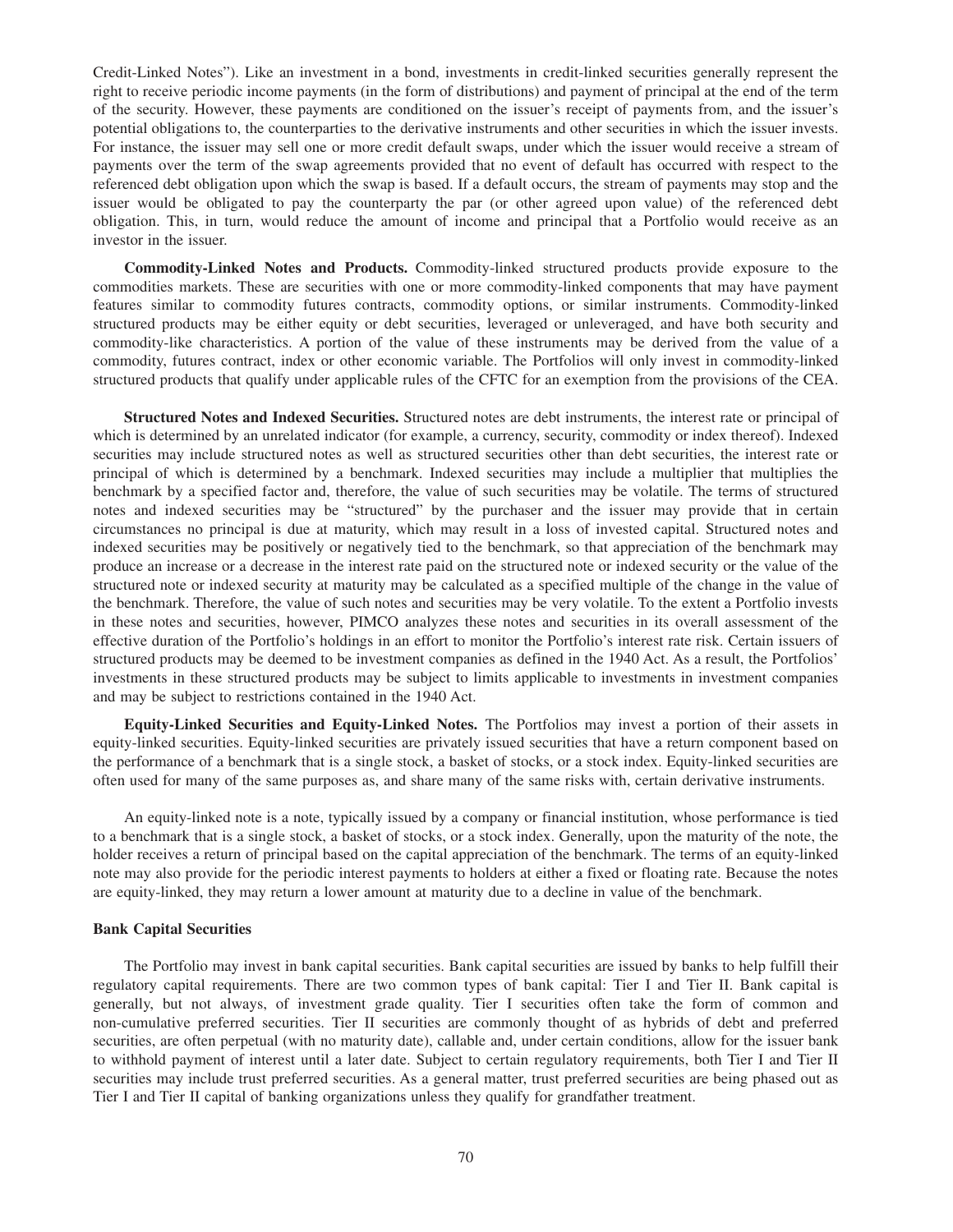#### **Perpetual Bonds**

The Portfolio may invest in perpetual bonds. Perpetual bonds are fixed income securities with no maturity date but pay a coupon in perpetuity (with no specified ending or maturity date). Unlike typical fixed income securities, there is no obligation for perpetual bonds to repay principal. The coupon payments, however, are mandatory. While perpetual bonds have no maturity date, they may have a callable date in which the perpetuity is eliminated and the issuer may return the principal received on the specified call date. Additionally, a perpetual bond may have additional features, such as interest rate increases at periodic dates or an increase as of a predetermined point in the future.

# **Trust Preferred Securities**

The Portfolios may invest in trust preferred securities. Trust preferred securities have the characteristics of both subordinated debt and preferred securities. Generally, trust preferred securities are issued by a trust that is wholly-owned by a financial institution or other corporate entity, typically a bank holding company. The financial institution creates the trust and owns the trust's common securities. The trust uses the sale proceeds of its common securities to purchase subordinated debt issued by the financial institution. The financial institution uses the proceeds from the subordinated debt sale to increase its capital while the trust receives periodic interest payments from the financial institution for holding the subordinated debt. The trust uses the funds received to make dividend payments to the holders of the trust preferred securities. The primary advantage of this structure is that the trust preferred securities are treated by the financial institution as debt securities for tax purposes and as equity for the calculation of capital requirements.

Trust preferred securities typically bear a market rate coupon comparable to interest rates available on debt of a similarly rated issuer. Typical characteristics include long-term maturities, early redemption by the issuer, periodic fixed or variable interest payments, and maturities at face value. Holders of trust preferred securities have limited voting rights to control the activities of the trust and no voting rights with respect to the financial institution. The market value of trust preferred securities may be more volatile than those of conventional debt securities. Trust preferred securities may be issued in reliance on Rule 144A under the 1933 Act and subject to restrictions on resale. There can be no assurance as to the liquidity of trust preferred securities and the ability of holders, such as a Portfolio, to sell their holdings. In identifying the risks of the trust preferred securities, PIMCO will look to the condition of the financial institution as the trust typically has no business operations other than to issue the trust preferred securities. If the financial institution defaults on interest payments to the trust, the trust will not be able to make dividend payments to holders of its securities, such as a Portfolio.

As a result of trust preferred securities being phased out of Tier I and Tier II capital of banking organizations, a Portfolio's ability to invest in trust preferred securities may be limited. This may impact a Portfolio's ability to achieve its investment objective.

# **Exchange-Traded Notes**

Exchange-traded notes ("ETNs") are senior, unsecured, unsubordinated debt securities whose returns are linked to the performance of a particular market benchmark or strategy minus applicable fees. ETNs are traded on an exchange (*e.g.,* the New York Stock Exchange) during normal trading hours. However, investors can also hold the ETN until maturity. At maturity, the issuer pays to the investor a cash amount equal to the principal amount, subject to the day's market benchmark or strategy factor.

ETNs do not make periodic coupon payments or provide principal protection. ETNs are subject to credit risk and the value of the ETN may drop due to a downgrade in the issuer's credit rating, despite the underlying market benchmark or strategy remaining unchanged. The value of an ETN may also be influenced by time to maturity, level of supply and demand for the ETN, volatility and lack of liquidity in underlying assets, changes in the applicable interest rates, changes in the issuer's credit rating, and economic, legal, political, or geographic events that affect the referenced underlying asset. When the Portfolio invests in ETNs it will bear its proportionate share of any fees and expenses borne by the ETN. A Portfolio's decision to sell its ETN holdings may be limited by the availability of a secondary market. In addition, although an ETN may be listed on an exchange, the issuer may not be required to maintain the listing and there can be no assurance that a secondary market will exist for an ETN.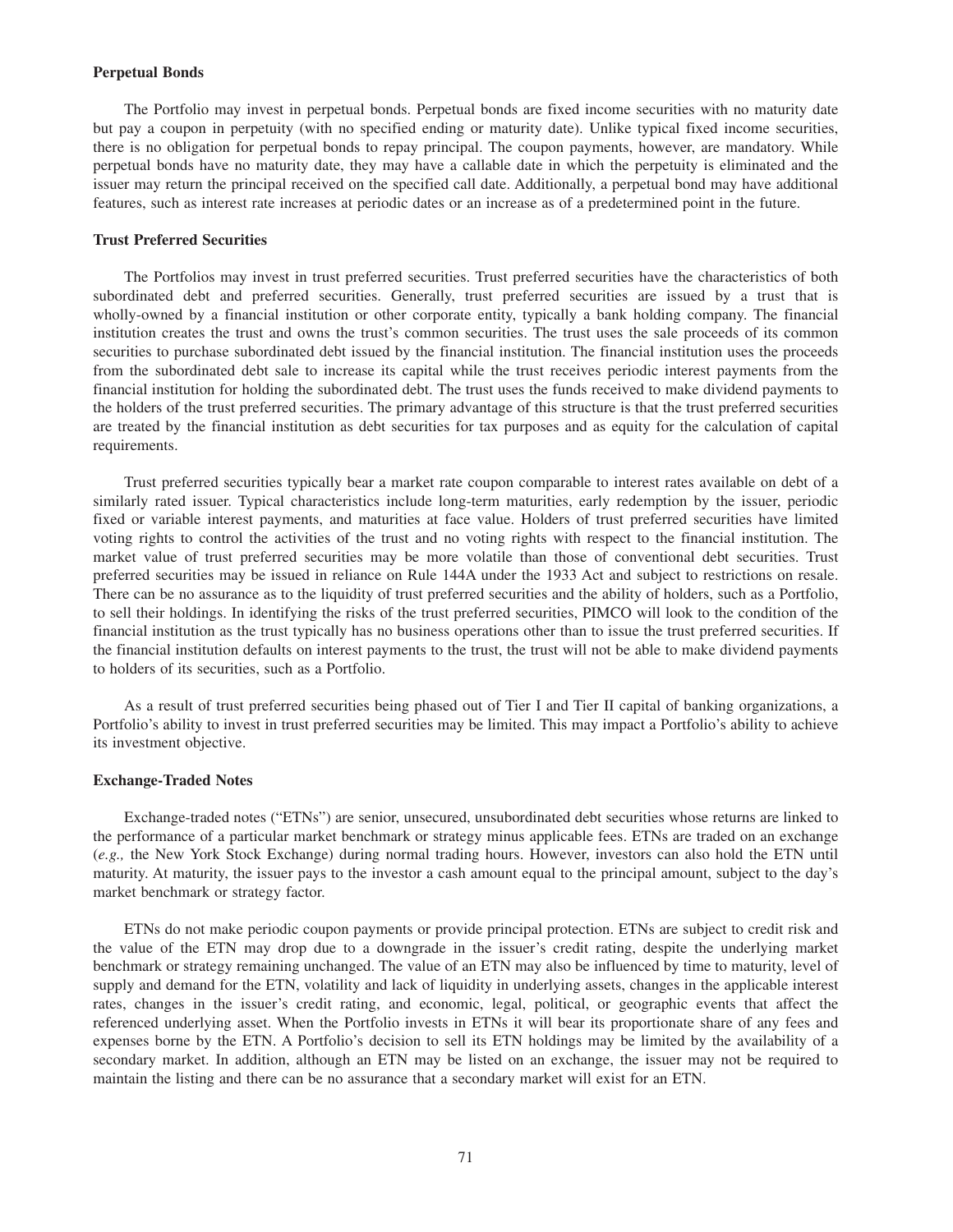ETNs are also subject to tax risk. No assurance can be given that the Internal Revenue Service ("IRS") will accept, or a court will uphold, how the Portfolios characterize and treat ETNs for tax purposes. Further, the IRS and Congress are considering proposals that would change the timing and character of income and gains from ETNs.

An ETN that is tied to a specific market benchmark or strategy may not be able to replicate and maintain exactly the composition and relative weighting of securities, commodities or other components in the applicable market benchmark or strategy. Some ETNs that use leverage can, at times, be relatively illiquid and, thus, they may be difficult to purchase or sell at a fair price. Leveraged ETNs are subject to the same risk as other instruments that use leverage in any form.

The market value of ETN shares may differ from their market benchmark or strategy. This difference in price may be due to the fact that the supply and demand in the market for ETN shares at any point in time is not always identical to the supply and demand in the market for the securities, commodities or other components underlying the market benchmark or strategy that the ETN seeks to track. As a result, there may be times when an ETN share trades at a premium or discount to its market benchmark or strategy.

#### **Master Limited Partnerships ("MLPs")**

MLPs are limited partnerships in which ownership units are publicly traded. Generally, an MLP is operated under the supervision of one or more managing general partners. Limited partners are not involved in the day-to-day management of the partnership. Investments in MLPs are generally subject to many of the risks that apply to partnerships. For example, holders of the units of MLPs may have limited control and limited voting rights on matters affecting the partnership. There may be fewer corporate protections afforded investors in an MLP than investors in a corporation. Conflicts of interest may exist among unit holders, subordinated unit holders and the general partner of an MLP, including those arising from incentive distribution payments. MLPs that concentrate in a particular industry or region are subject to risks associated with such industry or region. MLPs holding credit-related investments are subject to interest rate risk and the risk of default on payment obligations by debt issuers. Investments held by MLPs may be illiquid. MLP units may trade infrequently and in limited volume, and they may be subject to abrupt or erratic price movements.

# **Participatory Notes**

Participatory notes are instruments issued by banks or broker-dealers and are designed to offer a return linked to a particular underlying equity or debt security, currency or market. If a participatory note were held to maturity, the issuer would pay to, or receive from, the purchaser the difference between the nominal value of the underlying instrument at the time of purchase and that instrument's value at maturity. The holder of a participatory note that is linked to a particular underlying security or instrument may be entitled to receive any dividends paid in connection with that underlying security or instrument, but typically does not receive voting rights as it would if it directly owned the underlying security or instrument. Participatory notes involve transaction costs. Investments in participatory notes involve the same risks associated with a direct investment in the underlying security or instrument that they seek to replicate.

In addition, there can be no assurance that the value of participatory notes will equal the value of the underlying security or instrument that they seek to replicate. Participatory notes constitute general unsecured contractual obligations of the banks or broker-dealers that issue them. Accordingly, there is counterparty risk associated with these investments because the Portfolio is relying on the creditworthiness of such counterparty and has no rights under a participation note against the issuer of the underlying security or instrument.

## **Delayed Funding Loans and Revolving Credit Facilities**

Each Portfolio may enter into, or acquire participations in, delayed funding loans and revolving credit facilities. Delayed funding loans and revolving credit facilities are borrowing arrangements in which the lender agrees to make loans up to a maximum amount upon demand by the borrower during a specified term. A revolving credit facility differs from a delayed funding loan in that as the borrower repays the loan, an amount equal to the repayment may be borrowed again during the term of the revolving credit facility. Delayed funding loans and revolving credit facilities usually provide for floating or variable rates of interest. These commitments may have the effect of requiring the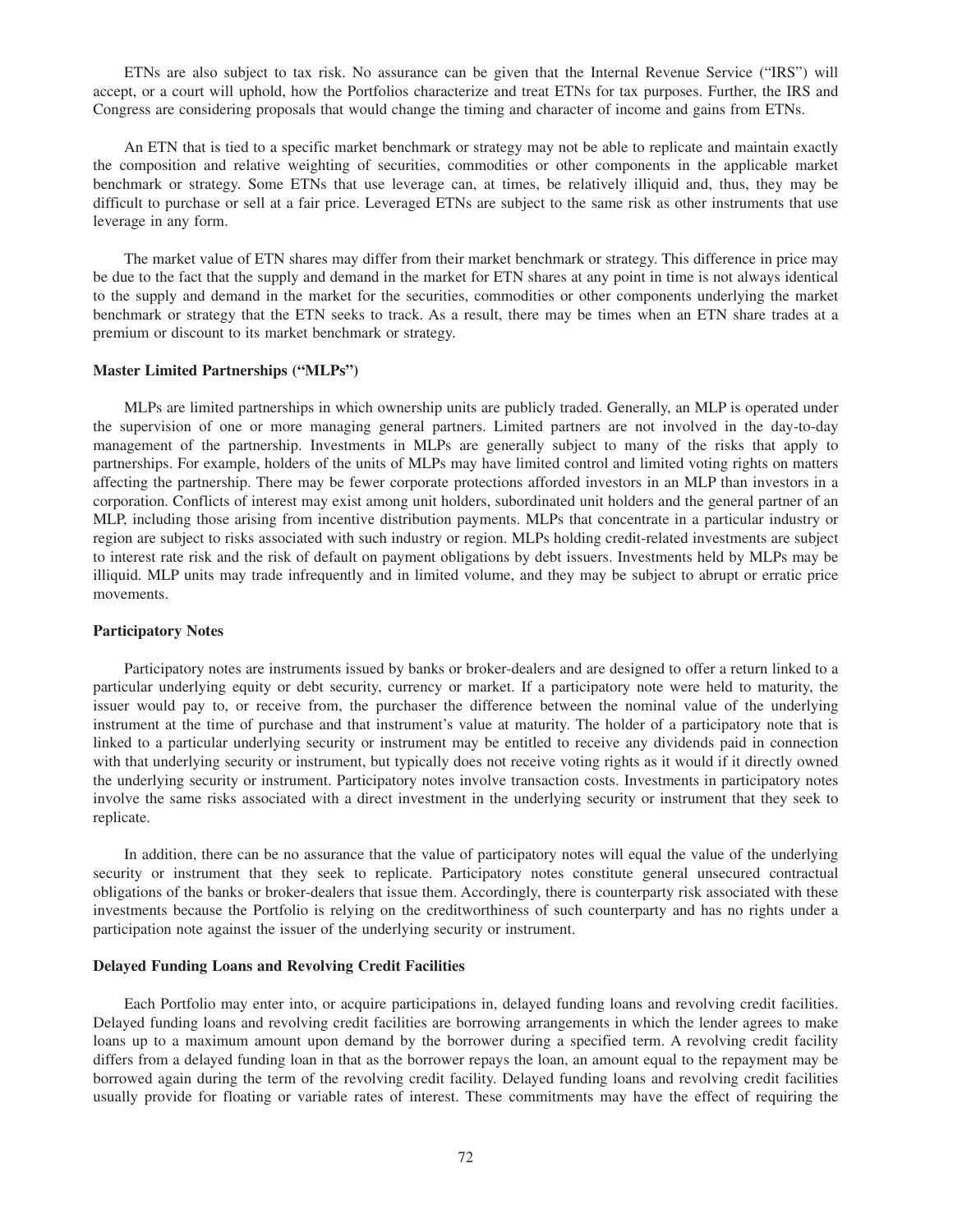Portfolio to increase its investment in a company at a time when it might not otherwise decide to do so (including at a time when the company's financial condition makes it unlikely that such amounts will be repaid).

The Portfolio may invest in delayed funding loans and revolving credit facilities with credit quality comparable to that of issuers of its securities investments. Delayed funding loans and revolving credit facilities may be subject to restrictions on transfer, and only limited opportunities may exist to resell such instruments. As a result, the Portfolio may be unable to sell such investments at an opportune time or may have to resell them at less than fair market value. Please refer to "Illiquid Investments" below for further discussion of regulatory considerations and constraints relating to investment liquidity. For a further discussion of the risks involved in investing in loan participations and other forms of direct indebtedness see "Loans and Other Indebtedness, Loan Participations and Assignments." Participation interests in revolving credit facilities will be subject to the limitations discussed in "Loans and Other Indebtedness, Loan Participations and Assignments." Delayed funding loans and revolving credit facilities are considered to be debt obligations for purposes of the Trust's investment restriction relating to the lending of funds or assets by the Portfolio.

# **When-Issued, Delayed Delivery and Forward Commitment Transactions**

Each of the Portfolios may purchase or sell securities on a when-issued, delayed delivery, or forward commitment basis. These transactions may be known as to-be-announced ("TBA") transactions. In accordance with current federal securities laws, rules and staff positions, when such purchases are outstanding, a Portfolio will segregate or "earmark" liquid assets in an amount sufficient to meet the purchase price. However, such contracts that are not required to "cash settle" may be treated as such for asset segregation or "earmarking" purposes when a Portfolio has entered into a contractual arrangement with its counterparty to require the trade to be closed out or cash settled prior to or in lieu of physical settlement. Typically, no income accrues on securities a Portfolio has committed to purchase prior to the time delivery of the securities is made, although a Portfolio may earn income on securities it has segregated or "earmarked." As described below, the SEC adopted a final rule related to the use of derivatives, reverse repurchase agreements and certain other transactions by registered investment companies that will rescind and withdraw the guidance of the SEC and its staff regarding asset segregation and coverage transactions reflected in the Portfolios' asset segregation and cover practices discussed herein.

When purchasing a security on a when-issued, delayed delivery, or forward commitment basis, the Portfolio assumes the rights and risks of ownership of the security, including the risk of price and yield fluctuations, and takes such fluctuations into account when determining its net asset value. Because the Portfolio is not required to pay for the security until the delivery date, these risks are in addition to the risks associated with the Portfolio's other investments. If the other party to a transaction fails to deliver the securities, the Portfolio could miss a favorable price or yield opportunity. If the Portfolio remains substantially fully invested at a time when when-issued, delayed delivery, or forward commitment purchases are outstanding, the purchases may result in a form of leverage.

When a Portfolio has sold a security on a when-issued, delayed delivery, or forward commitment basis, the Portfolio does not participate in future gains or losses with respect to the security. If the other party to a transaction fails to pay for the securities, the Portfolio could suffer a loss. Additionally, when selling a security on a when-issued, delayed delivery, or forward commitment basis without owning the security, a Portfolio will incur a loss if the security's price appreciates in value such that the security's price is above the agreed upon price on the settlement date.

A Portfolio may dispose of or renegotiate a transaction after it is entered into, and may purchase or sell when-issued, delayed delivery or forward commitment securities before the settlement date, which may result in a gain or loss. There is no percentage limitation on the extent to which the Portfolios may purchase or sell securities on a when-issued, delayed delivery, or forward commitment basis.

# **Standby Commitment Agreements**

The Portfolio and Underlying PIMCO Funds may enter into standby commitment agreements, which are agreements that obligate a party, for a set period of time, to buy a certain amount of a security that may be issued and sold at the option of the issuer. The price of a security purchased pursuant to a standby commitment agreement is set at the time of the agreement. In return for its promise to purchase the security, the Portfolio or Underlying PIMCO Fund receives a commitment fee based upon a percentage of the purchase price of the security. The Portfolio or Underlying PIMCO Fund receives this fee whether or not it is ultimately required to purchase the security.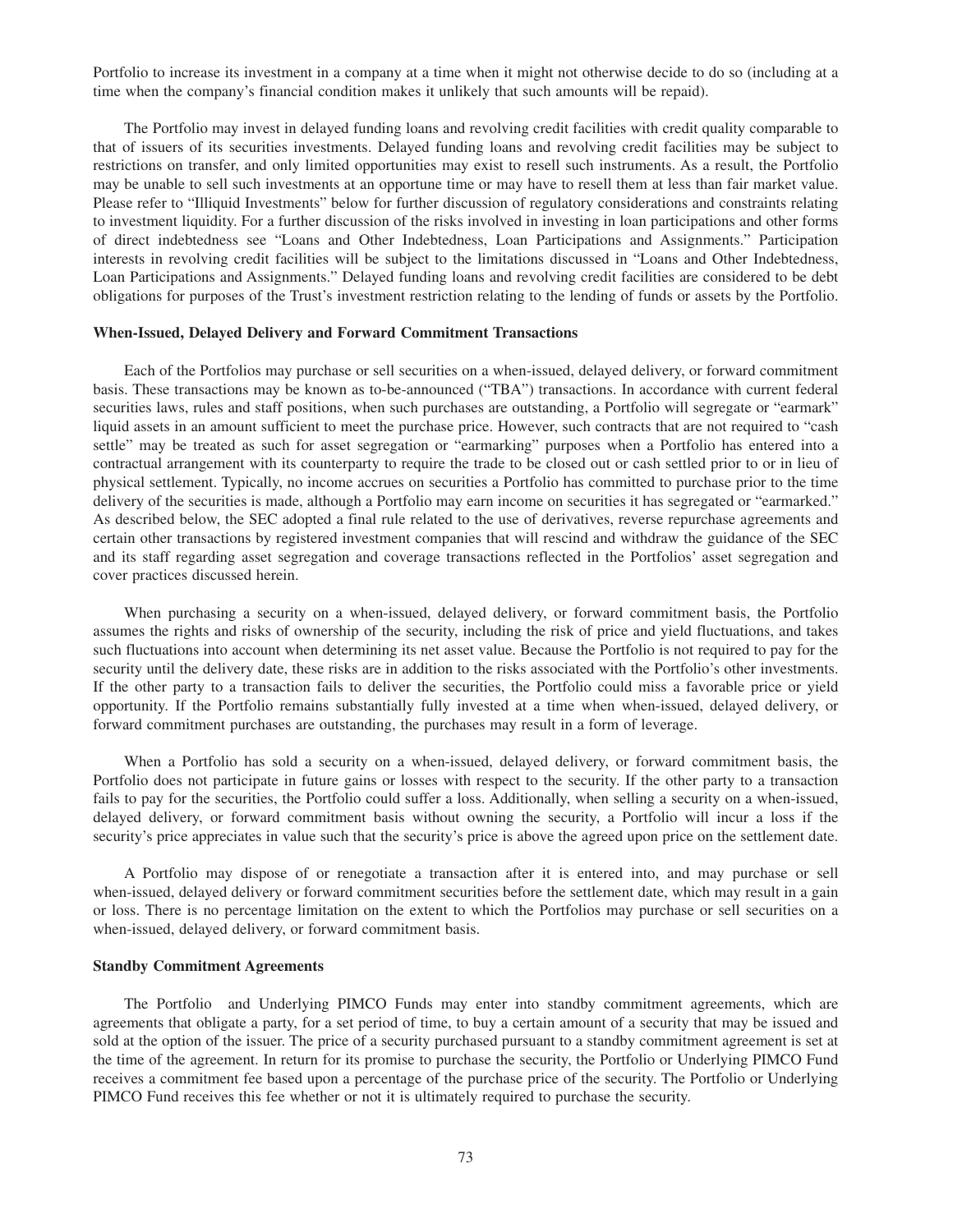There is no guarantee that the securities subject to a standby commitment agreement will be issued or, if such securities are issued, the value of the securities on the date of issuance may be more or less than the purchase price. The Portfolio or Underlying PIMCO Fund may be required to limit its investments in standby commitment agreements with remaining terms exceeding seven days pursuant to the regulatory limitation on investments in illiquid investments. Please refer to "Illiquid Investments" below for further discussion of regulatory considerations and constraints relating to investment liquidity. The Portfolio or Underlying PIMCO Fund will record the purchase of a standby commitment agreement, and will reflect the value of the security in the Portfolio's or Underlying PIMCO Fund's net asset value, on the date on which the security can reasonably be expected to be issued.

# **Infrastructure Investments**

Infrastructure entities include companies in the infrastructure business and infrastructure projects and assets representing a broad range of businesses, types of projects and assets. The risks that may be applicable to an infrastructure entity vary based on the type of business, project or asset, its location, the developmental stage of a project and an investor's level of control over the management or operation of the entity.

Infrastructure entities are typically subject to significant government regulations and other regulatory and political risks, including expropriation; political violence or unrest, including war, sabotage or terrorism; and unanticipated regulatory changes by a government or the failure of a government to comply with international treaties and agreements. Additionally, an infrastructure entity may do business with state-owned suppliers or customers that may be unable or unwilling to fulfill their contractual obligations. Changing public perception and sentiment may also influence a government's level of support or involvement with an infrastructure entity.

Companies engaged in infrastructure development and construction and infrastructure projects or assets that have not been completed will be subject to construction risks, including construction delays; delays in obtaining permits and regulatory approvals; unforeseen expenses resulting from budget and cost overruns; inexperienced contractors and contractor errors; and problems related to project design and plans. Due to the numerous risks associated with construction and the often incomplete or unreliable data about projected revenues and income for a project, investing in the construction of an infrastructure project involves significant risks. The ability to obtain initial or additional financing for an infrastructure project is often directly tied to its stage of development and the availability of operational data. A project that is complete and operational is more likely to obtain financing than a project at an earlier stage of development. Additionally, an infrastructure entity may not be able to obtain needed additional financing, particularly during periods of turmoil in the capital markets. The cost of compliance with international standards for project finance may increase the cost of obtaining capital or financing for a project. Alternatively, an investment in debt securities of infrastructure entities may also be subject to prepayment risk if lower-cost financing becomes available.

Infrastructure projects or assets may also be subject to operational risks, including the project manager's ability to manage the project; unexpected maintenance costs; government interference with the operation of an infrastructure project or asset; obsolescence of project; and the early exit of a project's equity investors. Additionally, the operator of an infrastructure project or asset may not be able to pass along the full amount of any cost increases to customers.

An infrastructure entity may be organized under a legal regime that may provide investors with limited recourse against the entity's assets, the sponsor or other non-project assets and there may be restrictions on the ability to sell or transfer assets. Financing for infrastructure projects and assets is often secured by cash flows, underlying contracts, and project assets. An investor may have limited options and there may be significant costs associated with foreclosing upon any assets that secure repayment of a financing.

# **Short Sales**

Each of the Portfolios may make short sales of securities: (i) to offset potential declines in long positions in similar securities; (ii) to increase the flexibility of the Portfolio; (iii) for investment return; (iv) as part of a risk arbitrage strategy; and (v) as part of its overall portfolio management strategies involving the use of derivative instruments. A short sale is a transaction in which a Portfolio sells a security it does not own in anticipation that the market price of that security will decline.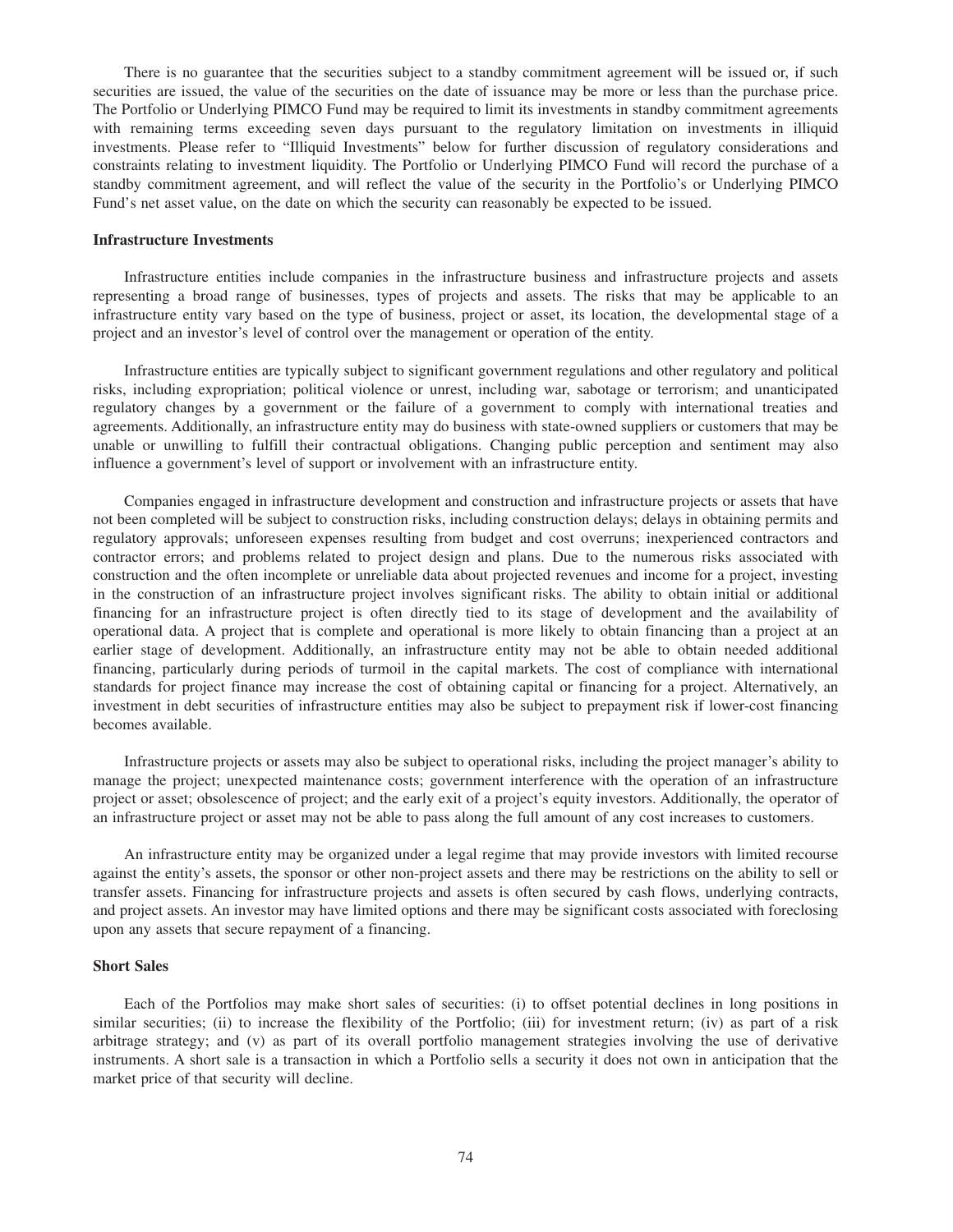When a Portfolio makes a short sale, it will often borrow the security sold short and deliver it to the broker-dealer through which it made the short sale as collateral for its obligation to deliver the security upon conclusion of the sale. In connection with short sales of securities, a Portfolio may pay a fee to borrow securities or maintain an arrangement with a broker to borrow securities, and is often obligated to pay over any accrued interest and dividends on such borrowed securities.

If the price of the security sold short increases between the time of the short sale and the time that a Portfolio replaces the borrowed security, the Portfolio will incur a loss; conversely, if the price declines, the Portfolio will realize a capital gain. Any gain will be decreased, and any loss increased, by the transaction costs described above. If a Portfolio engages in short sales as part of a hedging strategy, the successful use of short selling may be adversely affected by imperfect correlation between movements in the price of the security sold short and the securities being hedged.

The Portfolio may invest pursuant to a risk arbitrage strategy to take advantage of a perceived relationship between the values of two securities. Frequently, a risk arbitrage strategy involves the short sale of a security.

To the extent that a Portfolio engages in short sales, it will provide collateral to the broker-dealer and, in accordance with current federal securities laws, rules and staff positions (except in the case of short sales "against the box") will maintain additional asset coverage in the form of segregated or "earmarked" assets that PIMCO determines to be liquid and that is equal to the current market value of the securities sold short (calculated daily), or will ensure that such positions are covered by offsetting positions, until the Portfolio replaces the borrowed security. A short sale is "against the box" to the extent that the Portfolio contemporaneously owns, or has the right to obtain at no added cost, securities identical to those sold short. As described below, the SEC adopted a final rule related to the use of derivatives, reverse repurchase agreements and certain other transactions by registered investment companies that will rescind and withdraw the guidance of the SEC and its staff regarding asset segregation and coverage transactions reflected in the Portfolios' asset segregation and cover practices discussed herein. The Portfolios will engage in short selling to the extent permitted by the federal securities laws and rules and interpretations thereunder. To the extent a Portfolio engages in short selling in foreign (non-U.S.) jurisdictions, the Portfolio will do so to the extent permitted by the laws and regulations of such jurisdiction.

# **144A Securities**

In addition to a Portfolio's investments in privately placed and unregistered securities, a Portfolio may also invest in securities sold pursuant to Rule 144A under the 1933 Act. Such securities are commonly known as "144A securities" and may only be resold under certain circumstances to other institutional buyers. 144A securities frequently trade in an active secondary market. As a result of the resale restrictions on 144A securities, there is a greater risk that they will become illiquid than securities registered with the SEC. Please refer to "Illiquid Investments" below for further discussion of regulatory considerations and constraints relating to investment liquidity.

# **Regulation S Securities**

The Portfolio may invest, either directly or through investments in its wholly-owned subsidiary, in the securities of U.S. and non-U.S. issuers that are issued through private offerings without registration with the SEC pursuant to Regulation S under the 1933 Act ("Regulation S Securities"). Offerings of Regulation S Securities may be conducted outside of the United States. Because Regulation S Securities are subject to legal or contractual restrictions on resale, Regulation S Securities may be considered illiquid. Please refer to "Illiquid Investments" below for further discussion of regulatory considerations and constraints relating to investment liquidity. Furthermore, because Regulation S Securities are generally less liquid than registered securities, a Portfolio may take longer to liquidate these positions than would be the case for publicly traded securities. Although Regulation S Securities may be resold in privately negotiated transactions, the price realized from these sales could be less than those originally paid by a Portfolio. Further, companies whose securities are not publicly traded may not be subject to the disclosure and other investor protection requirements that would be applicable if their securities were publicly traded. Accordingly, Regulation S Securities may involve a high degree of business and financial risk and may result in substantial losses.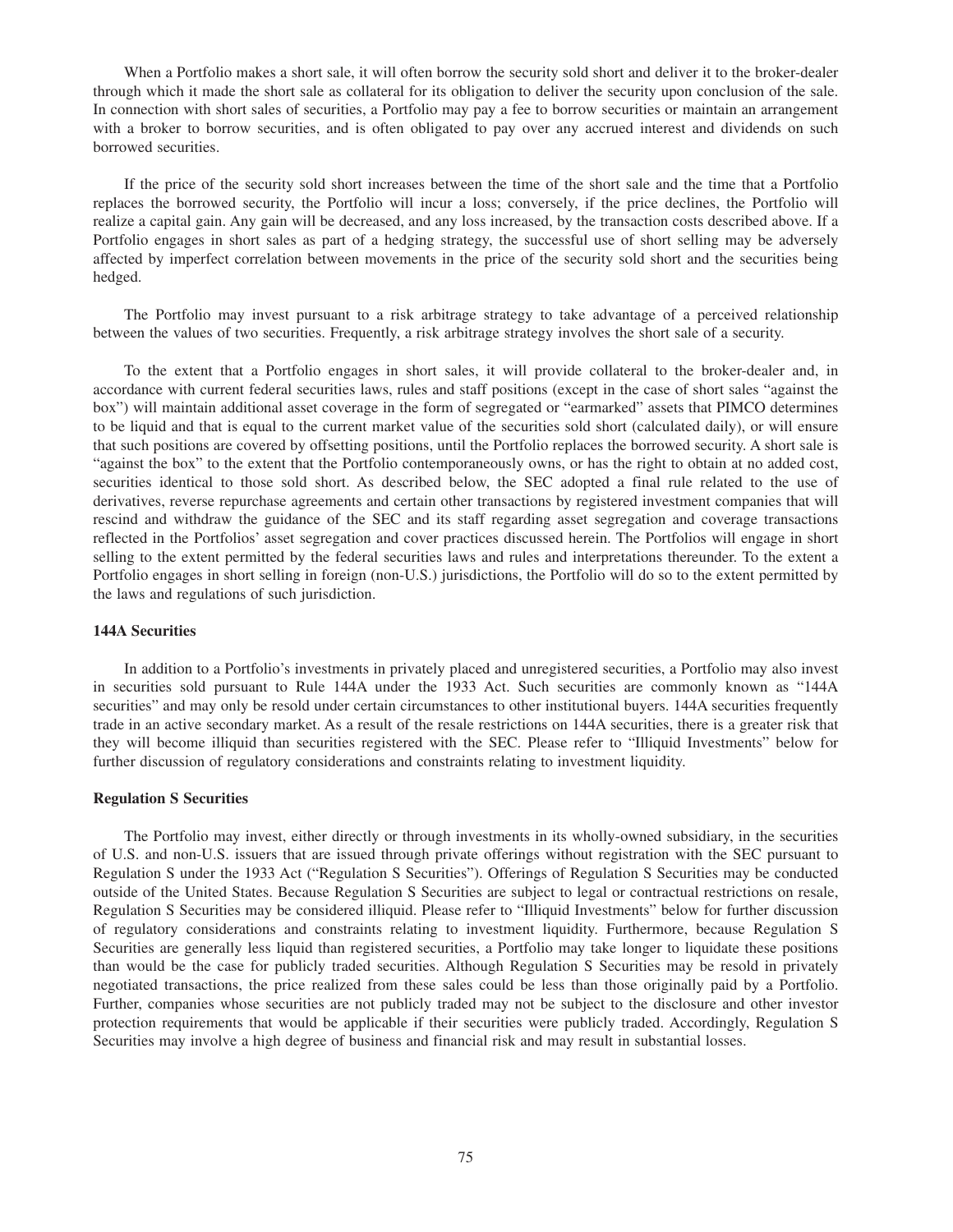#### **Illiquid Investments**

In accordance with Rule 22e-4 (the "Liquidity Rule") under the 1940 Act, each Portfolio may invest up to 15% of its net assets in "illiquid investments" that are assets. For these purposes, "illiquid investments" are investments that cannot reasonably be expected to be sold or disposed of in current market conditions in seven calendar days or less without the sale or disposition significantly changing the market value of the investment.

For each Portfolio, each portfolio investment must be classified at least monthly into one of four liquidity categories (highly liquid, moderately liquid, less liquid and illiquid), which are defined pursuant to the Liquidity Rule. Such classification is to be made using information obtained after reasonable inquiry and taking into account relevant market, trading and investment-specific considerations. Moreover, in making such classification determinations, a Portfolio determines whether trading varying portions of a position in a particular portfolio investment or asset class, in sizes that the Portfolio would reasonably anticipate trading, is reasonably expected to significantly affect its liquidity, and if so, the Portfolio takes this determination into account when classifying the liquidity of that investment. The Portfolios may be assisted in classification determinations by one or more third-party service providers. Assets classified according to this process as "illiquid investments" are those subject to the 15% limit on illiquid investments.

#### **Repurchase Agreements**

Each Portfolio may enter into repurchase agreements, which involve an agreement to purchase a security and to sell that security back to the original seller at the Portfolio's cost of purchasing the security plus interest within a specified time. If the party agreeing to repurchase should default, the Portfolio may seek to sell the securities which it holds. This could involve procedural costs or delays in addition to a loss on the securities if their value should fall below their repurchase price. Please refer to "Illiquid Investments" above for further discussion of regulatory considerations and constraints relating to investment liquidity.

#### **Loans of Portfolio Securities**

For the purpose of achieving income, each Portfolio may lend its portfolio securities to brokers, dealers, and other financial institutions, provided: (i) the loan is secured continuously by collateral consisting of U.S. Government securities, cash or cash equivalents (negotiable certificates of deposits, bankers' acceptances or letters of credit) maintained on a daily mark-to-market basis in an amount at least equal to 102% of the market value (plus accrued interest) of the securities loaned or 105% of the market value (plus accrued interest) of the securities loaned if the borrowed securities are principally cleared and settled outside of the U.S.; (ii) the Portfolio may at any time call the loan and obtain the return of the securities loaned; (iii) the Portfolio will receive any interest or dividends paid on the loaned securities; and (iv) the aggregate market value of securities loaned will not at any time exceed  $33\frac{1}{3}\%$  of the total assets of the Portfolio (including the collateral received with respect to such loans). Each Portfolio's performance will continue to reflect the receipt of either interest through investment of cash collateral by a Portfolio in permissible investments, or a fee, if the collateral is U.S. Government securities. Securities lending involves the risk of loss of rights in the collateral or delay in recovery of the collateral should the borrower fail to return the securities loaned or become insolvent. The Portfolios may pay lending fees to the party arranging the loan. Cash collateral received by a Portfolio in securities lending transactions may be invested in short-term liquid Fixed Income Instruments or in money market or short-term funds, or similar investment vehicles, including affiliated money market or short-term funds. The Portfolio bears the risk of such investments.

#### **Investments in Business Development Companies ("BDCs")**

Certain of the Portfolios may invest in BDCs, which typically operate to invest in, or lend capital to, early stage-to-mature private companies as well as small public companies. BDCs are regulated under the 1940 Act and are generally taxed as regulated investment companies under the Internal Revenue Code. BDCs realize operating income when their investments are sold off or as income is received in connection with lending, and therefore maintain complex organizational, operational, tax and compliance requirements. For tax purposes, BDCs generally intend to qualify for taxation as regulated investment companies. To so qualify, BDCs must satisfy certain asset diversification and source of income tests and must generally distribute at least 90% of their taxable earnings as dividends. Under the 1940 Act, BDCs are also required to invest at least 70% of their total assets primarily in securities of private companies or thinly traded U.S. public companies, cash, cash equivalents, U.S. government securities and high quality debt investments that mature in one year or less. Generally, little public information exists for private and thinly traded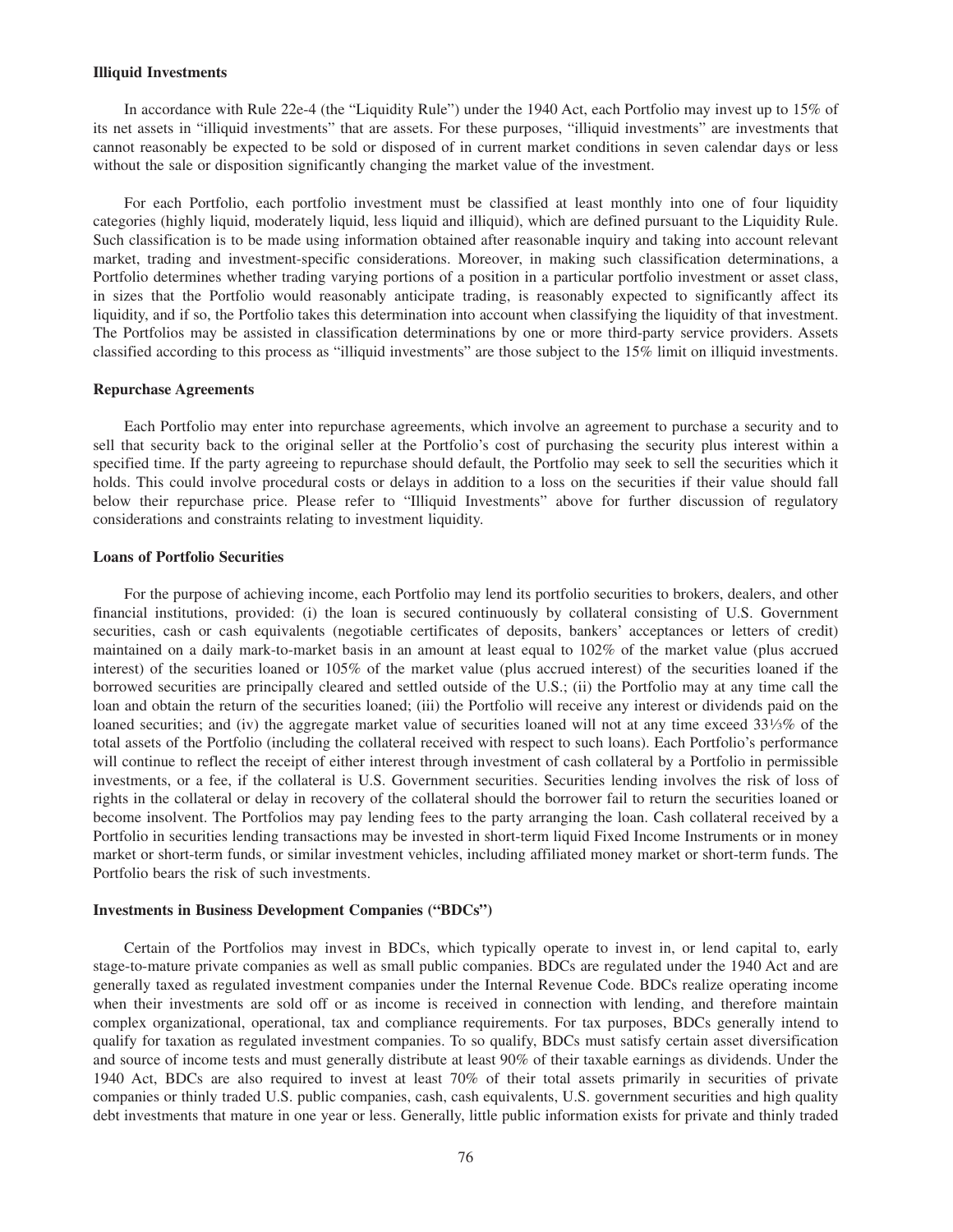companies in which a BDC may invest, and therefore there is a risk that investors may not be able to make a fully informed decision. In addition, investments made by BDCs are typically illiquid and may be difficult to value. A BDC may only incur indebtedness in amounts such that the BDC's asset coverage, subject to certain conditions, equals at least 150% after such incurrence. These limitations on asset mix and leverage may prohibit the way that the BDC raises capital.

#### **Investments in Underlying PIMCO Funds**

The PVIT Funds of Funds invest substantially all or a significant portion of their assets in Underlying PIMCO Funds. Please see the "Principal Investment Strategies" section in the Prospectuses for a description of the asset allocation strategies and general investment policies of each Portfolio. In some cases, the PVIT Funds of Funds and Affiliated Funds of Funds may be the predominant or sole shareholders of a particular Underlying PIMCO Fund. As noted above, investment decisions made with respect to the PVIT Funds of Funds and Affiliated Funds of Funds could, under certain circumstances, negatively impact the Underlying PIMCO Funds.

For instance, the PVIT Funds of Funds and Affiliated Funds of Funds may purchase and redeem shares of an Underlying PIMCO Fund as part of a reallocation or rebalancing strategy, which may result in the Underlying PIMCO Fund having to sell securities or invest cash when it otherwise would not do so. Such transactions could increase an Underlying PIMCO Fund's transaction costs and accelerate the realization of taxable income if sales of securities resulted in gains.

Additionally, as the PVIT Funds of Funds and Affiliated Funds of Funds may invest substantially all or a significant portion of their assets in Underlying PIMCO Funds, the Underlying PIMCO Funds may not acquire securities of other registered open-end investment companies in reliance on Section  $12(d)(1)(F)$  or Section  $12(d)(1)(G)$ of the 1940 Act, thus limiting the Underlying PIMCO Funds' investment flexibility.

In addition, as discussed in more detail in the "Regulatory Risk" section below, certain regulatory changes adopted by the SEC may further limit the Underlying PIMCO Funds' investment flexibility.

# **Investments in Exchange-Traded Funds ("ETFs")**

Investments in ETFs entail certain risks; in particular, investments in index ETFs involve the risk that the ETF's performance may not track the performance of the index the ETF is designed to track. Unlike the index, an ETF incurs administrative expenses and transaction costs in trading securities. In addition, the timing and magnitude of cash inflows and outflows from and to investors buying and redeeming shares in the ETF could create cash balances that cause the ETF's performance to deviate from the index (which remains "fully invested" at all times). Performance of an ETF and the index it is designed to track also may diverge because the composition of the index and the securities held by the ETF may occasionally differ. In addition, investments in ETFs involve the risk that the market prices of ETF shares will fluctuate, sometimes rapidly and materially, in response to changes in the ETF's NAV, the value of ETF holdings and supply and demand for ETF shares. Although the creation/redemption feature of ETFs generally makes it more likely that ETF shares will trade close to NAV, market volatility, lack of an active trading market for ETF shares, disruptions at market participants (such as Authorized Participants or market makers) and any disruptions in the ordinary functioning of the creation/redemption process may result in ETF shares trading significantly above (at a "premium") or below (at a "discount") NAV. Additionally, to the extent an ETF holds securities traded in markets that close at a different time from the ETF's listing exchange, liquidity in such securities may be reduced after the applicable closing times, and during the time when the ETF's listing exchange is open but after the applicable market closing, fixing or settlement times, bid/ask spreads and the resulting premium or discount to the ETF's shares' NAV may widen. Significant losses may result when transacting in ETF shares in these and other circumstances. Neither PIMCO nor the Trust can predict whether ETF shares will trade above, below or at NAV. An ETF's investment results are based on the ETF's daily NAV. Investors transacting in ETF shares in the secondary market, where market prices may differ from NAV, may experience investment results that differ from results based on the ETF's daily NAV.

## **Environment, Social Responsibility and Governance Policies**

The PIMCO ESG Income Fund, PIMCO Low Duration ESG Fund, PIMCO Total Return ESG Fund and PIMCO Enhanced Short Maturity Active ESG Exchange-Traded Fund, Underlying PIMCO Funds, will not, as a matter of non-fundamental operating policy, invest in the securities of any non-governmental issuer determined by PIMCO to be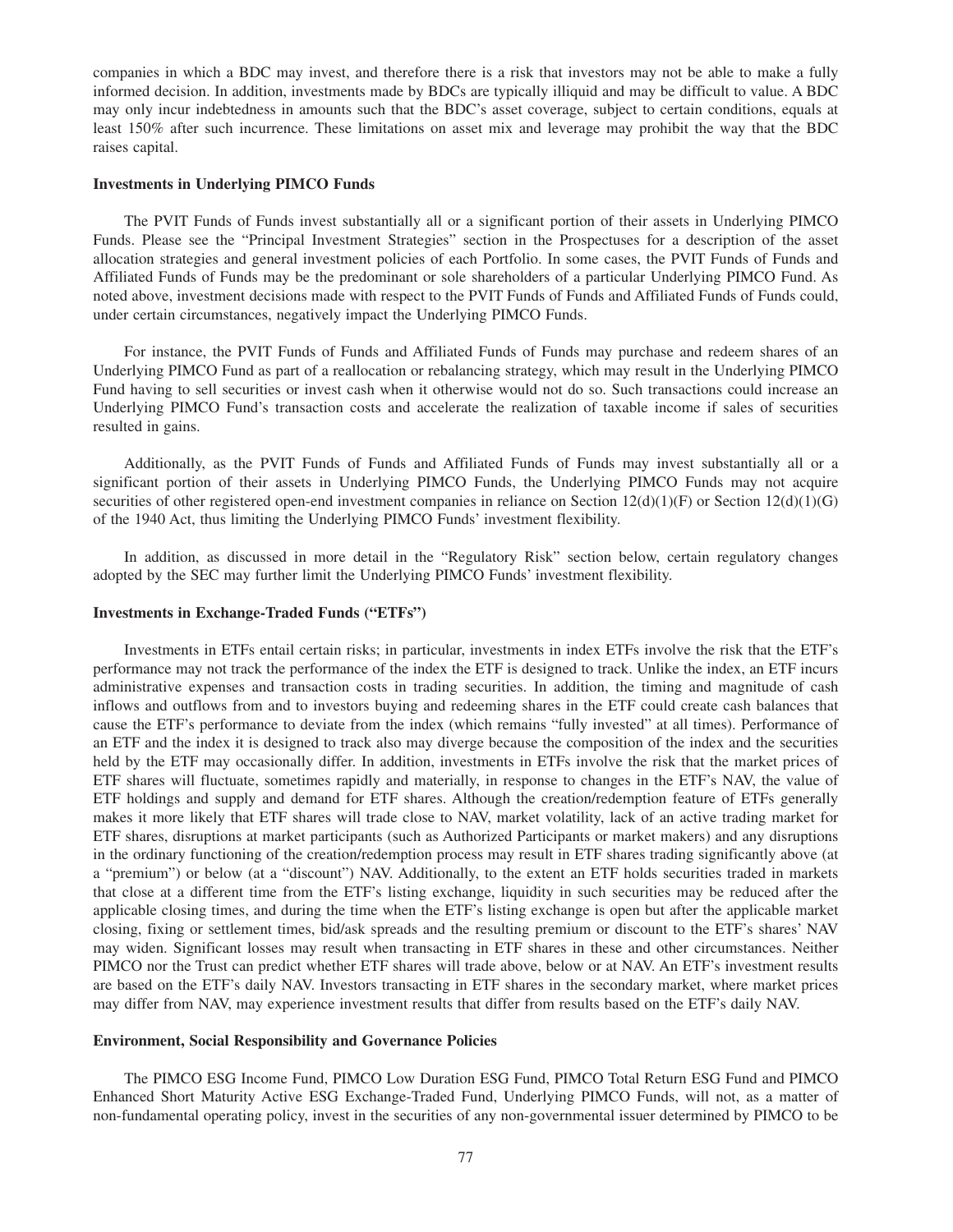engaged principally in the manufacture of alcoholic beverages, tobacco products or military equipment, the operation of gambling casinos, the production or trade of pornographic materials, or in the oil industry, including extraction, production, and refining or the production, distribution of coal and coal fired generation. The PIMCO ESG Income Fund, PIMCO Low Duration ESG Fund, PIMCO Total Return ESG Fund and PIMCO Enhanced Short Maturity Active ESG Exchange-Traded Fund can invest in the securities of any issuer determined by PIMCO to be engaged principally in biofuel production, natural gas generation and sales and trading activities. However, green/sustainable bonds from issuers involved in fossil fuel-related sectors may be permitted. Labeled green bonds are those issues with proceeds specifically earmarked to be used for climate and environmental projects. Labeled green bonds are often verified by a third party, which certifies that the bond will fund projects that include environmental benefits. In addition, the PIMCO Low Duration ESG Fund and PIMCO Total Return ESG Fund will not invest in the securities of any non-governmental issuer determined by PIMCO to be engaged principally in the provision of healthcare services or the manufacture of pharmaceuticals, unless the issuer derives 100% of its gross revenues from products or services designed to protect and improve the quality of human life, as determined on the basis of information available to PIMCO. This generally prohibits investments in healthcare service and/or pharmaceutical manufacturing issuers that derive gross revenue from products or services related to abortion, abortifacients, contraceptives or stem cell research.To the extent possible on the basis of information available to PIMCO, an issuer will be deemed to be principally engaged in an activity if it derives more than 10% of its gross revenues from such activities ("Socially-Restricted Issuers"). In analyzing whether an issuer meets any of the criteria described above, PIMCO may rely upon, among other things, information provided by an independent third party.

Evaluation of any particular issuer's business practices with respect to the environment, social responsibility, and governance ("ESG practices") will involve the exercise of qualitative and subjective judgment by PIMCO, and there is no guarantee that the criteria utilized, or judgment exercised by PIMCO will reflect the beliefs or values of any one particular investor. Information regarding responsible practices is obtained through voluntary or third-party reporting, which may not be accurate or complete, and PIMCO is dependent on such information to evaluate a company's commitment to, or implementation of, responsible practices. PIMCO's assessment of a company's ESG practices at any given time will, however, be based upon its good faith interpretation of available information and its continuing and reasonable best efforts to obtain and evaluate the most current information available, and to utilize such information, as it becomes available, promptly and expeditiously in portfolio management for these Underlying PIMCO Funds. Socially responsible norms differ by region, and in determining the efficacy of an issuer's ESG practices, PIMCO will use its own proprietary assessments of material ESG issues and may also reference standards as set forth by recognized global organizations such as entities sponsored by the United Nations. Additionally, PIMCO may engage proactively with issuers to encourage them to improve their ESG practices. PIMCO's activities in this respect may include, but are not limited to, direct dialogue with company management, such as through in-person meetings, phone calls, electronic communications, and letters. Through these engagement activities, PIMCO seeks to identify opportunities for a company to improve its ESG practices, and will endeavor to work collaboratively with company management to establish concrete objectives and to develop a plan for meeting these objectives. The PIMCO ESG Income Fund, PIMCO Low Duration ESG Fund, PIMCO Total Return ESG Fund and PIMCO Enhanced Short Maturity Active ESG Exchange-Traded Fund may invest in securities of issuers whose ESG practices are currently suboptimal, with the expectation that these practices may improve over time either as a result of PIMCO's engagement efforts or through the company's own initiatives. It may also exclude those issuers that are not receptive to PIMCO's engagement efforts, as determined in PIMCO's sole discretion.

The PIMCO ESG Income Fund, PIMCO Low Duration ESG Fund and PIMCO Total Return ESG Fund will not invest in derivative instruments where the counterparties to such transactions are themselves Socially-Restricted Issuers . PIMCO's determination of whether a counterparty is a Socially-Restricted Issuer at any given time will be based upon PIMCO's good faith interpretation of available information and its continuing and reasonable best efforts to obtain and evaluate the most current information available. PIMCO anticipates that it will review all counterparties periodically to determine whether any qualify as a Socially-Restricted Issuer at that time, but will not necessarily conduct such reviews at the time a Fund enters into a transaction. This could cause a Fund to enter into a transaction with a Socially-Restricted Issuer counterparty. In such cases, upon the determination that a counterparty is a Socially-Restricted Issuer, the PIMCO ESG Income Fund, PIMCO Low Duration ESG Fund or the PIMCO Total Return ESG Fund, as applicable, will use reasonable efforts to divest themselves of the applicable investment and may incur a loss in doing so. The PIMCO ESG Income Fund, PIMCO Low Duration ESG Fund and PIMCO Total Return ESG Fund will not invest in derivative instruments whose returns are based, in whole, on securities issued by Socially-Restricted Issuers. With respect to investments in derivative instruments that are based only in part on securities issued by Socially-Restricted Issuers, including, but not limited to, credit default swaps on an index of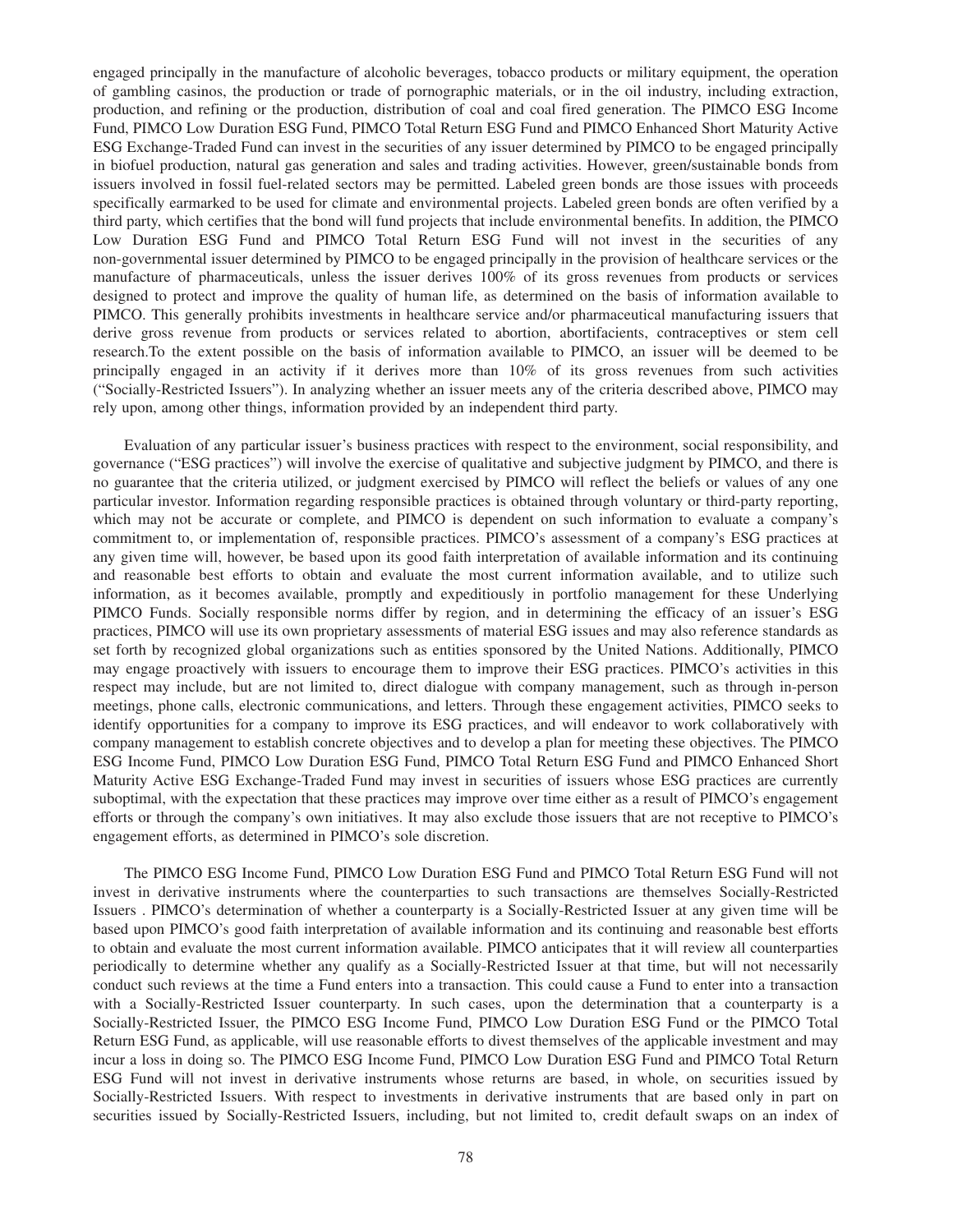securities, the PIMCO ESG Income Fund, PIMCO Low Duration ESG Fund or the PIMCO Total Return ESG Fund may be obligated to take possession of the underlying securities in certain circumstances. In such cases, the PIMCO Low Duration ESG Fund or the PIMCO Total Return ESG Fund, as applicable, will use reasonable efforts to divest themselves of these securities and may incur a loss in doing so.

Because the PIMCO ESG Income Fund, PIMCO Low Duration ESG Fund, PIMCO Total Return ESG Fund and PIMCO Enhanced Short Maturity Active ESG Exchange-Traded Fund adhere to the social investment policies described above, these Underlying PIMCO Funds may be required to forego certain investment opportunities and their associated returns. In addition, there is no assurance that the socially responsible investing strategy and techniques employed will be successful. Past performance is not a guarantee or reliable indicator of future results.

# **Climate Related Policies**

The PIMCO Climate Bond Fund, an Underlying PIMCO Fund, will not invest in the securities of any issuer determined by PIMCO to be engaged principally in the fossil fuel-related sectors, including distribution/retail, equipment and services, extraction and production, petrochemicals, pipelines and transportation and refining, and the production or distribution of coal and coal fired generation. The PIMCO Climate Bond Fund may invest in the securities of issuers determined by PIMCO to be engaged principally in biofuel production, natural gas generation and sales and trading activities. Moreover, the PIMCO Climate Bond Fund will not invest in the securities of any issuer determined by PIMCO to be engaged principally in the manufacture of alcoholic beverages, tobacco products or military equipment, the operation of gambling casinos, or in the production or trade of pornographic materials. To the extent possible on the basis of information available to PIMCO, an issuer will be deemed to be principally engaged in an activity if it derives more than 10% of its gross revenues from such activities ("Restricted Issuers" or "RIs"). In analyzing whether an issuer meets any of the criteria described above, PIMCO may rely upon, among other things, information provided by an independent third party. For the avoidance of doubt, green labeled bonds from issuers involved in fossil fuel-related sectors, as defined above, may be permitted.

Evaluation of any particular issuer's environmental practices will involve the exercise of qualitative and subjective judgment by PIMCO, and there is no guarantee that the criteria utilized, or judgment exercised by PIMCO will reflect the beliefs or values of any one particular investor. Information regarding environmental practices is obtained through voluntary or third-party reporting, which may not be accurate or complete, and PIMCO is dependent on such information to evaluate a company's commitment to, or implementation of, environmental practices. PIMCO's assessment of a company's environmental practices at any given time will, however, be based upon its good faith interpretation of available information and its continuing and reasonable best efforts to obtain and evaluate the most current information available, and to utilize such information, as it becomes available, promptly and expeditiously in portfolio management for the PIMCO Climate Bond Fund. When considering an investment, PIMCO may utilize the following resources, among others, to evaluate climate related factors: PIMCO's internal research and scoring process relating to climate factors, third party research and data providers, an issuer's alignment with international commitments deemed relevant by PIMCO (such as the 2016 Paris Agreement on climate change), and/or information made available by the issuer, such as carbon emissions and intensity. In determining the efficacy of an issuer's environmental practices, PIMCO will use its own proprietary assessments of material environmental and climate-oriented issues and may also reference standards as set forth by recognized global organizations, such as entities sponsored by the United Nations. The PIMCO Climate Bond Fund may avoid investment in the securities of issuers whose business practices with respect to climate specific factors do not meet criteria established by PIMCO. Additionally, PIMCO may engage proactively with issuers to encourage them to improve their environmental practices or preparations for a low carbon economy. PIMCO's activities in this respect may include, but are not limited to, direct dialogue with company management, such as through in-person meetings, phone calls, electronic communications, and letters. Through these engagement activities, PIMCO will seek to identify opportunities for a company to improve its climate focused practices, and will endeavor to work collaboratively with company management to establish concrete objectives and to develop a plan for meeting these objectives. The PIMCO Climate Bond Fund has flexibility to invest in securities of issuers whose climate-related practices are currently suboptimal, with the expectation that these practices may improve over time either as a result of PIMCO's engagement efforts or through the company's own initiatives. The PIMCO Climate Bond Fund may exclude those issuers that are not receptive to PIMCO's engagement efforts, as determined in PIMCO's sole discretion.

The PIMCO Climate Bond Fund will not invest in derivative instruments where the counterparties to such transactions are themselves RIs. PIMCO's determination of whether a counterparty is a RI at any given time will be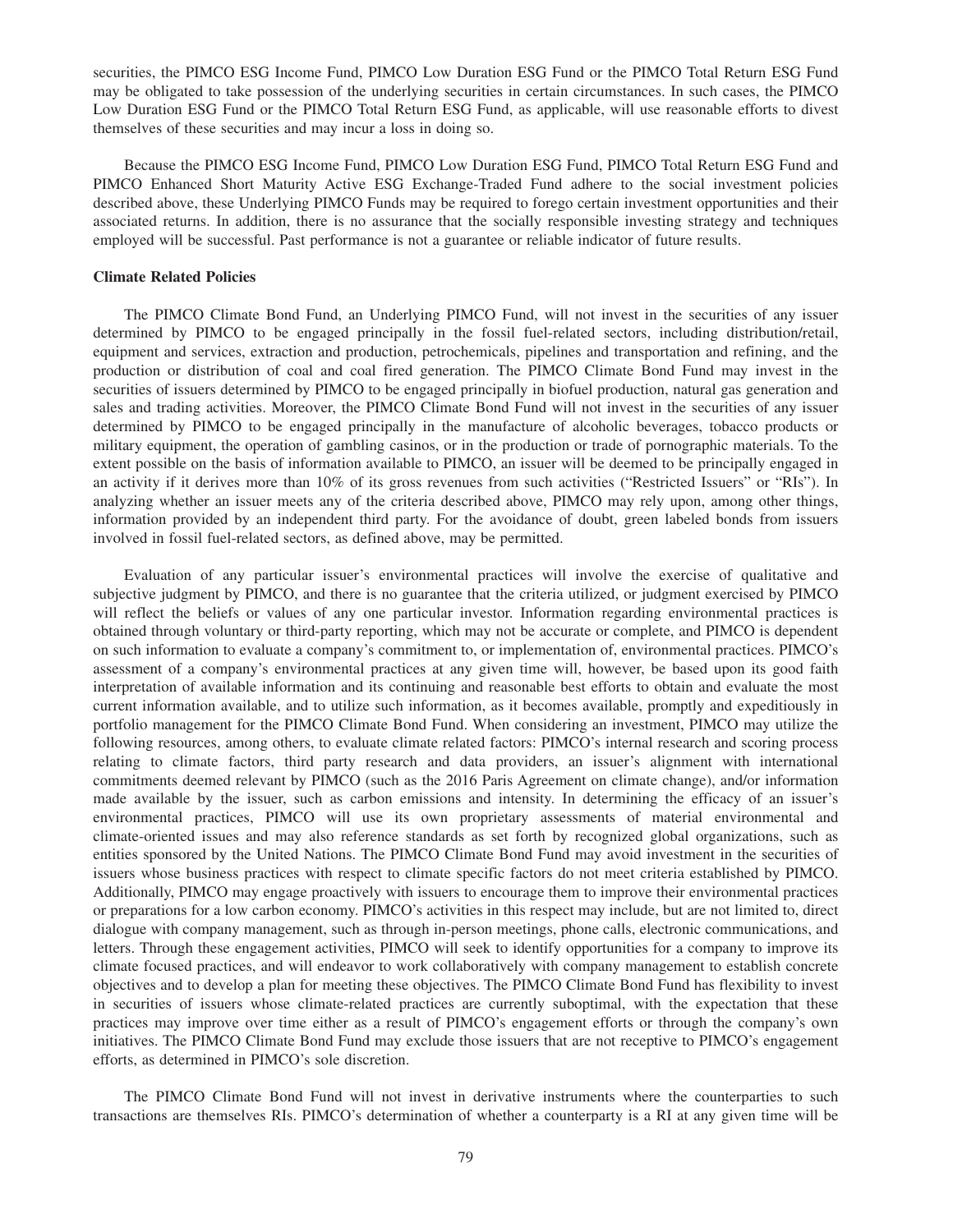based upon PIMCO's good faith interpretation of available information and its continuing and reasonable best efforts to obtain and evaluate the most current information available. PIMCO anticipates that it will review all counterparties periodically to determine whether any qualify as a RI at that time, but will not necessarily conduct such reviews at the time a Fund enters into a transaction. This could cause the Fund to enter into a transaction with a RI counterparty. In such cases, upon the determination that a counterparty is a RI, the PIMCO Climate Bond Fund will use reasonable efforts to divest itself of the applicable investment and may incur a loss in doing so. The PIMCO Climate Bond Fund will not invest in derivative instruments whose returns are based, in whole, on securities issued by RIs. With respect to investments in derivative instruments that are based only in part on securities issued by RIs, including, but not limited to, credit default swaps on an index of securities, the PIMCO Climate Bond Fund may be obligated to take possession of the underlying securities in certain circumstances. In such cases, the PIMCO Climate Bond Fund will use reasonable efforts to divest itself of these securities and may incur a loss in doing so.

Because the PIMCO Climate Bond Fund adheres to the climate related policies described above, the Fund may be required to forego certain investment opportunities and their associated returns. In addition, there is no assurance that the climate related investing strategy and techniques employed will be successful. Past performance is not a guarantee or reliable indicator of future results.

#### **Investments in the Wholly-Owned Subsidiaries**

Investments in the Subsidiaries are expected to provide the *PIMCO CommodityRealReturn® Strategy Portfolio* and *PIMCO Global Managed Asset Allocation Portfolio*, respectively, with exposure to the commodity markets within the limitations of Subchapter M of the Internal Revenue Code and IRS revenue rulings, as discussed below under "Taxation." The Subsidiaries are companies organized under the laws of the Cayman Islands, and are overseen by their own board of directors. The *PIMCO CommodityRealReturn® Strategy Portfolio* is the sole shareholder of the CRRS Subsidiary, and it is not currently expected that shares of the CRRS Subsidiary will be sold or offered to other investors. The *PIMCO Global Managed Asset Allocation Portfolio* is the sole shareholder of the GMAA Subsidiary, and it is not currently expected that shares of the GMAA Subsidiary will be sold or offered to other investors.

It is expected that the Subsidiaries will invest primarily in commodity-linked derivative instruments, including swap agreements, commodity options, futures and options on futures, backed by a portfolio of inflation-indexed securities and other Fixed Income Instruments. Although the *PIMCO CommodityRealReturn® Strategy Portfolio* and *PIMCO Global Managed Asset Allocation Portfolio* may enter into these commodity-linked derivative instruments directly, each Portfolio will likely gain exposure to these derivative instruments indirectly by investing in its Subsidiary. To the extent that PIMCO believes that these commodity-linked derivative instruments are better suited to provide exposure to the commodities market than commodity index-linked notes, each Portfolio's investment in its Subsidiary will likely increase. The Subsidiaries will also invest in inflation-indexed securities and other Fixed Income Instruments, which are intended to serve as margin or collateral for the respective Subsidiary's derivatives position. To the extent that the *PIMCO CommodityRealReturn® Strategy Portfolio* and *PIMCO Global Managed Asset Allocation Portfolio* invests in its respective Subsidiary, such Portfolio may be subject to the risks associated with those derivative instruments and other securities, which are discussed elsewhere in the applicable Prospectuses and this Statement of Additional Information.

While the Subsidiaries may be considered similar to investment companies, they are not registered under the 1940 Act and, unless otherwise noted in the applicable Prospectuses and this Statement of Additional Information, are not subject to all of the investor protections of the 1940 Act and other U.S. regulations. Changes in the laws of the United States and/or the Cayman Islands could result in the inability of the *PIMCO CommodityRealReturn® Strategy Portfolio*, the *PIMCO Global Managed Asset Allocation Portfolio* and/or the Subsidiaries to operate as described in the applicable Prospectuses and this Statement of Additional Information and could negatively affect the Portfolios and their shareholders.

In May 2014, the Board of Trustees granted PIMCO the authority to establish and terminate wholly-owned subsidiaries of the Portfolios to implement certain trading strategies, hold certain investments or for other reasons.

# **Quantitative Investing Risk**

PIMCO employs and/or relies on algorithms, models or other systems in connection with certain of its investment activities, including research, forecasting, selection, and execution processes (together, "Systems"). These Systems rely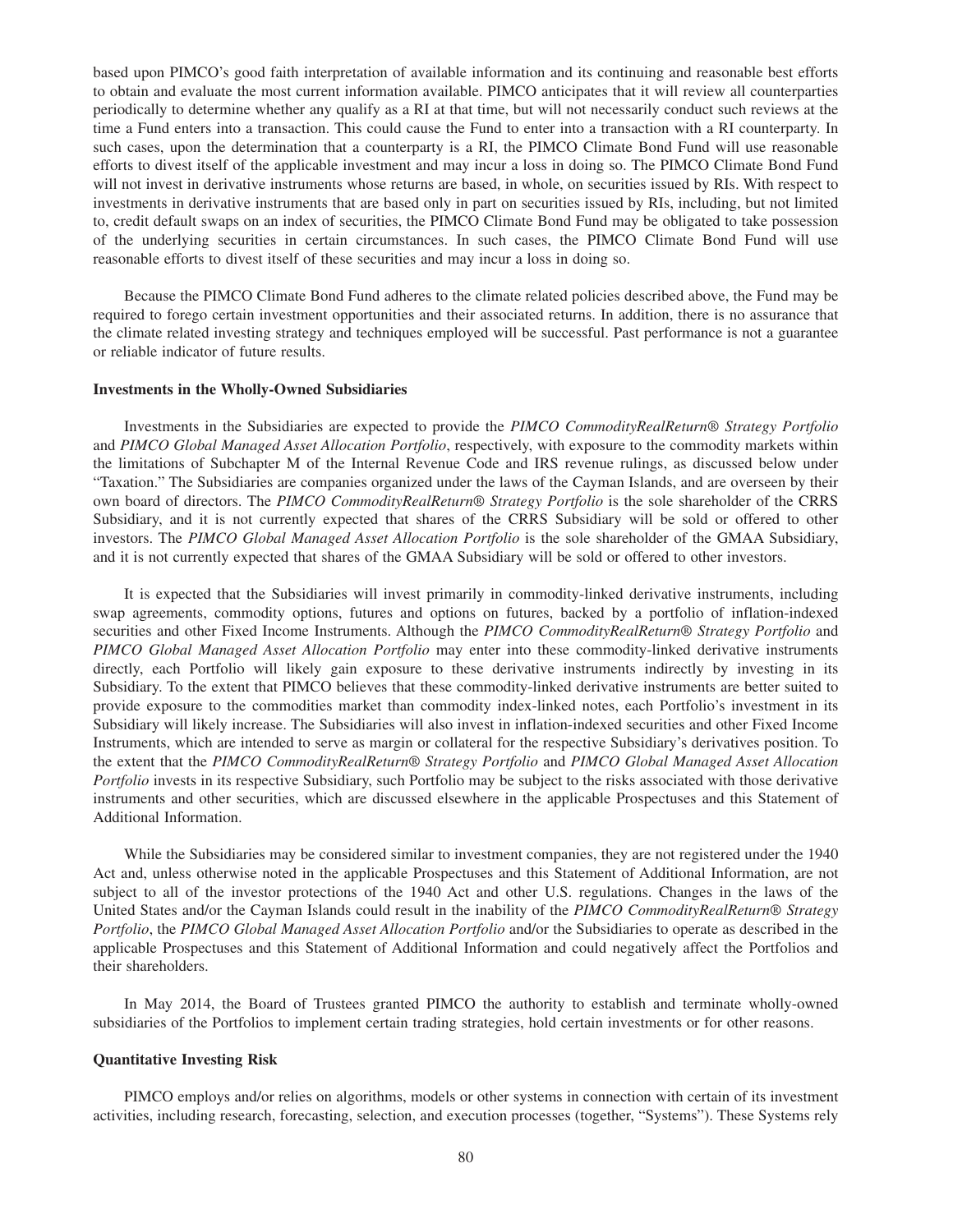heavily on the use of proprietary and nonproprietary data, software, hardware, and intellectual property, including data, software and hardware that may be licensed or otherwise obtained from third parties. The use of such Systems has inherent limitations and risks. Although PIMCO seeks to develop and use Systems appropriately and effectively, there can be no assurance that it will successfully do so. Errors may occur in the design, writing, testing, monitoring, and/or implementation of Systems, including in the manner in which Systems function together. The effectiveness of Systems may diminish over time, including as a result of market changes and changes in the behavior of market participants. The quality of the resulting analysis, investment selections, portfolio construction, asset allocations, proposed trades, risk management and trading strategies depends on a number of factors including the accuracy and quality of data inputs into the Systems, the mathematical and analytical assumptions and underpinnings of the Systems' coding, the accuracy in translating those analytics into program code or interpreting the output of a System by another System in order to facilitate a transaction, change in market conditions, the successful integration of the various Systems into the portfolio selection and trading process and whether actual market events correspond to one or more assumptions underlying the Systems. Accordingly, Systems are subject to errors and/or mistakes ("System Incidents") that may adversely impact a Portfolio. For example, System Incidents may result in Systems performing in a manner other than as intended, including, but not limited to, failure to achieve desired performance or investment objectives, execution of unanticipated trades or failure to execute intended trades, or failure to identify hedging or other risk management opportunities or targets. Further, if incorrect market data are entered into an otherwise properly functioning System, the System's resulting output, including proposed trades or investment recommendations, may be inconsistent with the underlying investment strategy. Most Systems require continual monitoring and enhancements, and there is no guarantee that such enhancements will be successful or that Systems will operate as intended. The successful deployment of the investment strategy, the portfolio construction process and/or the trading process could be severely compromised by software or hardware malfunctions, viruses, glitches, connectivity loss, system crashes or various other System Incidents, including, in particular, where multiple Systems contribute to the process (i.e., where one System develops a potential recommended signal or possible trade and another System interprets or optimizes that recommended signal or possible trade to facilitate a trade order). System Incidents may be difficult to detect and PIMCO may not immediately or ever detect certain System Incidents, which may have an increasing impact on a Portfolio over time. PIMCO will address System Incidents in its sole discretion, subject to any applicable regulatory or contractual requirements, and there is no guarantee that measures taken to address a System Incident will be successful.

System Incidents with respect to the implementation of quantitative strategies or methods may not be considered by PIMCO to be violations of the applicable standards of care and, as a result, losses associated with System Incidents may not be considered compensable to a Portfolio. PIMCO, in its discretion, may not disclose certain System Incidents to the Portfolios.

PIMCO relies on quantitative models, data, and trading algorithms supplied by third parties for certain Portfolios. Such models, data and algorithms are used to construct sets of transactions and investments, to implement investment decisions, and to provide risk management insights. When the third-party models, data or algorithms prove to be incorrect or incomplete, any decisions or investments made in reliance thereon expose applicable Portfolios to additional risks. For example, PIMCO does not have the same insight or access into the construction, coding or testing of the algorithms, and PIMCO and applicable Portfolios will be exposed to systems, cyber security and other risks associated with the third party models, data or algorithms. Losses associated with third-party models, data, or algorithms may not be considered compensable to a Portfolio. PIMCO, in its discretion, may not disclose certain such events to applicable Portfolios.

#### **Government Intervention in Financial Markets**

Governmental and quasi-governmental authorities and regulators throughout the world have in the past responded to major economic disruptions with a variety of significant fiscal and monetary policy changes, including but not limited to, direct capital infusions into companies, new monetary programs and dramatically lower interest rates. For example, in response to the outbreak of COVID-19, Congress has approved stimulus intended to offset the severity and duration of the adverse economic effects of COVID-19 and related disruptions in economic and business activity. Many central banks across Europe, Asia and elsewhere have similarly announced and/or adopted economic relief packages. The introduction and adoption of these packages could cause market disruption and volatility. In addition, the end of any such program could cause market downturns, disruptions and volatility, particularly if markets view the ending as premature.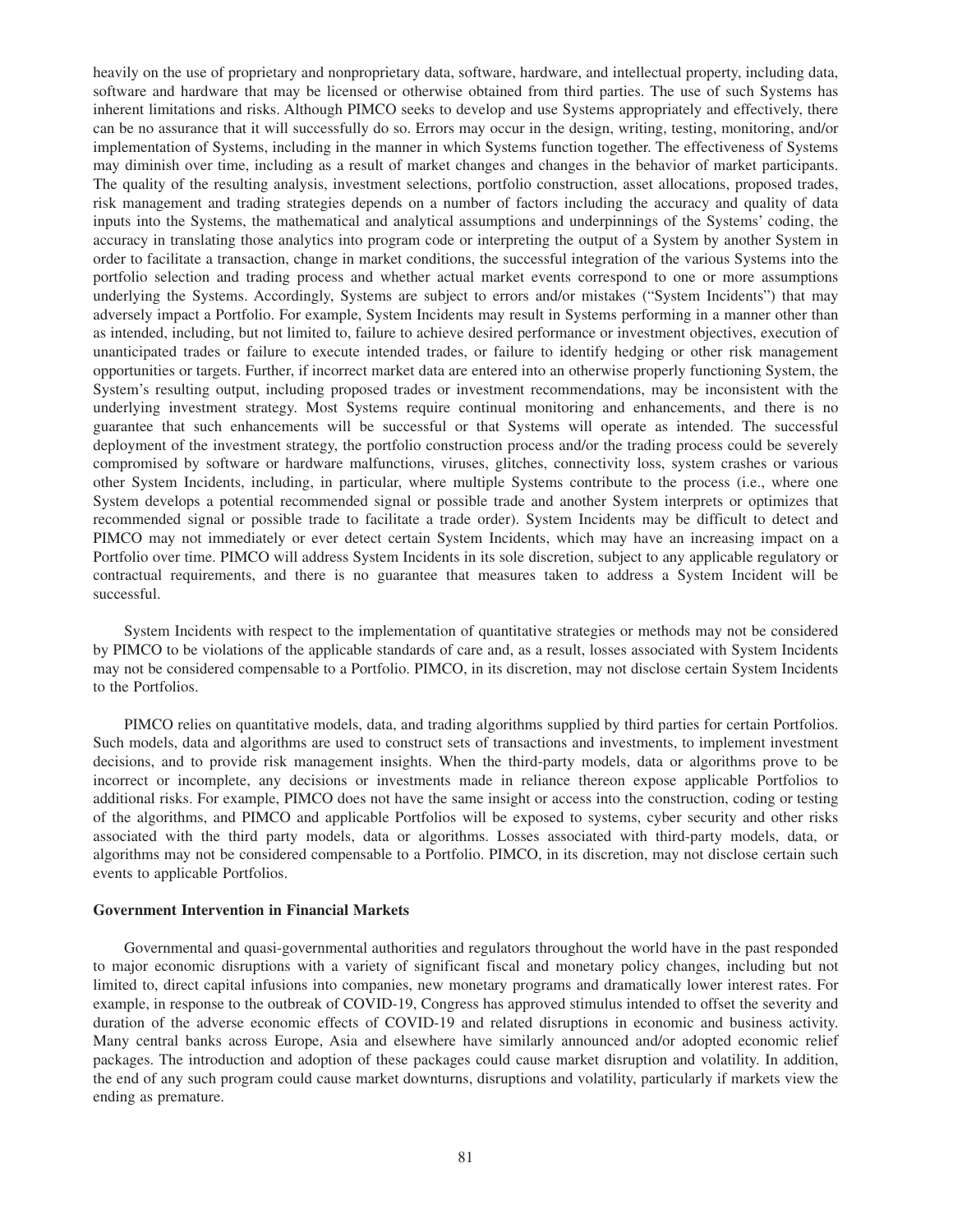In addition, instability in the financial markets during and after the 2008-2009 financial downturn also led the U.S. Government and governments across the world to take a number of actions designed to support certain financial institutions and segments of the financial markets that experienced extreme volatility, and in some cases a lack of liquidity. Most significantly, the U.S. Government has enacted a broad-reaching regulatory framework over the financial services industry and consumer credit markets. Federal, state, and other governments, their regulatory agencies, or self-regulatory organizations may take actions that affect the regulation of the instruments in which the Portfolios invest, or the issuers of such instruments, in ways that are unforeseeable. Legislation or regulation may also change the way in which the Portfolios themselves are regulated. Such legislation or regulation could limit or preclude a Portfolio's ability to achieve its investment objective.

Governments or their agencies may also acquire distressed assets from financial institutions and acquire ownership interests in those institutions. The implications of government ownership and disposition of these assets are unclear, and such a program may have positive or negative effects on the liquidity, valuation and performance of the portfolio holdings. Furthermore, volatile financial markets can expose the Portfolios to greater market and liquidity risk and potential difficulty in valuing portfolio instruments held by the Portfolios. The Portfolios have established procedures to assess the liquidity of portfolio holdings and to value instruments for which market prices may not be readily available. PIMCO will monitor developments and seeks to manage the Portfolios in a manner consistent with achieving each Portfolio's investment objective, but there can be no assurance that it will be successful in doing so.

The value of a Portfolio's holdings is also generally subject to the risk of future local, national, or global economic disturbances based on unknown weaknesses in the markets in which a Portfolio invests. In the event of such a disturbance, issuers of securities held by a Portfolio may experience significant declines in the value of their assets and even cease operations, or may receive government assistance accompanied by increased restrictions on their business operations or other government intervention. In addition, it is not certain that the U.S. Government will intervene in response to a future market disturbance and the effect of any such future intervention cannot be predicted. It is difficult for issuers to prepare for the impact of future financial downturns, although companies can seek to identify and manage future uncertainties through risk management programs.

#### **Temporary Investment**

If PIMCO believes that economic or market conditions are unfavorable to investors, PIMCO may temporarily invest up to 100% of a Portfolio's assets in certain defensive strategies for temporary or indefinite periods. These defensive strategies include holding a substantial portion of a Portfolio's assets in cash, cash equivalents or other highly rated short-term securities, including securities issued or guaranteed by the U.S. Government, its agencies or instrumentalities. As discussed in this Statement of Additional Information, a Portfolio may also invest in affiliated money market and/or short-term bond funds for cash management purposes.

#### **Increasing Government and Other Public Debt**

Government and other public debt, including municipal securities, can be adversely affected by large and sudden changes in local and global economic conditions that result in increased debt levels. For example, the total public debt of the United States and other countries around the globe as a percentage of gross domestic product has grown rapidly since the beginning of the 2008-2009 financial downturn and has accelerated in connection with the U.S. Government's response to the COVID-19 pandemic. Governmental agencies project that the United States will continue to maintain high debt levels for the foreseeable future. Although high debt levels do not necessarily indicate or cause economic problems, they may create certain systemic risks if sound debt management practices are not implemented.

A high debt level may increase market pressures to meet government funding needs, which can increase debt costs and cause a government or public or municipal entity to issue additional debt, thereby increasing refinancing risk. A high debt level also raises concerns that the issuer may be unable or unwilling to make principal or interest payments when they are due, which may adversely impact the value of certain instruments held by a Portfolio. Unsustainable debt levels can cause declines in the valuation of currencies, and can prevent a government from implementing effective counter-cyclical fiscal policy in economic downturns or can generate or contribute to an economic downturn. In addition, the high and rising level of U.S. national debt may adversely impact the U.S. economy and securities in which a Fund may invest. From time to time, uncertainty regarding the status of negotiations in the U.S. Government to increase the statutory debt ceiling could: increase the risk that the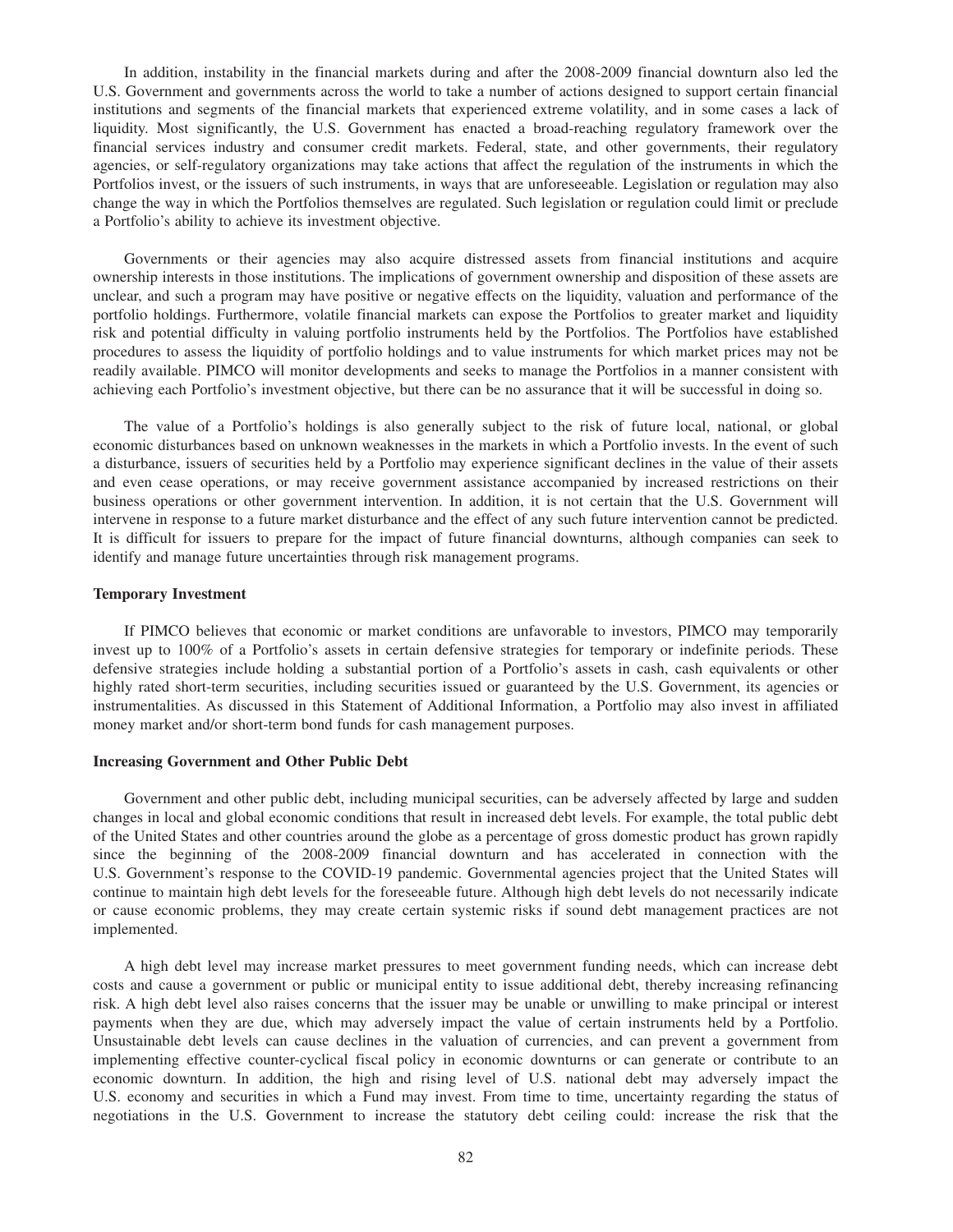U.S. Government may default on payments on certain U.S. Government securities; cause the credit rating of the U.S. Government to be downgraded or increase volatility in both stock and bond markets; result in higher interest rates; reduce prices of U.S. Treasury securities; and/or increase the costs of certain kinds of debt.

In the past, the U.S. sovereign credit rating has experienced downgrades and there can be no guarantee that it will not experience further downgrades in the future by rating agencies. The rating market, prices and yields of securities supported by the full faith and credit of the U.S. Government may be adversely affected by a rating agency's decision to downgrade the U.S. sovereign credit rating. The foregoing risks could adversely affect the value of the Portfolios' investments.

# **Inflation and Deflation**

The Portfolios may be subject to inflation and deflation risk. Inflation risk is the risk that the present value of assets or income of a Portfolio will be worth less in the future as inflation decreases the present value of money. The Portfolio's dividend rates or borrowing costs, where applicable, may also increase during periods of inflation. This may further reduce Portfolio performance. Deflation risk is the risk that prices throughout the economy decline over time creating an economic recession, which could make issuer default more likely and may result in a decline in the value of a Portfolio's assets. Generally, securities issued in emerging markets are subject to a greater risk of inflationary or deflationary forces, and more developed markets are better able to use monetary policy to normalize markets.

## **Regulatory Risk**

Financial entities, such as investment companies and investment advisers, are generally subject to extensive government regulation and intervention. Government regulation and/or intervention may change the way a Portfolio is regulated, affect the expenses incurred directly by the Portfolio and the value of its investments, and limit and/or preclude a Portfolio's ability to achieve its investment objective. Government regulation may change frequently and may have significant adverse consequences. Moreover, government regulation may have unpredictable and unintended effects. Many of the changes required by the Dodd-Frank Act could materially impact the profitability of the Portfolios and the value of assets they hold, expose the Portfolios to additional costs, require changes to investment practices, and adversely affect the Portfolios' ability to pay dividends. For example, the Volcker Rule's restrictions on proprietary trading have negatively impacted fixed income market making capacity, which resulted in reduced liquidity in certain fixed income markets. Other regulations, such as the Risk Retention Rules, have increased costs for certain securitization transactions. Additional legislative or regulatory actions to address perceived liquidity or other issues in fixed income markets generally, or in particular markets such as the municipal securities market, may alter or impair the Portfolios' ability to pursue their investment objectives or utilize certain investment strategies and techniques. While there continues to be uncertainty about the full impact of these and other regulatory changes, it is the case that the Portfolios will be subject to a more complex regulatory framework, and may incur additional costs to comply with new requirements as well as to monitor for compliance in the future.

Actions by governmental entities may also impact certain instruments in which a Portfolio invests. For example, certain instruments in which a Portfolio may invest rely in some fashion upon LIBOR. LIBOR is an average interest rate, determined by the ICE Benchmark Administration, that banks charge one another for the use of short-term money. On July 27, 2017, the Chief Executive of the Financial Conduct Authority ("FCA"), the United Kingdom's financial regulatory body and regulator of LIBOR, announced that after 2021 it would cease its active encouragement of banks to provide the quotations needed to sustain LIBOR due to the absence of an active market for interbank unsecured lending and other reasons. On March 5, 2021, the FCA publicly announced that all U.S. Dollar LIBOR settings will either cease to be provided by any administrator or will no longer be representative (i) immediately after December 31, 2021 for one-week and two-month U.S. Dollar LIBOR settings and (ii) immediately after June 30, 2023 for the remaining U.S. Dollar LIBOR settings. As of January 1, 2022, as a result of supervisory guidance from U.S. regulators, some U.S. regulated entities have ceased entering into new LIBOR contracts with limited exceptions. While publication of the one-, three- and six- month Sterling and Japanese yen LIBOR settings will continue at least through calendar year 2022 on the basis of a changed methodology (known as "synthetic LIBOR"), these rates have been designated by the FCA as unrepresentative of the underlying market they seek to measure and are solely available for use in legacy transactions. Certain bank-sponsored committees in other jurisdictions, including Europe, the United Kingdom, Japan and Switzerland, have selected alternative reference rates denominated in other currencies. There remains uncertainty regarding the future utilization of LIBOR and the nature of any replacement rate (e.g., the Secured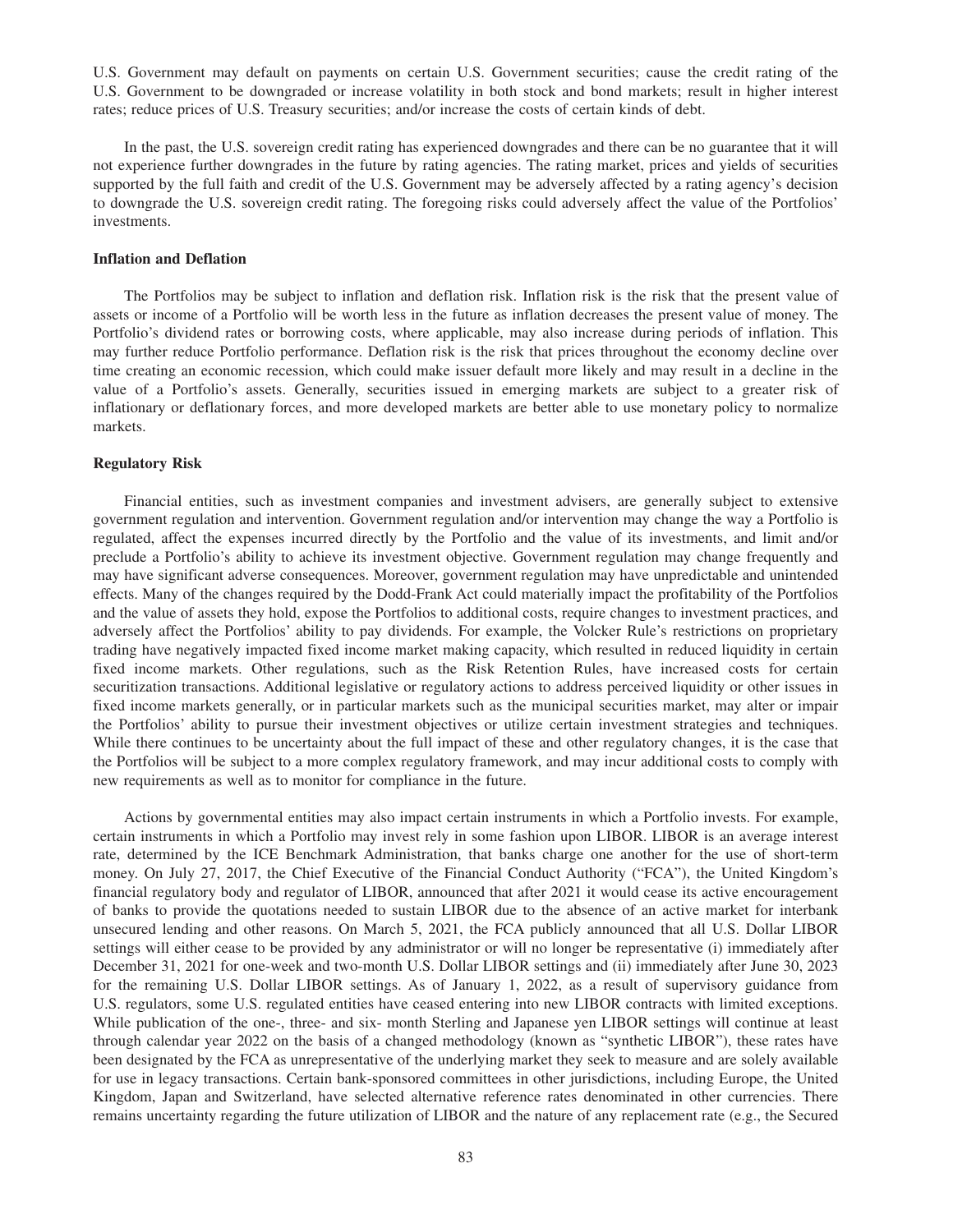Overnight Financing Rate ("SOFR"), which is intended to replace U.S. dollar LIBOR and measures the cost of overnight borrowings through repurchase agreement transactions collateralized with U.S. Treasury securities). Any potential effects of the transition away from LIBOR on a Portfolio or on certain instruments in which a Portfolio invests can be difficult to ascertain, and they may vary depending on factors that include, but are not limited to: (i) existing fallback or termination provisions in individual contracts and (ii) whether, how, and when industry participants develop and adopt new reference rates and fallbacks for both legacy and new products and instruments. For example, certain of a Portfolio's investments may involve individual contracts that have no existing fallback provision or language that contemplates the discontinuation of LIBOR, and those investments could experience increased volatility or reduced liquidity as a result of the transition process. In addition, interest rate provisions included in such contracts may need to be renegotiated in contemplation of the transition away from LIBOR. On March 15, 2022, the Adjustable Interest Rate (LIBOR) Act was signed into law. This law provides a statutory fallback mechanism on a nationwide basis to replace LIBOR with a benchmark rate that is selected by the Board of Governors of the Federal Reserve System and based on SOFR for certain contracts that reference LIBOR and contain no, or insufficient, fallback provisions. It is expected that implementing regulations in respect of the law will follow. The transition of investments from LIBOR to a replacement rate as a result of amendment, application of existing fallbacks, statutory requirements or otherwise may also result in a reduction in the value of certain instruments held by a Portfolio or a reduction in the effectiveness of related Portfolio transactions such as hedges. Any such effects of the transition away from LIBOR, as well as other unforeseen effects, could result in losses to the Portfolio.

Additionally, alteration of the terms of a debt instrument or a modification of the terms of other types of contracts to replace LIBOR or another interbank offered rate ("IBOR") with a new reference rate could result in a taxable exchange and the realization of income and gain/loss for U.S. federal income tax purposes. The IRS has issued final regulations regarding the tax consequences of the transition from IBOR to a new reference rate in debt instruments and non-debt contracts. Under the final regulations, alteration or modification of the terms of a debt instrument to replace an operative rate that uses a discontinued IBOR with a qualified rate (as defined in the final regulations) including true up payments equalizing the fair market value of contracts before and after such IBOR transition, to add a qualified rate as a fallback rate to a contract whose operative rate uses a discontinued IBOR or to replace a fallback rate that uses a discontinued IBOR with a qualified rate would not be taxable. These federal income tax consequences would apply only to the shareholders of a Portfolio (the insurance companies offering the variable products and other variable insurance funds), but there would not be federal income tax consequences to the owners of the Variable Contracts. The IRS may provide additional guidance, with potential retroactive effect.

In October 2020, the SEC adopted a final rule related to the use of derivatives, reverse repurchase agreements and certain other transactions by registered investment companies that will rescind and withdraw the guidance of the SEC and its staff regarding asset segregation and cover transactions reflected in the Portfolios' asset segregation and cover practices discussed herein. As the Portfolios come into compliance with the final rule, their approach to asset segregation and coverage requirements and treatment of certain transactions described herein will be impacted. The final rule requires a Portfolio to trade derivatives and other transactions that create future payment or delivery obligations (except reverse repurchase agreements and similar financing transactions) subject to value-at-risk ("VaR") leverage limits and derivatives risk management program and reporting requirements. Generally, these requirements apply unless a Portfolio satisfies a "limited derivatives users" exception that is included in the final rule. Under the final rule, when a Portfolio trades reverse repurchase agreements or similar financing transactions, including certain tender option bonds, it needs to aggregate the amount of indebtedness associated with the reverse repurchase agreements or similar financing transactions with the aggregate amount of any other senior securities representing indebtedness when calculating a Portfolio's asset coverage ratio or treat all such transactions as derivatives transactions. Reverse repurchase agreements or similar financing transactions aggregated with other indebtedness do not need to be included in the calculation of whether a Portfolio satisfies the limited derivatives users exception, but for portfolios subject to the VaR testing requirement, reverse repurchase agreements and similar financing transactions must be included for purposes of such testing whether treated as derivatives transactions or not. The SEC also provided guidance in connection with the new rule regarding the use of securities lending collateral that may limit a Portfolio's securities lending activities. In addition, under the final rule, a Portfolio will be permitted to invest in a security on a when-issued or forward-settling basis, or with a non-standard settlement cycle, and the transaction will be deemed not to involve a senior security (as defined under Section 18(g) of the 1940 Act), provided that, (i) the Portfolio intends to physically settle the transaction and (ii) the transaction will settle within 35 days of its trade date (the "Delayed-Settlement Securities Provision"). A Portfolio may otherwise engage in when-issued, forward-settling and non-standard settlement cycle securities transactions that do not meet the conditions of the Delayed-Settlement Securities Provision so long as the Portfolio treats any such transaction as a "derivatives transaction" for purposes of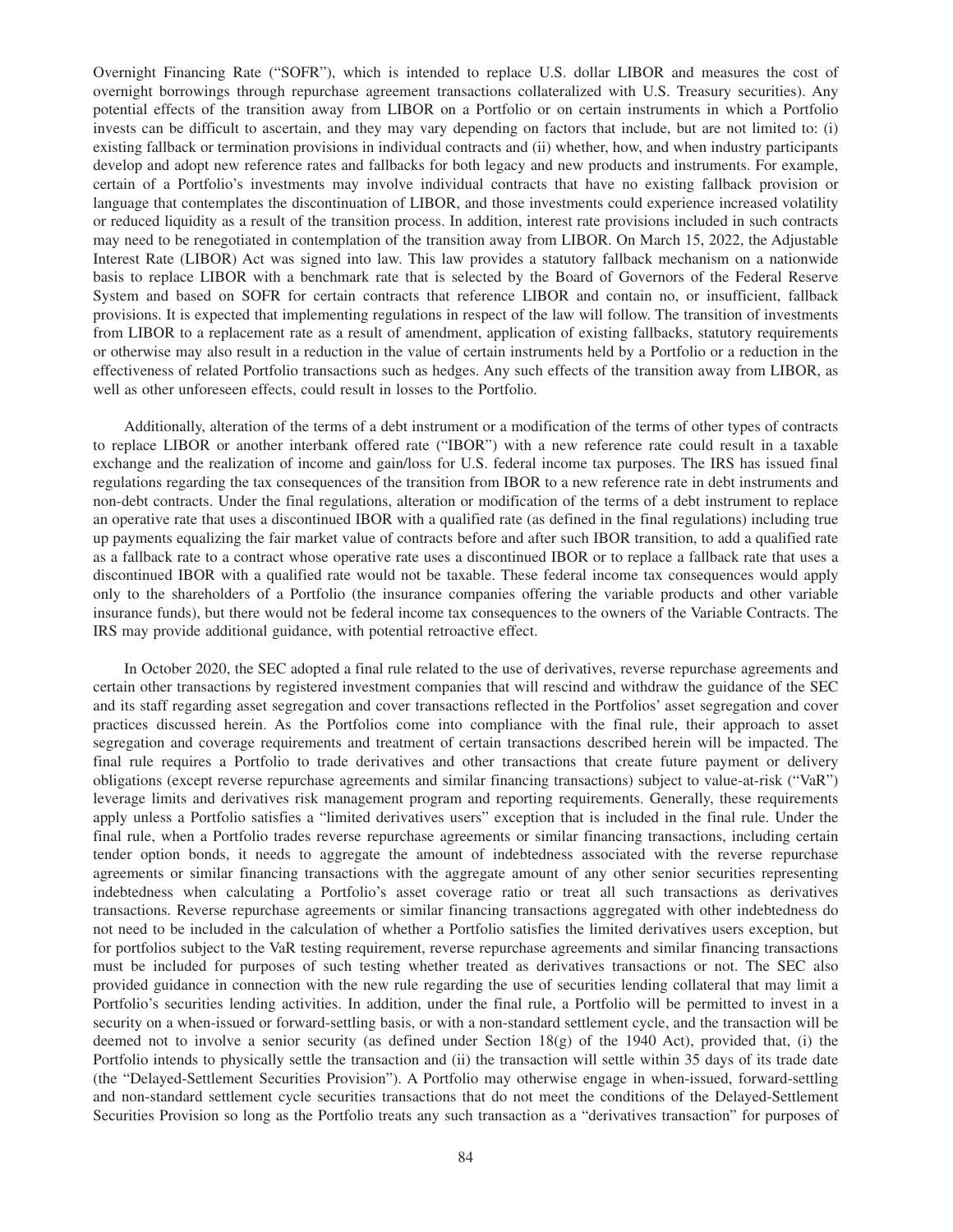compliance with the final rule. Furthermore, under the final rule, the Portfolio will be permitted to enter into an unfunded commitment agreement, and such unfunded commitment agreement will not be subject to the asset coverage requirements under the 1940 Act, if the Portfolio reasonably believes, at the time it enters into such agreement, that it will have sufficient cash and cash equivalents to meet its obligations with respect to all such agreements as they come due.

Compliance with these new requirements will be required after an eighteen-month transition period ending August 19, 2022. Following the compliance date, these requirements may limit the ability of a Portfolio to use derivatives, reverse repurchase agreements and similar financing transactions, when-issued, delayed delivery and forward commitment transactions, and unfunded commitment agreements as part of its investment strategies. These requirements may increase the cost of a Portfolio's investments and cost of doing business, which could adversely affect investors. PIMCO cannot predict the effects of these regulations on the Portfolios. PIMCO intends to monitor developments and seek to manage the Portfolios in a manner consistent with achieving the Portfolios' investment objectives, but there can be no assurance that it will be successful in doing so.

In October 2020, the SEC adopted certain regulatory changes and took other actions related to the ability of registered investment companies to invest in other registered investment companies. These changes, which are now in effect, include, among other things, the adoption of Rule 12d1-4 under the 1940 Act (the "Fund of Funds Rule"), the rescission of Rule 12d1-2 under the 1940 Act, and the withdrawal of certain related exemptive relief and no-action assurances. Such changes could adversely impact the investment strategies and operations of the PVIT Funds of Funds and Underlying PIMCO Funds, as well as Portfolios serving as underlying funds of Affiliated Funds of Funds or third-party funds of funds.

In December 2020, the SEC adopted a rule addressing fair valuation of fund investments. The new rule sets forth requirements for good faith determinations of fair value as well as for the performance of fair value determinations, including related oversight and reporting obligations. The new rule also defines "readily available market quotations" for purposes of the definition of "value" under the 1940 Act, and the SEC noted that this definition will apply in all contexts under the 1940 Act. The SEC adopted an 18-month transition period beginning from the effective date for both the new rule and the associated new recordkeeping requirements. The impact of the new rule on the Portfolios is uncertain at this time.

# **CSDR Related Risk**

The European Union has adopted a settlement discipline regime under Regulation (EU) No 909/2014 and the Settlement Discipline RTS as they may be modified from time to time ("CSDR"), which will have phased compliance dates. It aims to reduce the number of settlement fails that occur in EEA central securities depositories ("CSDs") and address settlement fails where they occur. The key elements of the regime are: (i) mandatory buy-ins – if a settlement fail continues for a specified period of time after the intended settlement date, a buy-in process must be initiated to effect the settlement; (ii) cash penalties - EEA CSDs are required to impose cash penalties on participants that cause settlement fails and distribute these to receiving participants; and (iii) allocations and confirmations – EEA investment firms are required to take measures to prevent settlement fails, including putting in place arrangements with their professional clients to communicate securities allocations and transaction confirmations.

These requirements apply to transactions in transferable securities (e.g., shares and bonds), money market instruments, units in funds and emission allowances that are to be settled via an EEA CSD and, in the case of cash penalties and buy-in requirements only, are admitted to trading or traded on an EEA trading venue or cleared by an EEA central counterparty.

The implementation of the CSDR settlement discipline regime for Portfolios that enter into in-scope transactions may result in increased operational and compliance costs being borne directly or indirectly by the Portfolios. CSDR may also affect liquidity and increase trading costs associated with relevant securities. If in-scope transactions are subject to additional expenses and penalties as a consequence of the CSDR settlement discipline regime, such expenses and penalties may be charged to the relevant Portfolio depending upon their characterization under the Portfolio's Advisory Contract and Supervision and Administration Agreement (each defined below).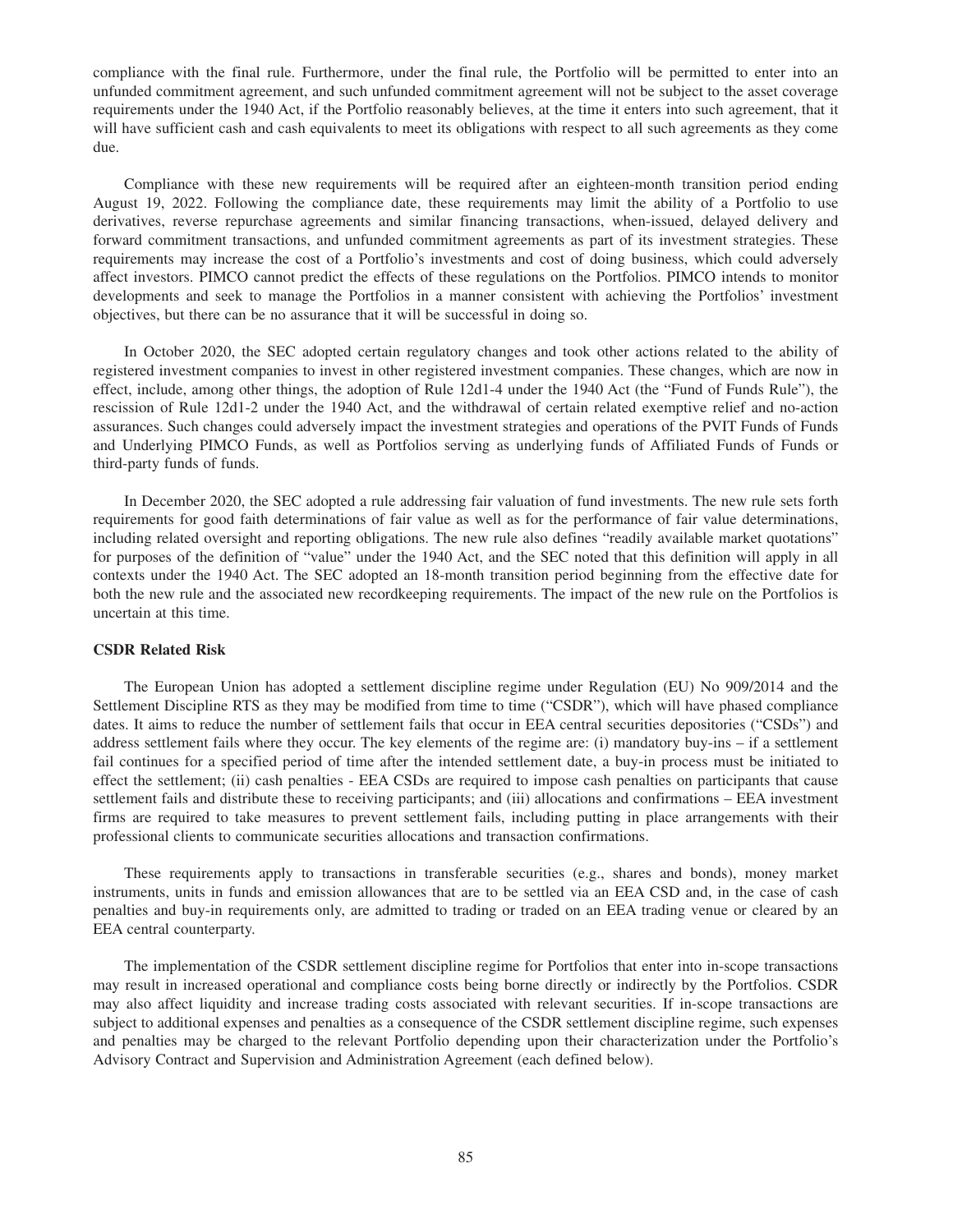#### **Liquidation of Portfolios**

The Board of Trustees of the Trust may determine to close and/or liquidate a Portfolio at any time. In the event of the liquidation of a Portfolio, shareholders may receive a liquidating distribution in cash or in-kind equal to their proportionate interest in the Portfolio or substitution of their investment in the Portfolio for investment in a comparable investment company. The value of an investment in a Portfolio, and any subsequent distribution in the event of a termination, will be subject to market conditions at that time. A shareholder of a liquidating Portfolio will not be entitled to any refund or reimbursement of expenses borne, directly or indirectly, by the shareholder (such as shareholder account fees (if any) or Portfolio operating expenses), and a shareholder may receive an amount in liquidation less than the shareholder's original investment.

It is the intention of any Portfolio expecting to close or liquidate to retain its qualification as a regulated investment company under the Internal Revenue Code during the liquidation period and, therefore, not to be taxed on any of its net capital gains realized from the sale of its assets or ordinary income earned that it timely distributes to shareholders. In the unlikely event that a Portfolio should lose its status as a regulated investment company during the liquidation process, (i) the Portfolio would be subject to taxes which would reduce any or all of the types of liquidating distributions and (ii) owners of variable annuity contracts and variable life insurance policies based on the Portfolio would be treated as owning shares of the Portfolio (rather than their proportionate share of the assets of such Portfolio) for purposes of the diversification requirements under Section 817(h) of the Internal Revenue Code, and as a result might be taxed currently on the investment earnings under their contracts and thereby lose the benefit of tax deferral.

#### **Participation in Litigation or Arbitration Proceedings**

PIMCO, in its judgment and discretion and based on the considerations deemed by PIMCO to be relevant, may believe that it is in the best interests of a Portfolio to initiate or settle a claim or join a class of plaintiffs pursuing a claim as lead plaintiff (or opt out of a class and pursue a claim directly). Similarly, PIMCO may determine not to take or not to recommend any such action. To the extent that a Portfolio has liquidated, PIMCO will generally not take or recommend any such action. Subject to procedures approved by the Board of Trustees, PIMCO may, on behalf of a Portfolio, directly initiate or participate in litigation or an arbitration proceeding as a named plaintiff or claimant. Pursuant to such procedures, PIMCO may, without limitation, (i) engage legal counsel for a Portfolio and/or cause a Portfolio to pay fair and reasonable legal fees and expenses incurred in connection with investigating the validity of a potential claim (or performing other due diligence relating to a potential claim) or taking any actions considered by PIMCO to be necessary or appropriate (a) to protect or preserve a Portfolio's rights or interests in connection with (1) defending a claim made against a Portfolio and (2) initiating or otherwise engaging in preliminary measures intended to facilitate possible future litigation or arbitration or otherwise support a judicial decision favorable to a Portfolio and (b) to preserve a Portfolio's ability to bring a claim and to prevent the expiration of an applicable statute of limitations; and (ii) on behalf of a Portfolio that is not acting or seeking to act as a named plaintiff or claimant, (a) give direction to a third party (such as trustees or service providers), (b) cause a Portfolio to advance fair and reasonable legal fees and expenses to such third party, and/or (c) indemnify, on behalf of a Portfolio, such third party for its fair and reasonable fees and expenses, in each such case in connection with litigation or a claim concerning the Portfolio's investment and pursuant to the terms of the investment (including, without limitation, as a result of a Portfolio's holding of a certificate issued by a trust where the trustee or other service provider to the trust is commencing litigation or pursuing a claim on behalf of the trust). PIMCO may also vote for or authorize a settlement relating to litigation or a claim described in subparagraph (ii) above. Pursuant to the Board approved procedures, a Portfolio may directly bear a portion or all of the fees associated with the actions described above.

## **Portfolio Operations**

**Operational Risk.** An investment in a Portfolio, like any fund, can involve operational risks arising from factors such as processing errors, human errors, inadequate or failed internal or external processes, failures in systems and technology, changes in personnel and errors caused by third-party service providers. The occurrence of any of these failures, errors or breaches could result in a loss of information, regulatory scrutiny, reputational damage or other events, any of which, could have a material adverse effect on a Portfolio. While the Portfolios seek to minimize such events through controls and oversight, there may still be failures that could cause losses to a Portfolio.

**Market Disruptions Risk.** The Portfolios are subject to investment and operational risks associated with financial, economic and other global market developments and disruptions, including those arising from war, terrorism, market manipulation, government interventions, defaults and shutdowns, political changes or diplomatic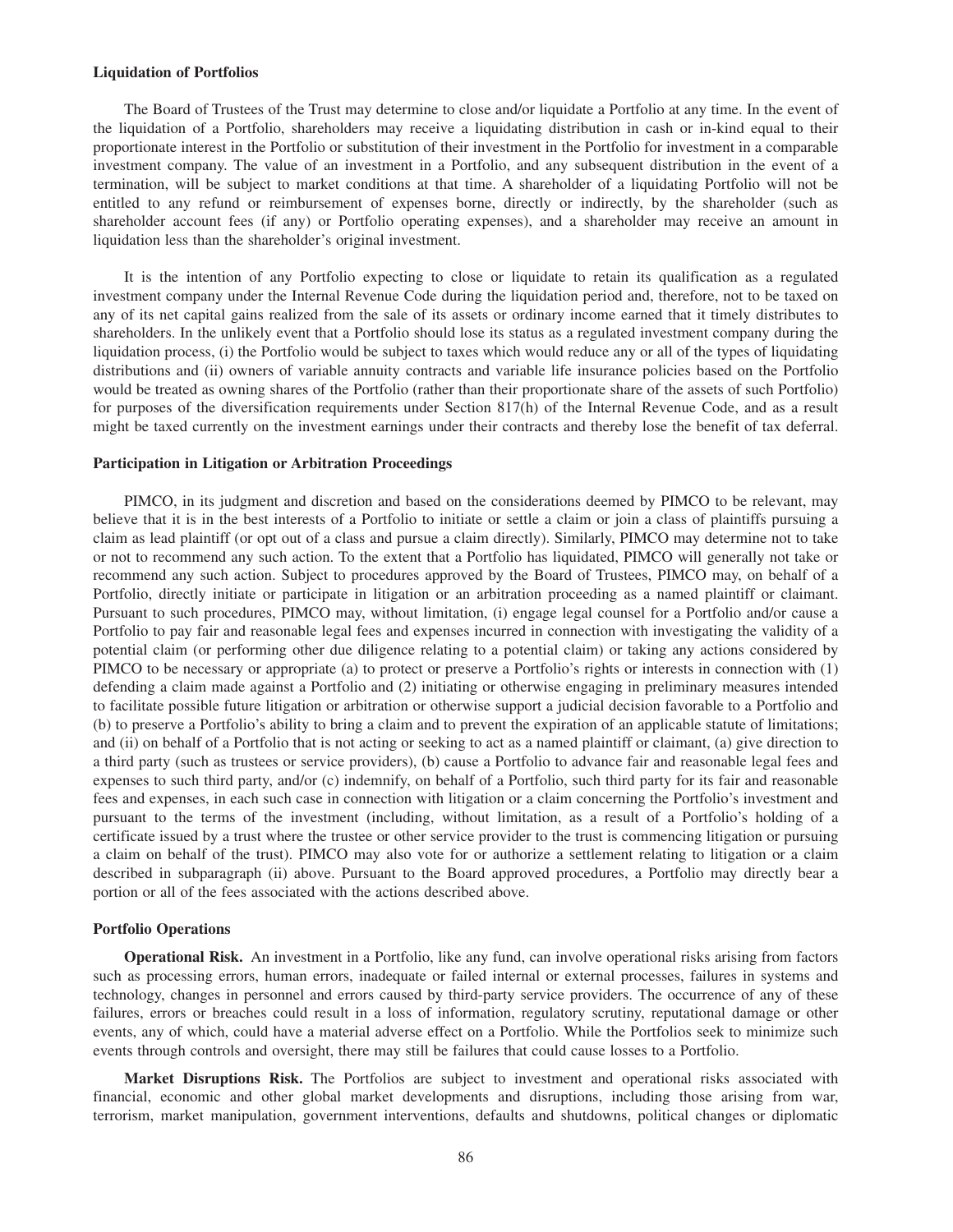developments, public health emergencies (such as the spread of infectious diseases, pandemics and epidemics) and natural/environmental disasters, which can all negatively impact the securities markets and cause a Portfolio to lose value. These events can also impair the technology and other operational systems upon which the Portfolios' service providers, including PIMCO as the Portfolios' investment adviser, rely, and could otherwise disrupt the Portfolios' service providers' ability to fulfill their obligations to the Portfolios.

The recent spread of an infectious respiratory illness caused by a novel strain of coronavirus (known as COVID-19) has caused volatility, severe market dislocations and liquidity constraints in many markets, including markets for the securities the Portfolios hold, and may adversely affect the Portfolios' investments and operations. The transmission of COVID-19 and efforts to contain its spread have resulted in travel restrictions and disruptions, closed international borders, enhanced health screenings at ports of entry and elsewhere, disruption of and delays in healthcare service preparation and delivery, quarantines, event and service cancellations or interruptions, disruptions to business operations (including staff furloughs and reductions) and supply chains, and a reduction in consumer and business spending, as well as general concern and uncertainty that has negatively affected the economy. These disruptions have led to instability in the market place, including equity and debt market losses and overall volatility, and the jobs market. The impact of COVID-19, and other infectious illness outbreaks, epidemics or pandemics that may arise in the future, could adversely affect the economies of many nations or the entire global economy, the financial well-being and performance of individual issuers, borrowers and sectors and the health of the markets generally in potentially significant and unforeseen ways. In addition, the impact of infectious illnesses, such as COVID-19, in emerging market countries may be greater due to generally less established healthcare systems. This crisis or other public health crises may exacerbate other pre-existing political, social and economic risks in certain countries or globally.

The foregoing could lead to a significant economic downturn or recession, increased market volatility, a greater number of market closures, higher default rates and adverse effects on the values and liquidity of securities or other assets. Such impacts, which may vary across asset classes, may adversely affect the performance of the Portfolios. In certain cases, an exchange or market may close or issue trading halts on specific securities or even the entire market, which may result in the Portfolios being, among other things, unable to buy or sell certain securities or financial instruments or to accurately price their investments. These and other developments may adversely affect the liquidity of the Portfolios' holdings (see "Liquidity Risk" in the prospectus for further details).

**Cyber Security Risk.** As the use of technology has become more prevalent in the course of business, the Portfolios have become potentially more susceptible to operational and information security risks resulting from breaches in cyber security. A breach in cyber security refers to both intentional and unintentional cyber events from outside threat actors or internal resources that may, among other things, cause a Portfolio to lose proprietary information, suffer data corruption and/or destruction or lose operational capacity, result in the unauthorized release or other misuse of confidential information, or otherwise disrupt normal business operations. Cyber security breaches may involve unauthorized access to a Portfolio's digital information systems (e.g., through "hacking" or malicious software coding), and may come from multiple sources, including outside attacks such as denial-of-service attacks (i.e., efforts to make network services unavailable to intended users) or cyber extortion, including exfiltration of data held for ransom and/or "ransomware" attacks that renders systems inoperable until ransom is paid, or insider actions. In addition, cyber security breaches involving a Portfolio's third party service providers (including but not limited to advisers, sub-advisers, administrators, transfer agents, custodians, vendors, suppliers, distributors and other third parties), trading counterparties or issuers in which a Portfolio invests can also subject a Portfolio to many of the same risks associated with direct cyber security breaches or extortion of company data. Moreover, cyber security breaches involving trading counterparties or issuers in which a Portfolio invests could adversely impact such counterparties or issuers and cause the Portfolio's investment to lose value.

Cyber security failures or breaches may result in financial losses to a Portfolio and its shareholders. These failures or breaches may also result in disruptions to business operations, potentially resulting in financial losses; interference with a Portfolio's ability to calculate its net asset value, process shareholder transactions or otherwise transact business with shareholders; impediments to trading; violations of applicable privacy and other laws; regulatory fines; penalties; third party claims in litigation; reputational damage; reimbursement or other compensation costs; additional compliance and cyber security risk management costs and other adverse consequences. In addition, substantial costs may be incurred in order to prevent any cyber incidents in the future.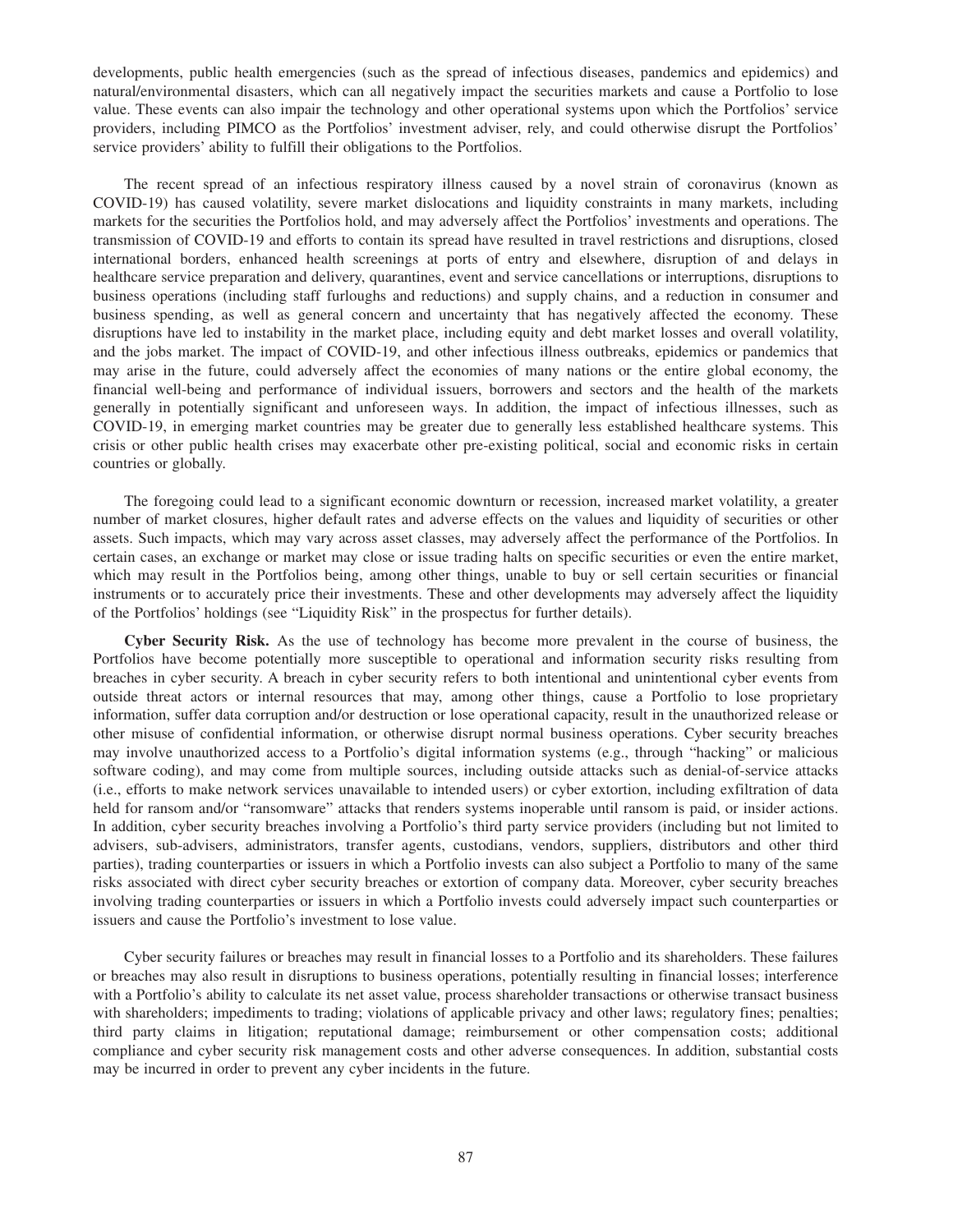Like with operational risk in general, the Portfolios have established business continuity plans and risk management systems designed to reduce the risks associated with cyber security. However, there are inherent limitations in these plans and systems, including that certain risks may not have been identified, in large part because different or unknown threats may emerge in the future. As such, there is no guarantee that such efforts will succeed, especially because the Portfolios do not directly control the cyber security systems of issuers in which a Portfolio may invest, trading counterparties or third party service providers to the Portfolios. Such entities have experienced cyber attacks and other attempts to gain unauthorized access to systems from time to time, and there is no guarantee that efforts to prevent or mitigate the effects of such attacks or other attempts to gain unauthorized access will be successful. There is also a risk that cyber security breaches may not be detected. The Portfolios and their shareholders may suffer losses as a result of a cyber security breach related to the Portfolios, their service providers, trading counterparties or the issuers in which a Portfolio invests.

# **INVESTMENT RESTRICTIONS**

# **Fundamental Investment Restrictions**

Each Portfolio's investment objective (except for the *PIMCO Balanced Allocation, PIMCO Dynamic Bond, PIMCO Global Diversified Allocation, PIMCO Global Core Bond (Hedged), PIMCO Global Managed Asset Allocation, PIMCO Income and PIMCO International Bond (Unhedged) Portfolios),* as set forth in the Prospectuses under the heading "Investment Objective," together with the investment restrictions set forth below, is a fundamental policy of the Portfolio and may not be changed with respect to a Portfolio without shareholder approval by vote of a majority of the outstanding shares of that Portfolio.

- 1. A Portfolio may not concentrate its investments in a particular industry, as that term is used in the 1940 Act, and as interpreted, modified, or otherwise permitted by regulatory authority having jurisdiction, from time to time.
- 2. A Portfolio may not, with respect to 75% of the Portfolio's total assets, purchase the securities of any issuer, except securities issued or guaranteed by the U.S. government or any of its agencies or instrumentalities, if, as a result (i) more than 5% of the Portfolio's total assets would be invested in the securities of that issuer, or (ii) the Portfolio would hold more than 10% of the outstanding voting securities of that issuer. (This investment restriction is not applicable to the *PIMCO International Bond (Unhedged)* or *PIMCO International Bond (U.S. Dollar-Hedged) Portfolios.*) For the purpose of this restriction, each state and each separate political subdivision, agency, authority or instrumentality of such state, each multi-state agency or authority, and each guarantor, if any, are treated as separate issuers of Municipal Bonds.
- 3. A Portfolio may not purchase or sell real estate, although it may purchase securities secured by real estate or interests therein, or securities issued by companies which invest in real estate, or interests therein.
- 4. A Portfolio may not purchase or sell commodities or commodities contracts or oil, gas or mineral programs. This restriction shall not prohibit a Portfolio, subject to restrictions described in the Prospectuses and elsewhere in this Statement of Additional Information, from purchasing, selling or entering into futures contracts, options on futures contracts, foreign currency forward contracts, foreign currency options, hybrid instruments, or any interest rate or securities-related or foreign currency-related hedging instrument, including swap agreements and other derivative instruments, subject to compliance with any applicable provisions of the federal securities or commodities laws.
- 5. A Portfolio may borrow money or issue any senior security, only as permitted under the 1940 Act, as amended, and as interpreted, modified, or otherwise permitted by regulatory authority having jurisdiction, from time to time.
- 6. A Portfolio may make loans, only as permitted under the 1940 Act, as amended, and as interpreted, modified, or otherwise permitted by regulatory authority having jurisdiction, from time to time.
- 7. A Portfolio may not act as an underwriter of securities of other issuers, except to the extent that in connection with the disposition of portfolio securities, it may be deemed to be an underwriter under the federal securities laws.
- 8. Notwithstanding any other fundamental investment policy or limitation, it is a fundamental policy of each Portfolio that it may pursue its investment objective by investing in one or more underlying investment companies or vehicles that have substantially similar investment objectives, policies and limitations as the Portfolio.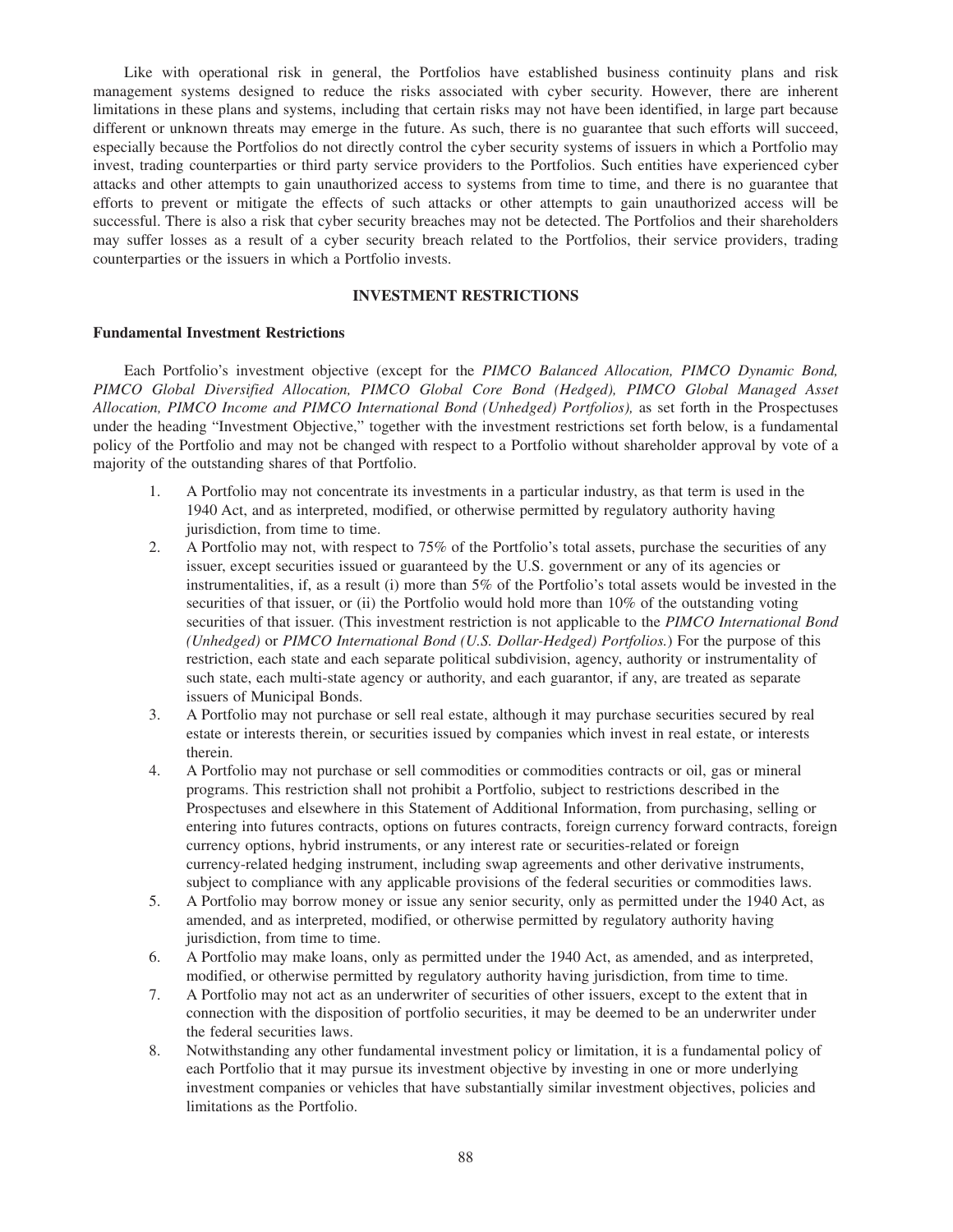Under the 1940 Act, a "senior security" does not include any promissory note or evidence of indebtedness where such loan is for temporary purposes only and in an amount not exceeding 5% of the value of the total assets of the issuer at the time the loan is made. A loan is presumed to be for temporary purposes if it is repaid within sixty days and is not extended or renewed. To the extent that borrowings for temporary administrative purposes exceed 5% of the total assets of a Portfolio, such excess shall be subject to the 300% asset coverage requirement.

As noted above, a Portfolio may enter into certain transactions that can be viewed as constituting a form of borrowing or financing transaction by the Portfolio. In accordance with current federal securities laws, rules and staff positions, in such event, a Portfolio covers its commitment under such transactions by segregating or "earmarking" assets. In addition to covering such commitments in the manner described above, with respect to forwards, futures contracts, options and swaps that are required to cash settle (i.e., where physical delivery of the underlying reference asset is not permitted, including when a Portfolio has entered into a contractual arrangement with a third party FCM or counterparty that requires cash settlement), a Portfolio is permitted to segregate or "earmark" liquid assets equal to a Portfolio's daily marked-to-market net obligation under the instrument, if any, rather than the instrument's full notional value (i.e., the market value of the reference asset underlying the forward or derivative). By doing so, such instruments will not be considered a "senior security" by the Portfolio. By segregating or earmarking liquid assets equal to only its net marked-to-market obligation under forwards or derivatives that are required to cash settle, a Portfolio will have the ability to utilize such instruments to a greater extent than if a Portfolio were required to segregate or earmark liquid assets equal to the full notional value of the instrument. As described above, the SEC adopted a final rule related to the use of derivatives, reverse repurchase agreements and certain other transactions by registered investment companies that will rescind and withdraw the guidance of the SEC and its staff regarding asset segregation and coverage transactions reflected in the Portfolios' asset segregation and cover practices discussed herein.

Pursuant to policies adopted by the Portfolios' Board of Trustees, purchased OTC options and the assets used as cover for OTC options written by a Portfolio may be treated as liquid. Please refer to "Illiquid Investments" above for further discussion of regulatory considerations and constraints relating to investment liquidity. It is noted that, while regulatory guidance indicates that assets used for cover may be considered "encumbered," the liquidity classification of assets used for cover is not affected by their status as being used for cover.

The Portfolios interpret their policy with respect to concentration in a particular industry under Fundamental Investment Restriction 1, above, to apply to direct investments in the securities of issuers in a particular industry, and to any other investments, such as certain derivatives, that may properly be assigned to a particular industry, as defined by the Trust. For purposes of this restriction, a foreign government is considered to be an industry. Currency positions are not considered to be an investment in a foreign government for industry concentration purposes. Mortgage-backed securities that are issued or guaranteed by the U.S. Government, its agencies or instrumentalities are not subject to the Portfolios' industry concentration restrictions, by virtue of the exclusion from that test available to all U.S. Government securities. Similarly, Municipal Bonds issued by states, municipalities and other political subdivisions, agencies, authorities and instrumentalities of states and multi-state agencies and authorities are not subject to the Portfolios' industry concentration restrictions. With respect to investments in Underlying PIMCO Funds by the *PIMCO All Asset*, the *PIMCO Global Diversified Allocation* and the *PIMCO Global Managed Asset Allocation Portfolios*, the Trust takes the position that investments in Underlying PIMCO Funds are not considered an investment in a particular industry, and portfolio securities held by an Underlying PIMCO Fund in which these Portfolios may invest are not considered to be securities purchased by these Portfolios for purposes of the Trust's policy on concentration.

A Portfolio may invest in certain derivative instruments which, while representing a relatively small amount of the Portfolio's net assets, provide a greater amount of economic exposure to a particular industry. To the extent that a Portfolio obtains economic exposure to a particular industry in this manner, it may be subject to similar risks of concentration in that industry as if it had invested in the securities of issuers in that industry directly.

For purposes of applying the Portfolios' policy with respect to diversification under Fundamental Investment Restriction 2, above, traditional bond insurance on a security will not be treated as a separate security, and the insurer will not be treated as a separate issuer of the security. Therefore, the Portfolios' policy with respect to diversification does not limit the percentage of a Portfolio's assets that may be invested in securities insured by a single bond insurer.

Under the Portfolios' policy under Fundamental Investment Restriction 3, above, where a Portfolio purchases a loan or other security secured by real estate or interests therein, in the event of a subsequent default, foreclosure, or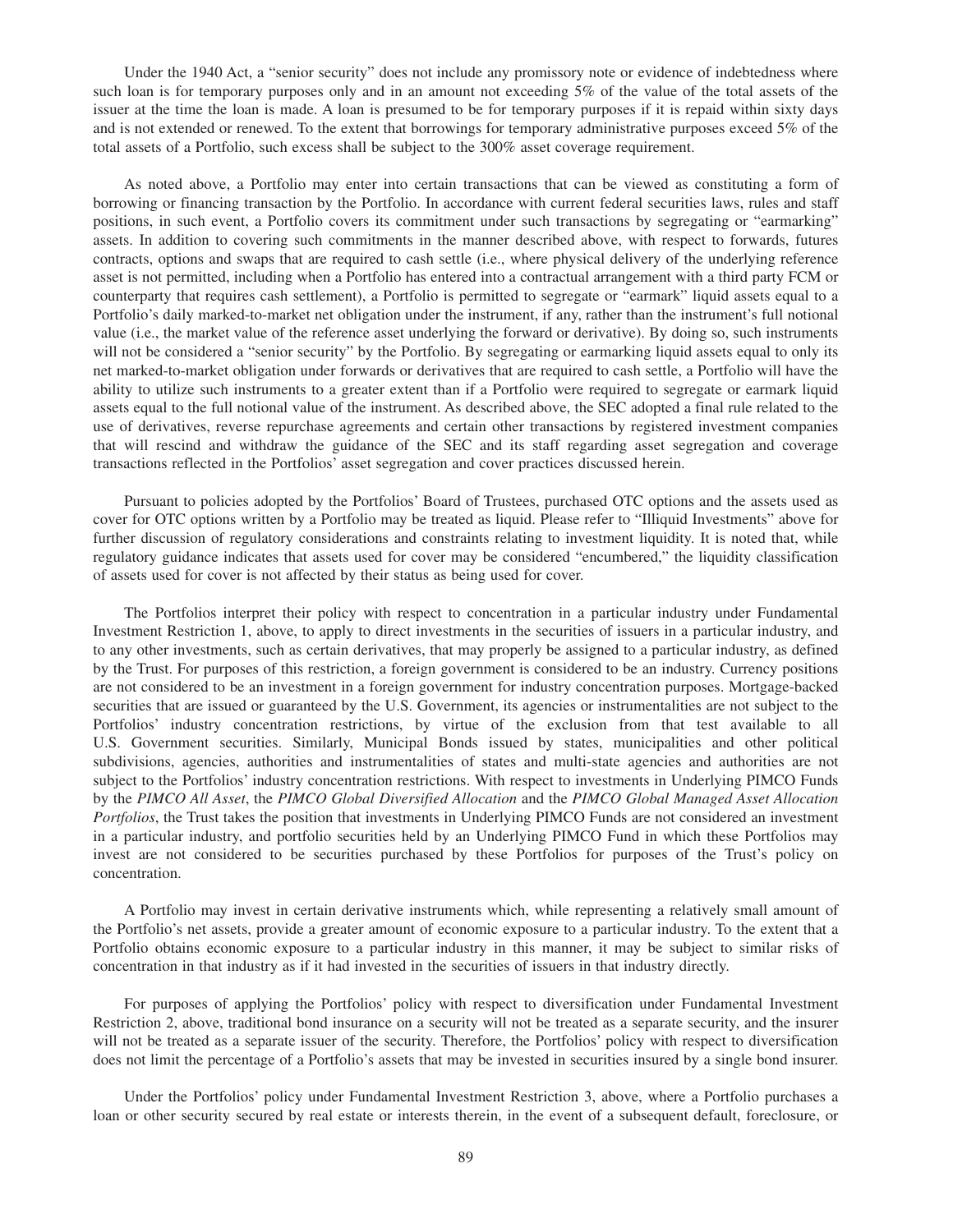similar event, the Portfolio may take possession of and hold the underlying real estate in accordance with its rights under the initial security and subsequently sell or otherwise dispose of such real estate.

The Portfolios interpret their policy with respect to the purchase and sale of commodities or commodities contracts under Fundamental Investment Restriction 4 above to permit the Portfolios, subject to each Portfolio's investment objectives and general investment policies (as stated in the Prospectuses and elsewhere in this Statement of Additional Information), to invest in commodity futures contracts and options thereon, commodity-related swap agreements, hybrid instruments, and other commodity-related derivative instruments.

The Portfolios interpret their policies with respect to borrowing and lending to permit such activities as may be lawful for the Portfolios, to the full extent permitted by the 1940 Act or by exemption from the provisions therefrom pursuant to exemptive order of the SEC. To the extent permitted by the 1940 Act and the rules thereunder, the Portfolios may enter into transactions with respect to the investment of daily cash balances of the Portfolios in shares of PIMCO-sponsored money market and/or short term bond funds. Pursuant to an exemptive order issued by the SEC, the Portfolios, along with other registered investment companies in the PIMCO Funds family may engage in interfund lending transactions, to the extent such participation is consistent with each Portfolio's investment objective and investment policies. As part of the interfund lending program, certain PIMCO-sponsored money market and short-term bond funds will have the ability to lend to certain other PIMCO-sponsored non-money market and non-short-term bond funds, as detailed in the exemptive relief (the "Interfund Lending Program").

Any loan made through the Interfund Lending Program would be preferable to borrowing from a bank from the perspective of a borrowing fund and more beneficial than an alternative short-term investment from the perspective of a lending fund. The term of an interfund loan is limited to the time required to receive payment for securities sold, but in no event more than seven days. In addition, an interfund loan is callable with one business day's notice. All loans are for temporary cash management or emergency purposes and the interest rates to be charged will be the average of the overnight repurchase agreement rate and the bank loan rate.

The limitations detailed above and the other conditions of the SEC exemptive order permitting interfund lending are designed to minimize the risks associated with interfund lending for both the lending fund and the borrowing fund. No fund may borrow more than the amount permitted by its investment limitations and all loans are subject to numerous conditions designed to ensure fair and equitable treatment of all participating funds. The interfund lending facility is subject to the oversight and periodic review of the Board.

No borrowing or lending activity is without risk. When a fund borrows money from another fund, there is a risk that the interfund loan could be called on one day's notice or not renewed, in which case the fund may have to borrow from a bank at higher rates if an interfund loan is not available. If a borrowing fund is unable to repay the loan when due, a delay in repayment to the lending fund could result in a lost investment opportunity for the lending fund.

# **Non-Fundamental Investment Restrictions**

Each Portfolio is also subject to the following non-fundamental restrictions and policies (which may be changed by the Trust's Board of Trustees without shareholder approval) relating to the investment of its assets and activities. Unless otherwise indicated:

- 1. A Portfolio may not invest more than 15% of its net assets in illiquid investments that are assets, as determined pursuant to Rule 22e-4 under the 1940 Act and the Portfolio's procedures adopted thereunder.
- 2. A Portfolio may not purchase securities on margin, except for use of short-term credit necessary for clearance of purchases and sales of portfolio securities, but it may make margin deposits in connection with covered transactions in options, futures, options on futures and short positions. For purposes of this restriction, the posting of margin deposits or other forms of collateral in connection with swap agreements is not considered purchasing securities on margin.
- 3. Each Portfolio may invest up to 5% of its total assets (taken at market value at the time of investment) in any combination of mortgage-related or other asset-backed interest only, principal only, or inverse floating rate securities. The 5% limitation described in this restriction is considered an Elective Investment Restriction (as defined below) for purposes of a Portfolio's acquisition through a Voluntary Action (as defined below).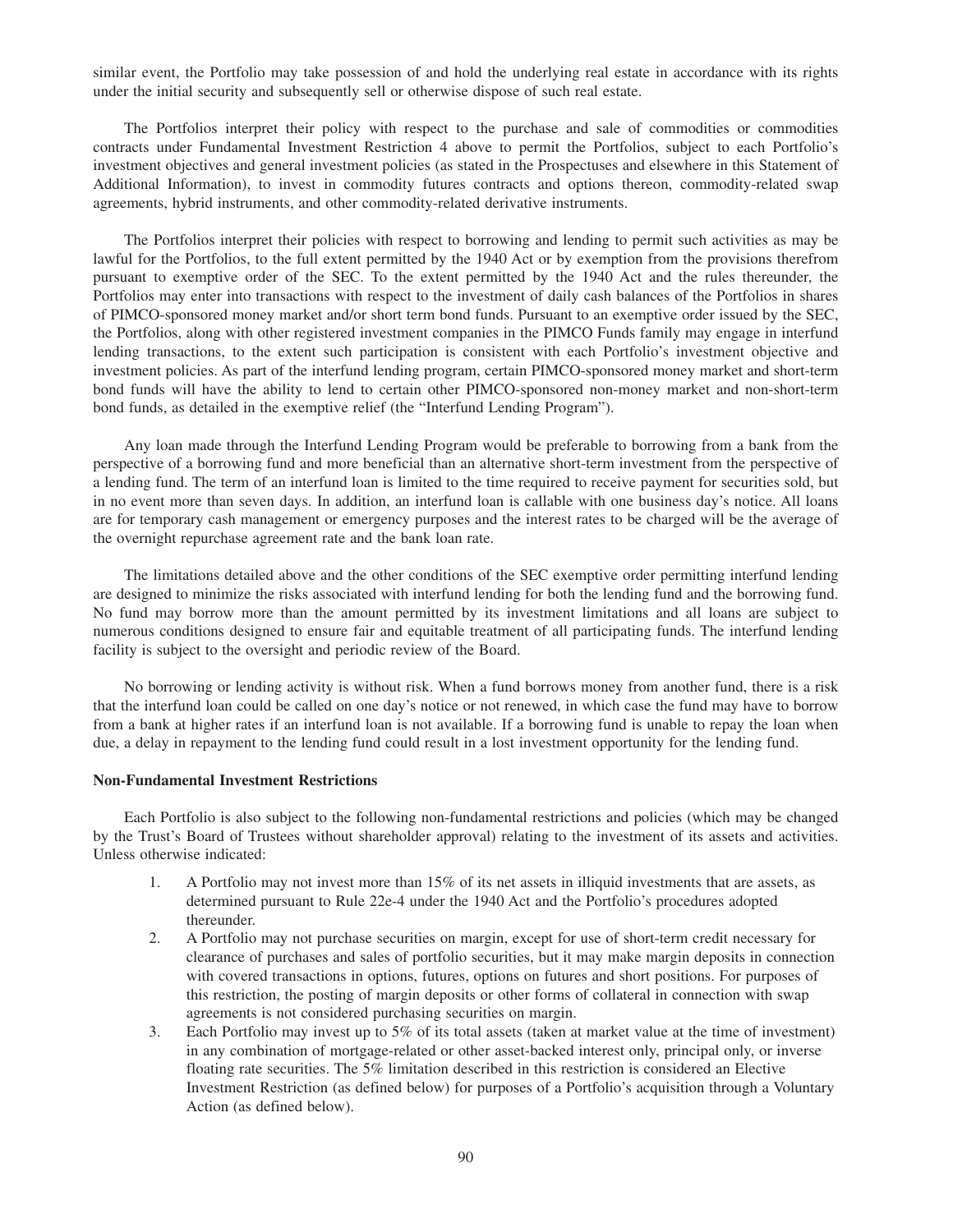In addition, the Trust has adopted the following non-fundamental investment policies that may be changed on 60 days notice to shareholders:

- 1. The *PIMCO High Yield Portfolio* will invest, under normal circumstances, at least 80% of its assets in high yield investments.
- 2. The *PIMCO Long-Term U.S. Government Portfolio* will invest, under normal circumstances, at least 80% of its assets in U.S. Government investments.
- 3. The *PIMCO Global Bond Opportunities Portfolio(Unhedged)* will invest, under normal circumstances, at least 80% of its assets in bond investments.
- 4. Each of the *PIMCO International Bond Portfolio (U.S. Dollar-Hedged)* and *PIMCO International Bond Portfolio (Unhedged)* will invest, under normal circumstances, at least 80% of its assets in bond investments.
- 5. The *PIMCO Emerging Markets Bond Portfolio* will invest, under normal circumstances, at least 80% of its assets in emerging market bond investments.
- 6. Each of the *PIMCO Dynamic Bond Portfolio* and *PIMCO Global Core Bond (Hedged) Portfolio* will invest, under normal circumstances, at least 80% of its assets in Fixed Income Instrument investments.

For purposes of these policies, the term "assets," as defined in Rule 35d-1 under the 1940 Act, means net assets plus the amount of any borrowings for investment purposes. In addition, for purposes of these policies, investments may be represented by forwards or derivatives such as options, futures contracts, or swap agreements. Further, for purposes of these policies, a Portfolio may "look through" a repurchase agreement to the collateral underlying the agreement (typically, government securities), and apply the repurchase agreement toward the 80% investment requirement based on the type of securities comprising its collateral. For purposes of these policies, the term "convertible investments" includes synthetic convertible securities created by PIMCO and those created by other parties such as investment banks.

In addition, for purposes of a Portfolio's investment policy adopted pursuant to Rule 35d-1 under the 1940 Act, the Portfolio will count certain derivative instruments, such as interest rate swaps, credit default swaps in which the Portfolio is buying protection, options on swaps, and Eurodollar futures, at market value in aggregating the Portfolio's relevant investments providing exposure to the type of investments, industries, countries or geographic regions suggested by the Portfolio's name because the exposure provided by these instruments is not equal to the full notional value of the derivative. With regard to other derivatives, such as futures, forwards, total return swaps, and credit default swaps in which the Portfolio is selling protection, the Portfolio will count the full notional value of the derivative in aggregating the Portfolio's relevant investments providing exposure to the type of investments, industries, countries or geographic regions suggested by the Portfolio's name because the Portfolio's exposure to the underlying asset is equal to the notional value. Further, for purposes of the investment policy adopted pursuant to Rule 35d-1 under the 1940 Act for Non-fundamental Investment Policy 1 above, the PIMCO High Yield Portfolio will include securities comprising its benchmark index as "high yield investments" even if the highest rating of the security is an investment grade rating. For purposes of other investment policies and restrictions, the Portfolios may value derivative instruments at market value, notional value or full exposure value (i.e., the sum of the notional amount for the contract plus the market value). For example, a Portfolio may value credit default swaps at full exposure value for purposes of the Portfolio's credit quality guidelines because such value in general better reflects the Portfolio's actual economic exposure during the term of the credit default swap agreement. As a result, a Portfolio may, at times, have notional exposure to an asset class (before netting) that is greater or lesser than the stated limit or restriction noted in the Portfolio's prospectus. In this context, both the notional amount and the market value may be positive or negative depending on whether the Portfolio is selling or buying protection through the credit default swap. The manner in which certain securities or other instruments are valued by the Portfolios for purposes of applying investment policies and restrictions may differ from the manner in which those investments are valued by other types of investors.

*Currency Hedging.* The Trust has adopted a non-fundamental policy pursuant to which each Portfolio that may invest in securities denominated in foreign currencies, except for the *PIMCO Emerging Markets Bond, PIMCO Global Bond Opportunities (Unhedged), PIMCO Global Diversified Allocation, PIMCO Global Managed Asset Allocation* and *PIMCO International Bond (Unhedged) Portfolios,* will normally limit its foreign currency exposure (from non-U.S. dollar-denominated securities or currencies) to 20% of its total assets. The *PIMCO Global Core Bond (Hedged) Portfolio* will normally limit its foreign currency exposure (from non-U.S. dollar-denominated securities or currencies) to within 5% (plus or minus) of the foreign currency exposure of the Bloomberg Global Aggregate (U.S. Dollar-Hedged) Index, as calculated by PIMCO. The *PIMCO Income Portfolio* will normally limit its foreign currency exposure (from non-U.S. dollar-denominated securities or currencies) to 10% of its total assets. The *PIMCO*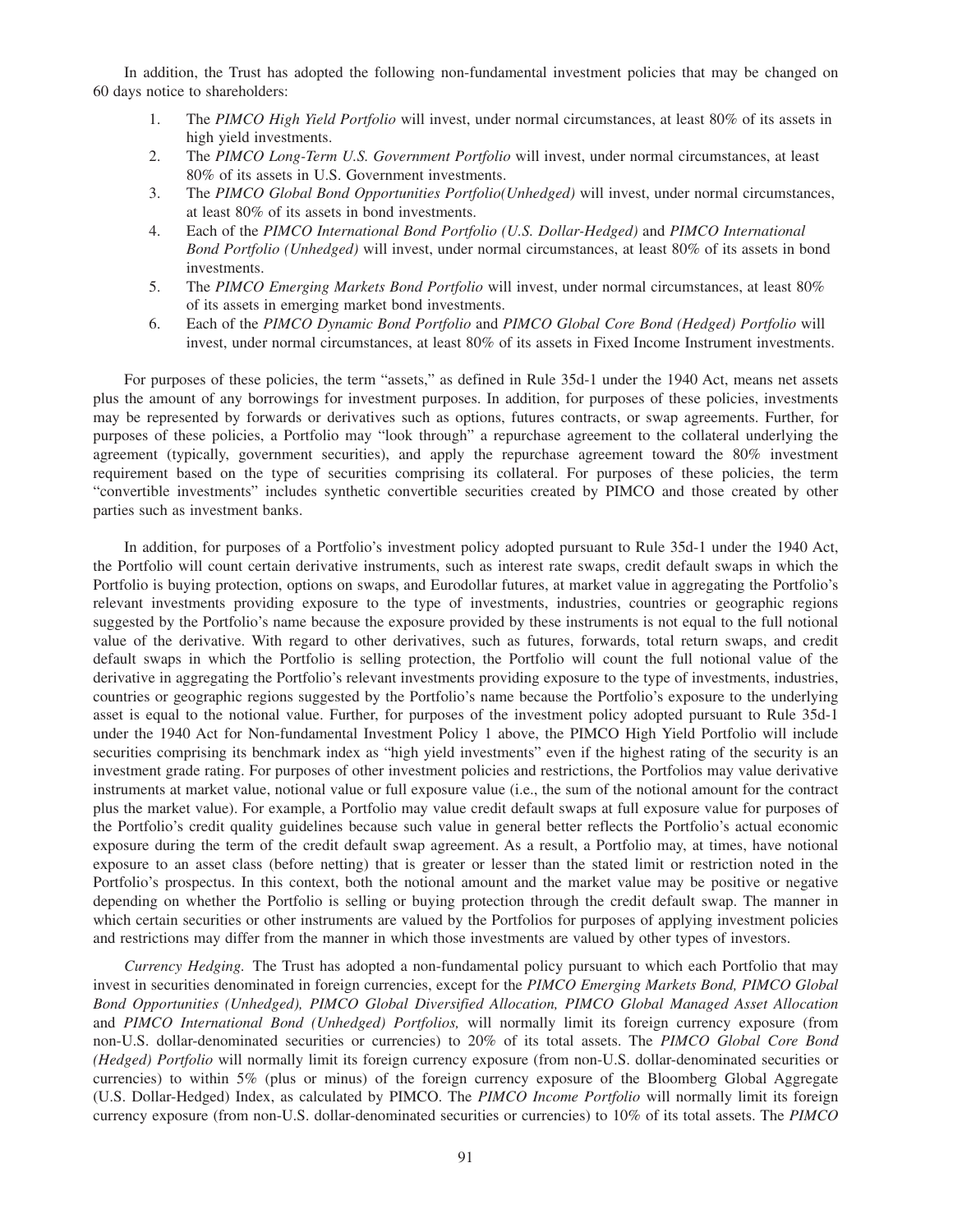*Dynamic Bond Portfolio* will normally limit its foreign currency exposure (from non-U.S. dollar-denominated securities or currencies) to 35% of its total assets. Within the fixed income sleeve of the *PIMCO Balanced Allocation Portfolio*, the Portfolio will normally limit its foreign currency exposure (from non-U.S. denominated securities or currencies) to 5% of its total assets. There can be no assurance that currency hedging techniques will be successful. All percentage limitations described in this paragraph are considered Elective Investment Restrictions (as defined below) for purposes of a Portfolio's acquisition through a Voluntary Action (as defined below).

Unless otherwise indicated, all limitations applicable to Portfolio investments (as stated above and elsewhere in this Statement of Additional Information or in the Prospectuses) apply only at the time of investment. Any subsequent change in a rating assigned by any rating service to a security (or, if unrated, deemed to be of comparable quality), or change in the percentage of Portfolio assets invested in certain securities or other instruments, or change in the average duration of a Portfolio's investment portfolio, resulting from market fluctuations or other changes in a Portfolio's total assets will not require a Portfolio to dispose of an investment. Other than with respect to securities comprising the benchmark index for the PIMCO High Yield Portfolio, in the event that ratings services assign different ratings to the same security, PIMCO will use the highest rating as the credit rating for that security.

From time to time, a Portfolio may voluntarily participate in actions (for example, rights offerings, conversion privileges, exchange offers, credit event settlements, etc.) where the issuer or counterparty offers securities or instruments to holders or counterparties, such as a Portfolio, and the acquisition is determined to be beneficial to Portfolio shareholders ("Voluntary Action"). Notwithstanding any percentage investment limitation listed under this "Investment Restrictions" section or any percentage investment limitation of the 1940 Act or rules thereunder, if a Portfolio has the opportunity to acquire a permitted security or instrument through a Voluntary Action, and the Portfolio will exceed a percentage investment limitation following the acquisition, it will not constitute a violation if, prior to the receipt of the securities or instruments and after announcement of the offering, the Portfolio sells an offsetting amount of assets that are subject to the investment limitation in question at least equal to the value of the securities or instruments to be acquired.

Unless otherwise indicated, all percentage limitations on Portfolio investments (as stated throughout this Statement of Additional Information or in the Prospectuses) that are not: (i) specifically included in this "Investment Restrictions" section; or (ii) imposed by the 1940 Act, rules thereunder, the Internal Revenue Code or related regulations (the "Elective Investment Restrictions"), will apply only at the time of investment unless the acquisition is a Voluntary Action. In addition and notwithstanding the foregoing, for purposes of this policy, certain Non-Fundamental Investment Restrictions, as noted above, are also considered Elective Investment Restrictions. The percentage limitations and absolute prohibitions with respect to Elective Investment Restrictions are not applicable to a Portfolio's acquisition of securities or instruments through a Voluntary Action. Certain percentage limitations or absolute prohibitions stated in certain Elective Investment Restrictions by their terms apply only with respect to specific securities or instruments as opposed to asset classes or economic exposures represented by such securities or instruments; for purposes of applying such limitations or prohibitions, the Portfolios may not count investments in derivatives or other instruments that are not the specific securities or instruments limited or prohibited by the express terms of the Elective Investment Restriction. In such cases, a Portfolio may obtain greater economic exposure to asset classes represented by such specific securities or instruments because such exposure is not restricted by the express terms of the Elective Investment Restriction.

A Portfolio may engage in roll-timing strategies where the Portfolio seeks to extend the expiration or maturity of a position, such as a forward contract, futures contract or TBA transaction, on an underlying asset by closing out the position before expiration and contemporaneously opening a new position with respect to the same underlying asset that has substantially similar terms except for a later expiration date. Such "rolls" enable the Portfolio to maintain continuous investment exposure to an underlying asset beyond the expiration of the initial position without delivery of the underlying asset. Similarly, as certain standardized swap agreements transition from over-the-counter trading to mandatory exchange-trading and clearing due to the implementation of Dodd-Frank Act regulatory requirements, a Portfolio may "roll" an existing over-the-counter swap agreement by closing out the position before expiration and contemporaneously entering into a new exchange-traded and cleared swap agreement on the same underlying asset with substantially similar terms except for a later expiration date. These types of new positions opened contemporaneous with the closing of an existing position on the same underlying asset with substantially similar terms are collectively referred to as "Roll Transactions." Elective Investment Restrictions (defined in the preceding paragraph), which normally apply at the time of investment, do not apply to Roll Transactions (although Elective Investment Restrictions will apply to the Portfolio's entry into the initial position). In addition and notwithstanding the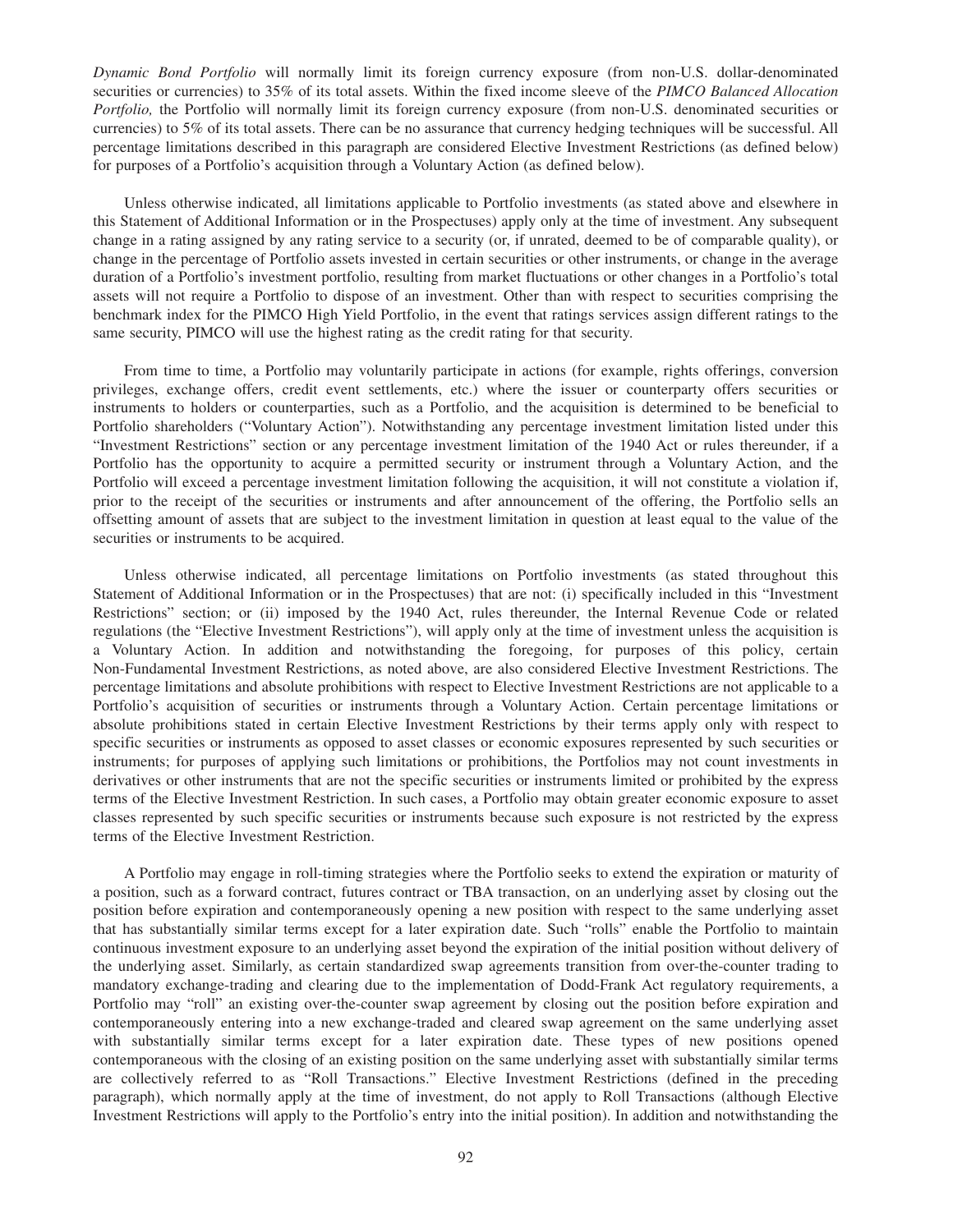foregoing, for purposes of this policy, those Non-Fundamental Investment Restrictions that are considered Elective Investment Restrictions for purposes of the policy on Voluntary Actions (described in the preceding paragraph) are also Elective Investment Restrictions for purposes of this policy on Roll Transactions. The Portfolios will test for compliance with Elective Investment Restrictions at the time of a Portfolio's initial entry into a position, but the percentage limitations and absolute prohibitions set forth in the Elective Investment Restrictions are not applicable to a Portfolio's subsequent acquisition of securities or instruments through a Roll Transaction.

Recently finalized Financial Industry Regulatory Authority ("FINRA") rules include mandatory margin requirements for the TBA market that require a Portfolio to post collateral in connection with their TBA transactions. There is no similar requirement applicable to a Portfolio's TBA counterparties. The required collateralization of TBA trades could increase the cost of TBA transactions to a Portfolio and impose added operational complexity.

Certain of the Portfolios have investment policies, limitations, or practices that are applicable "normally" or under "normal circumstances" or "normal market conditions" (as stated above and elsewhere in this Statement of Additional Information or in the Prospectuses). Pursuant to the discretion of PIMCO and a Portfolio's sub-adviser, if any, these investment policies, limitations, or practices may not apply during periods of abnormal purchase or redemption activity or during periods of unusual or adverse market, economic, political or other conditions. Such market, economic or political conditions may include periods of abnormal or heightened market volatility, strained credit and/or liquidity conditions, or increased governmental intervention in the markets or industries. During such periods, a Portfolio may not invest according to its principal investment strategies or in the manner in which its name may suggest, and may be subject to different and/or heightened risks. It is possible that such unusual or adverse conditions may continue for extended periods of time.

# **MANAGEMENT OF THE TRUST**

# **Trustees and Officers**

The business of the Trust is managed under the direction of the Trust's Board of Trustees. Subject to the provisions of the Trust's Trust Instrument, its By-Laws and Delaware law, the Board of Trustees (the "Board") has all powers necessary and convenient to carry out this responsibility, including the election and removal of the Trust's officers.

# **Leadership Structure and Risk Oversight Function**

The Board is currently composed of eight Trustees, six of whom are not "interested persons" of the Trust (as that term is defined by Section 2(a)(19) of the 1940 Act) ("Independent Trustees"). The Trustees meet periodically throughout the year to discuss and consider matters concerning the Trust and to oversee the Trust's activities, including its investment performance, compliance program and risks associated with its activities.

Peter G. Strelow, a Managing Director and Co-Chief Operating Officer of PIMCO, and therefore an "interested person" of the Trust, serves as Chairman of the Board. The Board has established four standing committees to facilitate the Trustees' oversight of the management of the Trust: an Audit Committee, a Valuation Oversight Committee, an Investment Performance Committee and a Governance and Nominating Committee. The scope of each Committee's responsibilities is discussed in greater detail below. Ronald C. Parker is the Lead Independent Trustee of the Trust. The Lead Independent Trustee's duties and responsibilities include serving as chair of, and leading and facilitating discussions at, executive sessions of the Independent Trustees and acting as chair at Board or Committee meetings in the absence of the Chairman of the Board or other currently-appointed chair; coordinating with the Independent Trustees and the Trust's management to discuss recommendations for Board meeting agendas; reviewing, and providing input to the Trust's management as appropriate regarding, whether agenda objectives are being met; and acting generally as spokesperson for the Independent Trustees on external matters, provided that if another Independent Trustee is deemed to be more qualified or better able to address a particular matter, such other Independent Trustee shall serve as spokesperson in connection with such matter. In addition, the Chairs of the Audit Committee, Investment Performance Committee, Governance and Nominating Committee and the Valuation Oversight Committee, each of whom is an Independent Trustee, act as liaisons between the Independent Trustees and the Trust's management between Board meetings and, with management, are involved in the preparation of agendas for Board and Committee meetings, as applicable.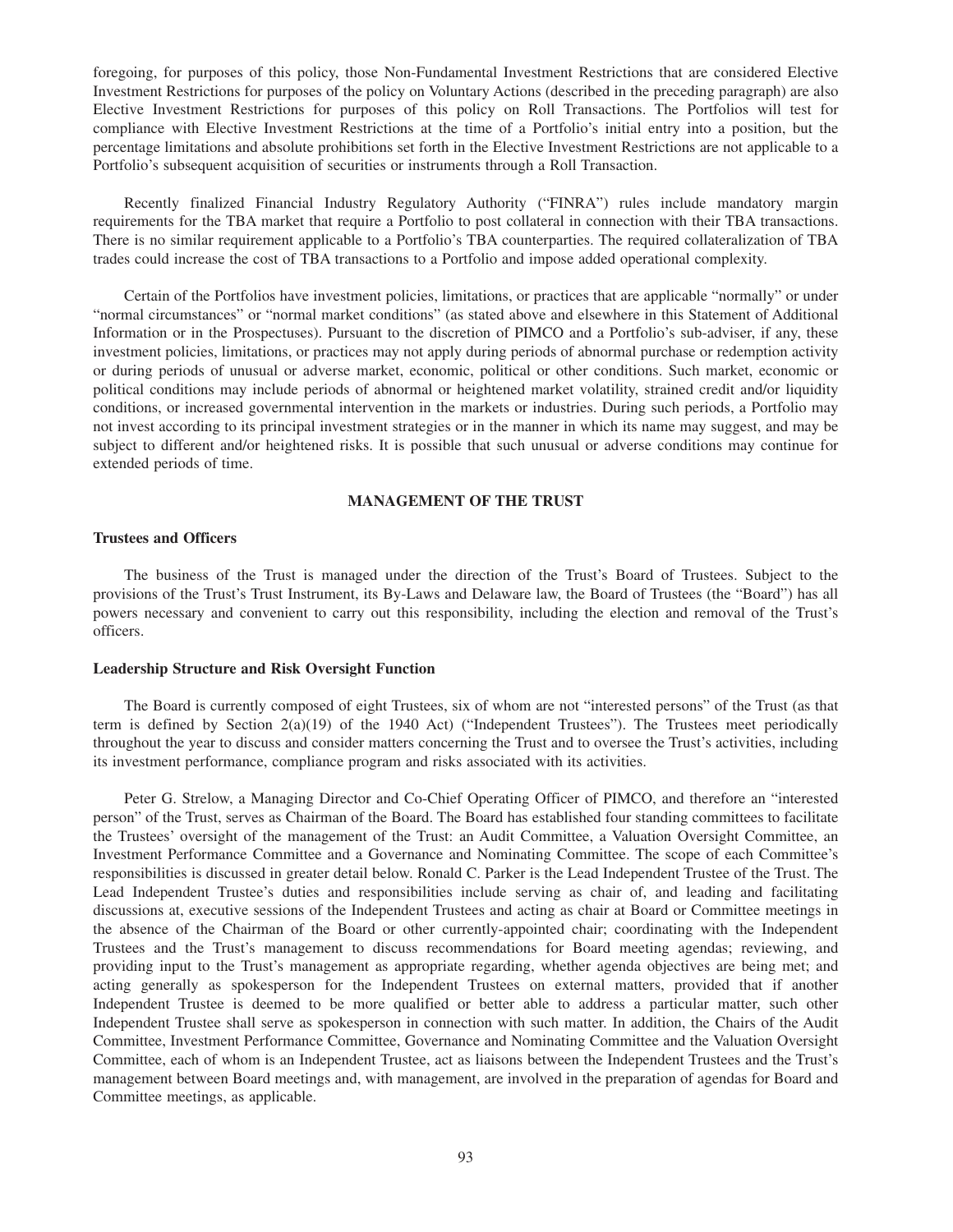The Board believes that, as Chairman, Mr. Strelow provides skilled executive leadership to the Trust. Further, the Board believes that an interested Chairman performs an essential liaison function between the Trust and PIMCO, its investment adviser and administrator. The Board believes that its governance structure allows all of the Independent Trustees to participate in the full range of the Board's oversight responsibilities. The Board reviews its structure regularly as part of its annual self-evaluation. The Board has determined that its leadership structure is appropriate in light of the characteristics and circumstances of the Trust because it allocates areas of responsibility among the Committees and the Board in a manner that enhances effective oversight. The Board considered, among other things, the role of PIMCO in the day-to-day management of the Trust's affairs; the extent to which the work of the Board is conducted through the Committees; the number of portfolios that comprise the Trust and other trusts in the fund complex overseen by members of the Board; the variety of asset classes those portfolios include; the net assets of each Portfolio, the Trust and the fund complex; and the management, distribution and other service arrangements of each Portfolio, the Trust and the fund complex.

In its oversight role, the Board has adopted, and periodically reviews, policies and procedures designed to address risks associated with the Trust's activities. In addition, PIMCO and the Trust's other service providers have adopted policies, processes and procedures to identify, assess and manage risks associated with the Trust's activities. The Trust's senior officers, including, but not limited to, the Chief Compliance Officer ("CCO") and Treasurer, PIMCO portfolio management personnel and other senior personnel of PIMCO, the Trust's independent registered public accounting firm (the "independent auditors") and personnel from the Trust's third-party service providers make periodic reports to the Board and its Committees with respect to a variety of matters, including matters relating to risk management.

# **Qualifications of the Trustees**

The charts below identify the Trustees and executive officers of the Trust. Unless otherwise indicated, the address of all persons below is 650 Newport Center Drive, Newport Beach, CA 92660.

# **Trustees of the Trust**

| Name, Year of<br><b>Birth and Position</b><br>Held with Trust*  | <b>Term of Office and</b><br>Length of Time Served†                    | <b>Principal Occupation(s)</b><br><b>During Past 5 Years</b>                                                                                                                                                                                                                                                                                                                                          | Number of<br><b>Funds</b> in<br><b>Fund</b><br><b>Complex</b><br>Overseen<br>by Trustee | <b>Other Public Company</b><br>and Investment Company<br><b>Directorships</b><br><b>Held by Trustee During</b><br>the Past 5 Years |
|-----------------------------------------------------------------|------------------------------------------------------------------------|-------------------------------------------------------------------------------------------------------------------------------------------------------------------------------------------------------------------------------------------------------------------------------------------------------------------------------------------------------------------------------------------------------|-----------------------------------------------------------------------------------------|------------------------------------------------------------------------------------------------------------------------------------|
| Interested Trustees <sup>1</sup>                                |                                                                        |                                                                                                                                                                                                                                                                                                                                                                                                       |                                                                                         |                                                                                                                                    |
| Peter G. Strelow (1970)<br>Chairman of the Board<br>and Trustee | $05/2017$ to present<br>Chairman of the Board<br>$-02/2019$ to present | <b>Managing Director</b><br>and Co-Chief<br>Operating Officer,<br>PIMCO. Senior Vice<br>President of the Trust,<br>PIMCO Funds,<br>PIMCO ETF Trust,<br>PIMCO Equity Series,<br><b>PIMCO Equity Series</b><br>VIT, PIMCO<br><b>Managed Accounts</b><br>Trust,<br>PIMCO-Sponsored<br>Interval Funds and<br>PIMCO-Sponsored<br>Closed-End Funds.<br>Formerly, Chief<br>Administrative<br>Officer, PIMCO. | 149                                                                                     | Chairman and Trustee,<br>PIMCO Funds, PIMCO<br>ETF Trust, PIMCO<br>Equity Series, PIMCO<br>Equity Series VIT.                      |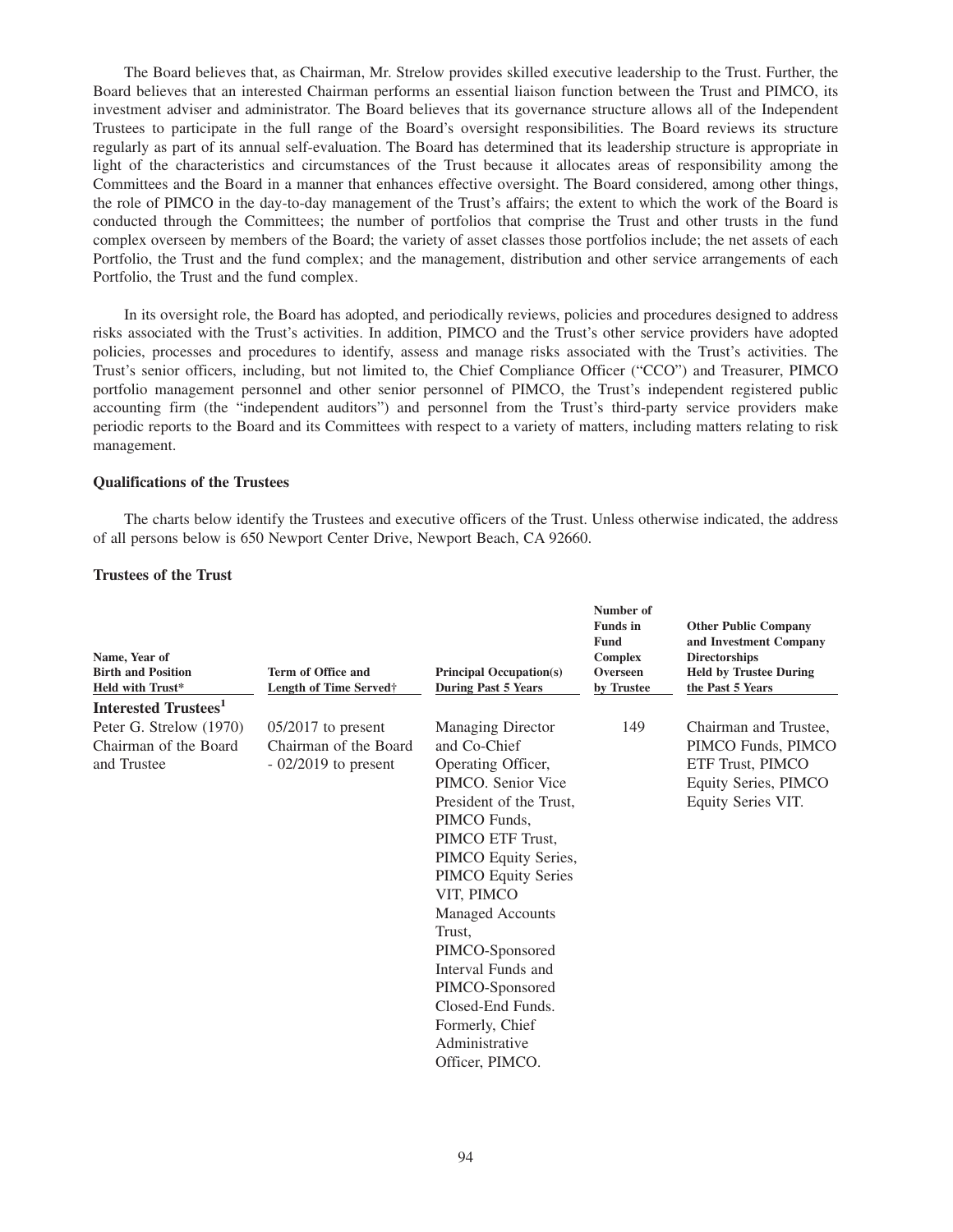| Name, Year of<br><b>Birth and Position</b><br><b>Held with Trust*</b> | <b>Term of Office and</b><br>Length of Time Served† | <b>Principal Occupation(s)</b><br><b>During Past 5 Years</b>                                                                                                                                                                                                             | Number of<br><b>Funds</b> in<br><b>Fund</b><br><b>Complex</b><br>Overseen<br>by Trustee | <b>Other Public Company</b><br>and Investment Company<br><b>Directorships</b><br><b>Held by Trustee During</b><br>the Past 5 Years                                                                     |  |
|-----------------------------------------------------------------------|-----------------------------------------------------|--------------------------------------------------------------------------------------------------------------------------------------------------------------------------------------------------------------------------------------------------------------------------|-----------------------------------------------------------------------------------------|--------------------------------------------------------------------------------------------------------------------------------------------------------------------------------------------------------|--|
| Kimberley G. Stafford<br>(1978)<br>Trustee                            | $02/2021$ to present                                | Managing Director,<br>Global Head of<br>Product Strategy,<br>PIMCO; and Member<br>of Executive<br>Committee, PIMCO.<br>Formerly, Head of<br>Asia Pacific, Global<br>Head of Consultant<br>Relations and Head of<br>US Institutional and<br>Alternatives Sales,<br>PIMCO. |                                                                                         | Trustee, PIMCO Funds,<br>PIMCO ETF Trust,<br>PIMCO Equity Series,<br><b>PIMCO Equity Series</b><br>VIT.                                                                                                |  |
| <b>Independent Trustees</b><br>George E. Borst (1948)<br>Trustee      | $04/2015$ to present                                | Executive Advisor,<br>McKinsey &<br>Company (since<br>10/14); Formerly,<br>Executive Advisor,<br>Toyota Financial<br><b>Services</b><br>$(10/13 - 12/14)$ ; and<br>CEO, Toyota<br><b>Financial Services</b><br>$(1/01-9/13)$ .                                           | 149                                                                                     | Trustee, PIMCO Funds,<br>PIMCO ETF Trust,<br><b>PIMCO</b> Equity Series<br>and PIMCO Equity<br>Series VIT; Director,<br>MarineMax Inc.                                                                 |  |
| Jennifer Holden Dunbar<br>(1963)<br>Trustee                           | $04/2015$ to present                                | Formerly, Managing<br>Director, Dunbar<br>Partners, LLC<br>(business consulting<br>and investments)<br>$(05/05-05/21)$ ; and<br>Partner, Leonard<br>Green & Partners, L.P.                                                                                               | 149                                                                                     | Trustee, PIMCO Funds,<br>PIMCO ETF Trust,<br><b>PIMCO Equity Series</b><br>and PIMCO Equity<br>Series VIT; Director,<br>PS Business Parks;<br>Director, Big 5<br><b>Sporting Goods</b><br>Corporation. |  |
| Kym M. Hubbard (1957)<br>Trustee                                      | $02/2017$ to present                                | Formerly, Global<br>Head of Investments,<br>Chief Investment<br>Officer and Treasurer,<br>Ernst & Young.                                                                                                                                                                 | 149                                                                                     | Trustee, PIMCO Funds,<br>PIMCO ETF Trust,<br><b>PIMCO Equity Series</b><br>and PIMCO Equity<br>Series VIT; Director,<br><b>State Auto Financial</b><br>Corporation.                                    |  |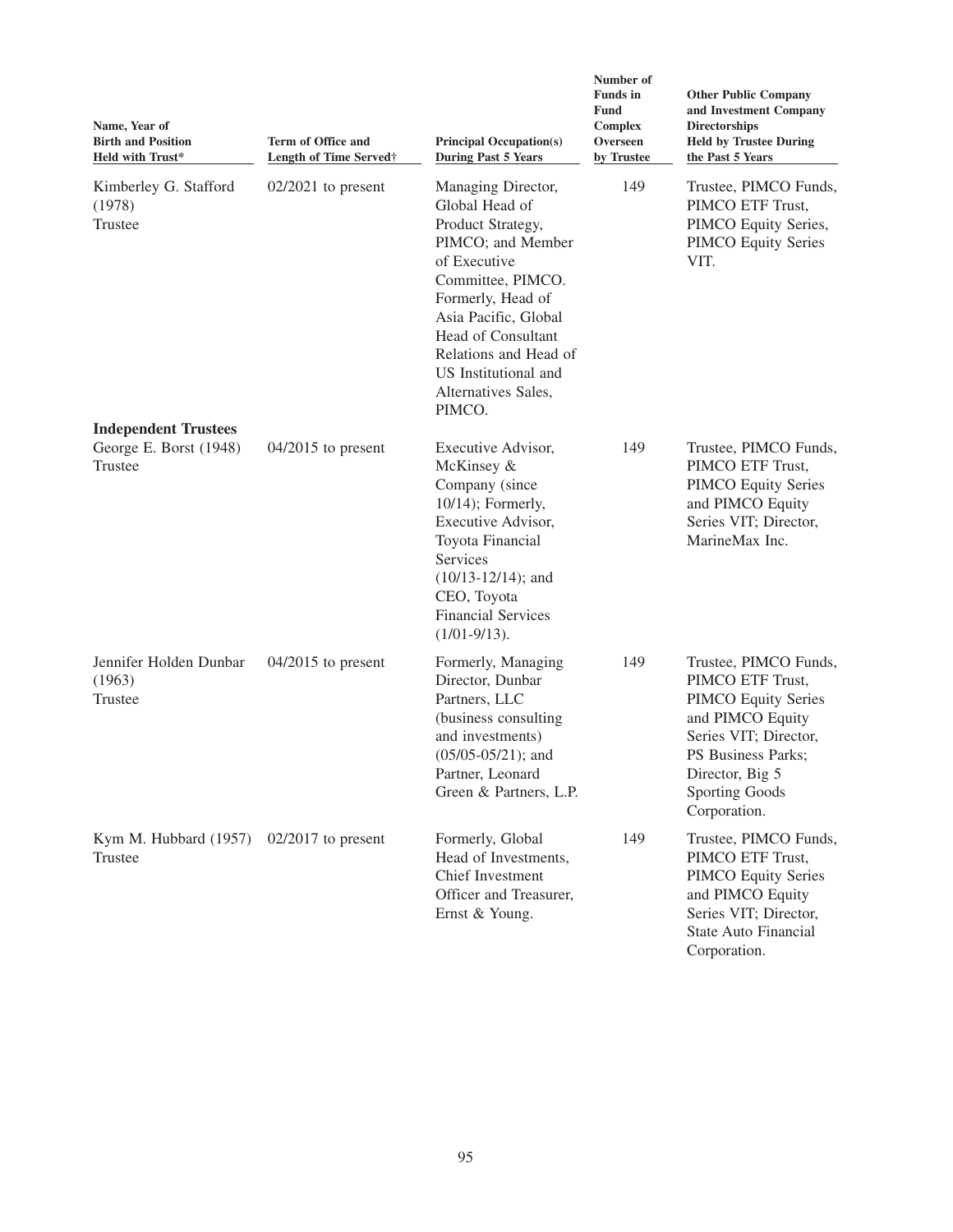| Name, Year of<br><b>Birth and Position</b><br><b>Held with Trust*</b> | Term of Office and<br><b>Length of Time Served</b> †                     | <b>Principal Occupation(s)</b><br><b>During Past 5 Years</b>                                                                                                                                                                        | гушшрег от<br><b>Funds</b> in<br>Fund<br><b>Complex</b><br>Overseen<br>by Trustee | <b>Other Public Company</b><br>and Investment Company<br><b>Directorships</b><br><b>Held by Trustee During</b><br>the Past 5 Years |  |  |
|-----------------------------------------------------------------------|--------------------------------------------------------------------------|-------------------------------------------------------------------------------------------------------------------------------------------------------------------------------------------------------------------------------------|-----------------------------------------------------------------------------------|------------------------------------------------------------------------------------------------------------------------------------|--|--|
| Gary F. Kennedy (1955)<br><b>Trustee</b>                              | $04/2015$ to present                                                     | Formerly, Senior Vice<br>President, General<br>Counsel and Chief<br>Compliance Officer,<br>American Airlines and<br><b>AMR</b> Corporation<br>(now American<br>Airlines Group)<br>$(1/03-1/14)$ .                                   | 149                                                                               | Trustee, PIMCO Funds,<br>PIMCO ETF Trust,<br><b>PIMCO Equity Series</b><br>and PIMCO Equity<br>Series VIT.                         |  |  |
| Peter B. McCarthy<br>(1950)<br>Trustee                                | $04/2015$ to present                                                     | Formerly, Assistant<br>Secretary and Chief<br>Financial Officer,<br><b>United States</b><br>Department of<br>Treasury; Deputy<br>Managing Director,<br>Institute of<br>International Finance.                                       | 149                                                                               | Trustee, PIMCO Funds,<br>PIMCO ETF Trust,<br><b>PIMCO Equity Series</b><br>and PIMCO Equity<br>Series VIT.                         |  |  |
| Ronald C. Parker (1951)<br>Lead Independent<br>Trustee                | 07/2009 to present Lead<br>Independent Trustee -<br>$02/2017$ to present | Director of Roseburg<br><b>Forest Products</b><br>Company. Formerly,<br>Chairman of the<br>Board, The Ford<br>Family Foundation;<br>and President, Chief<br>Executive Officer,<br><b>Hampton Affiliates</b><br>(forestry products). | 149                                                                               | Lead Independent<br>Trustee, PIMCO Funds<br>and PIMCO ETF Trust,<br><b>PIMCO Equity Series</b><br>and PIMCO Equity<br>Series VIT.  |  |  |

**Number of**

(\*) Unless otherwise noted, the information for the individuals listed is as of March 31, 2022.

- (1) Ms. Stafford and Mr. Strelow are "interested persons" of the Trust (as that term is defined in the 1940 Act) because of their affiliations with PIMCO.
- (†) Trustees serve until their successors are duly elected and qualified.

The Board has determined that each of the Trustees is qualified to serve as a Trustee of the Trust, based on a review of the experience, qualifications, attributes and skills of each Trustee, including those listed in the table above. The Board has taken into account each Trustee's commitment to the Board and participation in Board and committee meetings throughout his or her tenure on the Board. The following is a summary of qualifications, experiences and skills of each Trustee (in addition to the principal occupation(s) during the past five years noted in the table above) that support the conclusion that each individual is qualified to serve as a Trustee:

Mr. Strelow's position as a Managing Director and Co-Chief Operating Officer of PIMCO, his former positions as Chief Administrative Officer of PIMCO and as President of the Trust, PIMCO Equity Series, PIMCO Funds, PIMCO Equity Series VIT, PIMCO ETF Trust, PIMCO Managed Accounts Trust, PIMCO-Sponsored Interval Funds and PIMCO-Sponsored Closed-End Funds, give him valuable experience with the day-to-day management of the Trust as well as other funds within the fund complex, enabling him to provide essential management input to the Board.

Ms. Stafford's position as a Managing Director of PIMCO and as a Member of its Executive Committee give her valuable experience with the day-to-day management of the operation of the Trust as well as other funds within the fund complex, enabling her to provide essential management input to the Board.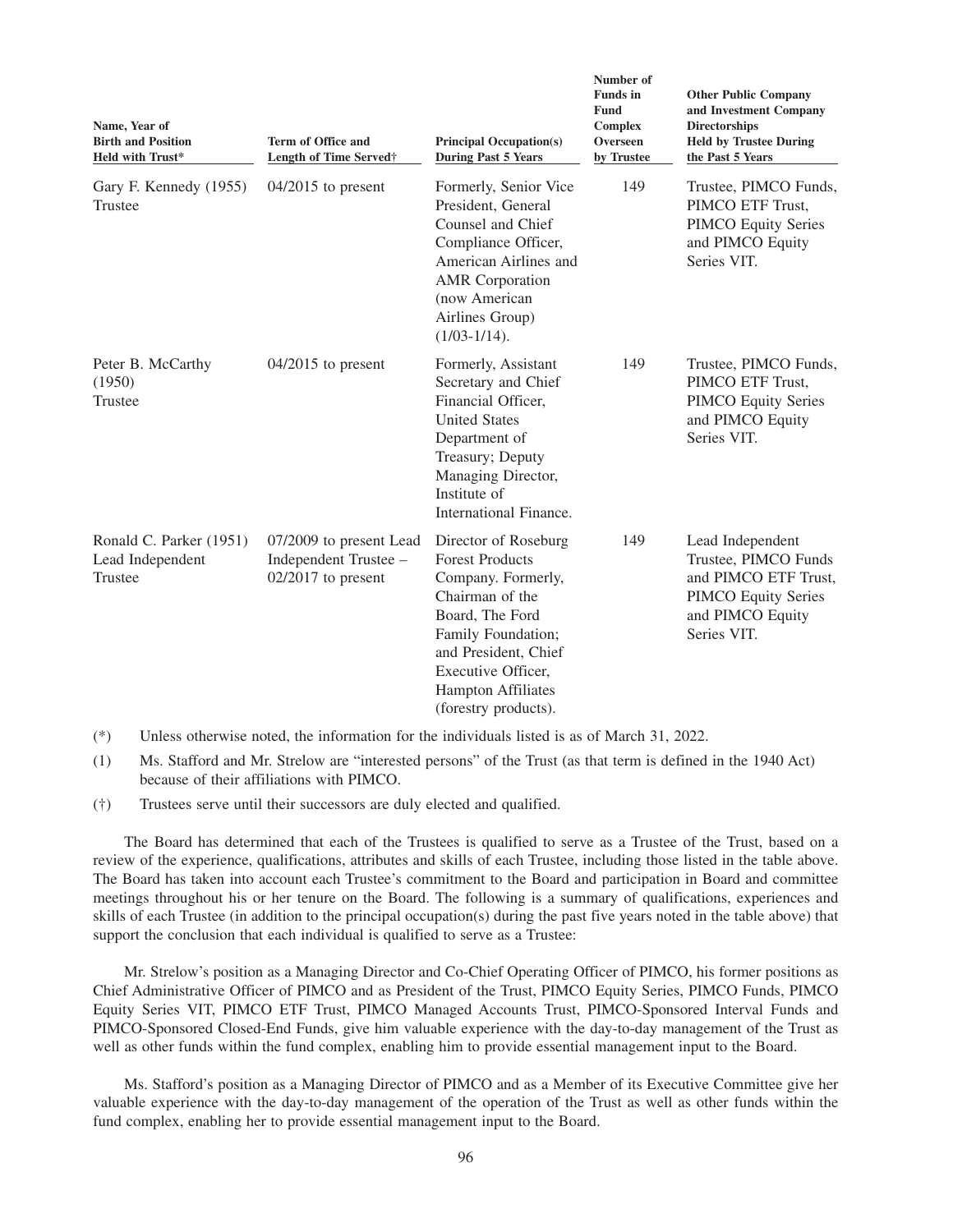Mr. Borst served in multiple executive positions at a large automotive corporation. Mr. Borst has prior financial experience from his oversight of the chief financial officer, treasury, accounting and audit functions of that automotive corporation. He also served as the Chief Executive Officer of a credit company. Additionally, Mr. Borst has prior experience as a board member of a corporation. He also has valuable experience as a Trustee of PIMCO Funds and PIMCO ETF Trust since 2015.

Ms. Dunbar has financial experience investing and managing private equity fund assets. Additionally, Ms. Dunbar has previously served on the boards of directors of a variety of public and private companies. She currently serves on the boards of directors of two public companies. She also has gained relevant experience as a Trustee of PIMCO Funds and PIMCO ETF Trust since 2015, and as a Trustee of PIMCO Equity Series and PIMCO Equity Series VIT since 2016.

Ms. Hubbard has prior financial, operations and management experience as the Global Head of Investments, Chief Investment Officer and Treasurer of a large accounting firm. She currently serves on the board of directors of a public company. Additionally, Ms. Hubbard has valuable experience from her service on the board of trustees of PIMCO Funds and PIMCO ETF Trust since 2017.

Mr. Kennedy served as general counsel, senior vice president and chief compliance officer for a large airline company. He also has experience in management of the airline company's corporate real estate and legal departments. Mr. Kennedy has also gained relevant experience as a Trustee of PIMCO Funds and PIMCO ETF Trust since 2015.

Mr. McCarthy has experience in the areas of financial reporting and accounting, including prior experience as Assistant Secretary and Chief Financial Officer of the United States Department of the Treasury. He also served as Deputy Managing Director of the Institute of International Finance, a global trade association of financial institutions. Mr. McCarthy also has significant prior experience in corporate banking. Additionally, Mr. McCarthy has gained valuable experience as a Trustee of PIMCO Funds and PIMCO ETF Trust since 2015 and as a Trustee of PIMCO Equity Series and PIMCO Equity Series VIT since 2011.

Mr. Parker has prior financial, operations and management experience as the President and Chief Executive Officer of a privately held company. He also has investment experience as the Chairman of a family foundation. He also has valuable experience as a Trustee of PIMCO Funds and PIMCO ETF Trust since 2009, and as a Trustee of PIMCO Equity Series and PIMCO Equity Series VIT since 2016.

| Name, Year of Birth and<br><b>Position Held with Trust*</b>                 | Term of Office and<br><b>Length of Time Served</b> | Principal Occupation(s) During Past 5 Years†                                                                                                                                                                                                                                                                                                                       |  |  |
|-----------------------------------------------------------------------------|----------------------------------------------------|--------------------------------------------------------------------------------------------------------------------------------------------------------------------------------------------------------------------------------------------------------------------------------------------------------------------------------------------------------------------|--|--|
| Eric D. Johnson $(1970)$<br>President                                       | $06/2019$ to present                               | Executive Vice President and Head of Funds Business<br>Group Americas, PIMCO. President, PIMCO Funds,<br>PIMCO ETF Trust, PIMCO Equity Series, PIMCO Equity<br>Series VIT, PIMCO Managed Accounts Trust,<br>PIMCO-Sponsored Interval Funds and PIMCO-Sponsored<br>Closed-End Funds.                                                                                |  |  |
| Ryan G. Leshaw (1980)<br>Chief Legal Officer and<br>Secretary               | $11/2021$ to present                               | Executive Vice President and Senior Counsel, PIMCO.<br>Chief Legal Officer and Secretary, PIMCO Funds, PIMCO<br>ETF Trust, PIMCO Equity Series and PIMCO Equity<br>Series VIT. Chief Legal Officer, PIMCO Managed<br>Accounts Trust, PIMCO-Sponsored Interval Funds and<br>PIMCO-Sponsored Closed-End Funds. Formerly,<br>Associate, Willkie Farr & Gallagher LLP. |  |  |
| Keisha Audain-Pressley<br>$(1975)$ **<br><b>Chief Compliance</b><br>Officer | $01/2020$ to present                               | Executive Vice President and Deputy Chief Compliance<br>Officer, PIMCO. Chief Compliance Officer, PIMCO<br>Funds, PIMCO ETF Trust, PIMCO Equity Series, PIMCO<br>Equity Series VIT, PIMCO Managed Accounts Trust,<br>PIMCO-Sponsored Interval Funds and PIMCO-Sponsored<br>Closed-End Funds.                                                                       |  |  |

# **Executive Officers**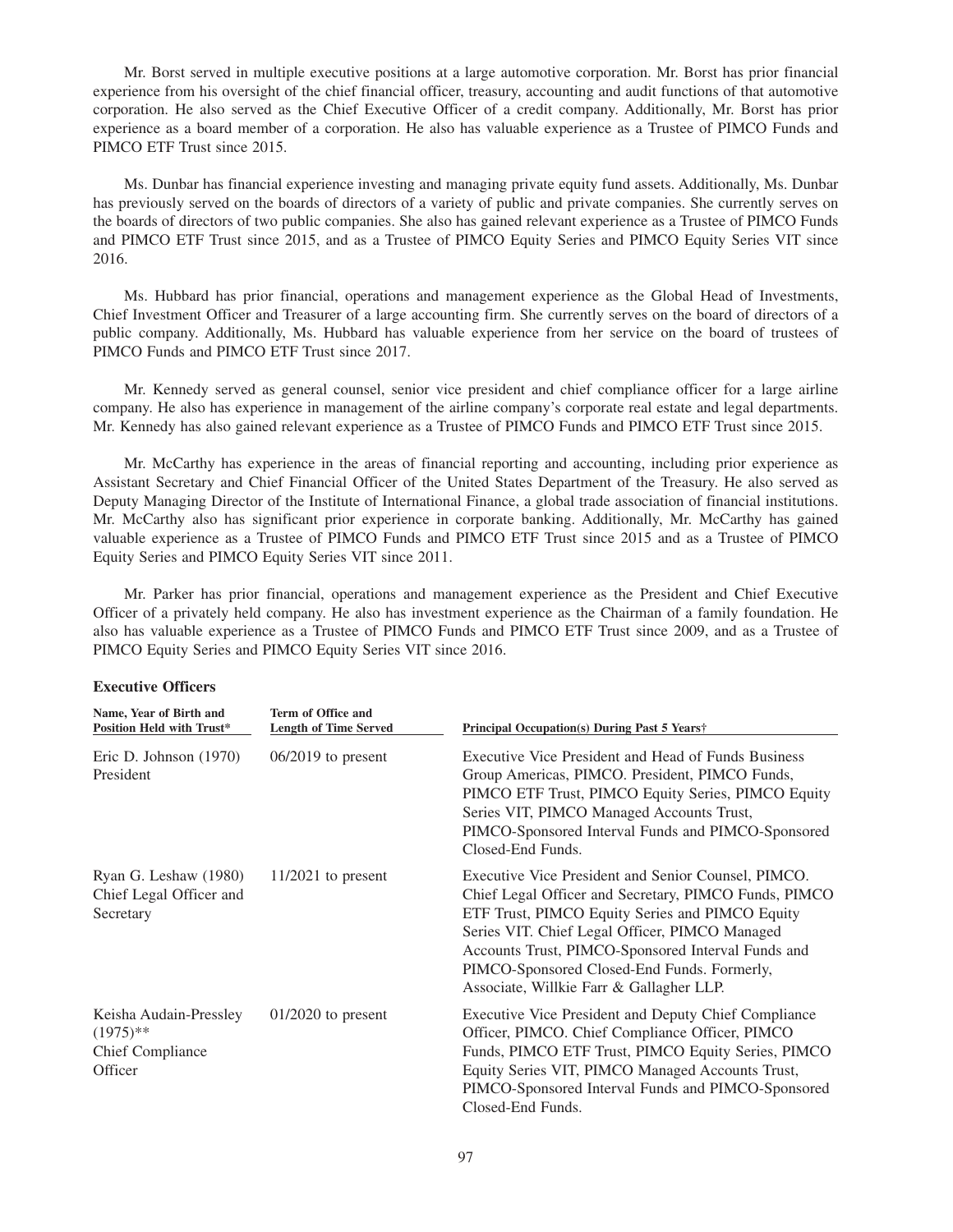| Name, Year of Birth and<br>Position Held with Trust*          | Term of Office and<br><b>Length of Time Served</b> | Principal Occupation(s) During Past 5 Years†                                                                                                                                                                                                                                                                                                                                         |
|---------------------------------------------------------------|----------------------------------------------------|--------------------------------------------------------------------------------------------------------------------------------------------------------------------------------------------------------------------------------------------------------------------------------------------------------------------------------------------------------------------------------------|
| Joshua D. Ratner<br>$(1976)$ **<br>Senior Vice President      | $05/2019$ to present                               | Executive Vice President and Head of Americas<br>Operations, PIMCO. Senior Vice President, PIMCO Funds,<br>PIMCO ETF Trust, PIMCO Equity Series, PIMCO Equity<br>Series VIT, PIMCO Managed Accounts Trust,<br>PIMCO-Sponsored Interval Funds and PIMCO-Sponsored<br>Closed-End Funds.                                                                                                |
| Peter G. Strelow (1970)<br>Senior Vice President              | $06/2019$ to present                               | Managing Director and Co-Chief Operating Officer,<br>PIMCO. Senior Vice President, PIMCO Funds, PIMCO<br>ETF Trust, PIMCO Equity Series, PIMCO Equity Series<br>VIT, PIMCO Managed Accounts Trust, PIMCO-Sponsored<br>Interval Funds and PIMCO-Sponsored Closed-End Funds.<br>Formerly, Chief Administrative Officer, PIMCO.                                                         |
| Wu-Kwan Kit (1981)<br><b>Assistant Secretary</b>              | $08/2017$ to present                               | Senior Vice President and Senior Counsel, PIMCO.<br>Assistant Secretary, PIMCO Funds, PIMCO ETF Trust,<br>PIMCO Equity Series and PIMCO Equity Series VIT. Vice<br>President, Senior Counsel and Secretary, PIMCO Managed<br>Accounts Trust, PIMCO-Sponsored Interval Funds and<br>PIMCO-Sponsored Closed-End Funds. Formerly, Assistant<br>General Counsel, VanEck Associates Corp. |
| Jeffrey A. Byer (1976)<br>Vice President                      | $02/2020$ to present                               | Executive Vice President, PIMCO. Vice President, PIMCO<br>Funds, PIMCO ETF Trust, PIMCO Equity Series, PIMCO<br>Equity Series VIT, PIMCO Managed Accounts Trust,<br>PIMCO-Sponsored Interval Funds and PIMCO-Sponsored<br>Closed-End Funds.                                                                                                                                          |
| Elizabeth A. Duggan<br>(1964)<br>Vice President               | $02/2021$ to present                               | Executive Vice President, PIMCO. Vice President, PIMCO<br>Funds, PIMCO ETF Trust, PIMCO Equity Series and<br>PIMCO Equity Series VIT.                                                                                                                                                                                                                                                |
| Mark A. Jelic (1981)<br><b>Vice President</b>                 | $08/2021$ to present                               | Senior Vice President, PIMCO. Vice President, PIMCO<br>Funds, PIMCO ETF Trust, PIMCO Equity Series, PIMCO<br>Equity Series VIT, PIMCO Managed Accounts Trust,<br>PIMCO-Sponsored Interval Funds and PIMCO-Sponsored<br>Closed-End Funds.                                                                                                                                             |
| Brian J. Pittluck (1977) 01/2020 to present<br>Vice President |                                                    | Senior Vice President, PIMCO. Vice President, PIMCO<br>Funds, PIMCO ETF Trust, PIMCO Equity Series, PIMCO<br>Equity Series VIT, PIMCO Managed Accounts Trust,<br>PIMCO-Sponsored Interval Funds and PIMCO-Sponsored<br>Closed-End Funds.                                                                                                                                             |
| Bijal Y. Parikh (1978)<br>Treasurer                           | $01/2021$ to present                               | Executive Vice President, PIMCO. Treasurer, PIMCO<br>Funds, PIMCO ETF Trust, PIMCO Equity Series, PIMCO<br>Equity Series VIT, PIMCO Managed Accounts Trust,<br>PIMCO-Sponsored Interval Funds and PIMCO-Sponsored<br>Closed-End Funds.                                                                                                                                               |
| Jason J. Nagler<br>$(1982)$ ***<br>Deputy Treasurer           | $11/2021$ to present                               | Senior Vice President, PIMCO. Deputy Treasurer, PIMCO<br>Funds, PIMCO ETF Trust, PIMCO Equity Series, PIMCO<br>Equity Series VIT. Assistant Treasurer, PIMCO Managed<br>Accounts Trust, PIMCO-Sponsored Interval Funds and<br>PIMCO-Sponsored Closed-End Funds.                                                                                                                      |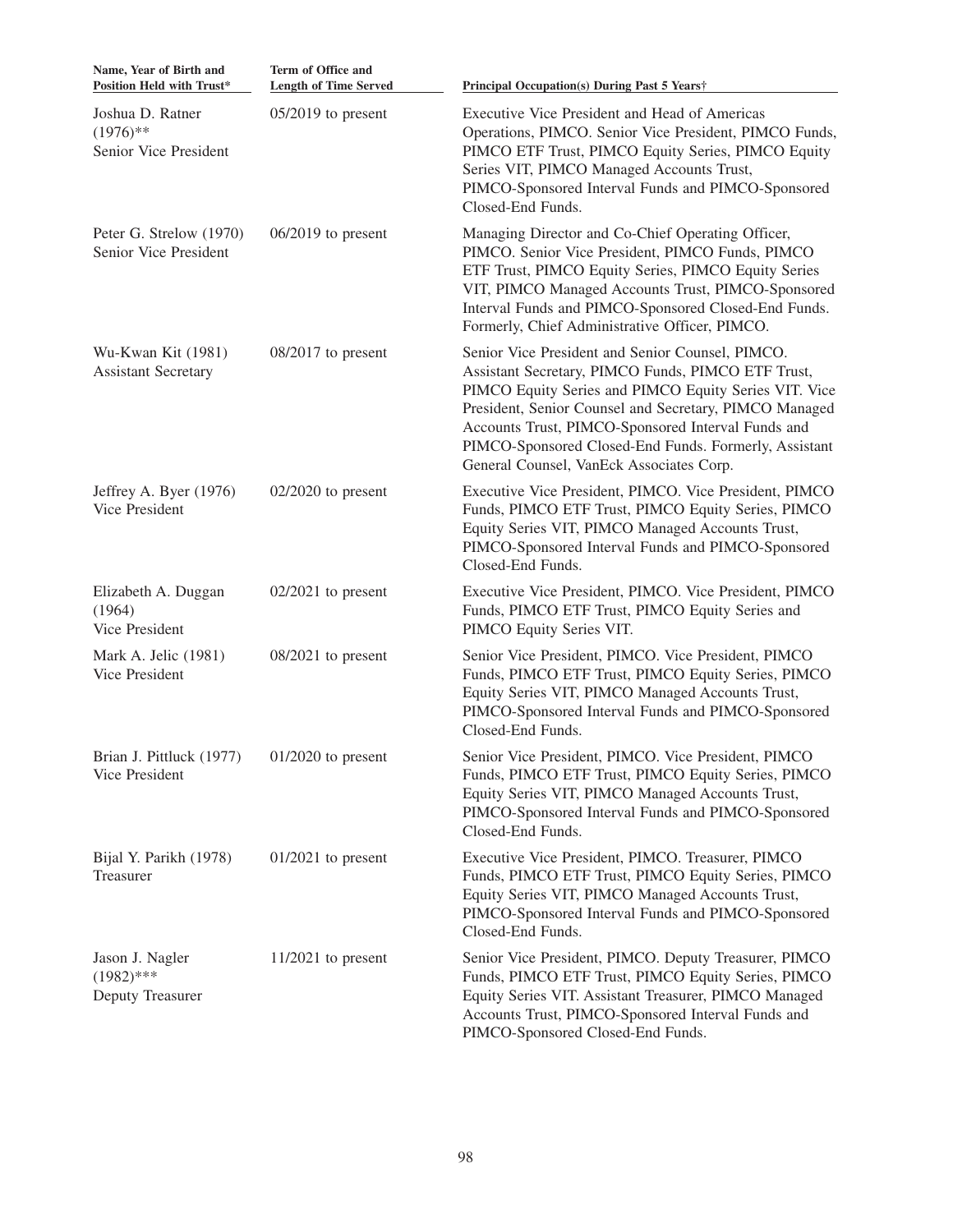| Name, Year of Birth and<br><b>Position Held with Trust*</b> | Term of Office and<br><b>Length of Time Served</b> | <b>Principal Occupation(s) During Past 5 Years</b> †                                                                                                                                                                                                               |
|-------------------------------------------------------------|----------------------------------------------------|--------------------------------------------------------------------------------------------------------------------------------------------------------------------------------------------------------------------------------------------------------------------|
| Erik C. Brown<br>$(1967)$ ***<br><b>Assistant Treasurer</b> | $02/2001$ to present                               | Executive Vice President, PIMCO. Assistant Treasurer,<br>PIMCO Funds, PIMCO ETF Trust, PIMCO Equity Series,<br>PIMCO Equity Series VIT, PIMCO Managed Accounts<br>Trust, PIMCO-Sponsored Interval Funds and<br>PIMCO-Sponsored Closed-End Funds.                   |
| Brandon T. Evans<br>(1982)<br><b>Assistant Treasurer</b>    | $05/2019$ to present                               | Senior Vice President, PIMCO. Assistant Treasurer,<br>PIMCO Funds, PIMCO ETF Trust, PIMCO Equity Series<br>and PIMCO Equity Series VIT. Deputy Treasurer, PIMCO<br>Managed Accounts Trust, PIMCO-Sponsored Interval<br>Funds and PIMCO-Sponsored Closed-End Funds. |

- $(*)$  Unless otherwise noted, the information for the individuals listed is as of March 31, 2022.
- (†) The term "PIMCO-Sponsored Closed-End Funds" as used herein includes: PIMCO Access Income Fund, PIMCO California Municipal Income Fund, PIMCO California Municipal Income Fund II, PIMCO California Municipal Income Fund III, PIMCO Municipal Income Fund, PIMCO Municipal Income Fund II, PIMCO Municipal Income Fund III, PIMCO New York Municipal Income Fund, PIMCO New York Municipal Income Fund II, PIMCO New York Municipal Income Fund III, PCM Fund Inc., PIMCO Corporate & Income Opportunity Fund, PIMCO Corporate & Income Strategy Fund, PIMCO Dynamic Income Fund, PIMCO Dynamic Income Opportunities Fund, PIMCO Energy and Tactical Credit Opportunities Fund, PIMCO Global StocksPLUS® & Income Fund, PIMCO High Income Fund, PIMCO Income Strategy Fund, PIMCO Income Strategy Fund II and PIMCO Strategic Income Fund, Inc.; the term "PIMCO-Sponsored Interval Funds" as used herein includes: PIMCO Flexible Credit Income Fund, PIMCO Flexible Emerging Markets Income Fund and PIMCO Flexible Municipal Income Fund.
- (\*\*) The address of these officers is Pacific Investment Management Company LLC, 1633 Broadway, New York, New York 10019.
- (\*\*\*) The address of these officers is Pacific Investment Management Company LLC, 401 Congress Ave., Austin, Texas 78701.

# **Securities Ownership**

Listed below for each Trustee is a dollar range of securities beneficially owned in the Trust together with the aggregate dollar range of equity securities in all registered investment companies overseen by the Trustee that are in the same family of investment companies as the Trust as of December 31, 2021.

|                             | <b>Dollar Range of Equity</b>       | <b>Aggregate Dollar Range</b><br>of Equity Securities in All<br><b>Funds Overseen by Trustee</b> |
|-----------------------------|-------------------------------------|--------------------------------------------------------------------------------------------------|
| <b>Name of Trustee</b>      | <b>Securities in the Portfolios</b> | in Family of Investment Companies                                                                |
| <b>Interested Trustee</b>   |                                     |                                                                                                  |
| Kimberley G. Stafford       | None                                | Over \$100,000                                                                                   |
| Peter G. Strelow            | None                                | Over \$100,000                                                                                   |
| <b>Independent Trustees</b> |                                     |                                                                                                  |
| George E. Borst             | None                                | Over \$100,000                                                                                   |
| Jennifer Holden Dunbar      | None                                | Over \$100,000                                                                                   |
| Kym M. Hubbard              | None                                | Over \$100,000                                                                                   |
| Gary F. Kennedy             | None                                | Over \$100,000                                                                                   |
| Peter B. McCarthy           | None                                | Over \$100,000                                                                                   |
| Ronald C. Parker            | None                                | Over \$100,000                                                                                   |

To the best of the Trust's knowledge, as of March 31, 2022, the Trustees and Officers of the Trust, as a group, owned less than 1% of the shares of each class of each Portfolio.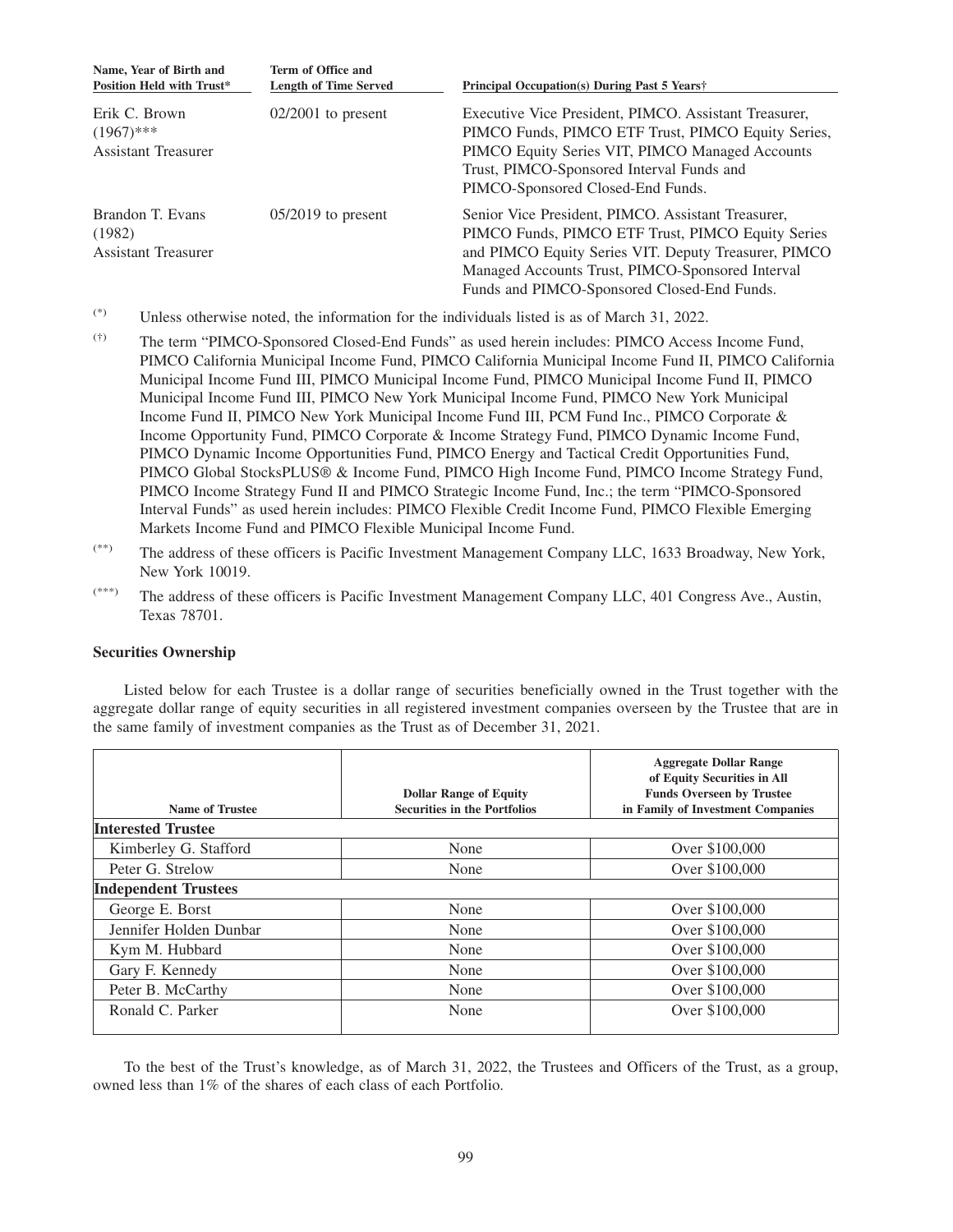# **Trustee Ownership of the Investment Adviser and Principal Underwriter, and Their Control Persons**

No Independent Trustee (or his or her immediate family members) had any direct or indirect interest, the value of which exceeds \$120,000, in the investment adviser, the principal underwriter of the Trust, or any entity controlling, controlled by or under common control with the investment adviser or the principal underwriter of the Trust (not including registered investment companies). Set forth in the table below is information regarding each Independent Trustee's (and his or her immediate family members') share ownership in securities of the investment adviser of the Trust, the principal underwriter of the Trust, and any entity controlling, controlled by or under common control with the investment adviser or principal underwriter of the Trust (not including registered investment companies), as of December 31, 2021.

| <b>Name of Independent Trustee</b> | <b>Name of Owners</b><br>and Relationships<br>to Trustee | Company | <b>Title of Class</b> | Value of<br><b>Securities</b> | <b>Percent</b><br>of Class |
|------------------------------------|----------------------------------------------------------|---------|-----------------------|-------------------------------|----------------------------|
| George E. Borst                    | None                                                     | None    | None                  | None                          | None                       |
| Jennifer Holden Dunbar             | None                                                     | None    | None                  | None                          | None                       |
| Kym M. Hubbard                     | None                                                     | None    | None                  | None                          | None                       |
| Gary F. Kennedy                    | None                                                     | None    | None                  | None                          | None                       |
| Peter B. McCarthy                  | None                                                     | None    | None                  | None                          | None                       |
| Ronald C. Parker                   | None                                                     | None    | None                  | None                          | None                       |

No Independent Trustee or immediate family member has during the two most recently completed calendar years had any securities interest in the principal underwriter of the Trust or the investment adviser or their affiliates (other than the Trust). No Independent Trustee or immediate family member has during the two most recently completed calendar years had any material interest, direct or indirect, in any transaction or series of similar transactions, in which the amount involved exceeds \$120,000, with:

- the Portfolio;
- an officer of the Portfolio;
- an investment company, or person that would be an investment company but for the exclusions provided by sections  $3(c)(1)$  and  $3(c)(7)$  of the 1940 Act, having the same investment adviser or principal underwriter as the Portfolio or having an investment adviser or principal underwriter that directly or indirectly controls, is controlled by, or is under common control with the investment adviser or principal underwriter of the Portfolio;
- an officer or an investment company, or a person that would be an investment company but for the exclusions provided by sections  $3(c)(1)$  and  $3(c)(7)$  of the 1940 Act, having the same investment adviser or principal underwriter as the Portfolio or having an investment adviser or principal underwriter that directly or indirectly controls, is controlled by, or is under common control with the investment adviser or principal underwriter of the Portfolio;
- the investment adviser or principal underwriter of the Portfolio;
- an officer of the investment adviser or principal underwriter of the Portfolio;
- a person directly or indirectly controlling, controlled by, or under common control with the investment adviser or principal underwriter of the Portfolio; or
- an officer of a person directly or indirectly controlling, controlled by, or under common control with the investment adviser or principal underwriter of the Portfolio.

With respect to the persons listed in the bullet points above, no independent Trustee or immediate family member has during the two most recently completed calendar years had any direct or indirect relationship, the value of which exceeds \$120,000, wherein the relationship included:

- (i) Payments for property or services to or from any such person;
- (ii) Provision of legal services to any such person;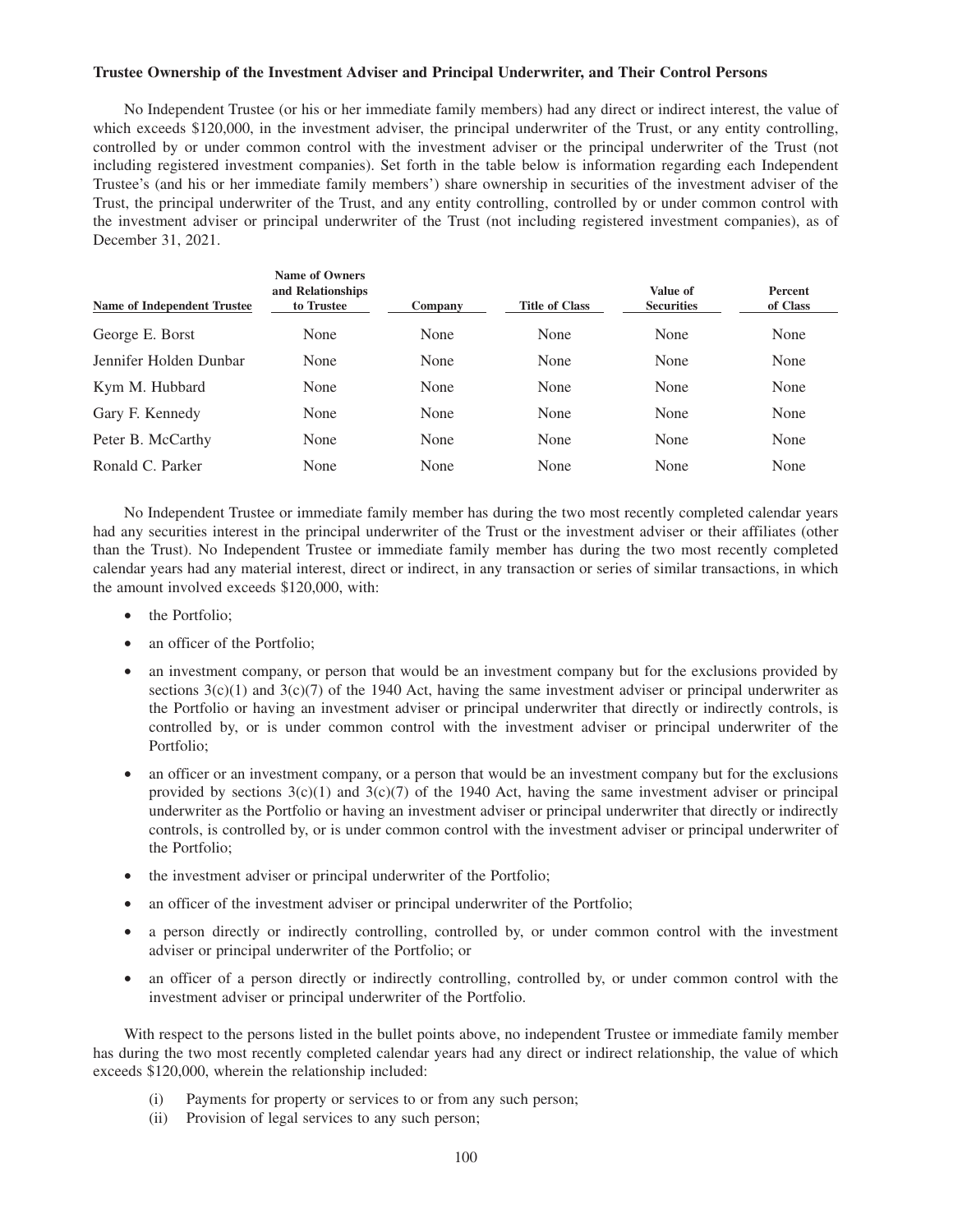- (iii) Provision of investment banking services to any such person; and
- (iv) Any consulting or other relationship that is substantially similar in nature and scope to the relationships listed in (i) through (iii) above.

#### **Standing Committees**

Except where otherwise noted, the Committee membership for each Committee and other information below is listed as of December 31, 2021. However, the members of any Committee may be changed by the Board of Trustees from time to time.

The Trust has a standing Audit Committee that consists of all of the Independent Trustees (Msses. Dunbar and Hubbard and Messrs. Borst, Kennedy, McCarthy (Chair) and Parker). The Audit Committee's responsibilities include, but are not limited to, (i) assisting the Board's oversight of the integrity of the Trust's financial statements, the Trust's compliance with legal and regulatory requirements, the qualifications and independence of the Trust's independent auditors, and the performance of such firm; (ii) overseeing the Trust's accounting and financial reporting policies and practices, its internal controls and, as appropriate, the internal controls of certain service providers; (iii) overseeing the quality and objectivity of the Trust's financial statements and the independent audit thereof; and (iv) acting a liaison between the Trust's independent auditors and the full Board. The Audit Committee also reviews both the audit and non-audit work of the Trust's independent auditors, submits a recommendation to the Board of Trustees as to the selection of an independent auditor, and reviews generally the maintenance of the Trust's records and the safekeeping arrangement of the Trust's custodian. During the fiscal year ended December 31, 2021, there were four meetings of the Audit Committee.

The Board of Trustees has formed a Valuation Oversight Committee who has been delegated responsibility by the Board for overseeing determination of the fair value of each Portfolio's portfolio securities and other assets on behalf of the Board in accordance with the Portfolio's valuation procedures. The Valuation Oversight Committee reviews and approves procedures for the fair valuation of each Portfolio's portfolio securities and periodically reviews information from PIMCO regarding fair value determinations made pursuant to Board-approved procedures, and makes related recommendations to the full Board and assists the full Board in resolving particular fair valuation and other valuation matters. In certain circumstances as specified in the Trust's valuation policies, the Valuation Oversight Committee may also determine the fair value of portfolio holdings after consideration of all relevant factors, which determinations shall be reported to the full Board of Trustees. The Valuation Oversight Committee consists of Msses. Dunbar and Hubbard (Chair) and Messrs. Borst, Kennedy, McCarthy, Parker and Strelow. During the fiscal year ended December 31, 2021, there were four meetings of the Valuation Oversight Committee.

The Trust has also formed an Investment Performance Committee, which meets periodically to review and assess the investment performance of the Portfolio. The Investment Performance Committee meets with and receives periodic reports from representatives of the investment adviser or investment manager regarding the Portfolio's investment objective, strategies, performance and outlook. The Investment Performance Committee consists of Msses. Dunbar (Chair) and Hubbard and Messrs. Borst, Kennedy, McCarthy, Parker and Strelow. During the fiscal year ended December 31, 2021, there were three meetings of the Investment Performance Committee.

The Trust also has a Governance and Nominating Committee, which is responsible, among other things, for the promotion of sound governance practices and for the selection and nomination of candidates to serve as Trustees of the Trust. Only Independent Trustees may serve as members of the Governance and Nominating Committee, and the Governance and Nominating Committee currently consists of Messrs. Borst, Kennedy (Chair), McCarthy and Parker and Msses. Dunbar and Hubbard. Prior to November 6, 2018, the Governance and Nominating Committee comprised all of the Trustees, but only members of the Committee who were Independent Trustees voted on the nomination of Independent Trustee candidates.

The Governance and Nominating Committee has established a policy, effective February 13, 2019, whereby the Chairman of the Board will serve for a term that is not longer than five years from the date of appointment. Upon a vote of the majority of the Trustees, such Chairman may serve up to two additional consecutive five-year terms.

The Governance and Nominating Committee has a policy in place for considering trustee candidates recommended by shareholders. The Governance and Nominating Committee may consider potential trustee candidates recommended by shareholders provided that the proposed candidates: (i) satisfy any minimum qualifications of the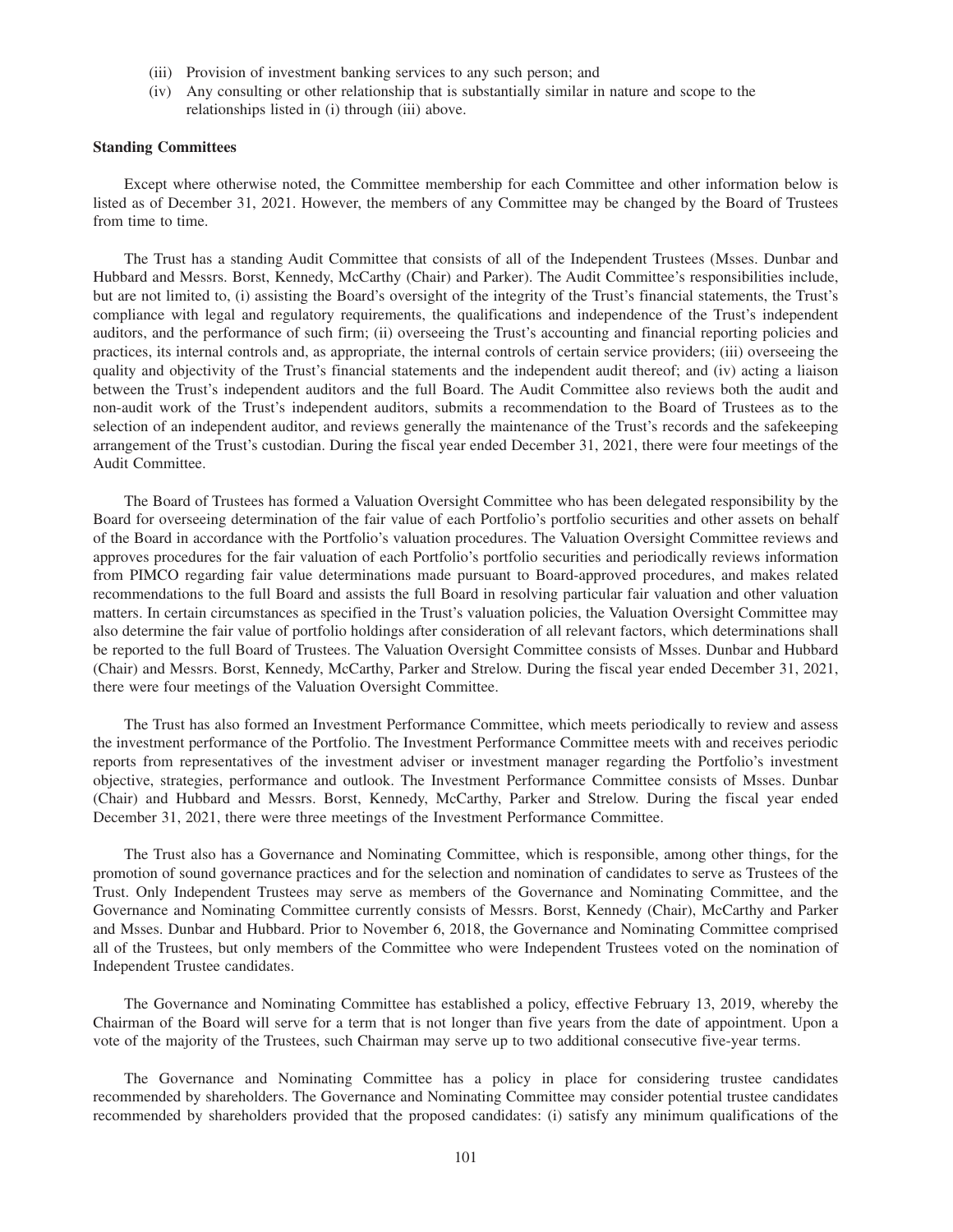Trust for its Trustees and (ii) are not "interested persons" of the Trust or the investment adviser within the meaning of the 1940 Act. The Governance and Nominating Committee will not consider submissions in which the Nominating Shareholder is the trustee candidate.

Any shareholder (a "Nominating Shareholder") submitting a proposed trustee candidate must continuously own as of record, or beneficially through a financial intermediary, shares of the Trust having a net asset value of not less than \$25,000 during the two-year period prior to submitting the proposed trustee candidate. Each of the securities used for purposes of calculating this ownership must have been held continuously for at least two years as of the date of the nomination. In addition, such securities must continue to be held through the date of the special meeting of shareholders to elect trustees.

All trustee candidate submissions by Nominating Shareholders must be received by the Portfolio by the deadline for submission of any shareholder proposals which would be included in the Portfolio's proxy statement for the next special meeting of shareholders of the Portfolio.

Nominating Shareholders must substantiate compliance with these requirements at the time of submitting their proposed trustee nominee to the attention of the Trust's Secretary. Notice to the Trust's Secretary should be provided in accordance with the deadline specified above and include, (i) the Nominating Shareholder's contact information; (ii) the number of Portfolio shares which are owned of record and beneficially by the Nominating Shareholder and the length of time which such shares have been so owned by the Nominating Shareholder; (iii) a description of all arrangements and understandings between the Nominating Shareholder and any other person or persons (naming such person or persons) pursuant to which the submission is being made and a description of the relationship, if any, between the Nominating Shareholder and the trustee candidate; (iv) the trustee candidate's contact information, age, date of birth and the number of Portfolio shares owned by the trustee candidate; (v) all information regarding the trustee candidate's qualifications for service on the Board of Trustees as well as any information regarding the trustee candidate that would be required to be disclosed in solicitations of proxies for elections of trustees required by Regulation 14A of the Securities Exchange Act of 1934, as amended (the "1934 Act"), had the trustee candidate been nominated by the Board; (vi) whether the Nominating Shareholder believes the trustee candidate would or would not be an "interested person" of the Portfolio, as defined in the 1940 Act and a description of the basis for such belief; and (vii) a notarized letter executed by the trustee candidate, stating his or her intention to serve as a nominee and be named in the Portfolio's proxy statement, if nominated by the Board of Trustees, and to be named as a trustee if so elected.

During the fiscal year ended December 31, 2021, there were three meetings of the Governance and Nominating Committee.

# **Trustee Retirement Policy**

The Board has in place a retirement policy for all Trustees who are not "interested persons" of the Trust, as that term is defined in Section 2(a)(19) of the 1940 Act, that seeks to balance the benefits of the experience and institutional memory of existing Trustees against the need for fresh perspectives, and to enhance the overall effectiveness of the Board. No Independent Trustee shall continue service as a Trustee beyond the first Board meeting occurring after his or her 76th birthday, provided that this policy may be waived or modified from time to time at the discretion of the Governance and Nominating Committee. The continued appropriateness of the retirement policy is reviewed from time to time by the Governance and Nominating Committee.

#### **Compensation Table**

The following table sets forth information regarding compensation received by the Trustees for the fiscal year ended December 31, 2021:

|                                 | Aggregate    | <b>Pension or Retirement</b>  | <b>Total Compensation</b>       |  |  |
|---------------------------------|--------------|-------------------------------|---------------------------------|--|--|
|                                 | Compensation | <b>Benefits Accrued As</b>    | from Trust and Fund             |  |  |
| <b>Name and Position</b>        | from Trust   | <b>Part of Funds Expenses</b> | <b>Complex Paid to Trustees</b> |  |  |
| George E. Borst, Trustee        | \$61,800     | N/A                           | \$449,250                       |  |  |
| Jennifer Holden Dunbar, Trustee | \$62,450     | N/A                           | \$454,250                       |  |  |
| Kym M. Hubbard, Trustee         | \$61,150     | N/A                           | \$444,250                       |  |  |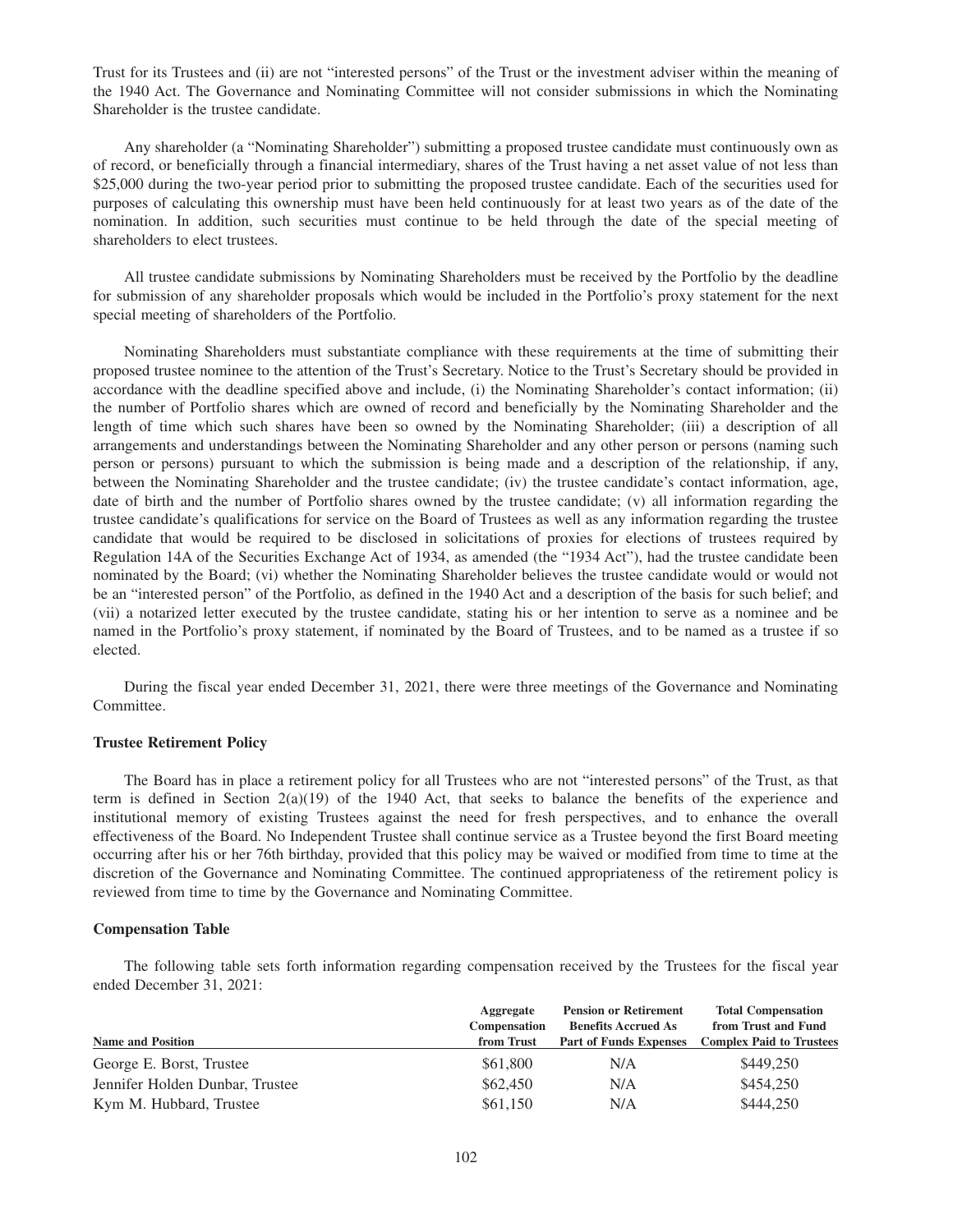| <b>Name and Position</b>   | Aggregate<br>Compensation<br>from Trust | <b>Pension or Retirement</b><br><b>Benefits Accrued As</b><br><b>Part of Funds Expenses</b> | <b>Total Compensation</b><br>from Trust and Fund<br><b>Complex Paid to Trustees</b> |
|----------------------------|-----------------------------------------|---------------------------------------------------------------------------------------------|-------------------------------------------------------------------------------------|
| Gary F. Kennedy, Trustee   | \$61,800                                | N/A                                                                                         | \$449,250                                                                           |
| Peter B. McCarthy, Trustee | \$65,050                                | N/A                                                                                         | \$479,250                                                                           |
| Ronald C. Parker, Trustee  | \$65,050                                | N/A                                                                                         | \$474,250                                                                           |

# **Control Persons and Principal Holders of Securities**

As of April 6, 2022, the following persons owned of record or beneficially 5% or more of the noted class of shares of the following Portfolios:

| <b>FUND NAME</b>      | <b>CLASS</b> |       | <b>REGISTRATION</b>               | <b>SHARES</b><br><b>BENEFICIALLY</b><br><b>OWNED</b> | PERCENTAGE OF<br><b>OUTSTANDING</b><br><b>SHARES OF</b><br><b>CLASS OWNED</b> |
|-----------------------|--------------|-------|-----------------------------------|------------------------------------------------------|-------------------------------------------------------------------------------|
| <b>PVIT ALL ASSET</b> | <b>ADM</b>   | $***$ | <b>DELAWARE LIFE</b>              | 1,452,798.74                                         | 23.22%                                                                        |
| <b>PORT ADMIN</b>     |              |       | <b>INSURANCE COMPANY</b>          |                                                      |                                                                               |
|                       |              |       | <b>VARIABLE ACCT F ATTN</b>       |                                                      |                                                                               |
|                       |              |       | ACCOUNTING CONTROL,               |                                                      |                                                                               |
|                       |              |       | 1601 TRAPELO RD STE 30,           |                                                      |                                                                               |
|                       |              |       | WALTHAM MA 02451-7360             |                                                      |                                                                               |
| PVIT ALL ASSET        | <b>ADM</b>   | $***$ | JEFFERSON NATIONAL LIFE           | 1,326,960.49                                         | 21.21%                                                                        |
| <b>PORT ADMIN</b>     |              |       | <b>INSURANCECO ATTN</b>           |                                                      |                                                                               |
|                       |              |       | SEPARATE ACCOUNTS,                |                                                      |                                                                               |
|                       |              |       | 10350 ORMSBY PARK PL              |                                                      |                                                                               |
|                       |              |       | STE 600, LOUISVILLE KY            |                                                      |                                                                               |
|                       |              |       | 40223-6175                        |                                                      |                                                                               |
| <b>PVIT ALL ASSET</b> | <b>ADM</b>   | $**$  | <b>NATIONWIDE LIFE</b>            | 614,907.64                                           | 9.83%                                                                         |
| PORT ADMIN            |              |       | <b>INSURANCE COMPANY</b>          |                                                      |                                                                               |
|                       |              |       | NWPP ATTN IPO PORTFOLIO           |                                                      |                                                                               |
|                       |              |       | <b>ACCOUNTING, PO BOX</b>         |                                                      |                                                                               |
|                       |              |       | 182029, COLUMBUS OH<br>43218-2029 |                                                      |                                                                               |
| <b>PVIT ALL ASSET</b> | <b>ADM</b>   | **    | NATIONWIDE LIFE                   | 474,103.11                                           | 7.58%                                                                         |
| <b>PORT ADMIN</b>     |              |       | <b>INSURANCE COMPANY</b>          |                                                      |                                                                               |
|                       |              |       | NWVLIX ATTN IPO                   |                                                      |                                                                               |
|                       |              |       | PORTFOLIO ACCOUNTING,             |                                                      |                                                                               |
|                       |              |       | PO BOX 182029, COLUMBUS           |                                                      |                                                                               |
|                       |              |       | OH 43218-2029                     |                                                      |                                                                               |
| <b>PVIT ALL ASSET</b> | <b>ADM</b>   | $**$  | SECURITY BENEFIT LIFE             | 506,816.74                                           | 8.10%                                                                         |
| PORT ADMIN            |              |       | FBO UNBUNDLED C/O                 |                                                      |                                                                               |
|                       |              |       | VARIABLE ANNUITY DEPT             |                                                      |                                                                               |
|                       |              |       | ONE SECURITY BENEFIT              |                                                      |                                                                               |
|                       |              |       | PLACE, TOPEKA KS                  |                                                      |                                                                               |
|                       |              |       | 66636-1000                        |                                                      |                                                                               |
| <b>PVIT TOTAL</b>     | <b>ADM</b>   | $***$ | ALLIANZ LIFE INS CO OF N          | 74,376,809.15                                        | 23.86%                                                                        |
| <b>RETURN PORT</b>    |              |       | AMERICA ATTN FINANCIAL            |                                                      |                                                                               |
| <b>ADMIN</b>          |              |       | PRODUCTS FINANCIAL,               |                                                      |                                                                               |
|                       |              |       | 5701 GOLDEN HILLS DR.             |                                                      |                                                                               |
|                       |              |       | <b>MINNEAPOLIS MN</b>             |                                                      |                                                                               |
|                       |              |       | 55416-1297                        |                                                      |                                                                               |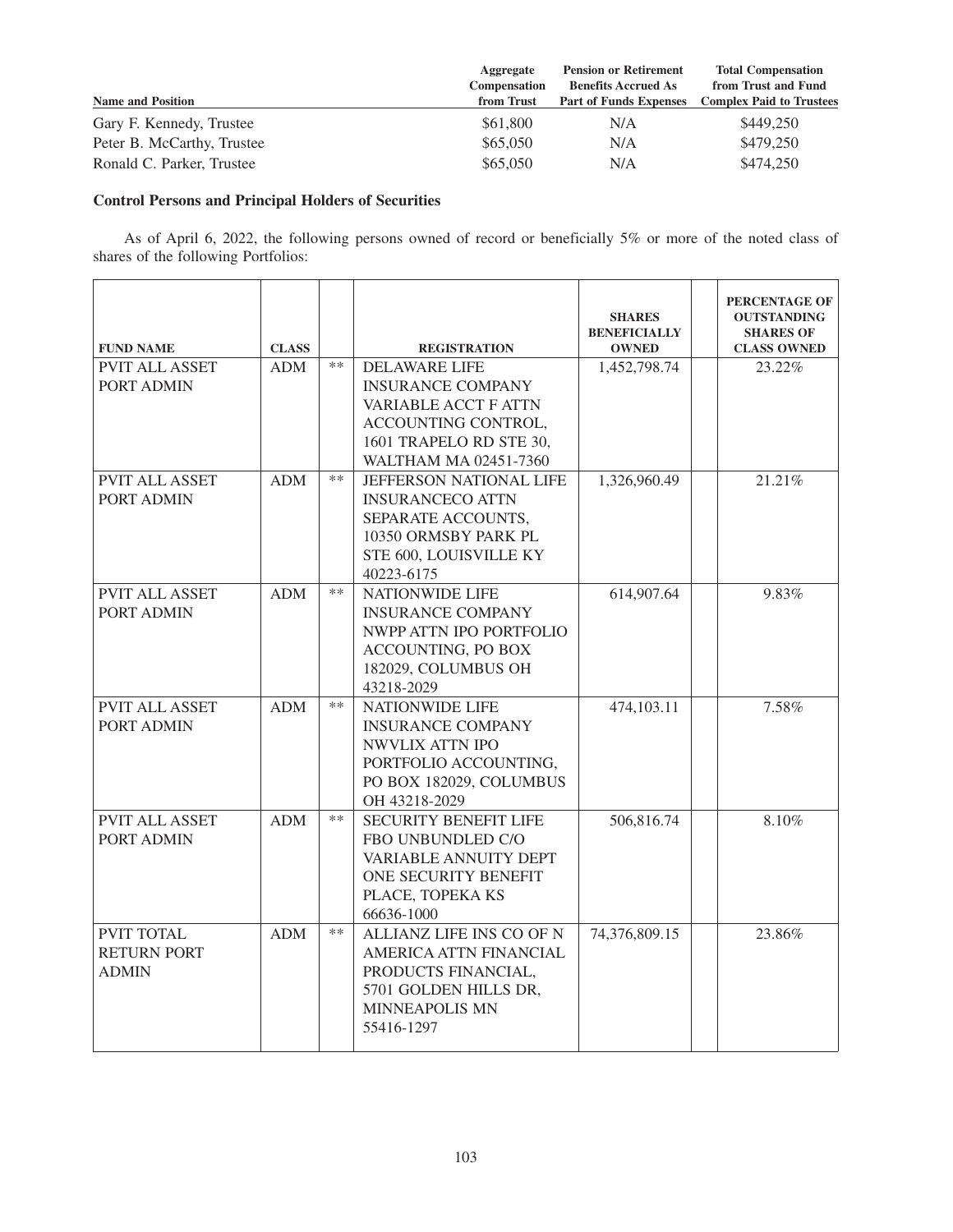| <b>FUND NAME</b>                                         | <b>CLASS</b> |       | <b>REGISTRATION</b>                                                                                                                                 | <b>SHARES</b><br><b>BENEFICIALLY</b><br><b>OWNED</b> |        | PERCENTAGE OF<br><b>OUTSTANDING</b><br><b>SHARES OF</b><br><b>CLASS OWNED</b> |
|----------------------------------------------------------|--------------|-------|-----------------------------------------------------------------------------------------------------------------------------------------------------|------------------------------------------------------|--------|-------------------------------------------------------------------------------|
| <b>PVIT TOTAL</b><br><b>RETURN PORT</b><br><b>ADMIN</b>  | <b>ADM</b>   | $**$  | FIDELITY INVESTMENTS<br><b>LIFE INSURANCE</b><br><b>COMPANY 100 SALEM ST#</b><br>O2N, SMITHFIELD RI<br>02917-1234                                   | 47,089,360.72                                        |        | 15.11%                                                                        |
| <b>PVIT EMERGING</b><br><b>MARKETS BOND</b><br>PORT ADM  | <b>ADM</b>   | $***$ | ALLIANZ LIFE INS CO OF N<br>AMERICA ATTN FINANCIAL<br>PRODUCTS FINANCIAL,<br>5701 GOLDEN HILLS DR,<br><b>MINNEAPOLIS MN</b><br>55416-1297           | 5,731,416.67                                         | $\ast$ | 52.90%                                                                        |
| <b>PVIT EMERGING</b><br><b>MARKETS BOND</b><br>PORT ADM  | <b>ADM</b>   | $**$  | <b>DELAWARE LIFE</b><br><b>INSURANCE COMPANY</b><br>VARIABLE ACCT F ATTN<br>ACCOUNTING CONTROL,<br>1601 TRAPELO RD STE 30,<br>WALTHAM MA 02451-7360 | 1,484,504.41                                         |        | 13.70%                                                                        |
| <b>PVIT EMERGING</b><br><b>MARKETS BOND</b><br>PORT ADM  | <b>ADM</b>   | $**$  | <b>JEFFERSON NATIONAL LIFE</b><br><b>INSURANCECO ATTN</b><br>SEPARATE ACCOUNTS,<br>10350 ORMSBY PARK PL<br>STE 600, LOUISVILLE KY<br>40223-6175     | 1,962,833.31                                         |        | 18.12%                                                                        |
| PVIT INTL BOND<br><b>PORT</b><br>(USD-HEDGED) ADM        | <b>ADM</b>   | $**$  | <b>FARMERS NEW WORLD</b><br>LIFE INSURANCE<br>VARIABLE UNIVERSAL LIFE<br>3120 139TH AVE SE STE 300,<br><b>BELLEVUE WA 98005-4491</b>                | 445,380.43                                           |        | 5.95%                                                                         |
| PVIT INTL BOND<br><b>PORT</b><br>(USD-HEDGED) ADM        | <b>ADM</b>   | $***$ | JEFFERSON NATIONAL LIFE<br><b>INSURANCECO ATTN</b><br>SEPARATE ACCOUNTS,<br>10350 ORMSBY PARK PL<br>STE 600, LOUISVILLE KY<br>40223-6175            | 3,600,135.30                                         | $\ast$ | 48.07%                                                                        |
| <b>PVIT INTL BOND</b><br><b>PORT</b><br>(USD-HEDGED) ADM | <b>ADM</b>   | $**$  | LINCOLN BENEFIT LIFE<br><b>ALLSTATE FINANCIAL</b><br><b>ATTN PRODUCT</b><br>VALUATION, ONE<br>SECURITY BENEFIT PLACE,<br>TOPEKA KS 66636-1000       | 405,518.18                                           |        | 5.41%                                                                         |
| <b>PVIT INTL BOND</b><br><b>PORT</b><br>(USD-HEDGED) ADM | <b>ADM</b>   | $***$ | <b>NATIONWIDE LIFE</b><br><b>INSURANCE COMPANY</b><br>NWPP ATTN IPO PORTFOLIO<br><b>ACCOUNTING, PO BOX</b><br>182029, COLUMBUS OH<br>43218-2029     | 529,638.03                                           |        | 7.07%                                                                         |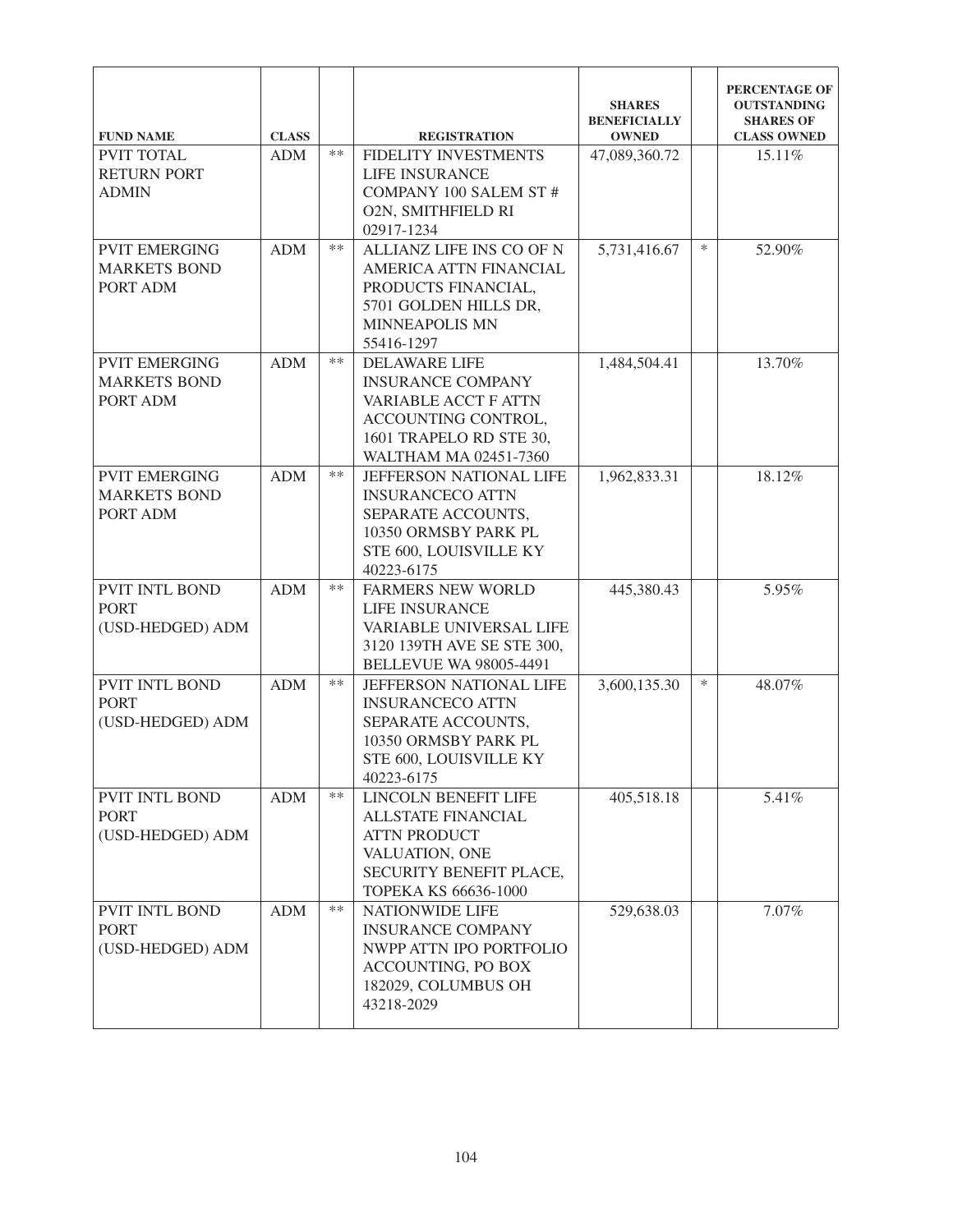| <b>FUND NAME</b>                                           | <b>CLASS</b> |      | <b>REGISTRATION</b>                                                                                                                                                   | <b>SHARES</b><br><b>BENEFICIALLY</b><br><b>OWNED</b> |        | PERCENTAGE OF<br><b>OUTSTANDING</b><br><b>SHARES OF</b><br><b>CLASS OWNED</b> |
|------------------------------------------------------------|--------------|------|-----------------------------------------------------------------------------------------------------------------------------------------------------------------------|------------------------------------------------------|--------|-------------------------------------------------------------------------------|
| PVIT INTL BOND<br><b>PORT</b><br>(USD-HEDGED) ADM          | <b>ADM</b>   | $**$ | <b>SECURITY BENEFIT LIFE</b><br><b>INSURANCE CO FBO</b><br><b>UNBUNDLED C/O</b><br>VARIABLE ANNUITY DEPT,<br><b>1 SW SECURITY BENEFIT</b><br>PL, TOPEKA KS 66636-1000 | 869,415.06                                           |        | 11.61%                                                                        |
| <b>PVIT GLOBAL BD</b><br><b>OPP PORT</b><br>(UNHEDGED) ADM | <b>ADM</b>   | $**$ | <b>NATIONWIDE LIFE</b><br><b>INSURANCE COMPANY</b><br>NWPP ATTN IPO PORTFOLIO<br>ACCOUNTING, PO BOX<br>182029, COLUMBUS OH<br>43218-2029                              | 987,514.03                                           |        | 11.03%                                                                        |
| PVIT GLOBAL BD<br><b>OPP PORT</b><br>(UNHEDGED) ADM        | <b>ADM</b>   | $**$ | <b>NEW YORK LIFE</b><br><b>INSURANCE AND ANNUITY</b><br><b>CORPORATION 51 MADISON</b><br>AVE BSMT 1B, NEW YORK<br>NY 10010-1655                                       | 1,000,823.16                                         |        | 11.18%                                                                        |
| <b>PVIT GLOBAL BD</b><br><b>OPP PORT</b><br>(UNHEDGED) ADM | <b>ADM</b>   | $**$ | <b>OHIO NATIONAL LIFE</b><br><b>INSURANCE COMPANY FOR</b><br>THE BENEFIT OF ITS<br>SEPARATE ACCOUNTS ATTN<br>DENNIS TANEY, PO BOX<br>237, CINCINNATI OH<br>45201-0237 | 4,704,637.59                                         | $\ast$ | 52.54%                                                                        |
| <b>PVIT HIGH YIELD</b><br>PORT ADMIN                       | <b>ADM</b>   | $**$ | ALLIANZ LIFE INS CO OF N<br>AMERICA ATTN FINANCIAL<br>PRODUCTS FINANCIAL,<br>5701 GOLDEN HILLS DR,<br><b>MINNEAPOLIS MN</b><br>55416-1297                             | 50,852,541.09                                        | $\ast$ | 62.01%                                                                        |
| <b>PVIT HIGH YIELD</b><br>PORT ADMIN                       | <b>ADM</b>   | $**$ | ALLIANZ LIFE OF NEW<br>YORK 5701 GOLDEN HILLS<br>DR, MINNEAPOLIS MN<br>55416-1297                                                                                     | 7,379,451.73                                         |        | 9%                                                                            |
| <b>PVIT SHORT-TERM</b><br>PORT ADMIN                       | <b>ADM</b>   | $**$ | AMERICAN GENERAL LIFE<br><b>INSURANCE COMPANY</b><br>SIGNATURE II - A ATTN<br>VARIABLE PRODUCT ACCT<br>5-36, PO BOX 1591,<br><b>HOUSTON TX 77251-1591</b>             | 1,199,603.09                                         |        | 5.36%                                                                         |
| <b>PVIT SHORT-TERM</b><br>PORT ADMIN                       | <b>ADM</b>   | **   | JEFFERSON NATIONAL LIFE<br><b>INSURANCECO ATTN</b><br>SEPARATE ACCOUNTS,<br>10350 ORMSBY PARK PL<br>STE 600, LOUISVILLE KY<br>40223-6175                              | 5,969,270.49                                         | $\ast$ | 26.66%                                                                        |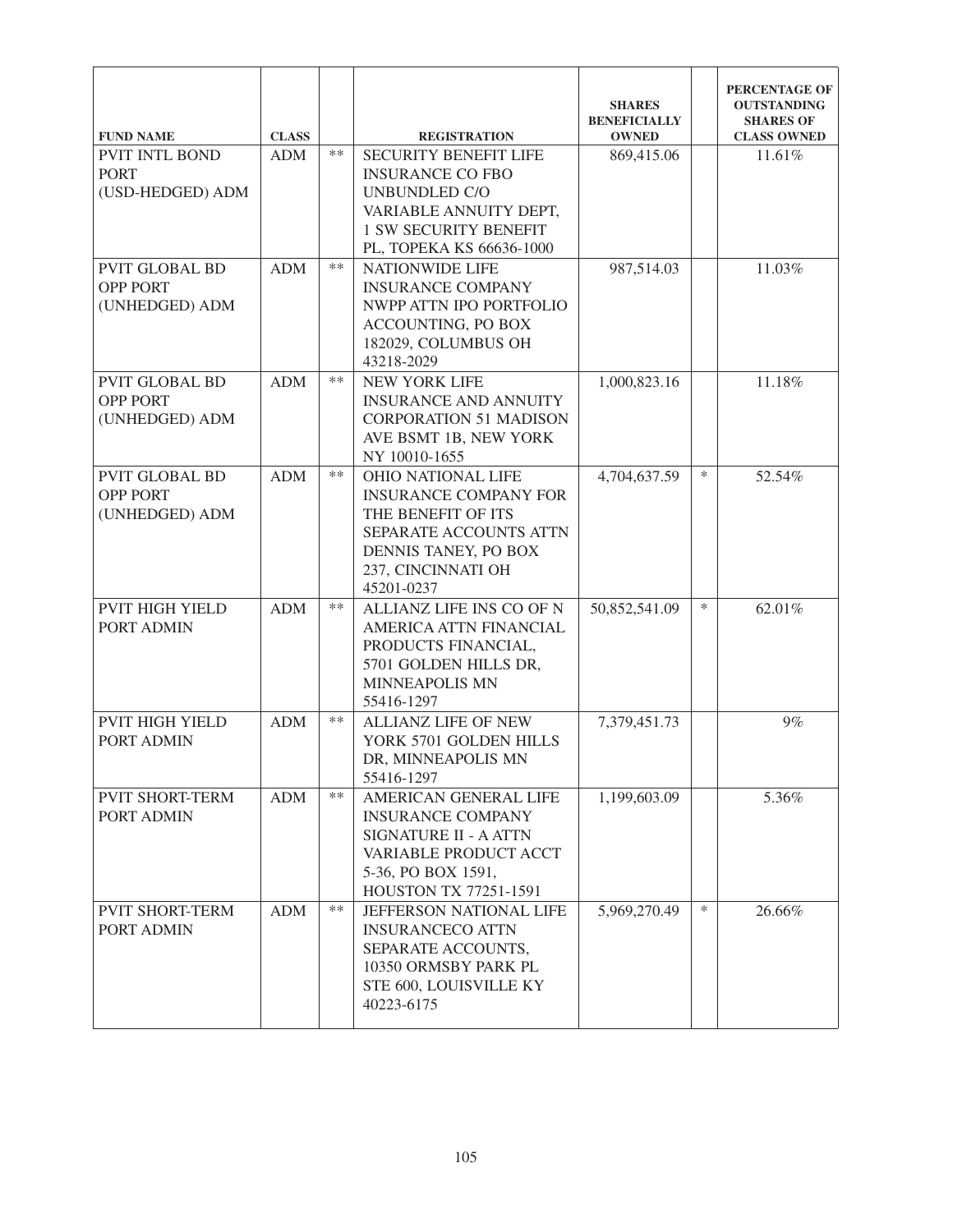| <b>FUND NAME</b>                                        | <b>CLASS</b> |       | <b>REGISTRATION</b>                                                                                                                                                                                            | <b>SHARES</b><br><b>BENEFICIALLY</b><br><b>OWNED</b> |        | PERCENTAGE OF<br><b>OUTSTANDING</b><br><b>SHARES OF</b><br><b>CLASS OWNED</b> |
|---------------------------------------------------------|--------------|-------|----------------------------------------------------------------------------------------------------------------------------------------------------------------------------------------------------------------|------------------------------------------------------|--------|-------------------------------------------------------------------------------|
| <b>PVIT SHORT-TERM</b><br>PORT ADMIN                    | <b>ADM</b>   | $**$  | <b>OHIO NATIONAL LIFE</b><br><b>INSURANCE COMPANY FOR</b><br>THE BENEFIT OF ITS<br>SEPARATE ACCOUNTS ATTN<br>DENNIS TANEY, PO BOX<br>237, CINCINNATI OH<br>45201-0237                                          | 8,919,375.57                                         | *      | 39.83%                                                                        |
| <b>PVIT SHORT-TERM</b><br>PORT ADMIN                    | <b>ADM</b>   | $**$  | PRINCIPAL LIFE<br><b>INSURANCE CO CUST. FBO</b><br>PRINCIPAL INDIVIDUAL -<br><b>EXECUTIVE VARIABLE</b><br>UNIVERSAL LIFE ATTN<br><b>INDIVIDUAL LIFE</b><br>ACCOUNTING 711 HIGH ST,<br>DES MOINES IA 50392-0001 | 1,720,353.12                                         |        | 7.68%                                                                         |
| <b>PVIT SHORT-TERM</b><br>PORT ADMIN                    | <b>ADM</b>   | $**$  | PRINCIPAL LIFE<br><b>INSURANCE COMPANY</b><br>ATTN IND ACCTG G-12-S41,<br>711 HIGH ST, DES MOINES<br>IA 50392-0001                                                                                             | 2,610,716.03                                         |        | 11.66%                                                                        |
| <b>PVIT LOW</b><br><b>DURATION PORT</b><br><b>ADMIN</b> | <b>ADM</b>   | $**$  | FIDELITY INVESTMENTS<br>LIFE INSURANCE<br><b>COMPANY 100 SALEM ST#</b><br>O2N, SMITHFIELD RI<br>02917-1234                                                                                                     | 34,110,670.74                                        | $\ast$ | 36.82%                                                                        |
| <b>PVIT LOW</b><br><b>DURATION PORT</b><br><b>ADMIN</b> | <b>ADM</b>   | $**$  | <b>GE LIFE AND ANNUITY</b><br><b>ASSURANCE CO ATTN</b><br>VARIABLE ACCOUNTING,<br>6610 W BROAD ST, BLDG 3<br>5TH FLOOR, RICHMOND VA<br>23230-1702                                                              | 7,176,711.79                                         |        | 7.75%                                                                         |
| <b>PVIT LOW</b><br><b>DURATION PORT</b><br><b>ADMIN</b> | <b>ADM</b>   | $***$ | <b>USAZ FUSION MODERATE</b><br>FUND ATTN KYLE SMITH,<br><b>4400 EASTON COMMONS</b><br>SUITE 200, COLUMBUS OH<br>43219-6240                                                                                     | 5,137,548.02                                         |        | 5.55%                                                                         |
| <b>PVIT LONG-TERM</b><br><b>US GOVT PORT ADM</b>        | <b>ADM</b>   | $**$  | <b>GE LIFE AND ANNUITY</b><br><b>ASSURANCE CO ATTN</b><br>VARIABLE ACCOUNTING,<br>6610 W BROAD ST, BLDG 3<br>5TH FLOOR, RICHMOND VA<br>23230-1702                                                              | 5,718,959.20                                         |        | 13.56%                                                                        |
| <b>PVIT LONG-TERM</b><br><b>US GOVT PORT ADM</b>        | <b>ADM</b>   | **    | NEW YORK LIFE<br><b>INSURANCE AND ANNUITY</b><br><b>CORPORATION 51 MADISON</b><br>AVE BSMT 1B, NEW YORK<br>NY 10010-1655                                                                                       | 30,407,110.75                                        | $\ast$ | 72.12%                                                                        |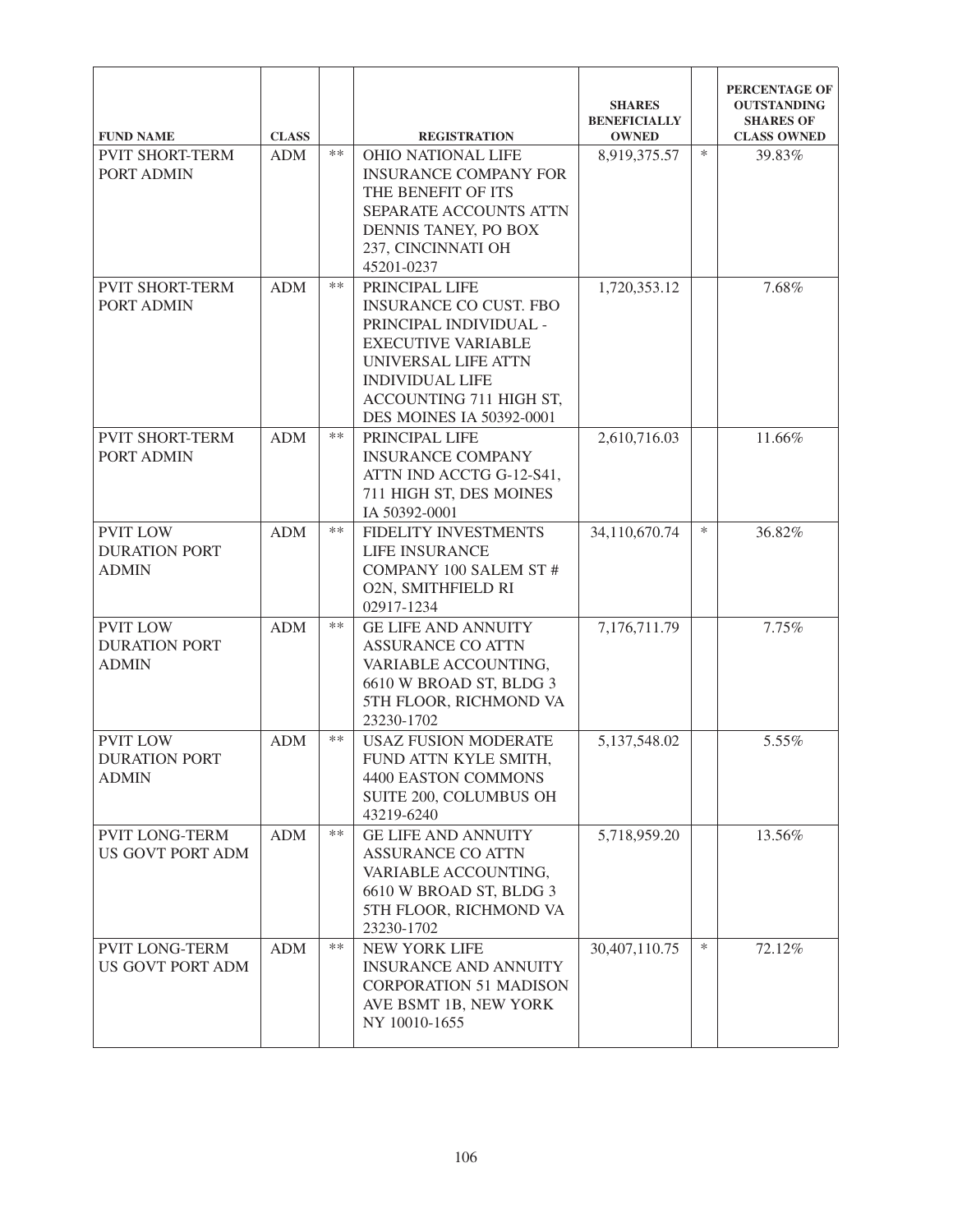| <b>FUND NAME</b>                           | <b>CLASS</b> |       | <b>REGISTRATION</b>                                                                                                                                            | <b>SHARES</b><br><b>BENEFICIALLY</b><br><b>OWNED</b> |        | PERCENTAGE OF<br><b>OUTSTANDING</b><br><b>SHARES OF</b><br><b>CLASS OWNED</b> |
|--------------------------------------------|--------------|-------|----------------------------------------------------------------------------------------------------------------------------------------------------------------|------------------------------------------------------|--------|-------------------------------------------------------------------------------|
| <b>PVIT REAL RETURN</b><br>PORT ADMIN      | <b>ADM</b>   | $***$ | <b>ALLIANZ LIFE INS CO OF N</b><br>AMERICA ATTN FINANCIAL<br>PRODUCTS FINANCIAL,<br>5701 GOLDEN HILLS DR,<br>MINNEAPOLIS MN<br>55416-1297                      | 16,313,763.67                                        |        | 17.30%                                                                        |
| <b>PVIT REAL RETURN</b><br>PORT ADMIN      | <b>ADM</b>   | **    | FIDELITY INVESTMENTS<br>LIFE INSURANCE<br><b>COMPANY 100 SALEM ST#</b><br><b>O2N, SMITHFIELD RI</b><br>02917-1234                                              | 17,071,528.87                                        |        | 18.11%                                                                        |
| <b>PVIT REAL RETURN</b><br>PORT ADMIN      | <b>ADM</b>   | $***$ | <b>NATIONWIDE LIFE</b><br><b>INSURANCE COMPANY</b><br>NWPP ATTN IPO PORTFOLIO<br>ACCOUNTING, PO BOX<br>182029, COLUMBUS OH<br>43218-2029                       | 6,229,277.16                                         |        | 6.61%                                                                         |
| <b>PVIT REAL RETURN</b><br>PORT ADMIN      | <b>ADM</b>   | $***$ | OHIO NATIONAL LIFE<br><b>INSURANCE COMPANY FOR</b><br>THE BENEFIT OF ITS<br>SEPARATE ACCOUNTS ATTN<br>DENNIS TANEY, PO BOX<br>237, CINCINNATI OH<br>45201-0237 | 13, 123, 317.83                                      |        | 13.92%                                                                        |
| <b>PVIT REAL RETURN</b><br>PORT ADMIN      | <b>ADM</b>   | **    | <b>VOYA RETIREMENT</b><br><b>INSURANCE AND ANNUITY</b><br><b>COMPANY 1 ORANGE WAY</b><br># C1N, WINDSOR CT<br>06095-4773                                       | 8,821,421.33                                         |        | 9.36%                                                                         |
| <b>PVIT HIGH YIELD</b><br><b>PORT INST</b> | <b>INST</b>  | $***$ | NATIONWIDE LIFE<br><b>INSURANCE COMPANY</b><br>NWVAX C/O IPO<br>PORTFOLIO ACCOUNTING,<br>PO BOX 182029, COLUMBUS<br>OH 43218-2029                              | 158,000.24                                           |        | 7.69%                                                                         |
| <b>PVIT HIGH YIELD</b><br>PORT INST        | <b>INST</b>  | $**$  | NFS LLC FBO J P MORGAN<br><b>CHASE BANK N A FBO</b><br><b>CGLIC SAFEM PIMCO VIT</b><br>HIGH YIELD PORT 499<br>WASHINGTON BLVD,<br>JERSEY CITY NJ 07310-1995    | 1,149,040.22                                         | $\ast$ | 55.96%                                                                        |
| <b>PVIT HIGH YIELD</b><br>PORT INST        | <b>INST</b>  | **    | NFS LLC FBO J P MORGAN<br><b>CHASE BANK N A FBO</b><br><b>CGLIC SARVULIX PIMCO</b><br>VIT HIGH YIELD P 499<br>WASHINGTON BLVD,<br>JERSEY CITY NJ 07310-1995    | 186,270.59                                           |        | 9.07%                                                                         |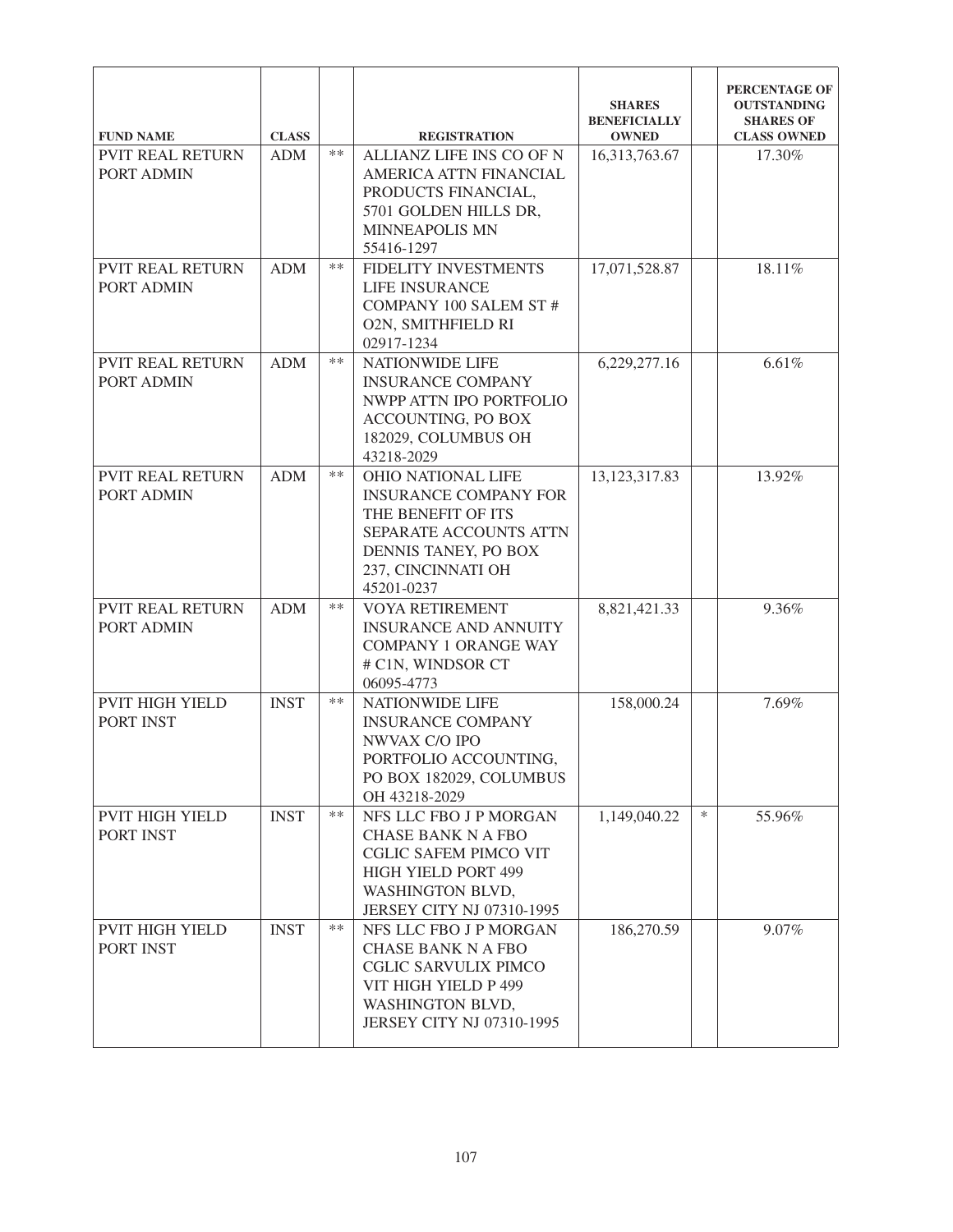| <b>FUND NAME</b>                     | <b>CLASS</b> |       | <b>REGISTRATION</b>                                      | <b>SHARES</b><br><b>BENEFICIALLY</b><br><b>OWNED</b> |        | PERCENTAGE OF<br><b>OUTSTANDING</b><br><b>SHARES OF</b><br><b>CLASS OWNED</b> |
|--------------------------------------|--------------|-------|----------------------------------------------------------|------------------------------------------------------|--------|-------------------------------------------------------------------------------|
|                                      |              | $**$  |                                                          |                                                      |        |                                                                               |
| <b>PVIT HIGH YIELD</b>               | <b>INST</b>  |       | <b>TRANSAMERICA LIFE</b>                                 | 461,811.28                                           |        | 22.49%                                                                        |
| PORT INST                            |              |       | <b>INSURANCE COMPANY EM</b>                              |                                                      |        |                                                                               |
|                                      |              |       | PRIVATE PLACEMENT                                        |                                                      |        |                                                                               |
|                                      |              |       | <b>INDIVIDUAL VARIABLE</b>                               |                                                      |        |                                                                               |
|                                      |              |       | ACCT 4410, 4333                                          |                                                      |        |                                                                               |
|                                      |              |       | EDGEWOOD RD NE, CEDAR                                    |                                                      |        |                                                                               |
|                                      |              | $**$  | RAPIDS IA 52499-0001                                     |                                                      | $\ast$ |                                                                               |
| <b>PVIT SHORT-TERM</b>               | <b>INST</b>  |       | <b>GREAT-WEST LIFE &amp;</b>                             | 4,338,744.36                                         |        | 70.46%                                                                        |
| PORT INST                            |              |       | <b>ANNUITY 8515 E ORCHARD</b>                            |                                                      |        |                                                                               |
|                                      |              |       | RD, GREENWOOD VLG CO                                     |                                                      |        |                                                                               |
|                                      |              | $**$  | 80111-5002                                               |                                                      |        |                                                                               |
| <b>PVIT SHORT-TERM</b>               | <b>INST</b>  |       | LOMBARD INTERNATIONAL                                    | 1,350,360.82                                         |        | 21.93%                                                                        |
| PORT INST                            |              |       | <b>LIFE ASSURANCE</b>                                    |                                                      |        |                                                                               |
|                                      |              |       | <b>COMPANY SEPARATE</b>                                  |                                                      |        |                                                                               |
|                                      |              |       | <b>ACCOUNT 1650 MARKET</b>                               |                                                      |        |                                                                               |
|                                      |              |       | STREET 54TH FLOOR, 1                                     |                                                      |        |                                                                               |
|                                      |              |       | LIBERTY PL,<br>PHILADELPHIA PA                           |                                                      |        |                                                                               |
|                                      |              |       | 19103-4201                                               |                                                      |        |                                                                               |
|                                      |              | $**$  |                                                          |                                                      |        |                                                                               |
| <b>PVIT REAL RETURN</b><br>PORT INST | <b>INST</b>  |       | MID ATLANTIC TRUST CO<br>FBO MUTUAL OF AMERICA           | 2,686,521.31                                         |        | 15.68%                                                                        |
|                                      |              |       |                                                          |                                                      |        |                                                                               |
|                                      |              |       | <b>SEPARATE ACCOUNT X 1251</b><br>WATERFRONT PL STE 525, |                                                      |        |                                                                               |
|                                      |              |       | PITTSBURGH PA 15222-4228                                 |                                                      |        |                                                                               |
| <b>PVIT REAL RETURN</b>              | <b>INST</b>  | $**$  | MID ATLANTIC TRUST CO                                    | 3,672,475.36                                         |        | 21.43%                                                                        |
| PORT INST                            |              |       | FBO MUTUAL OF AMERICA                                    |                                                      |        |                                                                               |
|                                      |              |       | <b>SEPARATE ACCOUNT X 1251</b>                           |                                                      |        |                                                                               |
|                                      |              |       | WATERFRONT PL STE 525,                                   |                                                      |        |                                                                               |
|                                      |              |       | PITTSBURGH PA 15222-4228                                 |                                                      |        |                                                                               |
| <b>PVIT REAL RETURN</b>              | <b>INST</b>  | $***$ | <b>TIAA-CREF LIFE SEPARATE</b>                           | 8,616,573.67                                         | $\ast$ | 50.28%                                                                        |
| PORT INST                            |              |       | <b>ACCOUNT VA-X OF</b>                                   |                                                      |        |                                                                               |
|                                      |              |       | <b>TIAA-CREF LIFE</b>                                    |                                                      |        |                                                                               |
|                                      |              |       | <b>INSURANCE COMPANY</b>                                 |                                                      |        |                                                                               |
|                                      |              |       | <b>ATTN MARJORIE</b>                                     |                                                      |        |                                                                               |
|                                      |              |       | PIERRE-MERRITT SEC, 730                                  |                                                      |        |                                                                               |
|                                      |              |       | 3RD AVE MSC 14/41, NEW                                   |                                                      |        |                                                                               |
|                                      |              |       | YORK NY 10017-3206                                       |                                                      |        |                                                                               |
| <b>PVIT INTL BOND</b>                | <b>INST</b>  | $***$ | MAC & CO A/C XXXXXX                                      | 1,807,230.03                                         |        | 14.70%                                                                        |
| <b>PORT</b>                          |              |       | <b>ATTN: MUTUAL FUND</b>                                 |                                                      |        |                                                                               |
| (USD-HEDGED) INST                    |              |       | OPERATIONS 500 GRANT                                     |                                                      |        |                                                                               |
|                                      |              |       | STREET, ROOM 151-1010,                                   |                                                      |        |                                                                               |
|                                      |              |       | PITTSBURGH PA 15219-2502                                 |                                                      |        |                                                                               |
| <b>PVIT INTL BOND</b>                | <b>INST</b>  | $**$  | MAC & CO A/C XXXXXX                                      | 3,526,531.64                                         | $\ast$ | 28.69%                                                                        |
| <b>PORT</b>                          |              |       | FBO AGGRESSIVE MODEL                                     |                                                      |        |                                                                               |
| (USD-HEDGED) INST                    |              |       | PORTFOLIO ATTN: MUTUAL                                   |                                                      |        |                                                                               |
|                                      |              |       | <b>FUND OPERATIONS 500</b>                               |                                                      |        |                                                                               |
|                                      |              |       | <b>GRANT STREET, ROOM</b>                                |                                                      |        |                                                                               |
|                                      |              |       | 151-1010, PITTSBURGH PA                                  |                                                      |        |                                                                               |
|                                      |              |       | 15219-2502                                               |                                                      |        |                                                                               |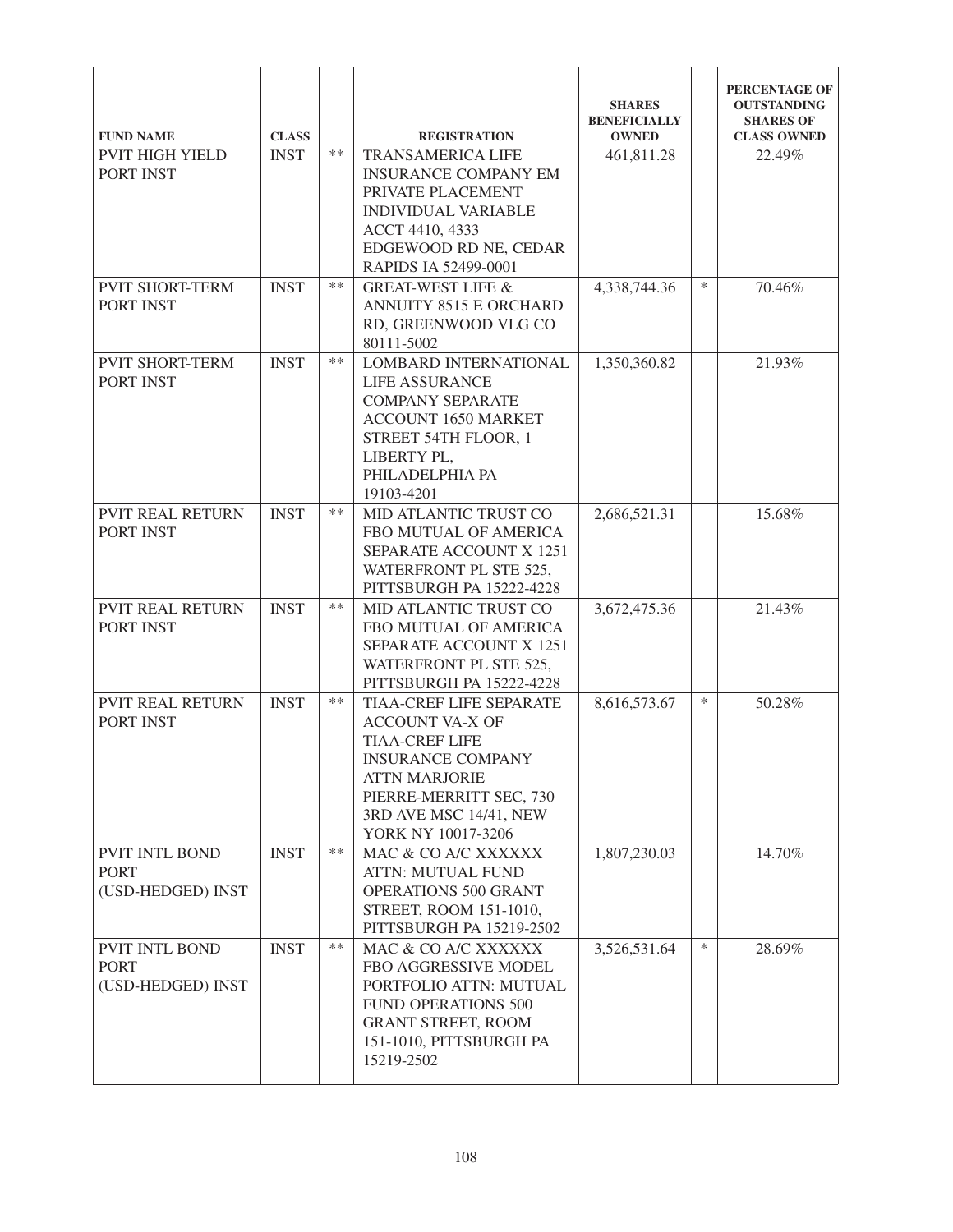| <b>FUND NAME</b>                                  | <b>CLASS</b> |      | <b>REGISTRATION</b>                                       | <b>SHARES</b><br><b>BENEFICIALLY</b><br><b>OWNED</b> |        | PERCENTAGE OF<br><b>OUTSTANDING</b><br><b>SHARES OF</b><br><b>CLASS OWNED</b> |
|---------------------------------------------------|--------------|------|-----------------------------------------------------------|------------------------------------------------------|--------|-------------------------------------------------------------------------------|
| PVIT INTL BOND<br><b>PORT</b>                     | <b>INST</b>  | $**$ | MAC & CO A/C XXXXXX<br>FBO MODEL PORTFOLIO                | 3,039,462.36                                         |        | 24.72%                                                                        |
| (USD-HEDGED) INST                                 |              |      | <b>ATTN: MUTUAL FUND</b>                                  |                                                      |        |                                                                               |
|                                                   |              |      | OPERATIONS 500 GRANT<br>STREET, ROOM 151-1010,            |                                                      |        |                                                                               |
|                                                   |              |      | PITTSBURGH PA 15219-2502                                  |                                                      |        |                                                                               |
| PVIT INTL BOND<br><b>PORT</b>                     | <b>INST</b>  | $**$ | MAC & CO A/C XXXXXX<br>FBO MODERATELY                     | 2,433,550.93                                         |        | 19.80%                                                                        |
| (USD-HEDGED) INST                                 |              |      | <b>CONSERV MODEL PORTF</b>                                |                                                      |        |                                                                               |
|                                                   |              |      | <b>ATTN: MUTUAL FUND</b><br>OPERATIONS 500 GRANT          |                                                      |        |                                                                               |
|                                                   |              |      | STREET, ROOM 151-1010,                                    |                                                      |        |                                                                               |
|                                                   |              |      | PITTSBURGH PA 15219-2502                                  |                                                      |        |                                                                               |
| PVIT INTL BOND<br><b>PORT</b>                     | <b>INST</b>  | $**$ | <b>NEW YORK LIFE</b><br><b>INSURANCE AND ANNUITY</b>      | 1,008,989.03                                         |        | 8.21%                                                                         |
| (USD-HEDGED) INST                                 |              |      | <b>CORPORATION 51 MADISON</b>                             |                                                      |        |                                                                               |
|                                                   |              |      | AVE BSMT 1B, NEW YORK<br>NY 10010-1655                    |                                                      |        |                                                                               |
| <b>PVIT LONG-TERM</b>                             | <b>INST</b>  | $**$ | <b>NEW YORK LIFE</b>                                      | 115,785.59                                           |        | 16.40%                                                                        |
| <b>US GOVT PORT INST</b>                          |              |      | <b>INSURANCE AND ANNUITY</b>                              |                                                      |        |                                                                               |
|                                                   |              |      | <b>CORPORATION 51 MADISON</b><br>AVE BSMT 1B, NEW YORK    |                                                      |        |                                                                               |
|                                                   |              |      | NY 10010-1655                                             |                                                      |        |                                                                               |
| <b>PVIT LONG-TERM</b><br><b>US GOVT PORT INST</b> | <b>INST</b>  | $**$ | NFS LLC FBO J P MORGAN<br><b>CHASE BANK N A FBO</b>       | 319,885.17                                           | $\ast$ | 45.31%                                                                        |
|                                                   |              |      | <b>CGLIC SAFEM PIMCO VIT</b>                              |                                                      |        |                                                                               |
|                                                   |              |      | LTUSG 499 WASHINGTON                                      |                                                      |        |                                                                               |
|                                                   |              |      | BLVD, JERSEY CITY NJ<br>07310-1995                        |                                                      |        |                                                                               |
| <b>PVIT LONG-TERM</b>                             | <b>INST</b>  | $**$ | NFS LLC FBO J P MORGAN                                    | 37,054.97                                            |        | 5.25%                                                                         |
| <b>US GOVT PORT INST</b>                          |              |      | <b>CHASE BANK N A FBO</b><br><b>CGLIC SAHBM PIMCO VIT</b> |                                                      |        |                                                                               |
|                                                   |              |      | LTUSG 499 WASHINGTON                                      |                                                      |        |                                                                               |
|                                                   |              |      | BLVD, JERSEY CITY NJ<br>07310-1995                        |                                                      |        |                                                                               |
| <b>PVIT LONG-TERM</b>                             | <b>INST</b>  | $**$ | THRIVENT VARIABLE                                         | 46,844.30                                            |        | 6.64%                                                                         |
| US GOVT PORT INST                                 |              |      | <b>ANNUITY ACCOUNT I 625</b><br>FOURTH AVENUE SOUTH,      |                                                      |        |                                                                               |
|                                                   |              |      | <b>MINNEAPOLIS MN</b>                                     |                                                      |        |                                                                               |
|                                                   |              |      | 55415-1624                                                |                                                      |        |                                                                               |
| PVIT LONG-TERM<br>US GOVT PORT INST               | <b>INST</b>  | **   | <b>TRANSAMERICA LIFE</b><br><b>INSURANCE COMPANY EM</b>   | 185,898.71                                           | $\ast$ | 26.33%                                                                        |
|                                                   |              |      | PRIVATE PLACEMENT                                         |                                                      |        |                                                                               |
|                                                   |              |      | <b>INDIVIDUAL VARIABLE</b><br>ACCT 4410, 4333             |                                                      |        |                                                                               |
|                                                   |              |      | EDGEWOOD RD NE, CEDAR                                     |                                                      |        |                                                                               |
|                                                   |              |      | RAPIDS IA 52499-0001                                      |                                                      |        |                                                                               |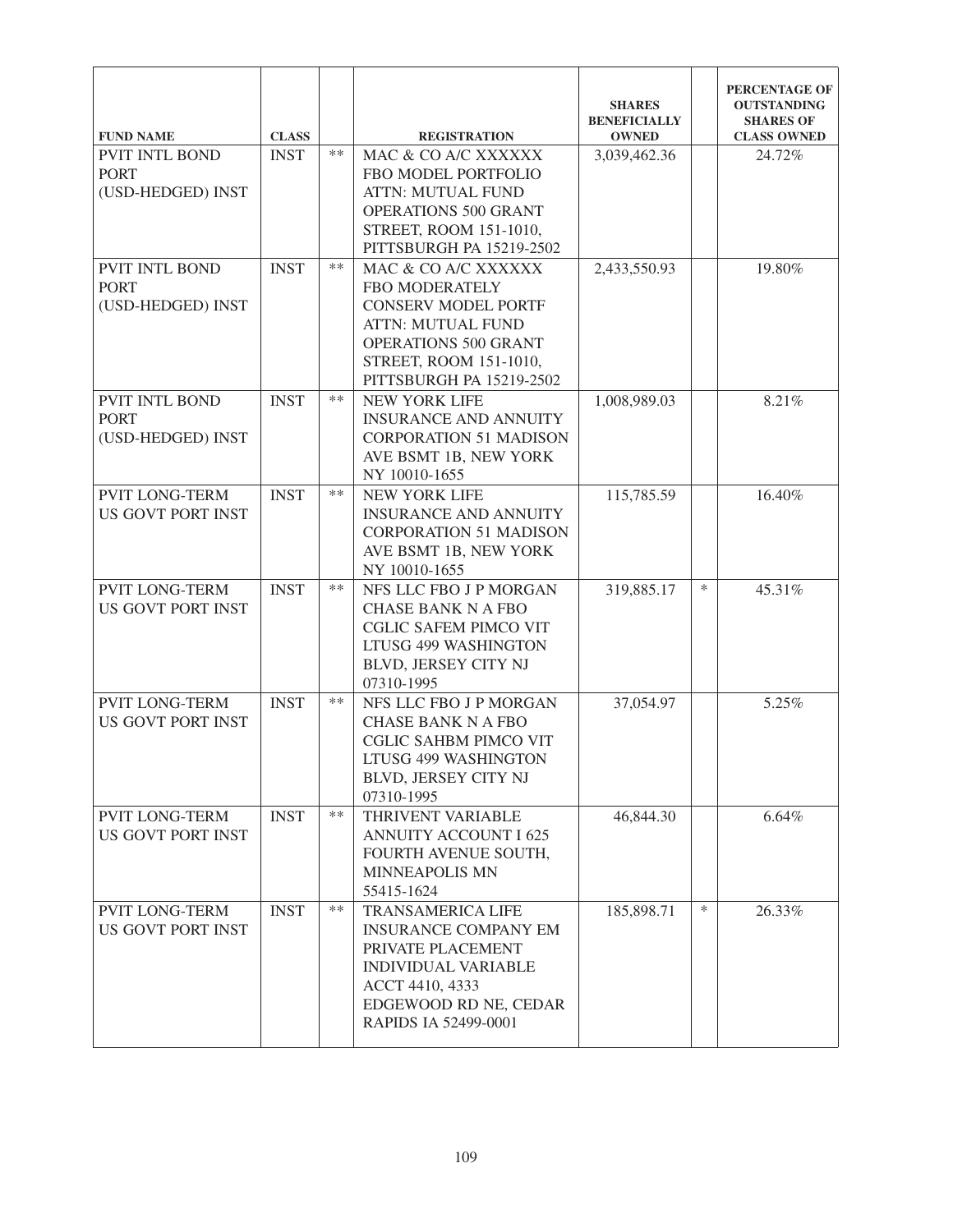| <b>FUND NAME</b>                                       | <b>CLASS</b> |       | <b>REGISTRATION</b>                                                                                                                                                            | <b>SHARES</b><br><b>BENEFICIALLY</b><br><b>OWNED</b> |        | PERCENTAGE OF<br><b>OUTSTANDING</b><br><b>SHARES OF</b><br><b>CLASS OWNED</b> |
|--------------------------------------------------------|--------------|-------|--------------------------------------------------------------------------------------------------------------------------------------------------------------------------------|------------------------------------------------------|--------|-------------------------------------------------------------------------------|
| <b>PVIT TOTAL</b><br>RETURN PORT INST                  | <b>INST</b>  | $**$  | MAC & CO A/C XXXXXX<br>FBO AGGRESSIVE MODEL<br>PORTFOLIO ATTN: MUTUAL<br><b>FUND OPERATIONS 500</b><br><b>GRANT STREET, ROOM</b><br>151-1010, PITTSBURGH PA<br>15219-2502      | 6,362,157.58                                         |        | 16.34%                                                                        |
| PVIT TOTAL<br>RETURN PORT INST                         | <b>INST</b>  | $**$  | MAC & CO A/C XXXXXX<br>FBO MODEL PORTFOLIO<br><b>ATTN: MUTUAL FUND</b><br>OPERATIONS 500 GRANT<br>STREET, ROOM 151-1010,<br>PITTSBURGH PA 15219-2502                           | 12,534,308.60                                        | $\ast$ | 32.19%                                                                        |
| PVIT TOTAL<br><b>RETURN PORT INST</b>                  | <b>INST</b>  | $**$  | MAC & CO A/C XXXXXX<br>FBO MODERATELY<br><b>CONSERV MODEL PORTF</b><br><b>ATTN: MUTUAL FUND</b><br>OPERATIONS 500 GRANT<br>STREET, ROOM 151-1010,<br>PITTSBURGH PA 15219-2502  | 5,025,590.66                                         |        | 12.91%                                                                        |
| PVIT TOTAL<br><b>RETURN PORT INST</b>                  | <b>INST</b>  | $**$  | MAC & CO XXXXXX ATTN<br><b>MUTUAL FUND</b><br>OPERATIONS, 500 GRANT<br>STREET RM 151-1010,<br>PITTSBURGH PA 15219-2502                                                         | 2,316,332.92                                         |        | 5.95%                                                                         |
| PVIT TOTAL<br><b>RETURN PORT INST</b>                  | <b>INST</b>  | $**$  | <b>NEW YORK LIFE</b><br><b>INSURANCE AND ANNUITY</b><br><b>CORPORATION 51 MADISON</b><br>AVE BSMT 1B, NEW YORK<br>NY 10010-1655                                                | 2,281,171.41                                         |        | 5.86%                                                                         |
| PVIT TOTAL<br>RETURN PORT INST                         | <b>INST</b>  | **    | NFS LLC FBO J P MORGAN<br><b>CHASE BANK N A FBO</b><br>CGLIC SAFEM PIMCO VIT<br>TOTAL RETURN PORTFOLIO<br>499 WASHINGTON BLVD,<br>JERSEY CITY NJ 07310-1995                    | 2,334,229.36                                         |        | 6%                                                                            |
| PVIT TOTAL<br>RETURN PORT INST                         | <b>INST</b>  | $***$ | <b>TRANSAMERICA LIFE</b><br><b>INSURANCE COMPANY EM</b><br>PRIVATE PLACEMENT<br><b>INDIVIDUAL VARIABLE</b><br>ACCT 4410, 4333<br>EDGEWOOD RD NE, CEDAR<br>RAPIDS IA 52499-0001 | 3,375,175.80                                         |        | 8.67%                                                                         |
| <b>PVIT LOW</b><br><b>DURATION PORT</b><br><b>INST</b> | <b>INST</b>  | $***$ | <b>NATIONWIDE LIFE</b><br><b>INSURANCE COMPANY</b><br>NWVAX C/O IPO<br>PORTFOLIO ACCOUNTING,<br>PO BOX 182029, COLUMBUS<br>OH 43218-2029                                       | 116,311.85                                           |        | 10.28%                                                                        |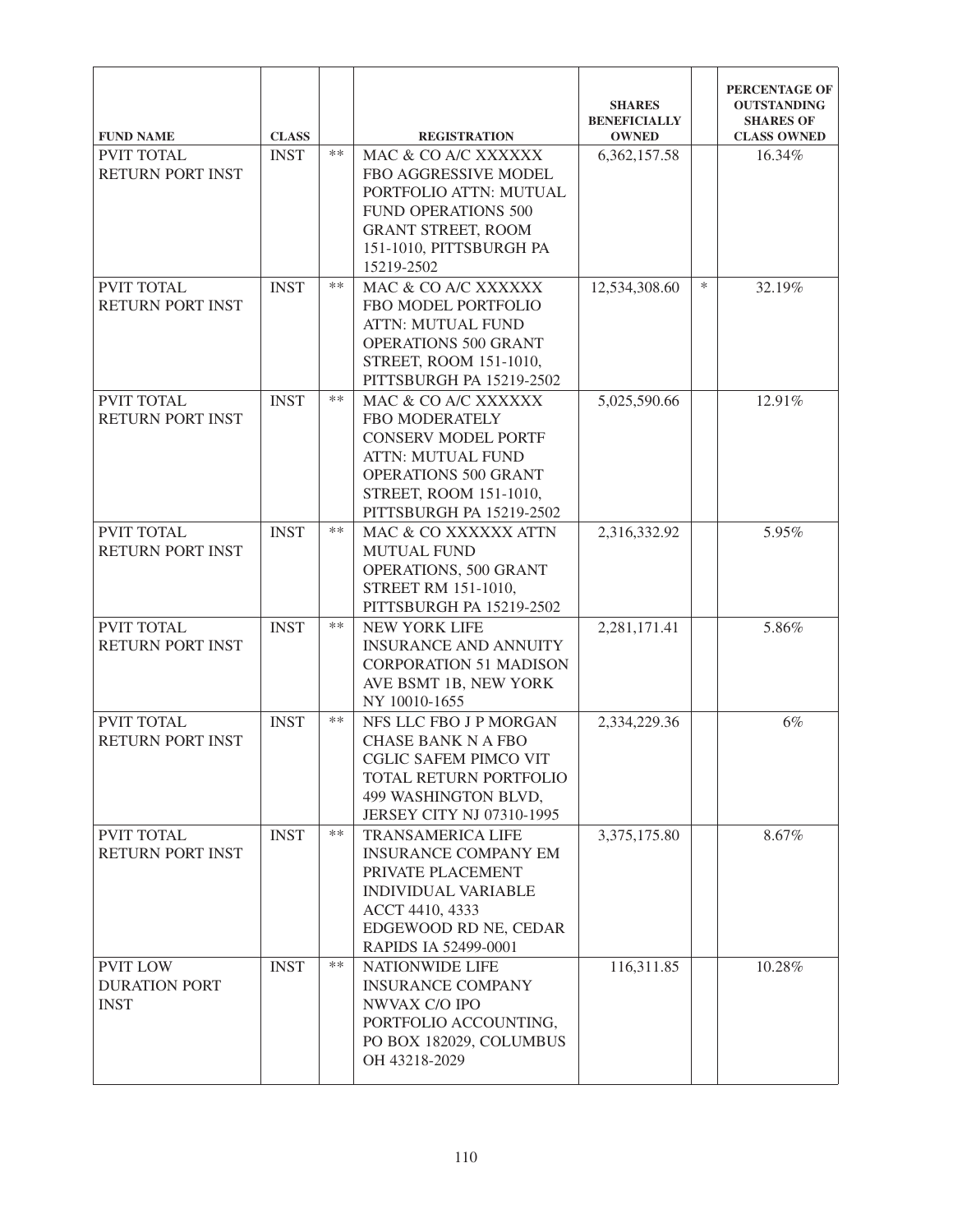|                                                                            |                             |       |                                                                                                                                                                                 | <b>SHARES</b><br><b>BENEFICIALLY</b> |        | PERCENTAGE OF<br><b>OUTSTANDING</b><br><b>SHARES OF</b> |
|----------------------------------------------------------------------------|-----------------------------|-------|---------------------------------------------------------------------------------------------------------------------------------------------------------------------------------|--------------------------------------|--------|---------------------------------------------------------|
| <b>FUND NAME</b><br><b>PVIT LOW</b><br><b>DURATION PORT</b><br><b>INST</b> | <b>CLASS</b><br><b>INST</b> | $***$ | <b>REGISTRATION</b><br><b>NEW YORK LIFE</b><br><b>INSURANCE AND ANNUITY</b><br><b>CORPORATION 51 MADISON</b><br>AVE BSMT 1B, NEW YORK<br>NY 10010-1655                          | <b>OWNED</b><br>895,066.49           | $\ast$ | <b>CLASS OWNED</b><br>79.07%                            |
| PVIT COMMODITY-<br><b>REALRETURN PORT</b><br><b>ADV</b>                    | <b>ADV</b>                  | $***$ | <b>AXA EQUITABLE LIFE</b><br><b>INSURANCE COMPANY -</b><br>SEPARATE ACCOUNT XX<br>1290 AVENUE OF THE<br>AMERICAS - FMG, FL 16,<br>NEW YORK NY 10019                             | 3,268,773.17                         |        | 13.23%                                                  |
| PVIT COMMODITY-<br><b>REALRETURN PORT</b><br><b>ADV</b>                    | <b>ADV</b>                  | $**$  | <b>AXA EQUITABLE LIFE</b><br><b>INSURANCE COMPANY SA -</b><br>A 1290 AVENUE OF THE<br>AMERICAS, NEW YORK NY<br>10104-1472                                                       | 1,743,837.51                         |        | 7.06%                                                   |
| PVIT COMMODITY-<br><b>REALRETURN PORT</b><br><b>ADV</b>                    | <b>ADV</b>                  | $***$ | <b>AXA EQUITABLE LIFE</b><br><b>INSURANCE COMPANY SA -</b><br>FP 1290 AVENUE OF THE<br>AMERICAS, NEW YORK NY<br>10104-1472                                                      | 2,557,798.85                         |        | 10.35%                                                  |
| PVIT COMMODITY-<br><b>REALRETURN PORT</b><br><b>ADV</b>                    | <b>ADV</b>                  | $***$ | LINCOLN NATIONAL LIFE<br><b>INSURANCE COMPANY 1300</b><br>S CLINTON ST, FORT<br>WAYNE IN 46802-3506                                                                             | 2,260,407.31                         |        | 9.15%                                                   |
| PVIT COMMODITY-<br><b>REALRETURN PORT</b><br><b>ADV</b>                    | <b>ADV</b>                  | $***$ | MASSACHUSETTS MUTUAL<br><b>INSURANCE COMPANY</b><br><b>ATTN RS FUNDS</b><br>OPERATIONS MIP C255, 1295<br>STATE ST, SPRINGFIELD MA<br>01111-0001                                 | 1,263,768.86                         |        | 5.12%                                                   |
| PVIT COMMODITY-<br><b>REALRETURN PORT</b><br><b>ADV</b>                    | <b>ADV</b>                  | $***$ | PHL VARIABLE INSURANCE<br><b>COMPANY 15 TECH VALLEY</b><br>DRIVE STE 201, EAST<br><b>GREENBUSH NY 12061-4142</b>                                                                | 2,402,910.66                         |        | 9.73%                                                   |
| PVIT COMMODITY-<br><b>REALRETURN PORT</b><br><b>ADV</b>                    | <b>ADV</b>                  | $**$  | SEPERATE ACCOUNT A OF<br>PACIFIC LIFE INSURANCE<br><b>COMPANY 700 NEWPORT</b><br>CENTER DR, NEWPORT<br>BEACH CA 92660-6397                                                      | 4,366,427.66                         |        | 17.67%                                                  |
| PVIT TOTAL<br>RETURN PORT ADV                                              | <b>ADV</b>                  | $***$ | AMERICAN GENERAL LIFE<br><b>INSURANCE CO VARIABLE</b><br>SEPARATE ACCOUNT ATTN<br><b>VARIABLE PRODUCTS</b><br>ACOUNTING, 2727-A ALLEN<br>PARKWAY 4-D1, HOUSTON<br>TX 77019-2107 | 18,211,326.08                        |        | 8.44%                                                   |
| PVIT TOTAL<br>RETURN PORT ADV                                              | <b>ADV</b>                  | $**$  | <b>MINNESOTA LIFE</b><br><b>INSURANCE COMPANY 401</b><br>ROBERT ST N, SAINT PAUL<br>MN 55101-2005                                                                               | 16,949,376.70                        |        | 7.86%                                                   |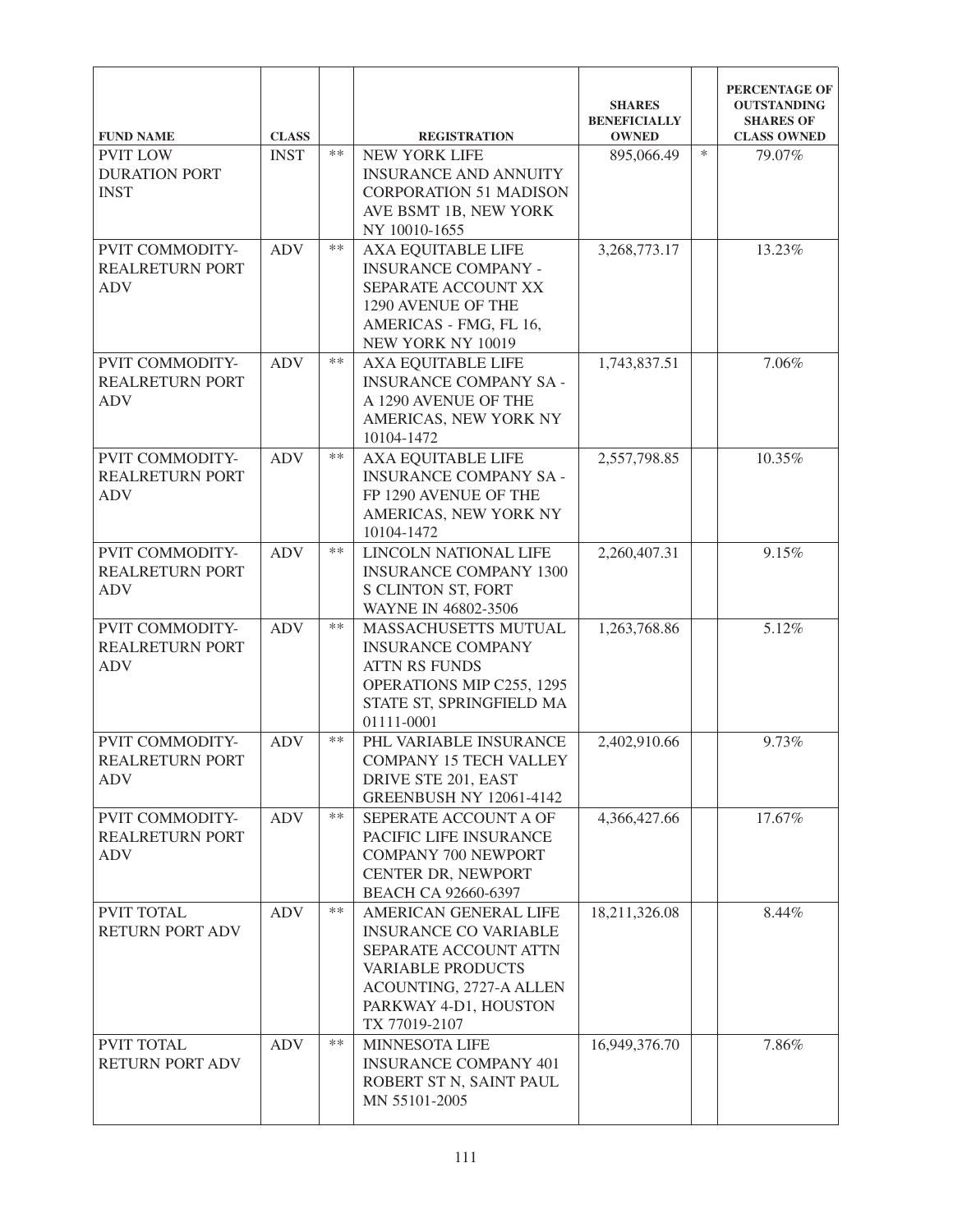| <b>FUND NAME</b>                                        | <b>CLASS</b> |       | <b>REGISTRATION</b>                                                                                                                                                | <b>SHARES</b><br><b>BENEFICIALLY</b><br><b>OWNED</b> |        | PERCENTAGE OF<br><b>OUTSTANDING</b><br><b>SHARES OF</b><br><b>CLASS OWNED</b> |
|---------------------------------------------------------|--------------|-------|--------------------------------------------------------------------------------------------------------------------------------------------------------------------|------------------------------------------------------|--------|-------------------------------------------------------------------------------|
| <b>PVIT TOTAL</b><br>RETURN PORT ADV                    | <b>ADV</b>   | $**$  | <b>NEW YORK LIFE</b><br><b>INSURANCE AND ANNUITY</b><br><b>CORPORATION 51 MADISON</b><br>AVE BSMT 1B, NEW YORK<br>NY 10010-1655                                    | 78,585,951.59                                        | $\ast$ | 36.43%                                                                        |
| PVIT TOTAL<br><b>RETURN PORT ADV</b>                    | <b>ADV</b>   | $**$  | PROTECTIVE LIFE<br><b>INSURANCE COMPANY PO</b><br>BOX 2606, BIRMINGHAM AL<br>35202-2606                                                                            | 70,954,561.15                                        | $\ast$ | 32.90%                                                                        |
| <b>PVIT REAL RETURN</b><br>PORT ADV                     | <b>ADV</b>   | $**$  | MIDLAND NATIONAL LIFE<br><b>INSURANCE COMPANY 5801</b><br>SW 6TH AVE, TOPEKA KS<br>66636-1001                                                                      | 1,993,481.91                                         |        | 7.02%                                                                         |
| <b>PVIT REAL RETURN</b><br>PORT ADV                     | <b>ADV</b>   | $***$ | PROTECTIVE LIFE<br><b>INSURANCE COMPANY PO</b><br>BOX 2606, BIRMINGHAM AL<br>35202-2606                                                                            | 21,246,371.46                                        | $\ast$ | 74.83%                                                                        |
| <b>PVIT REAL RETURN</b><br>PORT ADV                     | <b>ADV</b>   | $***$ | THRIVENT VARIABLE<br><b>ANNUITY ACCOUNT I 625</b><br>FOURTH AVENUE SOUTH,<br><b>MINNEAPOLIS MN</b><br>55415-1624                                                   | 2,570,089.74                                         |        | 9.05%                                                                         |
| PVIT COMMODITY-<br><b>REALRETURN PORT</b><br><b>ADM</b> | <b>ADM</b>   | $**$  | ALLIANZ LIFE INS CO OF N<br>AMERICA ATTN FINANCIAL<br>PRODUCTS FINANCIAL,<br>5701 GOLDEN HILLS DR,<br><b>MINNEAPOLIS MN</b><br>55416-1297                          | 4,921,835.26                                         |        | 10.39%                                                                        |
| PVIT COMMODITY-<br><b>REALRETURN PORT</b><br><b>ADM</b> | <b>ADM</b>   | $***$ | FIDELITY INVESTMENTS<br><b>LIFE INSURANCE</b><br><b>COMPANY 100 SALEM ST#</b><br><b>O2N, SMITHFIELD RI</b><br>02917-1234                                           | 11,055,959.84                                        |        | 23.34%                                                                        |
| PVIT COMMODITY-<br><b>REALRETURN PORT</b><br><b>ADM</b> | <b>ADM</b>   | $***$ | JEFFERSON NATIONAL LIFE<br><b>INSURANCECO ATTN</b><br>SEPARATE ACCOUNTS,<br>10350 ORMSBY PARK PL<br>STE 600, LOUISVILLE KY<br>40223-6175                           | 2,626,299.78                                         |        | 5.54%                                                                         |
| PVIT COMMODITY-<br><b>REALRETURN PORT</b><br><b>ADM</b> | <b>ADM</b>   | $***$ | LINCOLN NATIONAL LIFE<br><b>INSURANCE COMPANY 1300</b><br>S CLINTON ST, FORT<br>WAYNE IN 46802-3506                                                                | 9,377,593.90                                         |        | 19.80%                                                                        |
| PVIT COMMODITY-<br><b>REALRETURN PORT</b><br><b>ADM</b> | <b>ADM</b>   | $**$  | METROPOLITAN LIFE<br><b>INSURANCE COMPANY C/O</b><br>SEPARATE ACCOUNT, ATTN:<br><b>BONNIE HARRIS B1-08,</b><br>13045 TESSON FERRY RD,<br>SAINT LOUIS MO 63128-3407 | 2,453,314.89                                         |        | 5.18%                                                                         |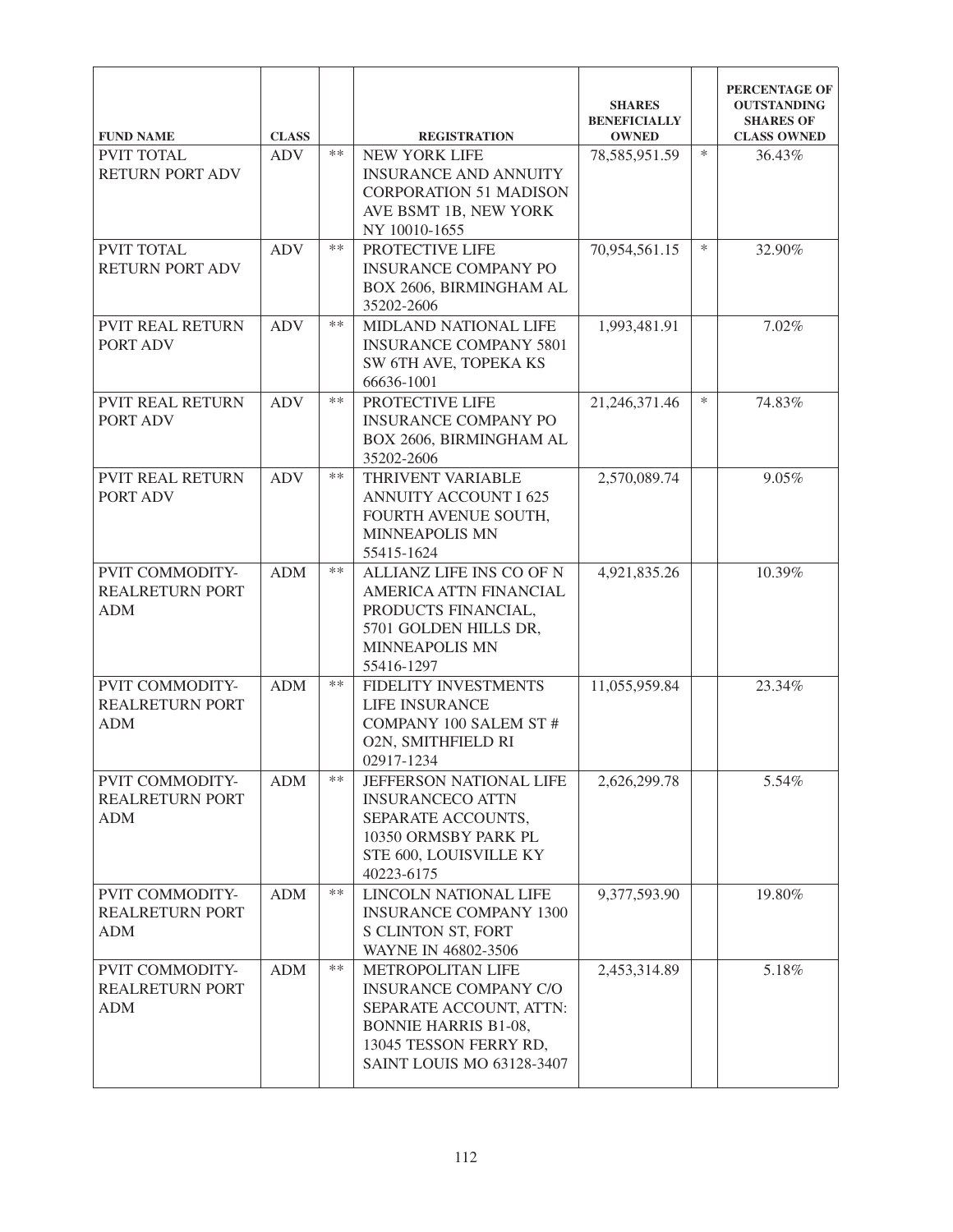| <b>FUND NAME</b>                                               | <b>CLASS</b> |       | <b>REGISTRATION</b>                                                                                                                                                        | <b>SHARES</b><br><b>BENEFICIALLY</b><br><b>OWNED</b> |        | PERCENTAGE OF<br><b>OUTSTANDING</b><br><b>SHARES OF</b><br><b>CLASS OWNED</b> |
|----------------------------------------------------------------|--------------|-------|----------------------------------------------------------------------------------------------------------------------------------------------------------------------------|------------------------------------------------------|--------|-------------------------------------------------------------------------------|
| <b>PVIT COMMODITY-</b><br><b>REALRETURN PORT</b><br><b>ADM</b> | <b>ADM</b>   | $***$ | <b>OHIO NATIONAL LIFE</b><br><b>INSURANCE COMPANY FOR</b><br>THE BENEFIT OF ITS<br>SEPARATE ACCOUNTS ATTN<br>DENNIS TANEY, PO BOX<br>237, CINCINNATI OH<br>45201-0237      | 3,024,727.99                                         |        | 6.39%                                                                         |
| PVIT ALL ASSET<br>PORT ADV                                     | <b>ADV</b>   | $***$ | <b>DELAWARE LIFE</b><br><b>INSURANCE COMPANY</b><br>VARIABLE ACCT F ATTN<br>ACCOUNTING CONTROL,<br>1601 TRAPELO RD STE 30,<br>WALTHAM MA 02451-7360                        | 1,153,940.12                                         |        | 7.42%                                                                         |
| <b>PVIT ALL ASSET</b><br>PORT ADV                              | <b>ADV</b>   | $**$  | <b>IDS LIFE INSURANCE</b><br><b>COMPANY ATTN MANAGED</b><br>ASSETS, INVESTMENT<br>ACCOUNTING, 10468<br><b>AMERIPRISE FINANCIAL</b><br>CENTER, MINNEAPOLIS MN<br>55474-0001 | 6,561,221.82                                         | $\ast$ | 42.16%                                                                        |
| <b>PVIT ALL ASSET</b><br>PORT ADV                              | <b>ADV</b>   | $**$  | <b>NATIONWIDE LIFE</b><br><b>INSURANCE COMPANY</b><br>NWVAII C/O IPO PORTFOLIO<br>ACCOUNTING, PO BOX<br>182029, COLUMBUS OH<br>43218-2029                                  | 3,722,170.95                                         |        | 23.92%                                                                        |
| <b>PVIT ALL ASSET</b><br>PORT M                                | M            | $**$  | <b>JOHN HANCOCK</b><br><b>DISTRIBUTORS USA 200</b><br>BERKELEY ST, BOSTON MA<br>02116-5022                                                                                 | 3,774,352.63                                         | $\ast$ | 55.70%                                                                        |
| <b>PVIT ALL ASSET</b><br>PORT M                                | M            | $***$ | JOHN HANCOCK LIFE INS<br><b>CO USA ANNUITIES</b><br>DIVISION 200 BERKELEY ST<br>FL 3, BOSTON MA<br>02116-5023                                                              | 538,144.01                                           |        | 7.94%                                                                         |
| PVIT ALL ASSET<br>PORT M                                       | $\mathbf{M}$ | $**$  | <b>JOHN HANCOCK LIFE</b><br><b>INSURANCE ATTN NEIL</b><br>CRONIN, 200 BERKELEY ST,<br>BOSTON MA 02116-5022                                                                 | 2,310,410.01                                         | $\ast$ | 34.10%                                                                        |
| PVIT INTL BOND<br>PORT (UNHEDGED)<br><b>ADM</b>                | <b>ADM</b>   | $***$ | JEFFERSON NATIONAL LIFE<br><b>INSURANCECO ATTN</b><br>SEPARATE ACCOUNTS,<br>10350 ORMSBY PARK PL<br>STE 600, LOUISVILLE KY<br>40223-6175                                   | 557,007.63                                           | ∗      | 59.03%                                                                        |
| PVIT INTL BOND<br>PORT (UNHEDGED)<br><b>ADM</b>                | ADM          | $***$ | NATIONWIDE LIFE &<br><b>ANNUITY INSURANCE</b><br>COMPANY NWVL-G C/O IPO<br>PORTFOLIO ACCOUNTING,<br>PO BOX 182029, COLUMBUS<br>OH 43218-2029                               | 98,457.98                                            |        | 10.43%                                                                        |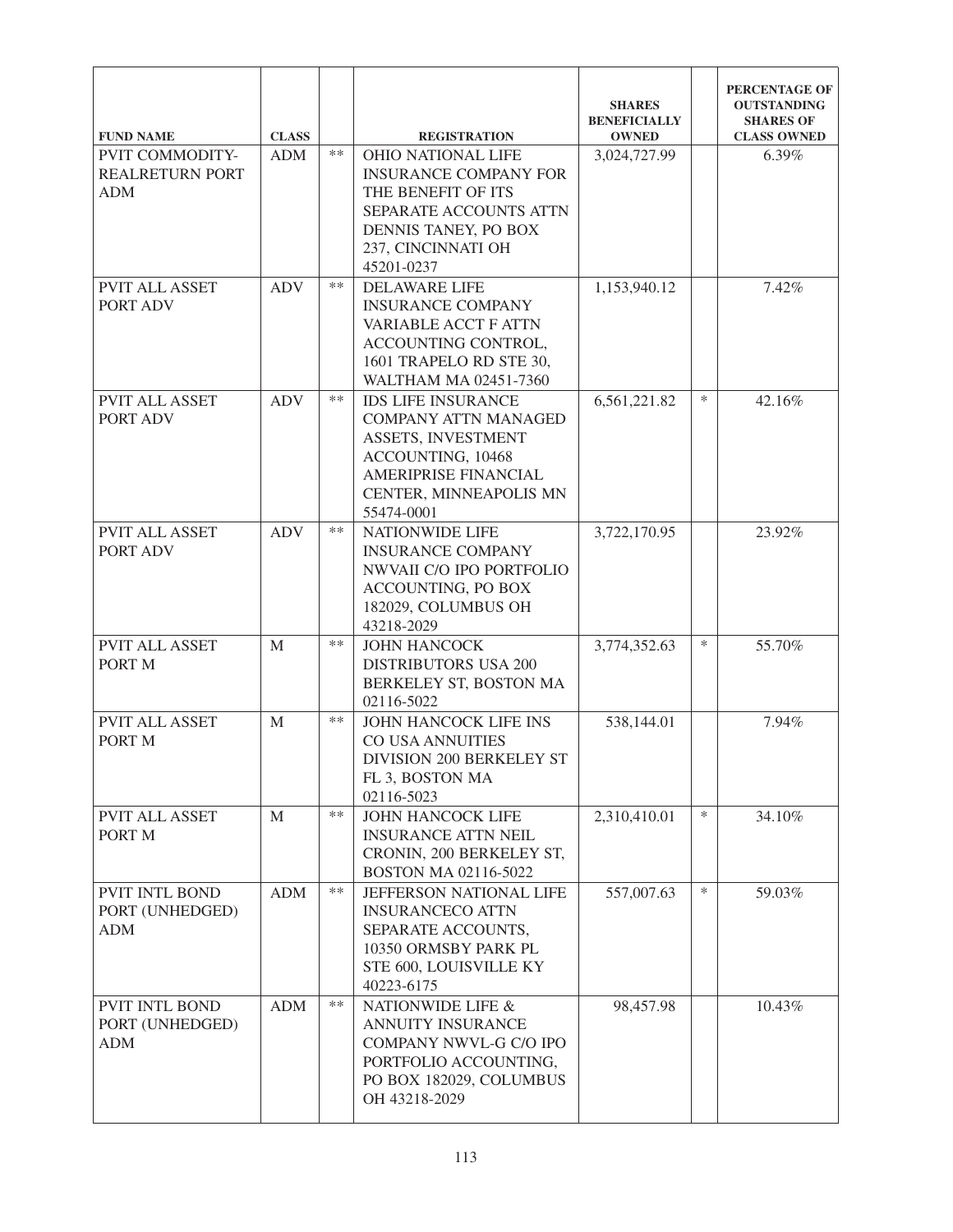| <b>FUND NAME</b>                                       | <b>CLASS</b> |       | <b>REGISTRATION</b>                                                                                                                                                                                       | <b>SHARES</b><br><b>BENEFICIALLY</b><br><b>OWNED</b> |        | PERCENTAGE OF<br><b>OUTSTANDING</b><br><b>SHARES OF</b><br><b>CLASS OWNED</b> |
|--------------------------------------------------------|--------------|-------|-----------------------------------------------------------------------------------------------------------------------------------------------------------------------------------------------------------|------------------------------------------------------|--------|-------------------------------------------------------------------------------|
| <b>PVIT INTL BOND</b><br>PORT (UNHEDGED)<br><b>ADM</b> | <b>ADM</b>   | $**$  | <b>NATIONWIDE LIFE</b><br><b>INSURANCE COMPANY</b><br>NWPP ATTN IPO PORTFOLIO<br><b>ACCOUNTING, PO BOX</b><br>182029, COLUMBUS OH<br>43218-2029                                                           | 110,952.66                                           |        | 11.76%                                                                        |
| PVIT INTL BOND<br>PORT (UNHEDGED)<br><b>ADM</b>        | <b>ADM</b>   | $**$  | <b>NATIONWIDE LIFE</b><br><b>INSURANCE COMPANY</b><br>NWVLIX ATTN IPO<br>PORTFOLIO ACCOUNTING,<br>PO BOX 182029, COLUMBUS<br>OH 43218-2029                                                                | 115,143.96                                           |        | 12.20%                                                                        |
| PVIT INTL BOND<br>PORT (UNHEDGED)<br><b>ADM</b>        | <b>ADM</b>   | $**$  | <b>NATIONWIDE LIFE</b><br><b>INSURANCE COMPANY</b><br>NWVLIX C/O IPO<br>PORTFOLIO ACCOUNTING,<br>PO BOX 182029, COLUMBUS<br>OH 43218-2029                                                                 | 48,011.53                                            |        | 5.09%                                                                         |
| <b>PVIT ALL ASSET</b><br>PORT INST                     | <b>INST</b>  | $**$  | LOMBARD INTERNATIONAL<br>LIFE ASSURANCE<br><b>COMPANY SEPARATE</b><br><b>ACCOUNT 1650 MARKET</b><br>STREET 54TH FLOOR, 1<br>LIBERTY PL,<br>PHILADELPHIA PA<br>19103-4201                                  | 269,347.99                                           |        | 20.28%                                                                        |
| <b>PVIT ALL ASSET</b><br>PORT INST                     | <b>INST</b>  | $***$ | <b>MEMBERS HORIZON</b><br><b>VARIABLE SEPARATE</b><br><b>ACCOUNT MEMBERS LIFE</b><br><b>INSURANCE COMPANY 2000</b><br>HERITAGE WAY, WAVERLY<br>IA 50677-9208                                              | 329,185.67                                           |        | 24.79%                                                                        |
| <b>PVIT ALL ASSET</b><br>PORT INST                     | <b>INST</b>  | $**$  | TIAA-CREF LIFE SEPARATE<br><b>ACCOUNT VA-X OF</b><br><b>TIAA-CREF LIFE</b><br><b>INSURANCE COMPANY</b><br><b>ATTN MARJORIE</b><br>PIERRE-MERRITT SEC, 730<br>3RD AVE MSC 14/41, NEW<br>YORK NY 10017-3206 | 530,135.30                                           | $\ast$ | 39.92%                                                                        |
| <b>PVIT GLOBAL BD</b><br>OPP (UNHEDGED)<br><b>INST</b> | <b>INST</b>  | $**$  | TALCOTT RESOLUTION<br><b>LIFE INSURANCE</b><br><b>COMPANY SEPARATE</b><br>ACCOUNT PO BOX 5051,<br>HARTFORD CT 06102-5051                                                                                  | 266,188.01                                           | $\ast$ | 27.49%                                                                        |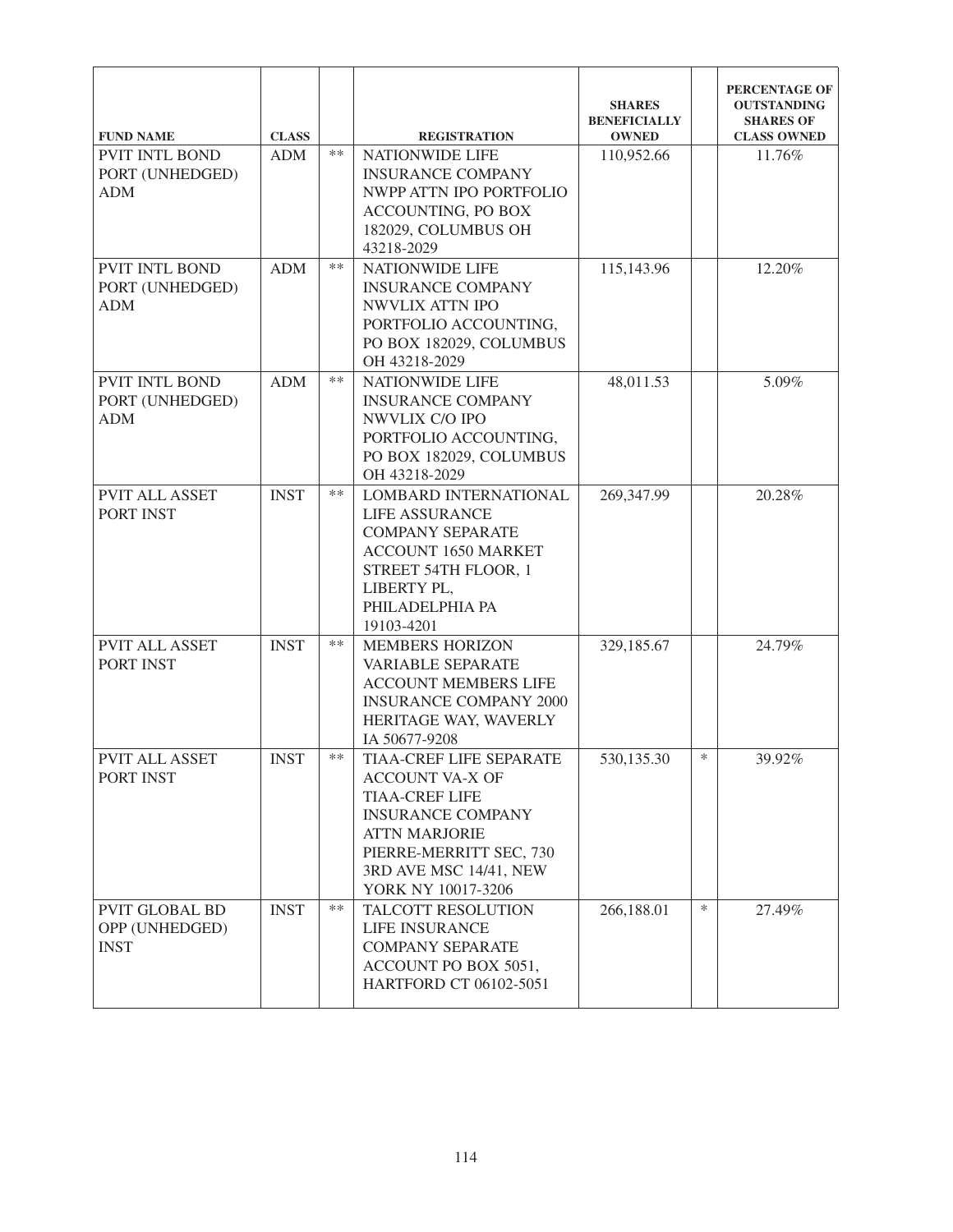| <b>FUND NAME</b>                                       | <b>CLASS</b> |       | <b>REGISTRATION</b>                                                                                                                                                                                              | <b>SHARES</b><br><b>BENEFICIALLY</b><br><b>OWNED</b> |        | PERCENTAGE OF<br><b>OUTSTANDING</b><br><b>SHARES OF</b><br><b>CLASS OWNED</b> |
|--------------------------------------------------------|--------------|-------|------------------------------------------------------------------------------------------------------------------------------------------------------------------------------------------------------------------|------------------------------------------------------|--------|-------------------------------------------------------------------------------|
| <b>PVIT GLOBAL BD</b><br>OPP (UNHEDGED)<br><b>INST</b> | <b>INST</b>  | $**$  | <b>TIAA-CREF LIFE SEPARATE</b><br><b>ACCOUNT VA-X OF</b><br><b>TIAA-CREF LIFE</b><br><b>INSURANCE COMPANY</b><br><b>ATTN MARJORIE</b><br>PIERRE-MERRITT SEC, 730<br>3RD AVE MSC 14/41, NEW<br>YORK NY 10017-3206 | 567,648.56                                           | *      | 58.62%                                                                        |
| <b>PVIT HIGH YIELD</b><br>PORT ADV                     | <b>ADV</b>   | $**$  | MIDLAND NATIONAL LIFE<br><b>INSURANCE CO ATTN</b><br>VARIABLE SERVICES, 8300<br>MILLS CIVIC PKWY, WDM<br>IA 50266-3833                                                                                           | 127,456.61                                           |        | 6.70%                                                                         |
| PVIT HIGH YIELD<br>PORT ADV                            | <b>ADV</b>   | $**$  | MIDLAND NATIONAL LIFE<br><b>INSURANCE COMPANY 5801</b><br>SW 6TH AVE, TOPEKA KS<br>66636-1001                                                                                                                    | 948,764.92                                           | *      | 49.88%                                                                        |
| <b>PVIT HIGH YIELD</b><br>PORT ADV                     | <b>ADV</b>   | $***$ | <b>NATIONWIDE LIFE</b><br><b>INSURANCE COMPANY</b><br>NWVAX C/O IPO<br>PORTFOLIO ACCOUNTING,<br>PO BOX 182029, COLUMBUS<br>OH 43218-2029                                                                         | 578,959.84                                           | $\ast$ | 30.44%                                                                        |
| <b>PVIT HIGH YIELD</b><br>PORT ADV                     | <b>ADV</b>   | $**$  | PROTECTIVE LIFE<br><b>INSURANCE COMPANY PO</b><br>BOX 2606, BIRMINGHAM AL<br>35202-2606                                                                                                                          | 107,878.36                                           |        | 5.67%                                                                         |
| <b>PVIT LOW</b><br><b>DURATION PORT</b><br><b>ADV</b>  | <b>ADV</b>   | $***$ | MINNESOTA LIFE<br><b>INSURANCE COMPANY</b><br>ATTN: A7-1507, 401 ROBERT<br>ST N, SAINT PAUL MN<br>55101-2005                                                                                                     | 6,551,181.70                                         |        | 7.75%                                                                         |
| <b>PVIT LOW</b><br><b>DURATION PORT</b><br><b>ADV</b>  | <b>ADV</b>   | $***$ | <b>NATIONWIDE LIFE</b><br><b>INSURANCE COMPANY</b><br>NWVAII C/O IPO PORTFOLIO<br>ACCOUNTING, PO BOX<br>182029, COLUMBUS OH<br>43218-2029                                                                        | 38,819,126.42                                        | $\ast$ | 45.93%                                                                        |
| <b>PVIT LOW</b><br><b>DURATION PORT</b><br><b>ADV</b>  | <b>ADV</b>   | $***$ | NEW YORK LIFE<br><b>INSURANCE AND ANNUITY</b><br><b>CORPORATION 51 MADISON</b><br>AVE BSMT 1B, NEW YORK<br>NY 10010-1655                                                                                         | 14,430,478.96                                        |        | 17.07%                                                                        |
| <b>PVIT LOW</b><br><b>DURATION PORT</b><br><b>ADV</b>  | <b>ADV</b>   | $***$ | PROTECTIVE LIFE<br><b>INSURANCE COMPANY PO</b><br>BOX 2606, BIRMINGHAM AL<br>35202-2606                                                                                                                          | 14,616,300.89                                        |        | 17.29%                                                                        |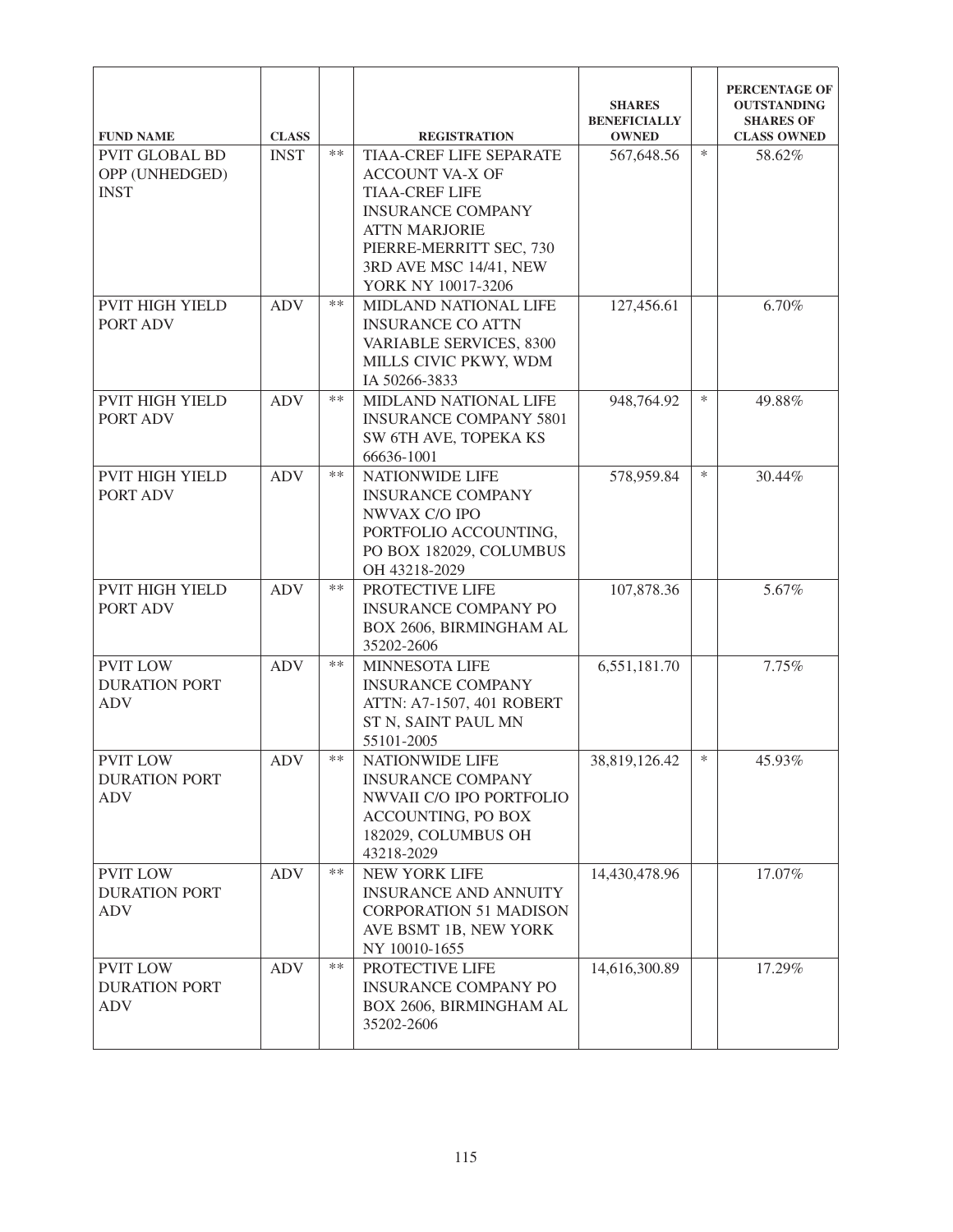| <b>FUND NAME</b>                                           | <b>CLASS</b> |       | <b>REGISTRATION</b>                                                                                                                                                             | <b>SHARES</b><br><b>BENEFICIALLY</b><br><b>OWNED</b> |        | PERCENTAGE OF<br><b>OUTSTANDING</b><br><b>SHARES OF</b><br><b>CLASS OWNED</b> |
|------------------------------------------------------------|--------------|-------|---------------------------------------------------------------------------------------------------------------------------------------------------------------------------------|------------------------------------------------------|--------|-------------------------------------------------------------------------------|
| <b>PVIT EMERGING</b><br><b>MARKETS BOND</b><br>PORT ADV    | <b>ADV</b>   | $**$  | AMERICAN GENERAL LIFE<br><b>INSURANCE CO VARIABLE</b><br>SEPARATE ACCOUNT ATTN<br><b>VARIABLE PRODUCTS</b><br>ACOUNTING, 2727-A ALLEN<br>PARKWAY 4-D1, HOUSTON<br>TX 77019-2107 | 257,172.61                                           |        | 6.59%                                                                         |
| <b>PVIT EMERGING</b><br><b>MARKETS BOND</b><br>PORT ADV    | <b>ADV</b>   | $**$  | <b>AXA EQUITABLE LIFE</b><br><b>INSURANCE COMPANY -</b><br>SEPARATE ACCOUNT XX<br>1290 AVENUE OF THE<br>AMERICAS - FMG, FL 16,<br>NEW YORK NY 10019                             | 1,146,713.57                                         | $\ast$ | 29.38%                                                                        |
| <b>PVIT EMERGING</b><br><b>MARKETS BOND</b><br>PORT ADV    | <b>ADV</b>   | $**$  | <b>NATIONWIDE LIFE</b><br><b>INSURANCE COMPANY</b><br>NWVAII C/O IPO PORTFOLIO<br>ACCOUNTING, PO BOX<br>182029, COLUMBUS OH<br>43218-2029                                       | 1,186,907.66                                         | $\ast$ | 30.41%                                                                        |
| <b>PVIT EMERGING</b><br><b>MARKETS BOND</b><br>PORT ADV    | <b>ADV</b>   | $**$  | <b>NATIONWIDE LIFE</b><br><b>INSURANCE COMPANY</b><br>NWVAX C/O IPO<br>PORTFOLIO ACCOUNTING,<br>PO BOX 182029, COLUMBUS<br>OH 43218-2029                                        | 443,226.17                                           |        | 11.36%                                                                        |
| <b>PVIT GLOBAL BD</b><br><b>OPP PORT</b><br>(UNHEDGED) ADV | <b>ADV</b>   | $**$  | AXA EQUITABLE LIFE<br><b>INSURANCE COMPANY -</b><br>SEPARATE ACCOUNT XX<br>1290 AVENUE OF THE<br>AMERICAS - FMG, FL 16,<br>NEW YORK NY 10019                                    | 734,295.85                                           | $\ast$ | 30.66%                                                                        |
| <b>PVIT GLOBAL BD</b><br><b>OPP PORT</b><br>(UNHEDGED) ADV | <b>ADV</b>   | $***$ | <b>CUNA MUTUAL VARIABLE</b><br>ANNUITY ACCT ATTN<br>B&C-VICKI FOELSKE, 2000<br>HERITAGE WAY, WAVERLY<br>IA 50677-9208                                                           | 1,010,469.18                                         | $\ast$ | 42.18%                                                                        |
| <b>PVIT GLOBAL BD</b><br><b>OPP PORT</b><br>(UNHEDGED) ADV | <b>ADV</b>   | $**$  | <b>NATIONWIDE LIFE</b><br><b>INSURANCE COMPANY</b><br>NWVAX C/O IPO<br>PORTFOLIO ACCOUNTING,<br>PO BOX 182029, COLUMBUS<br>OH 43218-2029                                        | 204,296.94                                           |        | 8.53%                                                                         |
| PVIT GLOBAL BD<br><b>OPP PORT</b><br>(UNHEDGED) ADV        | <b>ADV</b>   | $**$  | THRIVENT VARIABLE<br><b>ANNUITY ACCOUNT I 625</b><br>FOURTH AVENUE SOUTH,<br><b>MINNEAPOLIS MN</b><br>55415-1624                                                                | 429,722.46                                           |        | 17.94%                                                                        |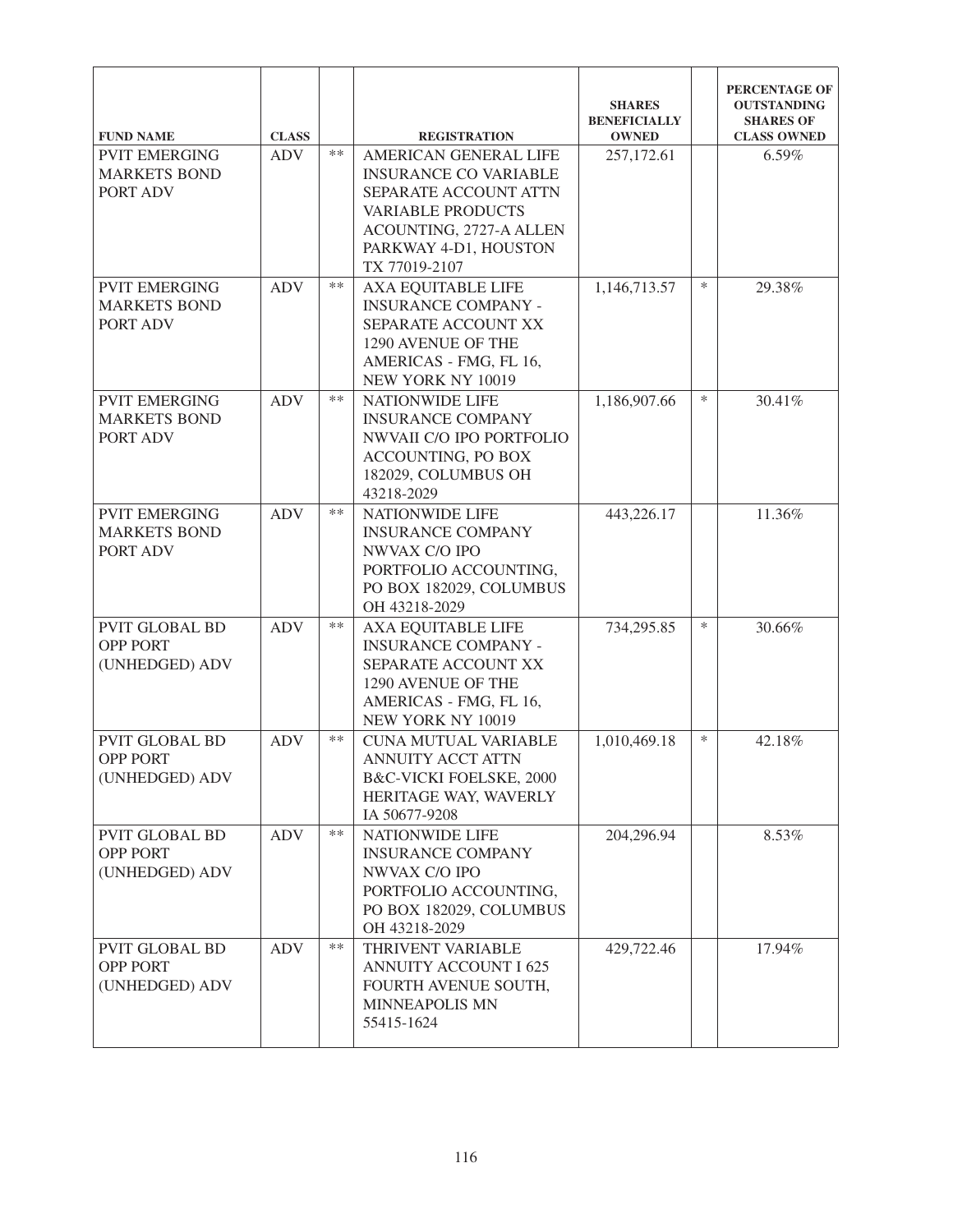| <b>FUND NAME</b>                                       | <b>CLASS</b> |       | <b>REGISTRATION</b>                                                                                                                              | <b>SHARES</b><br><b>BENEFICIALLY</b><br><b>OWNED</b> |        | PERCENTAGE OF<br><b>OUTSTANDING</b><br><b>SHARES OF</b><br><b>CLASS OWNED</b> |
|--------------------------------------------------------|--------------|-------|--------------------------------------------------------------------------------------------------------------------------------------------------|------------------------------------------------------|--------|-------------------------------------------------------------------------------|
| <b>PVIT INTL BOND</b><br>PORT (UNHEDGED)<br><b>ADV</b> | <b>ADV</b>   | $**$  | <b>NATIONWIDE LIFE</b><br><b>INSURANCE COMPANY</b><br>NWVAII C/O IPO PORTFOLIO<br><b>ACCOUNTING, PO BOX</b><br>182029, COLUMBUS OH<br>43218-2029 | 1,808,627.71                                         | $\ast$ | 78.68%                                                                        |
| <b>PVIT INTL BOND</b><br>PORT (UNHEDGED)<br><b>ADV</b> | <b>ADV</b>   | **    | NATIONWIDE LIFE<br><b>INSURANCE COMPANY</b><br>NWVAX C/O IPO<br>PORTFOLIO ACCOUNTING,<br>PO BOX 182029, COLUMBUS<br>OH 43218-2029                | 156,513.93                                           |        | 6.81%                                                                         |
| PVIT INTL BOND<br>PORT (UNHEDGED)<br><b>ADV</b>        | <b>ADV</b>   | $***$ | <b>NATIONWIDE LIFE</b><br><b>INSURANCE COMPANY</b><br>NWVAX C/O IPO<br>PORTFOLIO ACCOUNTING,<br>PO BOX 182029, COLUMBUS<br>OH 43218-2029         | 289,930.95                                           |        | 12.61%                                                                        |
| <b>PVIT SHORT-TERM</b><br>PORT ADV                     | <b>ADV</b>   | $**$  | <b>MIDLAND NATIONAL LIFE</b><br><b>INSURANCE COMPANY 5801</b><br>SW 6TH AVE, TOPEKA KS<br>66636-1001                                             | 4,395,608.22                                         |        | 19.16%                                                                        |
| <b>PVIT SHORT-TERM</b><br>PORT ADV                     | <b>ADV</b>   | $**$  | <b>NATIONWIDE LIFE</b><br><b>INSURANCE COMPANY</b><br>NWVAII C/O IPO PORTFOLIO<br>ACCOUNTING, PO BOX<br>182029, COLUMBUS OH<br>43218-2029        | 8,578,658.58                                         | $\ast$ | 37.40%                                                                        |
| <b>PVIT SHORT-TERM</b><br>PORT ADV                     | <b>ADV</b>   | $**$  | NATIONWIDE LIFE<br><b>INSURANCE COMPANY</b><br>NWVAX C/O IPO<br>PORTFOLIO ACCOUNTING,<br>PO BOX 182029, COLUMBUS<br>OH 43218-2029                | 1,384,342.03                                         |        | 6.04%                                                                         |
| <b>PVIT SHORT-TERM</b><br>PORT ADV                     | <b>ADV</b>   | $**$  | PROTECTIVE LIFE<br><b>INSURANCE COMPANY PO</b><br>BOX 2606, BIRMINGHAM AL<br>35202-2606                                                          | 6,662,172.53                                         | $\ast$ | 29.05%                                                                        |
| <b>PVIT LONG-TERM</b><br><b>US GOVT PORT ADV</b>       | <b>ADV</b>   | $***$ | PROTECTIVE LIFE<br><b>INSURANCE COMPANY PO</b><br>BOX 2606, BIRMINGHAM AL<br>35202-2606                                                          | 2,609,643.28                                         | ∗      | 60.76%                                                                        |
| <b>PVIT LONG-TERM</b><br><b>US GOVT PORT ADV</b>       | <b>ADV</b>   | $***$ | THRIVENT VARIABLE<br><b>ANNUITY ACCOUNT I 625</b><br>FOURTH AVENUE SOUTH,<br><b>MINNEAPOLIS MN</b><br>55415-1624                                 | 1,347,661.46                                         | $\ast$ | 31.38%                                                                        |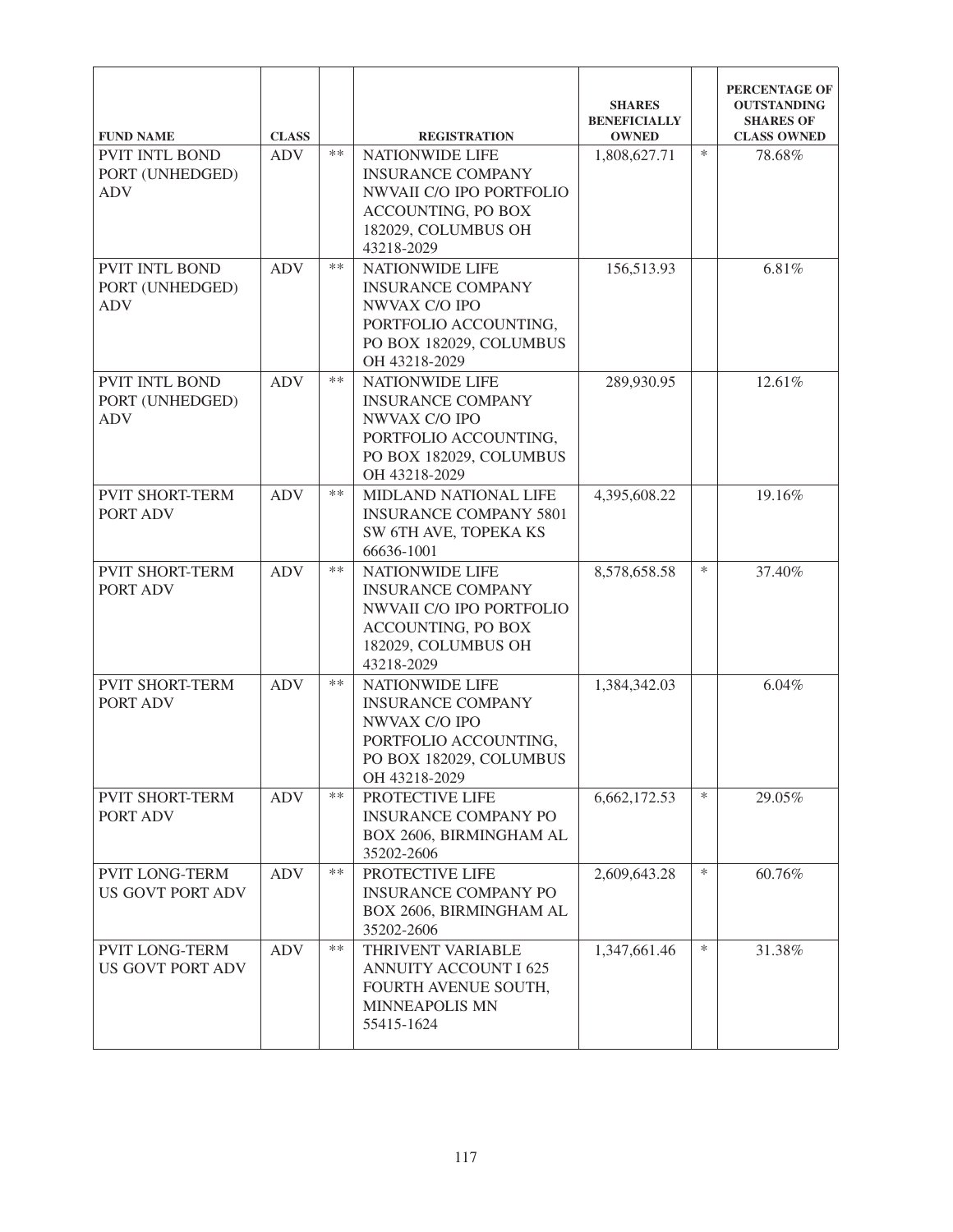| <b>FUND NAME</b>                                                  | <b>CLASS</b> |       | <b>REGISTRATION</b>                                                                                                                                                | <b>SHARES</b><br><b>BENEFICIALLY</b><br><b>OWNED</b> |        | PERCENTAGE OF<br><b>OUTSTANDING</b><br><b>SHARES OF</b><br><b>CLASS OWNED</b> |
|-------------------------------------------------------------------|--------------|-------|--------------------------------------------------------------------------------------------------------------------------------------------------------------------|------------------------------------------------------|--------|-------------------------------------------------------------------------------|
| <b>PVIT GLOBAL MGD</b><br><b>ASSET ALLOC PORT</b><br><b>ADMIN</b> | <b>ADM</b>   | $**$  | JEFFERSON NATIONAL LIFE<br><b>INSURANCE COMPANY OF</b><br>NEW YORK 10350 ORMSBY<br>PARK PL STE 600,<br>LOUISVILLE KY 40223-6175                                    | 11,598.13                                            |        | 5.05%                                                                         |
| <b>PVIT GLOBAL MGD</b><br><b>ASSET ALLOC PORT</b><br><b>ADMIN</b> | <b>ADM</b>   | $**$  | <b>JEFFERSON NATIONAL LIFE</b><br><b>INSURANCECO ATTN</b><br>SEPARATE ACCOUNTS,<br>10350 ORMSBY PARK PL<br>STE 600, LOUISVILLE KY<br>40223-6175                    | 215,929.17                                           | $\ast$ | 93.97%                                                                        |
| <b>PVIT GLOBAL MGD</b><br><b>ASSET ALLOC PORT</b><br><b>ADV</b>   | <b>ADV</b>   | $**$  | <b>DELAWARE LIFE</b><br><b>INSURANCE COMPANY OF</b><br>NEW YORK VARIABLE<br>ACCT C ATTN ACCOUNTING<br>CONTROL, 1601 TRAPELO<br>RD STE 30, WALTHAM MA<br>02451-7360 | 3,086,046.94                                         |        | 9.44%                                                                         |
| <b>PVIT GLOBAL MGD</b><br><b>ASSET ALLOC PORT</b><br><b>ADV</b>   | <b>ADV</b>   | $***$ | <b>DELAWARE LIFE</b><br><b>INSURANCE COMPANY</b><br>VARIABLE ACCT F ATTN<br>ACCOUNTING CONTROL,<br>1601 TRAPELO RD STE 30,<br>WALTHAM MA 02451-7360                | 27,931,716.90                                        | $\ast$ | 85.44%                                                                        |
| <b>PVIT GLOBAL CORE</b><br><b>BOND (HDG) PORT</b><br><b>ADMIN</b> | <b>ADM</b>   | $**$  | ALLIANZ LIFE INS CO OF N<br>AMERICA ATTN FINANCIAL<br>PRODUCTS FINANCIAL,<br>5701 GOLDEN HILLS DR,<br><b>MINNEAPOLIS MN</b><br>55416-1297                          | 11,375,574.60                                        | $\ast$ | 87.47%                                                                        |
| <b>PVIT GLOBAL CORE</b><br><b>BOND (HDG) PORT</b><br><b>ADMIN</b> | <b>ADM</b>   | **    | <b>ALLIANZ LIFE OF NEW</b><br>YORK 5701 GOLDEN HILLS<br>DR, MINNEAPOLIS MN<br>55416-1297                                                                           | 1,176,889.95                                         |        | 9.05%                                                                         |
| <b>PVIT DYNAMIC</b><br><b>BOND PORT INST</b>                      | <b>INST</b>  | $**$  | TALCOTT RESOLUTION<br>LIFE INSURANCE<br><b>COMPANY SEPARATE</b><br>ACCOUNT PO BOX 5051,<br>HARTFORD CT 06102-5051                                                  | 3,433,226.58                                         | $\ast$ | 97.44%                                                                        |
| <b>PVIT DYNAMIC</b><br><b>BOND PORT ADM</b>                       | <b>ADM</b>   | $***$ | AIG LIFE INS CO AIG<br>PREMIER PPVUL 2727<br>ALLEN PKWY STE A,<br>HOUSTON TX 77019-2116                                                                            | 123, 153. 47                                         |        | 5%                                                                            |
| PVIT DYNAMIC<br><b>BOND PORT ADM</b>                              | <b>ADM</b>   | $**$  | <b>GENERAL AMERICAN LIFE</b><br><b>INSURANCE COMPANY</b><br>18210 CRANE NEST DR,<br>TAMPA FL 33647-2748                                                            | 240,411.69                                           |        | 9.76%                                                                         |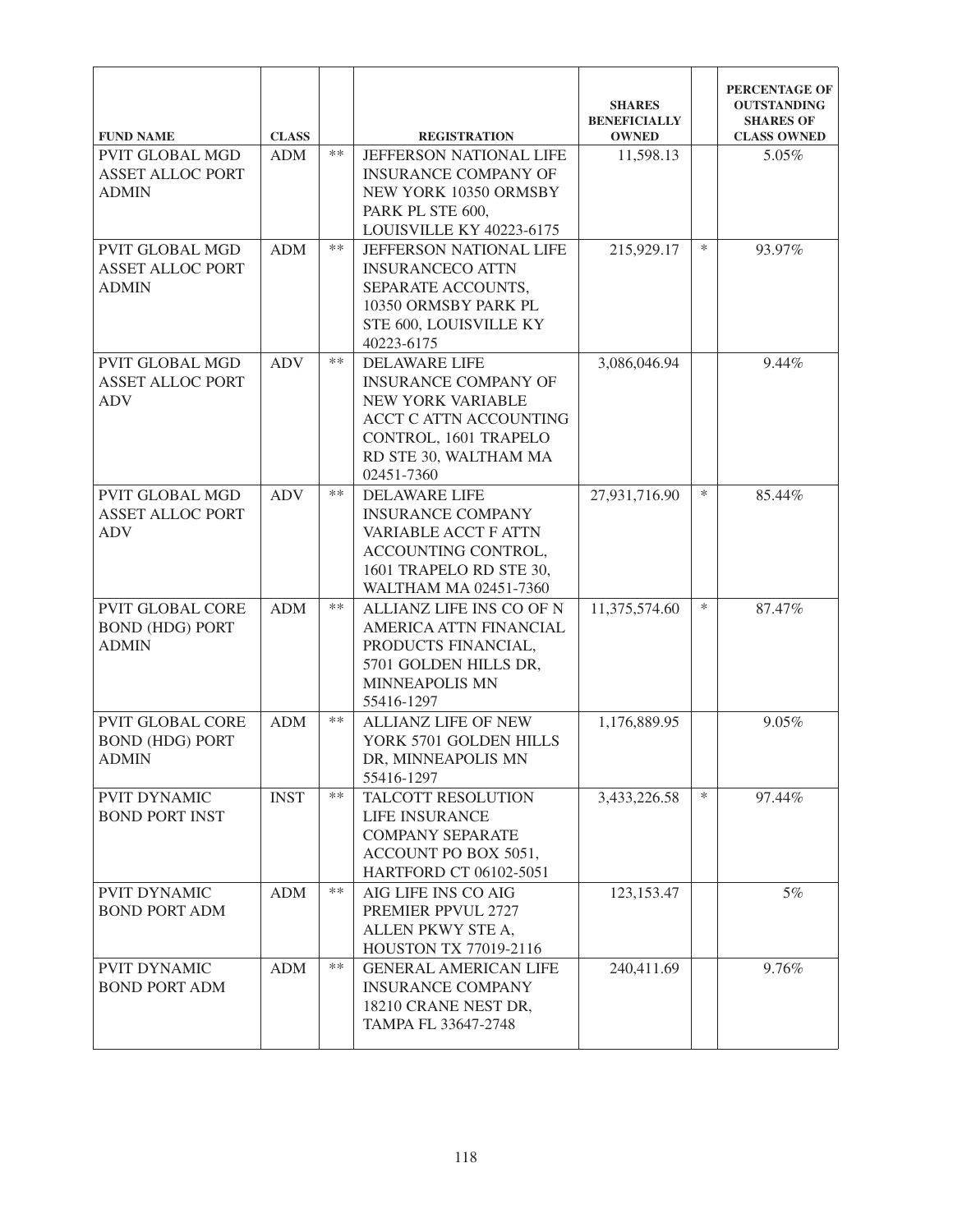| <b>FUND NAME</b>                            | <b>CLASS</b> |       | <b>REGISTRATION</b>                                                                                                                                                                              | <b>SHARES</b><br><b>BENEFICIALLY</b><br><b>OWNED</b> |        | PERCENTAGE OF<br><b>OUTSTANDING</b><br><b>SHARES OF</b><br><b>CLASS OWNED</b> |
|---------------------------------------------|--------------|-------|--------------------------------------------------------------------------------------------------------------------------------------------------------------------------------------------------|------------------------------------------------------|--------|-------------------------------------------------------------------------------|
| <b>PVIT DYNAMIC</b><br><b>BOND PORT ADM</b> | <b>ADM</b>   | $**$  | JEFFERSON NATIONAL LIFE<br><b>INSURANCECO ATTN</b><br>SEPARATE ACCOUNTS,<br>10350 ORMSBY PARK PL<br>STE 600, LOUISVILLE KY<br>40223-6175                                                         | 1,264,734.00                                         | $\ast$ | 51.36%                                                                        |
| PVIT DYNAMIC<br><b>BOND PORT ADM</b>        | <b>ADM</b>   | **    | NATIONWIDE LIFE<br><b>INSURANCE COMPANY</b><br>NWPP ATTN IPO PORTFOLIO<br><b>ACCOUNTING, PO BOX</b><br>182029, COLUMBUS OH<br>43218-2029                                                         | 287,023.22                                           |        | 11.66%                                                                        |
| <b>PVIT DYNAMIC</b><br><b>BOND PORT ADM</b> | <b>ADM</b>   | $***$ | <b>TRANSAMERICA LIFE</b><br><b>INSURANCE COMPANY EM</b><br>PRIVATE PLACEMENT FMG<br>ACCTG - MS XXXX 4333<br>EDGEWOOD RD NE, CEDAR<br>RAPIDS IA 52499-0001                                        | 494,738.39                                           |        | 20.09%                                                                        |
| PVIT DYNAMIC<br><b>BOND PORT ADV</b>        | <b>ADV</b>   | $***$ | AMERICAN GENERAL LIFE<br><b>INSURANCE CO VARIABLE</b><br>SEPARATE ACCOUNT ATTN<br><b>VARIABLE PRODUCTS</b><br>ACOUNTING, 2727-A ALLEN<br>PARKWAY 4-D1, HOUSTON<br>TX 77019-2107                  | 106,806.23                                           |        | 7.54%                                                                         |
| <b>PVIT DYNAMIC</b><br><b>BOND PORT ADV</b> | <b>ADV</b>   | $***$ | <b>GUARDIAN INSURANCE &amp;</b><br>ANNUITY CO S/A R<br><b>B-SHARE SVA ATTN JAMES</b><br>NEMETH INDIVIDUAL<br><b>MARKETS PRODUCT</b><br>FIN-NRO, 6255 STERNERS<br>WAY, BETHLEHEM PA<br>18017-8993 | 137,841.80                                           |        | 9.73%                                                                         |
| PVIT DYNAMIC<br><b>BOND PORT ADV</b>        | <b>ADV</b>   | **    | LINCOLN NATIONAL LIFE<br><b>INSURANCE COMPANY 1300</b><br>S CLINTON ST, FORT<br>WAYNE IN 46802-3506                                                                                              | 437,393.85                                           | $\ast$ | 30.88%                                                                        |
| PVIT DYNAMIC<br><b>BOND PORT ADV</b>        | <b>ADV</b>   | $**$  | MIDLAND NATIONAL LIFE<br><b>INSURANCE COMPANY 5801</b><br>SW 6TH AVE, TOPEKA KS<br>66636-1001                                                                                                    | 213,301.62                                           |        | 15.06%                                                                        |
| PVIT DYNAMIC<br><b>BOND PORT ADV</b>        | <b>ADV</b>   | $***$ | <b>NATIONWIDE LIFE</b><br><b>INSURANCE COMPANY</b><br>NWVAX C/O IPO<br>PORTFOLIO ACCOUNTING,<br>PO BOX 182029, COLUMBUS<br>OH 43218-2029                                                         | 424,676.94                                           | $\ast$ | 29.98%                                                                        |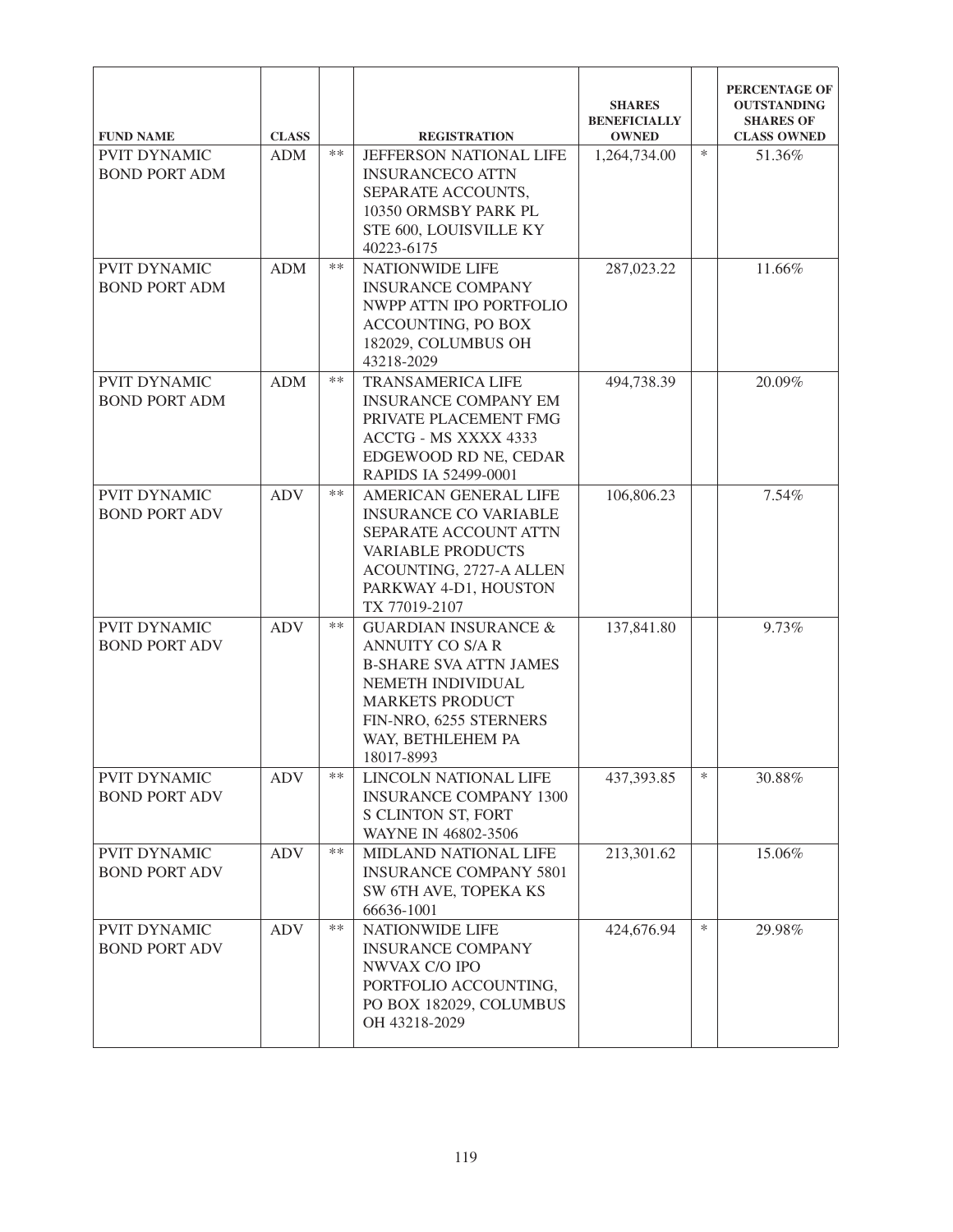|                                                                       | <b>CLASS</b> |       |                                                                                                                                                                                                               | <b>SHARES</b><br><b>BENEFICIALLY</b><br><b>OWNED</b> |        | PERCENTAGE OF<br><b>OUTSTANDING</b><br><b>SHARES OF</b><br><b>CLASS OWNED</b> |
|-----------------------------------------------------------------------|--------------|-------|---------------------------------------------------------------------------------------------------------------------------------------------------------------------------------------------------------------|------------------------------------------------------|--------|-------------------------------------------------------------------------------|
| <b>FUND NAME</b><br>PVIT COMMODITY-<br>REALRETURN PORT<br><b>INST</b> | <b>INST</b>  | $***$ | <b>REGISTRATION</b><br><b>LOMBARD INTERNATIONAL</b><br><b>LIFE ASSURANCE</b><br><b>COMPANY SEPARATE</b><br><b>ACCOUNT 1650 MARKET</b><br>STREET 54TH FLOOR, 1<br>LIBERTY PL,<br>PHILADELPHIA PA<br>19103-4201 | 632,988.83                                           | $\ast$ | 42.11%                                                                        |
| PVIT COMMODITY-<br><b>REALRETURN PORT</b><br><b>INST</b>              | <b>INST</b>  | $***$ | <b>MEMBERS HORIZON</b><br>VARIABLE SEPARATE<br><b>ACCOUNT MEMBERS LIFE</b><br><b>INSURANCE COMPANY 2000</b><br>HERITAGE WAY, WAVERLY<br>IA 50677-9208                                                         | 151,206.73                                           |        | 10.06%                                                                        |
| PVIT COMMODITY-<br><b>REALRETURN PORT</b><br><b>INST</b>              | <b>INST</b>  | $***$ | TIAA-CREF LIFE SEPARATE<br><b>ACCOUNT VA-X OF</b><br><b>TIAA-CREF LIFE</b><br><b>INSURANCE COMPANY</b><br><b>ATTN MARJORIE</b><br>PIERRE-MERRITT SEC, 730<br>3RD AVE MSC 14/41, NEW<br>YORK NY 10017-3206     | 528,713.98                                           | $\ast$ | 35.17%                                                                        |
| PVIT COMMODITY-<br><b>REALRETURN PORT</b><br><b>INST</b>              | <b>INST</b>  | $***$ | TIAA-CREF LIFE SEPARATE<br><b>ACCOUNT VLI-X OF</b><br><b>TIAA-CREF LIFE</b><br><b>INSURANCE COMPANY 730</b><br>THIRD AVE, NEW YORK NY<br>10017-3206                                                           | 100,573.82                                           |        | 6.69%                                                                         |
| <b>PVIT EMERGING</b><br><b>MARKETS BOND</b><br>PORT INST              | <b>INST</b>  | $***$ | <b>NEW YORK LIFE</b><br><b>INSURANCE AND ANNUITY</b><br><b>CORPORATION 51 MADISON</b><br>AVE BSMT 1B, NEW YORK<br>NY 10010-1655                                                                               | 690,260.57                                           |        | 14.04%                                                                        |
| <b>PVIT EMERGING</b><br><b>MARKETS BOND</b><br>PORT INST              | <b>INST</b>  | **    | TIAA-CREF LIFE SEPARATE<br><b>ACCOUNT VA-X OF</b><br><b>TIAA-CREF LIFE</b><br><b>INSURANCE COMPANY</b><br><b>ATTN MARJORIE</b><br>PIERRE-MERRITT SEC, 730<br>3RD AVE MSC 14/41, NEW<br>YORK NY 10017-3206     | 3,664,813.59                                         | $\ast$ | 74.55%                                                                        |
| <b>PVIT EMERGING</b><br><b>MARKETS BOND</b><br>PORT INST              | <b>INST</b>  | $***$ | TIAA-CREF LIFE SEPARATE<br><b>ACCOUNT VLI-X OF</b><br><b>TIAA-CREF LIFE</b><br><b>INSURANCE COMPANY 730</b><br>THIRD AVE, NEW YORK NY<br>10017-3206                                                           | 250,717.46                                           |        | 5.10%                                                                         |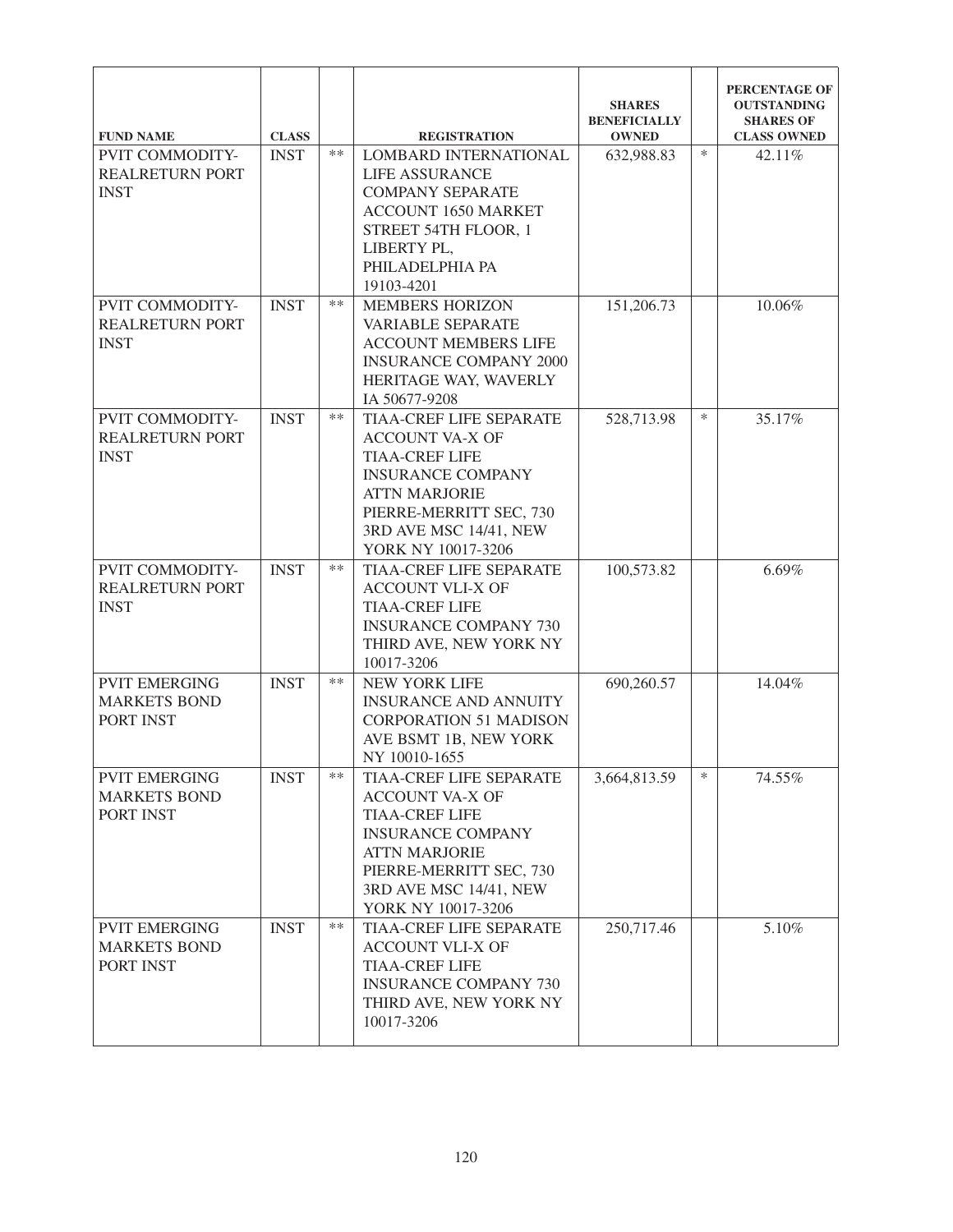| <b>FUND NAME</b>                                                 | <b>CLASS</b> |       | <b>REGISTRATION</b>                                                                                                                                                                                     | <b>SHARES</b><br><b>BENEFICIALLY</b><br><b>OWNED</b> |        | PERCENTAGE OF<br><b>OUTSTANDING</b><br><b>SHARES OF</b><br><b>CLASS OWNED</b> |
|------------------------------------------------------------------|--------------|-------|---------------------------------------------------------------------------------------------------------------------------------------------------------------------------------------------------------|------------------------------------------------------|--------|-------------------------------------------------------------------------------|
| <b>PVIT INTL BOND</b><br>PORT (UNHEDGED)<br><b>INST</b>          | <b>INST</b>  | $**$  | LOMBARD INTERNATIONAL<br><b>LIFE ASSURANCE</b><br><b>COMPANY SEPARATE</b><br><b>ACCOUNT 1650 MARKET</b><br>STREET 54TH FLOOR, 1<br>LIBERTY PL,<br>PHILADELPHIA PA<br>19103-4201                         | 7,358.85                                             | $\ast$ | 85.99%                                                                        |
| PVIT INTL BOND<br>PORT (UNHEDGED)<br><b>INST</b>                 | <b>INST</b>  | $**$  | PIMCO LLC 1633<br>BROADWAY NEW YORK, NY<br>10019                                                                                                                                                        | 1,198.77                                             |        | 14.01%                                                                        |
| <b>PVIT GLOBAL MGD</b><br><b>ASSET ALLOC PORT</b><br><b>INST</b> | <b>INST</b>  | $***$ | PACIFIC SELECT EXEC<br>SEPARATE ACCOUNT OF<br>PACIFIC LIFE INSURANCE<br>CO 700 NEWPORT CENTER<br>DR, NEWPORT BEACH CA<br>92660-6307                                                                     | 9,089.57                                             |        | 8.30%                                                                         |
| PVIT GLOBAL MGD<br><b>ASSET ALLOC PORT</b><br><b>INST</b>        | <b>INST</b>  | $**$  | TALCOTT RESOLUTION<br>LIFE INSURANCE<br><b>COMPANY SEPARATE</b><br>ACCOUNT PO BOX 5051,<br>HARTFORD CT 06102-5051                                                                                       | 100,484.23                                           | $\ast$ | 91.70%                                                                        |
| <b>PVIT BALANCED</b><br><b>ALLOCATION PORT</b><br><b>ADMIN</b>   | <b>ADM</b>   | $**$  | ALLIANZ LIFE INS CO OF N<br>AMERICA ATTN FINANCIAL<br>PRODUCTS FINANCIAL,<br>5701 GOLDEN HILLS DR,<br><b>MINNEAPOLIS MN</b><br>55416-1297                                                               | 18,421,620.75                                        | $\ast$ | 88.31%                                                                        |
| <b>PVIT BALANCED</b><br><b>ALLOCATION PORT</b><br><b>ADMIN</b>   | <b>ADM</b>   | $**$  | <b>ALLIANZ LIFE OF NEW</b><br>YORK 5701 GOLDEN HILLS<br>DR, MINNEAPOLIS MN<br>55416-1297                                                                                                                | 2,437,726.99                                         |        | 11.69%                                                                        |
| <b>PVIT GLOBAL</b><br>DIVERSIFIED ALLOC<br>PORT ADM              | <b>ADM</b>   | $***$ | <b>JEFFERSON NATIONAL LIFE</b><br><b>INSURANCECO ATTN</b><br>SEPARATE ACCOUNTS,<br>10350 ORMSBY PARK PL<br>STE 600, LOUISVILLE KY<br>40223-6175                                                         | 1,051.20                                             | $\ast$ | 100%                                                                          |
| <b>PVIT GLOBAL</b><br><b>DIVERSIFIED ALLOC</b><br>PORT ADV       | <b>ADV</b>   | **    | <b>MINNESOTA LIFE</b><br><b>INSURANCE COMPANY</b><br>ATTN: A7-1507, 401 ROBERT<br>ST N, SAINT PAUL MN<br>55101-2005                                                                                     | 21,199,802.74                                        | ∗      | 96.67%                                                                        |
| <b>PVIT BALANCED</b><br><b>ALLOCATION PORT</b><br><b>ADV</b>     | <b>ADV</b>   | $***$ | <b>GUARDIAN INSURANCE &amp;</b><br><b>ANNUITY CO S/A R</b><br><b>B-SHARE SVA ATTN JAMES</b><br>NEMETH INDIVIDUAL<br><b>MARKETS PRODUCT</b><br>FIN-NRO, 6255 STERNERS<br>WAY, BETHLEHEM PA<br>18017-8993 | 97,540.62                                            | ∗      | 90.87%                                                                        |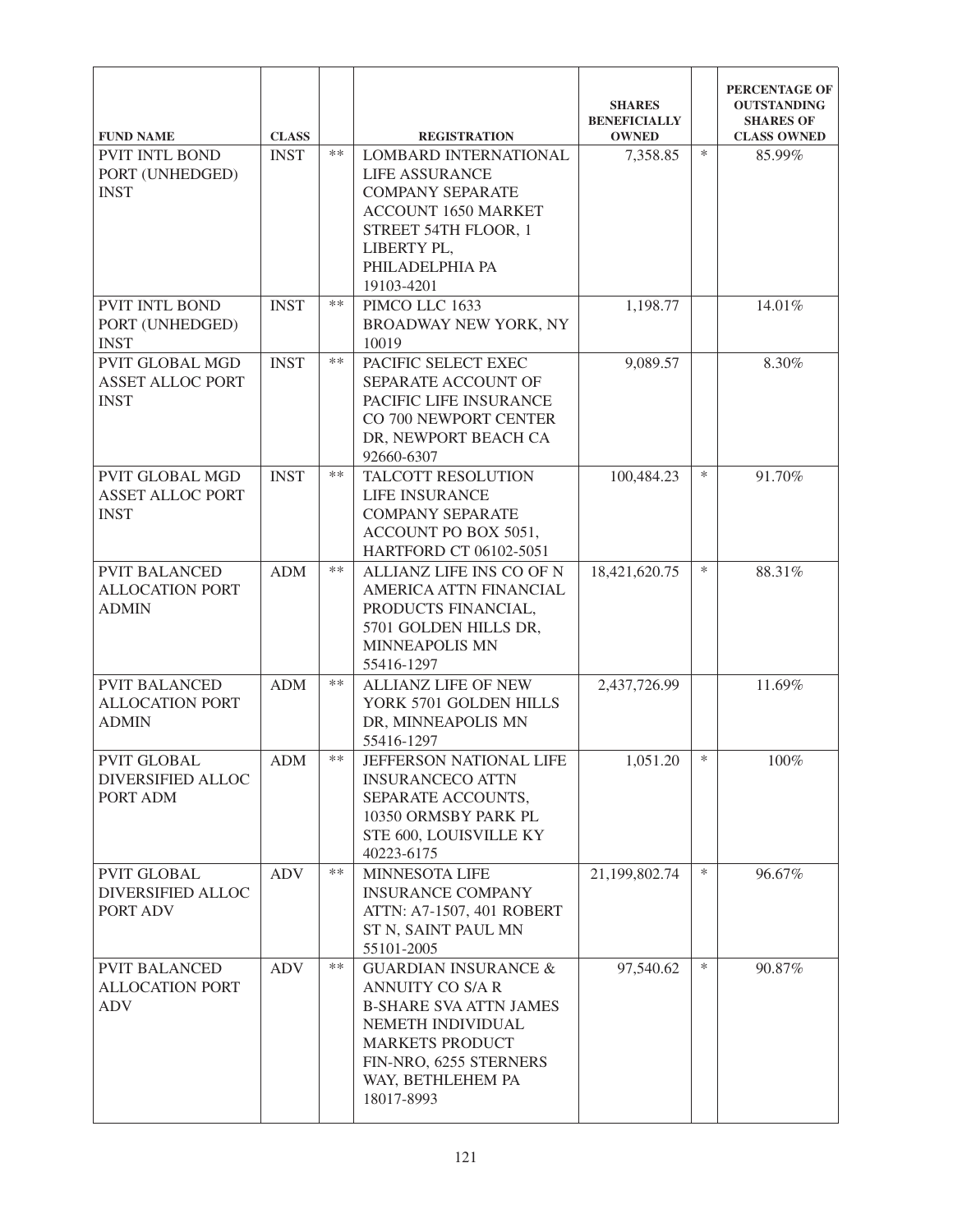| <b>FUND NAME</b>                                             | <b>CLASS</b> |       | <b>REGISTRATION</b>                                                                                                                                                                               | <b>SHARES</b><br><b>BENEFICIALLY</b><br><b>OWNED</b> |        | PERCENTAGE OF<br><b>OUTSTANDING</b><br><b>SHARES OF</b><br><b>CLASS OWNED</b> |
|--------------------------------------------------------------|--------------|-------|---------------------------------------------------------------------------------------------------------------------------------------------------------------------------------------------------|------------------------------------------------------|--------|-------------------------------------------------------------------------------|
| <b>PVIT BALANCED</b><br><b>ALLOCATION PORT</b><br><b>ADV</b> | <b>ADV</b>   | $**$  | <b>GUARDIAN INSURANCE &amp;</b><br>ANNUITY CO S/A R<br><b>C-SHARE SVA ATTN JAMES</b><br>NEMETH INDUIVIDUAL<br><b>MARKETS PRODUCT</b><br>FIN-NRO, 6255 STERNERS<br>WAY, BETHLEHEM PA<br>18017-8993 | 9,800.94                                             |        | 9.13%                                                                         |
| PVIT INTL BOND<br><b>PORT</b><br>(USD-HEDGED) ADV            | <b>ADV</b>   | $**$  | <b>NEW YORK LIFE</b><br><b>INSURANCE AND ANNUITY</b><br><b>CORPORATION 51 MADISON</b><br>AVE BSMT 1B, NEW YORK<br>NY 10010-1655                                                                   | 43,626,348.57                                        | $\ast$ | 98.21%                                                                        |
| <b>PVIT DYNAMIC</b><br><b>BOND PORT M</b>                    | M            | $**$  | METLIFE INSURANCE CO<br>OF CONNECTICUT ATNN<br>ROTEM DAYAN, 18210<br>CRANE NEST DR, TAMPA FL<br>33647-2748                                                                                        | 29,389.82                                            | $\ast$ | 94.05%                                                                        |
| <b>PVIT DYNAMIC</b><br><b>BOND PORT M</b>                    | M            | $**$  | METROPOLITAN LIFE<br><b>INSURANCE COMPANY C/O</b><br>SEPARATE ACCOUNT, ATTN:<br><b>BONNIE HARRIS B1-08,</b><br>13045 TESSON FERRY RD,<br><b>SAINT LOUIS MO 63128-3407</b>                         | 1,860.40                                             |        | 5.95%                                                                         |
| PVIT COMMODITY-<br><b>REALRETURN PORT</b><br>M               | M            | $***$ | METLIFE INSURANCE CO<br>OF CONNECTICUT ATNN<br>ROTEM DAYAN, 18210<br>CRANE NEST DR, TAMPA FL<br>33647-2748                                                                                        | 36,536.88                                            | $\ast$ | 28.39%                                                                        |
| PVIT COMMODITY-<br><b>REALRETURN PORT</b><br>M               | M            | $***$ | METROPOLITAN LIFE<br><b>INSURANCE COMPANY C/O</b><br>SEPARATE ACCOUNT, ATTN:<br><b>BONNIE HARRIS B1-08,</b><br>13045 TESSON FERRY RD,<br>SAINT LOUIS MO 63128-3407                                | 11,786.74                                            |        | 9.16%                                                                         |
| PVIT COMMODITY-<br><b>REALRETURN PORT</b><br>M               | M            | $**$  | PRINCIPAL LIFE<br><b>INSURANCE CO CUST FBO</b><br>PRINCIPAL PIVOT SERIES<br><b>VARIABLE ANNUITY III 711</b><br>HIGH ST, DES MOINES IA<br>50392-0001                                               | 46,112.18                                            | $\ast$ | 35.83%                                                                        |
| PVIT COMMODITY-<br><b>REALRETURN PORT</b><br>M               | M            | $**$  | PRINCIPAL LIFE<br><b>INSURANCE CO CUST FBO</b><br>PRINCIPAL PIVOT SERIES<br>VARIABLE ANNUITY VX 711<br>HIGH ST, DES MOINES IA<br>50392-0001                                                       | 7,701.50                                             |        | 5.98%                                                                         |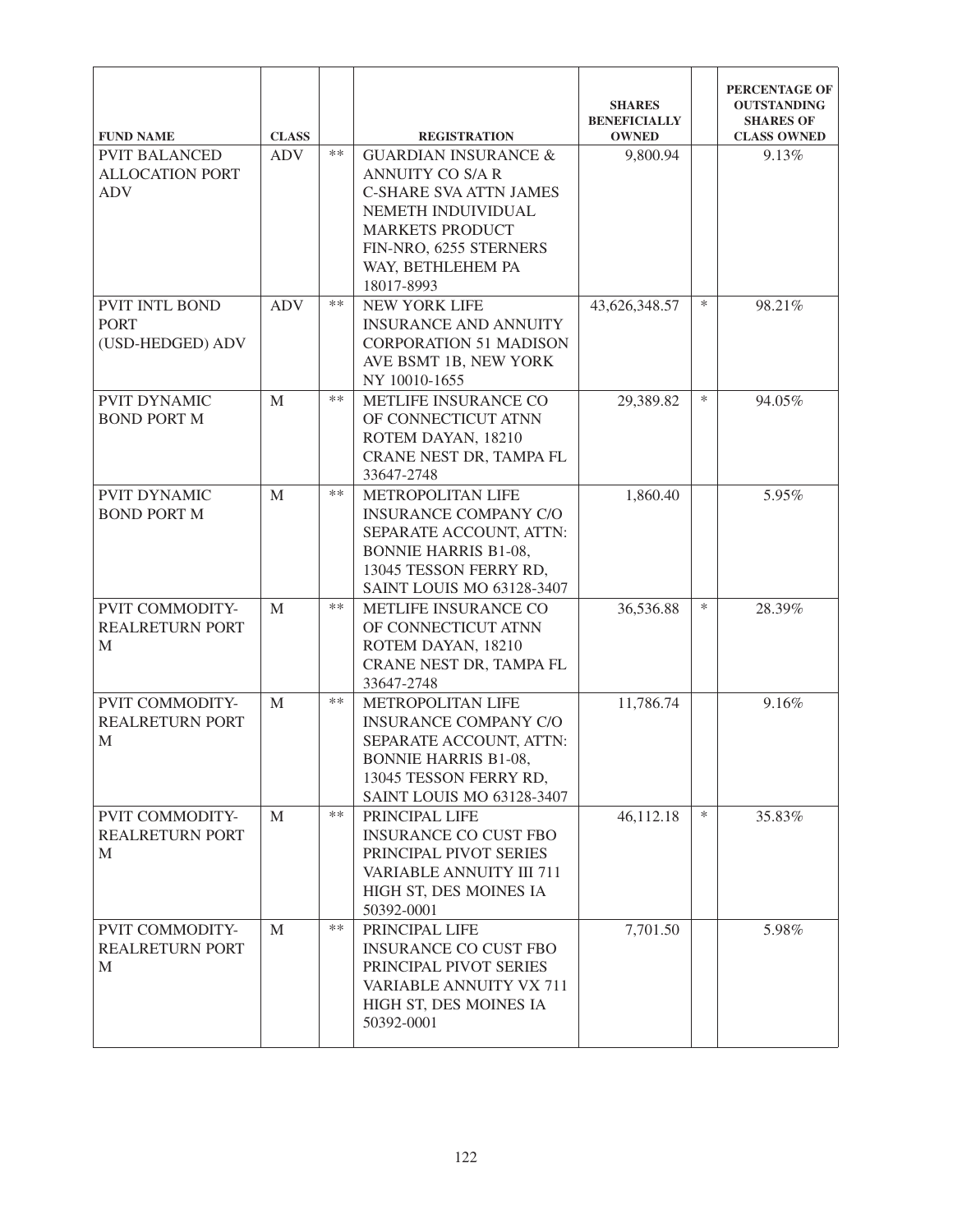| <b>FUND NAME</b>              | <b>CLASS</b> |       | <b>REGISTRATION</b>                                    | <b>SHARES</b><br><b>BENEFICIALLY</b><br><b>OWNED</b> |        | PERCENTAGE OF<br><b>OUTSTANDING</b><br><b>SHARES OF</b><br><b>CLASS OWNED</b> |
|-------------------------------|--------------|-------|--------------------------------------------------------|------------------------------------------------------|--------|-------------------------------------------------------------------------------|
| <b>PVIT COMMODITY-</b>        | M            | $**$  | PRINCIPAL LIFE                                         | 26,572.20                                            |        | 20.65%                                                                        |
| REALRETURN PORT               |              |       | <b>INSURANCE CO CUST. FBO</b>                          |                                                      |        |                                                                               |
| M                             |              |       | PRINCIPAL PIVOT SERIES<br><b>VARIABLE ANNUITY ATTN</b> |                                                      |        |                                                                               |
|                               |              |       | <b>INDIVIDUAL LIFE</b>                                 |                                                      |        |                                                                               |
|                               |              |       | ACCOUNTING 711 HIGH ST,                                |                                                      |        |                                                                               |
|                               |              |       | DES MOINES IA 50392-0001                               |                                                      |        |                                                                               |
| <b>PVIT EMERGING</b>          | M            | $**$  | METLIFE INSURANCE CO                                   | 44,944.56                                            | $\ast$ | 95.71%                                                                        |
| <b>MARKETS BOND</b><br>PORT M |              |       | OF CONNECTICUT ATNN<br>ROTEM DAYAN, 18210              |                                                      |        |                                                                               |
|                               |              |       | CRANE NEST DR, TAMPA FL                                |                                                      |        |                                                                               |
|                               |              |       | 33647-2748                                             |                                                      |        |                                                                               |
| <b>PVIT INCOME PORT</b>       | <b>ADM</b>   | $***$ | JEFFERSON NATIONAL LIFE                                | 14,254,041.02                                        | $\ast$ | 81.45%                                                                        |
| <b>ADMIN</b>                  |              |       | <b>INSURANCECO ATTN</b>                                |                                                      |        |                                                                               |
|                               |              |       | SEPARATE ACCOUNTS,                                     |                                                      |        |                                                                               |
|                               |              |       | 10350 ORMSBY PARK PL<br>STE 600, LOUISVILLE KY         |                                                      |        |                                                                               |
|                               |              |       | 40223-6175                                             |                                                      |        |                                                                               |
| PVIT INCOME PORT              | <b>ADM</b>   | $***$ | <b>NATIONWIDE LIFE</b>                                 | 984,253.08                                           |        | 5.62%                                                                         |
| <b>ADMIN</b>                  |              |       | <b>INSURANCE COMPANY</b>                               |                                                      |        |                                                                               |
|                               |              |       | NWPP ATTN IPO PORTFOLIO                                |                                                      |        |                                                                               |
|                               |              |       | ACCOUNTING, PO BOX                                     |                                                      |        |                                                                               |
|                               |              |       | 182029, COLUMBUS OH<br>43218-2029                      |                                                      |        |                                                                               |
| <b>PVIT INCOME PORT</b>       | <b>INST</b>  | $***$ | <b>NATIONWIDE LIFE</b>                                 | 203,168.82                                           |        | 6.52%                                                                         |
| <b>INST</b>                   |              |       | <b>INSURANCE COMPANY</b>                               |                                                      |        |                                                                               |
|                               |              |       | NWVAX C/O IPO                                          |                                                      |        |                                                                               |
|                               |              |       | PORTFOLIO ACCOUNTING,                                  |                                                      |        |                                                                               |
|                               |              |       | PO BOX 182029, COLUMBUS                                |                                                      |        |                                                                               |
| <b>PVIT INCOME PORT</b>       | <b>INST</b>  | $**$  | OH 43218-2029<br><b>NEW YORK LIFE</b>                  | 2,531,389.28                                         | $\ast$ | 81.27%                                                                        |
| <b>INST</b>                   |              |       | <b>INSURANCE AND ANNUITY</b>                           |                                                      |        |                                                                               |
|                               |              |       | <b>CORPORATION 51 MADISON</b>                          |                                                      |        |                                                                               |
|                               |              |       | AVE BSMT 1B, NEW YORK                                  |                                                      |        |                                                                               |
|                               |              |       | NY 10010-1655                                          |                                                      |        |                                                                               |
| PVIT INCOME PORT              | <b>INST</b>  | $**$  | TALCOTT RESOLUTION                                     | 240,647.91                                           |        | 7.73%                                                                         |
| <b>INST</b>                   |              |       | <b>LIFE INSURANCE</b><br><b>COMPANY SEPARATE</b>       |                                                      |        |                                                                               |
|                               |              |       | ACCOUNT PO BOX 5051,                                   |                                                      |        |                                                                               |
|                               |              |       | HARTFORD CT 06102-5051                                 |                                                      |        |                                                                               |
| PVIT INCOME PORT              | <b>ADV</b>   | **    | AXA EQUITABLE LIFE                                     | 3,664,930.20                                         |        | 12.48%                                                                        |
| <b>ADV</b>                    |              |       | <b>INSURANCE COMPANY -</b>                             |                                                      |        |                                                                               |
|                               |              |       | SEPARATE ACCOUNT XX<br>1290 AVENUE OF THE              |                                                      |        |                                                                               |
|                               |              |       | AMERICAS - FMG, FL 16,                                 |                                                      |        |                                                                               |
|                               |              |       | NEW YORK NY 10019                                      |                                                      |        |                                                                               |
| PVIT INCOME PORT              | <b>ADV</b>   | $**$  | MIDLAND NATIONAL LIFE                                  | 3,385,803.51                                         |        | 11.53%                                                                        |
| <b>ADV</b>                    |              |       | <b>INSURANCE COMPANY 5801</b>                          |                                                      |        |                                                                               |
|                               |              |       | SW 6TH AVE, TOPEKA KS                                  |                                                      |        |                                                                               |
|                               |              |       | 66636-1001                                             |                                                      |        |                                                                               |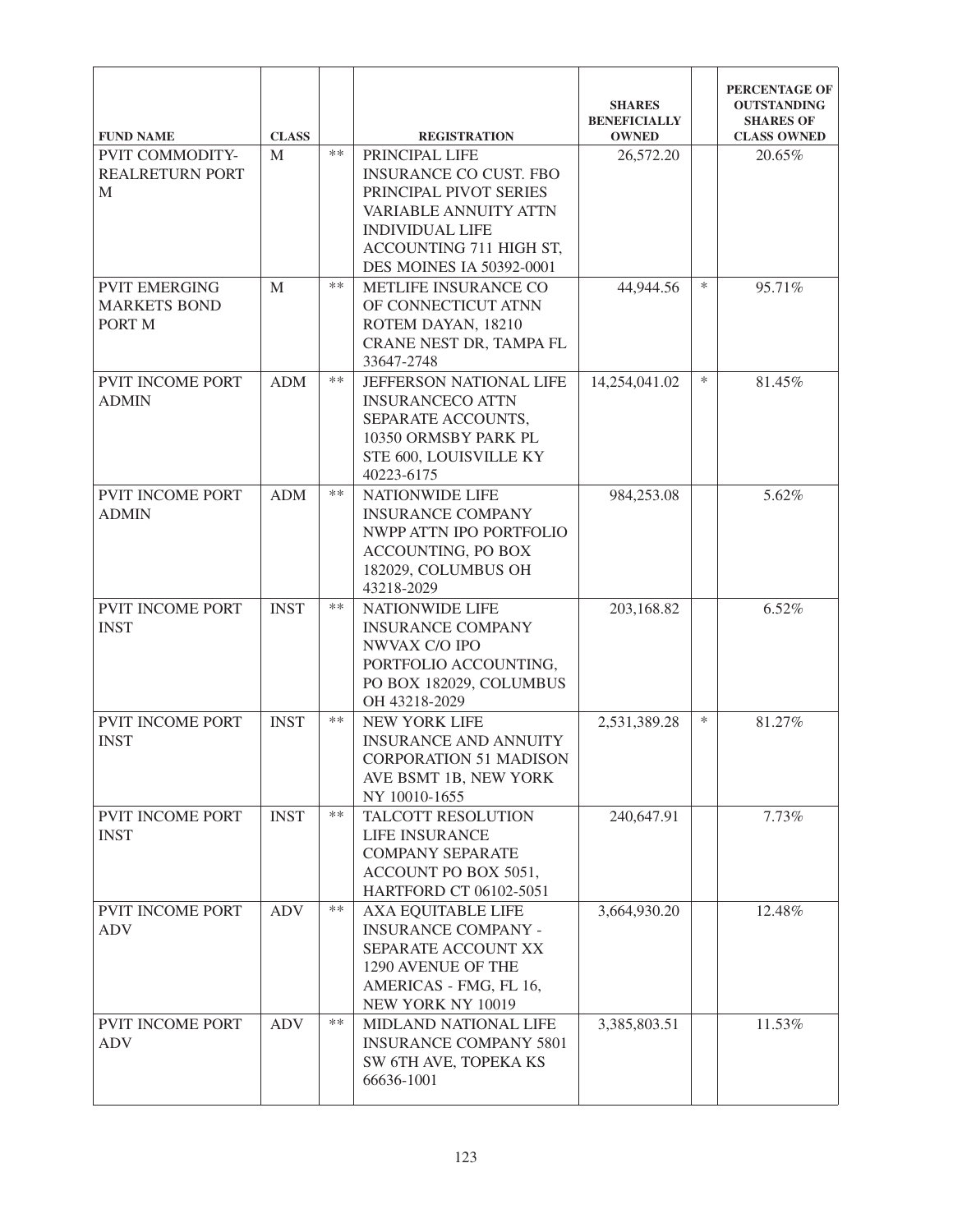| <b>FUND NAME</b>        | <b>CLASS</b> |       | <b>REGISTRATION</b>           | <b>SHARES</b><br><b>BENEFICIALLY</b><br><b>OWNED</b> | <b>PERCENTAGE OF</b><br><b>OUTSTANDING</b><br><b>SHARES OF</b><br><b>CLASS OWNED</b> |
|-------------------------|--------------|-------|-------------------------------|------------------------------------------------------|--------------------------------------------------------------------------------------|
| <b>PVIT INCOME PORT</b> | <b>ADV</b>   | $***$ | <b>NATIONWIDE LIFE</b>        | 1,780,018.06                                         | 6.06%                                                                                |
| <b>ADV</b>              |              |       | <b>INSURANCE COMPANY</b>      |                                                      |                                                                                      |
|                         |              |       | NWVAX C/O IPO                 |                                                      |                                                                                      |
|                         |              |       | PORTFOLIO ACCOUNTING,         |                                                      |                                                                                      |
|                         |              |       | PO BOX 182029, COLUMBUS       |                                                      |                                                                                      |
|                         |              |       | OH 43218-2029                 |                                                      |                                                                                      |
| <b>PVIT INCOME PORT</b> | <b>ADV</b>   | $***$ | <b>NEW YORK LIFE</b>          | 6,511,909.21                                         | 22.17%                                                                               |
| <b>ADV</b>              |              |       | <b>INSURANCE AND ANNUITY</b>  |                                                      |                                                                                      |
|                         |              |       | <b>CORPORATION 51 MADISON</b> |                                                      |                                                                                      |
|                         |              |       | AVE BSMT 1B, NEW YORK         |                                                      |                                                                                      |
|                         |              |       | NY 10010-1655                 |                                                      |                                                                                      |
| <b>PVIT INCOME PORT</b> | <b>ADV</b>   | $***$ | SEPERATE ACCOUNT A OF         | 1,930,052.03                                         | $6.57\%$                                                                             |
| <b>ADV</b>              |              |       | PACIFIC LIFE INSURANCE        |                                                      |                                                                                      |
|                         |              |       | <b>COMPANY 700 NEWPORT</b>    |                                                      |                                                                                      |
|                         |              |       | CENTER DR, NEWPORT            |                                                      |                                                                                      |
|                         |              |       | BEACH CA 92660-6397           |                                                      |                                                                                      |
| <b>PVIT INCOME PORT</b> | <b>ADV</b>   | $***$ | <b>USAZ FUSION BALANCED</b>   | 3,511,329.73                                         | 11.95%                                                                               |
| <b>ADV</b>              |              |       | <b>FUND 4400 EASTON CMNS</b>  |                                                      |                                                                                      |
|                         |              |       | STE 200, COLUMBUS OH          |                                                      |                                                                                      |
|                         |              |       | 43219-6240                    |                                                      |                                                                                      |
| <b>PVIT INCOME PORT</b> | <b>ADV</b>   | $**$  | <b>USAZ FUSION MODERATE</b>   | 6,577,899.89                                         | 22.39%                                                                               |
| <b>ADV</b>              |              |       | FUND ATTN KYLE SMITH,         |                                                      |                                                                                      |
|                         |              |       | 4400 EASTON COMMONS           |                                                      |                                                                                      |
|                         |              |       | SUITE 200, COLUMBUS OH        |                                                      |                                                                                      |
|                         |              |       | 43219-6240                    |                                                      |                                                                                      |
|                         |              |       |                               |                                                      |                                                                                      |

\* Entity owned 25% or more of the outstanding shares of beneficial interest of the Portfolio, and therefore may be presumed to "control" the Portfolio, as that term is defined in the 1940 Act.

\*\* Shares are believed to be held only as nominee.

# **Investment Adviser**

PIMCO, a Delaware limited liability company, serves as investment adviser to the Portfolios pursuant to an investment advisory contract ("Advisory Contract") between PIMCO and the Trust. PIMCO also serves as investment adviser to the Subsidiaries. PIMCO is located at 650 Newport Center Drive, Newport Beach, California 92660. As of December 31, 2021, PIMCO had approximately \$2.20 trillion of assets under management and \$1.70 trillion of third-party assets under management.

PIMCO is a majority owned subsidiary of Allianz Asset Management of America L.P. ("Allianz Asset Management") with minority interests held by Allianz Asset Management of America LLC, by Allianz Asset Management U.S. Holding II LLC, each a Delaware limited liability company, and by certain current and former officers of PIMCO. Allianz Asset Management was organized as a limited partnership under Delaware law in 1987. Through various holding company structures, Allianz Asset Management is majority owned by Allianz SE. Allianz SE is a European based, multinational insurance and financial services holding company and a publicly traded German company.

The general partner of Allianz Asset Management has substantially delegated its management and control of Allianz Asset Management to a Management Board. The Management Board of Allianz Asset Management is comprised of John C. Maney.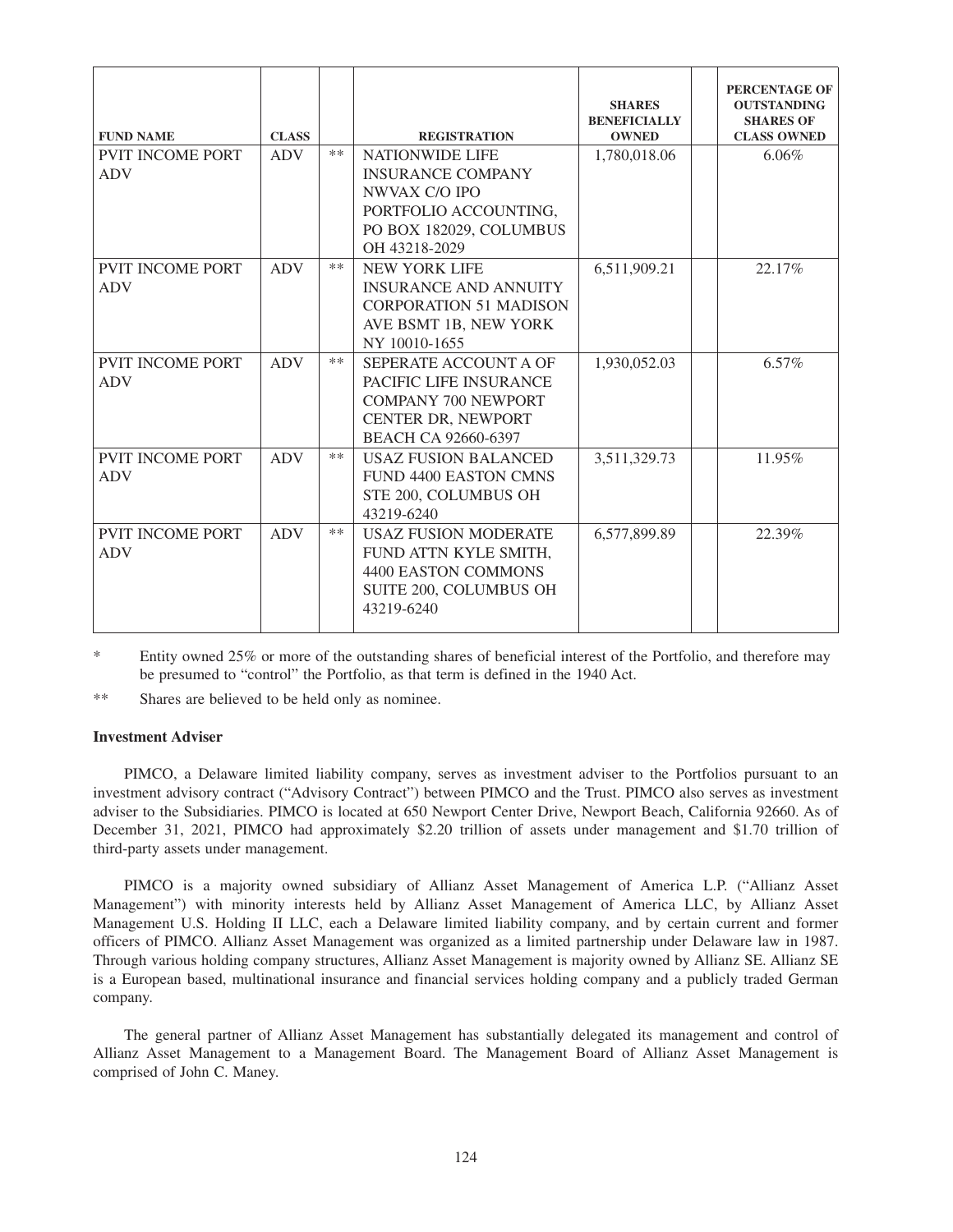As of the date of this Statement of Additional Information, there are currently no significant institutional shareholders of Allianz SE.

PIMCO has engaged Research Affiliates, LLC ("Research Affiliates"), a California limited liability company, to serve as asset allocation sub-adviser to the PIMCO All Asset Portfolio pursuant to an asset allocation sub-advisory agreement ("Asset Allocation Sub-Advisory Agreement"). Research Affiliates was organized in March 2002 and is located at 620 Newport Center Drive, Suite 900, Newport Beach, California 92660.

Absent an SEC exemption or other regulatory relief, the Portfolios generally are precluded from effecting principal transactions with brokers that are deemed to be affiliated persons of the Portfolio, the Adviser or the Sub-Adviser, and the Portfolios' ability to purchase securities being underwritten by an affiliated broker or a syndicate including an affiliated broker is subject to restrictions. Similarly, the Portfolios' ability to utilize the affiliated brokers for agency transactions is subject to the restrictions of Rule 17e-1 under the 1940 Act. PIMCO does not believe that the restrictions on transactions with the affiliated brokers described above will materially adversely affect its ability to provide services to the Portfolio, the Portfolios' ability to take advantage of market opportunities, or the Portfolios' overall performance.

#### **Advisory Agreements**

The Portfolios pay for the advisory and supervisory and administrative services they require under what is essentially an all-in fee structure.

PIMCO is responsible for making investment decisions and placing orders for the purchase and sale of the Trust's investments directly with the issuers or with brokers or dealers selected by it in its discretion. See "Portfolio Transactions and Brokerage," below. PIMCO also furnishes to the Board of Trustees, which has overall responsibility for the business and affairs of the Trust, periodic reports on the investment performance of each Portfolio.

Under the terms of the Advisory Contract, PIMCO is obligated to manage the Portfolios in accordance with applicable laws and regulations. The investment advisory services of PIMCO to the Trust are not exclusive under the terms of the Advisory Contract. PIMCO is free to, and does, render investment advisory services to others.

Following the expiration of the two year period commencing with the effectiveness of the Advisory Contract, it will continue in effect on a yearly basis provided such continuance is approved annually; (i) by the holders of a majority of the outstanding voting securities of the Trust or by the Board of Trustees; and (ii) by a majority of the independent Trustees. The Advisory Contract may be terminated without penalty by vote of the Trustees or the shareholders of the Trust, or by PIMCO, on 60 days' written notice by either party to the contract and will terminate automatically if assigned.

As discussed in "Investment Objectives and Policies" above, the *PIMCO CommodityRealReturn® Strategy Portfolio* may pursue its investment objective by investing in the CRRS Subsidiary and the *PIMCO Global Managed Asset Allocation Portfolio* may pursue its investment objective by investing in the GMAA Subsidiary. The Subsidiaries have each entered into a separate contract with PIMCO whereby PIMCO provides investment advisory and other services to the Subsidiaries (the "Subsidiary Advisory Contracts"). In consideration of these services, each Subsidiary pays PIMCO a management fee and an administrative services fee at the annual rates of 0.49% and 0.20%, respectively. PIMCO has contractually agreed to waive the advisory fee and the supervisory and administrative fee it receives from the *PIMCO CommodityRealReturn® Strategy Portfolio* in an amount equal to the management fee and administrative fee, respectively, paid to PIMCO by the CRRS Subsidiary. This waiver may not be terminated by PIMCO, and will remain in effect for as long as PIMCO's contract with the CRRS Subsidiary is in place. PIMCO has contractually agreed to waive the advisory fee and the supervisory and administrative fee it receives from the *PIMCO Global Managed Asset Allocation Portfolio* in an amount equal to the management fee and administrative services fee, respectively, paid to PIMCO by the GMAA Subsidiary. This waiver may not be terminated by PIMCO, and will remain in effect for as long as PIMCO's contract with the GMAA Subsidiary is in place.

The Subsidiary Advisory Contracts will continue in effect until terminated. The Subsidiary Advisory Contracts are each terminable by either party thereto, without penalty, on 60 days' prior written notice, and shall terminate automatically in the event: (i) it is "assigned" by PIMCO (as defined in the Investment Advisers Act of 1940, as amended (the "Advisers Act")); or (ii) the Advisory Contract between the Trust, acting for and on behalf of the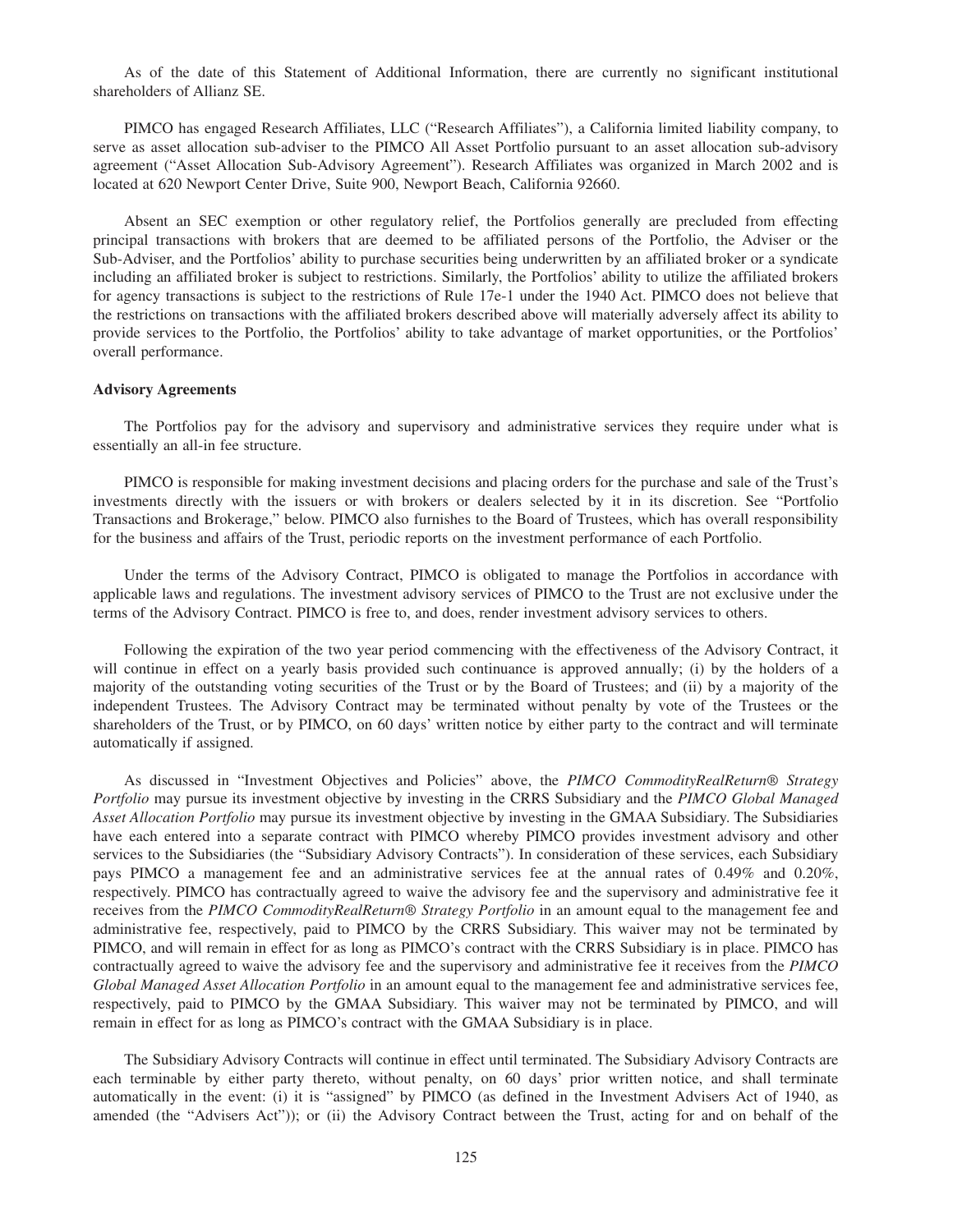# *PIMCO CommodityRealReturn® Strategy Portfolio* and *the PIMCO Global Managed Asset Allocation Portfolio*, as applicable, and PIMCO is terminated.

PIMCO employs Research Affiliates to provide asset allocation services to the PIMCO All Asset Portfolio pursuant to an Asset Allocation Sub-Advisory Agreement. Under the Asset Allocation Sub-Advisory Agreement, Research Affiliates is responsible for recommending how the assets of the Portfolio are allocated and reallocated from time to time among the Underlying PIMCO Funds. The Portfolio indirectly pays a proportionate share of the advisory fees paid to PIMCO by the Underlying PIMCO Funds in which the Portfolio invests. Research Affiliates is not compensated directly by the PIMCO All Asset Portfolio, but is paid by PIMCO. Under the terms of the Asset Allocation Sub-Advisory Agreement, Research Affiliates is obligated to sub-advise the PIMCO All Asset Portfolio in accordance with applicable laws and regulations.

The Asset Allocation Sub-Advisory Agreement will continue in effect with respect to the *PIMCO All Asset Portfolio*, for two years from its effective date, and thereafter on a yearly basis provided such continuance is approved annually: (i) by the holders of a majority of the outstanding voting securities of the Trust or by the Board of Trustees; and (ii) by a majority of the independent Trustees. The Asset Allocation Sub-Advisory Agreement may be terminated without penalty by vote of the Trustees or its shareholders, or by PIMCO, on 60 days' written notice by either party to the contract and will terminate automatically if assigned. If Research Affiliates ceases to serve as sub-adviser of the Portfolio, PIMCO will either assume full responsibility therefor, or retain a new asset allocation sub-adviser, subject to the approval of the Board of Trustees and, if required, the Portfolio's shareholders.

In rendering investment advisory services to the Trust, PIMCO may use the resources of one or more foreign (non-U.S.) affiliates that are not registered under the Advisers Act (the "PIMCO Overseas Affiliates") to provide portfolio management, research and trading services to the Trust. Under the Memorandums of Understanding ("MOUs"), each of the PIMCO Overseas Affiliates are Participating Affiliates of PIMCO as that term is used in relief granted by the staff of the SEC allowing U.S. registered advisers to use investment advisory and trading resources of unregistered advisory affiliates subject to the regulatory supervision of the registered adviser. Each Participating Affiliate and any of their respective employees who provide services to the Trust are considered under the MOUs to be "associated persons" of PIMCO as that term is defined in the Advisers Act for purposes of PIMCO's required supervision.

# **Advisory Fee Rates**

Each Portfolio either currently pays, or will pay, a monthly investment advisory fee at an annual rate based on average daily net assets of the Portfolio as follows:

| Portfolio $(*)$                                                                | <b>Advisory</b><br><b>Fee Rate</b> |
|--------------------------------------------------------------------------------|------------------------------------|
|                                                                                |                                    |
| PIMCO All Asset Portfolio                                                      | 0.175                              |
| PIMCO Long-Term U.S. Government Portfolio                                      | 0.225                              |
| PIMCO Emerging Markets Bond and PIMCO Global Diversified Allocation Portfolios | 0.45                               |
| PIMCO Commodity Real Return <sup>®</sup> Strategy Portfolio                    | 0.49                               |
| PIMCO Dynamic Bond Portfolio                                                   | 0.55                               |
| PIMCO Balanced Allocation Portfolio                                            | 0.66                               |
| PIMCO Global Managed Asset Allocation Portfolio                                | 0.90                               |
| All Other Portfolios                                                           | 0.25                               |

(\*) As disclosed in the Portfolios' prospectuses, the Portfolios may invest in certain PIMCO-advised money market funds and/or short-term bond funds ("Central Funds"), to the extent permitted by the 1940 Act, the rules thereunder or exemptive relief therefrom. The Central Funds are registered investment companies created for use solely by the series of registered investment companies advised by PIMCO, in connection with their cash management activities. The Central Funds do not pay an investment advisory fee to PIMCO in return for providing investment advisory services. However, when investing in a Central Fund, each such Portfolio ("Investing Portfolio") has agreed that 0.005% of the advisory fee that such Investing Portfolio is currently obligated to pay to PIMCO under its investment advisory contract will be designated as compensation for the investment advisory services PIMCO provides to the applicable Central Fund.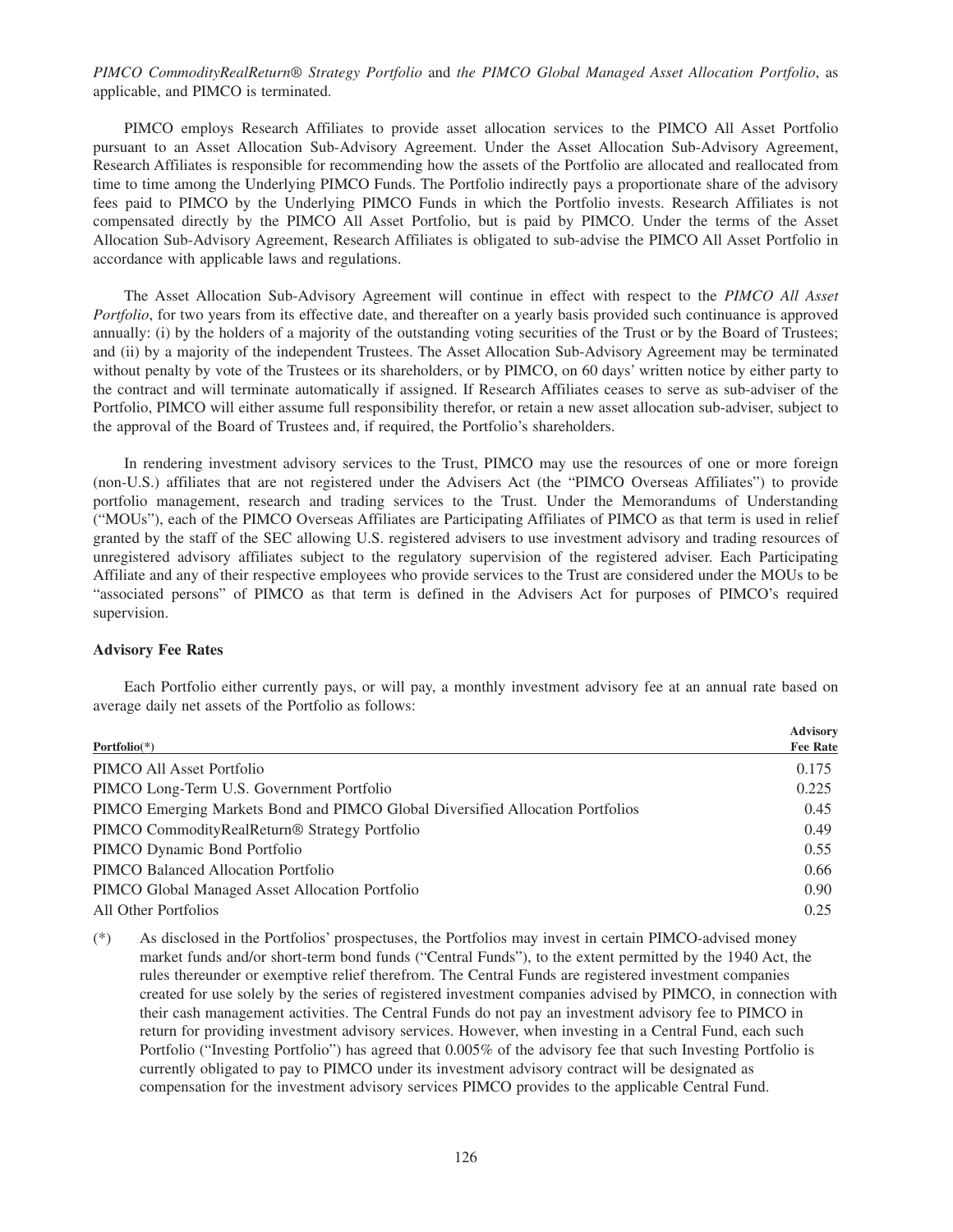## **Advisory Fee Payments**

The advisory fees paid by each Portfolio that was operational during the fiscal years ended December 31, 2021, 2020 and 2019 were as follows:

| Portfolio                                                   | <b>Year Ended</b><br>12/31/21 | <b>Year Ended</b> | <b>Year Ended</b> |
|-------------------------------------------------------------|-------------------------------|-------------------|-------------------|
|                                                             |                               | 12/31/20          | 12/31/19          |
| PIMCO All Asset Portfolio                                   | \$<br>857,889                 | \$1,078,336       | 1,229,187<br>\$   |
| PIMCO Balanced Allocation Portfolio                         | 1,081,434                     | 576,261           | 606,416           |
| PIMCO Commodity Real Return <sup>®</sup> Strategy Portfolio | 2,825,246                     | 1,773,107         | 1,888,828         |
| PIMCO Dynamic Bond Portfolio                                | 759,626                       | 1,488,041         | 1,673,156         |
| PIMCO Emerging Markets Bond Portfolio                       | 1,131,330                     | 1,133,046         | 1,205,739         |
| PIMCO Global Bond Opportunities Portfolio (Unhedged)        | 408,654                       | 451,586           | 497,100           |
| PIMCO Global Core Bond (Hedged) Portfolio                   | 291,635                       | 232,291           | 263,557           |
| PIMCO Global Diversified Allocation Portfolio               | 2,627,705                     | 4,261,868         | 4,461,182         |
| PIMCO Global Managed Asset Allocation Portfolio             | 4,810,349                     | 5,322,772         | 5,623,480         |
| PIMCO High Yield Portfolio                                  | 1,884,486                     | 2,049,566         | 2,354,409         |
| PIMCO Income Portfolio                                      | 1,138,260                     | 848,067           | 789,211           |
| PIMCO International Bond Portfolio (Unhedged)               | 77,798                        | 69.756            | 74,207            |
| PIMCO International Bond Portfolio (U.S. Dollar-Hedged)     | 1,689,955                     | 1,444,204         | 1,385,838         |
| PIMCO Long-Term U.S. Government Portfolio                   | 1,221,191                     | 1,273,702         | 919,839           |
| <b>PIMCO</b> Low Duration Portfolio                         | 4,905,192                     | 4,631,225         | 4,532,586         |
| PIMCO Real Return Portfolio                                 | 4,647,449                     | 4,419,499         | 4,529,491         |
| PIMCO Short-Term Portfolio                                  | 1,243,884                     | 1,227,619         | 1,141,274         |
| PIMCO Total Return Portfolio                                | 16,612,873                    | 16,430,431        | 16,315,724        |
|                                                             |                               |                   |                   |

PIMCO paid \$612,778 during the fiscal year ended December 31, 2021, \$770,240 during the fiscal year ended December 31, 2020, and \$877,991 during the fiscal year ended December 31, 2019, to Research Affiliates in connection with the Asset Allocation Sub-Advisory Agreement relating to the PIMCO All Asset Portfolio.

#### **Advisory Fees Waived and Recouped**

The PIMCO All Asset Portfolio is permitted to invest in Underlying PIMCO Funds, which, for this Portfolio, is defined to include the least expensive class of shares of any actively managed or smart beta funds (including mutual funds or exchange-traded funds) of PIMCO Funds, PIMCO ETF Trust or PIMCO Equity Series, each an affiliated open-end investment company, except other funds of funds and the PIMCO California Municipal Intermediate Value Fund, PIMCO California Municipal Opportunistic Value Fund, PIMCO National Municipal Intermediate Value Fund and PIMCO National Municipal Opportunistic Value Fund.

Each of the PIMCO Global Diversified Allocation and PIMCO Global Managed Asset Allocation Portfolios is permitted to invest in Underlying PIMCO Funds, which, for these two Portfolios, is defined to include Institutional Class or Class M shares of any funds of the PIMCO Funds and PIMCO Equity Series, affiliated open-end companies, except other funds of funds and the PIMCO California Municipal Intermediate Value Fund, PIMCO California Municipal Opportunistic Value Fund, PIMCO National Municipal Intermediate Value Fund and PIMCO National Municipal Opportunistic Value Fund. Each of the PIMCO Global Diversified Allocation and PIMCO Global Managed Asset Allocation Portfolios is further permitted to invest in Acquired Funds, which, for these two Portfolios, is defined to include the Underlying PIMCO Funds and other affiliated, including funds of PIMCO ETF Trust, and unaffiliated funds, which may or may not be registered under the 1940 Act.

The PIMCO All Asset, PIMCO Global Diversified Allocation and PIMCO Global Managed Asset Allocation Portfolios pay advisory and supervisory and administrative fees directly to PIMCO at the annual rates stated above, based on the average daily net assets attributable in the aggregate to each Portfolio's Administrative Class shares. Each Portfolio also indirectly pays its proportionate share of the advisory, supervisory and administrative and management fees charged by PIMCO to the Underlying PIMCO Funds and, to the extent not included among the Underlying PIMCO Funds, funds of PIMCO ETF Trust in which each Portfolio invests (collectively, "Underlying PIMCO Fund Fees").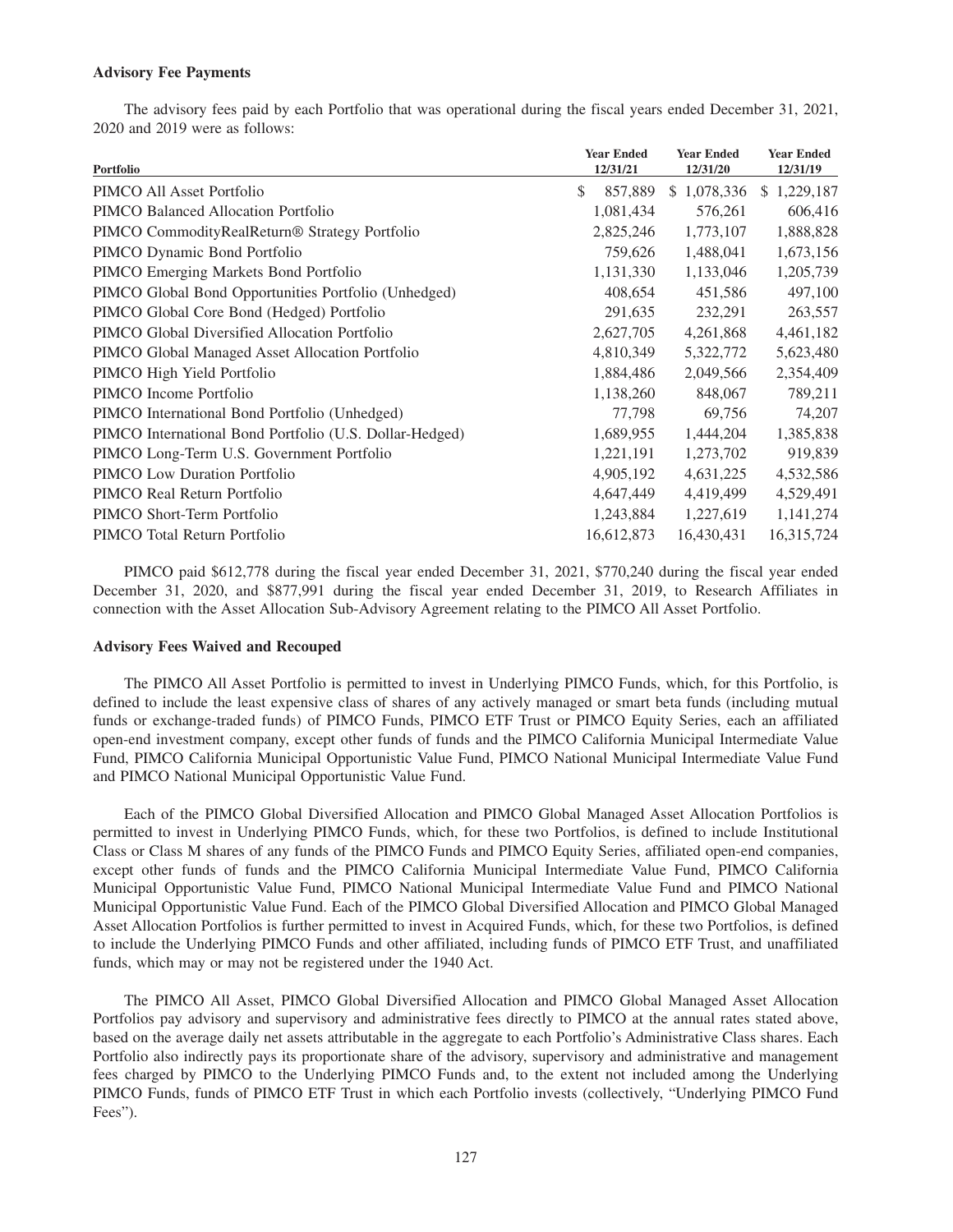PIMCO has contractually agreed, through May 1, 2023, for the PIMCO All Asset Portfolio, to waive its advisory fee to the extent that the Underlying PIMCO Fund Fees exceed 0.64% of the total assets invested in Underlying PIMCO Funds. This waiver will automatically renew for one-year terms unless PIMCO provides written notice to the Trust at least 30 days prior to the end of the then current term. In any month in which the investment advisory contract is in effect, PIMCO is entitled to reimbursement by the Portfolio of any portion of the advisory fee waived as set forth above (the "Asset Allocation Reimbursement Amount") within thirty-six months of the time of the waiver, provided that such amount paid to PIMCO will not: (1) together with any Underlying PIMCO Fund Fees exceed, for such month, the applicable expense limit; (2) exceed the total Asset Allocation Reimbursement Amount; or (3) include any amounts previously reimbursed to PIMCO.

PIMCO has contractually agreed, through May 1, 2023, to waive, first, the advisory fee and, second, to the extent necessary, the supervisory and administrative fee it receives from the PIMCO Global Diversified Allocation Portfolio and PIMCO Global Managed Asset Allocation Portfolio, respectively, in an amount equal to the Underlying PIMCO Fund Fees indirectly incurred by the Portfolio in connection with its investments in Underlying PIMCO Funds, up to a maximum waived amount that is equal to the Portfolio's aggregate advisory fee and supervisory and administrative fee. This waiver will automatically renew for one-year terms unless PIMCO provides written notice to the Trust at least 30 days prior to the end of the then current term.

PIMCO has contractually agreed, through May 1, 2023, to waive, first, the advisory fee and, second, to the extent necessary, the supervisory and administrative fee it receives from the PIMCO Balanced Allocation Portfolio in an amount equal to the expenses attributable to the Management Fees of series of PIMCO Funds, PIMCO Equity Series and PIMCO ETF Trust indirectly incurred by the Portfolio in connection with its investments in series of PIMCO Funds, PIMCO Equity Series and PIMCO ETF Trust, up to a maximum waived amount that is equal to the Portfolio's aggregate advisory fee and supervisory and administrative fee. This waiver will automatically renew for one-year terms unless PIMCO provides written notice to the Trust at least 30 days prior to the end of the then current term.

PIMCO also has contractually agreed to waive the advisory fee it receives from the *PIMCO CommodityRealReturn® Strategy Portfolio* in an amount equal to the management fee paid to PIMCO by the CRRS Subsidiary, which cannot be recouped. PIMCO also has contractually agreed to waive the advisory fee it receives from the *PIMCO Global Managed Asset Allocation Portfolio* in an amount equal to the management fee paid to PIMCO by the GMAA Subsidiary, which cannot be recouped. These waivers will automatically renew for one-year terms unless PIMCO provides written notice to the Trust at least 30 days prior to the end of the then current term.

On December 4, 2020, the SEC granted an order approving the substitutions of shares of certain mutual funds offered as investment options to certain variable annuity and variable life insurance contracts issued by the insurance company requesting such order with shares of certain other mutual funds, including the PIMCO Total Return Portfolio, PIMCO Global Core Bond Portfolio (Unhedged) and PIMCO Balanced Allocation Portfolio. As a condition of this order, the SEC required that PIMCO enter into a written contract with the Portfolios to limit expenses as required by the order. Accordingly, pursuant to a Fund Substitution Expense Limitation Agreement dated April 21, 2021, PIMCO has agreed to waive, reduce or reimburse, for the PIMCO Total Return Portfolio, PIMCO Global Core Bond (Hedged) Portfolio and PIMCO Balanced Allocation Portfolio, all or any portion of fees by an amount sufficient to reduce the Administrative Class's annualized expenses to 1.15%, 0.99% and 1.05%, respectively. This Expense Limitation Agreement will expire on June 20, 2023.

Advisory fees waived during the fiscal years ended December 31, 2021, 2020 and 2019 were as follows:

| Portfolio                                                   | <b>Year Ended</b><br>12/31/21 | <b>Year Ended</b><br>12/31/20 | <b>Year Ended</b><br>12/31/19 |
|-------------------------------------------------------------|-------------------------------|-------------------------------|-------------------------------|
| PIMCO All Asset Portfolio                                   |                               | \$621,308\$605,280            | \$1,053,693                   |
| PIMCO Balanced Allocation Portfolio                         | 44.119                        | 22.480                        | 21.292                        |
| PIMCO Commodity Real Return <sup>®</sup> Strategy Portfolio | 713,275                       | 301,787                       | 257,089                       |
| PIMCO Global Diversified Allocation Portfolio               | 2.627.705                     | 4.261.868                     | 4,461,182                     |
| PIMCO Global Managed Asset Allocation Portfolio             | 985.421                       | 1.057.296                     | 884,029                       |

No previously waived advisory fees were recouped during the fiscal years ended December 31, 2021, 2020 and 2019.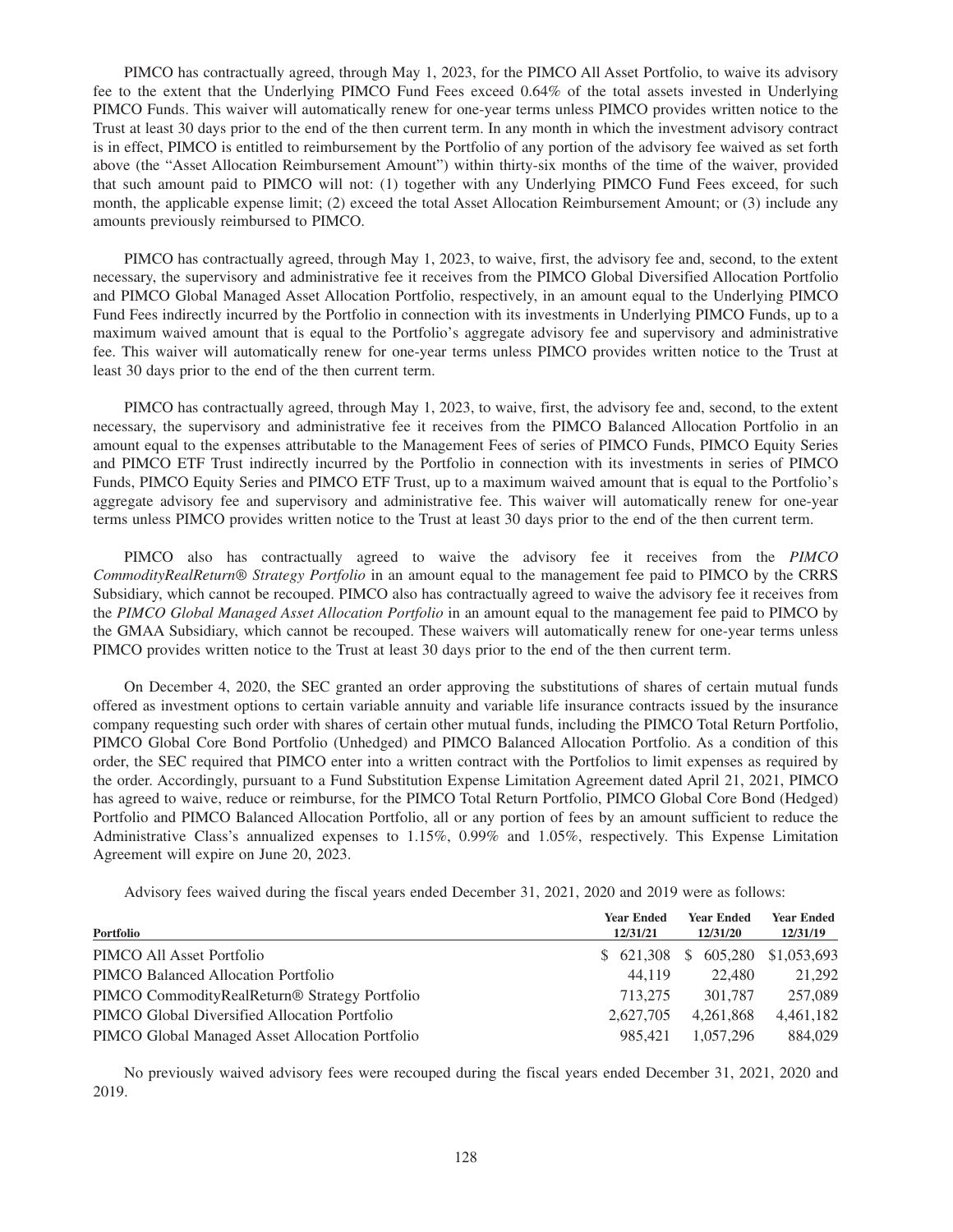#### **PIMCO Proxy Voting Policies and Procedures**

PIMCO has adopted written proxy voting policies and procedures ("Proxy Policy") as required by Rule 206(4)-6 under the Advisers Act. The Trust has adopted the Proxy Policy of PIMCO when voting proxies on behalf of the Portfolios.

**Policy Statement:** The proxy voting policy is intended to foster PIMCO's compliance with its fiduciary obligations and applicable law; the policy applies to any voting or consent rights with respect to securities held in accounts over which PIMCO has discretionary voting authority. The Policy is designed in a manner reasonably expected to ensure that voting and consent rights are exercised in the best interests of PIMCO's clients.

*Overview:* PIMCO has adopted a written proxy voting policy ("Proxy Policy") as required by Rule 206(4)-6 under the Advisers Act. Proxies generally describe corporate action-consent rights (relative to fixed income securities) and proxy voting ballots (relative to fixed income or equity securities) as determined by the issuer or custodian. As a general matter, when PIMCO has proxy voting authority, PIMCO has a fiduciary obligation to monitor corporate events and to take appropriate action on client proxies that come to its attention. Each proxy is voted on a case-by-case basis, taking into account relevant facts and circumstances. When considering client proxies, PIMCO may determine not to vote a proxy in limited circumstances.

*Equity Securities.* The term "equity securities" means common and preferred stock, including common and preferred shares issued by investment companies; it does not include debt securities convertible into equity securities. PIMCO has retained an Industry Service Provider ("ISP") to provide research and voting recommendations for proxies relating to equity securities in accordance with the ISP's guidelines. By following the guidelines of an independent third party, PIMCO seeks to mitigate potential conflicts of interest PIMCO may have with respect to proxies covered by the ISP. PIMCO will follow the recommendations of the ISP unless: (i) the ISP does not provide a voting recommendation; or (ii) a portfolio manager or analyst decides to override the ISP's voting recommendation. In either such case as described above, the Legal and Compliance department will review the proxy to determine whether an actual or potential conflict of interest exists. When the ISP does not provide a voting recommendation, the relevant portfolio manager or analyst will make a determination regarding how, or if, the proxy will be voted by completing required documentation.

*Fixed Income Securities.* Fixed income securities can be processed as proxy ballots or corporate action-consents at the discretion of the issuer/custodian. Voting or consent rights shall not include matters which are primarily decisions to buy or sell investments, such as tender offers, exchange offers, conversions, put options, redemptions, and Dutch auctions. When processed as proxy ballots, the ISP generally does not provide a voting recommendation and its role is limited to election processing and recordkeeping. In such instances, any elections would follow the standard process discussed above for equity securities. When processed as corporate action-consents, the Legal and Compliance department will review all election forms to determine whether an actual or potential conflict of interest exists with respect to the portfolio manager's or analyst's consent election. PIMCO's Credit Research and Portfolio Management Groups are responsible for issuing recommendations on how to vote proxy ballots and corporation action-consents with respect to fixed income securities.

*Resolution of Potential and Identified Conflicts of Interest.* The Proxy Policy permits PIMCO to seek to resolve material conflicts of interest by pursuing any one of several courses of action. With respect to material conflicts of interest between PIMCO and a client account, the Proxy Policy permits PIMCO to either: (i) convene a working group to assess and resolve the conflict (the "Proxy Working Group"); or (ii) vote in accordance with protocols previously established by the Proxy Policy, the Proxy Working Group and/or other relevant procedures approved by PIMCO's Legal and Compliance department or PIMCO's Conflict Committee with respect to specific types of conflicts.

PIMCO will supervise and periodically review its proxy voting activities and the implementation of the Proxy Policy. PIMCO's Proxy Policy, and information about how PIMCO voted a client's proxies, is available upon request.

*ISP Oversight:* Consistent with its fiduciary obligations, PIMCO will perform periodic due diligence and oversight of ISPs engaged to provide PIMCO with proxy voting research and recommendations. PIMCO's due diligence and oversight process includes, but is not limited to, the evaluation of: the ISP's capacity and competency to provide proxy voting research and recommendations including the adequacy and quality of the ISP's operational infrastructure as it relates to its process for seeking timely input from issuers and its voting methodologies and the ISP's compliance program.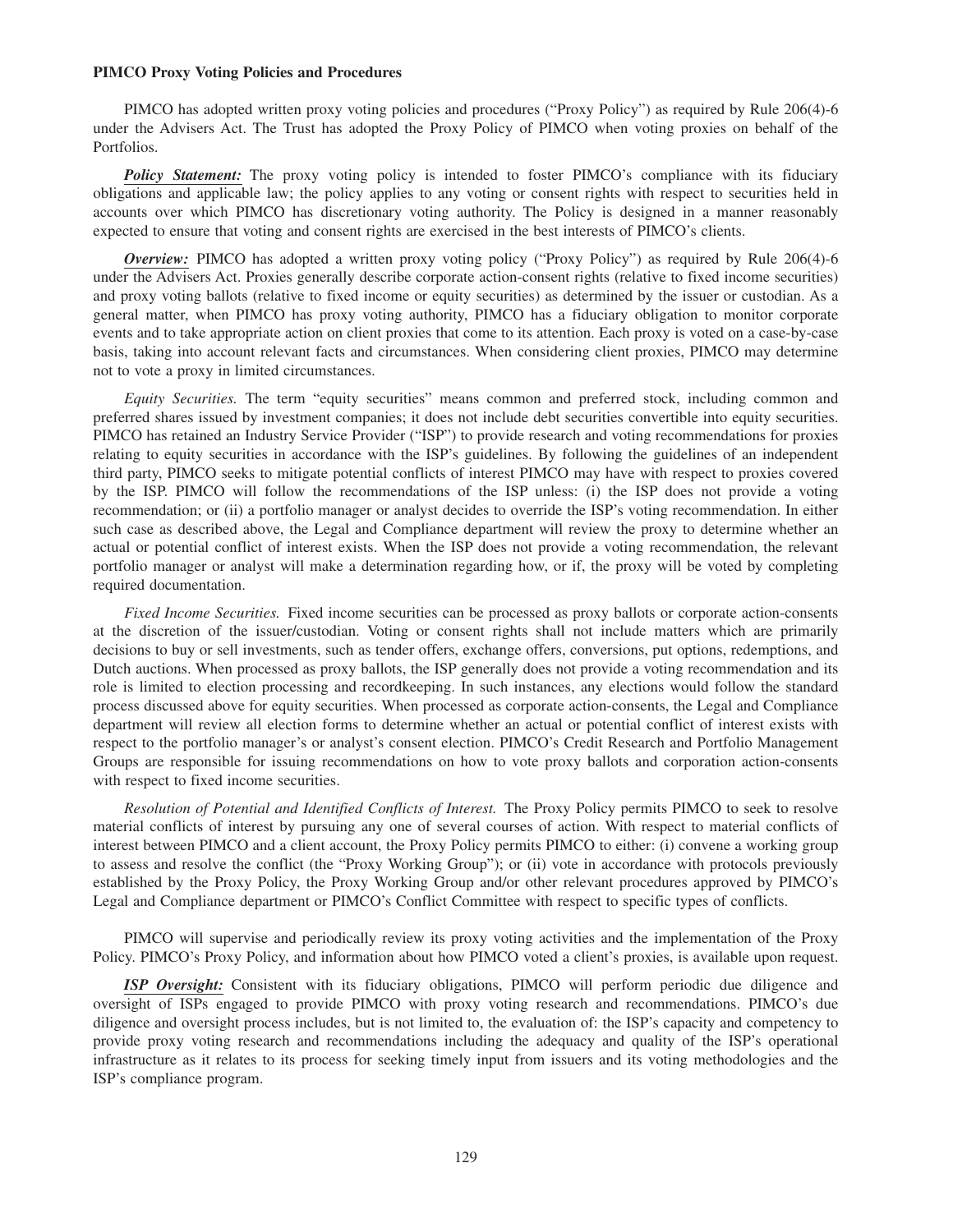Sub-Adviser Engagement: As an investment manager, PIMCO may exercise its discretion to engage a Sub-Adviser to provide portfolio management services to certain Portfolios. Consistent with its management responsibilities, the Sub-Adviser will assume the authority for voting proxies on behalf of PIMCO for these Portfolios. Sub-Advisers may utilize third parties to perform certain services related to their portfolio management responsibilities. As a fiduciary, PIMCO will maintain oversight of the investment management responsibilities (which may include proxy voting) performed by the Sub-Adviser and contracted third parties.

Information about how PIMCO voted the Portfolio's proxies for the most recent twelve-month period ended June 30th (Form N-PX) will be available no later than the following August 31st, without charge, upon request, by calling the Portfolios at 1-800-927-4648, on the Portfolios' website at www.pimco.com and on the SEC's website at http://www.sec.gov.

### **Portfolio Administrator**

PIMCO also serves as Administrator to the Portfolios pursuant to a supervision and administration agreement (as amended and restated from time to time, the "Supervision and Administration Agreement") with the Trust. The Supervision and Administration Agreement replaces the Amended and Restated Administration Agreement and the administrative fees payable thereunder. Pursuant to the Supervision and Administration Agreement, PIMCO provides the Portfolios with certain supervisory, administrative and shareholder services necessary for Portfolio operations and is responsible for the supervision of other Portfolio service providers, and receives a supervisory and administrative fee in return. PIMCO may in turn use the facilities or assistance of its affiliates to provide certain services under the Supervision and Administration Agreement, on terms agreed between PIMCO and such affiliates. The supervisory and administrative services provided by PIMCO include but are not limited to: (1) shareholder servicing functions, including preparation of shareholder reports and communications, (2) regulatory compliance, such as reports and filings with the SEC and state securities commissions, and (3) general supervision of the operations of the Portfolios, including coordination of the services performed by the Portfolios' transfer agent, custodian, legal counsel, independent registered public accounting firm, and others. PIMCO (or an affiliate of PIMCO) also furnishes the Portfolios with office space facilities required for conducting the business of the Portfolios, and pays the compensation of those officers, employees and Trustees of the Trust affiliated with PIMCO. In addition, PIMCO, at its own expense, arranges for the provision of legal, audit, custody, transfer agency and other services for the Portfolios, and is responsible for the costs of registration of the Trust's shares and the printing of Prospectuses and shareholder reports for current shareholders.

### **Supervisory and Administrative Fee Rates**

rates for each Portfolio (each expressed as a percentage of the Portfolio's average daily net assets attributable to its classes of shares on an annual basis): **Supervisory and**

PIMCO has contractually agreed to provide the foregoing services, and to bear these expenses, at the following

| Portfolio                                                                                                                                       | $U$ uper 11501 1 and<br>Administrative<br><b>Fee Rate</b> |
|-------------------------------------------------------------------------------------------------------------------------------------------------|-----------------------------------------------------------|
| PIMCO Balanced Allocation and PIMCO Global Managed Asset Allocation Portfolios                                                                  | $0.05\%$                                                  |
| PIMCO Short-Term Portfolio                                                                                                                      | 0.20%                                                     |
| PIMCO Dynamic Bond Portfolio                                                                                                                    | $0.30\%$                                                  |
| PIMCO High Yield Portfolio                                                                                                                      | $0.35\%$                                                  |
| PIMCO Global Core Bond (Hedged) Portfolio                                                                                                       | $0.31\%$                                                  |
| PIMCO Emerging Markets Bond, PIMCO Global Diversified Allocation and PIMCO Income<br>Portfolios                                                 | 0.40%                                                     |
| PIMCO Global Bond Opportunities (Unhedged), PIMCO International Bond (Unhedged) and PIMCO<br>International Bond (U.S. Dollar-Hedged) Portfolios | $0.50\%$                                                  |
| All Other Portfolios                                                                                                                            | 0.25%                                                     |

Except for the expenses paid by PIMCO, the Trust bears all costs of its operations. The Portfolios are responsible for: (i) salaries and other compensation of any of the Trust's executive officers and employees who are not officers, directors, stockholders, or employees of PIMCO or its subsidiaries or affiliates; (ii) taxes and governmental fees; (iii) brokerage fees and commissions and other portfolio transaction expenses; (iv) costs of borrowing money, including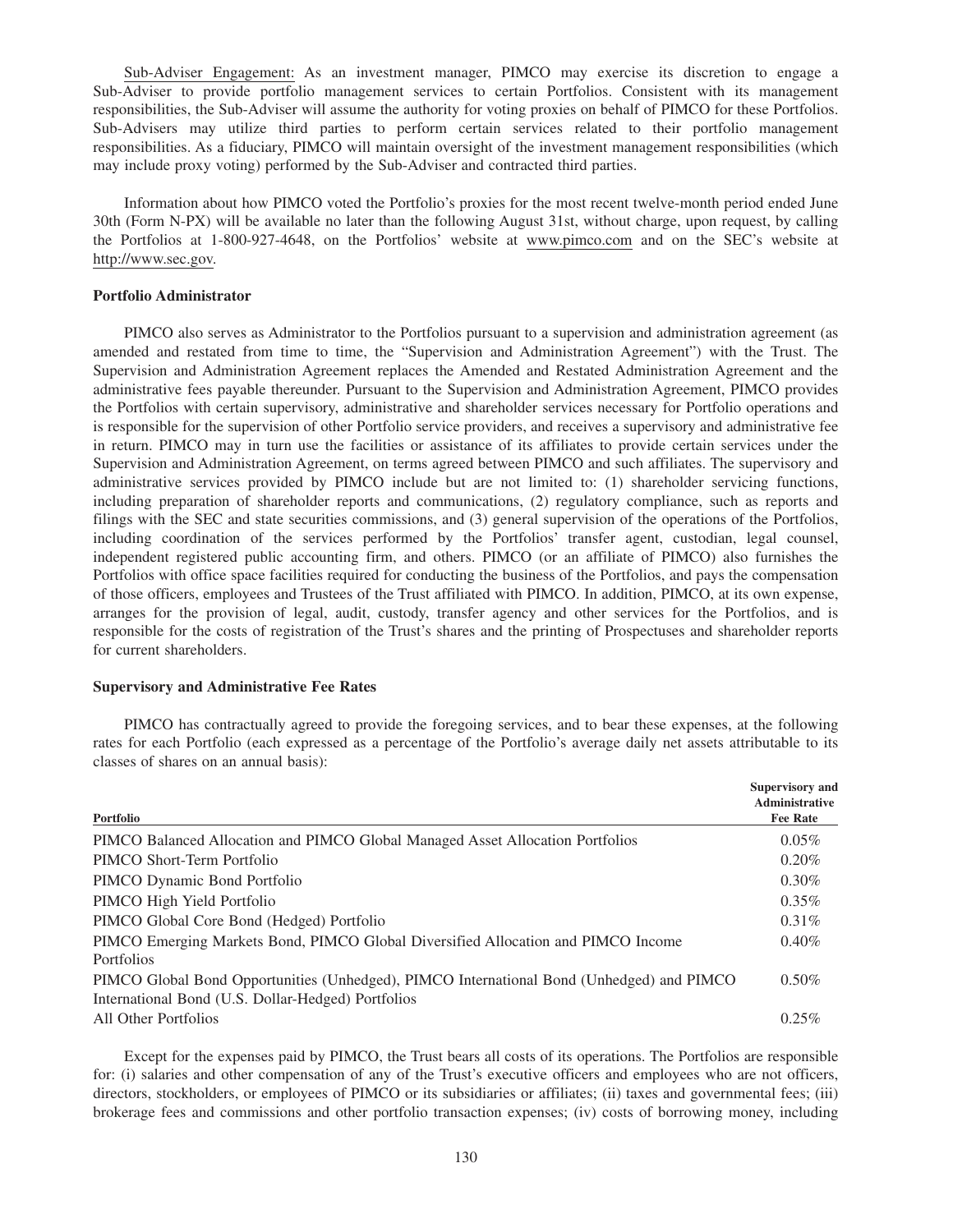interest expenses; (v) fees and expenses of the Trustees who are not "interested persons" of PIMCO or the Trust, and any counsel retained exclusively for their benefit; (vi) extraordinary expenses, including costs of litigation and indemnification expenses; (vii) expenses, such as organizational expenses, which are capitalized in accordance with generally accepted accounting principles; and (viii) any expenses allocated or allocable to a specific class of shares ("class-specific expenses").

Class-specific expenses include distribution and service fees payable with respect to different classes of shares and supervisory and administrative fees as described above, and may include certain other expenses as permitted by the Trust's Multi-Class Plan (as amended and restated from time to time, the "Multi-Class Plan") adopted pursuant to Rule 18f-3 under the 1940 Act and subject to review and approval by the Trustees.

The Supervision and Administration Agreement may be terminated by the Trustees, or by a vote of a majority of the outstanding voting securities of the Trust, Portfolio or Class, as applicable, at any time on 60 days' written notice. Following the expiration of the one-year period commencing with the effectiveness of the Supervision and Administration Agreement, it may be terminated by PIMCO, also on 60 days' written notice.

The *PIMCO All Asset*, the *PIMCO Global Diversified Allocation* and the *PIMCO Global Managed Asset Allocation Portfolios* indirectly pay a proportionate share of the Underlying PIMCO Fund Expenses.

The Supervision and Administration Agreement is subject to annual approval by the Board of Trustees, including a majority of the Trustees who are not interested persons of the Trust (as that term is defined in the 1940 Act). The current Supervision and Administration Agreement, as supplemented from time to time, was approved by the Board of Trustees, including all of the independent Trustees at a meeting held for such purpose. In approving the Supervision and Administration Agreement, the Trustees determined that: (1) the Supervision and Administration Agreement is in the best interests of the Portfolios and their shareholders; (2) the services to be performed under the Supervision and Administration Agreement are services required for the operation of the Portfolios; (3) PIMCO is able to provide, or to procure, services for the Portfolios which are at least equal in nature and quality to services that could be provided by others; and (4) the fees to be charged pursuant to the Supervision and Administration Agreement are fair and reasonable in light of the usual and customary charges made by others for services of the same nature and quality

### **Supervisory and Administrative Fee Payments**

The supervisory and administrative fees (formerly named administrative fees) paid by each Portfolio that was operational during the fiscal years ended December 31, 2021, 2020 and 2019 were as follows:

|                                                         | <b>Year Ended</b> | <b>Year Ended</b> | <b>Year Ended</b> |
|---------------------------------------------------------|-------------------|-------------------|-------------------|
| Portfolio                                               | 12/31/21          | 12/31/20          | 12/31/19          |
| PIMCO All Asset Portfolio                               | \$1,225,556       | \$1,540,480       | 1,755,982<br>S.   |
| PIMCO Balanced Allocation Portfolio                     | 81,927            | 43,656            | 45,941            |
| PIMCO CommodityRealReturn® Strategy Portfolio           | 1,368,668         | 873,852           | 937,454           |
| PIMCO Dynamic Bond Portfolio                            | 414,341           | 811,659           | 912,630           |
| PIMCO Emerging Markets Bond Portfolio                   | 1,005,626         | 1,007,152         | 1,071,768         |
| PIMCO Global Bond Opportunities Portfolio (Unhedged)    | 817,309           | 903,172           | 994,199           |
| PIMCO Global Core Bond (Hedged) Portfolio               | 361,628           | 288,041           | 326,811           |
| PIMCO Global Diversified Allocation Portfolio           | 2,335,738         | 3,788,327         | 3,965,495         |
| PIMCO Global Managed Asset Allocation Portfolio         | 331,878           | 368,425           | 388,034           |
| PIMCO High Yield Portfolio                              | 2,638,280         | 2,869,392         | 3,296,173         |
| PIMCO Income Portfolio                                  | 1,821,215         | 1,356,908         | 1,262,737         |
| PIMCO International Bond Portfolio (Unhedged)           | 155,596           | 139,513           | 148,414           |
| PIMCO International Bond Portfolio (U.S. Dollar-Hedged) | 3,379,910         | 2,888,408         | 2,771,676         |
| PIMCO Long-Term U.S. Government Portfolio               | 1,356,879         | 1,415,225         | 1,022,043         |
| <b>PIMCO</b> Low Duration Portfolio                     | 4,905,192         | 4,631,225         | 4,532,586         |
| PIMCO Real Return Portfolio                             | 4,647,449         | 4,419,499         | 4,529,491         |
| PIMCO Short-Term Portfolio                              | 995,107           | 982,095           | 913,020           |
| PIMCO Total Return Portfolio                            | 16,612,873        | 16,430,431        | 16,315,724        |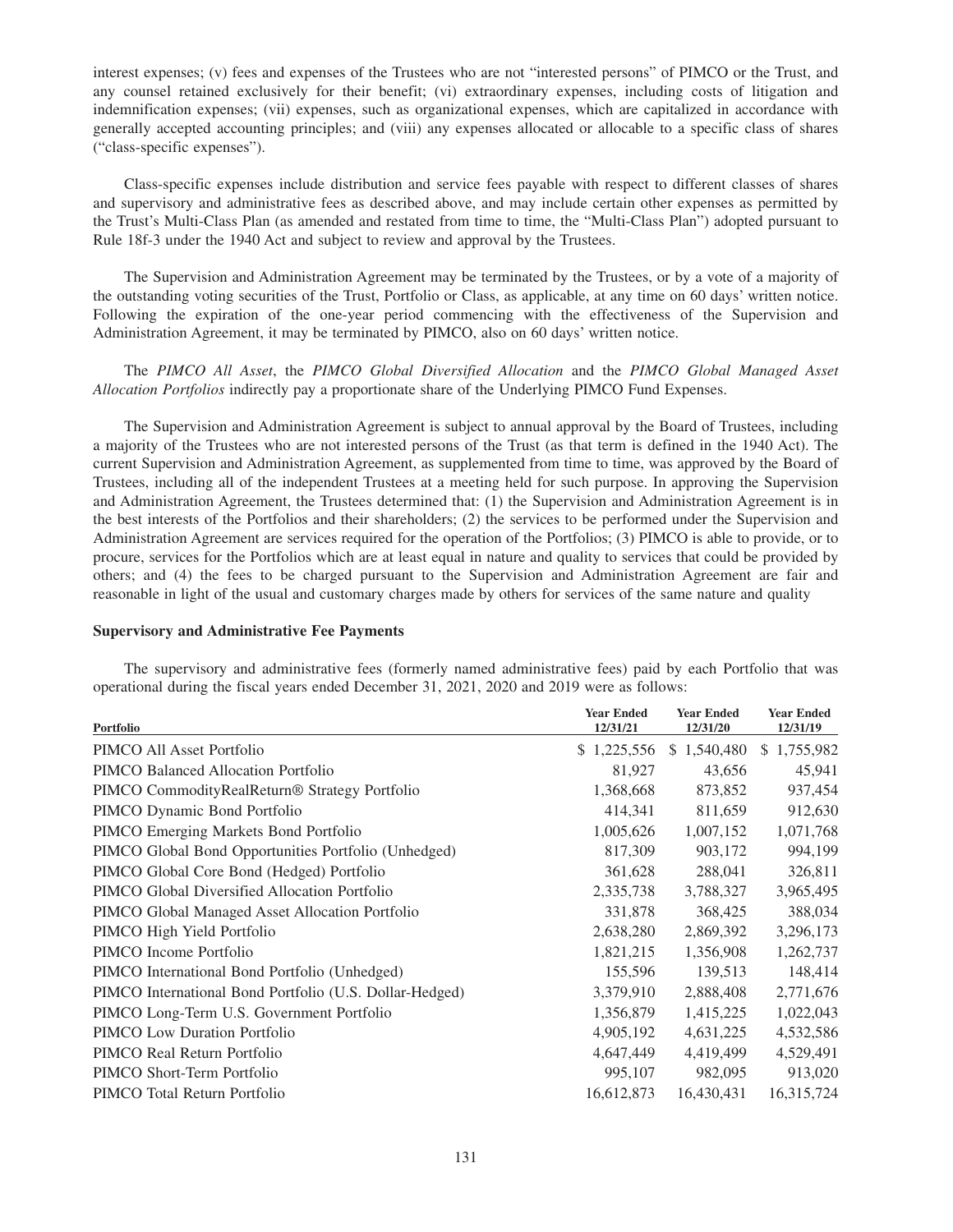#### **Supervisory and Administrative Fees Waived and Recouped**

PIMCO has contractually agreed, through May 1, 2023, to waive a portion of each Portfolio's supervisory and administrative fees, or reimburse the Portfolio, to the extent that the Portfolio's organizational expenses, pro rata share of expenses related to obtaining or maintaining a Legal Entity Identifier and pro rata share of Trustee fees exceed 0.0049% (the "Expense Limit") (calculated as a percentage of average daily net assets attributable to each class). The Expense Limitation Agreement will automatically renew for one-year terms unless PIMCO provides written notice to the Trust at least 30 days prior to the end of the then current term. In any month in which the supervision and administration agreement is in effect, PIMCO is entitled to reimbursement by each Portfolio of any portion of the supervisory and administrative fee waived or reimbursed as set forth above (the "Reimbursement Amount") within thirty-six months of the time of the waiver, provided that such amount paid to PIMCO will not: (1) together with any organizational expenses, pro rata share of expenses related to obtaining or maintaining a Legal Entity Identifier and pro rata Trustee fees, exceed, for such month, the Expense Limit (or the amount of the expense limit in place at the time the amount being recouped was originally waived if lower than the Expense Limit); (2) exceed the total Reimbursement Amount; or (3) include any amounts previously reimbursed to PIMCO.

PIMCO has contractually agreed to waive the supervisory and administrative fee it receives from the *PIMCO CommodityRealReturn® Strategy Portfolio* in an amount equal to the administrative services fee paid to PIMCO by the CRRS Subsidiary, which cannot be recouped. In addition, PIMCO has contractually agreed to waive the supervisory and administrative fee it receives from the *PIMCO Global Managed Asset Allocation Portfolio* in an amount equal to the administrative fee paid to PIMCO by the GMAA Subsidiary, which cannot be recouped.

As described above, the PIMCO All Asset Portfolio is permitted to invest in Underlying PIMCO Funds, which, for this Portfolio, is defined to include the least expensive class of shares of any actively managed or smart beta funds (including mutual funds or exchange-traded funds) of PIMCO Funds, PIMCO ETF Trust or PIMCO Equity Series, each an affiliated open-end investment company, except other funds of funds and the PIMCO California Municipal Intermediate Value Fund, PIMCO California Municipal Opportunistic Value Fund, PIMCO National Municipal Intermediate Value Fund and PIMCO National Municipal Opportunistic Value Fund.

Each of the PIMCO Global Diversified Allocation and PIMCO Global Managed Asset Allocation Portfolios is permitted to invest in Underlying PIMCO Funds, which, for these two Portfolios, is defined to include Institutional Class or Class M shares of any funds of the PIMCO Funds and PIMCO Equity Series, affiliated open-end companies, except other funds of funds and the PIMCO California Municipal Intermediate Value Fund, PIMCO California Municipal Opportunistic Value Fund, PIMCO National Municipal Intermediate Value Fund and PIMCO National Municipal Opportunistic Value Fund. Each of the PIMCO Global Diversified Allocation and PIMCO Global Managed Asset Allocation Portfolios is further permitted to invest in Acquired Funds, which, for these two Portfolios, is defined to include the Underlying PIMCO Funds and other affiliated, including funds of PIMCO ETF Trust, and unaffiliated funds, which may or may not be registered under the 1940 Act.

The PIMCO All Asset, PIMCO Global Diversified Allocation and PIMCO Global Managed Asset Allocation Portfolios pay advisory and supervisory and administrative fees directly to PIMCO at the annual rates stated above, based on the average daily net assets attributable in the aggregate to each Portfolio's Administrative Class shares. Each Portfolio also indirectly pays Underlying PIMCO Fund Fees.

PIMCO has contractually agreed, through May 1, 2023, for the PIMCO All Asset Portfolio, to waive its advisory fee to the extent that the Underlying PIMCO Fund Fees exceed 0.64% of the total assets invested in Underlying PIMCO Funds. This waiver will automatically renew for one-year terms unless PIMCO provides written notice to the Trust at least 30 days prior to the end of the then current term. In any month in which the investment advisory contract is in effect, PIMCO is entitled to reimbursement by each applicable Portfolio of the Asset Allocation Reimbursement Amount within thirty-six months of the time of waiver, provided that such amount paid to PIMCO will not: (1) together with any Underlying PIMCO Fund Fees exceed, for such month, the applicable expense limit (or the amount of the expense limit in place at the time the amount being recouped was originally waived if lower than the Expense Limit); (2) exceed the total Asset Allocation Reimbursement Amount; or (3) include any amounts previously reimbursed to PIMCO.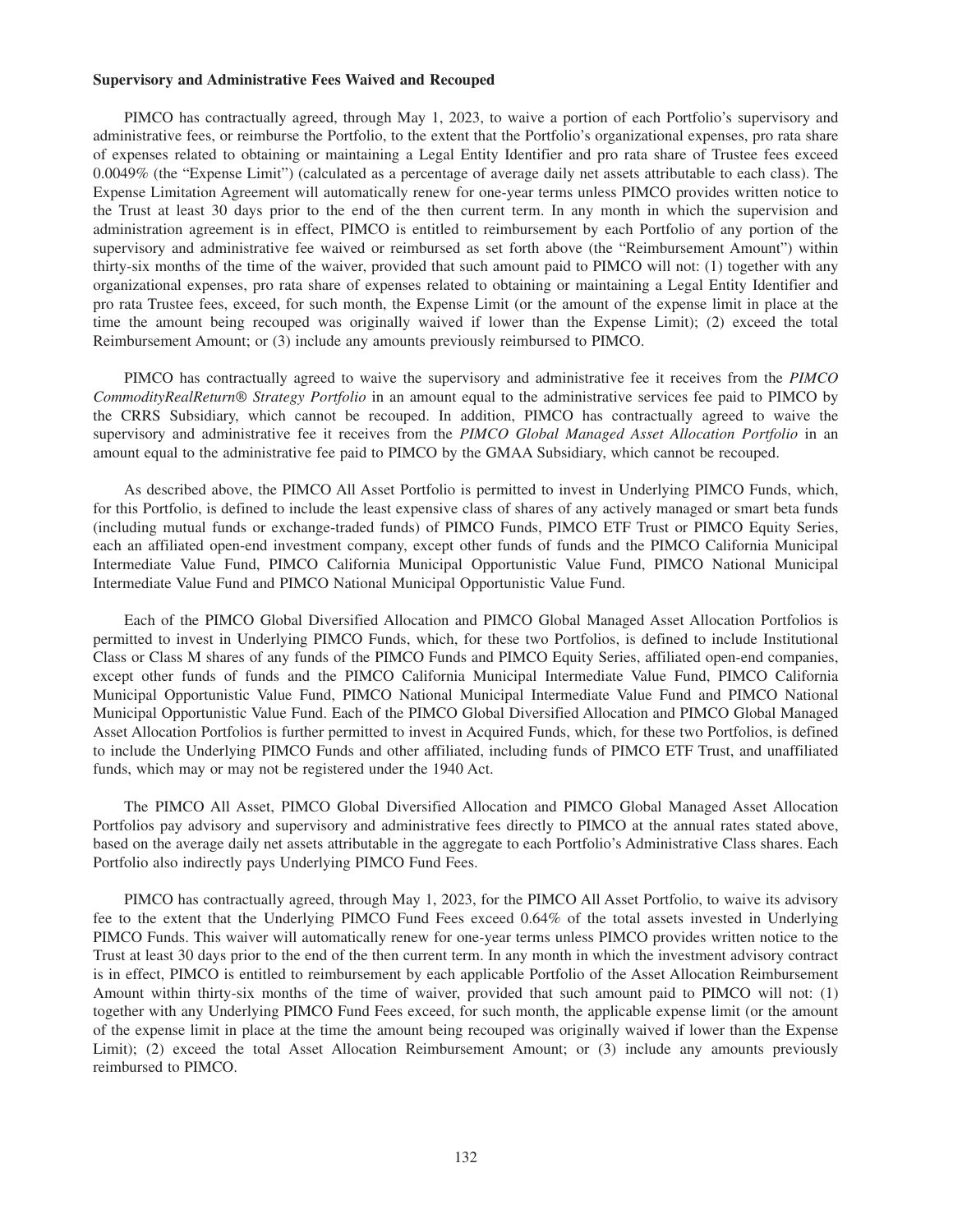PIMCO has contractually agreed, through May 1, 2023, to waive, first, the advisory fee and, second, to the extent necessary, the supervisory and administrative fee it receives from the PIMCO Global Diversified Allocation Portfolio and PIMCO Global Managed Asset Allocation Portfolio, respectively, in an amount equal to the Underlying PIMCO Fund Fees indirectly incurred by the Portfolio in connection with its investments in Underlying PIMCO Funds, up to a maximum waived amount that is equal to the Portfolio's aggregate advisory fee and supervisory and administrative fee. This waiver will automatically renew for one-year terms unless PIMCO provides written notice to the Trust at least 30 days prior to the end of the then current term.

PIMCO has contractually agreed, through May 1, 2023, to waive, first, the advisory fee and, second, to the extent necessary, the supervisory and administrative fee it receives from the PIMCO Balanced Allocation Portfolio in an amount equal to the expenses attributable to the Management Fees of series of PIMCO Funds, PIMCO Equity Series and PIMCO ETF Trust indirectly incurred by the Portfolio in connection with its investments in series of PIMCO Funds, PIMCO Equity Series and PIMCO ETF Trust, up to a maximum waived amount that is equal to the Portfolio's aggregate advisory fee and supervisory and administrative fee. This waiver will automatically renew for one-year terms unless PIMCO provides written notice to the Trust at least 30 days prior to the end of the then current term.

Supervisory and administrative fees waived and/or expenses reimbursed during the fiscal years ended December 31, 2021, 2020 and 2019 were as follows:

| Portfolio                                               | <b>Year Ended</b><br>12/31/21 | <b>Year Ended</b><br>12/31/20 | <b>Year Ended</b><br>12/31/19 |
|---------------------------------------------------------|-------------------------------|-------------------------------|-------------------------------|
| PIMCO All Asset Portfolio                               | ۰                             | \$<br>470                     |                               |
| PIMCO Balanced Allocation Portfolio                     |                               | 73                            |                               |
| PIMCO CommodityRealReturn® Strategy Portfolio           | 291,132                       | 123,406                       | 104,934                       |
| PIMCO Dynamic Bond Portfolio                            |                               | 204                           |                               |
| PIMCO Emerging Markets Bond Portfolio                   |                               | 141                           |                               |
| PIMCO Global Bond Opportunities Portfolio (Unhedged)    |                               | 155                           |                               |
| PIMCO Global Core Bond (Hedged) Portfolio               |                               | 95                            |                               |
| PIMCO Global Diversified Allocation Portfolio           | 485,419                       | 796,186                       | 815,797                       |
| PIMCO Global Managed Asset Allocation Portfolio         | 74,820                        | 84,554                        | 87,533                        |
| PIMCO High Yield Portfolio                              |                               | 667                           |                               |
| PIMCO Income Portfolio                                  | 9,440                         | 8,757                         | 7,281                         |
| PIMCO International Bond Portfolio (Unhedged)           | -                             | 34                            |                               |
| PIMCO International Bond Portfolio (U.S. Dollar-Hedged) |                               | 342                           |                               |
| PIMCO Long-Term U.S. Government Portfolio               |                               | 305                           |                               |
| <b>PIMCO Low Duration Portfolio</b>                     | ۰                             | 1,138                         |                               |
| PIMCO Real Return Portfolio                             | $\overline{\phantom{a}}$      | 1,165                         |                               |
| PIMCO Short-Term Portfolio                              |                               | 306                           |                               |
| PIMCO Total Return Portfolio                            |                               | 4,187                         |                               |
|                                                         |                               |                               |                               |

Previously waived supervisory and administrative fees recouped during the fiscal years ended December 31, 2021, 2020 and 2019 were as follows:

| Portfolio                                                 | <b>Year Ended</b><br>12/31/21 | <b>Year Ended</b><br>12/31/20 | <b>Year Ended</b><br>12/31/19 |  |
|-----------------------------------------------------------|-------------------------------|-------------------------------|-------------------------------|--|
| PIMCO All Asset Portfolio                                 |                               | S<br>470                      |                               |  |
| PIMCO Balanced Allocation Portfolio                       |                               | 73                            |                               |  |
| PIMCO CommodityRealReturn <sup>®</sup> Strategy Portfolio |                               | 228                           |                               |  |
| PIMCO Dynamic Bond Portfolio                              |                               | 204                           |                               |  |
| PIMCO Emerging Markets Bond Portfolio                     |                               | 141                           |                               |  |
| PIMCO Global Bond Opportunities Portfolio (Unhedged)      |                               | 155                           |                               |  |
| PIMCO Global Core Bond (Hedged) Portfolio                 |                               | 95                            |                               |  |
| PIMCO Global Diversified Allocation Portfolio             |                               | 547                           |                               |  |
| PIMCO Global Managed Asset Allocation Portfolio           |                               | 382                           |                               |  |
| PIMCO High Yield Portfolio                                |                               | 667                           |                               |  |
| PIMCO Income Portfolio                                    | 18.867                        | 16.622                        | 15.469                        |  |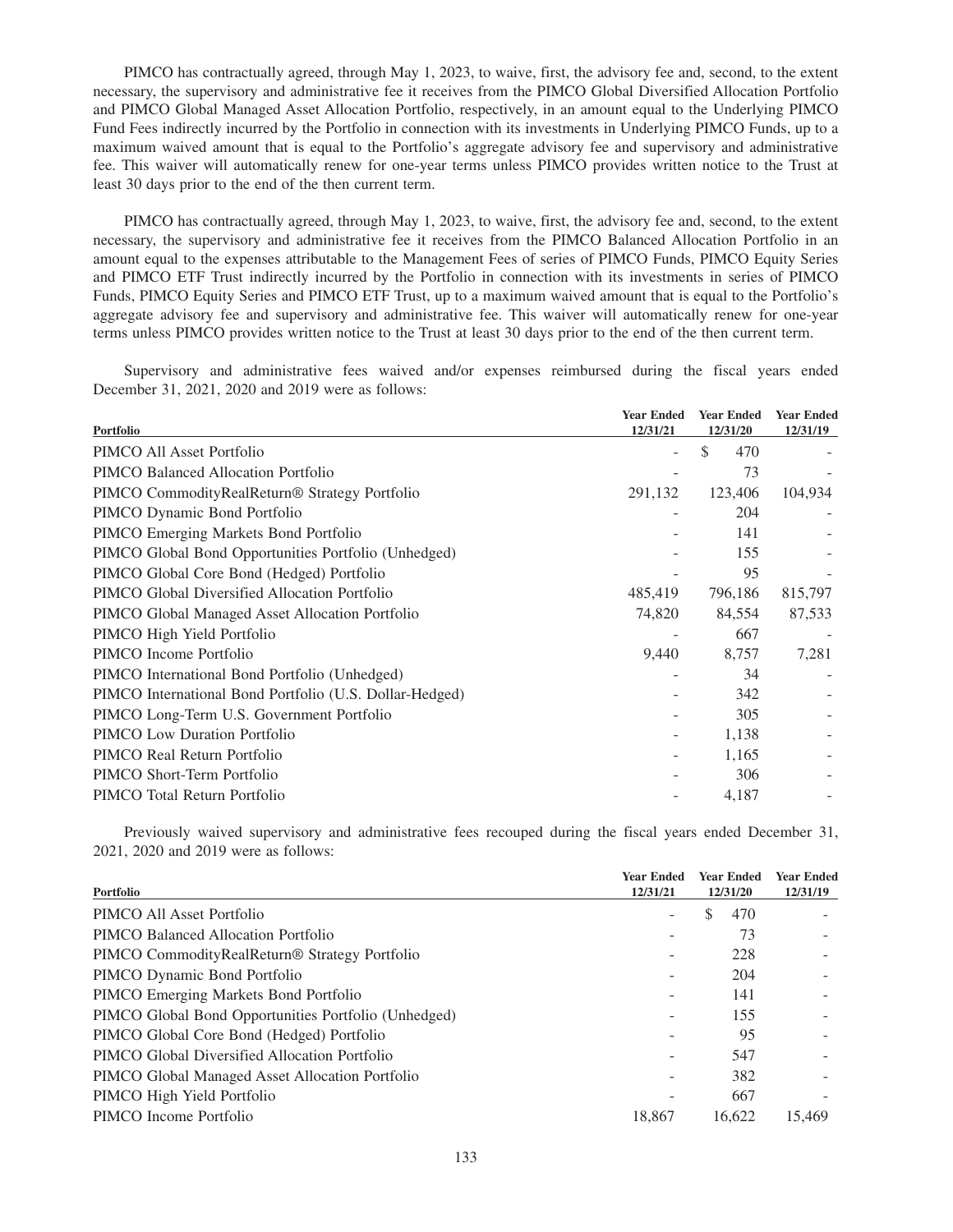| Portfolio                                               | <b>Year Ended</b><br>12/31/21 | <b>Year Ended</b><br>12/31/20 | <b>Year Ended</b><br>12/31/19 |
|---------------------------------------------------------|-------------------------------|-------------------------------|-------------------------------|
| PIMCO International Bond Portfolio (Unhedged)           |                               | 34                            |                               |
| PIMCO International Bond Portfolio (U.S. Dollar-Hedged) |                               | 342                           |                               |
| PIMCO Long-Term U.S. Government Portfolio               |                               | 305                           |                               |
| <b>PIMCO</b> Low Duration Portfolio                     | $\overline{\phantom{a}}$      | 1,138                         |                               |
| PIMCO Real Return Portfolio                             | ۰                             | 1,165                         |                               |
| PIMCO Short-Term Portfolio                              |                               | 306                           |                               |
| PIMCO Total Return Portfolio                            |                               | 4.187                         |                               |

# **OTHER PIMCO INFORMATION**

PIMCO may from time to time develop methodologies for compiling and calculating a benchmark index. PIMCO may license or sell its intellectual property rights in such methodologies to third parties who may use such methodologies to develop a benchmark index. Such third parties may pay to PIMCO a portion of the subscription or licensing fees the third party receives in connection with such indices. PIMCO may pay out of its own resources a fee to such third parties for certain data related to such indices. A Portfolio may use such an index as the Portfolio's primary or secondary benchmark index but would not bear any fees for such use.

## **PORTFOLIO MANAGERS**

## **Other Accounts Managed**

The portfolio managers who are primarily responsible for the day-to-day management of the Portfolios also manage other registered investment companies, other pooled investment vehicles and other accounts, as indicated in the table below. The following table identifies, as of December 31, 2021, except as otherwise noted: (i) each portfolio manager of the Portfolios; (ii) the number of other registered investment companies, pooled investment vehicles and other accounts managed by the portfolio manager (exclusive of the Portfolios); and (iii) the total assets of such companies, vehicles and accounts, and the number and total assets of such other companies, vehicles and accounts with respect to which the advisory fee is based on performance. The Portfolio(s) managed by each portfolio manager, including each Portfolio's total assets, are listed in the footnotes following the table.

|                                 | <b>Total Number</b><br>of Other<br><b>Accounts</b> | <b>Total Assets of All</b><br><b>Other Accounts</b><br>(in \$millions) | <b>Number of Other</b><br><b>Accounts Paying a</b><br><b>Performance Fee</b> | <b>Total Assets</b><br>of Other Accounts<br>Paying a<br><b>Performance Fee</b><br>(in \$millions) |  |
|---------------------------------|----------------------------------------------------|------------------------------------------------------------------------|------------------------------------------------------------------------------|---------------------------------------------------------------------------------------------------|--|
| Amit Agrawal <sup>1</sup>       |                                                    |                                                                        |                                                                              |                                                                                                   |  |
| Registered Investment Companies | 4                                                  | \$14,089.04                                                            | 0                                                                            | \$<br>0.00                                                                                        |  |
| Pooled Investment Vehicles      | 9                                                  | 18,646.10<br>S.                                                        | 0                                                                            | \$<br>0.00                                                                                        |  |
| <b>Other Accounts</b>           | 2                                                  | \$<br>182.78                                                           |                                                                              | \$<br>182.71                                                                                      |  |
| Joshua Anderson <sup>2</sup>    |                                                    |                                                                        |                                                                              |                                                                                                   |  |
| Registered Investment Companies | 6                                                  | \$163,205.01                                                           | 0                                                                            | \$<br>0.00                                                                                        |  |
| Pooled Investment Vehicles      | 13                                                 | \$16,935.85                                                            | 2                                                                            | \$1,746.33                                                                                        |  |
| Other Accounts                  | 1                                                  | \$<br>0.11                                                             | 0                                                                            | 0.00<br>\$                                                                                        |  |
| Yacov Arnopolin <sup>3</sup>    |                                                    |                                                                        |                                                                              |                                                                                                   |  |
| Registered Investment Companies | 4                                                  | 5,121.88<br>\$                                                         | 0                                                                            | \$<br>0.00                                                                                        |  |
| Pooled Investment Vehicles      | 16                                                 | \$49,900.50                                                            | 0                                                                            | \$<br>0.00                                                                                        |  |
| Other Accounts                  | 14                                                 | 6,694.79<br>S                                                          |                                                                              | 101.29<br>\$                                                                                      |  |
| Robert Arnott <sup>4</sup>      |                                                    |                                                                        |                                                                              |                                                                                                   |  |
| Registered Investment Companies | 18                                                 | \$36,238.70                                                            | 0                                                                            | \$<br>$\Omega$                                                                                    |  |
| Pooled Investment Vehicles      | 10                                                 | \$<br>3,560.62                                                         | 1                                                                            | 159.77<br>\$                                                                                      |  |
| Other Accounts                  | 9                                                  | \$<br>7,060.48                                                         | 2                                                                            | 551.44<br>\$                                                                                      |  |
| Andrew Balls <sup>5</sup>       |                                                    |                                                                        |                                                                              |                                                                                                   |  |
| Registered Investment Companies | 8                                                  | \$19,320.79                                                            | 0                                                                            | \$<br>0.00                                                                                        |  |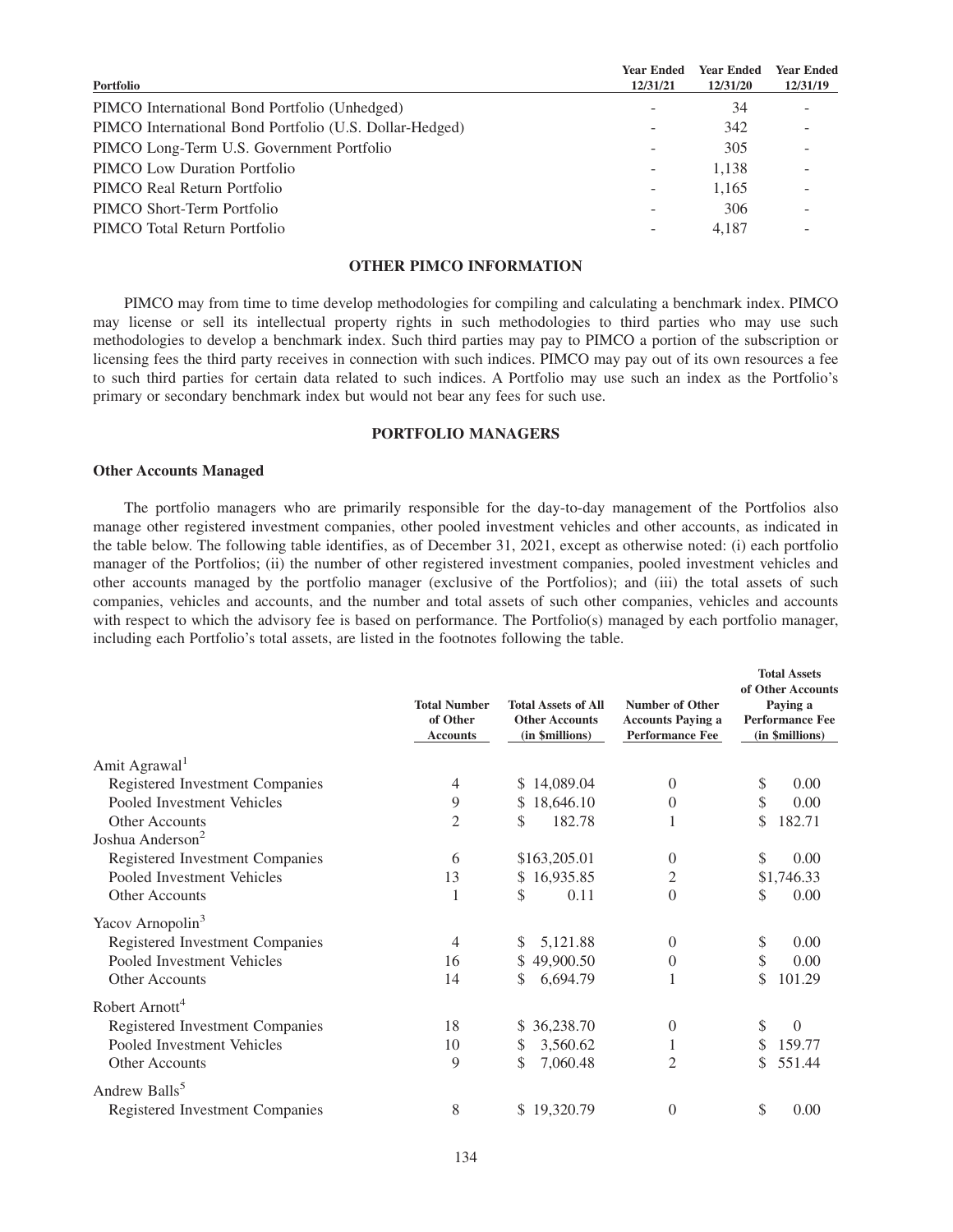|                                                                                                                       | <b>Total Number</b><br>of Other<br><b>Accounts</b> | <b>Total Assets of All</b><br><b>Other Accounts</b><br>(in \$millions) | <b>Number of Other</b><br><b>Accounts Paying a</b><br><b>Performance Fee</b> | <b>Total Assets</b><br>of Other Accounts<br>Paying a<br><b>Performance Fee</b><br>(in \$millions) |  |
|-----------------------------------------------------------------------------------------------------------------------|----------------------------------------------------|------------------------------------------------------------------------|------------------------------------------------------------------------------|---------------------------------------------------------------------------------------------------|--|
| Pooled Investment Vehicles<br>Other Accounts                                                                          | 13<br>24                                           | \$20,200.00<br>\$23,849.22                                             | 1<br>4                                                                       | \$<br>188.11<br>\$1,866.98                                                                        |  |
| Christopher Brightman <sup>6</sup><br>Registered Investment Companies<br>Pooled Investment Vehicles<br>Other Accounts | 18<br>10<br>9                                      | \$36,238.70<br>\$<br>3,560.62<br>\$<br>7,060.48                        | $\boldsymbol{0}$<br>1<br>2                                                   | \$<br>$\mathbf{0}$<br>\$<br>159.77<br>\$<br>551.44                                                |  |
| Erin Browne <sup>7</sup><br>Registered Investment Companies<br>Pooled Investment Vehicles<br>Other Accounts           | 11<br>12<br>6                                      | 2,580.97<br>\$<br>\$<br>4,585.16<br>\$<br>930.15                       | $\boldsymbol{0}$<br>$\boldsymbol{0}$<br>$\boldsymbol{0}$                     | \$<br>0.00<br>\$<br>0.00<br>\$<br>0.00                                                            |  |
| Nathan Chiaverini <sup>8</sup><br>Registered Investment Companies<br>Pooled Investment Vehicles<br>Other Accounts     | $\overline{4}$<br>$\boldsymbol{0}$<br>12           | \$33,480.68<br>\$<br>0.00<br>\$<br>2,412.74                            | $\boldsymbol{0}$<br>$\boldsymbol{0}$<br>$\boldsymbol{0}$                     | \$<br>0.00<br>\$<br>0.00<br>\$<br>0.00                                                            |  |
| Michael Cudzil <sup>9</sup><br>Registered Investment Companies<br>Pooled Investment Vehicles<br>Other Accounts        | 15<br>5<br>62                                      | \$17,271.96<br>\$<br>6,972.79<br>\$23,669.29                           | $\boldsymbol{0}$<br>1<br>6                                                   | \$<br>0.00<br>\$<br>709.52<br>\$2,552.30                                                          |  |
| Andrew DeWitt <sup>10</sup><br>Registered Investment Companies<br>Pooled Investment Vehicles<br>Other Accounts        | $\boldsymbol{0}$<br>3<br>$\overline{0}$            | \$<br>0.00<br>\$<br>2,901.25<br>\$<br>0.00                             | $\overline{0}$<br>$\boldsymbol{0}$<br>$\theta$                               | \$<br>0.00<br>\$<br>0.00<br>\$<br>0.00                                                            |  |
| Pramol Dhawan <sup>11</sup><br>Registered Investment Companies<br>Pooled Investment Vehicles<br>Other Accounts        | 6<br>20<br>12                                      | 7,956.53<br>\$<br>\$21,954.69<br>\$<br>7,521.21                        | $\boldsymbol{0}$<br>$\mathbf{1}$<br>1                                        | \$<br>0.00<br>\$<br>48.20<br>\$2,546.29                                                           |  |
| Sachin Gupta <sup>12</sup><br>Registered Investment Companies<br>Pooled Investment Vehicles<br>Other Accounts         | 9<br>22<br>33                                      | \$19,486.25<br>\$14,849.46<br>\$14,456.54                              | $\boldsymbol{0}$<br>3<br>4                                                   | \$<br>0.00<br>\$<br>673.87<br>\$1,044.70                                                          |  |
| Daniel He <sup>13</sup><br>Registered Investment Companies<br>Pooled Investment Vehicles<br>Other Accounts            | 18<br>$\sqrt{2}$<br>6                              | 28,015.22<br>\$<br>679.70<br>\$<br>\$<br>2,672.07                      | $\boldsymbol{0}$<br>1<br>$\boldsymbol{0}$                                    | 0.00<br>\$<br>\$<br>439.84<br>\$<br>0.00                                                          |  |
| Daniel Ivascyn <sup>14</sup><br>Registered Investment Companies<br>Pooled Investment Vehicles<br>Other Accounts       | 17<br>19<br>7                                      | \$197,696.53<br>\$99,064.56<br>\$<br>2,301.69                          | $\boldsymbol{0}$<br>1<br>1                                                   | \$<br>0.00<br>\$<br>3.77<br>\$<br>284.75                                                          |  |
| Andrew Jessop <sup>15</sup><br>Registered Investment Companies<br>Pooled Investment Vehicles<br>Other Accounts        | 1<br>12<br>14                                      | \$10,958.62<br>9,779.43<br>\$<br>\$<br>7,000.49                        | $\boldsymbol{0}$<br>1<br>1                                                   | 0.00<br>\$<br>\$<br>209.20<br>\$1,513.46                                                          |  |
| Mark Kiesel <sup>16</sup><br>Registered Investment Companies<br>Pooled Investment Vehicles<br>Other Accounts          | 22<br>53<br>94                                     | \$151,974.90<br>\$94,742.10<br>\$73,646.32                             | $\boldsymbol{0}$<br>8<br>5                                                   | 0.00<br>\$<br>\$45,258.71<br>\$ 3,226.55                                                          |  |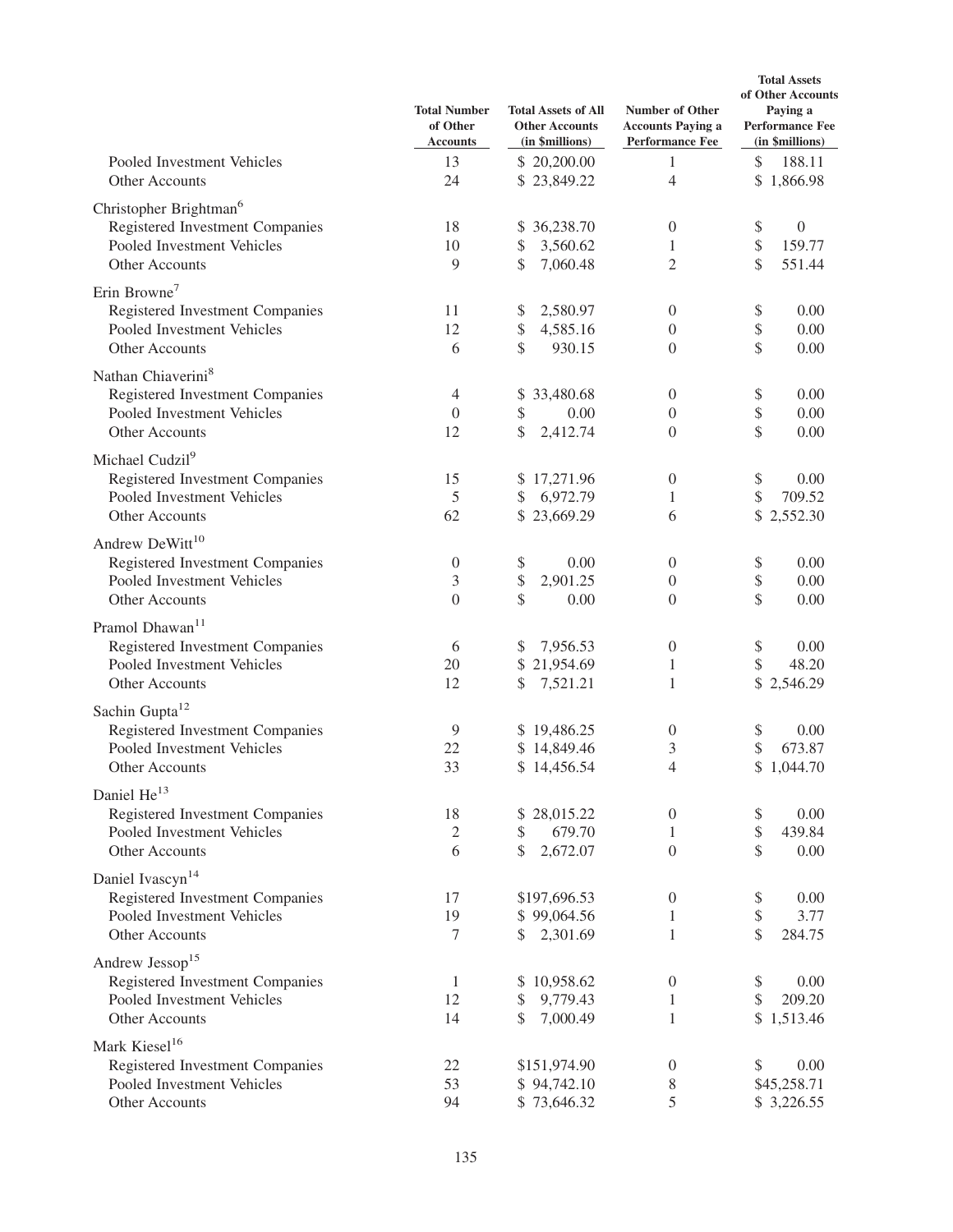|                                                               | <b>Total Number</b><br>of Other<br><b>Accounts</b> | <b>Total Assets of All</b><br><b>Other Accounts</b><br>(in \$millions) | Number of Other<br><b>Accounts Paying a</b><br><b>Performance Fee</b> | <b>Total Assets</b><br>of Other Accounts<br>Paying a<br><b>Performance Fee</b><br>(in \$millions) |  |
|---------------------------------------------------------------|----------------------------------------------------|------------------------------------------------------------------------|-----------------------------------------------------------------------|---------------------------------------------------------------------------------------------------|--|
| Scott Mather <sup>17</sup>                                    |                                                    |                                                                        |                                                                       |                                                                                                   |  |
| Registered Investment Companies                               | 20                                                 | \$108,240.47                                                           | $\boldsymbol{0}$                                                      | \$<br>0.00                                                                                        |  |
| Pooled Investment Vehicles                                    | 21                                                 | \$12,967.63                                                            | $\boldsymbol{0}$                                                      | \$<br>0.00                                                                                        |  |
| Other Accounts                                                | 88                                                 | \$44,877.49                                                            | 7                                                                     | \$5,350.31                                                                                        |  |
| Mohit Mittal <sup>18</sup>                                    |                                                    |                                                                        |                                                                       |                                                                                                   |  |
| Registered Investment Companies                               | 30                                                 | \$128,953.17                                                           | $\boldsymbol{0}$                                                      | \$<br>0.00                                                                                        |  |
| Pooled Investment Vehicles                                    | 21                                                 | \$37,548.33                                                            | $\overline{c}$                                                        | \$2,929.19                                                                                        |  |
| Other Accounts                                                | 145                                                | \$108,453.71                                                           | 7                                                                     | \$2,243.14                                                                                        |  |
| Alfred Murata <sup>19</sup>                                   |                                                    |                                                                        |                                                                       |                                                                                                   |  |
| Registered Investment Companies                               | 19                                                 | \$199,435.84                                                           | $\boldsymbol{0}$                                                      | \$<br>0.00                                                                                        |  |
| Pooled Investment Vehicles                                    | 17                                                 | \$47,329.83                                                            | 1                                                                     | \$<br>3.77                                                                                        |  |
| Other Accounts                                                | 6                                                  | 1,501.79<br>\$                                                         | $\overline{0}$                                                        | \$<br>0.00                                                                                        |  |
| Lorenzo Pagani <sup>20</sup>                                  |                                                    |                                                                        |                                                                       |                                                                                                   |  |
| Registered Investment Companies                               | $\tau$                                             | \$18,223.37                                                            | $\boldsymbol{0}$                                                      | \$<br>0.00                                                                                        |  |
| Pooled Investment Vehicles                                    | 37                                                 | \$32,977.90                                                            | 11                                                                    | \$11,682.98                                                                                       |  |
| Other Accounts                                                | 33                                                 | \$22,008.73                                                            | 6                                                                     | \$2,327.12                                                                                        |  |
| Sonali Pier <sup>21</sup>                                     |                                                    |                                                                        |                                                                       |                                                                                                   |  |
|                                                               | 6                                                  | \$21,493.13                                                            | $\overline{0}$                                                        | 0.00                                                                                              |  |
| Registered Investment Companies<br>Pooled Investment Vehicles | 16                                                 | 7,215.53<br>\$                                                         | $\boldsymbol{0}$                                                      | \$<br>\$<br>0.00                                                                                  |  |
| Other Accounts                                                | 22                                                 | \$81,602.38                                                            | $\overline{0}$                                                        | \$<br>0.00                                                                                        |  |
|                                                               |                                                    |                                                                        |                                                                       |                                                                                                   |  |
| Graham Rennison <sup>22</sup>                                 |                                                    |                                                                        |                                                                       |                                                                                                   |  |
| Registered Investment Companies                               | 15                                                 | \$10,822.08                                                            | $\boldsymbol{0}$                                                      | \$<br>0.00                                                                                        |  |
| Pooled Investment Vehicles                                    | 6<br>$\overline{0}$                                | \$<br>1,165.73<br>\$                                                   | 3<br>$\overline{0}$                                                   | \$<br>1,061.56<br>\$                                                                              |  |
| Other Accounts                                                |                                                    | 0.00                                                                   |                                                                       | 0.00                                                                                              |  |
| Steve Rodosky <sup>23</sup>                                   |                                                    |                                                                        |                                                                       |                                                                                                   |  |
| Registered Investment Companies                               | 21                                                 | \$42,814.48                                                            | $\overline{0}$                                                        | 0.00<br>S                                                                                         |  |
| Pooled Investment Vehicles                                    | 8                                                  | 2,680.45<br>\$                                                         | $\overline{\mathbf{c}}$                                               | \$1,670.75                                                                                        |  |
| Other Accounts                                                | 20                                                 | \$<br>8,204.91                                                         | 4                                                                     | \$1,293.17                                                                                        |  |
| Javier Romo <sup>24</sup>                                     |                                                    |                                                                        |                                                                       |                                                                                                   |  |
| Registered Investment Companies                               | $\overline{c}$                                     | \$<br>4,606.99                                                         | $\boldsymbol{0}$                                                      | \$<br>0.00                                                                                        |  |
| Pooled Investment Vehicles                                    | 19                                                 | \$<br>3,228.84                                                         | $\boldsymbol{0}$                                                      | \$<br>0.00                                                                                        |  |
| Other Accounts                                                | 9                                                  | \$<br>2,619.40                                                         | $\boldsymbol{0}$                                                      | \$<br>0.00                                                                                        |  |
| Jerome Schneider <sup>25</sup>                                |                                                    |                                                                        |                                                                       |                                                                                                   |  |
| Registered Investment Companies                               | 19                                                 | \$83,385.48                                                            | $\theta$                                                              | \$<br>0.00                                                                                        |  |
| Pooled Investment Vehicles                                    | 8                                                  | \$20,959.94                                                            | $\boldsymbol{0}$                                                      | \$<br>0.00                                                                                        |  |
| Other Accounts                                                | 34                                                 | \$33,233.74                                                            | 3                                                                     | \$<br>4,173.28                                                                                    |  |
| Marc Seidner <sup>26</sup>                                    |                                                    |                                                                        |                                                                       |                                                                                                   |  |
| Registered Investment Companies                               | 19                                                 | \$26,096.04                                                            | $\boldsymbol{0}$                                                      | 0.00<br>\$                                                                                        |  |
| Pooled Investment Vehicles                                    | 23                                                 | \$16,485.17                                                            | $\overline{c}$                                                        | \$<br>797.92                                                                                      |  |
| Other Accounts                                                | 33                                                 | \$17,765.57                                                            | 11                                                                    | \$<br>9,659.90                                                                                    |  |
| Emmanuel Sharef <sup>27</sup>                                 |                                                    |                                                                        |                                                                       |                                                                                                   |  |
| Registered Investment Companies                               | $\mathfrak{2}$                                     | 582.04<br>\$                                                           | $\overline{0}$                                                        | 0.00<br>\$                                                                                        |  |
| Pooled Investment Vehicles                                    | $\overline{9}$                                     | 2,748.03<br>\$                                                         | $\theta$                                                              | \$<br>0.00                                                                                        |  |
| Other Accounts                                                | $\theta$                                           | \$<br>0.00                                                             | $\theta$                                                              | \$<br>0.00                                                                                        |  |
| Greg Sharenow <sup>28</sup>                                   |                                                    |                                                                        |                                                                       |                                                                                                   |  |
| Registered Investment Companies                               | 3                                                  | \$12,997.01                                                            | $\boldsymbol{0}$                                                      | 0.00<br>\$                                                                                        |  |
|                                                               |                                                    |                                                                        |                                                                       |                                                                                                   |  |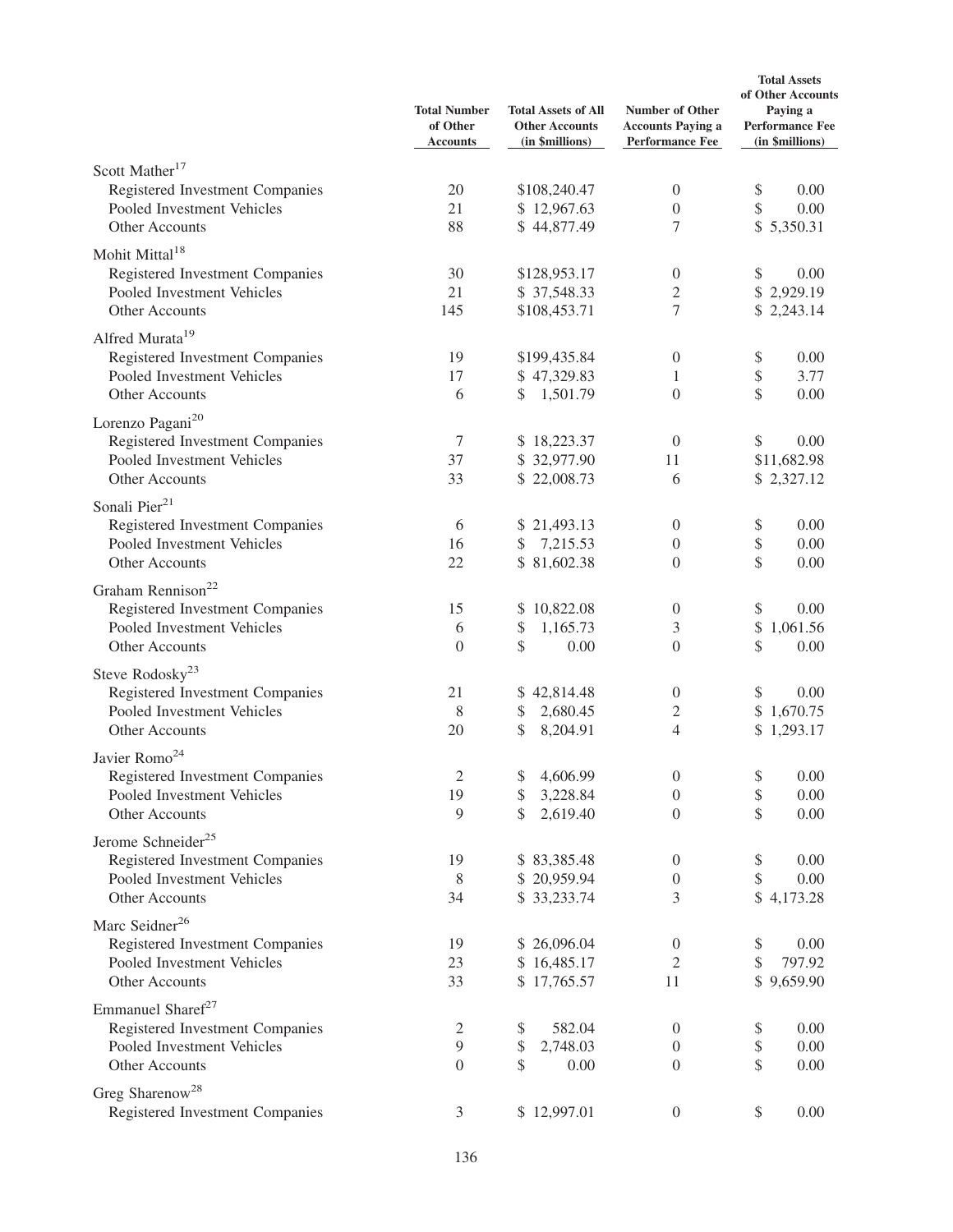|                                   | <b>Total Number</b><br>of Other<br><b>Accounts</b> | <b>Total Assets of All</b><br><b>Other Accounts</b><br>(in \$millions) |             | <b>Number of Other</b><br><b>Accounts Paying a</b><br><b>Performance Fee</b> | <b>Total Assets</b><br>of Other Accounts<br>Paying a<br><b>Performance Fee</b><br>(in \$millions) |            |
|-----------------------------------|----------------------------------------------------|------------------------------------------------------------------------|-------------|------------------------------------------------------------------------------|---------------------------------------------------------------------------------------------------|------------|
| Pooled Investment Vehicles        | 10                                                 | \$                                                                     | 6,428.42    | $\theta$                                                                     | \$                                                                                                | 0.00       |
| <b>Other Accounts</b>             | 4                                                  | \$                                                                     | 378.09      | $\theta$                                                                     | \$                                                                                                | 0.00       |
| Brendon Shvetz <sup>29</sup>      |                                                    |                                                                        |             |                                                                              |                                                                                                   |            |
| Registered Investment Companies   | 1                                                  | \$                                                                     | 226.18      | $\overline{0}$                                                               | \$                                                                                                | 0.00       |
| Pooled Investment Vehicles        | $\overline{0}$                                     | \$                                                                     | 0.00        | $\overline{0}$                                                               | \$                                                                                                | 0.00       |
| Other Accounts                    | $\boldsymbol{0}$                                   | \$                                                                     | 0.00        | $\overline{0}$                                                               | \$                                                                                                | 0.00       |
| Geraldine Sundstrom <sup>30</sup> |                                                    |                                                                        |             |                                                                              |                                                                                                   |            |
| Registered Investment Companies   | 1                                                  | \$                                                                     | 385.76      | 0                                                                            | \$                                                                                                | 0.00       |
| Pooled Investment Vehicles        | 8                                                  |                                                                        | \$16,087.69 |                                                                              |                                                                                                   | \$5,041.53 |
| Other Accounts                    | 6                                                  |                                                                        | \$2,032.69  | $\overline{0}$                                                               | \$                                                                                                | 0.00       |
| Paul-James White <sup>31</sup>    |                                                    |                                                                        |             |                                                                              |                                                                                                   |            |
| Registered Investment Companies   | $\theta$                                           | \$                                                                     | 0.00        | $\theta$                                                                     | \$                                                                                                | 0.00       |
| Pooled Investment Vehicles        | $\theta$                                           | \$                                                                     | 0.00        | $\Omega$                                                                     | \$                                                                                                | 0.00       |
| <b>Other Accounts</b>             | $\theta$                                           | \$                                                                     | 0.00        | $\overline{0}$                                                               | \$                                                                                                | 0.00       |
| Andrew Wittkop <sup>32</sup>      |                                                    |                                                                        |             |                                                                              |                                                                                                   |            |
| Registered Investment Companies   | 6                                                  |                                                                        | \$40,910.55 | $\overline{0}$                                                               | \$                                                                                                | 0.00       |
| Pooled Investment Vehicles        | $\overline{0}$                                     | S                                                                      | 0.00        | $\theta$                                                                     | \$                                                                                                | 0.00       |
| <b>Other Accounts</b>             | 19                                                 |                                                                        | \$6,529.57  | 0                                                                            |                                                                                                   | 0.00       |

<sup>1</sup> Mr. Agrawal co-manages the PIMCO High Yield Portfolio (\$715.4 million).

<sup>2</sup> Mr. Anderson co-manages the PIMCO Income Portfolio (\$560.8 million).

<sup>3</sup> Mr. Arnopolin co-manages the PIMCO Emerging Markets Bond Portfolio (\$243.1 million).

<sup>4</sup> Mr. Arnott co-manages the following Portfolios: PIMCO All Asset Portfolio (\$353.8 million).

<sup>5</sup> Mr. Balls co-manages the following Portfolios: PIMCO Global Bond Opportunities Portfolio (Unhedged) (\$135.9 million); PIMCO Global Core Bond (Hedged) Portfolio (\$129.4 million); PIMCO International Bond Portfolio (U.S. Dollar Hedged) (\$700.7 million); and PIMCO International Bond Portfolio (Unhedged) (\$30.6 million).

- <sup>6</sup> Mr. Brightman co-manages the PIMCO All Asset Portfolio (\$353.8 million).
- <sup>7</sup> Ms. Browne co-manages the following Portfolios: PIMCO Balanced Allocation Portfolio (\$226 million) and PIMCO Global Managed Asset Allocation Portfolio (\$439.6 million)
- <sup>8</sup> Mr. Chiaverini co-manages the PIMCO Short-Term Portfolio (\$505.2 million).
- <sup>9</sup> Mr. Cudzil co-manages the PIMCO Long-Term U.S. Government Portfolio (\$539.3 million).
- <sup>10</sup> Mr. DeWitt co-manages the PIMCO CommodityRealReturn<sup>®</sup> Strategy Portfolio (\$471.8 million).
- <sup>11</sup> Mr. Dhawan co-manages the PIMCO Emerging Markets Bond Portfolio (\$243.1 million).
- <sup>12</sup> Mr. Gupta co-manages the following Portfolios: PIMCO Global Bond Opportunities Portfolio (Unhedged) (\$135.9 million); PIMCO Global Core Bond (Hedged) Portfolio (\$129.4 million); PIMCO International Bond Portfolio (U.S. Dollar Hedged) (\$700.7 million); and PIMCO International Bond Portfolio (Unhedged) (\$30.6 million).
- <sup>13</sup> Mr. He co-manages the PIMCO Real Return Portfolio (\$1,938.7 million).
- <sup>14</sup> Mr. Ivascyn co-manages the following Portfolios: PIMCO Dynamic Bond Portfolio (\$505.2 million) and PIMCO Income Portfolio (\$560.8 million).
- <sup>15</sup> Mr. Jessop co-manages the PIMCO High Yield Portfolio (\$715.4 million).
- <sup>16</sup> Mr. Kiesel co-manages the PIMCO Total Return Portfolio (\$6,141.5 million).
- <sup>17</sup> Mr. Mather co-manages the following Portfolios: PIMCO Low Duration Portfolio (\$1,916.1 million) and PIMCO Total Return Portfolio (\$6,141.5 million).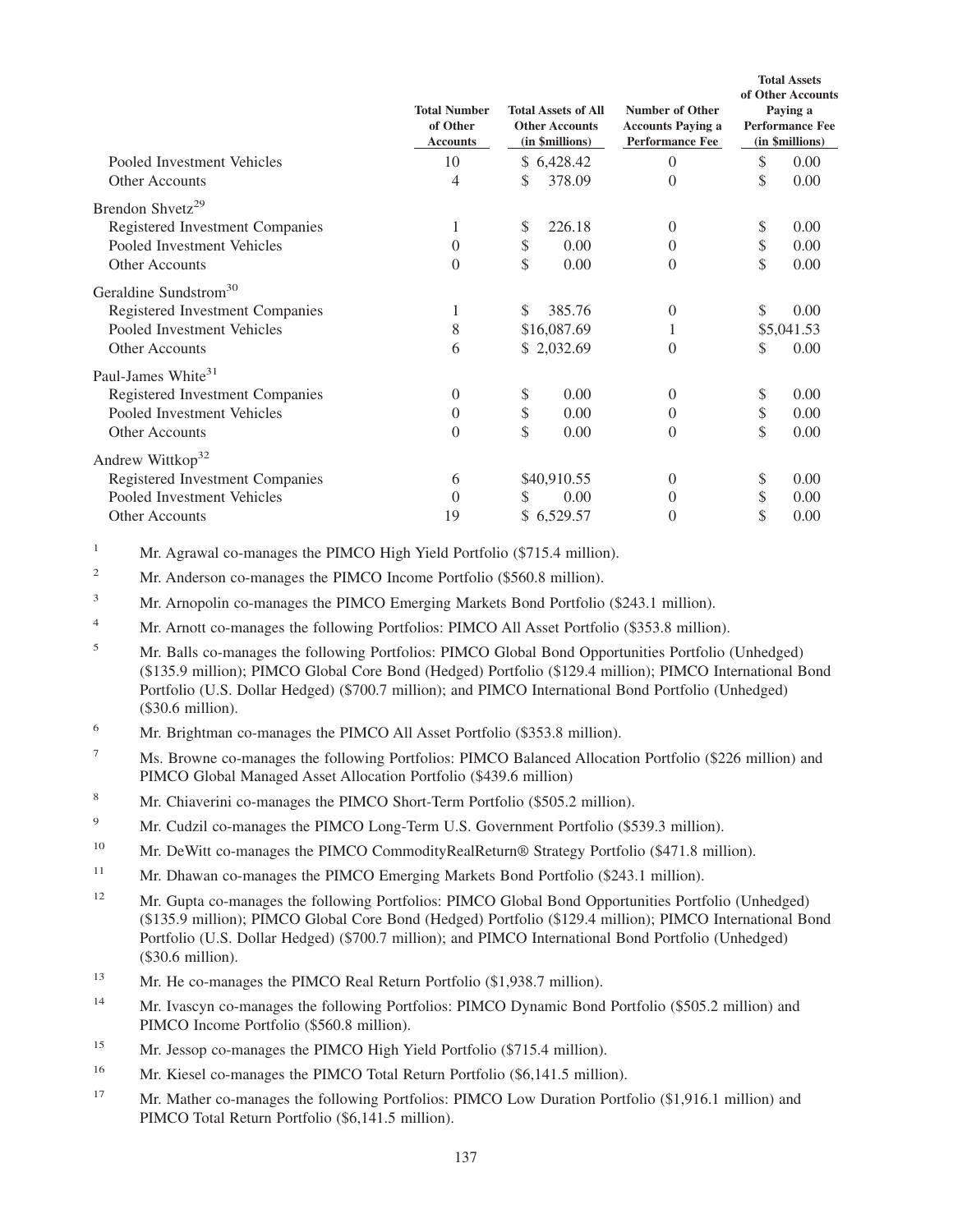- <sup>18</sup> Mr. Mittal co-manages the following Portfolios: PIMCO Dynamic Bond Portfolio (\$67.4 million) and PIMCO Total Return Portfolio (\$6,141.5 million).
- <sup>19</sup> Mr. Murata co-manages the PIMCO Income Portfolio (\$560.8 million).
- <sup>20</sup> Dr. Pagani co-manages the following Portfolios: PIMCO Global Bond Opportunities Portfolio (Unhedged) (\$135.9 million); PIMCO Global Core Bond (Hedged) Portfolio (\$129.4 million); PIMCO International Bond Portfolio (U.S. Dollar Hedged) (\$700.7 million); and PIMCO International Bond Portfolio (Unhedged) (\$30.6 million).
- <sup>21</sup> Ms. Pier co-manages the PIMCO High Yield Portfolio (\$715.4 million).
- <sup>22</sup> Mr. Rennison co-manages the PIMCO Global Diversified Allocation Portfolio (\$226 million).
- <sup>23</sup> Mr. Rodosky co-manages the PIMCO CommodityRealReturn® Strategy Portfolio (\$471.8 million); PIMCO Long-Term U.S. Government Portfolio (\$539.3 million) and PIMCO Real Return Portfolio (\$1,938.7 million).
- <sup>24</sup> Mr. Romo co-manages the PIMCO Emerging Markets Bond Portfolio (\$243.1 million).
- <sup>25</sup> Mr. Schneider manages the PIMCO Short-Term Portfolio (\$505.2 million) and co-manages the PIMCO Low Duration Portfolio (\$1,916.1 million).
- <sup>26</sup> Mr. Seidner co-manages the PIMCO Dynamic Bond Portfolio (\$67.4 million).
- <sup>27</sup> Dr. Sharef co-manages the following Portfolios: PIMCO Balanced Allocation Portfolio (\$226 million) and PIMCO Global Managed Asset Allocation Portfolio (\$439.6 million).
- <sup>28</sup> Mr. Sharenow co-manages the PIMCO CommodityRealReturn<sup>®</sup> Strategy Portfolio (\$471.8 million).
- <sup>29</sup> Mr. Shvetz co-manages the PIMCO Balanced Allocation Portfolio (\$226 million).
- <sup>30</sup> Ms. Sundstrom co-manages the PIMCO Global Managed Asset Allocation Portfolio (\$439.6 million).
- <sup>31</sup> Mr. White co-manages the PIMCO Global Diversified Allocation Portfolio (\$226 million).
- <sup>32</sup> Mr. Wittkop co-manages the PIMCO Short-Term Portfolio (\$505.2 million).

### **Conflicts of Interest**

From time to time, potential and actual conflicts of interest may arise between a portfolio manager's management of the investments of the Portfolio, on the one hand, and the management of other accounts, on the other. Potential and actual conflicts of interest may also arise as a result of PIMCO's other business activities and PIMCO's possession of material non-public information ("MNPI") about an issuer. Other accounts managed by a portfolio manager might have similar investment objectives or strategies as the Portfolios, track the same index the Portfolio tracks or otherwise hold, purchase, or sell securities that are eligible to be held, purchased or sold by the Portfolios. The other accounts might also have different investment objectives or strategies than the Portfolios. Potential and actual conflicts of interest may also arise as a result of PIMCO serving as investment adviser to accounts that invest in the Portfolios. In this case, such conflicts of interest could in theory give rise to incentives for PIMCO to, among other things, vote proxies or redeem shares of the Portfolio in a manner beneficial to the investing account but detrimental to the Portfolio. Conversely, PIMCO's duties to the Portfolios, as well as regulatory or other limitations applicable to the Portfolios, may affect the courses of action available to PIMCO-advised accounts (including certain Portfolios) that invest in the Portfolios in a manner that is detrimental to such investing accounts. In addition, regulatory restrictions, actual or potential conflicts of interest or other considerations may cause PIMCO to restrict or prohibit participation in certain investments.

Because PIMCO is affiliated with Allianz SE, a large multi-national financial institution (together with its affiliates, "Allianz"), conflicts similar to those described below may occur between the Portfolios or other accounts managed by PIMCO and PIMCO's affiliates or accounts managed by those affiliates. Those affiliates (or their clients), which generally operate autonomously from PIMCO, may take actions that are adverse to the Portfolios or other accounts managed by PIMCO. In many cases, PIMCO will not be in a position to mitigate those actions or address those conflicts, which could adversely affect the performance of the Portfolios or other accounts managed by PIMCO (each, a "Client," and collectively, the "Clients"). In addition, because certain Clients are affiliates of PIMCO or have investors who are affiliates or employees of PIMCO, PIMCO may have incentives to resolve conflicts of interest in favor of these Clients over other Clients.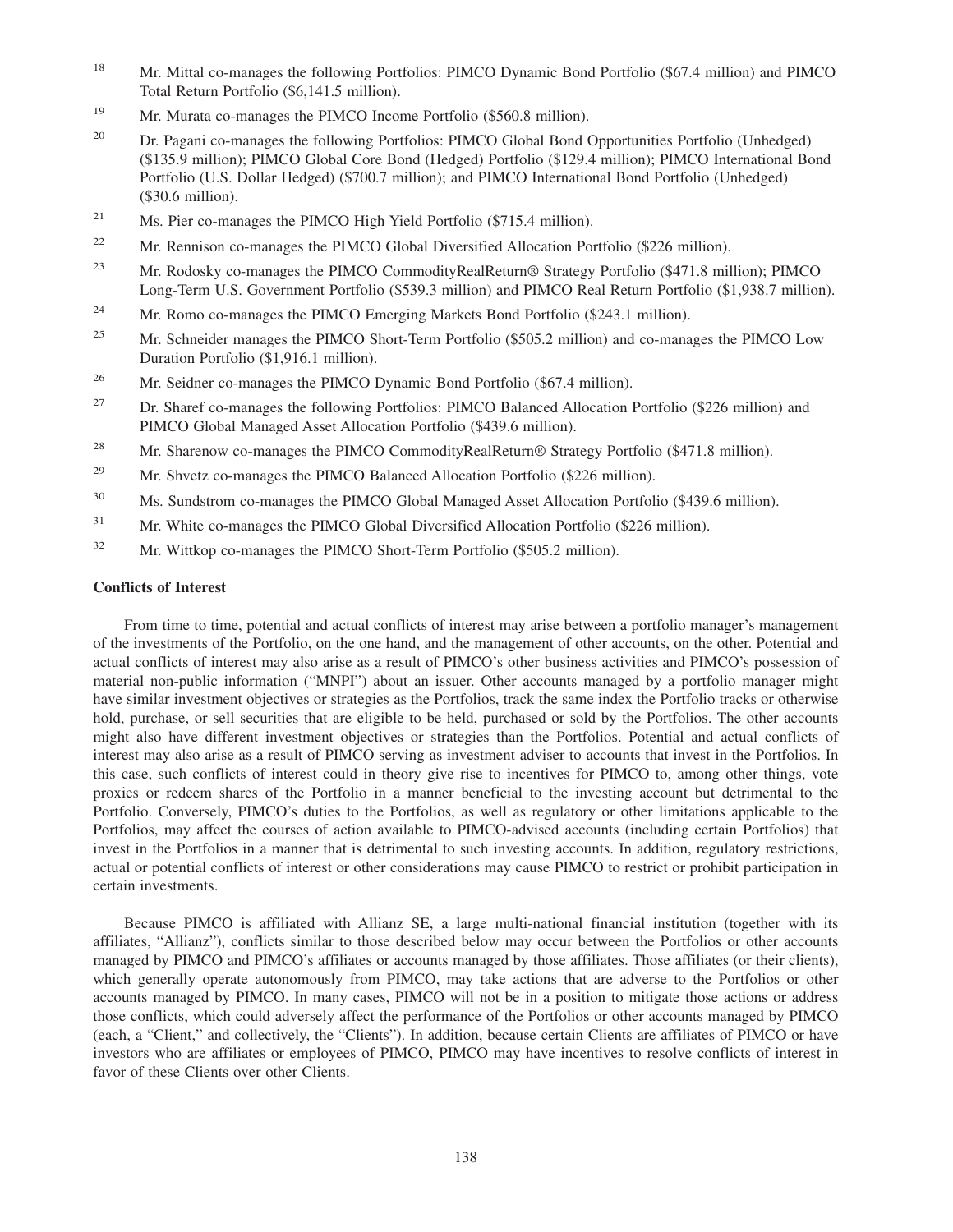*Knowledge and Timing of Portfolio Trades.* A potential conflict of interest may arise as a result of a portfolio manager's day-to-day management of the Portfolio. Because of their positions with the Portfolios, the portfolio managers know the size, timing and possible market impact of the Portfolio's trades. It is theoretically possible that the portfolio managers could use this information to the advantage of other accounts they manage and to the possible detriment of the Portfolio.

*Cross Trades.* A potential conflict of interest may arise in instances where the Portfolio buys an instrument from a Client or sells an instrument to a Client (each, a "cross trade"). Such conflicts of interest may arise, among other reasons, as a result of PIMCO representing the interests of both the buying party and the selling party in the cross trade or because the price at which the instrument is bought or sold through a cross trade may not be as favorable as the price that might have been obtained had the trade been executed in the open market. PIMCO effects cross trades when appropriate pursuant to procedures adopted under applicable rules and SEC guidance. Among other things, such procedures require that the cross trade is consistent with the respective investment policies and investment restrictions of both parties and is in the best interests of both the buying and selling accounts.

*Investment Opportunities.* A potential conflict of interest may arise as a result of a portfolio manager's management of a number of accounts with varying investment guidelines. Often, an investment opportunity may be suitable for one or more Clients, but may not be available in sufficient quantities for all accounts to participate fully. In addition, regulatory issues applicable to PIMCO or one or more Portfolios or other accounts may result in certain Portfolios not receiving securities that may otherwise be appropriate for them. Similarly, there may be limited opportunity to sell an investment held by the Portfolio and another Client. PIMCO has adopted policies and procedures reasonably designed to allocate investment opportunities on a fair and equitable basis over time.

PIMCO seeks to allocate orders across eligible Client accounts with similar investment guidelines and investment styles fairly and equitably, taking into consideration relevant factors including, among others, applicable investment restrictions and guidelines, regulatory requirements, risk tolerances and available cash. As part of PIMCO's trade allocation process, portions of new fixed income investment opportunities are distributed among Client account categories where the relevant portfolio managers seek to participate in the investment. Those portions are then further allocated among the Client accounts within such categories pursuant to PIMCO's trade allocation policy. Portfolio managers managing quantitative strategies and specialized accounts, such as those focused on international securities, mortgage-backed securities, bank loans, or other specialized asset classes, will likely receive an increased distribution of new fixed income investment opportunities where the investment involves a quantitative strategy or specialized asset class that matches the investment objective or focus of the Client account category.

Any particular allocation decision among Client accounts may be more or less advantageous to any one Client or group of Clients, and certain allocations will, to the extent consistent with PIMCO's fiduciary obligations, deviate from a pro rata basis among Clients in order to address for example, differences in legal, tax, regulatory, risk management, concentration, exposure, Client guideline limitations and/or mandate or strategy considerations for the relevant Clients. PIMCO may determine that an investment opportunity or particular purchases or sales are appropriate for one or more Clients, but not appropriate for other Clients, or are appropriate or suitable for, or available to, Clients but in different sizes, terms, or timing than is appropriate or suitable for other Clients. For example, some Clients have higher risk tolerances than other Clients, such as private funds, which, in turn, allows PIMCO to allocate a wider variety and/or greater percentage of certain types of investments (which may or may not outperform other types of investments) to such Clients. Those Clients receiving an increased allocation as a result of the effect of their respective risk tolerance may be Clients that pay higher investment management fees or that pay incentive fees. In addition, certain Client account categories focusing on certain types of investments or asset classes will be given priority in new issue distribution and allocation with respect to the investments or asset classes that are the focus of their investment mandate. Legal, contractual, or regulatory issues and/or related expenses applicable to PIMCO or one or more Clients may result in certain Clients not receiving securities that may otherwise be appropriate for them or may result in PIMCO selling securities out of Client accounts even if it might otherwise be beneficial to continue to hold them. Additional factors that are taken into account in the distribution and allocation of investment opportunities to Client accounts include, without limitation: ability to utilize leverage and risk tolerance of the Client account; the amount of discretion and trade authority given to PIMCO by the Client; availability of other similar investment opportunities; the Client account's investment horizon and objectives; hedging, cash and liquidity needs of the portfolio; minimum increments and lot sizes; and underlying benchmark factors. Given all of the foregoing factors, the amount, timing, structuring, or terms of an investment by a Client, including the Portfolio, may differ from, and performance may be lower than, investments and performance of other Clients, including those that may provide greater fees or other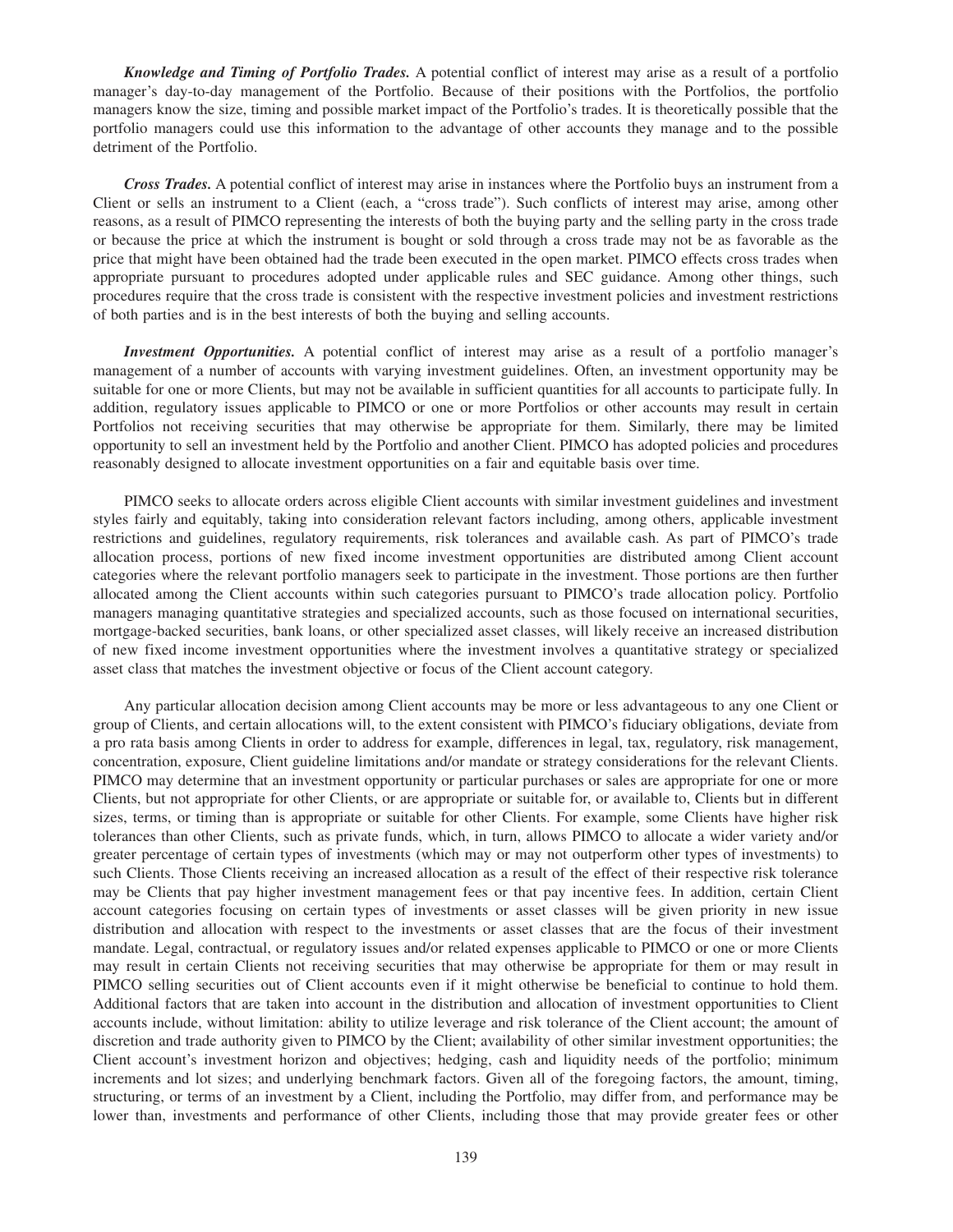compensation (including performance-based fees or allocations) to PIMCO. PIMCO has also adopted additional procedures to complement the general trade allocation policy that are designed to address potential conflicts of interest due to the side-by-side management of the Portfolios and certain pooled investment vehicles, including investment opportunity allocation issues.

From time to time, PIMCO may take an investment position or action for one or more Clients that may be different from, or inconsistent with, an action or position taken for one or more other Clients having similar or differing investment objectives. These positions and actions may adversely impact, or in some instances may benefit, one or more affected Clients (including Clients that are PIMCO affiliates) in which PIMCO has an interest, or which pays PIMCO higher fees or a performance fee. For example, a Client may buy a security and another Client may establish a short position in that same security. The subsequent short sale may result in a decrease in the price of the security that the other Client holds. Similarly, transactions or investments by one or more Clients may have the effect of diluting or otherwise disadvantaging the values, prices or investment strategies of another Client.

When PIMCO implements for one Client a portfolio decision or strategy ahead of, or contemporaneously with, similar portfolio decisions or strategies of another Client, market impact, liquidity constraints or other factors could result in one or more Clients receiving less favorable trading results, the costs of implementing such portfolio decisions or strategies could be increased or such Clients could otherwise be disadvantaged. On the other hand, potential conflicts may also arise because portfolio decisions regarding a Client may benefit other Clients. For example, the sale of a long position or establishment of a short position for a Client may decrease the price of the same security sold short by (and therefore benefit) other Clients, and the purchase of a security or covering of a short position in a security for a Client may increase the price of the same security held by (and therefore benefit) other Clients.

Under certain circumstances, a Client may invest in a transaction in which one or more other Clients are expected to participate, or already have made or will seek to make, an investment. In addition, to the extent permitted by applicable law, a Client may also engage in investment transactions that may result in other Clients being relieved of obligations, or that may cause other Clients to divest certain investments (e.g., a Client may make a loan to, or directly or indirectly acquire securities or indebtedness of, a company that uses the proceeds to refinance or reorganize its capital structure, which could result in repayment of debt held by another Client). Such Clients (or groups of Clients) may have conflicting interests and objectives in connection with such investments, including with respect to views on the operations or activities of the issuer involved, the targeted returns from the investment and the timeframe for, and method of, exiting the investment. When making such investments, PIMCO may do so in a way that favors one Client over another Client, even if both Clients are investing in the same security at the same time. Certain Clients may invest on a "parallel" basis (*i.e.,* proportionately in all transactions at substantially the same time and on substantially the same terms and conditions). In addition, other accounts may expect to invest in many of the same types of investments as another account. However, there may be investments in which one or more of such accounts does not invest (or invests on different terms or on a non-pro rata basis) due to factors such as legal, tax, regulatory, business, contractual or other similar considerations or due to the provisions of a Client's governing documents. Decisions as to the allocation of investment opportunities among such Clients present numerous conflicts of interest, which may not be resolved in a manner that is favorable to a Client's interests. To the extent an investment is not allocated pro rata among such entities, a Client could incur a disproportionate amount of income or loss related to such investment relative to such other Client.

In addition, Clients may invest alongside one another in the same underlying investments or otherwise pursuant to a substantially similar investment strategy as one or more other Clients. In such cases, certain Clients may have preferential liquidity and information rights relative to other Clients holding the same investments, with the result that such Clients will be able to withdraw/redeem their interests in underlying investments in priority to Clients who may have more limited access to information or more restrictive withdrawal/redemption rights. Clients with more limited information rights or more restrictive liquidity may therefore be adversely affected in the event of a downturn in the markets.

Further, potential conflicts may be inherent in PIMCO's use of multiple strategies. For example, conflicts will arise in cases where different Clients invest in different parts of an issuer's capital structure, including circumstances in which one or more Clients may own private securities or obligations of an issuer and other Clients may own or seek to acquire private securities of the same issuer. For example, a Client may acquire a loan, loan participation or a loan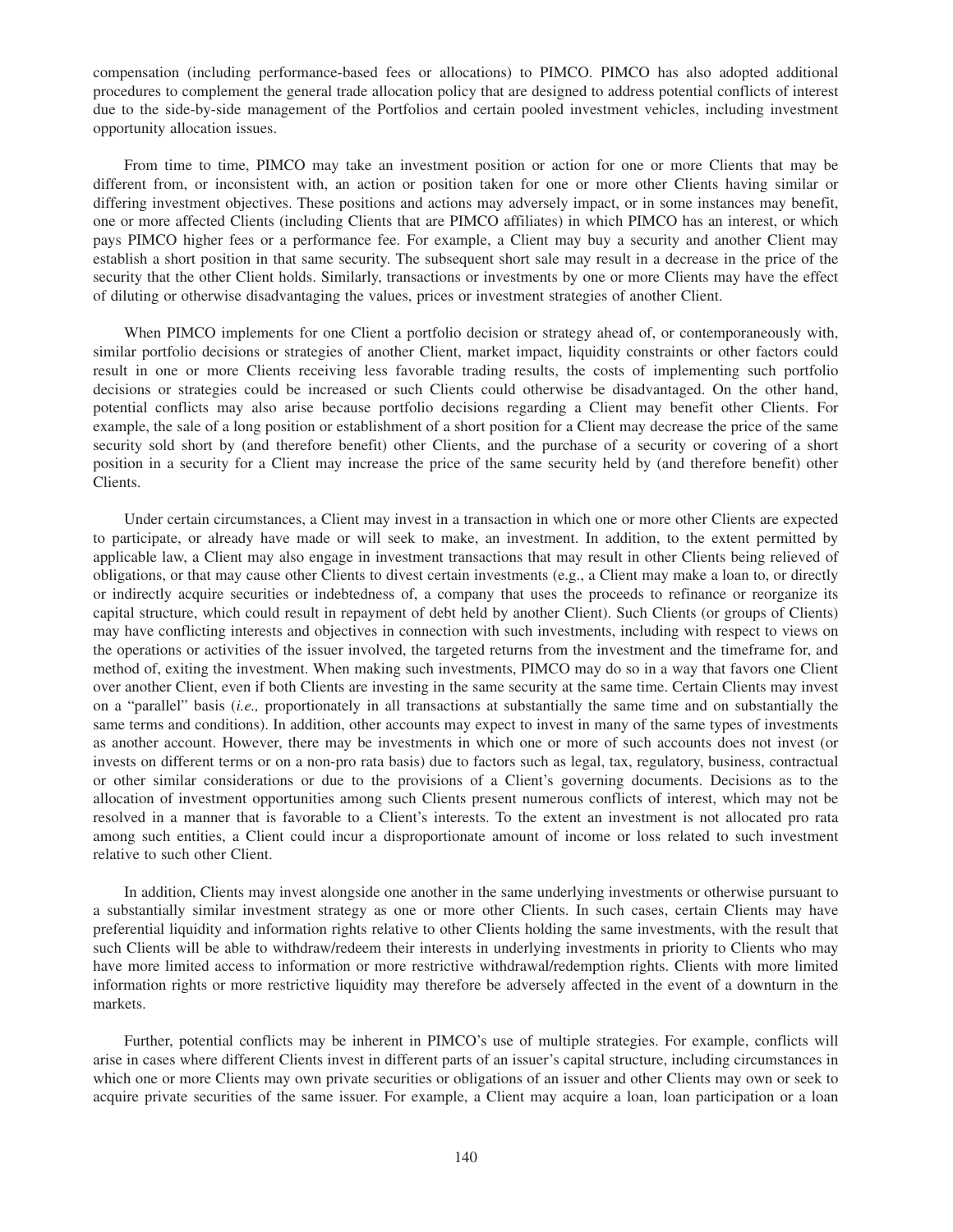assignment of a particular borrower in which one or more other Clients have an equity investment, or may invest in senior debt obligations of an issuer for one Client and junior debt obligations or equity of the same issuer for another Client.

PIMCO may also, for example, direct a Client to invest in a tranche of a structured finance vehicle, such as a CLO or CDO, where PIMCO is also, at the same or different time, directing another Client to make investments in a different tranche of the same vehicle, which tranche's interests may be adverse to other tranches. PIMCO may also cause a Client to purchase from, or sell assets to, an entity, such as a structured finance vehicle, in which other Clients may have an interest, potentially in a manner that will have an adverse effect on the other Clients. There may also be conflicts where, for example, a Client holds certain debt or equity securities of an issuer, and that same issuer has issued other debt, equity or other instruments that are owned by other Clients or by an entity, such as a structured finance vehicle, in which other Clients have an interest.

In each of the situations described above, PIMCO may take actions with respect to the assets held by one Client that are adverse to the other Clients, for example, by foreclosing on loans, by putting an issuer into default, or by exercising rights to purchase or sell to an issuer, causing an issuer to take actions adverse to certain classes of securities, or otherwise. In negotiating the terms and conditions of any such investments, or any subsequent amendments or waivers or taking any other actions, PIMCO may find that the interests of a Client and the interests of one or more other Clients could conflict. In these situations, decisions over items such as whether to make the investment or take an action, proxy voting, corporate reorganization, how to exit an investment, or bankruptcy or similar matters (including, for example, whether to trigger an event of default or the terms of any workout) may result in conflicts of interest. Similarly, if an issuer in which a Client and one or more other Clients directly or indirectly hold different classes of securities (or other assets, instruments or obligations issued by such issuer or underlying investments of such issuer) encounters financial problems, decisions over the terms of any workout will raise conflicts of interests (including, for example, conflicts over proposed waivers and amendments to debt covenants). For example, a debt holder may be better served by a liquidation of the issuer in which it may be paid in full, whereas an equity or junior bond holder might prefer a reorganization that holds the potential to create value for the equity holders. In some cases PIMCO may refrain from taking certain actions or making certain investments on behalf of Clients in order to avoid or mitigate certain conflicts of interest or to prevent adverse regulatory or other effects on PIMCO, or may sell investments for certain Clients (in each case potentially disadvantaging the Clients on whose behalf the actions are not taken, investments not made, or investments sold). In other cases, PIMCO may not refrain from taking actions or making investments on behalf of certain Clients that have the potential to disadvantage other Clients. In addition, PIMCO may take actions or refrain from taking actions in order to mitigate legal risks to PIMCO or its affiliates or its Clients even if disadvantageous to a Client's account. Moreover, a Client may invest in a transaction in which one or more other Clients are expected to participate, or already have made or will seek to make, an investment.

Additionally, certain conflicts may exist with respect to portfolio managers who make investment decisions on behalf of several different types of Clients. Such portfolio managers may have an incentive to allocate trades, time or resources to certain Clients, including those Clients who pay higher investment management fees or that pay incentive fees or allocations, over other Clients. These conflicts may be heightened with respect to portfolio managers who are eligible to receive a performance allocation under certain circumstances as part of their compensation.

From time to time, PIMCO personnel may come into possession of MNPI which, if disclosed, might affect an investor's decision to buy, sell or hold a security. Should a PIMCO employee come into possession of MNPI with respect to an issuer, he or she generally will be prohibited from communicating such information to, or using such information for the benefit of, Clients, which could limit the ability of Clients to buy, sell or hold certain investments, thereby limiting the investment opportunities or exit strategies available to Clients. In addition, holdings in the securities or other instruments of an issuer by PIMCO or its affiliates may affect the ability of a Client to make certain acquisitions of or enter into certain transactions with such issuer. PIMCO has no obligation or responsibility to disclose such information to, or use such information for the benefit of, any person (including Clients).

PIMCO maintains one or more restricted lists of companies whose securities are subject to certain trading prohibitions due to PIMCO's business activities. PIMCO may restrict trading in an issuer's securities if the issuer is on a restricted list or if PIMCO has MNPI about that issuer. In some situations, PIMCO may restrict Clients from trading in a particular issuer's securities in order to allow PIMCO to receive MNPI on behalf of other Clients. A Client may be unable to buy or sell certain securities until the restriction is lifted, which could disadvantage the Client. PIMCO may also be restricted from making (or divesting of) investments in respect of some Clients but not others. In some cases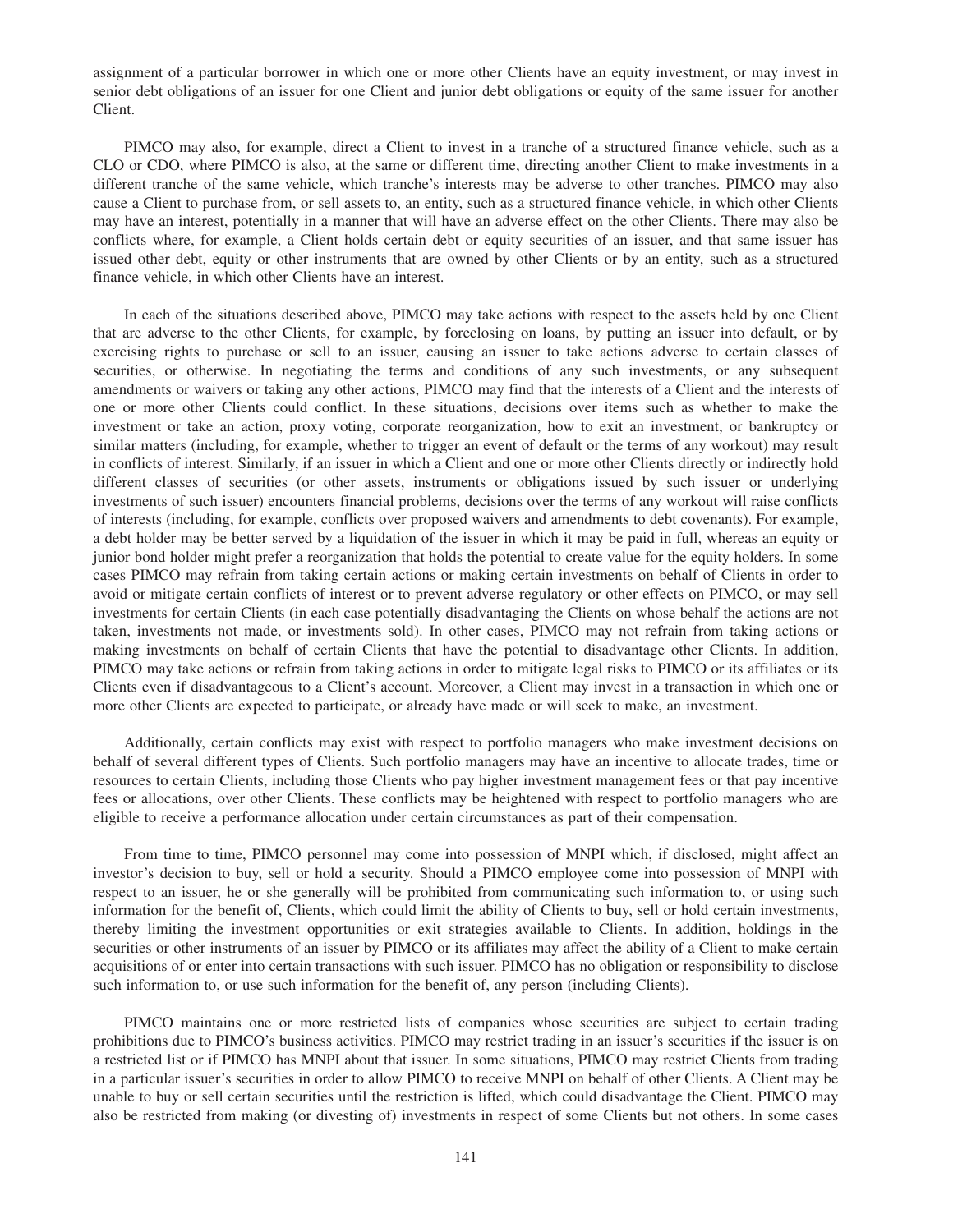PIMCO may not initiate or recommend certain types of transactions, or may otherwise restrict or limit its advice relating to certain securities if a security is restricted due to MNPI or if PIMCO is seeking to limit receipt of MNPI.

PIMCO may conduct litigation or engage in other legal actions on behalf of one or more Clients. In such cases, Clients may be required to bear certain fees, costs, expenses and liabilities associated with the litigation. Other Clients that are or were investors in, or otherwise involved with, the subject investments may or may not (depending on the circumstances) be parties to such litigation actions, with the result that certain Clients may participate in litigation actions in which not all Clients with similar investments may participate, and such non-participating Clients may benefit from the results of such litigation actions without bearing or otherwise being subject to the associated fees, costs, expenses and liabilities. PIMCO, for example, typically does not pursue legal claims on behalf of its separate accounts. Furthermore, in certain situations, litigation or other legal actions pursued by PIMCO on behalf of a Client may be brought against or be otherwise adverse to a portfolio company or other investment held by a Client.

The foregoing is not a complete list of conflicts to which PIMCO or Clients may be subject. PIMCO seeks to review conflicts on a case-by-case basis as they arise. Any review will take into consideration the interests of the relevant Clients, the circumstances giving rise to the conflict, applicable PIMCO policies and procedures, and applicable laws. Clients (and investors in the Portfolio) should be aware that conflicts will not necessarily be resolved in favor of their interests and may in fact be resolved in a manner adverse to their interests. PIMCO will attempt to resolve such matters fairly, but even so, matters may be resolved in favor of other Clients which pay PIMCO higher fees or performance fees or in which PIMCO or its affiliates have a significant proprietary interest. There can be no assurance that any actual or potential conflicts of interest will not result in a particular Client or group of Clients receiving less favorable investment terms in or returns from certain investments than if such conflicts of interest did not exist.

Conflicts like those described above may also occur between Clients, on the one hand, and PIMCO or its affiliates, on the other. These conflicts will not always be resolved in favor of the Client. In addition, because PIMCO is affiliated with Allianz, a large multi-national financial institution, conflicts similar to those described above may occur between clients of PIMCO and PIMCO's affiliates or accounts managed by those affiliates. Those affiliates (or their clients), which generally operate autonomously from PIMCO, may take actions that are adverse to PIMCO's Clients. In many cases PIMCO will have limited or no ability to mitigate those actions or address those conflicts, which could adversely affect Client performance. In addition, certain regulatory or internal restrictions may prohibit PIMCO from using certain brokers or investing in certain companies (even if such companies are not affiliated with Allianz) because of the applicability of certain laws and regulations or internal Allianz policies applicable to PIMCO, Allianz SE or their affiliates. An account's willingness to negotiate terms or take actions with respect to an investment may also be, directly or indirectly, constrained or otherwise impacted to the extent Allianz SE, PIMCO, and/or their affiliates, directors, partners, managers, members, officers or personnel are also invested therein or otherwise have a connection to the subject investment (e.g., serving as a trustee or board member thereof).

Certain service providers to the Portfolios are expected to be owned by or otherwise related to or affiliated with a Client, and in certain cases, such service providers are expected to be, or are owned by, employed by, or otherwise related to, PIMCO, Allianz SE, their affiliates and/or their respective employees, consultants and other personnel. PIMCO may, in its sole discretion, determine to provide, or engage or recommend an affiliate of PIMCO to provide, certain services to the Portfolios, instead of engaging or recommending one or more third parties to provide such services. Subject to the governance requirements of a particular Portfolio and applicable law, PIMCO or its affiliates, as applicable, will receive compensation in connection with the provision of such services. As a result, PIMCO faces a conflict of interest when selecting or recommending service providers for the Portfolios. Fees paid to an affiliated service provider will be determined in PIMCO's commercially reasonable discretion, taking into account the relevant facts and circumstances, and consistent with PIMCO's responsibilities. Although PIMCO has adopted various policies and procedures intended to mitigate or otherwise manage conflicts of interest with respect to affiliated service providers, there can be no guarantee that such policies and procedures (which may be modified or terminated at any time in PIMCO's sole discretion) will be successful.

*Performance Fees.* A portfolio manager may advise certain accounts with respect to which the advisory fee is based entirely or partially on performance. Performance fee arrangements may create a conflict of interest for the portfolio manager in that the portfolio manager may have an incentive to allocate the investment opportunities that he or she believes might be the most profitable to such other accounts instead of allocating them to the Portfolio. PIMCO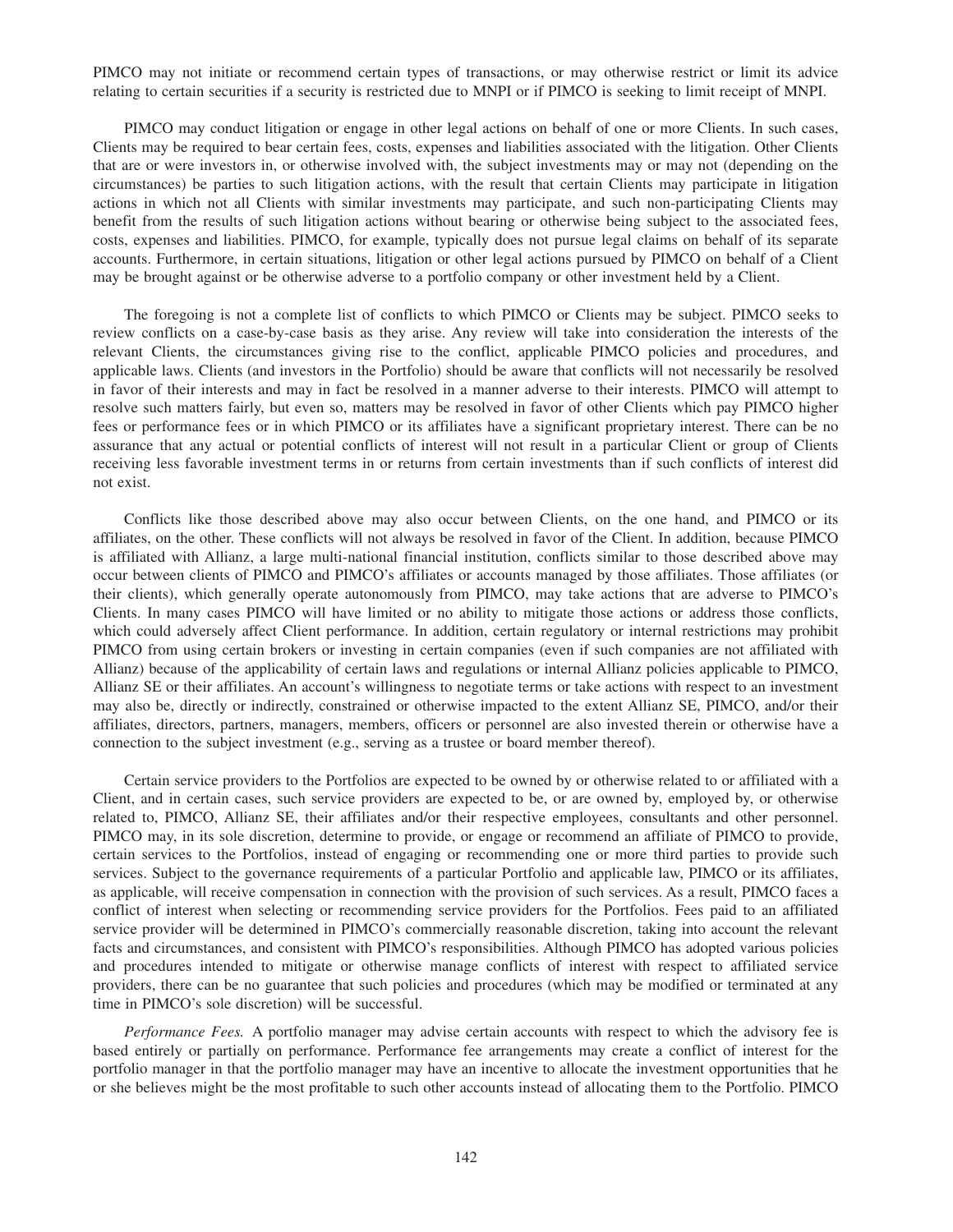has adopted policies and procedures reasonably designed to allocate investment opportunities between the Portfolios and such other accounts on a fair and equitable basis over time.

*PIMCO All Asset Portfolio.* Because the PIMCO All Asset Portfolio invests substantially all of its assets in the Underlying PIMCO Funds, Research Affiliates believes that the potential conflicts of interest discussed above are mitigated. However, if the PIMCO All Asset Portfolio invests in any of the PIMCO RAE Fundamental Advantage PLUS Fund, PIMCO RAE PLUS EMG Fund, PIMCO RAE PLUS Fund, PIMCO RAE PLUS International Fund, PIMCO RAE PLUS Small Fund or PIMCO RAE Worldwide Long/Short PLUS Fund, each a series of PIMCO Funds, or PIMCO Dividend and Income Fund, PIMCO RAE Emerging Markets Fund, PIMCO RAE International Fund, PIMCO RAE US Fund or PIMCO RAE US Small Fund, each a series of PIMCO Equity Series, Research Affiliates will, subject to applicable law, waive any fee to which it would be entitled under any sub-advisory agreement with any such Fund with respect to the assets of the PIMCO All Asset Portfolio invested in such Fund. Accordingly, PIMCO and Research Affiliates believes that the potential conflicts of interest discussed above also are mitigated.

## **Portfolio Manager Compensation**

PIMCO's approach to compensation seeks to provide professionals with a Total Compensation Plan and process that is driven by PIMCO's mission and values. Key Principles on Compensation Philosophy include:

- PIMCO's pay practices are designed to attract and retain high performers;
- PIMCO's pay philosophy embraces a corporate culture of rewarding strong performance, a strong work ethic, and meritocracy;
- PIMCO's goal is to ensure key professionals are aligned to PIMCO's long-term success through equity participation; and
- PIMCO's "Discern and Differentiate" discipline guides total compensation levels.

The Total Compensation Plan consists of three components. The compensation program for portfolio managers is designed to align with clients' interests, emphasizing each portfolio manager's ability to generate long-term investment success for PIMCO's clients. A portfolio manager's compensation is not based solely on the performance of any Portfolio or any other account managed by that portfolio manager:

*Base Salary* Base salary is determined based on core job responsibilities, positions/levels and market factors. Base salary levels are reviewed annually, when there is a significant change in job responsibilities or position, or a significant change in market levels.

*Performance Bonus* Performance bonuses are designed to reward risk-adjusted performance and contributions to PIMCO's broader investment process. The compensation process is not formulaic and the following non-exhaustive list of qualitative and quantitative criteria are considered when determining the total compensation for portfolio managers:

Performance measured over a variety of longer- and shorter-term periods, including 5-year, 4-year, 3-year, 2-year and 1-year dollar-weighted and account-weighted, pre-tax total and risk-adjusted investment performance as judged against the applicable benchmarks (which may include internal investment performance-related benchmarks) for each account managed by a portfolio manager (including the Portfolios) and relative to applicable industry peer groups; greatest emphasis is placed on 5-year and 3-year performance, followed by 1-year performance;

- Consistency of investment performance across portfolios of similar mandate and guidelines, rewarding low dispersion and consistency of outperformance;
- Appropriate risk positioning and risk management mindset which includes consistency with PIMCO's investment philosophy, the Investment Committee's positioning guidance, absence of defaults, and appropriate alignment with client objectives;
- Contributions to mentoring, coaching and/or supervising members of team;
- Collaboration, idea generation, and contribution of investment ideas in the context of PIMCO's investment process, Investment Committee meetings, and day-to-day management of portfolios;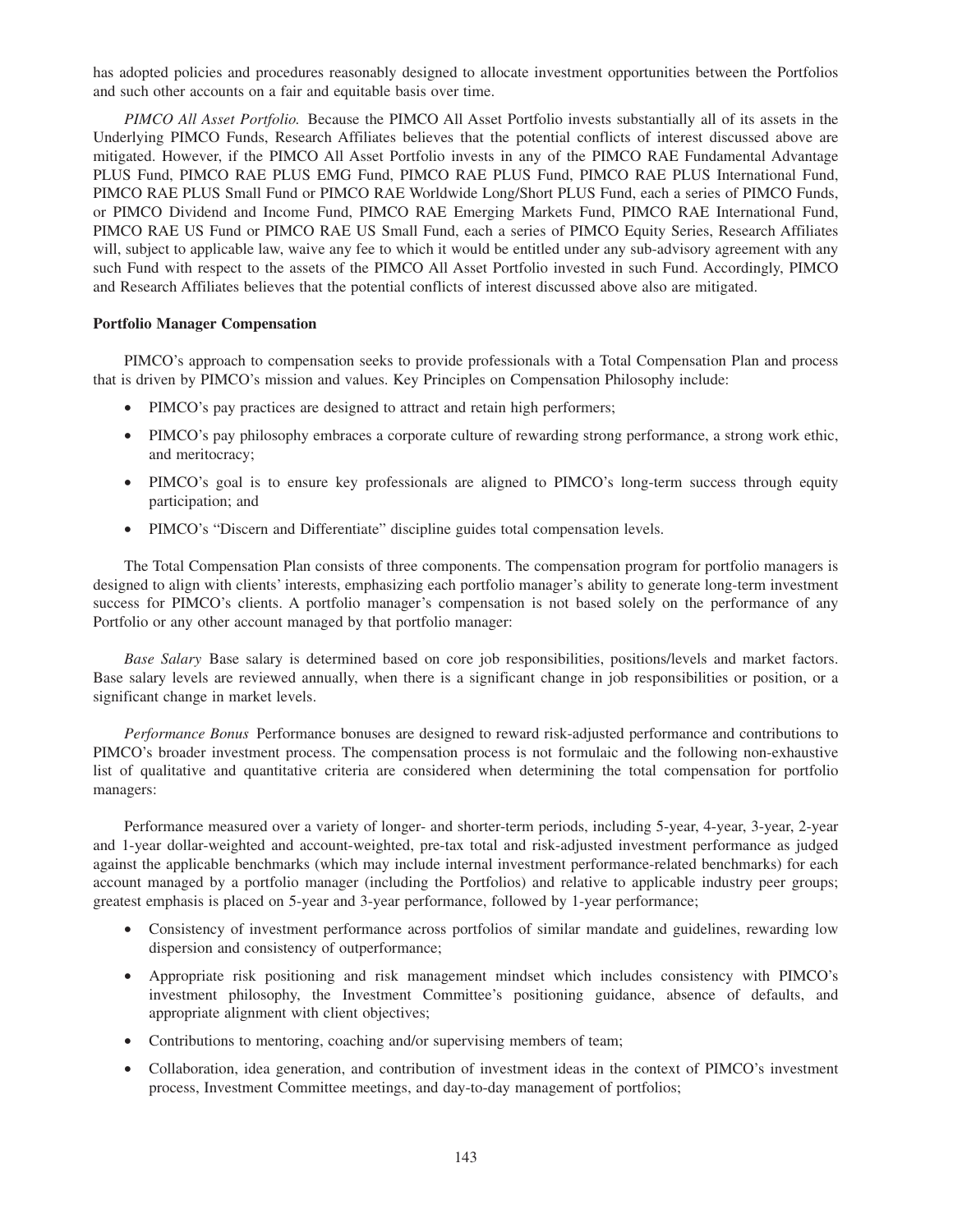• With much lesser importance than the aforementioned factors: amount and nature of assets managed by the portfolio manager, contributions to asset retention, and client satisfaction.

PIMCO's partnership culture further rewards strong long term risk adjusted returns with promotion decisions almost entirely tied to long term contributions to the investment process. 10-year performance can also be considered, though not explicitly, as part of the compensation process.

*Deferred Compensation* Deferred compensation is awarded to key professionals under the Long Term Incentive Plan ("LTIP"). Employees who reach a total compensation threshold are delivered their annual compensation in a mix of cash and/or deferred compensation. PIMCO incorporates a progressive allocation of deferred compensation as a percentage of total compensation, which is in line with market practices.

The LTIP provides participants with deferred cash awards that appreciate or depreciate based on PIMCO's operating earnings over a rolling three-year period. The plan provides a link between longer term company performance and participant pay, further motivating participants to make a long-term commitment to PIMCO's success.

Prior to March 2020, M Options were awarded to key professionals. The M Unit program provided mid-to-senior level employees with the potential to acquire an equity stake in PIMCO over their careers to better align employee incentives with the Firm's long-term results. Options awarded under the program vest over a number of years and may be converted into non-voting PIMCO equity which shares in the profit distributions of the Firm.

Eligibility to participate in the LTIP is contingent upon continued employment at PIMCO and all other applicable eligibility requirements.

**Profit Sharing Plan.** Portfolio managers who are Managing Directors of PIMCO receive compensation from a non-qualified profit sharing plan consisting of a portion of PIMCO's net profits. Portfolio managers who are Managing Directors receive an amount determined by the Compensation Committee, based upon an individual's overall contribution to the firm.

*Research Affiliates.* Robert D. Arnott along with his family members are the majority owner of Research Affiliates Global Holdings, LLC the sole member of Research Affiliates. Mr. Arnott receives a fixed base salary from Research Affiliates and periodic capital distributions from Research Affiliates Global Holdings. Capital distributions are not fixed, rather they are dependent upon profits generated by Research Affiliates. Mr. Arnott's compensation as manager is not dependent on the performance of the Portfolios.

The following table provides a list of the benchmarks for each Portfolio:

| Portfolio                                          | <b>Benchmark Index</b>                                                          |
|----------------------------------------------------|---------------------------------------------------------------------------------|
| PIMCO All Asset                                    | Bloomberg U.S. TIPS: 1-10 Year Index Consumer Price Index + 500 Basis<br>points |
| PIMCO Balanced Allocation                          | 35% S&P 500 Index/25% MSCI EAFE Index/40% Bloomberg<br>U.S. Aggregate Index     |
| PIMCO CommodityRealReturn <sup>®</sup><br>Strategy | Bloomberg Commodity Index Total Return                                          |
| PIMCO Dynamic Bond                                 | 3 Month USD LIBOR Index                                                         |
| <b>PIMCO</b> Emerging Markets Bond                 | <b>JPMorgan Emerging Markets Bond Index (EMBI) Global</b>                       |
| PIMCO Global Bond Opportunities<br>(Unhedged)      | Bloomberg Global Aggregate (USD Unhedged) Index                                 |
| PIMCO Global Core Bond (Hedged)                    | Bloomberg Global Aggregate (USD Hedged) Index                                   |
| PIMCO Global Diversified<br>Allocation             | 60% MSCI World Index/40% Bloomberg U.S. Aggregate Index                         |
| PIMCO Global Managed Asset<br>Allocation           | 60% MSCI World Index/40% Bloomberg U.S. Aggregate Index                         |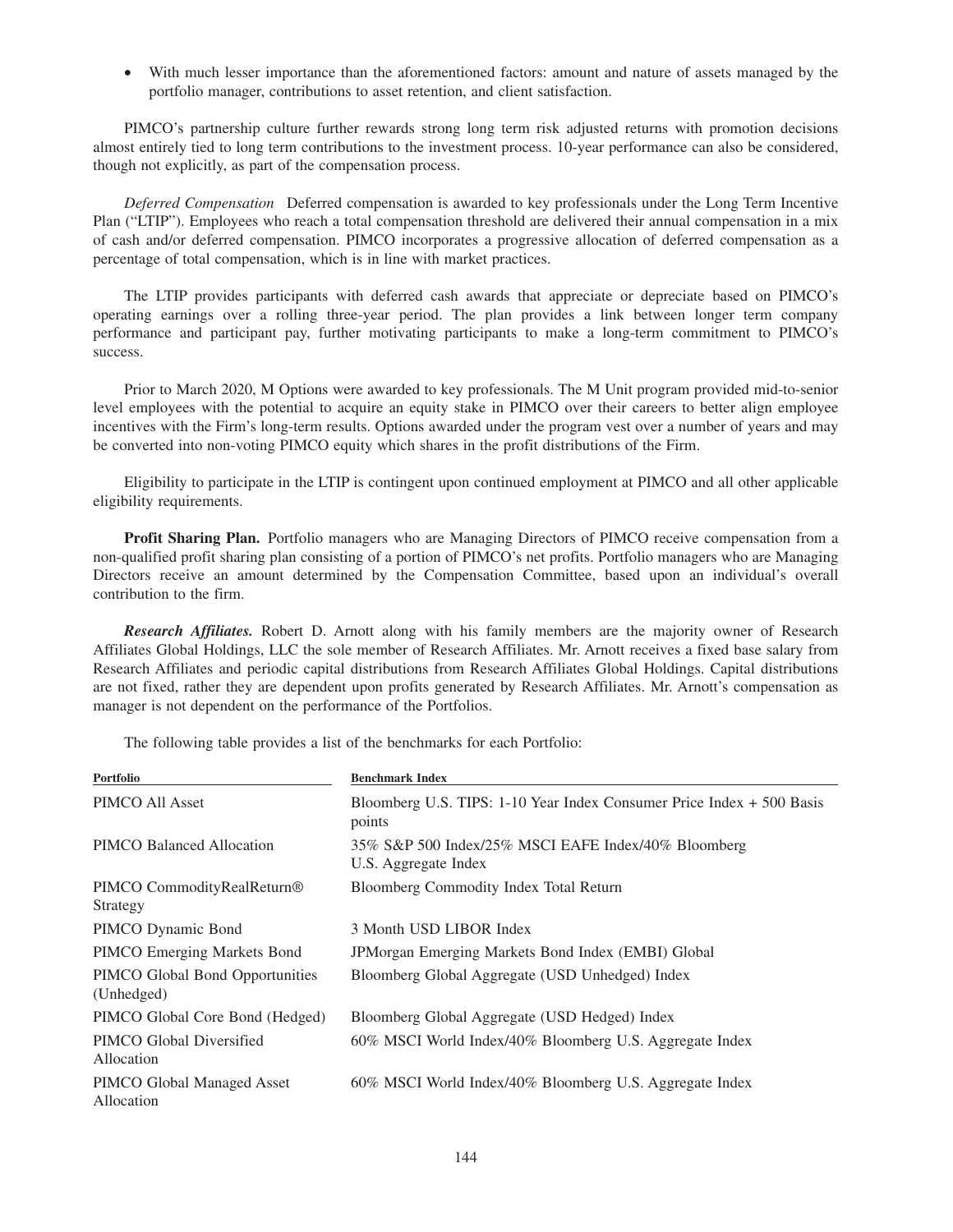| Portfolio                                        | <b>Benchmark Index</b>                                                     |
|--------------------------------------------------|----------------------------------------------------------------------------|
| PIMCO High Yield                                 | ICE BofAML Merrill Lynch U.S. High Yield, BB-B Rated, Constrained<br>Index |
| PIMCO Income Portfolio                           | Bloomberg U.S. Aggregate Index                                             |
| PIMCO International Bond<br>(Unhedged)           | Bloomberg Global Aggregate ex-USD (USD Unhedged) Index                     |
| PIMCO International Bond<br>(U.S. Dollar-Hedged) | Bloomberg Global Aggregate ex-USD (USD Hedged) Index                       |
| PIMCO Long-Term U.S. Government                  | Bloomberg Long-Term Treasury Index                                         |
| <b>PIMCO</b> Low Duration                        | ICE BofAML 1-3 Year U.S. Treasury Index                                    |
| PIMCO Real Return                                | Bloomberg U.S. TIPS Index                                                  |
| PIMCO Short-Term                                 | FTSE 3-Month Treasury Bill Index                                           |
| PIMCO Total Return                               | Bloomberg U.S. Aggregate Index                                             |

# **Securities Ownership**

To the best of the Trust's knowledge, the table below shows the dollar range of shares of the Portfolios beneficially owned as of December 31, 2021, except as otherwise noted, by each portfolio manager of the Portfolios.

| <b>Portfolio Manager</b> | Portfolios Managed by Portfolio Manager          | <b>Dollar Range of Shares Owned</b> |
|--------------------------|--------------------------------------------------|-------------------------------------|
| <b>Agrawal</b>           | PIMCO High Yield                                 | None                                |
| <b>Anderson</b>          | PIMCO Income                                     | None                                |
| <b>Arnopolin</b>         | PIMCO Emerging Markets Bond                      | None                                |
| <b>Arnott</b>            | PIMCO All Asset                                  | Over \$1,000,000                    |
| <b>Balls</b>             | PIMCO Global Bond Opportunities<br>(Unhedged)    | None                                |
|                          | PIMCO Global Core Bond (Hedged)                  | None                                |
|                          | PIMCO International Bond (Unhedged)              | None                                |
|                          | PIMCO International Bond<br>(U.S. Dollar-Hedged) | None                                |
| <b>Brightman</b>         | PIMCO All Asset                                  | None                                |
| <b>Browne</b>            | PIMCO Balanced Allocation                        | None                                |
|                          | PIMCO Global Managed Asset<br>Allocation         | None                                |
| <b>Chiaverini</b>        | PIMCO Short-Term                                 | None                                |
| Cudzil                   | PIMCO Long-Term U.S. Government                  | None                                |
| <b>DeWitt</b>            | PIMCO CommodityRealReturn®<br>Strategy           | None                                |
| <b>Dhawan</b>            | PIMCO Emerging Markets Bond                      | None                                |
| Gupta                    | PIMCO Global Bond Opportunities<br>(Unhedged)    | None                                |
|                          | PIMCO Global Core Bond (Hedged)                  | None                                |
|                          | PIMCO International Bond (Unhedged)              | None                                |
|                          | PIMCO International Bond<br>(U.S. Dollar-Hedged) | None                                |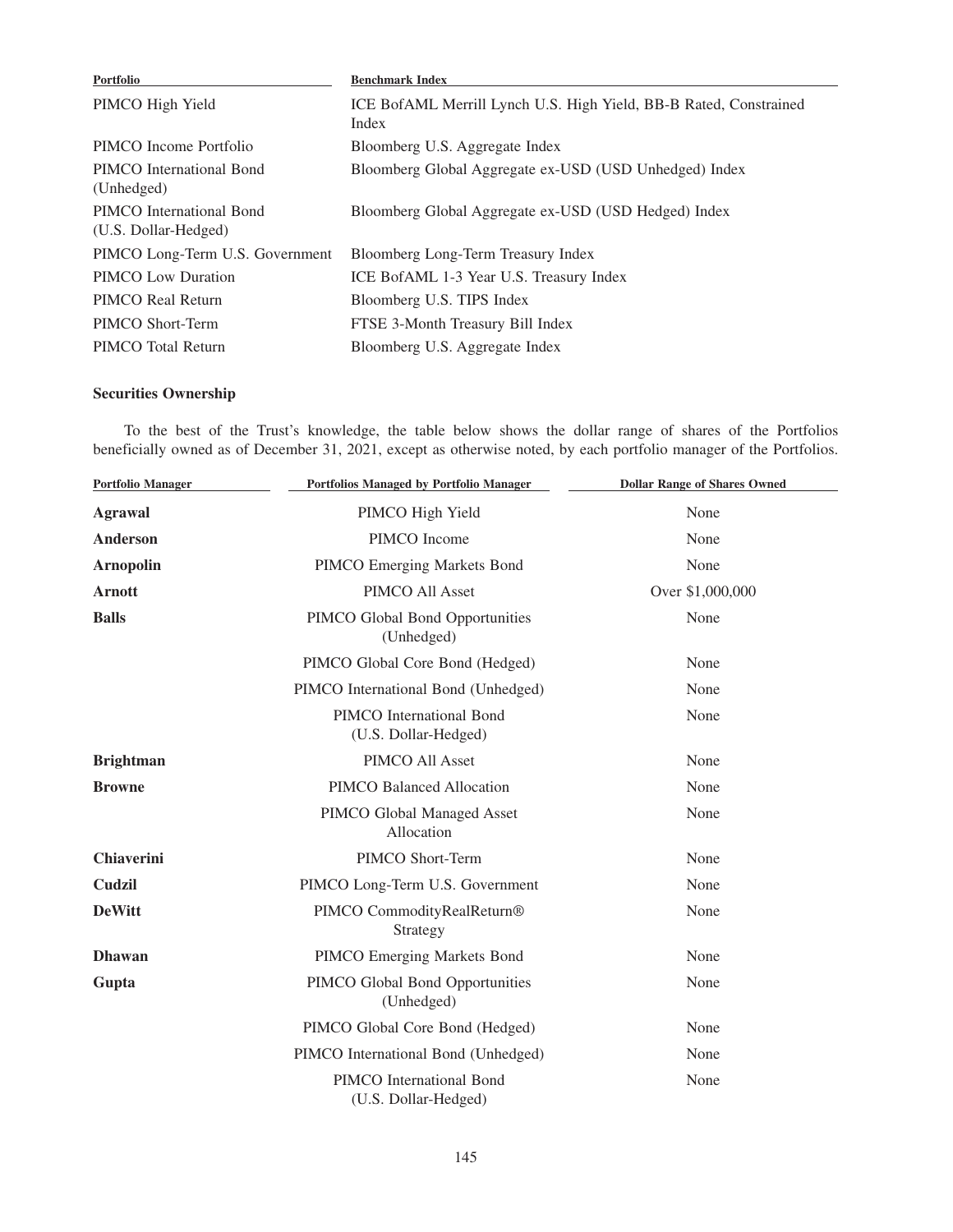| <b>Portfolio Manager</b> | <b>Portfolios Managed by Portfolio Manager</b>   | <b>Dollar Range of Shares Owned</b> |
|--------------------------|--------------------------------------------------|-------------------------------------|
| He                       | PIMCO Real Return                                | None                                |
| Ivascyn                  | PIMCO Dynamic Bond                               | None                                |
|                          | PIMCO Income                                     | None                                |
| <b>Jessop</b>            | PIMCO High Yield                                 | None                                |
| <b>Kiesel</b>            | PIMCO Total Return                               | None                                |
| <b>Mather</b>            | <b>PIMCO Low Duration</b>                        | None                                |
|                          | PIMCO Total Return                               | None                                |
| <b>Mittal</b>            | PIMCO Dynamic Bond                               | None                                |
|                          | PIMCO Total Return                               | None                                |
| <b>Murata</b>            | PIMCO Income                                     | None                                |
| Pagani                   | PIMCO Global Bond Opportunities<br>(Unhedged)    | None                                |
|                          | PIMCO Global Core Bond (Hedged)                  | None                                |
|                          | PIMCO International Bond (Unhedged)              | None                                |
|                          | PIMCO International Bond<br>(U.S. Dollar-Hedged) | None                                |
| <b>Pier</b>              | PIMCO High Yield                                 | None                                |
| <b>Rennison</b>          | PIMCO Global Diversified Allocation              | None                                |
| <b>Rodosky</b>           | PIMCO CommodityRealReturn®<br>Strategy           | None                                |
|                          | PIMCO Long-Term U.S. Government                  | None                                |
|                          | PIMCO Real Return                                | None                                |
| <b>Romo</b>              | PIMCO Emerging Markets Bond                      | None                                |
| <b>Schneider</b>         | PIMCO Low Duration                               | None                                |
|                          | PIMCO Short-Term                                 | None                                |
| <b>Seidner</b>           | PIMCO Dynamic Bond                               | None                                |
| <b>Sharef</b>            | PIMCO Balanced Allocation                        | None                                |
|                          | PIMCO Global Managed Asset<br>Allocation         | None                                |
| <b>Sharenow</b>          | PIMCO CommodityRealReturn®<br>Strategy           | None                                |
| <b>Shvetz</b>            | PIMCO Balanced Allocation                        | None                                |
| <b>Sundstrom</b>         | PIMCO Global Managed Asset<br>Allocation         | None                                |
| White                    | PIMCO Global Diversified Allocation              | None                                |
| <b>Wittkop</b>           | PIMCO Short-Term                                 | None                                |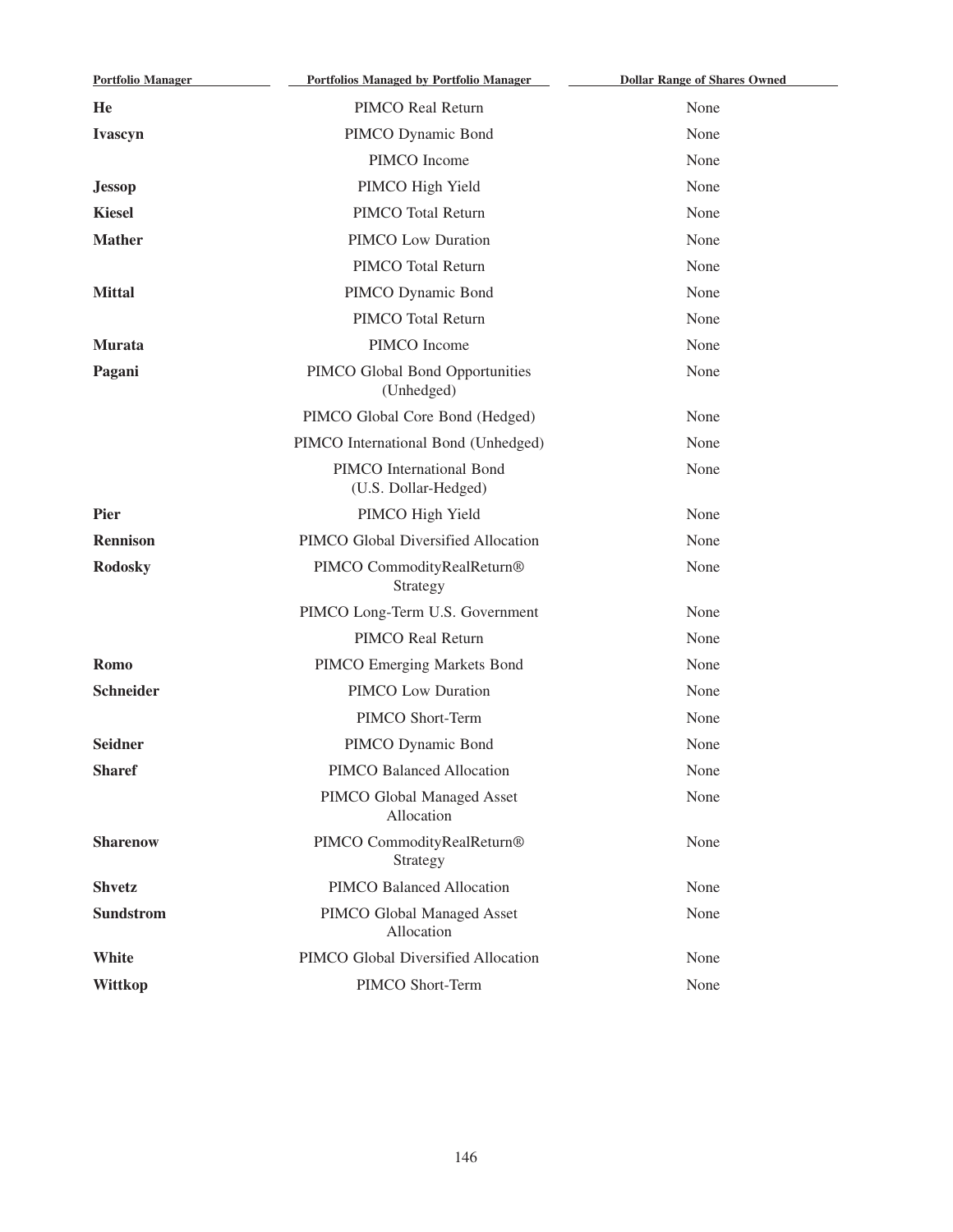# **DISTRIBUTION OF TRUST SHARES**

#### **Distributor**

PIMCO Investments LLC (the "Distributor") serves as the principal underwriter in the continuous public offering of each class of the Trust's shares pursuant to a distribution contract ("Distribution Contract") with the Trust, which is subject to annual approval by the Board of Trustees. The Distributor is a wholly-owned subsidiary of PIMCO and an indirect subsidiary of Allianz Asset Management. As noted in further detail below, under a separate marketing services agreement between PIMCO and the Distributor, PIMCO compensates the Distributor for providing various marketing services for the Portfolios. Furthermore, representatives of the Distributor ("Account Managers and Associates") may also be employees or associated persons of PIMCO. Because of these affiliations with PIMCO, the interests of the Distributor may conflict with the interests of Portfolio investors.

As noted above, PIMCO pays the Distributor a fee for marketing and related services pursuant to a Marketing Services Agreement between PIMCO and the Distributor. These payments are made to the Distributor from PIMCO's profits and are in addition to the revenue the Distributor earns under its Distribution Contract with the Trust. The fee is payable on a monthly basis at a current annual rate of 0.20 percent of gross fund sales in the month ("gross fund sales" includes the aggregate gross dollar value of sales of all share classes of the series of the Trust and certain other PIMCO-managed funds during the applicable month, with certain exclusions. In addition, pursuant to the Marketing Services Agreement, PIMCO pays the Distributor a fee at the annual rate of 0.10 percent of the average daily net asset value of the shares of the Trust and certain other PIMCO-managed funds.

The Distributor, located at 1633 Broadway, New York, NY 10019, is a broker-dealer registered with the SEC and is a member of FINRA. All account inquiries should be mailed to the Trust's Transfer Agent, and should not be mailed to the Distributor.

The Distribution Contract will continue in effect with respect to each Portfolio and each class of shares thereof for successive one-year periods, provided that each such continuance is specifically approved: (i) by the vote of a majority of the Trustees who are not interested persons of the Trust (as defined in the 1940 Act) and who have no direct or indirect financial interest in the Distribution Contract, the Supervision and Administration Agreement or the Distribution and Servicing Plans described below; and (ii) by the vote of a majority of the entire Board of Trustees cast in person at a meeting called for that purpose. If the Distribution Contract is terminated (or not renewed) with respect to one or more Portfolios or classes thereof, it may continue in effect with respect to any class of any Portfolio as to which it has not been terminated (or has been renewed).

## **Account Managers' and Associates' Compensation**

Compensation for the Account Managers and Associates discussed in this section has four main components: base pay, an annual bonus, commissions, and certain special bonuses.

*Base Pay.* All Account Managers and Associates receive some amount of base pay — a predetermined and fixed annual salary paid in semi-monthly installments. From time to time, the Distributor reviews the minimum base salary to confirm it is consistent with a reasonable wage and that there is an appropriate ratio between base salary and the other three compensation components.

*Annual Bonus.* Account Managers and Associates are eligible to receive an annual bonus. The annual bonus is determined through numerous factors, including a manager's assessment that takes into consideration the Account Manager's or Associate's job and sales performance, both in absolute terms and relative to other Account Managers and Associates, as applicable, as well as PIMCO's and the Distributor's performance. The Distributor may use various metrics to assess or compare the job performance of Account Managers and Associates. Such metrics generally are indicative of the Account Manager's or Associate's success in the areas of, among others, financial professional satisfaction and the Account Manager's or Associate's product knowledge, responsiveness, and effectiveness. Annual bonuses may form a significant part of an Account Manager's or Associate's overall compensation. Additional information regarding annual bonuses is included under "Potential Conflicts of Interest" below.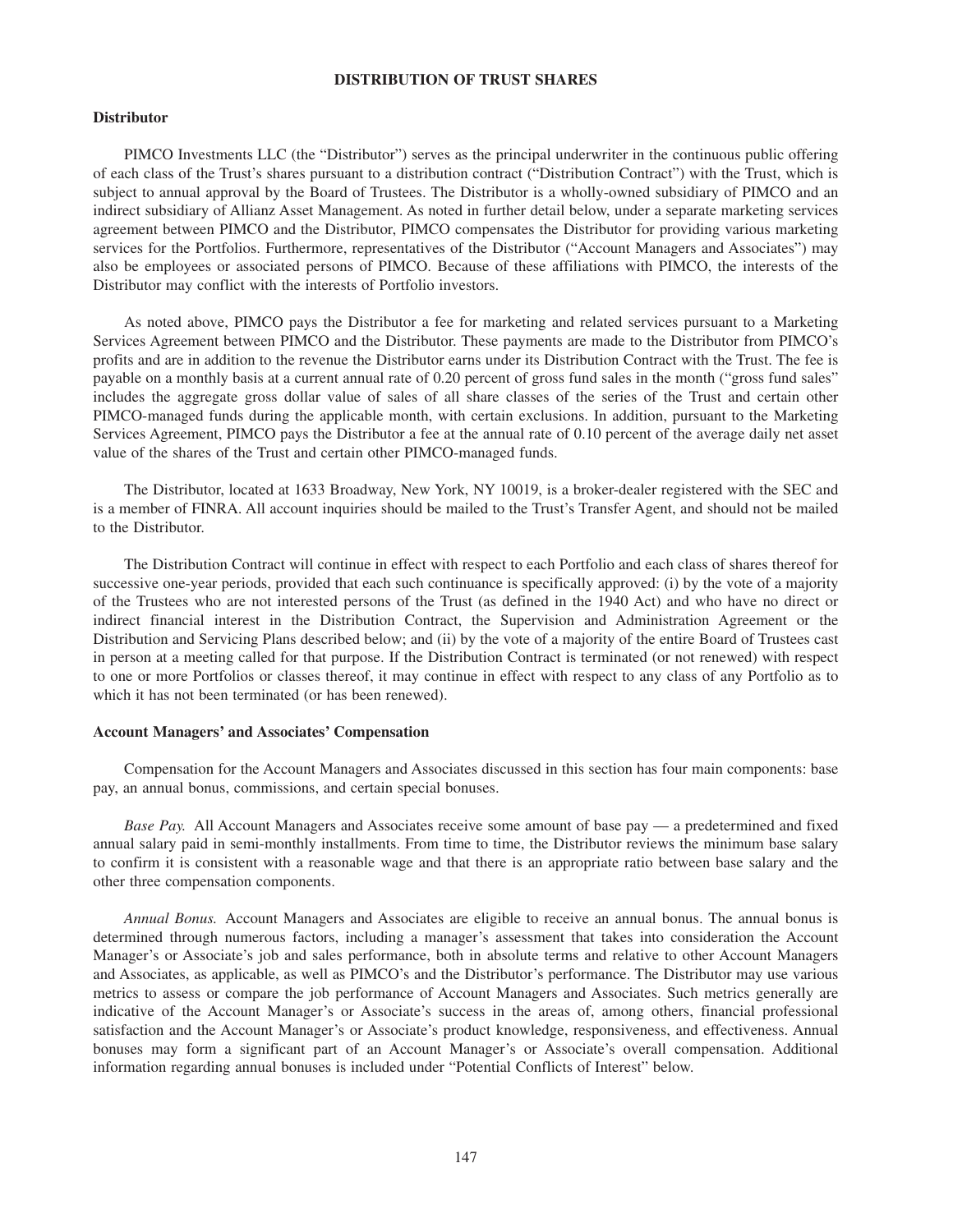*Commissions.* Account Managers and Associates are eligible to receive commissions for the sale of certain products, including mutual funds, closed-end funds (including interval funds), and retail separately managed accounts (i.e., wrap accounts). Account Managers and Associates do not receive higher commissions for selling fund classes with distribution fees, for sales at approved firms. Additionally, Account Managers and Associates receive the same commission for products eligible for commissions utilizing the same investment strategy (i.e., Total Return, Short Term, etc., other than certain Trust and PESVIT sales). Account Managers and Associates employed by the Distributor are eligible to receive compensation, ascending by product type, with respect to sales of the following: Short Term Strategies, Trust and PESVIT Portfolios sold through Allianz Life variable insurance products, Total Return Strategies, Select Strategies, and Select Focus Strategies (each as defined, from time to time, by the Distributor). Account Managers and Associates may receive commissions from the sale of other products, including closed-end funds, whose commission rates may be higher than those product types noted above. The Distributor reserves the right to determine the amount of commissions payable to Account Managers and Associates in its sole discretion.

*Other Compensation.* From time to time Account Managers and Associates may receive special bonuses or other rewards in connection with the Distributor's incentive programs that reward certain performance-related items such as increased awareness of a particular class of products, certain job performance metrics, certain territory coverage related circumstances, or excellent sales performance. Additionally, the Distributor may provide discretionary compensation for certain product sales, such as exchange-traded funds, not otherwise included in the Account Managers' and Associates' compensation plan.

# **Potential Conflicts of Interest**

As described above, Account Managers and Associates are eligible to receive compensation, in addition to their base pay, which could represent a significant portion of an Account Manager's and Associate's compensation. A factor that is evaluated in determining such compensation is the Account Manager's or Associate's success in marketing and selling products distributed by the Distributor. Account Managers and Associates may have a financial incentive to offer certain types of products to you, and the offering of such products may be considered, among other factors, in the assessment of an Account Manager's or Associate's performance.

As described above, Account Managers and Associates who offer certain products may receive compensation as a direct or indirect result of your selection of those products, which could represent a significant portion of an Account Manager's or Associate's compensation, and in certain circumstances an Account Manager's or Associate's compensation could be reduced if you subsequently redeem such products. This compensation may be more than what the Account Manager or Associate would receive if you had selected other products. Therefore, Account Managers and Associates may have a financial incentive to offer certain products. For example, Select Focus Strategies offers a higher commission rate than Select Strategies, which offers a higher commission rate than Total Return Strategies, and so on, as noted above. Under policies applicable to all Account Managers and Associates, no Account Manager or Associate is permitted to promote, recommend, or solicit the sale of one product over another solely because that product will provide higher revenue or compensation to the Account Manager or Associate, the Distributor or PIMCO. Please review all product materials and disclosures before selecting an investment product.

#### **Multi-Class Plan**

The Trust may offer up to four classes of shares: the Institutional Class, the Administrative Class, the Advisor Class and Class M. The Trust has adopted a Multi-Class Plan pursuant to Rule 18f-3 under the 1940 Act. Under the Multi-Class Plan, shares of each class of each Portfolio represent an equal pro rata interest in such Portfolio and, generally, have identical voting, dividend, liquidation, and other rights, preferences, powers, restrictions, limitations, qualifications and terms and conditions, except that: (a) each class has a different designation/name; (b) each class of shares bears any class-specific expenses allocated to it; and (c) each class has exclusive voting rights on any matter submitted to shareholders that relates solely to its distribution or service arrangements, and each class has separate voting rights on any matter submitted to shareholders in which the interests of one class differ from the interests of any other class.

Each class of shares bears any class specific expenses allocated to such class, such as expenses related to the distribution and/or shareholder servicing of such class. In addition, each class may, at the Board of Trustees' discretion, also pay a different share of other expenses, not including advisory or custodial fees or other expenses related to the management of the Trust's assets, if these expenses are actually incurred in a different amount by that class, or if the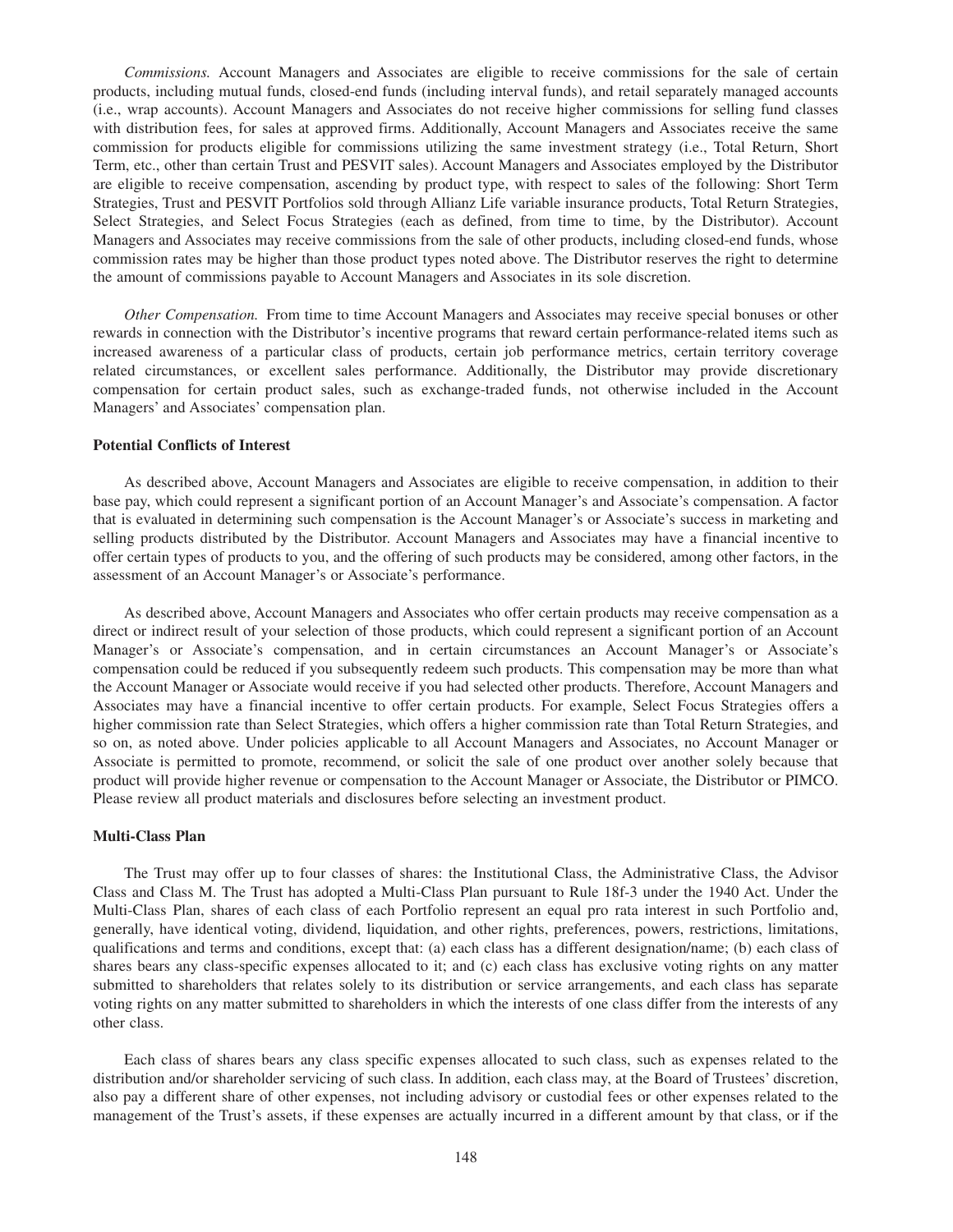class receives services of a different kind or to a different degree than the other classes. All other expenses are allocated to each class on the basis of the net asset value of that class in relation to the net asset value of the particular Portfolio. In addition, each class may have a different sales charge structure, and different exchange and conversion features.

# **Administrative Services Plan for Administrative Class Shares**

The Trust has adopted an Administrative Services Plan with respect to the Administrative Class shares of each Portfolio pursuant to Rule 12b-1 under the 1940 Act (the "Administrative Plan").

Under the terms of the Administrative Plan, the Trust is permitted to compensate, out of the assets attributable to the Administrative Class shares of each Portfolio, the Distributor for providing or procuring through financial intermediaries administrative, recordkeeping and investor services for Administrative Class shareholders of the Portfolios. The fee payable pursuant to the Plan may be used by the Distributor to provide or procure services including, among other things: receiving, aggregating and processing shareholder orders; furnishing shareholder sub-accounting; providing and maintaining pre-authorized investment plans; communicating periodically with shareholders; acting as the sole shareholder of record and nominee for shareholders; maintaining accounting records for shareholders; answering questions and handling correspondence from shareholders about their accounts; and performing similar account administrative services. The following lists the maximum annual rates at which the servicing fees may be paid under the Administrative Plan (calculated as a percentage of each Portfolio's average daily net assets attributable to Administrative Class shares):

#### **Administrative Class Servicing Fee**

All Portfolios  $0.15\%$ 

Prior to April 1, 2012, the Trust had adopted a Services Plan for Class M shares of each Portfolio. The servicing fees paid pursuant to the Distribution and Servicing Plan (discussed below) for Class M shares of each Portfolio that was operational during the fiscal years ended December 31, 2021, 2020 and 2019 are reflected in the table below. The fees paid pursuant to the Administrative Plan for Administrative Class shares of each Portfolio that was operational during the fiscal years ended December 31, 2021, 2020 and 2019 were as follows:

| Portfolio                                                             | <b>Year Ended</b><br>12/31/21 | <b>Year Ended</b><br>12/31/20 | <b>Year Ended</b><br>12/31/19 |
|-----------------------------------------------------------------------|-------------------------------|-------------------------------|-------------------------------|
| PIMCO All Asset Portfolio - Administrative Class                      | \$<br>331,964                 | <sup>\$</sup><br>566,977      | 652,541<br><sup>\$</sup>      |
| PIMCO All Asset Portfolio - Class M                                   | 152,395                       | 134,240                       | 148,362                       |
| PIMCO Balanced Allocation Portfolio – Administrative Class            | 243,932                       | 129,168                       | 136,033                       |
| PIMCO Commodity RealReturn® Strategy Portfolio - Administrative Class | 421.833                       | 299,287                       | 331,684                       |
| PIMCO Commodity RealReturn® Strategy Portfolio - Class M              | 991                           | 727                           | 930                           |
| PIMCO Dynamic Bond Portfolio - Administrative Class                   | 145,888                       | 346,683                       | 396,542                       |
| PIMCO Dynamic Bond Portfolio - Class M                                | 763                           | 1,108                         | 1,308                         |
| PIMCO Emerging Markets Bond Portfolio - Administrative Class          | 217,702                       | 232,633                       | 262,197                       |
| PIMCO Emerging Markets Bond Portfolio - Class M                       | 1,352                         | 1,578                         | 1,823                         |
| PIMCO Global Bond Opportunities Portfolio (Unhedged)                  | 190,739                       | 222,479                       | 248,433                       |
| PIMCO Global Core Bond (Hedged) Portfolio                             | 174,981                       | 139,375                       | 158,134                       |
| PIMCO Global Diversified Allocation Portfolio                         | 540,400                       | 1,109,926                     | 1,197,308                     |
| PIMCO Global Managed Asset Allocation Portfolio                       | 103,061                       | 211,076                       | 229,221                       |
| PIMCO High Yield Portfolio                                            | 1,084,921                     | 1,186,010                     | 1,352,255                     |
| PIMCO Income Portfolio                                                | 260,718                       | 209,577                       | 180,847                       |
| PIMCO International Bond Portfolio (Unhedged)                         | 14,865                        | 13,260                        | 15,033                        |
| PIMCO International Bond Portfolio (U.S. Dollar-Hedged)               | 115,603                       | 112,809                       | 123,551                       |
| PIMCO Long-Term U.S. Government Portfolio                             | 700,530                       | 726,136                       | 517,925                       |
| PIMCO Low Duration Portfolio                                          | 1,623,709                     | 1,582,921                     | 1,573,018                     |
| PIMCO Real Return Portfolio                                           | 1,916,043                     | 1,832,029                     | 1,869,677                     |
| PIMCO Short-Term Portfolio                                            | 325,824                       | 359,266                       | 345,912                       |
| PIMCO Total Return Portfolio                                          | 5,546,411                     | 6,072,728                     | 6,030,467                     |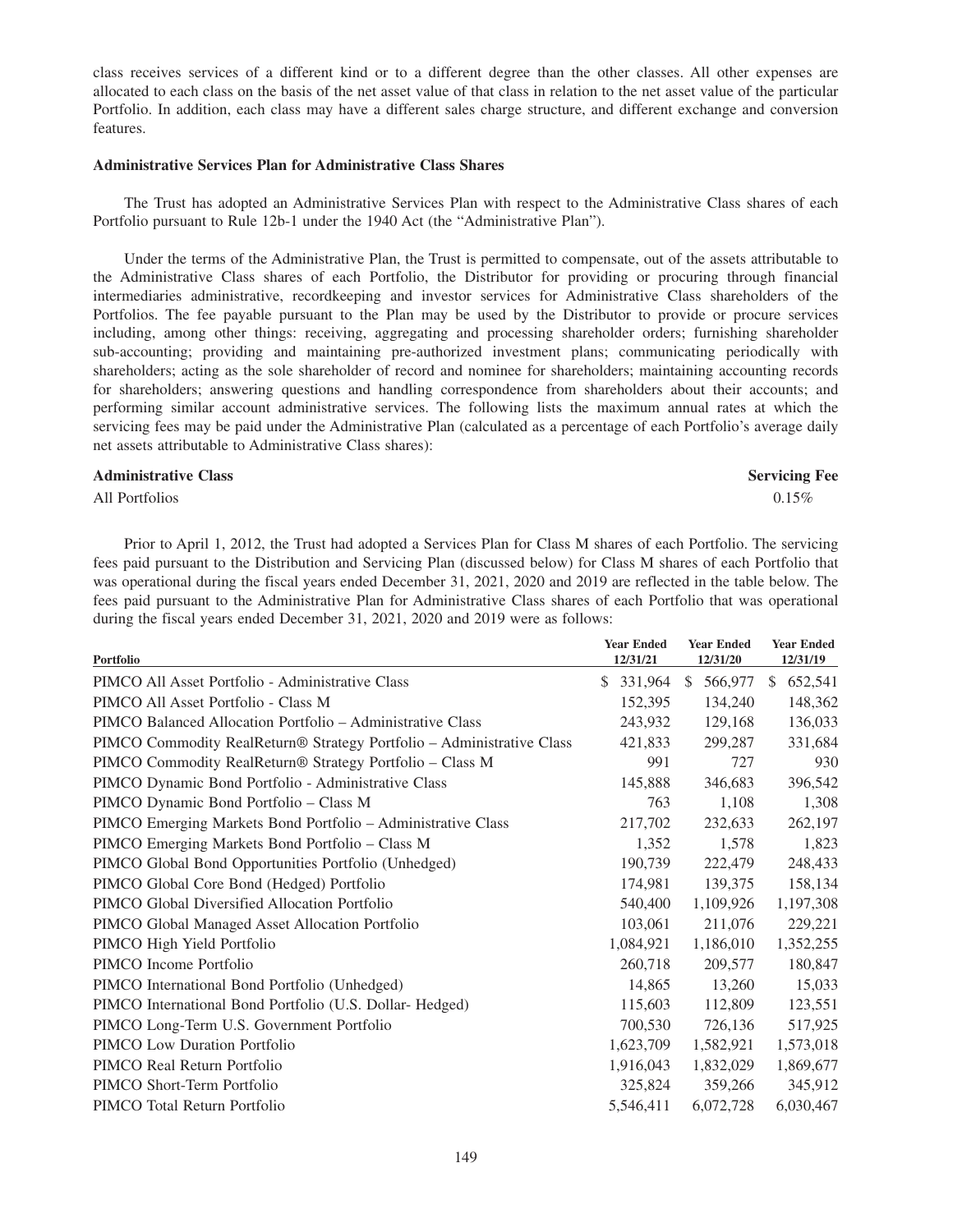In accordance with Rule 12b-1 under the 1940 Act, the Administrative Plan may not be amended to increase materially the costs which Administrative Class shareholders may bear under the Administrative Plan without approval of a majority of the outstanding Administrative Class shares, as applicable, and by vote of a majority of both: (i) the Trustees of the Trust; and (ii) those Trustees who are not "interested persons" of the Trust (as defined in the 1940 Act) and who have no direct or indirect financial interest in the operation of the Administrative Plan or any agreements related to it (the "Administrative Plan Trustees"), cast in person at a meeting called for the purpose of voting on the Administrative Plan and any related amendments. The Administrative Plan may not take effect until approved by a vote of a majority of both: (i) the Trustees of the Trust; and (ii) the Administrative Plan Trustees. The Administrative Plan shall continue in effect so long as such continuance is specifically approved at least annually by the Trustees and the Administrative Plan Trustees. The Administrative Plan may be terminated at any time, without penalty, by vote of a majority of the Administrative Plan Trustees or by a vote of a majority of the outstanding Administrative Class shares of a Portfolio. Pursuant to the Administrative Plan, the Board of Trustees will be provided with quarterly reports of amounts expended under the Administrative Plan and the purpose for which such expenditures were made.

FINRA rules limit the amount of asset-based sales charges ("distribution fees") that may be paid by mutual funds out of their assets. "Service fees," defined to mean fees paid for providing shareholder services or the maintenance of accounts (but not transfer agency or sub-account services) are not subject to these limits on distribution fees. The Trust believes that some, if not all, of the fees paid pursuant to the Administrative Plan will qualify as "service fees" and therefore will not be limited by FINRA rules which limit distribution fees. However, FINRA rules limit service fees to 0.25% of a Portfolio's average annual net assets.

## **Distribution and Servicing Plans for Advisor Class and Class M Shares**

The Trust has adopted Distribution and Servicing Plans for each of the Advisor Class and Class M shares of the Portfolios (the "Distribution and Servicing Plans"). The Distribution and Servicing Plans have been adopted pursuant to Rule 12b-1 under the 1940 Act. The Distribution and Servicing Plans permit the Portfolios to compensate the Distributor for providing or procuring through financial intermediaries distribution, administrative, recordkeeping, shareholder and/or related services with respect to Advisor Class and Class M shares. The Distribution and Servicing Plans permit the Portfolios to make total payments at an annual rate of up to 0.25% of a Portfolio's average daily net assets attributable to its Advisor Class or Class M shares, respectively (the "Distribution Fee").

The Distribution Fee may be used by the Distributor to provide or procure services including, among other things: (1) the printing and mailing of Portfolios prospectuses, statements of additional information, any supplements thereto and shareholder reports for prospective investors; (2) the development, preparation, printing and mailing of advertisements, sales literature and other promotional materials describing and/or relating to the Portfolios; (3) holding seminars and sales meetings designed to promote the distribution of the shares of the Portfolios; (4) obtaining information and providing explanations to wholesale and retail distributors of variable insurance contracts regarding the investment objectives and policies and other information about the Portfolios, including the performance of the Portfolios; (5) training sales personnel regarding the Portfolios; (6) providing compensation to insurance companies whose variable insurance contracts use the Portfolios as investment vehicles; (7) compensating financial intermediaries for services performed and expenses incurred in connection with the sale of shares of the Portfolios; and (8) financing any other activity that is primarily intended to result in the sale of shares of the Portfolios. The Distribution and Servicing Plans permit payment for services in connection with the administration of plans or programs that use Advisor Class and/or Class M shares of the Portfolios, respectively, as their funding medium.

The Distribution and Servicing Plan for Class M shares also permits the Portfolios to compensate the Distributor for providing or procuring administrative, recordkeeping, and other investor services at an annual rate with respect to each Portfolio not to exceed 0.20% of the average daily net assets of the Portfolio attributable to Class M shares (the "Servicing Fee"). The Servicing Fee may be used by the Distributor to provide or procure services including, among other things: teleservicing support in connection with the Portfolios; recordkeeping services; provision of support services, including providing information about the Trust and the Portfolios and answering questions concerning the Trust and the Portfolios, including questions respecting investors' interests in the Portfolios; provision and administration of insurance features for the benefit of investors in connection with the Portfolios; receiving, aggregating and forwarding purchase and redemption orders; processing dividend payments; issuing investor reports and transaction confirmations; providing subaccounting services; general account administration activities; and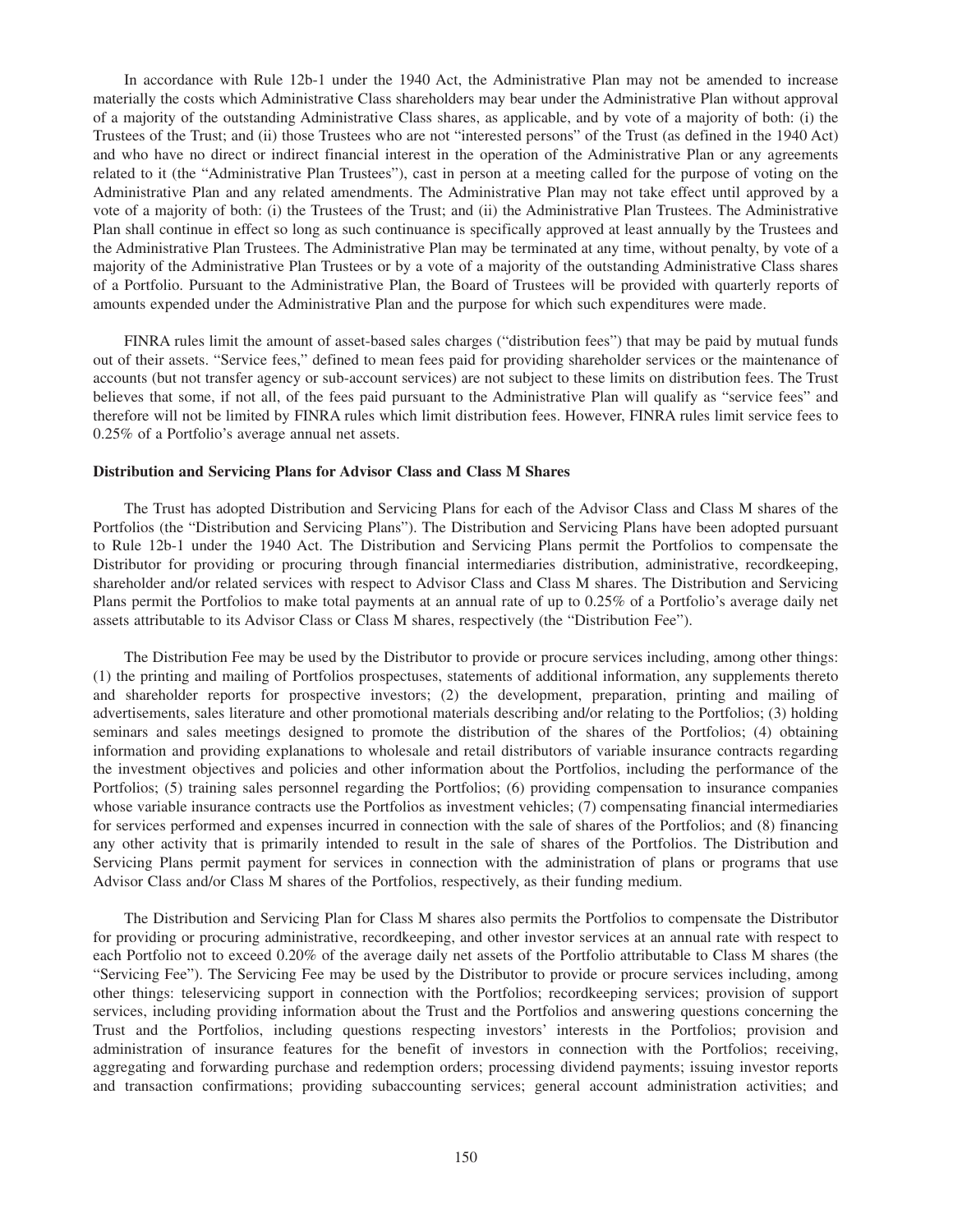providing such similar services as the Trust may reasonably request to the extent the service provider is permitted to do so under applicable statutes, rules or regulation.

In accordance with Rule 12b-1 under the 1940 Act, a Distribution and Servicing Plan may not be amended to increase materially the costs which either Advisor Class or Class M shareholders may bear under the respective Distribution and Servicing Plan without approval of a majority of the outstanding Advisor Class or Class M shares, as applicable, and by vote of a majority of both: (i) the Trustees of the Trust; and (ii) those Trustees who are not "interested persons" of the Trust (as defined in the 1940 Act) and who have no direct or indirect financial interest in the operation of the applicable Distribution and Servicing Plan or any agreements related to it ("Distribution and Servicing Plan Trustees"), cast in person at a meeting called for the purpose of voting on the Distribution and Servicing Plan and any related amendments. A Distribution and Servicing Plan may not take effect until approved by a vote of a majority of both: (i) the Trustees of the Trust; and (ii) the Distribution and Servicing Plan Trustees. The Distribution and Servicing Plans shall continue in effect so long as such continuance is specifically approved at least annually by the Trustees and the Distribution and Servicing Plan Trustees. A Distribution and Servicing Plan may be terminated at any time, without penalty, by vote of a majority of the Distribution Plan Trustees or by a vote of a majority of the outstanding Advisor Class shares or Class M shares of the Portfolio (as the case may be). Pursuant to each Distribution and Servicing Plan, the Board of Trustees will be provided with quarterly reports of amounts expended under each Plan and the purpose for which such expenditures were made.

Prior to April 1, 2012, the Trust had adopted a separate Distribution Plan for Class M shares of each Portfolio. The distribution fees paid pursuant to the Distribution and Servicing Plan for Class M shares of each Portfolio that was operational during the fiscal years ended December 31, 2021, 2020 and 2019 are reflected in the table below. The fees paid pursuant to the Advisor Class Plan by each Portfolio that was operational during the fiscal years ended December 31, 2021, 2020, and 2019 were as follows:

| Portfolio                                                               | <b>Year Ended</b><br>12/31/21 | <b>Year Ended</b><br>12/31/20 | <b>Year Ended</b><br>12/31/19 |
|-------------------------------------------------------------------------|-------------------------------|-------------------------------|-------------------------------|
| PIMCO All Asset Portfolio - Advisor Class                               | \$445,174                     | 399,807<br><sup>\$</sup>      | 455,259<br>S.                 |
| PIMCO All Asset Portfolio – Class M                                     | 190,493                       | 167,799                       | 185,452                       |
| PIMCO Balanced Allocation Portfolio – Advisor Class                     | 3,080                         | 3,000                         | 2,982                         |
| PIMCO CommodityRealReturn® Strategy Portfolio - Advisor Class           | 349,466                       | 244,377                       | 270,881                       |
| PIMCO CommodityRealReturn® Strategy Portfolio - Class M                 | 1,239                         | 909                           | 1,162                         |
| PIMCO Dynamic Bond Portfolio - Advisor Class                            | 37,052                        | 35,680                        | 35,688                        |
| PIMCO Dynamic Bond Portfolio - Class M                                  | 954                           | 1,385                         | 1,635                         |
| PIMCO Emerging Markets Bond Portfolio - Advisor Class                   | 122,884                       | 114,984                       | 118,440                       |
| PIMCO Emerging Markets Bond Portfolio - Class M                         | 1,690                         | 1,972                         | 2,278                         |
| PIMCO Global Bond Opportunities Portfolio (Unhedged) – Advisor Class    | 61,103                        | 55,569                        | 58,797                        |
| PIMCO Global Diversified Allocation Portfolio – Advisor Class           | 559,171                       | 517,827                       | 482,921                       |
| PIMCO Global Managed Asset Allocation Portfolio - Advisor Class         | 1,110,286                     | 1,065,000                     | 1,115,836                     |
| PIMCO High Yield Portfolio - Advisor Class                              | 47,279                        | 47,857                        | 74,459                        |
| PIMCO Income Portfolio – Advisor Class                                  | 671,219                       | 489,829                       | 484,176                       |
| PIMCO International Bond Portfolio (Unhedged) - Advisor Class           | 52,854                        | 47,631                        | 49,126                        |
| PIMCO International Bond Portfolio (U.S. Dollar-Hedged) - Advisor Class | 1,240,462                     | 1,180,119                     | 1,159,016                     |
| PIMCO Long-Term U.S. Government Portfolio - Advisor Class               | 108,032                       | 91,385                        | 60,346                        |
| PIMCO Low Duration Portfolio - Advisor Class                            | 2,158,675                     | 1,965,456                     | 1,885,549                     |
| PIMCO Real Return Portfolio - Advisor Class                             | 923,922                       | 872,621                       | 949,426                       |
| PIMCO Short-Term Portfolio – Advisor Class                              | 563,918                       | 549,109                       | 493,784                       |
| PIMCO Total Return Portfolio – Advisor Class                            | 6,647,643                     | 5,962,481                     | 6,013,621                     |

#### **Additional Payments to Insurance Companies**

*Account Services.* PIMCO uses its own assets and resources, including its profits from advisory and/or supervisory and administrative fees paid by the Portfolios, to pay insurance companies, including their affiliates, for services rendered to current and prospective owners of Variable Contracts, including the provision of teleservicing support in connection with the Portfolios; delivery of current Trust prospectuses, reports, notices, proxies and proxy statements and other informational materials, including other Securities and Exchange Commission-required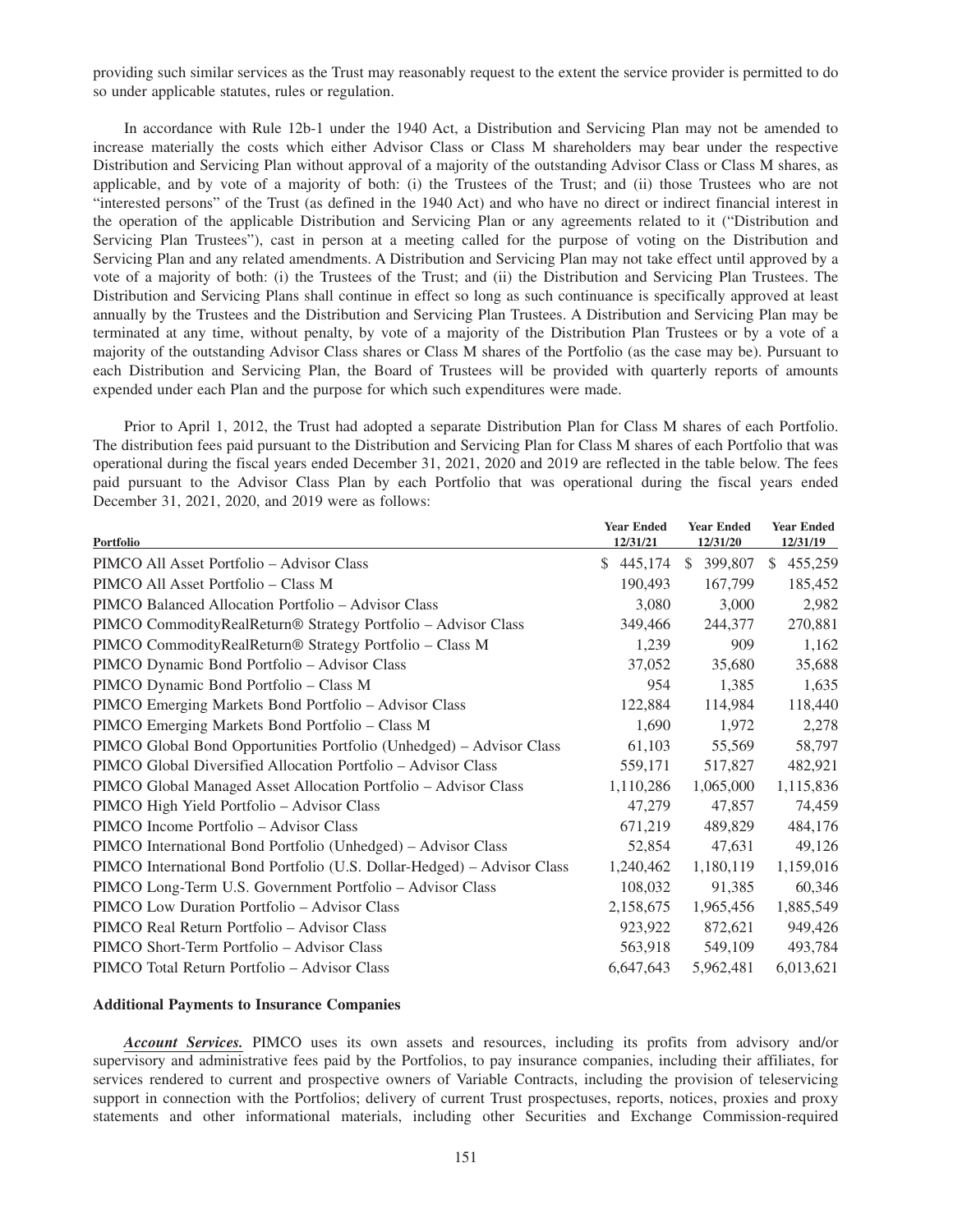communications to Variable Contract owners; preparation of record date Variable Contract owner lists for proxy solicitation and facilitation of the tabulation of Variable Contract owners' votes in the event of a Trust shareholder vote; maintenance of Variable Contract records reflecting shares purchased and redeemed and share balances, and the conveyance of that information to the applicable Trust or PIMCO as may be reasonably requested; provision of support services, including providing information about the Trusts and their Portfolios and answering questions concerning the Trusts and their Portfolios, including questions regarding Variable Contract owners' interests in one or more Portfolios; provision and administration of Variable Contract features for the benefit of Variable Contract owners in connection with the Portfolios, which may include fund transfers, dollar cost averaging, asset allocation, portfolio rebalancing, earnings sweep, and pre-authorized deposits and withdrawals; the processing, collecting and posting of distributions to Variable Contract owner accounts; assistance in the establishment and maintenance of Variable Contract owner accounts; provision of account designations and other information; provision of sub-accounting services; provision of recordkeeping services related to purchase and redemption transactions, including providing such information as may be necessary to assure compliance with applicable blue sky requirements; and provision of other services as may be agreed upon from time to time. The actual services provided, and the payments made for such services, vary from insurance company to insurance company. The fees paid to insurance companies will not exceed 0.25% of the total assets of the Portfolios held by the insurance company, on an annual basis. Although these payments are not intended to compensate the insurance companies or their affiliates for marketing the Portfolios, the payments may provide an additional incentive to insurance companies or their affiliates to actively promote the Portfolios and, depending on the arrangements an insurance company may have in place with other mutual funds or their sponsors at any particular time, an insurance company may have a financial incentive to promote the Portfolios (or share class of the Portfolios) over other mutual fund options (or other Portfolios or share classes of the Portfolios) available under a particular Variable Contract. Additionally, although these payments are made out of PIMCO's own resources, in some cases the levels of such payments may vary by Portfolio or share class in relation to advisory fees, total annual operating expenses or other payments made by the Portfolio or share class to PIMCO. These payments, taken together in the aggregate, may be material to financial firms relative to other compensation paid by a Portfolio and/or PIMCO and may be in addition to any (a) distribution and/or servicing (12b-1) fees; (b) marketing support, revenue sharing or "shelf space" fees; and (c) event support, other noncash compensation and charitable contributions, as described below and paid to or at the request of such financial firms or their personnel.

*Revenue Sharing/Marketing Support.* In addition, the Distributor or PIMCO (for purposes of the remainder of this subsection only, collectively, "PIMCO") makes payments and provides other incentives to insurance companies as compensation for services such as providing the Portfolios with "shelf space," or a higher profile for the insurance companies' financial professionals and their customers, placing the Portfolios on the insurance companies' referred or recommended fund list or otherwise identifying the Portfolios as being part of a complex to be accorded a higher degree of marketing support than complexes whose distributor or investment adviser is not making such payments, granting PIMCO access to the insurance companies' financial professionals (including through the insurance companies' intranet websites or other proprietary communications systems and channels) in order to promote the Portfolios, promotions in communications with current and prospective Variable Contract owners such as in the insurance companies' internet websites or in customer newsletters, providing assistance in training and educating the insurance companies' personnel, and furnishing marketing support and other specified services. The actual services provided, and the payments made for such services, vary from company to company. These payments may be significant to the insurance companies and their affiliates.

A number of factors are considered in determining the amount of these additional payments to insurance companies and/or their affiliates. On some occasions, such payments may be conditioned upon levels of sales over a particular period, including the sale of a specified minimum dollar amount of the shares of a Portfolio and/or all of the Portfolios and/or other funds sponsored by PIMCO together or a particular class of shares, during a specified period of time. PIMCO also makes payments to one or more insurance companies based upon factors such as the amount of assets an insurance company's accounts have invested in the Portfolios and the quality of the insurance company's relationship with PIMCO and/or its affiliates.

*Event Support; Other Non-Cash Compensation; Charitable Contributions.* In addition to the payments described above, PIMCO pays and/or reimburses, at its own expense, insurance companies, their affiliates or other financial firms for sponsorship of and/or attendance at conferences, seminars or informational meetings (which may include events held through video technology, to the extent permitted by applicable regulation) ("event support"), provides financial firms or their personnel with occasional tickets to events or other entertainment (which, in some instances, is held virtually), meals and small gifts and pays or provides reimbursement for reasonable travel and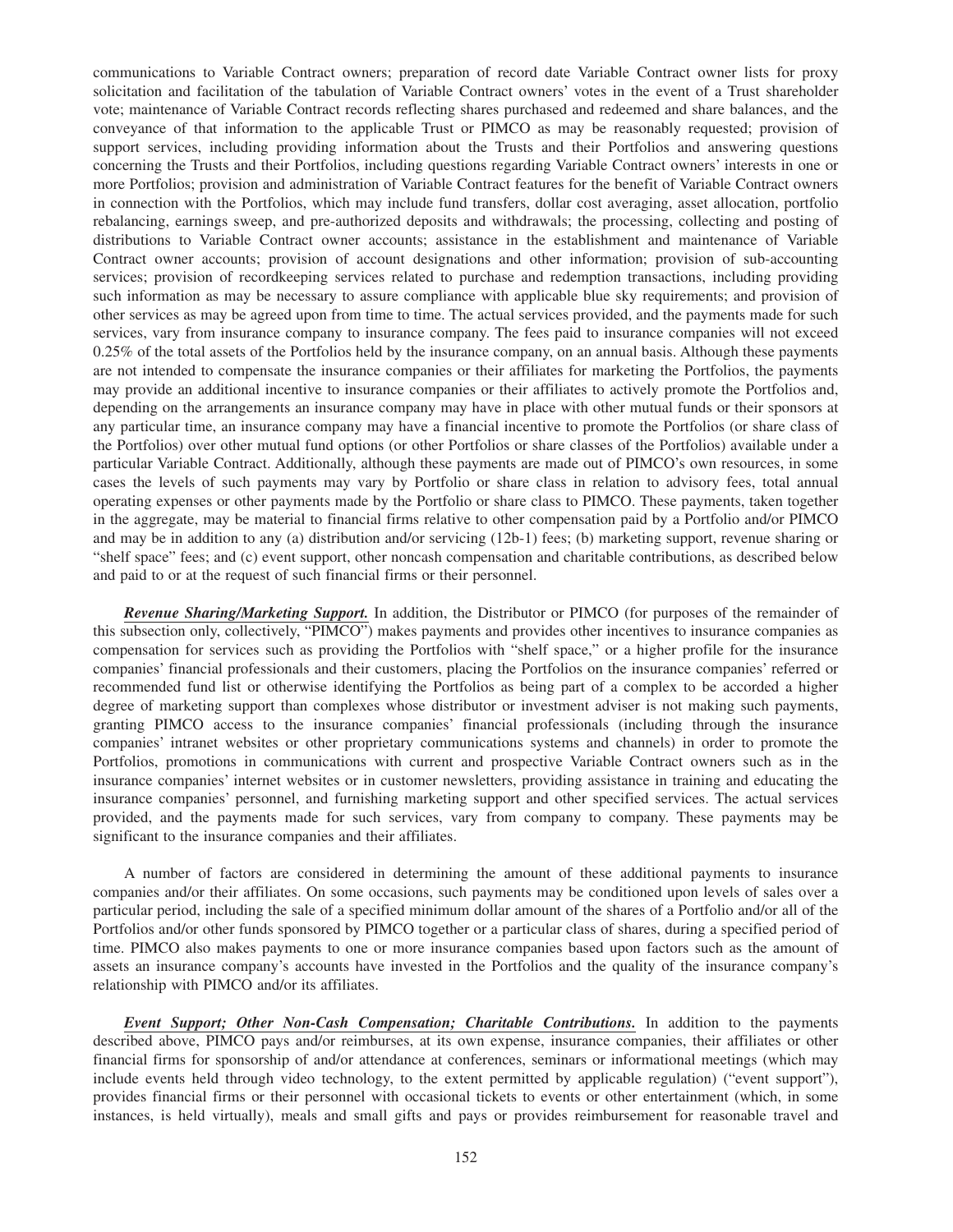lodging expenses for attendees of PIMCO educational events ("other non-cash compensation"), and makes charitable contributions to valid charitable organizations at the request of financial firms ("charitable contributions") to the extent permitted by applicable law, rules and regulations.

*Visits; Training; Education.* In addition to the payments described above, wholesale representatives and employees of PIMCO or its affiliates visit financial firms on a regular basis to educate financial professionals and other personnel about the Portfolios and to encourage the sale or recommendation of Portfolio shares to their clients. PIMCO may also provide (or compensate consultants or other third parties to provide) other relevant training and education to a financial firm's financial professionals and other personnel.

*Consultant Services.* PIMCO may pay investment consultants or their affiliated companies for certain services including technology, operations, tax, or audit consulting services, and may pay such firms for PIMCO's attendance at investment forums sponsored by such firms (collectively, "consultant services").

**Payments.** Payments for items including event support and data, as well as revenue sharing, are, in certain circumstances, bundled and allocated among these categories in PIMCO's discretion. The financial firms receiving such bundled payments may characterize or allocate the payments differently from PIMCO's internal allocation. In addition, payments made by PIMCO to a financial firm and allocated by PIMCO to a particular category of services can in some cases result in benefits related to, or enhance the eligibility of PIMCO or a Portfolio to receive, services provided by the financial firm that may be characterized or allocated to one or more other categories of services. In addition, PIMCO pays certain expenses, which may be a flat fee by Portfolio or share class, such as set-up fees, and printing and mailing charges, incurred by such insurance companies, including their affiliates, in connection with the services described above. These additional servicing payments and set-up fees may differ depending on the Portfolio and share class and may vary from amounts paid to the Trust's transfer agent for providing similar services to other accounts.

The additional payments described above are made from PIMCO's (or its affiliates') own assets (and sometimes, therefore referred to as "revenue sharing") pursuant to agreements with insurance companies, their affiliates or other financial firms and do not change the price paid by an insurance company's separate account for the purchase of a Portfolio's shares or the amount a Portfolio will receive as proceeds from such sales. These payments may be made to insurance companies (as selected by PIMCO) that have invested significant amounts in shares of the Portfolios. The level of payments made to a financial firm in any future year will vary.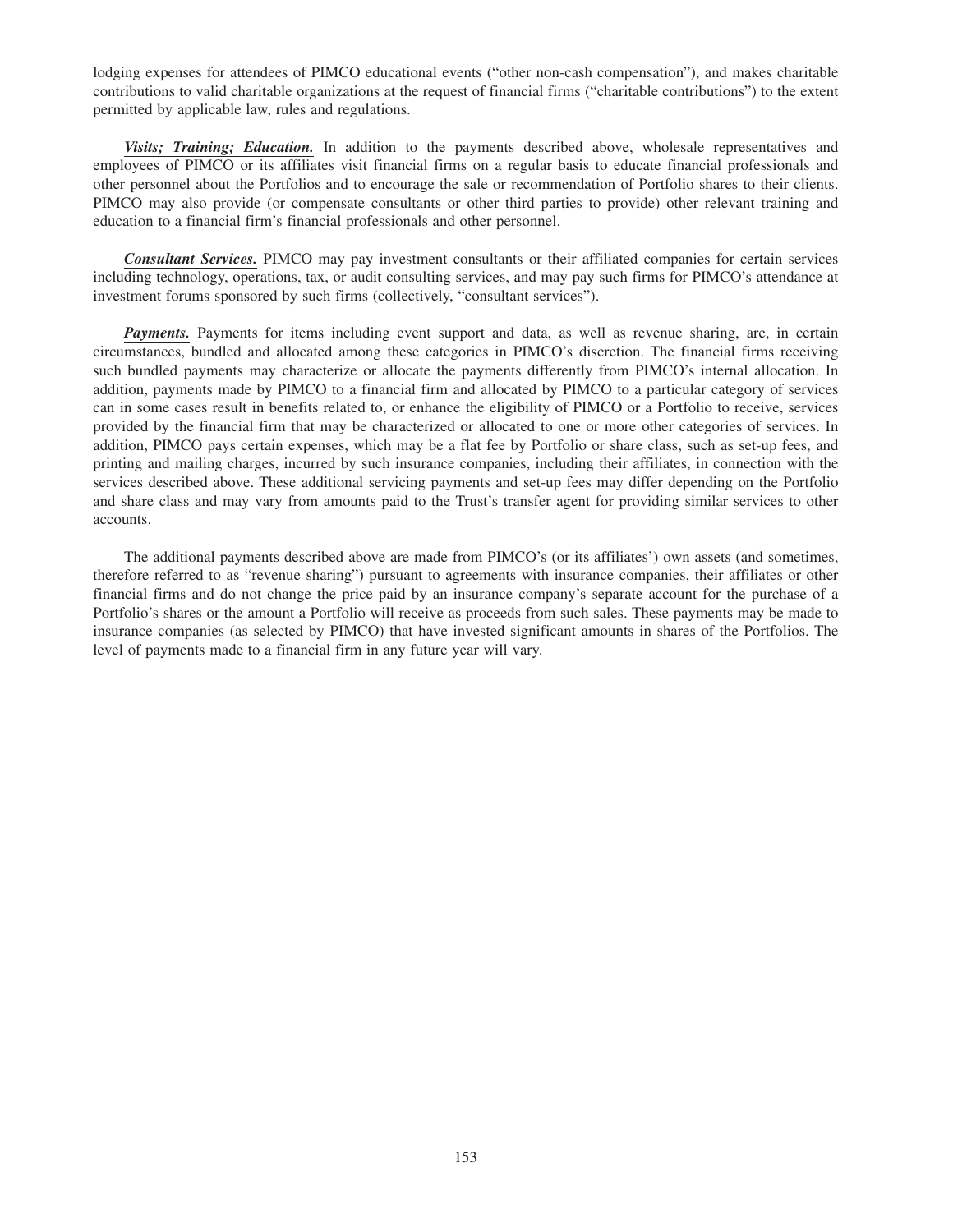As of December 31, 2021, PIMCO anticipates that the firms that may receive the additional payments for marketing support, shelf space or other services as described above include:

| Allianz Life Financial Services LLC        | Minnesota Life Insurance Company               |
|--------------------------------------------|------------------------------------------------|
| Allianz Life Insurance Company of New York | Nationwide Investment Services Corp.           |
| American General Life Insurance Company    | New York Life                                  |
| Brighthouse Financial Inc.                 | Protective Life Insurance Company              |
| Delaware Life Insurance Company            | Pruco Life Insurance Company                   |
| Empire Fidelity Investments Life           | Riversource Life Insurance Company of New York |
| Fidelity Investment Life Insurance         | Riversource Life Insurance Company             |
| Jefferson National Life                    | Security Distributors Inc.                     |
| Jefferson National Life Insurance          | <b>Talcott Resolution</b>                      |
| Lincoln National Life Insurance Company    | The Manufacturers Life Insurance               |
| Metropolitan Life Insurance Company        | United States Life Insurance Company           |
| Midland National Life Insurance Company    | Variable Annuity Life Insurance Company        |
|                                            | Venerable Insurance and Annuity Company        |

PIMCO expects that additional firms may be added to this list from time to time.

Subject to applicable law, PIMCO and its affiliates may also provide investment advisory services to financial firms and their affiliates and may execute brokerage transactions on behalf of the Portfolio with such financial firms' affiliates. These financial firms or their affiliates may, in their ordinary course of business, recommend that their clients utilize PIMCO's investment advisory services or invest in the Portfolio or in other products sponsored or distributed by PIMCO or its affiliates.

If investment advisers, distributors or affiliated persons of mutual funds make payments and provide other incentives in differing amounts, financial firms and their financial professionals may have financial incentives for recommending a particular mutual fund over other mutual funds. In addition, depending on the arrangements in place at any particular time, a financial firm and its financial professionals also may have a financial incentive for recommending a particular share class over other share classes.

In certain circumstances, PIMCO or its affiliates may pay or reimburse financial firms for distribution and/or shareholder services out of PIMCO's or its affiliates' own assets when the Distributor does not receive associated distribution and/or service (12b-1) fees from the applicable Portfolio. These payments and reimbursements may be made from profits received by PIMCO or its affiliates from other fees paid by the Portfolios. Such activities by PIMCO or its affiliates may provide incentives to financial firms to purchase or market shares of the Portfolios. Additionally, these activities may give PIMCO or its affiliates additional access to sales representatives of such financial firms, which may increase sales of Portfolio shares. The payments described in this paragraph may be significant to payors and payees.

## **Purchases, Exchanges and Redemptions**

Variable Contract Owners do not deal directly with the Portfolios to purchase, redeem, or exchange shares, and Variable Contract Owners should refer to the prospectus for the applicable Separate Account for information on the allocation of premiums and on transfers of accumulated value among sub-accounts of the Separate Accounts that invest in the Portfolios.

Shares of a Portfolio may not be offered or sold in any state unless registered or qualified in that jurisdiction, unless an exemption from registration or qualification is available.

A separate account holding shares of any Portfolio may exchange shares of such Portfolio for shares of any other Portfolio of the Trust, within the same class on the basis of their respective net asset values. Under normal circumstances, orders for exchanges accepted prior to the close of regular trading on the New York Stock Exchange (normally, 4:00 p.m. Eastern Time) ("NYSE Close") on any day the Trust is open for business will be executed at the respective net asset values determined as of the close of business that day. Orders for exchanges received after NYSE Close on any business day will be executed at the respective net asset values determined at the close of the next business day.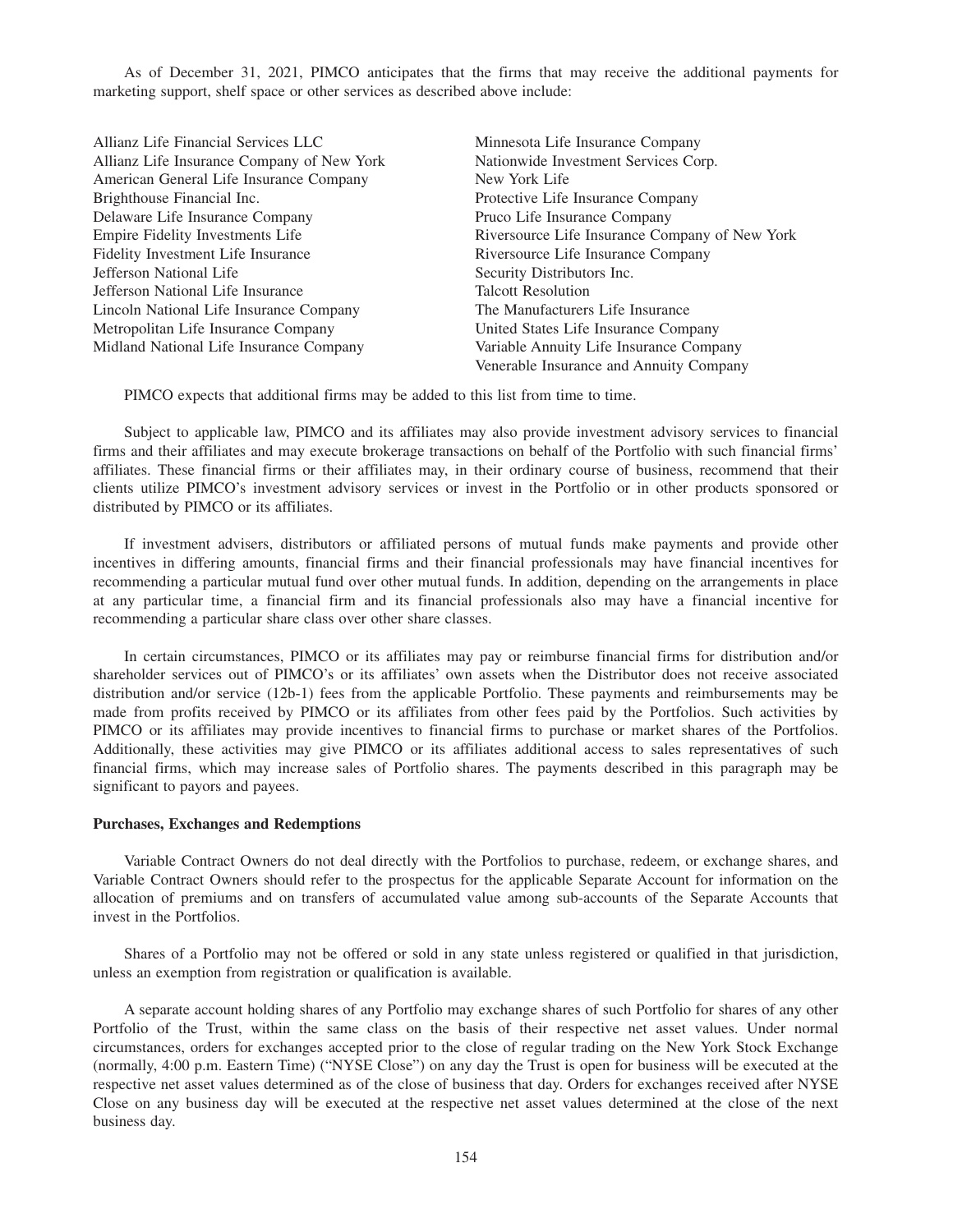The Trust reserves the right to suspend or postpone redemptions during any period when: (a) trading on the NYSE is restricted, as determined by the SEC, or the NYSE is closed for other than customary weekend and holiday closings; (b) the SEC has by order permitted such suspension; or (c) an emergency, as determined by the SEC, exists, making disposal of portfolio securities or valuation of net assets of the Portfolio not reasonably practicable.

Although the Trust will normally redeem all shares for cash, it may, in unusual circumstances, redeem by payment in kind of securities held in the Portfolios.

# **PORTFOLIO TRANSACTIONS AND BROKERAGE**

#### **Investment Decisions and Portfolio Transactions**

Investment decisions for the Trust and for the other investment advisory clients of PIMCO are made with a view to achieving their respective investment objectives. Investment decisions are the product of many factors in addition to basic suitability for the particular client involved (including the Trust). Some securities considered for investments by the Portfolios also may be appropriate for other clients served by PIMCO. Thus, a particular security may be bought or sold for certain clients even though it could have been bought or sold for other clients at the same time, including accounts in which PIMCO, its officers or employees may have a financial interest. If a purchase or sale of securities consistent with the investment policies of a Portfolio and one or more of these clients served by PIMCO is considered at or about the same time, transactions in such securities will be allocated among the Portfolio and other clients pursuant to PIMCO's trade allocation policy that is designed to ensure that all accounts, including the Portfolios, are treated fairly, equitably, and in a non-preferential manner, such that allocations are not based upon fee structure or portfolio manager preference.

PIMCO may acquire on behalf of its clients (including the Trust) securities or other financial instruments providing exposure to different aspects of the capital and debt structure of an issuer, including without limitation those that relate to senior and junior/subordinate obligations of such issuer. In certain circumstances, the interests of those clients exposed to one portion of the issuer's capital and debt structure may diverge from those clients exposed to a different portion of the issuer's capital and debt structure. PIMCO may advise some clients or take actions for them in their best interests with respect to their exposures to an issuer's capital and debt structure that may diverge from the interests of other clients with different exposures to the same issuer's capital and debt structure.

PIMCO may aggregate orders for the Portfolios with simultaneous transactions entered into on behalf of other clients of PIMCO when, in PIMCO's reasonable judgment, aggregation may result in an overall economic benefit to the Portfolios and other clients in terms of pricing, brokerage commissions or other expenses. When feasible, PIMCO allocates trades prior to execution. When pre-execution allocation is not feasible, PIMCO promptly allocates trades following established and objective procedures. Allocations generally are made at or about the time of execution and before the end of the trading day. As a result, one account may receive a price for a particular transaction that is different from the price received by another account for a similar transaction on the same day. In general, trades are allocated among portfolio managers on a pro rata basis (to the extent a portfolio manager decides to participate fully in the trade), for further allocation by each portfolio manager among that manager's eligible accounts. In allocating trades among accounts, portfolio managers generally consider a number of factors, including, but not limited to, each account's deviation (in terms of risk exposure and/or performance characteristics) from a relevant model portfolio, each account's investment objectives, restrictions and guidelines, its risk exposure, its available cash, and its existing holdings of similar securities. Once trades are allocated, they may be reallocated only in unusual circumstances due to recognition of specific account restrictions.

In some cases, PIMCO may sell a security on behalf of a client, including the Portfolios, to a broker-dealer that thereafter may be purchased for the accounts of one or more of PIMCO's other clients, including the Portfolios, from that or another broker-dealer. PIMCO has adopted procedures it believes are reasonably designed to obtain the best execution for the transactions by each account.

#### **Brokerage and Research Services**

There is generally no stated commission in the case of fixed income securities, which are often traded in the OTC markets, but the price paid by the Trust usually includes an undisclosed dealer commission or mark-up. In underwritten offerings, the price paid by the Trust includes a disclosed, fixed commission or discount retained by the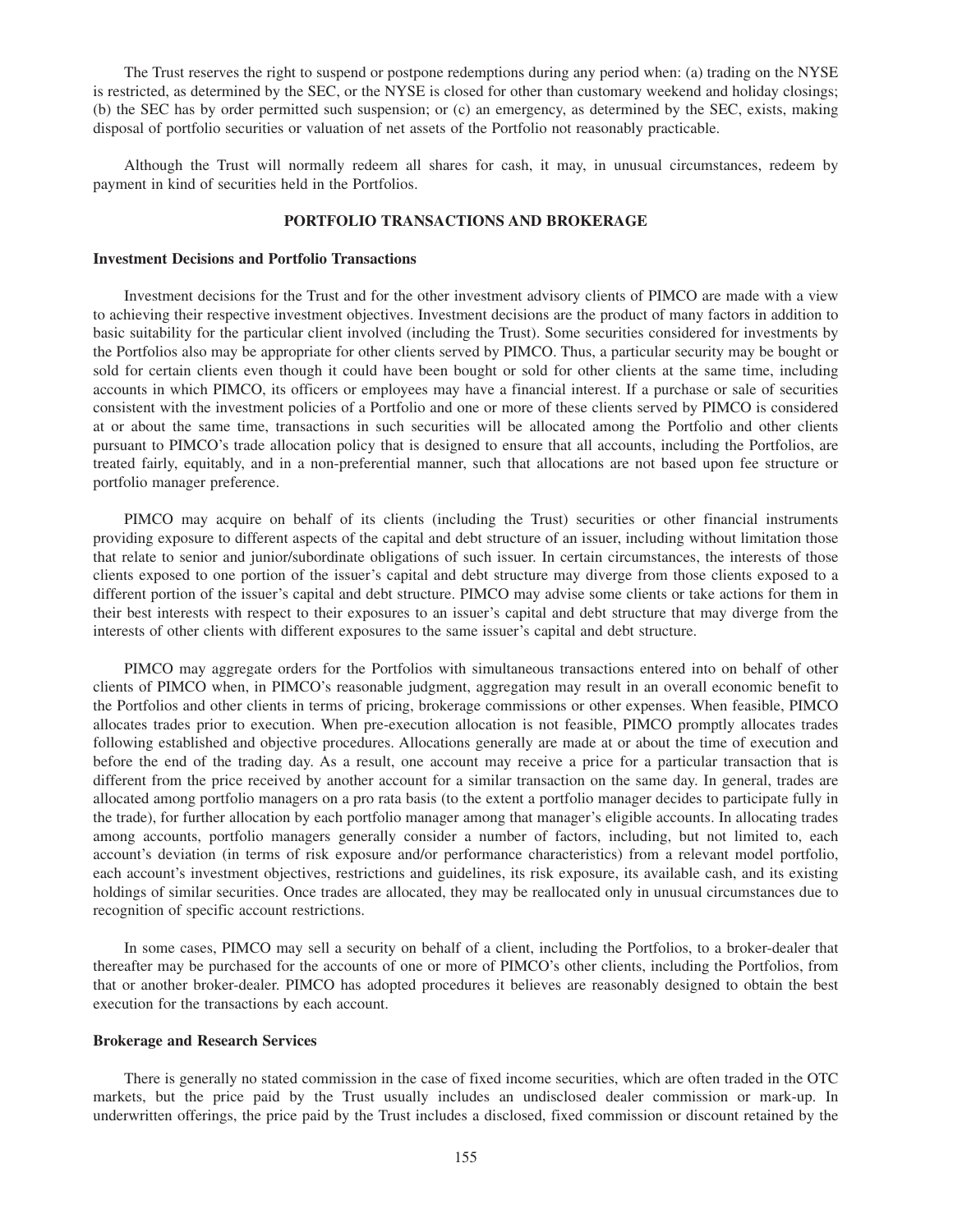underwriter or dealer. Transactions on U.S. stock exchanges and other agency transactions involve the payment by the Trust of negotiated brokerage commissions. Such commissions vary among different brokers. Also, a particular broker may charge different commissions according to such factors as the difficulty and size of the transaction. Transactions in foreign securities generally involve the payment of fixed brokerage commissions, which are generally higher than those in the United States. Transactions in fixed income securities on certain foreign exchanges may involve commission payments.

PIMCO places all orders for the purchase and sale of portfolio securities, options and futures contracts for the relevant Portfolio and buys and sells such securities, options and futures for the Trust through a substantial number of brokers and dealers. In so doing, PIMCO uses its best efforts to obtain for the Trust the best execution available. In seeking best execution, PIMCO, having in mind the Trust's best interests, considers all factors it deems relevant, including, by way of illustration, price, the size of the transaction, the nature of the market for the security, the amount of the commission, the timing of the transaction taking into account market prices and trends, the reputation, experience and financial stability of the broker-dealer involved and the quality of service rendered by the broker-dealer in other transactions.

For the fiscal years ended December 31, 2021, 2020 and 2019, the following amounts of brokerage commissions were paid by each operational Portfolio listed below:

| Portfolio <sup>(1)</sup>                                | <b>Year Ended</b><br>12/31/21 | <b>Year Ended</b><br>12/31/20 | <b>Year Ended</b><br>12/31/19 |
|---------------------------------------------------------|-------------------------------|-------------------------------|-------------------------------|
| PIMCO All Asset Portfolio                               | \$.<br>8,104                  | <sup>\$</sup><br>3,886        | <sup>\$</sup><br>2,035        |
| PIMCO Balanced Allocation Portfolio                     | 10,515                        | 7,033                         | 7,103                         |
| PIMCO CommodityRealReturn® Strategy Portfolio           | 83,848                        | 72,201                        | 67,455                        |
| PIMCO Dynamic Bond Portfolio                            | 5,239                         | 4,105                         | 6,759                         |
| PIMCO Emerging Markets Bond Portfolio                   | 4,040                         | 2,689                         | 3,075                         |
| PIMCO Global Bond Opportunities Portfolio (Unhedged)    | 10,435                        | 19,385                        | 31,493                        |
| PIMCO Global Core Bond (Hedged) Portfolio               | 4,776                         | 5,610                         | 9,570                         |
| PIMCO Global Diversified Allocation Portfolio           | 23,215                        | 38,071                        | 72,763                        |
| PIMCO Global Managed Asset Allocation Portfolio         | 96,960                        | 123,656                       | 245,121                       |
| PIMCO High Yield Portfolio                              |                               |                               | 475                           |
| PIMCO Income Portfolio                                  | 3,618                         | 5,677                         | 6,711                         |
| PIMCO International Bond Portfolio (Unhedged)           | 1,094                         | 1,457                         | 2,335                         |
| PIMCO International Bond Portfolio (U.S. Dollar-Hedged) | 23,594                        | 27,100                        | 42,084                        |
| PIMCO Long-Term U.S. Government Portfolio               | 17,866                        | 30,274                        | 39,715                        |
| PIMCO Low Duration Portfolio                            | 96,450                        | 100,308                       | 193,285                       |
| PIMCO Real Return Portfolio                             | 109,623                       | 104,743                       | 145,323                       |
| PIMCO Short-Term Portfolio                              | 21,780                        | 19,461                        | 38,887                        |
| PIMCO Total Return Portfolio                            | 161,557                       | 263,247                       | 705,095                       |

(1) Changes in the aggregate amount of brokerage commissions paid by a Portfolio from year-to-year may be attributable to changes in the asset size of the Portfolio, the volume of portfolio transactions effected by the Portfolio, the types of instruments in which the Portfolio invests, or the rates negotiated by PIMCO on behalf of the Portfolio.

PIMCO places orders for the purchase and sale of portfolio investments for the Portfolios' accounts with brokers or dealers selected by it in its discretion. In effecting purchases and sales of portfolio securities for the account of the Portfolios, PIMCO will seek the best execution of the Portfolios' orders. In doing so, a Portfolio may pay higher commission rates than the lowest available when PIMCO believes it is reasonable to do so in light of the value of the brokerage and research services provided by the broker effecting the transaction, as discussed below. Although the Trust may use broker-dealers that sell Portfolio shares to effect the Trust's portfolio transactions, the Trust and PIMCO will not consider the sale of Portfolio shares as a factor when selecting broker-dealers to execute those transactions.

It has for many years been a common practice in the investment advisory business for advisers of investment companies and other institutional investors to receive research services from broker-dealers which execute portfolio transactions for the clients of such advisers. Consistent with this practice, PIMCO may receive research services from many broker-dealers with which PIMCO places the Trust's portfolio transactions. PIMCO also may receive research or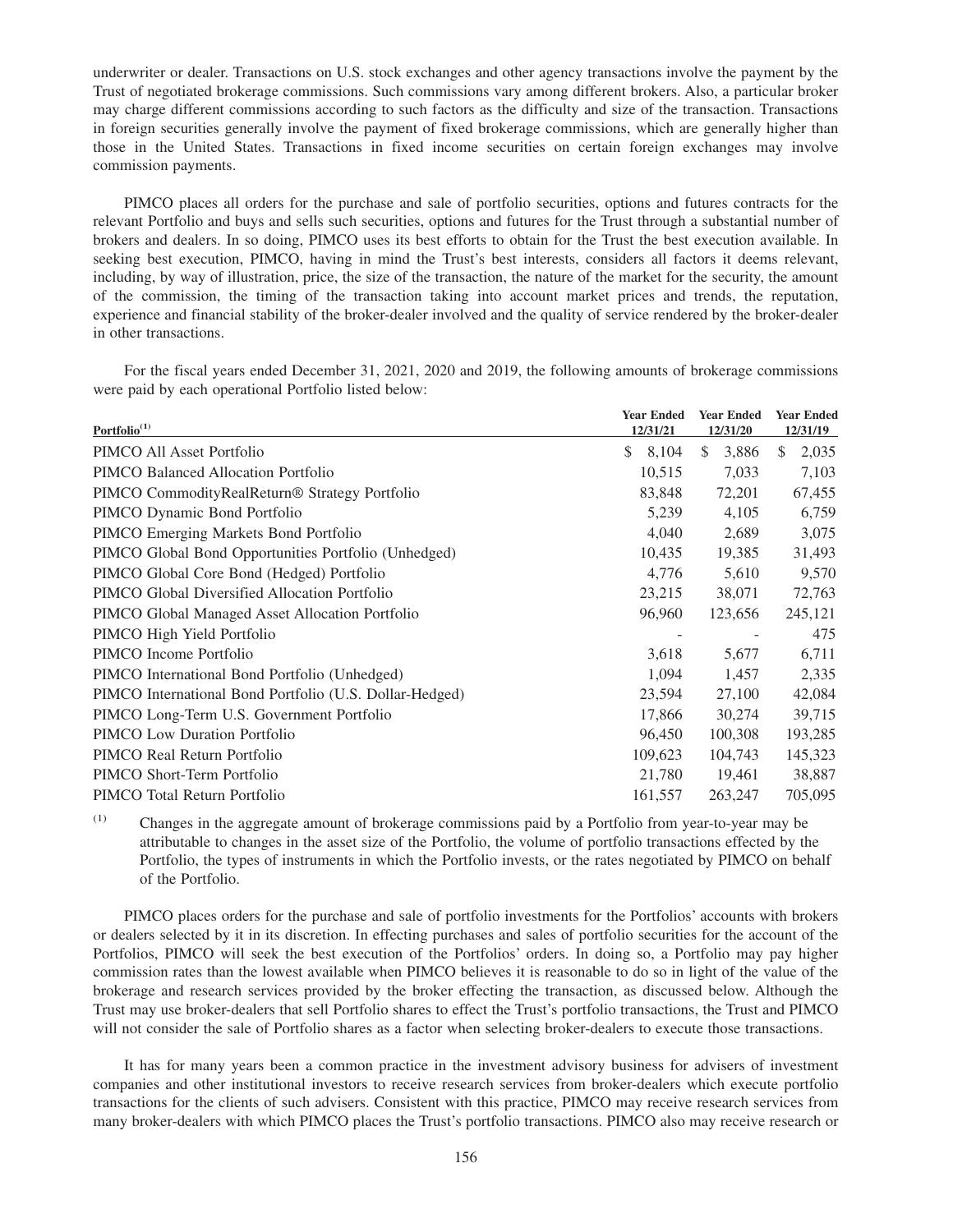research related credits from brokers which are generated from underwriting commissions when purchasing new issues of fixed income securities or other assets for a Portfolio. These services, which in some cases also may be purchased for cash, include such matters as general economic and security market reviews, industry and company reviews, evaluations of securities and recommendations as to the purchase and sale of securities. Such information may be provided in the form of meetings with analysts, telephone contacts and written materials. Some of these services are of value to PIMCO in advising various of its clients (including the Trust), although not all of these services are necessarily useful and of value in managing the Trust. The management fee paid by the Trust would not be reduced in the event that PIMCO and its affiliates received such services.

As permitted by Section 28(e) of the 1934 Act, PIMCO may cause the Trust to pay a broker-dealer which provides "brokerage and research services" (as defined in the 1934 Act) to PIMCO an amount of disclosed commission or spread (sometimes called "soft-dollars") for effecting a securities transaction for the Trust in excess of the commission or spread which another broker-dealer would have charged for effecting that transaction.

As noted above, PIMCO may purchase new issues of securities for the Trust in underwritten fixed price offerings. In these situations, the underwriter or selling group member may provide PIMCO with research in addition to selling the securities (at the fixed public offering price) to the Trust or other advisory clients. Because the offerings are conducted at a fixed price, the ability to obtain research from a broker-dealer in this situation provides knowledge that may benefit the Trust, other PIMCO clients, and PIMCO without incurring additional costs. These arrangements may not fall within the safe harbor of Section 28(e) because the broker-dealer is considered to be acting in a principal capacity in underwritten transactions. However, FINRA has adopted rules expressly permitting broker-dealers to provide bona fide research to advisers in connection with fixed price offerings under certain circumstances. As a general matter in these situations, the underwriter or selling group member will provide research credits at a rate that is higher than that which is available for secondary market transactions.

PIMCO may place orders for the purchase and sale of portfolio securities with a broker-dealer that is affiliated to PIMCO where, in PIMCO's judgment, such firm will be able to obtain a price and execution at least as favorable as other qualified broker-dealers.

Pursuant to applicable sections under the 1940 Act, a broker-dealer that is an affiliate of the Adviser or sub-adviser may receive and retain compensation for effecting portfolio transactions for a Portfolio if the commissions paid to such an affiliated broker-dealer by a Portfolio do not exceed one per centum of the purchase or sale price of such securities.

Since the securities in which certain Portfolios invest consist primarily of fixed income securities, which are generally not subject to stated brokerage commissions, as described above, their investments in securities subject to stated commissions generally constitute a small percentage of the aggregate dollar amount of their transactions.

SEC rules require that commissions paid to such an affiliated broker dealer, or PIMCO by a Portfolio on exchange transactions not exceed "usual and customary brokerage commissions." The rules define "usual and customary" commissions to include amounts that are "reasonable and fair compared to the commission, fee or other remuneration received or to be received by other brokers in connection with comparable transactions involving similar securities being purchased or sold on a securities exchange during a comparable period of time." The Portfolios did not pay any commissions to affiliated brokers during the fiscal years ended December 31, 2021, 2020 and 2019.

#### **Holdings of Securities of the Trust's Regular Brokers and Dealers**

The following table indicates the value of each Portfolio's aggregate holdings, in thousands, of the securities of its regular brokers or dealers for the fiscal year ended December 31, 2021:

| PIMCO Balanced Allocation Portfolio | Banc of America Securities LLC | 1.488 |
|-------------------------------------|--------------------------------|-------|
|                                     | JPM organ Chase & Co.          | 708   |
|                                     | Goldman Sachs & Co.            | 680   |
|                                     | Morgan Stanley & Co., Inc.     | 571   |
|                                     | Credit Suisse (USA), Inc.      | 433   |
|                                     | Wells Fargo & Co.              | 432   |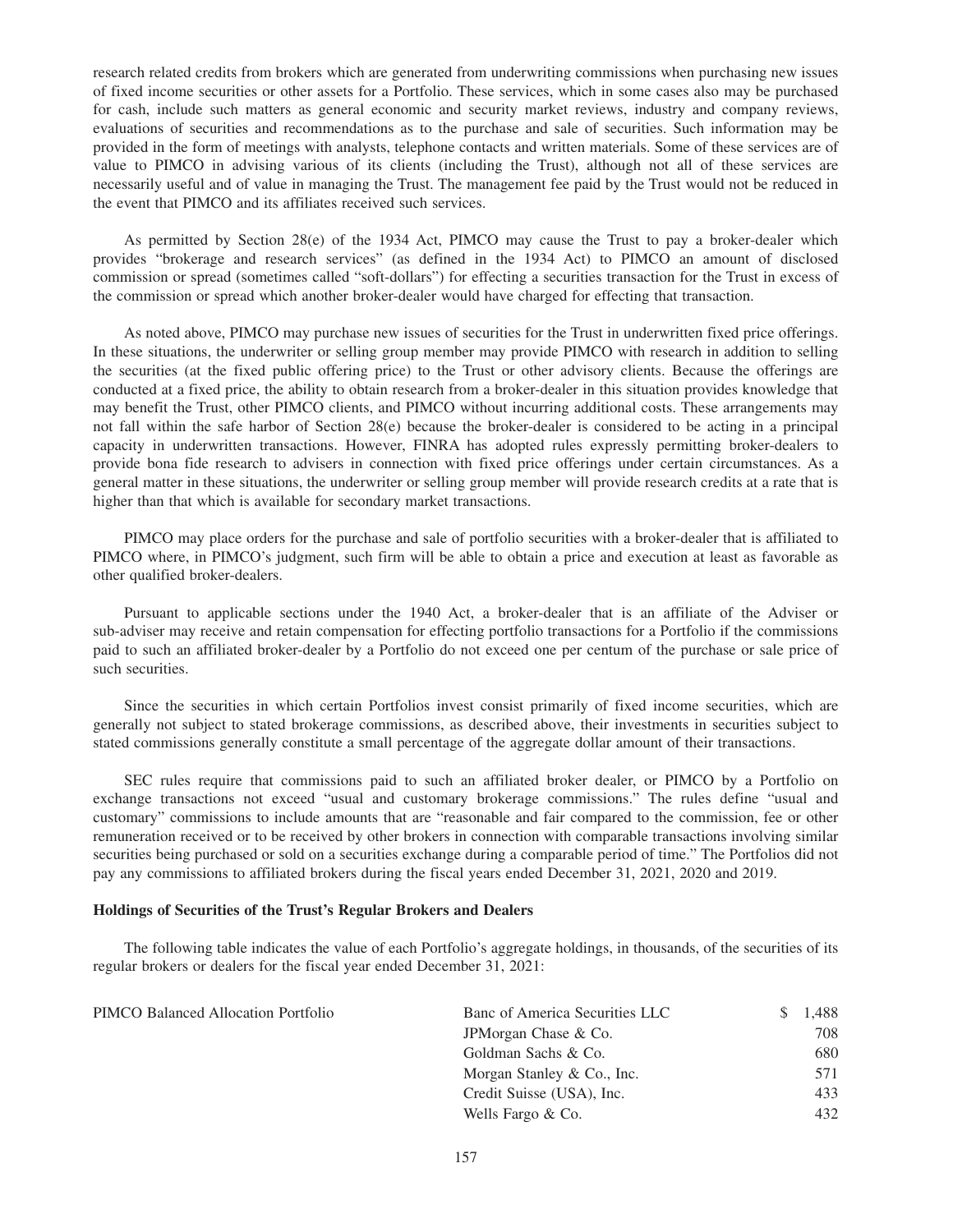|                                                         | Barclays, Inc.                      | 228         |
|---------------------------------------------------------|-------------------------------------|-------------|
|                                                         | <b>SG Americas Securities</b>       | 219         |
|                                                         | Citigroup Global Markets, Inc.      | 149         |
| PIMCO CommodityRealReturn Strategy Portfolio            | BNP Paribas Securities Corp.        | \$50,800    |
|                                                         | <b>SG Americas Securities</b>       | 22,000      |
|                                                         | Banc of America Securities LLC      | 4,334       |
|                                                         | Credit Suisse (USA), Inc.           | 1,479       |
|                                                         | Citigroup Global Markets, Inc.      | 597         |
|                                                         | JPMorgan Chase & Co.                | 396         |
|                                                         | Morgan Stanley & Co., Inc.          | 290         |
|                                                         | Goldman Sachs & Co.                 | 153         |
|                                                         | BNY Mellon Capital Markets, LLC     | 59          |
| PIMCO Dynamic Bond Portfolio                            | Banc of America Securities LLC      | \$<br>5,485 |
|                                                         | Goldman Sachs & Co.                 | 1,682       |
|                                                         | Morgan Stanley & Co., Inc.          | 1,146       |
|                                                         | Credit Suisse (USA), Inc.           | 994         |
|                                                         | JPMorgan Chase & Co.                | 757         |
|                                                         | Wells Fargo & Co.                   | 332         |
|                                                         | Barclays, Inc.                      | 328         |
|                                                         | <b>SG Americas Securities</b>       | 215         |
|                                                         | <b>BNP Paribas Securities Corp.</b> | 195         |
| PIMCO Emerging Markets Bond Portfolio                   | Wells Fargo & Co.                   | \$<br>1,390 |
|                                                         | Banc of America Securities LLC      | 978         |
|                                                         | Morgan Stanley & Co., Inc.          | 517         |
|                                                         | Citigroup Global Markets, Inc.      | 367         |
|                                                         | JPMorgan Chase & Co.                | 281         |
|                                                         | Barclays, Inc.                      | 143         |
|                                                         | Goldman Sachs & Co.                 | 3           |
| PIMCO Global Bond Opportunities Portfolio<br>(Unhedged) | JPMorgan Chase & Co.                | \$3,962     |
|                                                         | Banc of America Securities LLC      | 3,373       |
|                                                         | Barclays, Inc.                      | 2,779       |
|                                                         | Morgan Stanley & Co., Inc.          | 2,451       |
|                                                         | Citigroup Global Markets, Inc.      | 1,725       |
|                                                         | Credit Suisse (USA), Inc.           | 1,394       |
|                                                         | <b>BNP Paribas Securities Corp.</b> | 1,240       |
|                                                         | Goldman Sachs & Co.                 | 1,218       |
|                                                         | BNY Mellon Capital Markets, LLC     | 2           |
| PIMCO Global Core Bond (Hedged) Portfolio               | JPMorgan Chase & Co.                | \$<br>3,471 |
|                                                         | Barclays, Inc.                      | 2,315       |
|                                                         | Credit Suisse (USA), Inc.           | 1,691       |
|                                                         | Citigroup Global Markets, Inc.      | 1,526       |
|                                                         | Banc of America Securities LLC      | 1,218       |
|                                                         | Goldman Sachs & Co.                 | 1,133       |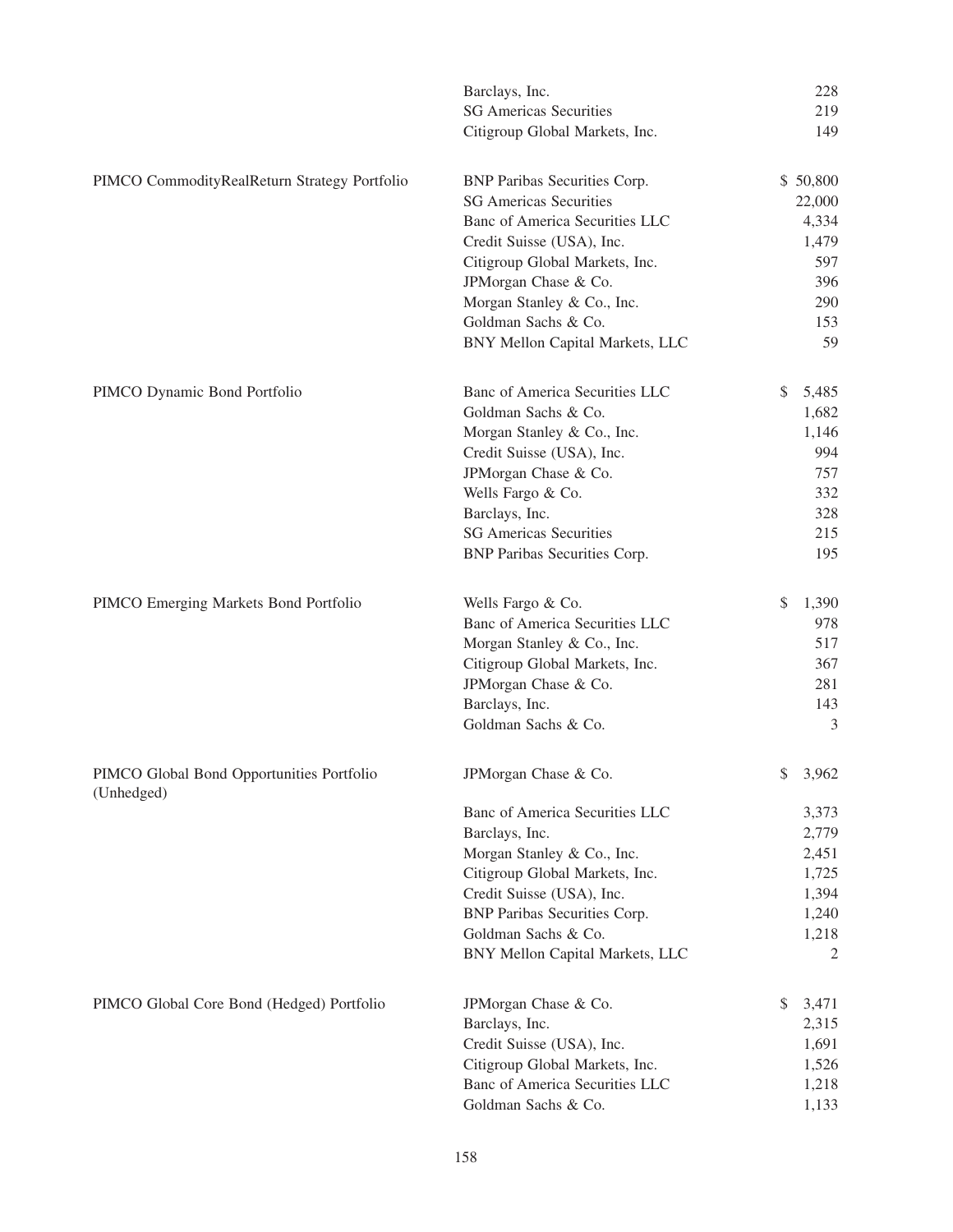|                                                            | <b>BNP Paribas Securities Corp.</b><br>Morgan Stanley & Co., Inc.<br>Wells Fargo & Co.                                                                                                                                                                                                                                       | 506<br>423<br>206                                                                              |
|------------------------------------------------------------|------------------------------------------------------------------------------------------------------------------------------------------------------------------------------------------------------------------------------------------------------------------------------------------------------------------------------|------------------------------------------------------------------------------------------------|
| PIMCO Global Managed Asset Allocation Portfolio            | JPMorgan Chase & Co.<br>Banc of America Securities LLC<br>Barclays, Inc.<br>Citigroup Global Markets, Inc.                                                                                                                                                                                                                   | \$<br>2,080<br>1,813<br>633<br>100                                                             |
| PIMCO High Yield Portfolio                                 | JPMorgan Chase & Co.<br>Banc of America Securities LLC<br>Citigroup Global Markets, Inc.<br>Goldman Sachs & Co.                                                                                                                                                                                                              | \$<br>330<br>190<br>27<br>2                                                                    |
| PIMCO Income Portfolio                                     | Banc of America Securities LLC<br>JPMorgan Chase & Co.<br>Morgan Stanley & Co., Inc.<br>Citigroup Global Markets, Inc.<br>Barclays, Inc.<br>Wells Fargo & Co.<br>Credit Suisse (USA), Inc.<br>Goldman Sachs & Co.<br><b>SG Americas Securities</b>                                                                           | \$20,136<br>15,945<br>11,769<br>5,884<br>5,269<br>3,979<br>3,045<br>2,863<br>322               |
| PIMCO International Bond Portfolio<br>(U.S. Dollar-Hedged) | JPMorgan Chase & Co.<br>Barclays, Inc.<br>Goldman Sachs & Co.<br>Credit Suisse (USA), Inc.<br>Citigroup Global Markets, Inc.<br>Banc of America Securities LLC<br>Morgan Stanley & Co., Inc.<br><b>SG</b> Americas Securities<br><b>BNP Paribas Securities Corp.</b><br>Wells Fargo & Co.<br>BNY Mellon Capital Markets, LLC | \$12,186<br>9,825<br>6,877<br>6,681<br>6,248<br>5,739<br>5,481<br>2,339<br>1,769<br>1,570<br>2 |
| PIMCO International Bond Portfolio (Unhedged)              | Banc of America Securities LLC<br>JPMorgan Chase & Co.<br>Citigroup Global Markets, Inc.<br><b>SG Americas Securities</b><br>Barclays, Inc.<br>Goldman Sachs & Co.<br>BNY Mellon Capital Markets, LLC<br>Morgan Stanley & Co., Inc.                                                                                          | \$<br>667<br>626<br>200<br>157<br>137<br>115<br>11<br>$\overline{2}$                           |
| PIMCO Long-Term U.S. Government Portfolio                  | Barclays, Inc.<br>Citigroup Global Markets, Inc.<br>JPMorgan Chase & Co.                                                                                                                                                                                                                                                     | \$226,754<br>5,154<br>1,748                                                                    |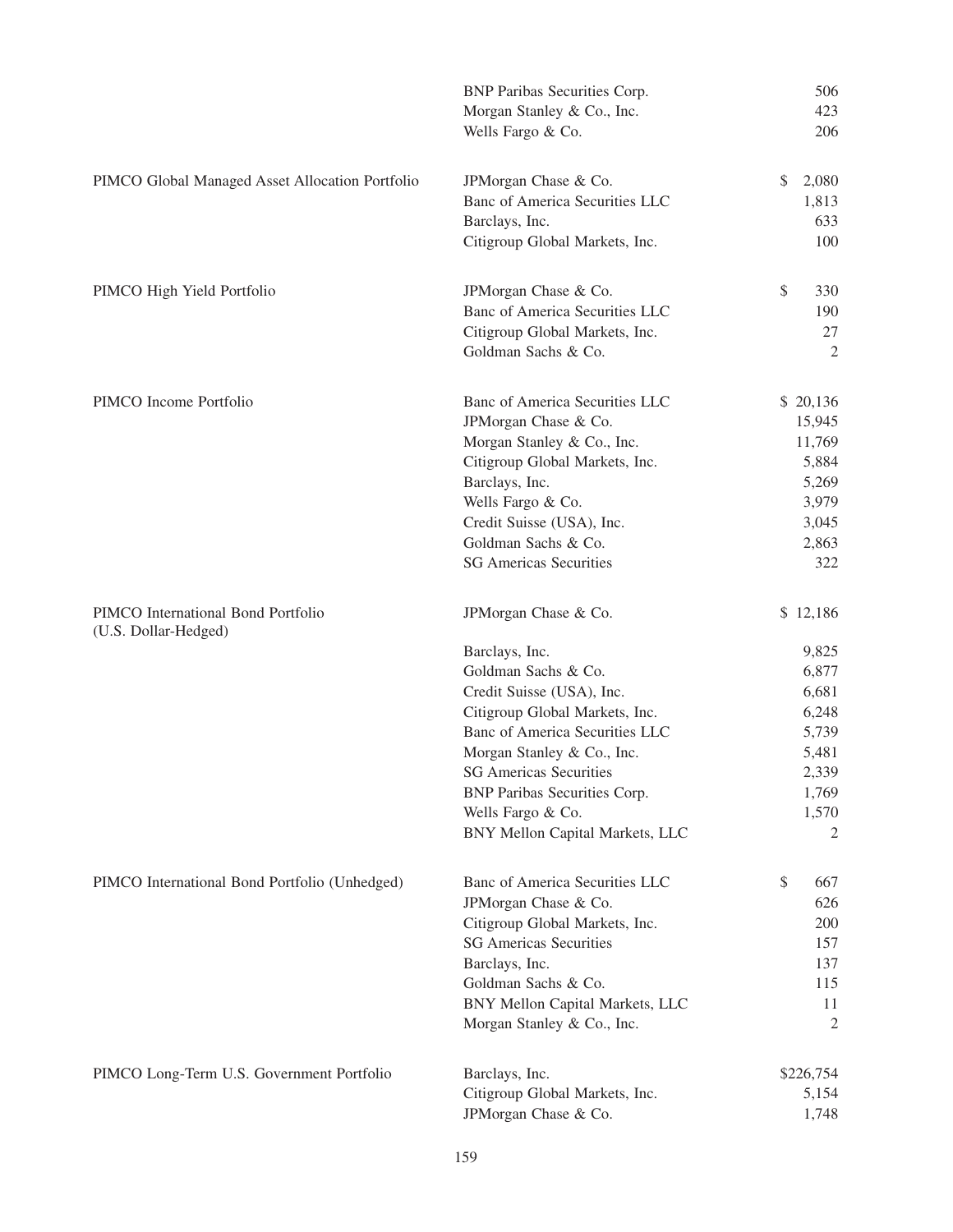|                              | Morgan Stanley & Co., Inc.          | 1,102       |
|------------------------------|-------------------------------------|-------------|
|                              | Banc of America Securities LLC      | 1,055       |
|                              | Goldman Sachs & Co.                 | 525         |
|                              | Credit Suisse (USA), Inc.           | 5           |
| PIMCO Low Duration Portfolio | Banc of America Securities LLC      | \$18,680    |
|                              | JPMorgan Chase & Co.                | 16,497      |
|                              | Goldman Sachs & Co.                 | 12,595      |
|                              | Wells Fargo & Co.                   | 10,253      |
|                              | Barclays, Inc.                      | 9,069       |
|                              | Citigroup Global Markets, Inc.      | 7,082       |
|                              | Credit Suisse (USA), Inc.           | 4,978       |
|                              | Morgan Stanley & Co., Inc.          | 931         |
| PIMCO Real Return Portfolio  | Banc of America Securities LLC      | \$486,679   |
|                              | Citigroup Global Markets, Inc.      | 3,761       |
|                              | JPMorgan Chase & Co.                | 3,082       |
|                              | Credit Suisse (USA), Inc.           | 2,774       |
|                              | Goldman Sachs & Co.                 | 1,337       |
|                              | Morgan Stanley & Co., Inc.          | 138         |
|                              | BNY Mellon Capital Markets, LLC     | 83          |
| PIMCO Short-Term Portfolio   | Goldman Sachs & Co.                 | \$<br>7,625 |
|                              | Credit Suisse (USA), Inc.           | 5,676       |
|                              | Barclays, Inc.                      | 5,589       |
|                              | JPMorgan Chase & Co.                | 4,227       |
|                              | Citigroup Global Markets, Inc.      | 3,096       |
|                              | Banc of America Securities LLC      | 2,140       |
|                              | Wells Fargo & Co.                   | 1,519       |
|                              | Morgan Stanley & Co., Inc.          | 1,503       |
|                              | BNY Mellon Capital Markets, LLC     | 1           |
| PIMCO Total Return Portfolio | JPMorgan Chase & Co.                | \$250,373   |
|                              | Banc of America Securities LLC      | 105,300     |
|                              | Goldman Sachs & Co.                 | 82,760      |
|                              | Morgan Stanley & Co., Inc.          | 51,458      |
|                              | RBC Capital Markets Corp.           | 49,200      |
|                              | Barclays, Inc.                      | 45,952      |
|                              | Wells Fargo & Co.                   | 36,868      |
|                              | Credit Suisse (USA), Inc.           | 36,189      |
|                              | <b>BNP Paribas Securities Corp.</b> | 34,502      |
|                              | Citigroup Global Markets, Inc.      | 32,475      |
|                              | <b>SG Americas Securities</b>       | 1,477       |

# **Portfolio Turnover**

A change in the securities held by a Portfolio is known as "portfolio turnover." PIMCO manages the Portfolios without regard generally to restrictions on portfolio turnover. See "Taxation" below. Trading in fixed income securities does not generally involve the payment of brokerage commissions, but does involve indirect transaction costs. Trading in equity securities involves the payment of brokerage commissions, which are transaction costs paid by a Portfolio.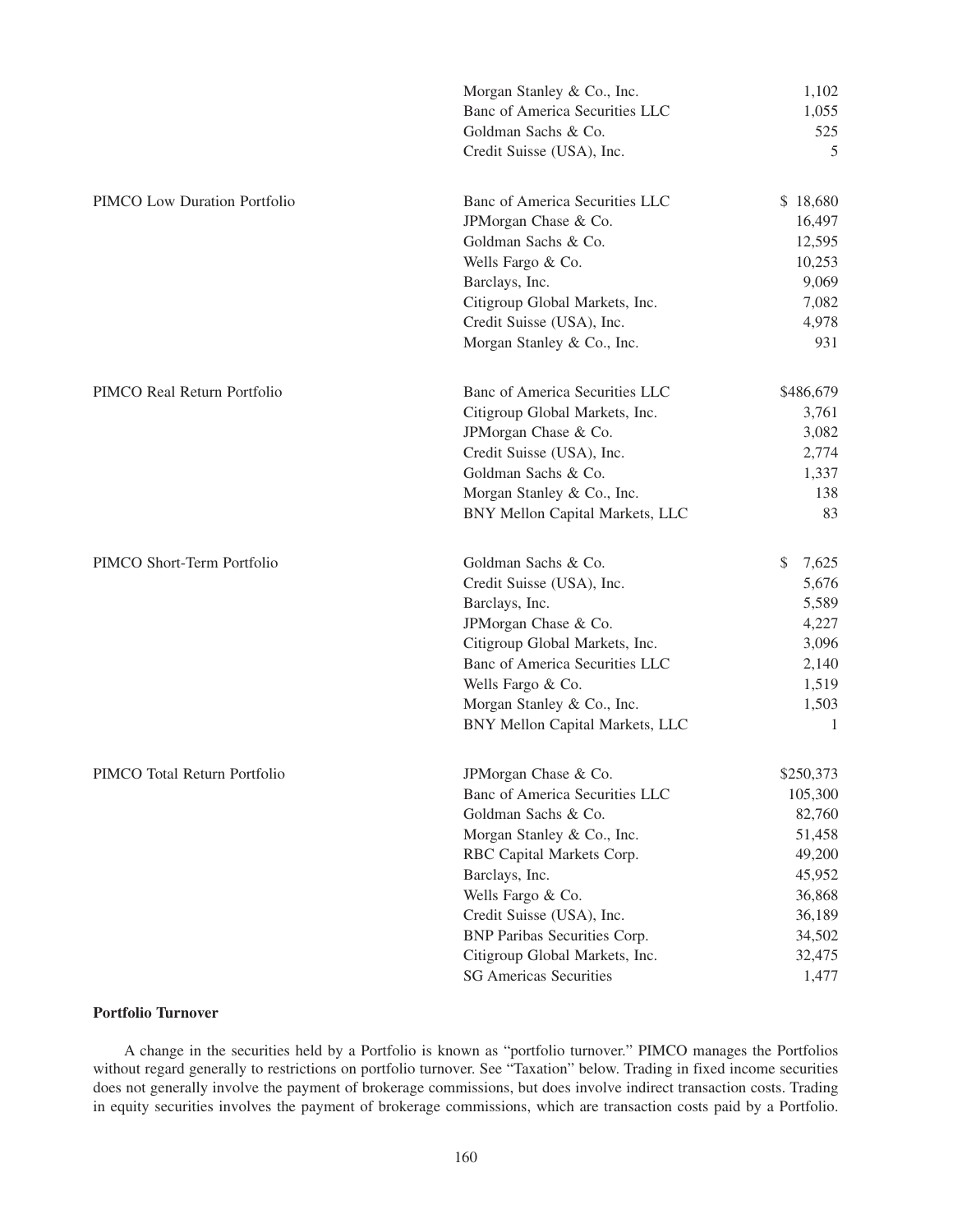The use of futures contracts may involve the payment of commissions to futures commission merchants. High portfolio turnover (e.g., greater than 100%) involves correspondingly greater expenses to a Portfolio, including brokerage commissions or dealer mark-ups and other transaction costs on the sale of securities and reinvestments in other securities. The higher the rate of portfolio turnover of a Portfolio, the higher these transaction costs borne by the Portfolio generally will be. Such sales may result in realization of taxable capital gains (including short-term capital gains which generally would be taxed at ordinary income tax rates when distributed to shareholders).

The portfolio turnover rate of a Portfolio is calculated by dividing: (a) the lesser of purchases or sales of portfolio securities for the particular fiscal year by; (b) the monthly average of the value of the portfolio securities owned by the Portfolio during the particular fiscal year. In calculating the rate of portfolio turnover, there is excluded from both (a) and (b) all securities, including options, whose maturities or expiration dates at the time of acquisition were one year or less and any short sales that the Portfolio does not intend to maintain for more than one year. Proceeds from short sales and assets used to cover short positions undertaken are included in the amounts of securities sold and purchased, respectively, during the year. Portfolio turnover rates for each Portfolio that was operational as of the Trust's most recent fiscal year end are provided in the applicable Prospectuses under the caption "Financial Highlights."

The *PIMCO All Asset*, the *PIMCO Global Diversified Allocation* and the *PIMCO Global Managed Asset Allocation Portfolios* indirectly bear the expenses associated with the portfolio turnover of the Underlying PIMCO Funds (and unaffiliated funds, in the case of the *PIMCO Global Diversified Allocation* and *PIMCO Global Managed Asset Allocation Portfolios*), which may have fairly high portfolio turnover rates (*i.e.,* in excess of 100%). Shareholders in the *PIMCO All Asset*, the *PIMCO Global Diversified Allocation* and the *PIMCO Global Managed Asset Allocation Portfolios* may also bear expenses directly or indirectly through sales of securities held by the Portfolios and the Underlying PIMCO Funds (and unaffiliated funds, in the case of the *PIMCO Global Diversified Allocation* and the *PIMCO Global Managed Asset Allocation Portfolios*), which result in realization of taxable capital gains. To the extent such gains relate to securities held for twelve months or less, such gains will be short-term taxable gains taxed at ordinary income tax rates when distributed to shareholders who are individuals.

#### **Disclosure of Portfolio Holdings**

**Policies and Procedures Generally.** The Trust has adopted portfolio holdings disclosure policies and procedures to govern the disclosure of the securities holdings of the Portfolios (the "Disclosure Policy"). The Disclosure Policy is designed to protect the confidentiality of the Portfolios' non-public portfolio holdings information, to prevent the selective disclosure of such information, and to ensure compliance by PIMCO and the Portfolios with the federal securities laws, including the 1940 Act and the rules promulgated thereunder and general principles of fiduciary duty. PIMCO serves as investment adviser to various funds, including exchange-traded funds, that may have investment objectives, strategies and portfolio holdings that are substantially similar to or overlap with those of the Portfolios, and in some cases, these funds may publicly disclose portfolio holdings on a more frequent basis than is required for the Portfolios. For example, portfolio holdings for PIMCO advised actively managed exchange-traded funds are required, by the terms of the applicable SEC exemptive relief, to be publicly disclosed each business day. Similarly, PIMCO serves as an investment adviser to separate accounts that may have investment objectives, strategies and portfolio holdings that are substantially similar to or overlap with those of the Portfolios, and the separate account holdings that are disclosed to the client or others under the terms of the client's investment management agreement could be similar or identical to Portfolio holdings and could be disclosed to such clients more frequently than Portfolio holdings are publicly disclosed. As a result, it is possible that other market participants may use such information for their own benefit, which could negatively impact the Portfolios' execution of purchase and sale transactions.

**Monitoring and Oversight.** The Trust's Chief Compliance Officer ("CCO") is responsible for ensuring that PIMCO has adopted and implemented policies and procedures reasonably designed to ensure compliance with the Disclosure Policy and, to the extent the CCO considers necessary, the CCO shall monitor PIMCO's compliance with its policies and procedures.

Any exceptions to the Disclosure Policy may be made only if approved by the CCO upon determining that the exception is in the best interests of the Portfolio. The CCO must report any exceptions made to the Disclosure Policy to the Trust's Board of Trustees at its next regularly scheduled meeting.

**Quarterly Disclosure.** The Portfolios will publicly disclose the complete schedule of each Portfolio's holdings, as reported on a fiscal quarter-end basis, by making the information publicly available in a manner consistent with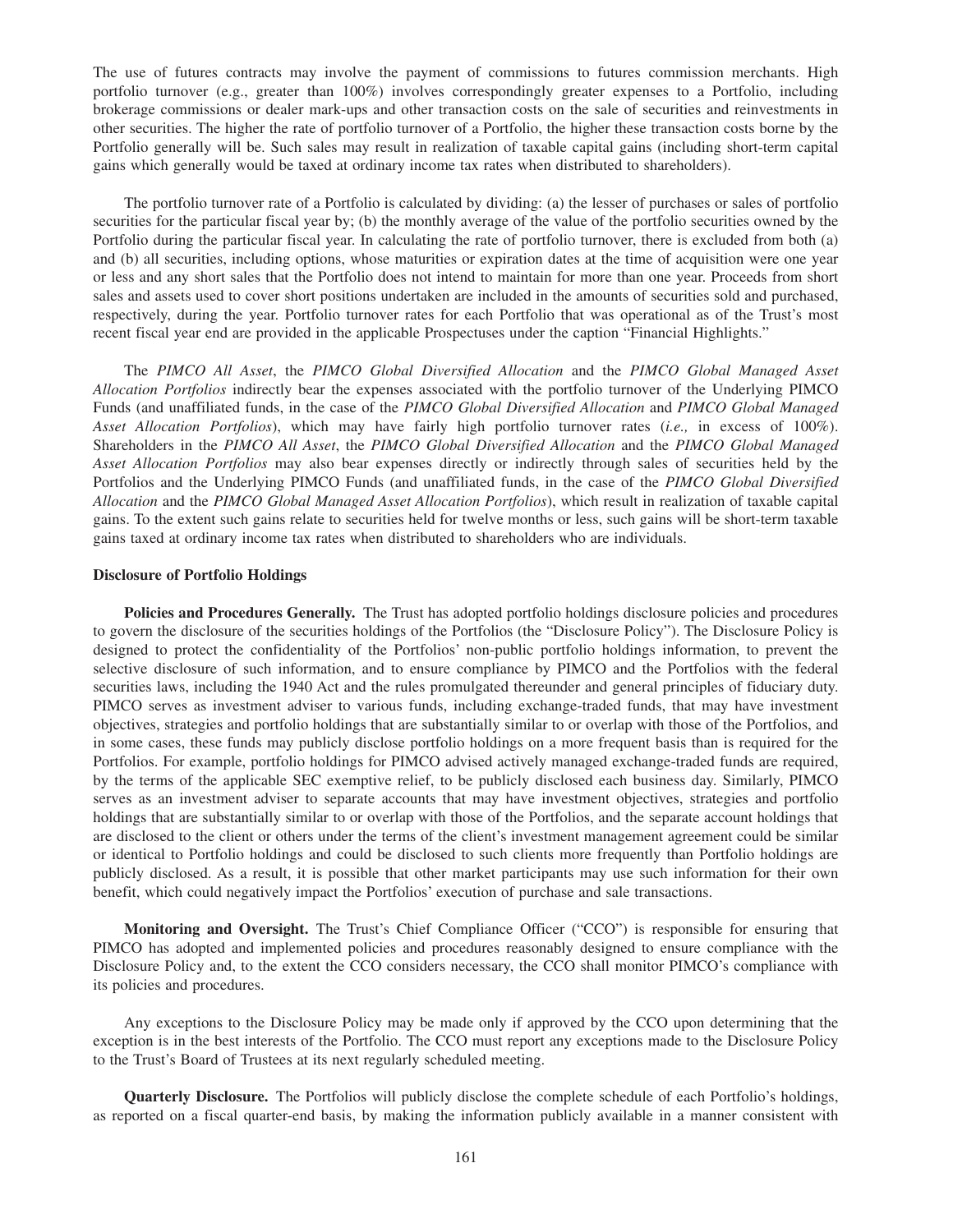requirements established by the SEC. You may view a Portfolio's complete schedule of portfolio holdings for the most recently completed quarter online at https://www.pimco.com/en-us/pvit, or obtain a copy of the schedule by calling PIMCO at 1-866-746-2606. Except as provided below under "Disclosure of Portfolio Holdings—Monthly/Weekly Disclosure," this information will be available no earlier than the day on which it is transmitted to shareholders in the Portfolios' annual and semi-annual reports, or filed with and made publicly available by the SEC on Form N-PORT, which will occur on or about the sixtieth day after a fiscal quarter's end.

The Portfolios file portfolio holdings information with the SEC on Form N-PORT within 60 days of the end of each fiscal quarter. The Portfolios' complete schedules of securities holdings as of the end of each fiscal quarter will be made available to the public on the SEC's website at www.sec.gov.

**Defaulted/Distressed Securities.** PIMCO may, in its discretion, publicly disclose portfolio holdings information at any time with respect to securities held by the Portfolios that are in default, distressed, or experiencing a negative credit event. Any such disclosure will be broadly disseminated via PIMCO's website at http://www.pimco.com, the Distributor's website at http://www.PIMCO.com/investments, or by similar means.

**Confidential Dissemination of Portfolio Holdings Information.** No disclosure of non-public portfolio holdings information may be made to any third party except as set forth in the Disclosure Policy. This prohibition does not apply to information sharing with (i) the Portfolios' service providers, such as the Portfolios' investment adviser, sub-advisers (if any), distributor, custodian, transfer agent, administrator, sub-administrator (if any), accountant, counsel, securities class action claims services administrator, financial printer, proxy voting agent, lender; (ii) portfolio managers of PIMCO-sponsored funds of funds; (iii) PIMCO affiliates, service providers to PIMCO or service providers to PIMCO affiliates who may perform services or assist PIMCO in the performance of services for or on behalf of a Portfolio; and (iv) other select third party service providers (collectively, the "Service Providers"), who generally need access to such information in the performance of their contractual duties and responsibilities. Such Service Providers are subject to duties of confidentiality, including a duty not to trade on information such as non-public portfolio holdings, imposed by law and/or contract.

Each Portfolio or PIMCO may, to the extent permitted under applicable law, distribute non-public portfolio holdings information to (i) certain third parties that have a legitimate business purpose in receiving such information, including, but not limited to, mutual fund analysts and rating and ranking organizations, pricing information vendors, analytical service providers, banks or other third parties providing financing to a Portfolio, certain platform providers, investment management trade associations and potential Service Providers, or (ii) a redeeming shareholder effecting a redemption-in-kind from one of the Portfolios as may be permitted by PIMCO from time to time; provided, however, that any recipient of non-public portfolio holdings information pursuant to this paragraph shall be subject to a confidentiality agreement meeting the requirements of the Disclosure Policy.

The distribution of non-public portfolio holdings information pursuant to the foregoing paragraph must be authorized by an officer of the Trust after determining the requested disclosure is in the best interests of the Portfolio and its shareholders and after consulting with and receiving approval from PIMCO's legal department. The Disclosure Policy does not require a delay between the date of the information and the date on which the information is disclosed; however, any recipient of non-public information will be subject to a confidentiality agreement that contains, at a minimum, provisions specifying that: (1) the Portfolios' non-public information provided is the confidential property of the Portfolios and may not be used for any purpose except in connection with the provision of services to the Portfolios or for an agreed-upon legitimate business purpose and, in particular, that such information may not be traded upon; (2) except to the extent contemplated by the Disclosure Policy, the recipient of the non-public information agrees to limit access to the information to its employees, advisors, representatives, and agents who are subject to a duty to keep and treat such information as confidential; and (3) upon written request from the Portfolios or PIMCO, the recipient of the non-public information shall promptly return or destroy the information, except as otherwise required by applicable law or such recipient's record retention policies and procedures. Neither the Portfolios nor PIMCO may receive compensation or consideration in connection with the distribution of non-public portfolio holdings information.

A Portfolio or PIMCO may also, to the extent permitted under applicable law, confirm the absence of one or more particular portfolio holdings to third parties that have a legitimate business purpose in receiving such information, to the extent such information relates to compliance by a Portfolio with a legal or regulatory requirement. Disclosure of such information does not constitute disclosure of portfolio holdings information under the Disclosure Policy.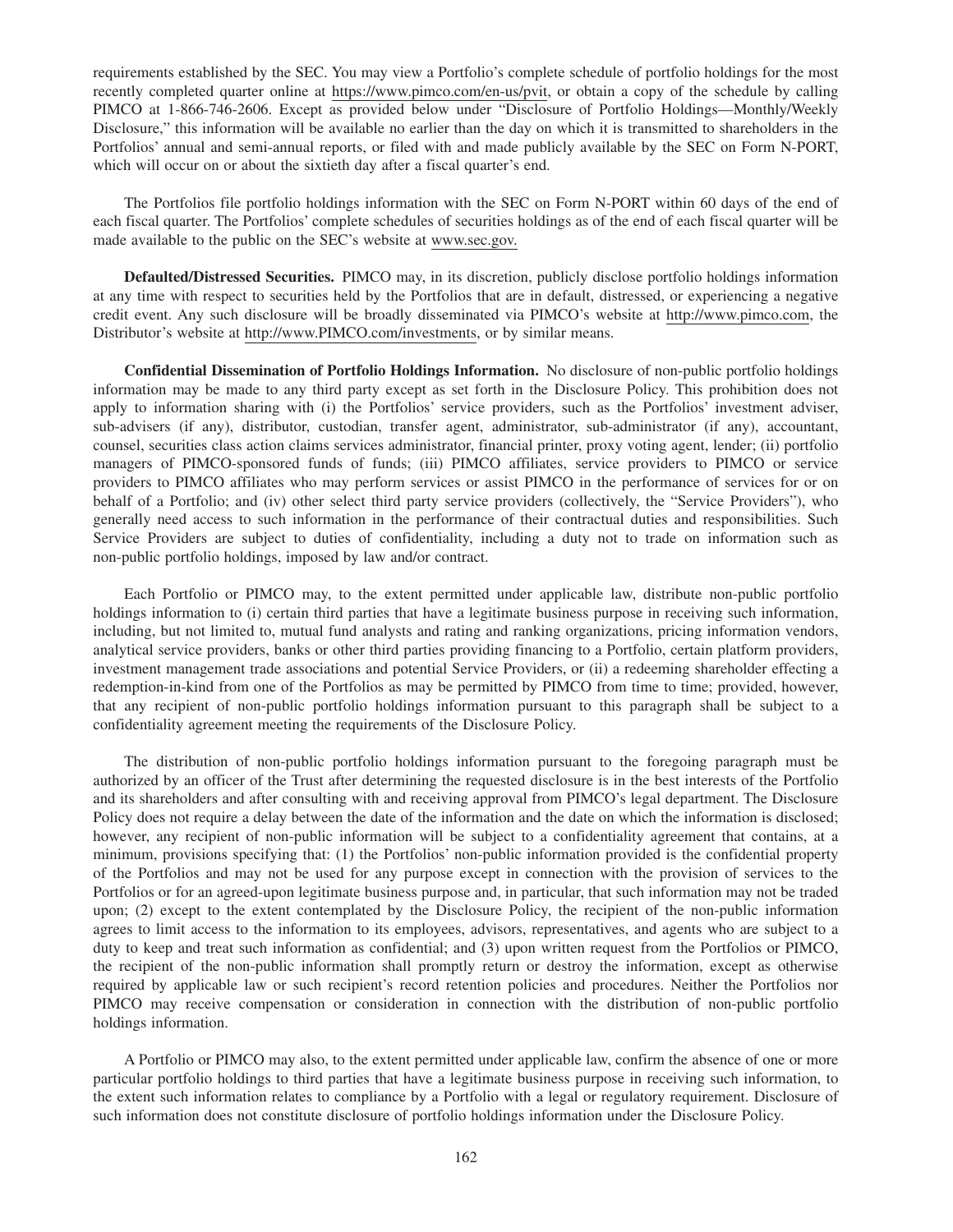**Non-Specific Information.** Under the Disclosure Policy, the Portfolios or PIMCO may distribute non-specific information about the Portfolios and/or summary information about the Portfolios at any time. Such information will not identify any specific portfolio holding, but may reflect, among other things, the quality or character of a Portfolio's holdings.

**Required Disclosures.** No provision of the Disclosure Policy is intended to restrict or prevent the disclosure of portfolio holdings information as may be required by applicable state or federal law, which are requested by governmental authorities or in connection with litigation involving a Portfolio's current or past portfolio holdings.

# **NET ASSET VALUE**

Net asset value is determined as indicated under "How Portfolio Shares are Priced" in the Prospectuses. Net asset value will not be determined on the following holidays: New Year's Day, Martin Luther King, Jr. Day, President's Day, Good Friday, Memorial Day, Juneteenth National Independence Day, Independence Day, Labor Day, Thanksgiving Day, and Christmas Day.

The Portfolios' portfolio securities and other assets for which market quotations are readily available are valued at market value. Market value is generally determined on the basis of last reported sales prices, or if no sales prices are reported, as is the case for most securities traded OTC, on the basis of either: (i) the mean between representative bid and ask quotations obtained from a quotation reporting system or from established market makers; or (ii) prices (including evaluated prices) supplied by a Portfolio's approved pricing services, quotation reporting systems and other third-party sources (together, "Pricing Services"). For exchange-traded securities, market value also may be determined on the basis of the exchange's Official Closing Price or Settlement instead of the last reported sales price. Certain exchange-traded equity options may be valued using evaluations from Pricing Services. Fixed income securities, including those to be purchased under firm commitment agreements, are normally valued on the basis of quotes obtained from brokers and dealers or prices provided by Pricing Services, which may take into account appropriate factors such as, without limitation, institutional-sized trading in similar groups of securities, yield, quality, coupon rate, maturity, type of issue, trading characteristics, and other market data.

Each Portfolio's liabilities are allocated among its classes. The total of such liabilities allocated to a class plus that class's distribution and/or servicing fees (if any) and any other expenses specially allocated to that class are then deducted from the class's proportionate interest in the Portfolio's assets, and the resulting amount for each class is divided by the number of shares of that class outstanding to produce the class's "net asset value" per share. Under certain circumstances, the per share net asset value of certain shares of a Portfolio may be lower than the per share net asset value of other shares as a result of different daily expense accruals applicable to different share classes. Generally, when a Portfolio pays income dividends, those dividends are expected to differ over time by approximately the amount of the expense accrual differential between a particular Portfolio's classes.

#### **PORTFOLIO DISTRIBUTIONS**

Each Portfolio distributes substantially all of its net investment income to shareholders in the form of dividends. Dividends paid by each Portfolio with respect to each class of shares are calculated in the same manner and at the same time, but dividends on different classes of shares may be different as a result of the service and/or distribution fees applicable to certain classes of shares. The following table shows when each Portfolio intends to declare and distribute income dividends to shareholders of record.

| Portfolio                                                                                | <b>Declared Daily</b><br>and Paid Monthly | Declared and<br><b>Paid Quarterly</b> |
|------------------------------------------------------------------------------------------|-------------------------------------------|---------------------------------------|
| PIMCO All Asset Portfolio, PIMCO Balanced Allocation Portfolio, PIMCO                    |                                           |                                       |
| CommodityRealReturn <sup>®</sup> Strategy Portfolio, PIMCO Global Diversified Allocation |                                           |                                       |
| Portfolio and PIMCO Global Managed Asset Allocation Portfolio                            |                                           |                                       |
| All other Portfolios                                                                     |                                           |                                       |

In addition, each Portfolio distributes any net capital gains it earns from the sale of portfolio securities to shareholders no less frequently than annually.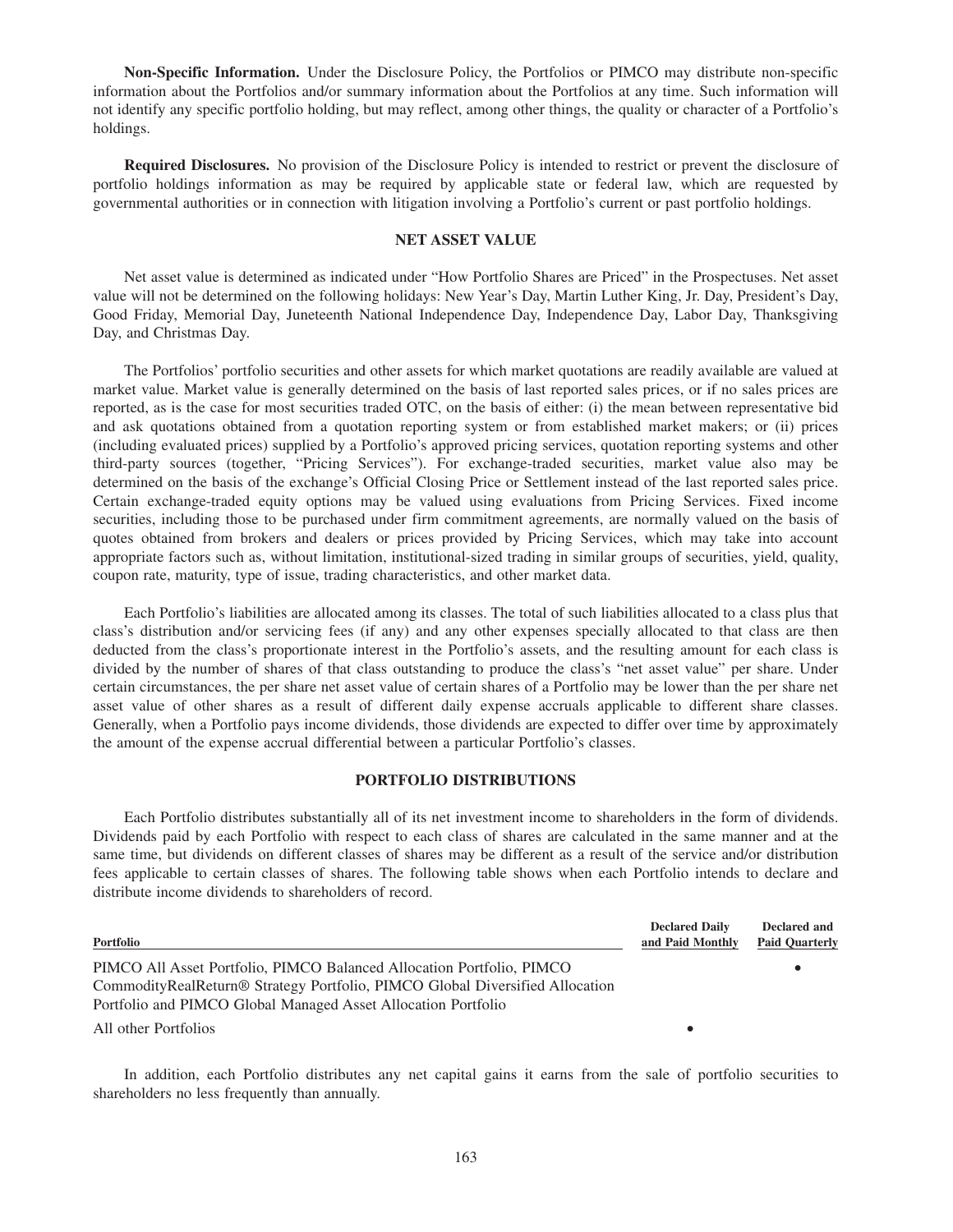A Portfolio's dividend and capital gain distributions with respect to a particular class of shares will automatically be reinvested in additional shares of the same class of the Portfolio at NAV. A shareholder may elect to invest all distributions in shares of the same class of any other Portfolio which offers that class of shares at NAV. A Shareholder must have an account existing in the Portfolio selected for investment with the identical registered name. This option must be elected when the account is set up.

With respect to the Portfolios whose policy it is to declare dividends daily, dividends will begin to accrue the business day following the day the order is effected or such later date as agreed with the Trust.

# **TAXATION**

The following summarizes certain additional federal income tax considerations generally affecting the Portfolios and their shareholders. The discussion is for general information only and does not purport to consider all aspects of U.S. federal income taxation that might be relevant to beneficial owners of shares of the Portfolios. The discussion is based upon current provisions of the Internal Revenue Code, existing regulations promulgated thereunder, and administrative and judicial interpretations thereof, all of which are subject to change, which change could be retroactive. The discussion applies only to beneficial owners of Portfolio shares in whose hands such shares are capital assets within the meaning of Section 1221 of the Internal Revenue Code, and may not apply to certain types of beneficial owners of shares (such as insurance companies, tax-exempt organizations, and broker-dealers) who may be subject to special rules. Persons who may be subject to tax in more than one country should consult the provisions of any applicable tax treaty to determine the potential tax consequences to them. Prospective investors should consult their own tax advisers with regard to the federal tax consequences of the purchase, ownership and disposition of Portfolio shares, as well as the tax consequences arising under the laws of any state, foreign country, or other taxing jurisdiction. The discussion here and in the Prospectuses is not intended as a substitute for careful tax planning.

Each Portfolio intends to qualify annually and elect to be treated as a regulated investment company under the Internal Revenue Code. To qualify for tax treatment as a regulated investment company, each Portfolio generally must, among other things, (i) derive in each taxable year at least 90% of its gross income from dividends, interest, payments with respect to securities loans, and gains from the sale or other disposition of stock, securities or foreign currencies, net income from certain "qualified publicly traded partnerships," or other income derived with respect to its business of investing in such stock, securities or currencies ("Qualifying Income Test"); (ii) diversify its holdings so that, at the end of each quarter of the taxable year, (a) at least 50% of the market value of the Portfolio's assets is represented by cash, U.S. Government securities, the securities of other regulated investment companies and other securities, with such other securities of any one issuer limited for the purposes of this calculation to an amount not greater than 5% of the value of the Portfolio's total assets and 10% of the outstanding voting securities of such issuer, and (b) not more than 25% of the value of its total assets is invested in the securities of any one issuer (other than U.S. Government securities or the securities of other regulated investment companies), the securities of certain controlled issuers in the same or similar trades or businesses, or the securities of one or more "qualified publicly traded partnerships"; and (iii) distribute in each taxable year an amount at least equal to the sum of (a) 90% of its investment company taxable income (which includes dividends, interest and net short-term capital gains in excess of any net long-term capital losses) and (b) 90% of its tax exempt interest, net of expenses allocable thereto. The Treasury Department is authorized to promulgate regulations under which gains from foreign currencies (and options, futures, and forward contracts on foreign currency) would constitute qualifying income for purposes of the Qualifying Income Test only if such gains are directly related to investing in securities. To date, such regulations have not been issued.

If a Portfolio failed to qualify as a regulated investment company accorded special tax treatment in any taxable year, a Portfolio would be subject to tax on its taxable income at corporate rates, and all distributions from earnings and profits, including any distributions of net tax-exempt income and net long-term capital gains, would be taxable to shareholders as ordinary income. Some portions of such distributions may be eligible for the dividends received deduction in the case of corporate shareholders and reduced rates of taxation on qualified dividend income in the case of individuals. In addition, a Portfolio could be required to recognize unrealized gains, pay substantial taxes and interest and make substantial distributions before requalifying as a regulated investment company that is accorded special tax treatment.

As described in the applicable Prospectuses, the *PIMCO CommodityRealReturn® Strategy Portfolio* and the *PIMCO Global Managed Asset Allocation Portfolio* may gain exposure to the commodities markets through investments in commodity index-linked derivative instruments. On December 16, 2005, the IRS issued Revenue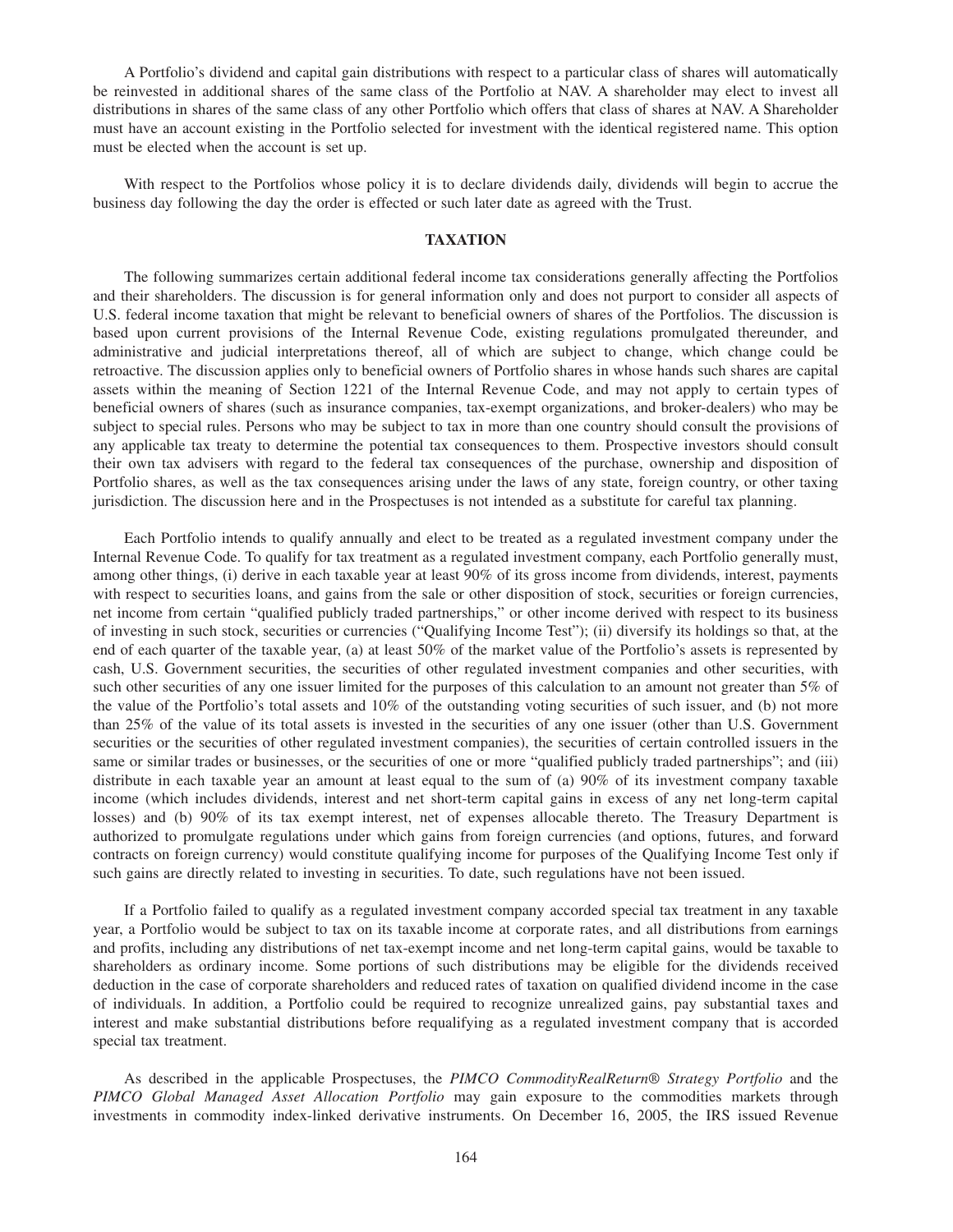Ruling 2006-01, which held that income derived from commodity index-linked swaps would not be qualifying income. As such, each Portfolio's ability to utilize commodity index-linked swaps as part of its investment strategy is limited to a maximum of 10 percent of its gross income, respectively.

A subsequent revenue ruling, Revenue Ruling 2006-31, clarified the holding of Revenue Ruling 2006-01 by providing that income from alternative investment instruments (such as certain commodity index-linked notes) that create commodity exposure may be considered qualifying income under the Internal Revenue Code. The IRS has also issued private letter rulings in which the IRS specifically concluded that income from certain commodity index-linked notes is qualifying income (collectively, the "Notes Rulings"). Each Portfolio will continue to seek to gain exposure to the commodity markets primarily through investments in commodity-linked notes and through investments in its Subsidiary (as discussed below). In 2016, the IRS issued a revenue procedure which states that the IRS will not in the future issue private letter rulings that would require a determination of whether an asset (such as a commodity index-linked note) is a "security" under the 1940 Act. In connection with the issuance of this revenue procedure, the IRS has revoked the Notes Rulings.

As discussed in "Investment Objectives and Policies—Investments in the Wholly-Owned Subsidiaries," each Portfolio intends to invest a portion of its assets in its Subsidiary, each of which will be classified as a corporation for U.S. federal income tax purposes. The IRS has also issued private rulings in which the IRS specifically concluded that income derived from investment in a subsidiary will also be qualifying income. In 2019, the IRS issued regulations that treat a Portfolio's income inclusion with respect to its Subsidiary as qualifying income if there is a distribution out of the earnings and profits of the Subsidiary that are attributable to such income inclusion or if the includable income is related to the Portfolio's business of investing in stock, securities or currencies. The Subsidiary may pay such distribution to a Portfolio at any time. There can be no assurance that the IRS will not change its position with respect to some or all of these issues or that future legislation or court decisions will not adversely impact the tax treatment of the Portfolio's commodity-linked investments. If the IRS were to determine that income derived from certain commodity-linked notes or from investments in the Subsidiaries does not constitute qualifying income and if such positions were upheld, or if future legislation or court decisions were to adversely affect the tax treatment of such Portfolio investments, the *PIMCO CommodityRealReturn® Strategy Portfolio* and the *PIMCO Global Managed Asset Allocation Portfolio* might cease to qualify as regulated investment companies and would be required to reduce their exposure to such investments which might result in difficulty in implementing their investment strategies. If the *PIMCO CommodityRealReturn® Strategy Portfolio* and the *PIMCO Global Managed Asset Allocation Portfolio* did not qualify as a regulated investment companies for any taxable year, their taxable income would be subject to tax at the Portfolio level at regular corporate tax rates (without reduction for distributions to shareholders) and to a further tax at the shareholder level when such income is distributed. In such event, in order to re-qualify for taxation as a regulated investment companies, the *PIMCO CommodityRealReturn® Strategy Portfolio* and the *PIMCO Global Managed Asset Allocation Portfolio* may be required to recognize unrealized gains, pay substantial taxes and interest and make certain distributions.

Foreign corporations, such as the Subsidiaries, will generally not be subject to U.S. federal income taxation unless they are deemed to be engaged in a U.S. trade or business. It is expected that the Subsidiaries will conduct their activities in a manner so as to meet the requirements of a safe harbor under Section  $864(b)(2)$  of the Internal Revenue Code under which the Subsidiaries may engage in trading in stocks or securities or certain commodities without being deemed to be engaged in a U.S. trade or business. However, if certain of either Subsidiary's activities were determined not to be of the type described in the safe harbor (which is not expected), then the activities of such Subsidiary may constitute a U.S. trade or business, or would be subject to tax as such.

In general, foreign corporations, such as the Subsidiaries, that do not conduct a U.S. trade or business are nonetheless subject to tax at a flat rate of 30 percent (or lower tax treaty rate), generally payable through withholding, on the gross amount of certain U.S.-source income that is not effectively connected with a U.S. trade or business. There is presently no tax treaty in force between the U.S. and the Cayman Islands that would reduce this rate of withholding tax. It is not expected that the Subsidiaries will derive income subject to such withholding tax.

Each Subsidiary will be treated as a controlled foreign corporation ("CFC"). The *PIMCO CommodityRealReturn® Strategy Portfolio* will be treated as a "U.S. shareholder" of the CRRS Subsidiary and the *PIMCO Global Managed Asset Allocation Portfolio* will be treated as a "U.S. shareholder" of the GMAA Subsidiary. As a result, each Portfolio will be required to include in gross income for U.S. federal income tax purposes all of its Subsidiary's "subpart F income," whether or not such income is distributed by such Subsidiary. It is expected that all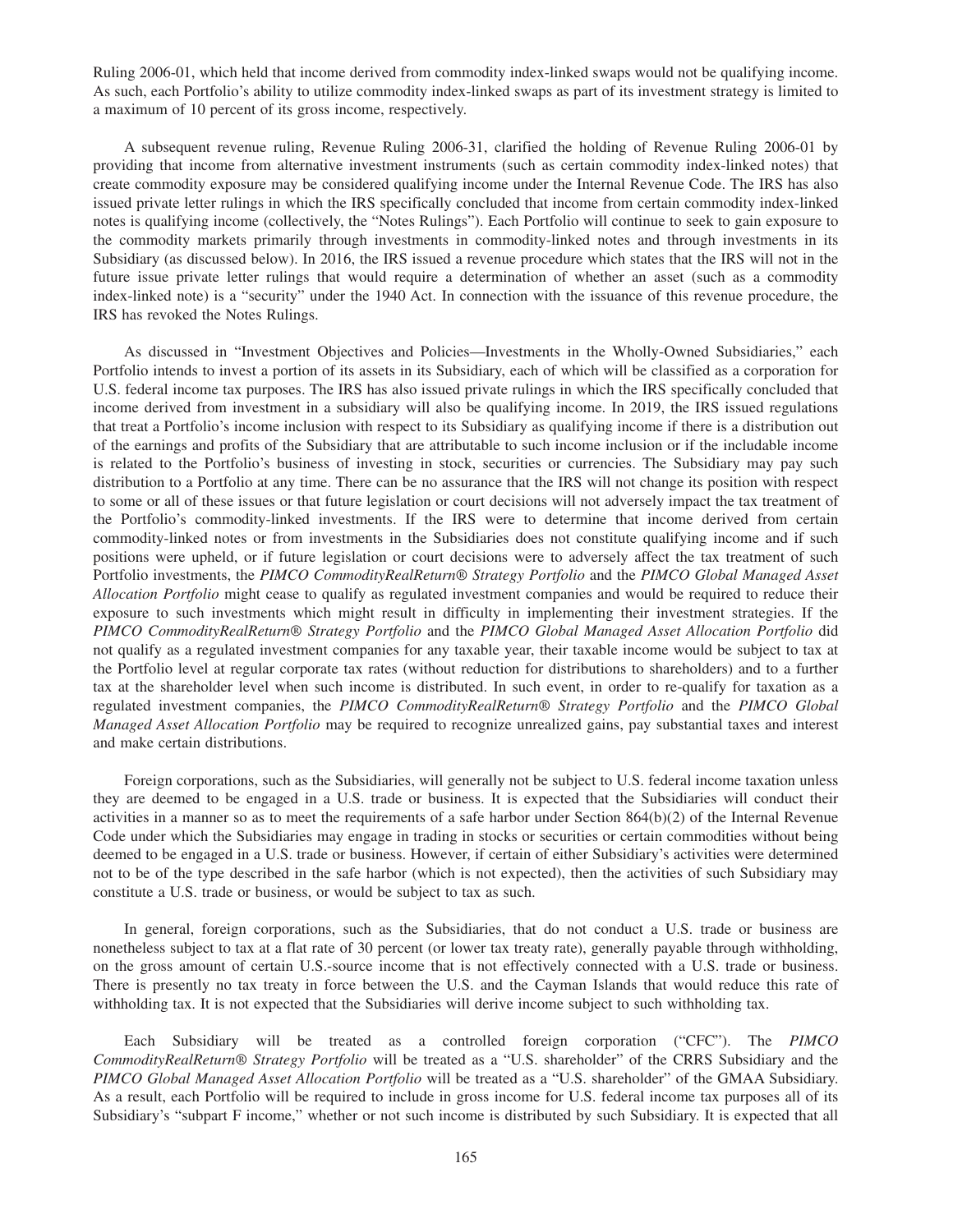of the Subsidiaries' income and realized gains and mark-to-market gains will be "subpart F income." Each Portfolio's recognition of its Subsidiary's "subpart F income" will increase such Portfolio's tax basis in its Subsidiary. Distributions by the Subsidiary to its respective Portfolio will be tax-free, to the extent of its previously undistributed "subpart F income," and will correspondingly reduce such Portfolio's tax basis in its Subsidiary. "Subpart F income" is generally treated by the Portfolios as ordinary income, regardless of the character of the Subsidiary's underlying income or gains. If a net loss is realized by a Subsidiary, such loss is not generally available to offset the income earned by such Subsidiary's parent Portfolio and such loss cannot be carried forward to offset taxable income of the Subsidiary or the Subsidiary's parent Portfolio in future periods.

Based on Revenue Ruling 2006-31, IRS guidance and regulations, and advice of counsel, each Portfolio will seek to gain exposure to the commodity markets primarily through investments in commodity index-linked notes and through investments in its Subsidiary. The use of commodity index-linked notes involves specific risks. Applicable Prospectuses, under the heading "Characteristics and Risks of Securities and Investment Techniques—Derivatives," provide further information regarding commodity index-linked notes, including the risks associated with these instruments.

As a regulated investment company, a Portfolio generally will not be subject to U.S. federal income tax on its investment company taxable income and net capital gains (any net long-term capital gains in excess of the sum of net short-term capital losses and capital loss carryovers from prior years) reported by the Portfolio as capital gain dividends, if any, that it distributes to shareholders on a timely basis. Each Portfolio intends to distribute to its shareholders, at least annually, all or substantially all of its investment company taxable income and any net capital gains. Each Portfolio may pay distributions more frequently than annually in varying amounts including special distributions reflecting net profits if any from a Portfolio's wholly-owned subsidiary, if applicable.

Unless an applicable exception applies, a Portfolio will be subject to a nondeductible 4% federal excise tax to the extent it fails to distribute during each calendar year an amount at least equal to the sum of (1) at least 98% of its ordinary income (taking into account certain deferrals and elections) for the calendar year, (2) at least 98.2% of its capital gains in excess of its capital losses (and adjusted for certain ordinary losses) for the twelve-month period ending on October 31, and (3) all ordinary income and capital gains for previous years that were not distributed during such years. A distribution will be treated as paid on December 31 of the calendar year if it is declared by a Portfolio in October, November, or December of that year to shareholders of record on a date in such a month and paid by the Portfolio during January of the following year. Such distributions will be taxable to shareholders (other than those not subject to federal income tax) in the calendar year in which the distributions are declared, rather than the calendar year in which the distributions are received. To avoid application of the excise tax, each Portfolio intends, to the extent necessary, to make its distributions in accordance with the calendar year distribution requirement.

# **Distributions**

All dividends and distributions of a Portfolio, whether received in shares or cash, generally are taxable and must be reported on each shareholder's federal income tax return. Dividends paid out of a Portfolio's investment company taxable income will be taxable to a U.S. shareholder (such as a Separate Account) as ordinary income. Distributions received by tax-exempt shareholders will not be subject to federal income tax to the extent permitted under the applicable tax exemption.

A portion of the dividends paid by the Portfolios may qualify for the deduction for dividends received by corporations. Distributions of net capital gains, if any, reported as capital gain dividends, are taxable as long-term capital gains, regardless of how long the shareholder has held a Portfolio's shares and are not eligible for the dividends received deduction. Any distributions that are not from a Portfolio's investment company taxable income or net realized capital gains may be characterized as a return of capital to shareholders or, in some cases, as capital gain. Investors considering buying shares of a Portfolio just prior to a dividend or capital gain distribution should be aware that the forthcoming dividend or distribution will effectively be a return of part of their investment in the Portfolio but that such dividend or distribution may nevertheless be taxable to them. The tax treatment of dividends and distributions paid by the Portfolios will be the same whether a shareholder reinvests them in additional shares or elects to receive them in cash.

Certain distributions reported by a Portfolio as Section 163(j) interest dividends may be treated as interest income by shareholders for purposes of the tax rules applicable to interest expense limitations under Section 163(j) of the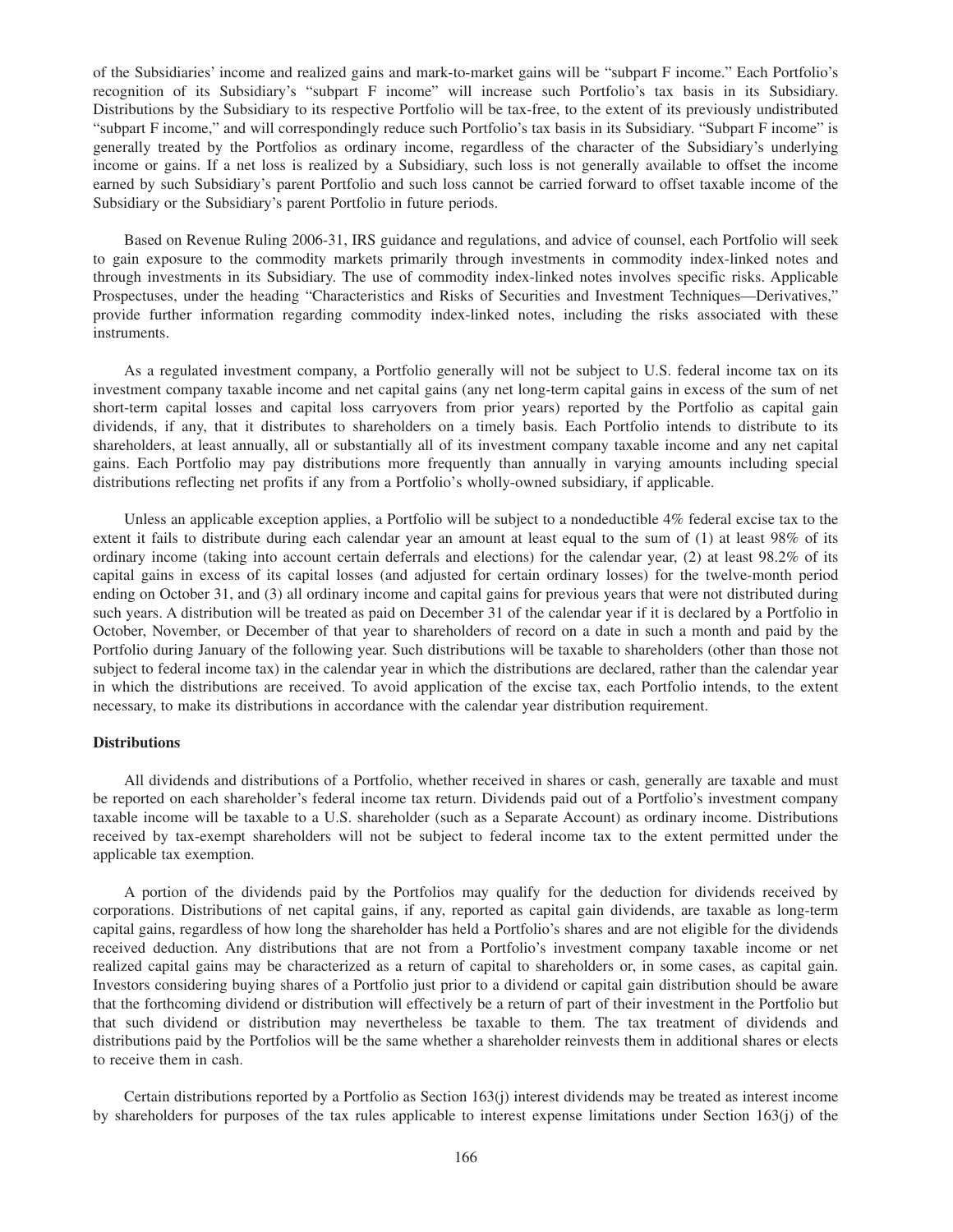Internal Revenue Code. Such treatment by the shareholder is generally subject to holding period requirements and other potential limitations, although the holding period requirements are generally not applicable to dividends declared by money market funds and certain other funds that declare dividends daily and pay such dividends on a monthly or more frequent basis. The amount that a Portfolio is eligible to report as a Section 163(j) dividend for a tax year is generally limited to the excess of the Portfolio's business interest income over the sum of the fund's (i) business interest expense and (ii) other deductions properly allocable to the Portfolio's business interest income.

A Portfolio that receives dividend income from U.S. sources will annually report certain amounts of its dividends paid as eligible for the dividends received deduction, and a Portfolio incurring foreign taxes, discussed below, will elect to pass-through allowable foreign tax credits. The benefits, which may be potentially material, of these reports and elections will inure only to the insurance company that issued the variable contract and will not be shared with the contract holders.

To the extent that a Portfolio is invested in a lower-tier fund, net short-term gains if any of the lower-tier fund will be distributed as ordinary income to the Portfolio and will not be offset by capital losses of the Portfolio. Capital losses of a lower-tier fund will not offset capital gains of a Portfolio. Losses realized on redemptions from a lower-tier fund may be deferred as wash sales in the event of additional investments made into the lower-tier fund within 30 days before or after the redemption.

## **Sales of Shares**

Upon the disposition of shares of a Portfolio (whether by redemption, sale or exchange), a shareholder (such as a Separate Account) may realize a gain or loss. Such gain or loss will be capital gain or loss if the shares are capital assets in the shareholder's hands, and will be long-term or short-term generally depending upon the shareholder's holding period for the shares. Any loss realized on a disposition will be disallowed to the extent the shares disposed of are replaced within a period of 61 days beginning 30 days before and ending 30 days after the shares are disposed of. In such a case, the basis of the shares acquired will be adjusted to reflect the disallowed loss. Any loss realized by a shareholder on a disposition of shares held by the shareholder for six months or less will be treated as a long-term capital loss to the extent of any distributions of capital gain dividends received by the shareholder with respect to such shares. If a Portfolio redeems a shareholder in-kind rather than in cash, the shareholder would realize the same gain or loss as if the shareholder had been redeemed in cash. Further, the shareholder's basis in the securities received in the in-kind redemption would be the securities' fair market value on the date of the in-kind redemption.

A Portfolio's ability to use certain tax benefits could be limited if the Portfolio experiences an "ownership change" within the meaning of section 382 of the Internal Revenue Code. Such tax benefits include net capital losses and certain built-in losses. An ownership change may occur if there is a greater than 50% change in the value of the stock of a Portfolio owned by five percent shareholders during the testing period (generally three years). An ownership change may be triggered by the purchase and sale, redemption, or new issuance of Portfolio shares or by a merger of a Portfolio with another Portfolio.

Depending on the *PIMCO All Asset*, the *PIMCO Global Diversified Allocation* and the *PIMCO Global Managed Asset Allocation Portfolios'* percentage ownership in an Underlying PIMCO Fund both before and after a redemption, the Portfolios' redemption of shares of such Underlying PIMCO Fund may cause the Portfolios to be treated as not receiving capital gain income on the amount by which the distribution exceeds the Portfolios' tax basis in the shares of the Underlying PIMCO Fund, but instead to be treated as receiving a dividend taxable as ordinary income on the full amount of the distribution. This could cause shareholders of the *PIMCO All Asset*, the *PIMCO Global Diversified Allocation* and the *PIMCO Global Managed Asset Allocation Portfolios* to recognize higher amounts of ordinary income than if the shareholders had held the shares of the Underlying PIMCO Funds directly. Redemptions of shares in an Underlying PIMCO Fund could also cause additional distributable gains to shareholders. If *PIMCO All Asset*, the *PIMCO Global Diversified Allocation* and the *PIMCO Global Managed Asset Allocation Portfolios* invest in Underlying PIMCO Funds, their realized losses on sales of shares of underlying funds may be indefinitely or permanently deferred as "wash sales." Distributions of short-term capital gains by Underlying PIMCO Funds will be recognized as ordinary income by *PIMCO All Asset*, the *PIMCO Global Diversified Allocation* and the *PIMCO Global Managed Asset Allocation Portfolios* and would not be offset by their capital loss carryforwards, if any. Capital loss carryforwards of Underlying PIMCO Funds, if any, would not offset net capital gains of *PIMCO All Asset*, the *PIMCO Global Diversified Allocation* and the *PIMCO Global Managed Asset Allocation Portfolios*. Each of these effects is caused by the investment in the Underlying PIMCO Funds and may result in distributions to shareholders being of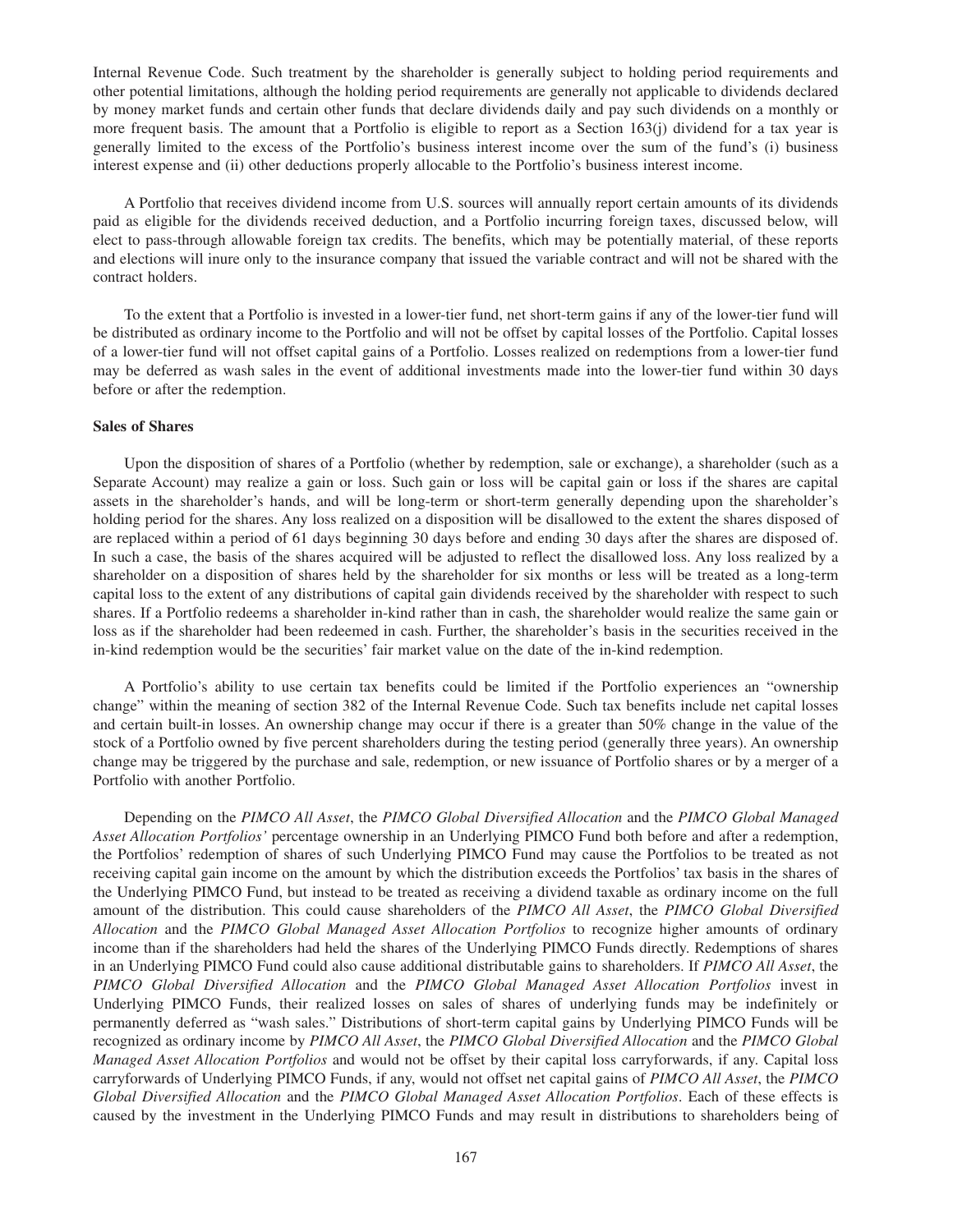higher magnitudes and less likely to qualify for lower capital gain tax rates than if *PIMCO All Asset*, the *PIMCO Global Diversified Allocation* and the *PIMCO Global Managed Asset Allocation Portfolios* were to invest otherwise.

## **Options, Futures, Forward Contracts, and Swap Agreements**

Some of the options, futures contracts, forward contracts, and swap agreements used by the Portfolios may be considered "section 1256 contracts." Any gains or losses on section 1256 contracts are generally considered 60% long-term and 40% short-term capital gains or losses ("60/40") although certain foreign currency gains and losses from such contracts may be treated as ordinary in character. Also, section 1256 contracts held by a Portfolio at the end of each taxable year (and, for purposes of the 4% excise tax, on certain other dates as prescribed under the Internal Revenue Code) are "marked-to-market" with the result that unrealized gains or losses are treated as though they were realized and the resulting gain or loss is treated as ordinary or 60/40 gain or loss.

Generally, the hedging transactions and certain other transactions in options, futures and forward contracts undertaken by a Portfolio, may result in "straddles" for U.S. federal income tax purposes. In some cases, the straddle rules also could apply in connection with swap agreements. The straddle rules may affect the amount, timing and character of gains (or losses) realized by a Portfolio. In addition, losses realized by a Portfolio on positions that are part of a straddle may be deferred under the straddle rules, rather than being taken into account in calculating a Portfolio's taxable income for the taxable year in which such losses are realized. Because only a few regulations implementing the straddle rules have been promulgated, the tax consequences of transactions in options, futures, forward contracts, and swap agreements to a Portfolio are not entirely clear. The transactions may increase the amount of short-term capital gain realized by a Portfolio which generally would be taxed as ordinary income when distributed to shareholders.

A Portfolio may make one or more of the elections available under the Internal Revenue Code which are applicable to straddles. If a Portfolio makes any of the elections, the amount, character and timing of the recognition of gains or losses from the affected straddle positions will be determined under rules that vary according to the election(s) made. The rules applicable under certain of the elections operate to accelerate the recognition of gains or losses from the affected straddle positions. Options on single stocks that are not "deep in the money" may constitute qualified covered calls, which generally are not subject to the straddle rules; the holding period on stock underlying qualified covered calls that are "in the money" although not "deep in the money" will be suspended during the period that such calls are outstanding. These straddle rules and the rules governing qualified covered calls could cause gains that would otherwise constitute long-term capital gains to be treated as short-term capital gains, and distributions that would otherwise constitute qualified dividend income or qualify for the dividends-received deduction to fail to satisfy the holding period requirements and therefore to be taxed as ordinary income or to fail to qualify for the 70% dividends-received deduction, as the case may be.

Because application of the straddle rules may affect the character of gains or losses, defer losses and/or accelerate the recognition of gains or losses from the affected straddle positions, the amount which must be distributed to shareholders, and which generally will be taxed to shareholders either as ordinary income or long-term capital gain, may be increased or decreased substantially as compared to a portfolio that did not engage in such hedging transactions.

Rules governing the tax aspects of swap agreements are in a developing stage and are not entirely clear in certain respects. Accordingly, while the Portfolios intend to account for such transactions in a manner they deem to be appropriate, the IRS might not accept such treatment. If it did not, the status of a Portfolio as a regulated investment company might be affected. The Trust intends to monitor developments in this area.

Certain requirements that must be met under the Internal Revenue Code in order for a Portfolio to qualify as a regulated investment company, including the qualifying income and diversification requirements applicable to a Portfolio's assets may limit the extent to which a Portfolio will be able to engage in transactions in options, futures contracts, forward contracts, and swap agreements.

In addition, the use of swaps or other derivatives could adversely affect the character (capital gain vs. ordinary income) of the income recognized by the Portfolios for federal income tax purposes, as well as the amount and timing of such recognition, as compared to a direct investment in underlying securities, and could result in a Portfolio's recognition of income prior to the receipt of any corresponding cash. As a result of the use of swaps and derivatives, a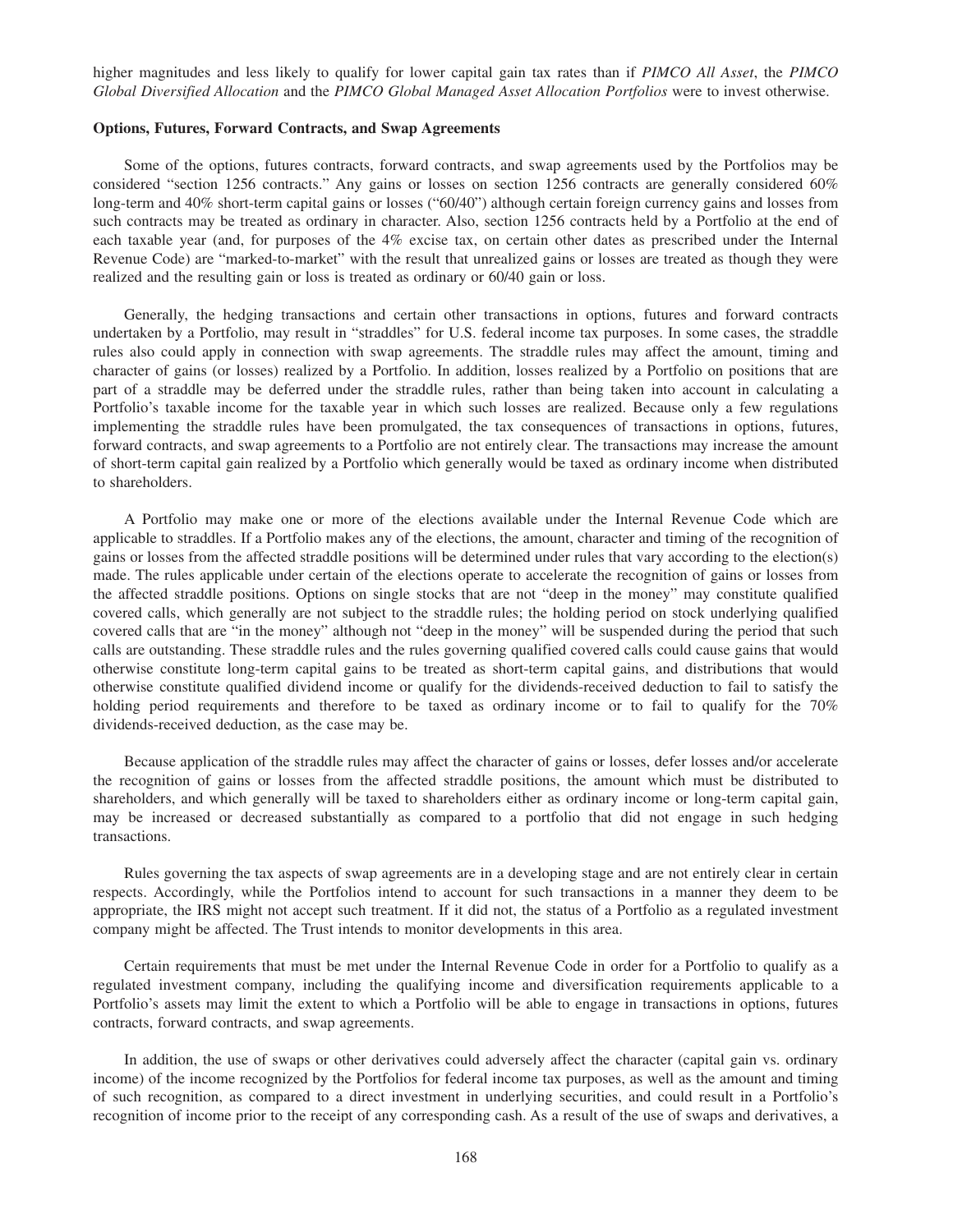larger portion of the Portfolio's distributions may be treated as ordinary income than would have been the case if the Portfolio did not enter into such swaps or derivatives. The tax treatment of swap agreements and other derivatives may also be affected by future legislation or Treasury Regulations and/or guidance issued by the IRS that could affect the character, timing and/or amount of a Portfolio's taxable income or gains and distributions made by the Portfolio.

## **Short Sales**

Certain Portfolios may make short sales of securities. Short sales may increase the amount of short-term capital gain realized by a Portfolio, which is taxed as ordinary income when distributed to shareholders. Short sales also may be subject to the "Constructive Sales" rules, discussed below.

#### **Passive Foreign Investment Companies**

Certain Portfolios may invest in the stock of foreign corporations which may be classified under the Internal Revenue Code as passive foreign investment companies ("PFICs"). In general, a foreign corporation is classified as a PFIC for a taxable year if at least one-half of its assets constitute investment-type assets or 75% or more of its gross income is investment-type income. If a Portfolio receives a so-called "excess distribution" with respect to PFIC stock, the Portfolio itself may be subject to tax on a portion of the excess distribution, whether or not the corresponding income is distributed by the Portfolio to stockholders. In general, under the PFIC rules, an excess distribution is treated as having been realized ratably over the period during which the Portfolio held the PFIC stock. A Portfolio itself will be subject to tax on the portion, if any, of an excess distribution that is so allocated to prior taxable years and an interest factor will be added to the tax, as if the tax had been payable in such prior taxable years. Certain distributions from a PFIC as well as gain from the sale of PFIC stock are treated as excess distributions. Excess distributions are characterized as ordinary income even though, absent application of the PFIC rules, certain excess distributions might have been classified as capital gain.

Each Portfolio may be eligible to elect alternative tax treatment with respect to PFIC stock. Under an election that currently is available in some circumstances (i.e., a "qualified electing fund" or "QEF" election), a Portfolio generally would be required to include in its gross income its share of the earnings of a PFIC on a current basis, regardless of whether distributions are received from the PFIC in a given taxable year. If a Portfolio made a QEF election with respect to a PFIC, the special rules, discussed above, relating to the taxation of excess distributions, would not apply, and the Portfolio will be required to include its share of the company's income and net capital gains annually, regardless of whether it receives any distribution from the company. Under Treasury Regulations, certain income derived by a Portfolio from a PFIC with respect to which the Portfolio has made a QEF election generally constitutes income under the Qualifying Income Test for purposes of determining the Portfolio's ability to be subject to tax as a RIC if the PFIC makes distributions of that income to the Portfolio or if the income is derived with respect to the Portfolio's business of investing. Alternatively, another election may be available that would involve marking to market a Portfolio's PFIC shares at the end of each taxable year (and on certain other dates prescribed in the Internal Revenue Code), with the result that unrealized gains are treated as though they were realized and reported as ordinary income. Any mark-to-market losses and any loss from an actual disposition of PFIC shares would be deductible as ordinary losses to the extent of any net mark-to-market gains included in income with respect to such shares in prior years. Each Portfolio may be restricted in its ability to make QEF elections with respect to its investments in issuers that could be treated as PFICs in order to limit its tax liability or maximize its after-tax return from these investments. Dividends paid by PFICs will not be eligible to be treated as qualified dividend income.

Because the application of the PFIC rules may affect, among other things, the character of gains and the amount of gain or loss and the timing of the recognition of income with respect to PFIC shares, and may subject a Portfolio itself to tax on certain income from PFIC shares, the amount that must be distributed to shareholders and will be taxed to shareholders as ordinary income or long-term capital gain may be increased or decreased substantially as compared to a portfolio that did not invest in PFIC shares.

#### **Foreign Currency Transactions**

Under the Internal Revenue Code, gains or losses attributable to fluctuations in exchange rates which occur between the time a Portfolio accrues income or other receivables or accrues expenses or other liabilities denominated in a foreign currency and the time the Portfolio actually collects such receivables or pays such liabilities generally are treated as ordinary income or loss. Similarly, on disposition of debt securities denominated in a foreign currency and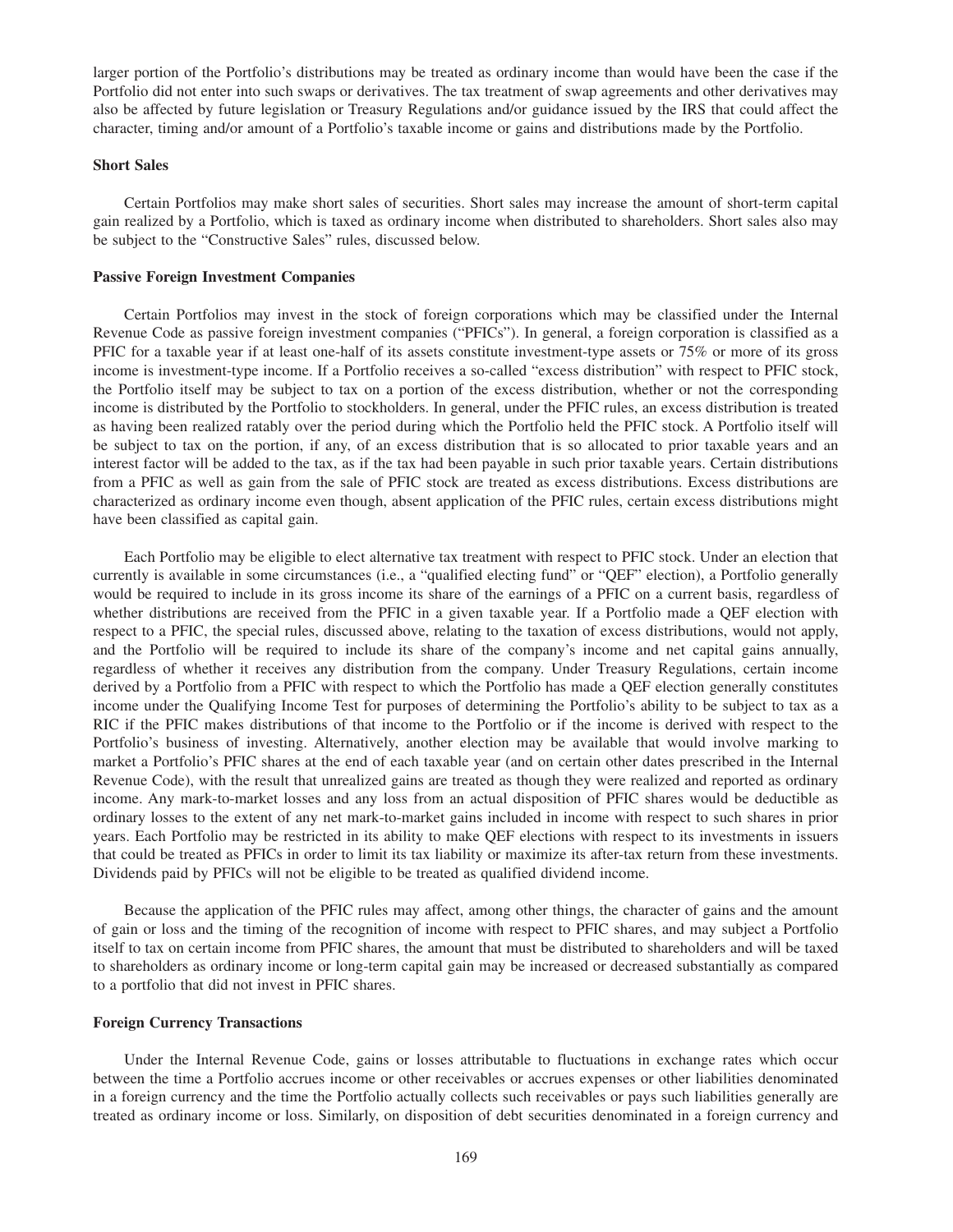on disposition of certain other instruments or contracts, gains or losses attributable to fluctuations in the value of the foreign currency between the date of acquisition of the instrument, security or contract and the date of disposition also are treated as ordinary gain or loss. These foreign currency gains and losses, referred to under the Internal Revenue Code as "section 988" gains or losses, may increase or decrease the amount of a Portfolio's investment company taxable income to be distributed to its shareholders as ordinary income. A Portfolio's foreign currency losses are generally treated as realized losses for reporting purposes but may decrease a fund's taxable income and may cause a Portfolio's distributions to shareholders to be reported as returns of capital for income tax purposes.

## **Foreign Taxation**

Income and gains derived by the Portfolios from sources within foreign countries may be subject to withholding and other taxes imposed by such countries. Tax conventions between certain countries and the U.S. may reduce or eliminate such taxes. As such, *PIMCO intends to manage the Portfolios* with the intention of minimizing foreign taxation in cases where it is deemed prudent to do so. If more than 50% of the value of the *PIMCO Balanced Allocation*, *PIMCO Emerging Markets Bond*, *PIMCO Global Bond Opportunities (Unhedged)*, *PIMCO Global Core Bond (Hedged)*, *PIMCO Global Diversified Allocation*, *PIMCO Global Managed Asset Allocation*, *PIMCO International Bond (Unhedged)* or *PIMCO International Bond (U.S. Dollar-Hedged) Portfolios'* total assets at the close of their taxable year consists of securities of foreign corporations or foreign governments, such Portfolio will be eligible to elect to "pass-through" to the Portfolio's shareholders the amount of foreign income and similar taxes paid by the Portfolio. Other Portfolios that have at least 50% of their assets invested in other regulated investment companies at the end of each quarter ("Fund of Funds") may also be eligible to make this election. If this election is made, a shareholder generally subject to tax will be required to include in gross income (in addition to taxable dividends actually received) his or her pro rata share of the foreign taxes paid by the Portfolio, and the shareholder may be entitled either to deduct (as an itemized deduction) his or her pro rata share of foreign taxes in computing his or her taxable income or to use it (subject to limitations) as a foreign tax credit against his or her U.S. federal income tax liability. No deduction for foreign taxes may be claimed by a shareholder who does not itemize deductions. Each shareholder will be notified after the close of the Portfolio's taxable year whether the foreign taxes paid by the Portfolio will "pass-through" for that taxable year.

Generally, a credit for foreign taxes is subject to the limitation that it may not exceed the shareholder's U.S. tax attributable to his or her total foreign source taxable income. For this purpose, if the pass-through election is made, the source of a Portfolio's income would flow through to shareholders. With respect to such Portfolios, gains from the sale of securities will be treated as derived from U.S. sources and certain currency fluctuation gains, including fluctuation gains from foreign currency-denominated debt securities, receivables and payables will be treated as ordinary income derived from U.S. sources. The limitation on the foreign tax credit is applied separately to foreign source passive income, and to certain other types of income. Shareholders may be unable to claim a credit for the full amount of their proportionate share of the foreign taxes paid by the Portfolio. Various other limitations, including a minimum holding period requirement, apply to limit the credit and/or deduction for foreign taxes for purposes of regular federal tax and/or alternative minimum tax.

# **Original Issue Discount and Market Discount**

Some of the debt securities (with a fixed maturity date of more than one year from the date of issuance) that may be acquired by a Portfolio may be treated as debt securities that are issued originally at a discount. Generally, the amount of the original issue discount ("OID") is treated as interest income and is included in income over the term of the debt security, even though payment of that amount is not received until a later time, usually when the debt security matures. A portion of the OID includable in income with respect to certain high-yield corporate debt securities may be treated as a dividend for federal income tax purposes.

Some of the debt securities (with a fixed maturity date of more than one year from the date of issuance) that may be acquired by a Portfolio in the secondary market may be treated as having market discount. Generally, any gain recognized on the disposition of, and any partial payment of principal on, a debt security having market discount is treated as ordinary income to the extent the gain, or principal payment, does not exceed the "accrued market discount" on such debt security. Market discount generally accrues in equal daily installments. A Portfolio may make one or more of the elections applicable to debt securities having market discount, which could affect the character and timing of recognition of income.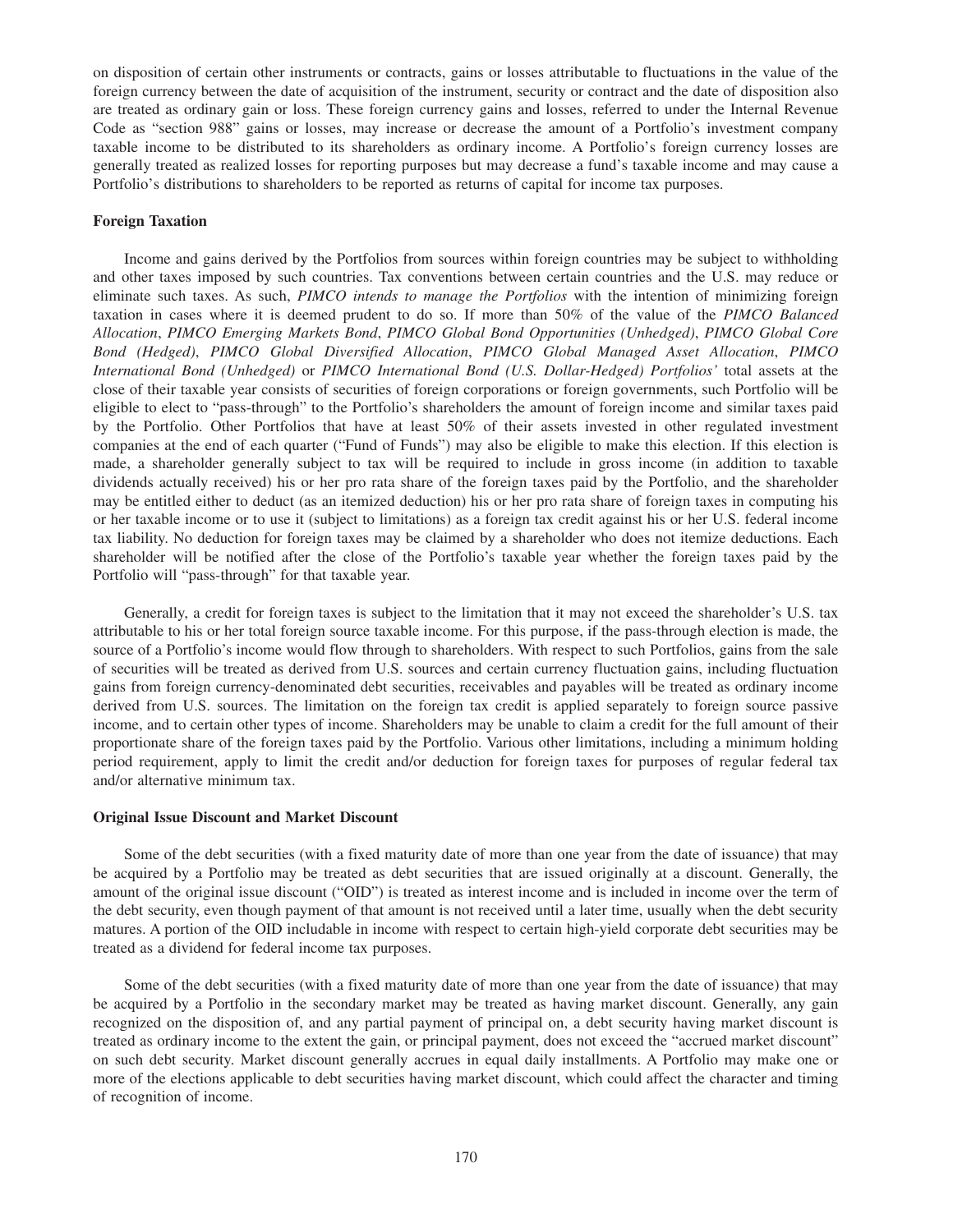Some debt securities (with a fixed maturity date of one year or less from the date of issuance) that may be acquired by a Portfolio may be treated as having acquisition discount, or OID in the case of certain types of debt securities. Generally, a Portfolio will be required to include the acquisition discount, or OID, in income over the term of the debt security, even though payment of that amount is not received until a later time, usually when the debt security matures. A Portfolio may make one or more of the elections applicable to debt securities having acquisition discount, or OID, which could affect the character and timing of recognition of income.

A Portfolio may invest a portion of its net assets in below investment grade instruments. Investments in these types of instruments may present special tax issues for the Portfolio. U.S. federal income tax rules are not entirely clear about issues such as when a Portfolio may cease to accrue interest, OID or market discount, when and to what extent deductions may be taken for bad debts or worthless instruments, how payments received on obligations in default should be allocated between principal and income and whether exchanges of debt obligations in a bankruptcy or workout context are taxable. These and other issues will be addressed by the Portfolios to the extent necessary in order to seek to ensure that they distribute sufficient income and that they do not become subject to U.S. federal income or excise tax.

A Portfolio generally will be required to distribute dividends to shareholders representing discount on debt securities that is currently includable in income, even though cash representing such income may not have been received by the Portfolio. Cash to pay such dividends may be obtained from sales proceeds of securities held by a Portfolio.

#### **Constructive Sales**

Certain rules may affect the timing and character of gain if a Portfolio engages in transactions that reduce or eliminate its risk of loss with respect to appreciated financial positions. If a Portfolio enters into certain transactions in property while holding substantially identical property, a Portfolio would be treated as if it had sold and immediately repurchased the property and would be subject to tax on any gain (but not loss) from the constructive sale. The character of gain from a constructive sale would depend upon a Portfolio's holding period in the property. Loss from a constructive sale would be recognized when the property was subsequently disposed of, and its character would depend on a Portfolio's holding period and the application of various loss deferral provisions of the Internal Revenue Code.

#### **Internal Revenue Code Section 817(h) Diversification**

To comply with regulations under Section 817(h) of the Internal Revenue Code, each Portfolio will be required to diversify its investments so that on the last day of each quarter of a calendar year (or within 30 days after such quarter), no more than 55% of the value of its assets is represented by any one investment, no more than 70% is represented by any two investments, no more than 80% is represented by any three investments, and no more than 90% is represented by any four investments. Generally, securities of a single issuer are treated as one investment and obligations of each U.S. government agency and instrumentality are treated for purposes of Section 817(h) as issued by separate issuers.

Section 817(h) of the Internal Revenue Code provides, as a safe harbor, that a separate account will be treated as being adequately diversified if the diversification requirements under Subchapter M are satisfied (as discussed above) and no more than 55% of the value of the account's total assets is attributable to cash and cash items (including receivables), U.S. government securities and securities of other regulated investment companies.

For purposes of these alternative diversification tests, a segregated asset account investing in shares of a regulated investment company will be entitled to "look through" the regulated investment company to its pro rata portion of the regulated investment company's assets, provided that the shares of such regulated investment company are generally held only by segregated asset accounts of insurance companies and certain other permitted shareholders.

In the event that a Portfolio fails to meet the requirements of the diversification regulations, any variable contract based on the Portfolio would not be treated as a life insurance or annuity contract for federal income tax purposes. For this purpose, a contract will be based on the Portfolio if amounts received under such contract, or earnings thereon, are allocated to such Portfolio. If a variable contract is no longer treated as a life insurance or annuity contract, the owner of the contract would be subject to current taxation on the income on the contract for taxable years in which such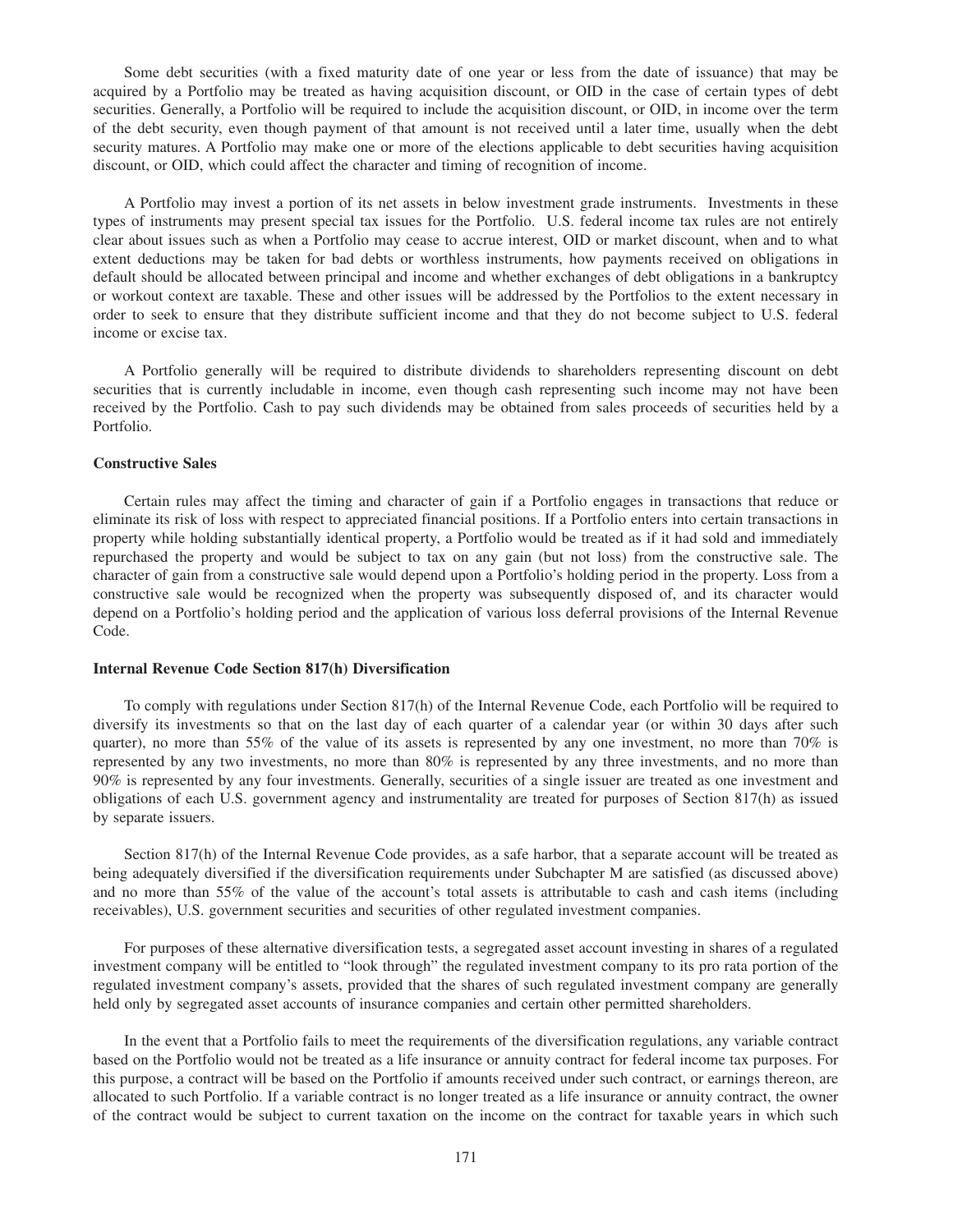failure occurs, and thereafter. If the contract is a life insurance contract under local law, however, then certain amounts paid as death benefits will be treated as amounts paid under a life insurance contract for federal income tax purposes. If the failure to meet the diversification regulations is shown to be inadvertent, the insurance company that issued the variable contract, may be permitted to bring the Portfolio into compliance with those rules. In such case, the diversification regulations contemplate the payment of "toll charge" based on the tax that owners of the variable contracts that are based on the "failed" Portfolio would have paid on the income on the contract during the period when the account failed to meet the diversification regulation. Accordingly, compliance with the diversification regulations, as they may be modified from time to time, is important, and will be carefully monitored by the Portfolio. Compliance with the diversification regulations may have the effect of reducing the return of the Portfolio, as the investments and strategies utilized may be different from what the Portfolio's adviser might otherwise believe to be desirable.

In connection with the issuance of the diversification regulations, the Treasury announced that it would issue future regulations or rulings addressing the circumstances in which a variable contract owner's control of the investments of a separate account may cause the contract owner, rather than the insurance company, to be treated as the owner of the assets held by the separate account. If the variable contract owner is considered the owner of the securities underlying the separate account, income and gains produced by those securities would be included currently in the contract Portfolios owner's gross income. Thus far, the Treasury has issued several pronouncements. These pronouncements, plus any future rules and regulations proscribing investment control, may adversely affect the ability of the Portfolios to operate as described herein. There is, however, no certainty as to what standards, if any, Treasury will ultimately adopt. In the event that unfavorable rules or regulations are adopted, there can be no assurance that the Portfolios will be able to operate as currently described in the Prospectus or that the Fund will not have to change its investment objective or objectives, investment policies, or investment restrictions.

## **Other Taxation**

Distributions also may be subject to additional state, local and foreign taxes, depending on each shareholder's particular situation. Under the laws of various states, distributions of investment company taxable income generally are taxable to shareholders even though all or a substantial portion of such distributions may be derived from interest on certain federal obligations which, if the interest were received directly by a resident of such state, would be exempt from such state's income tax ("qualifying federal obligations"). However, some states may exempt all or a portion of such distributions from income tax to the extent the shareholder is able to establish that the distribution is derived from qualifying federal obligations. Moreover, for state income tax purposes, interest on some federal obligations generally is not exempt from taxation, whether received directly by a shareholder or through distributions of investment company taxable income (for example, interest on FNMA Certificates and GNMA Certificates). Each Portfolio will provide information annually to shareholders indicating the amount and percentage of the Portfolio's dividend distribution that is attributable to interest on federal obligations, and will indicate to the extent possible from what types of federal obligations such dividends are derived. Shareholders are advised to consult their own tax advisers with respect to the particular tax consequences to them of an investment in a Portfolio.

#### **OTHER INFORMATION**

## **Capitalization**

The capitalization of the Trust consists solely of an unlimited number of shares of beneficial interest with a par value of \$0.001 each. The Board of Trustees may establish additional series (with different investment objectives and fundamental policies) at any time in the future. Establishment and offering of additional series will not alter the rights of the Trust's shareholders. When issued, shares are fully paid, non-assessable, redeemable and freely transferable. Shares do not have preemptive rights or subscription rights. In liquidation of a Portfolio, each shareholder is entitled to receive his or her pro rata share of the net assets of that Portfolio.

Under Delaware law, shareholders are not personally liable for the obligations of the Trust. In addition, the Trust Instrument disclaims liability of the shareholders, Trustees or officers of the Trust for acts or obligations of the Trust, which are binding only on the assets and property of the Trust, and requires that notice of the disclaimer be given in each contract or obligation entered into or executed by the Trust or the Trustees. The Trust Instrument also provides for indemnification out of Trust property for all loss and expense of any shareholder held personally liable for the obligations of the Trust. The risk of a shareholder incurring financial loss on account of shareholder liability is limited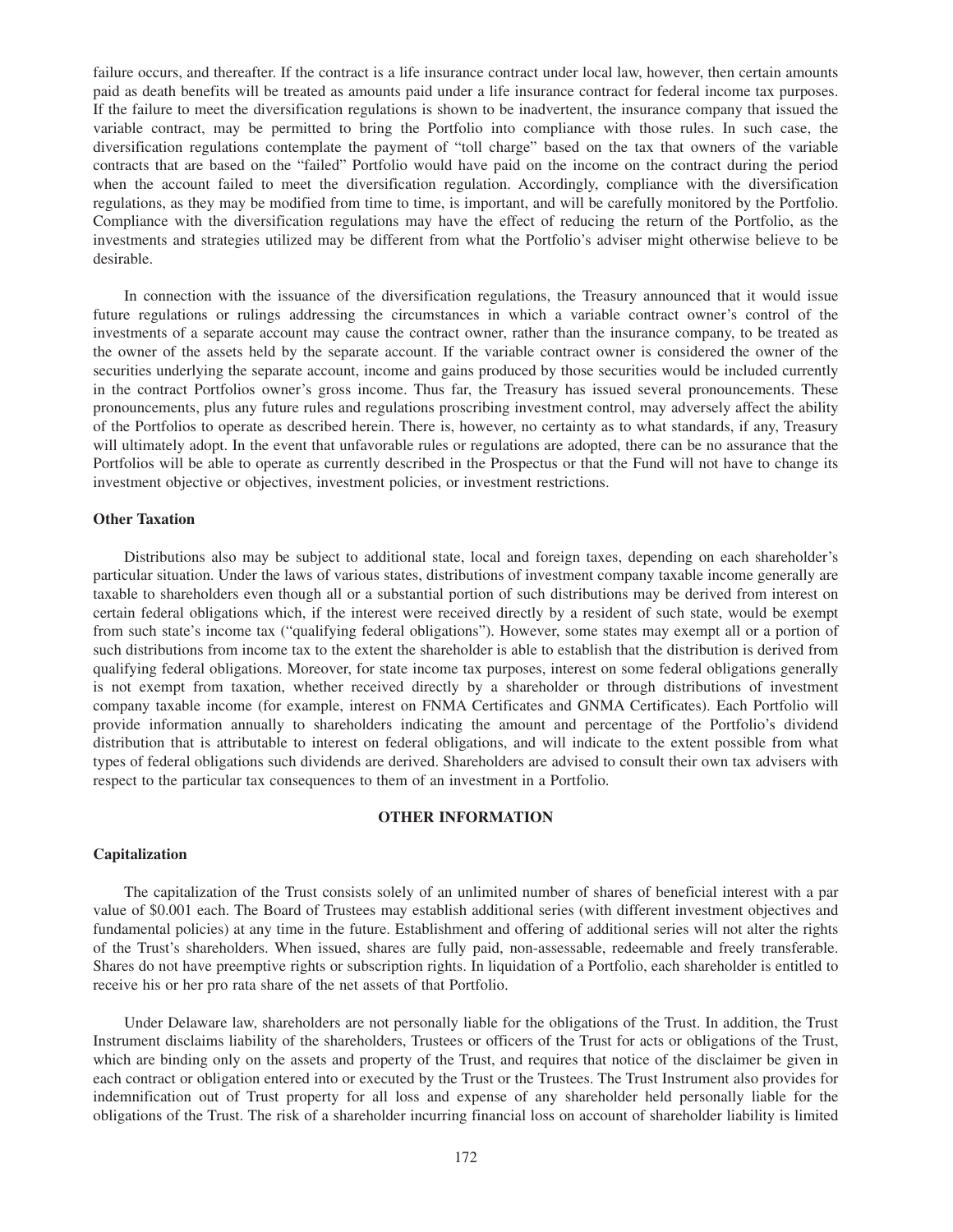to circumstances in which such disclaimer is inoperative or the Trust itself is unable to meet its obligations, and thus should be considered remote.

## **Voting Rights**

Under the Trust Instrument, the Trust is not required to hold annual meetings of Trust shareholders to elect Trustees or for other purposes. It is not anticipated that the Trust will hold shareholders' meetings unless required by law or the Trust Instrument. In this regard, the Trust will be required to hold a meeting to elect Trustees to fill any existing vacancies on the Board of Trustees if, at any time, fewer than a majority of the Trustees have been elected by the shareholders of the Trust. In addition, the Trust Instrument provides that the holders of not less than two-thirds of the outstanding shares of the Trust may remove a person serving as Trustee at any shareholder meeting. The Trustees are required to call a meeting of shareholders if requested in writing to do so by the holders of not less than ten percent of the outstanding shares of the Trust.

The Trust's shares do not have cumulative voting rights, so that the holder of more than 50% of the outstanding shares may elect the entire Board of Trustees, in which case the holders of the remaining shares would not be able to elect any Trustees. Shareholders of a class of shares have different voting rights with respect to matters that affect only that class. To avoid potential conflicts of interest, to the extent the Portfolios own shares of a PIMCO-sponsored money market fund or short-term bond fund as discussed above, the Portfolios will vote such shares in proportion to the votes of all other shareholders of the respective money market or short-term bond fund.

Shares entitle their holders to one vote per share (with proportionate voting for fractional shares). As used in the Prospectuses or this Statement of Additional Information, the phrase "vote of a majority of the outstanding shares" of a Portfolio (or the Trust) means the vote of the lesser of: (1) 67% of the shares of the Portfolio (or the Trust) present at a meeting, if the holders of more than 50% of the outstanding shares are present in person or by proxy; or (2) more than 50% of the outstanding shares of the Portfolio (or the Trust).

In accordance with current laws, it is anticipated that an insurance company issuing a variable contract that participates in the Portfolios will request voting instructions from variable contract owners and will vote shares or other voting interests in the separate account in proportion to the votes received. The effect of proportional voting is that if a large number of variable contract owners do not provide the insurance company voting instructions, a small number of variable contract owners may determine the outcome of the vote.

#### **Code of Ethics**

The Trust, PIMCO, Research Affiliates and the Distributor each has adopted a Code of Ethics pursuant to the requirements of the 1940 Act and the Advisers Act. These Codes of Ethics permit personnel, subject to the Codes of Ethics, to invest in securities, including securities that may be purchased or held by the Portfolios, and such personnel do, from time to time, invest in securities held by the Portfolio.

#### **Custodian and Transfer Agent**

State Street Bank and Trust Company ("State Street"), 801 Pennsylvania, Kansas City, Missouri 64105 serves as custodian for assets of all Portfolios. Under the custody agreement, State Street may hold the foreign securities at its principal office at 225 Franklin Street, Boston, Massachusetts 02110, and at State Street's branches, and subject to approval by the Board of Trustees, at a foreign branch of a qualified U.S. bank, with an eligible foreign subcustodian, or with an eligible foreign securities depository. State Street also serves as custodian for assets of the CRRS Subsidiary and the GMAA Subsidiary.

Pursuant to rules adopted under the 1940 Act, the Trust may maintain foreign securities and cash in the custody of certain eligible foreign banks and securities depositories. Selection of these foreign custodial institutions is made by the Board of Trustees following a consideration of a number of factors, including (but not limited to) the reliability and financial stability of the institution; the ability of the institution to perform capably custodial services for the Trust; the reputation of the institution in its national market; the political and economic stability of the country in which the institution is located; and further risks of potential nationalization or expropriation of Trust assets. The Board of Trustees reviews annually the continuance of foreign custodial arrangements for the Trust. No assurance can be given that the Trustees' appraisal of the risks in connection with foreign custodial arrangements will always be correct or that